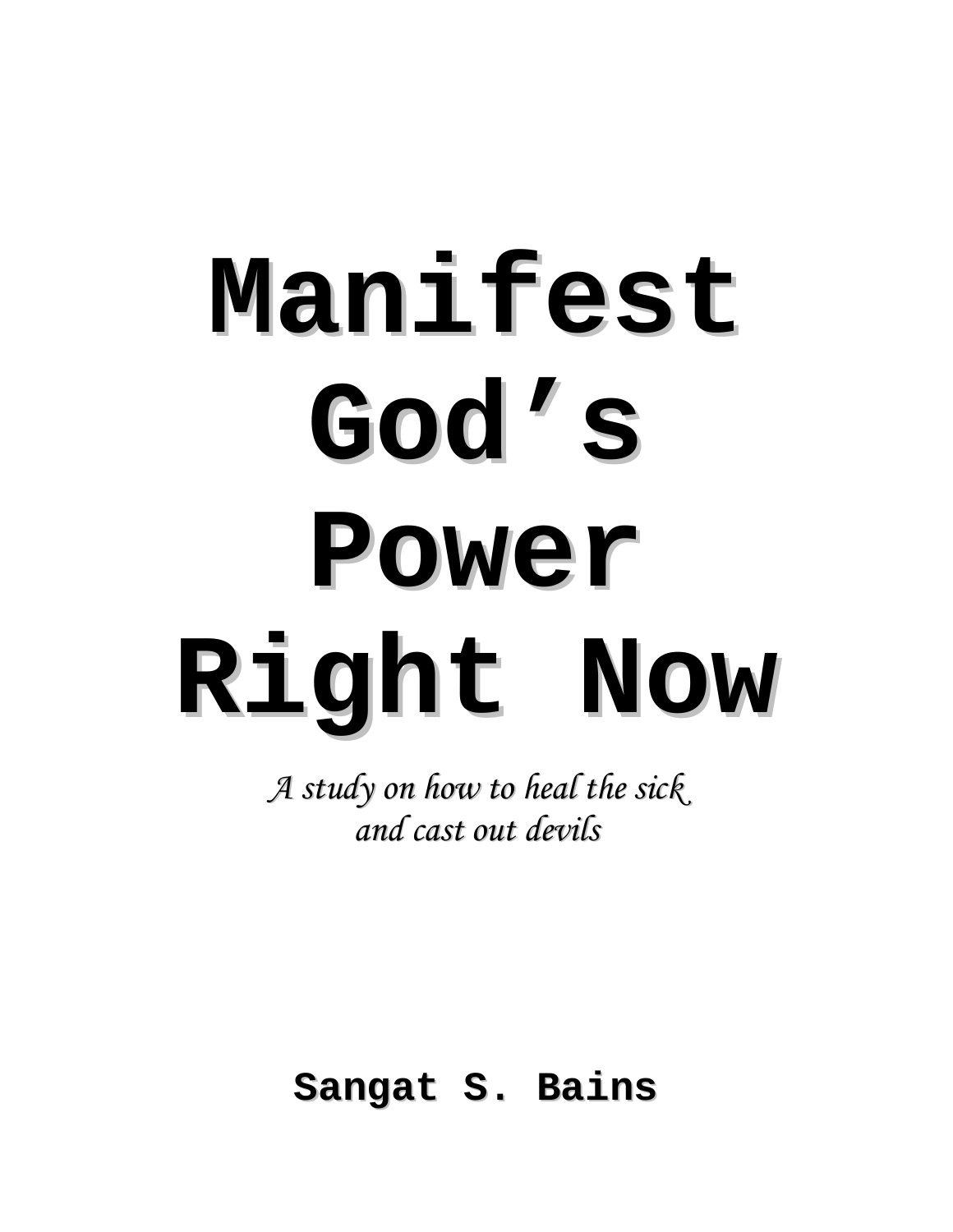The scriptures used throughout this study are quoted from the King James Version. Any explanatory insertions by the author within a scripture are enclosed in brackets [ ].

Greek words are put in italics and transliterated into English letters, such as *pneuma*, for spirit. At times, words in a quoted scripture are emphasized in **bold print** for the author's personal emphasis.

# **Second Edition Revised October 2004**

Copyright © 2003 Sangat Singh Bains M536, 2nd Floor Guru Harikishan Nagar Paschim Vihar, New Delhi – 110087 India

sangatb@satyam.net.in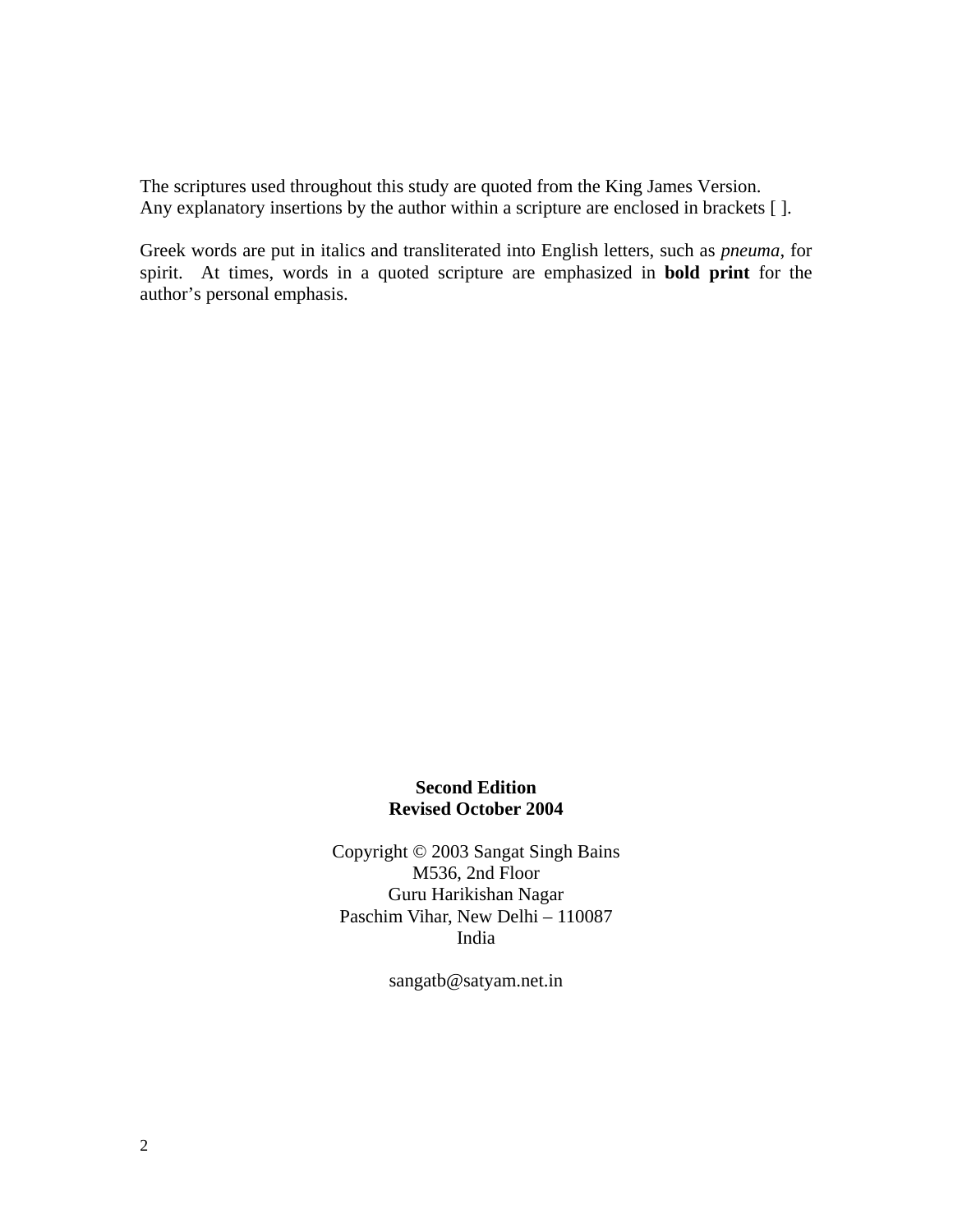# **Acknowledgements**

First of all, I thank God, the Father of our Lord Jesus Christ, who has saved me and has given me the heart to seek and understand His Way; He opens my eyes to behold the wonderful and mighty truth from His Word; He is all Good; He is the Light and in Him is no darkness at all. To God be glory and praise through out all ages.

My thanks to all of those wonderful teachers who have taught me and patiently assisted me to read and understand to some degree the Word of God so that I could teach the same to others.

My thanks to the believers of India who heard and received the word of God which they heard from me. They received it not as the word of men, but as it is in truth, the Word of God. Their faith and application of what I taught showed me that healing the sick and casting out devils works simply and easily for both new and old believers. Thus I was greatly encouraged to teach these same truths of healing the sick and casting out devils to Christians all over the world.

I thank Rev. Vince Finnegan for inviting me to Albany, New York in 1996 to teach this subject. I witnessed that this God-given power and authority could be exercised consistently and give effectual results, not only in India but also in the USA.

I thank Rev. John Shroyer for inviting me in 2003 to teach this subject in Tipp City, Ohio. I was able to record my class on How to Heal the Sick and Cast Out Devils. Some of the sections of the teaching will be used for his class entitled, "Ministering with God's Power" which I know shall inspire, strengthen and build up God's people.

I thank Michael Fitzgerald of Williamsburg, Virginia, who is the one who really moved forward to make known this subject of "How to Heal the Sick and Cast Out Devils" in the USA. I am one in soul with Michael to move forward with our God's desires, that is, "He will have all men to be saved, and to come unto the knowledge of the truth." I also want to thank Michael for his editing work on "Letters from India" and "Look Only to God."

I thank Rev. Ken Petty of Oracle, Arizona whose heart is like mine and whose focus is like mine. He has his eyes always fixed on God and moves forward with God and His Son and His people. Ken endeavors in perfecting the saints, for the work of the ministry and for the edifying of the Body of Christ. He has, with love and respect, opened many doors for me to preach and teach this subject in the USA.

I also want to thank the women who have helped me with the physical aspects of making this information available in printed form:

Nancy Schempp of New Jersey for the initial editing work of the book and for providing me with encouragement;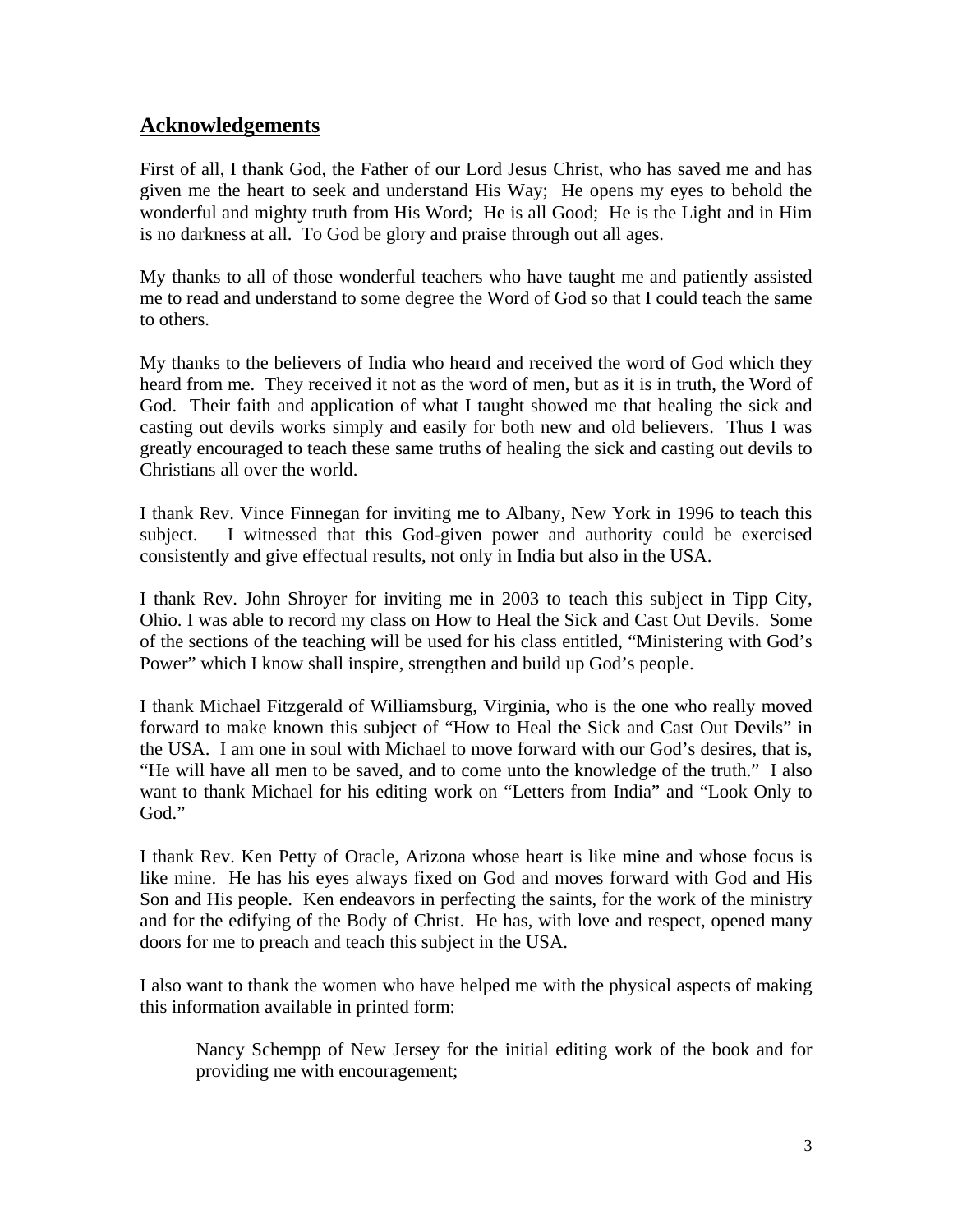Kathy Brophy of Los Angels, wife of Rev. Mike Brophy, for her diligent effort in formatting and editing the book and providing valuable suggestions for the content of the book, without whose diligence and assistance, this book would not be published.

Finally, I thank my wife, Beautrice, without whose assistance, support, like-mindedness and encouragement, I would not be where I am spiritually to contribute this revelation of God's Word to the Body of Christ.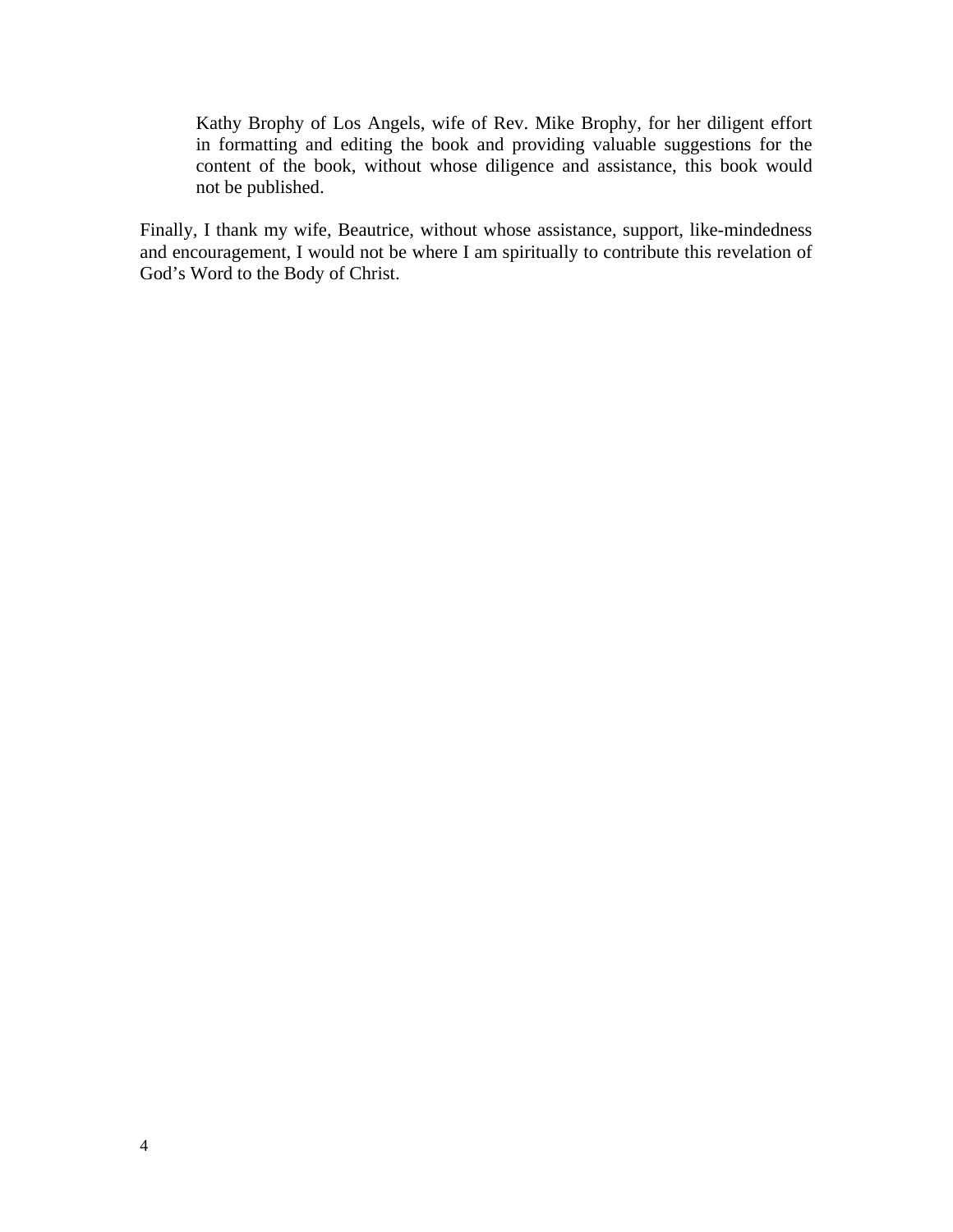# **Table of Contents**

| Acknowledgements                                                                                                                                                                                                                                                                | 3                               |  |
|---------------------------------------------------------------------------------------------------------------------------------------------------------------------------------------------------------------------------------------------------------------------------------|---------------------------------|--|
| I. Preface                                                                                                                                                                                                                                                                      |                                 |  |
| II. Introduction                                                                                                                                                                                                                                                                | 8                               |  |
| III. Our Position in Christ Jesus                                                                                                                                                                                                                                               | 9                               |  |
| IV. Principles of the Manifestation of Holy Spirit                                                                                                                                                                                                                              | 11                              |  |
| V. How to Heal the Sick:<br>A. Principles of Healing the Sick<br>1. You speak or proclaim to those who need healing<br>2. The recipient of the healing must strongly desire and<br>believe to receive healing, thus they go to the healer to<br>be healed. LOOK AT THEIR FAITH! | 14<br>14<br>14<br>16            |  |
| 3. God has given you this ability and authority to heal thus<br>you do not need to pray to God that He should heal the one<br>who is sick. YOU HEAL THE SICK!                                                                                                                   | 22                              |  |
| 4. We must believe that we can heal the sick and cast out devils                                                                                                                                                                                                                | 25                              |  |
| 5. Operating the manifestation of faith to bring to pass miracles<br>B. Conclusion for How to Heal the Sick                                                                                                                                                                     | 27<br>31                        |  |
| VI. How to Cast Out Devils<br>A. You are greater than the devils and they fear you<br>B. We are the temple of God and devils tremble before you<br>C. The word "cast out" in Greek is <i>ekballo</i>                                                                            | 32<br>32<br>33<br>34            |  |
| VII. A Study from the Four Gospels and the Book of Acts of the<br>Records Related to Devil Spirits and Casting Out Devils                                                                                                                                                       | 35                              |  |
| A. Study from the Four Gospels                                                                                                                                                                                                                                                  | 35                              |  |
| B. Study from the Book of Acts                                                                                                                                                                                                                                                  | 65                              |  |
| VIII. Conclusion for How to Cast Out Devils                                                                                                                                                                                                                                     | 70                              |  |
| <b>Appendix 1:</b> Healing records from the Four Gospels and the Book of Acts 72                                                                                                                                                                                                |                                 |  |
| <b>Appendix 2:</b> The Person Desiring Deliverance Comes to the Healer                                                                                                                                                                                                          | 111                             |  |
| <b>Appendix 3: More Healing Records</b><br>A. The Old Testament<br><b>B.</b> The Book of James<br><b>Appendix 4: Letter From India</b><br>Appendix 5: Look Only To God                                                                                                          | 117<br>117<br>123<br>124<br>147 |  |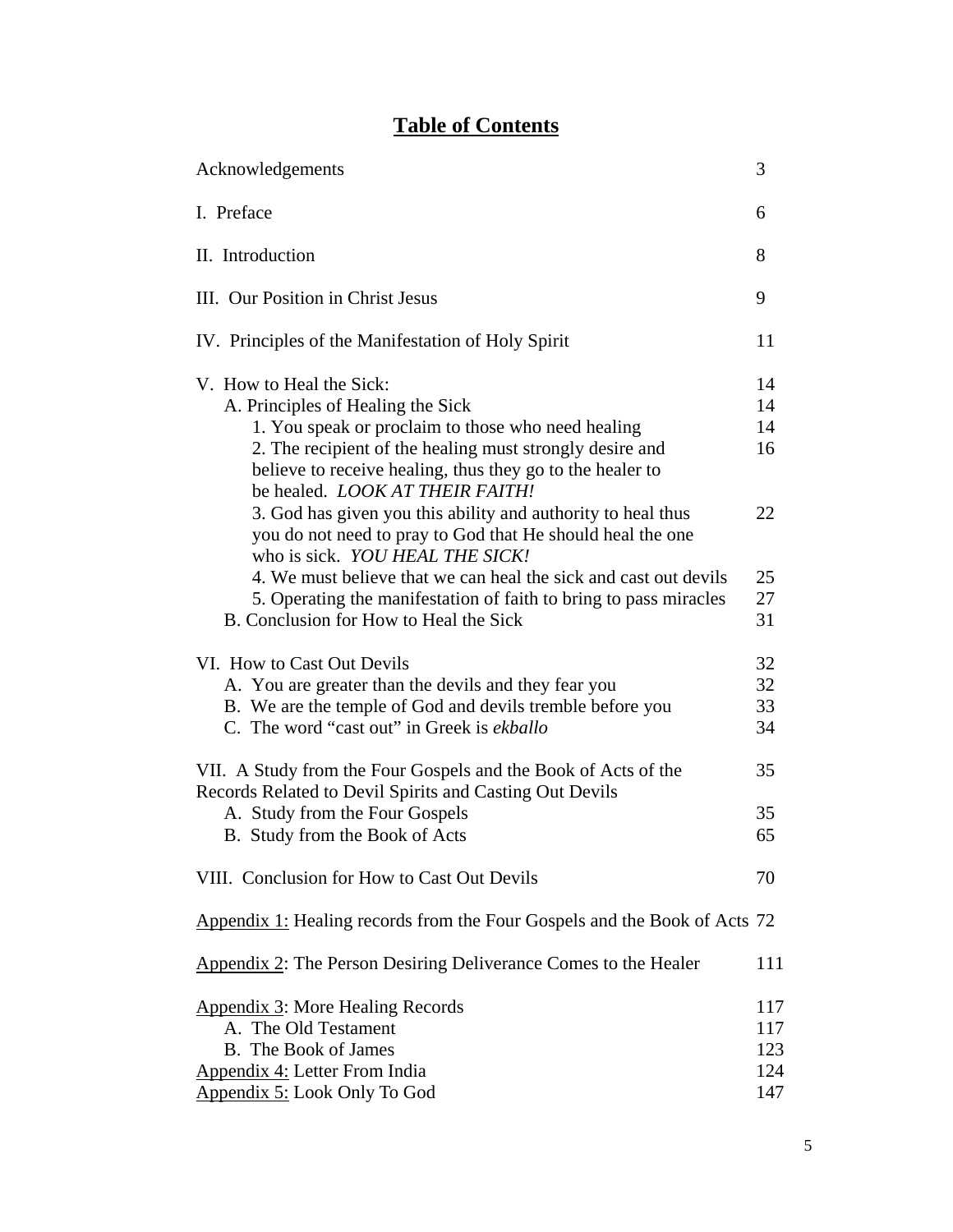# **I. Preface**

Very often, people simply follow and do what they have been taught and shown by others in many areas of their lives. I, too, had simply been following what I had been taught and what I had seen others practice concerning the subjects of healing the sick and casting out devils. I had some understanding and some success in healing the sick, but not on a consistent basis. Casting out devils was somewhat beyond my reach.

Then in the 1990's, I began to notice that the way many Christians, myself included, practiced healing the sick and casting out devils was very different from the way that our Lord Jesus Christ and his disciples manifested this power as recorded in the Four Gospels and the Book of Acts. So I began to systematically read the records of healing and casting out devils in the Four Gospels and the Book of Acts.

 I gradually understood that the manifestation of the gift of healing was something that we must act on in order to impart healing to those who desire and come for healing. Then I began to practice and teach these truths from the Word of God to the Christian leaders and believers in India. Something really great started to happen. Many of the leaders and believers began to consistently heal the sick and cast out devils. We were able to deliver both the saved and the unsaved from physical and spiritual bondages.

In 1996, Rev. Vince Finnegan, who had expressed his great desire to learn more on this subject of healing, invited me to teach about healing in Albany, New York. Then Rev. Steven Michaels invited both Rev. Finnegan and I to teach on healing in Florida. During both of these visits, which totaled about three weeks, the truths from God's Word on healing were made clearly evident to all of us as we effectively healed the sick and cast out devils. It was a joy for me to see that not only in India but also in the USA, the same authority and power were exercised with ease, simplicity and consistency yielding the same great deliverances.

After I returned to India, I continued to teach God's people to "Look Only to God" and the knowledge of what God has accomplished for us in Christ Jesus. What I learned and understood regarding the subject of healing became even clearer.

I also began to understand the importance of Christian brothers and sisters around the world knowing how to manifest "The God-given Power and Authority" and doing the works of Jesus Christ.

God's Word itself is simple and clear. Often times our Lord and Savior Jesus Christ said, "It is Written." God's standard for us is His written Word. It is from this foundation of spiritual understanding that I decided to put the truths I have learned in a simple and clear format for others to use and grow thereby.

It is my prayer to God that He opens the hearts of all those who hunger and thirst for the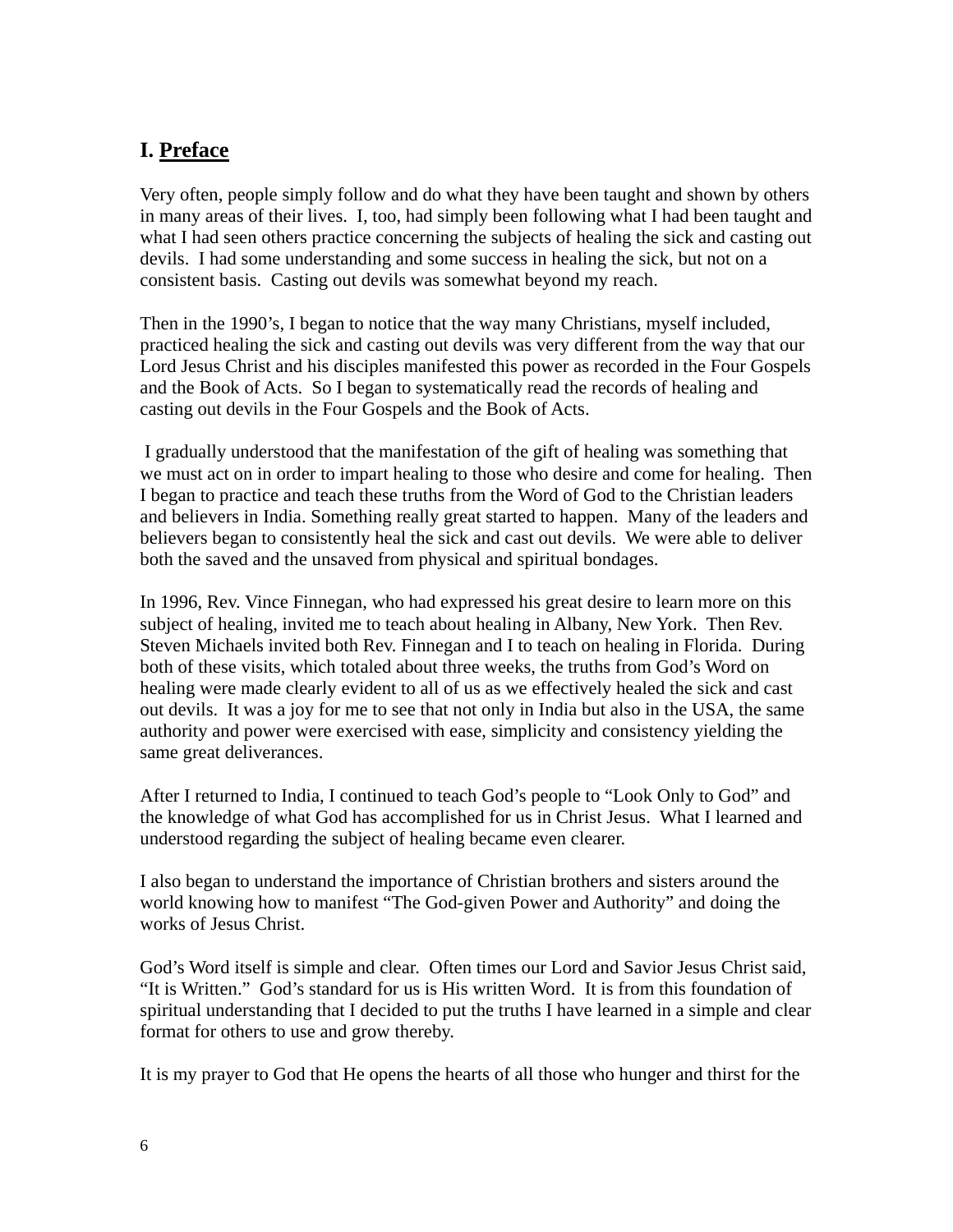truth; that you behold the simplicity, the accuracy and the integrity of His Word regarding the subject of walking as our Lord walked. May this book assist and inspire you to live what the Lord said in John 14:12 and to become a vital, active member in carrying out the ministry of reconciliation to take God's Word over the World.

# **John 14:12**

Verily, verily, I say unto you, He that believeth on me, the works that I do shall he do also; and greater *works* than these shall he do; because I go unto my Father.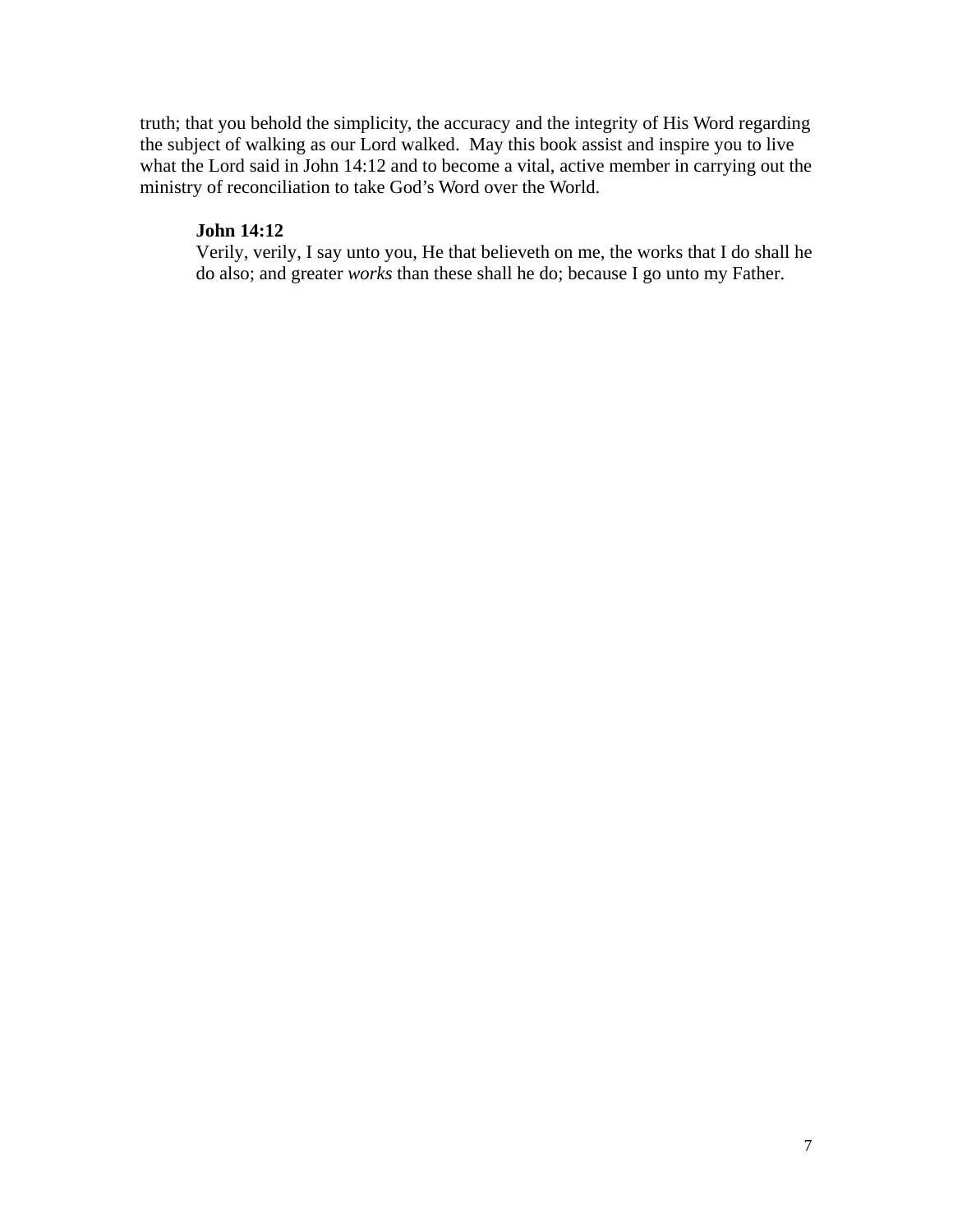# **How to Heal the Sick and Cast Out Devils**

# **II. Introduction**

God our Father has called us to the Body of Christ, the Church of God, in this Grace Administration for which we are truly thankful to Him.

All that we have is through the works of our Lord Jesus Christ. We can learn and know what these blessings and realities are by reading the seven Church Epistles regarding the Mystery.

I assume you are familiar with the knowledge of the Mystery and the knowledge that each member in the Body of Christ can manifest all nine manifestations of holy spirit.

This study is for those who know that it is available for them to minister healing and to cast out devils to deliver people. It is for those who desire to manifest this power in their lives, but thus far do not exactly know how to manifest this God-given power and authority.

I wish to show you in this study the simplicity of how to heal the sick and cast out devils so that you may begin exercising your God-given power and authority as easily and simply as you have spoken in tongues.

The introductory section will briefly touch on who you are in Christ Jesus to help you have confidence in your spiritual position in Christ. It also touches the basics of "the manifestations of holy spirit" because it is of utmost importance to understand the principles in manifesting holy spirit.

The first section, entitled, "How to Heal the Sick," gives you the keys and all of the accounts of physical healings from the Gospel of Matthew chapters eight and nine. This section will assist you in having an accurate knowledge about the subject of healing and help you to minister healing to those who need and desire healing deliverance in their lives.

The second section will be on "Casting Out Devil Spirits," giving you keys as well as all the accounts of casting out devils and scriptures related to evil spirits from the Four Gospels and the Book of Acts. By reading these scriptures and accounts you will know exactly what God's Word says about dealing with devil spirits. This will assist you in acting to cast out devils, if you desire to do so, from those people who need and desire deliverance.

Then Appendix 1 has all of the records of physical healing from the Four Gospels and the Book of Acts. Appendix 2 has records from the Four Gospels of those who desired healing and came for healing. Appendix 3 has healing records from the Old Testament and the Epistle of James.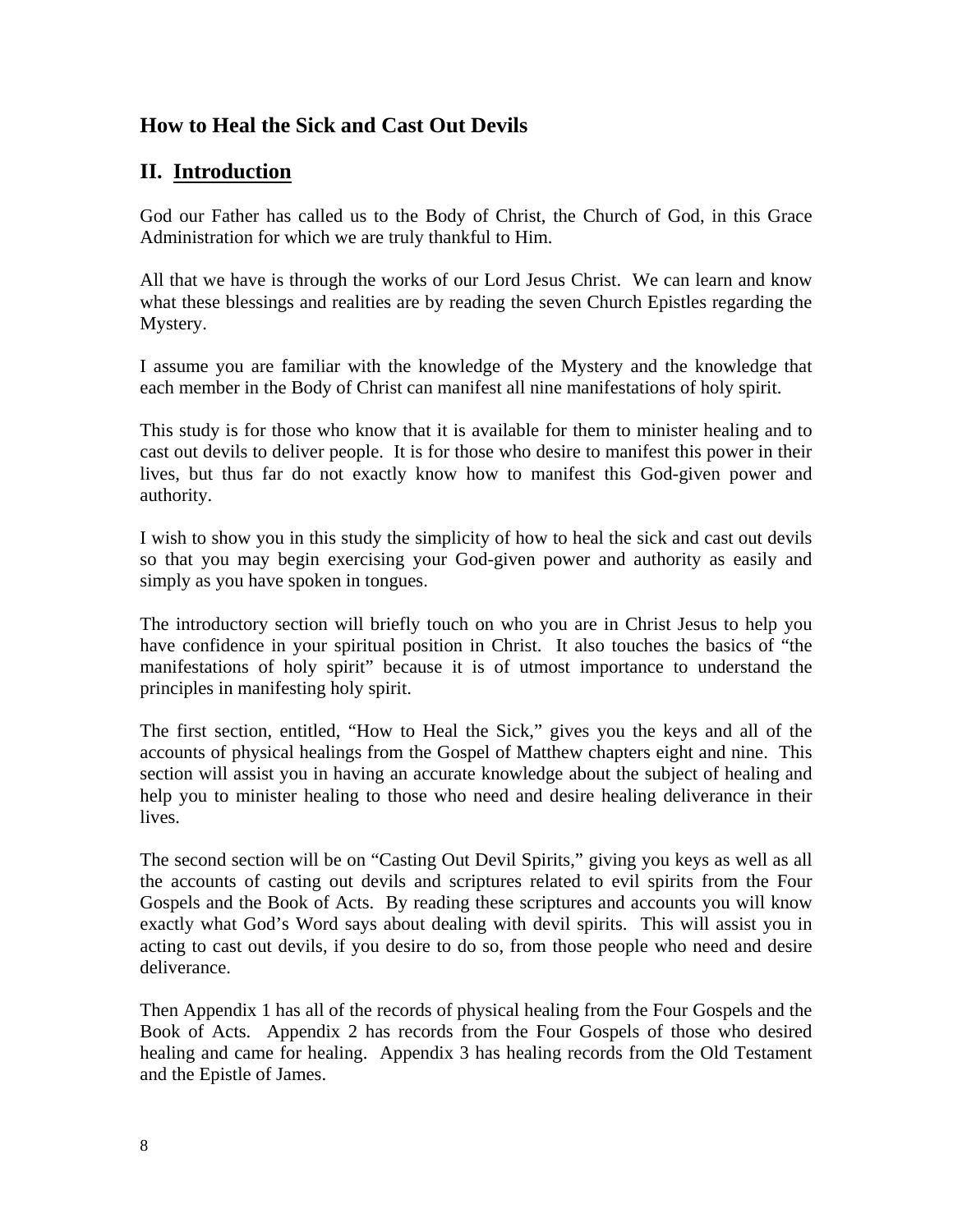# **III. Our Position in Christ Jesus**

Now, all of us know that we can manifest all nine manifestations of holy spirit; however when it comes to ministering healing and casting out devils, we just do not know exactly how to do this, and thus are unable to deliver many who desire to be delivered.

We know that we can do the works of Jesus Christ, and we know that we all have Christ in us, because God's Word tells us so. Some of the promises and truths regarding what we are and what we have in Christ are in the Church Epistles and are shown here. These scriptures will help you to become confident and to help you begin delivering people.

# **Romans 8:9 & 10**

But ye are not in the flesh, but in the Spirit, if so be that the Spirit of God dwell in you. Now if any man have not the Spirit of Christ, he is none of his. **10** And if Christ *be* in you, the body is dead because of sin; but the Spirit is life

because of righteousness.

The spirit of God that dwells in us today is the spirit of Christ and not the spirit of Elijah or the spirit that was upon Moses. That is why in verse 10 the scripture says that this spirit of God that is available in this age is "Christ in you."

#### **Colossians 1:27**

To whom God would make known what *is* the riches of the glory of this mystery among the Gentiles; which is Christ in you, the hope of glory.

We have Christ in us; we have the mighty power and authority to live in this world.

# **Romans 8:15 & 16**

For ye have not received the spirit of bondage again to fear; but ye have received the Spirit of adoption, whereby we cry, Abba, Father.

 **16** The Spirit itself beareth witness with our spirit, that we are the children of God:

We did not receive the spirit of bondage. This word "bondage" is *doulia* in Greek which means "servitude." We did not receive the spirit of God of the Old Testament that was the "spirit of a servant" to serve, and if they were not faithful they lost this spirit. On the contrary, we have received the spirit of God of this New Age, that is, "the spirit of sonship," because the word "adoption" should be sonship. That is why in verse 16 the scripture says that we are the children of God, and indeed we are the children of God by this "spirit of sonship" through which we have the new birth and we became forever "the sons of God."

#### **Ephesians 1:2**

Grace *be* to you, and peace, from God our Father, and *from* the Lord Jesus Christ:

God is not just our God but He is also our Father, and His grace and peace are for us all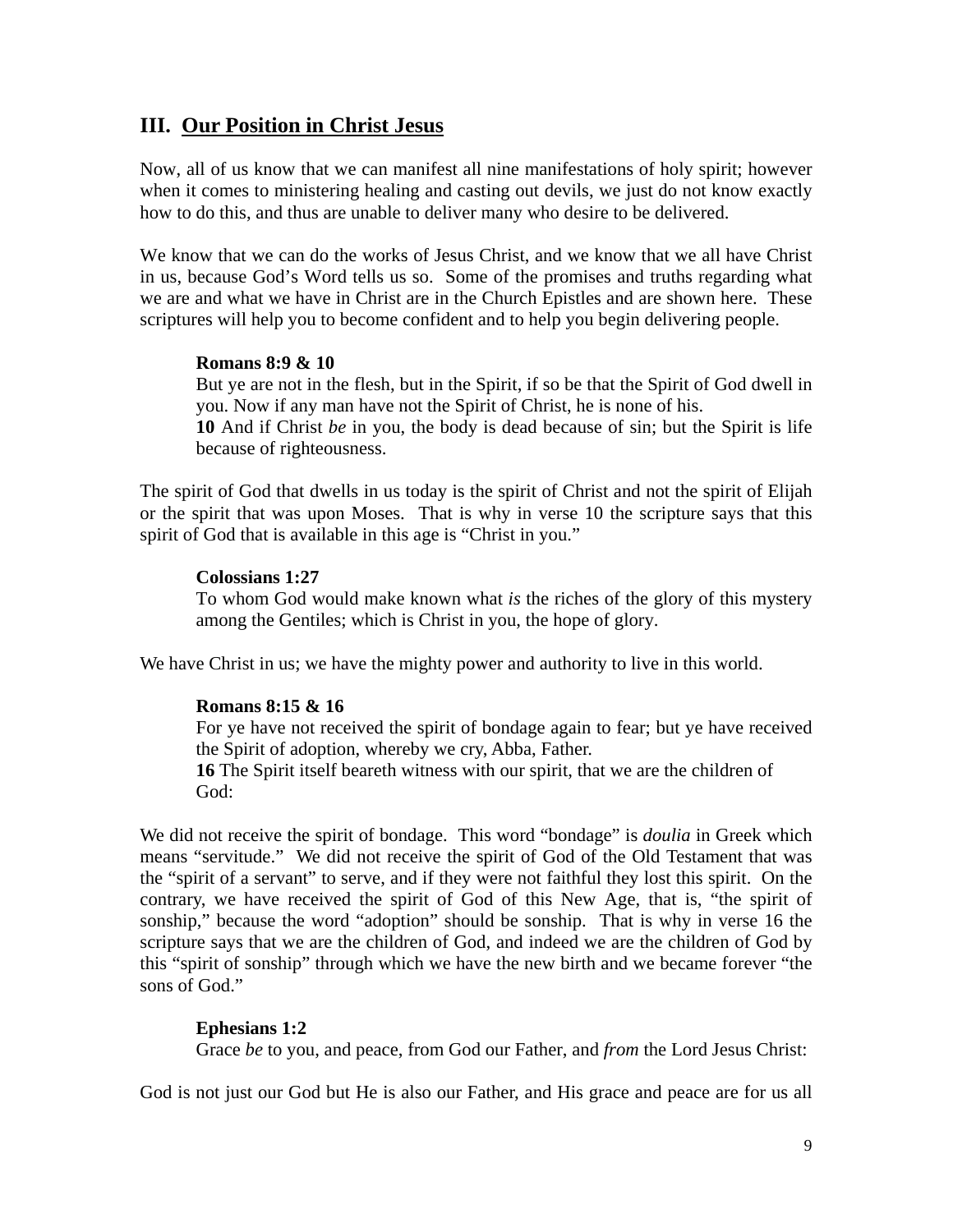of the time.

# **Ephesians 1:19**

And what *is* the exceeding greatness of his power to us-ward who believe, according to the working of his mighty power,

We have His exceeding greatness of power.

#### **Ephesians 2:6**

And hath raised *us* up together, and made *us* sit together in heavenly *places* in Christ Jesus:

Christ sits at the right hand of God, and we are seated in him. Thus we have his authority which is to be exercised now in this world.

#### **Ephesians 1:20~23**

Which he wrought in Christ, when he raised him from the dead, and set *him* at his own right hand in the heavenly *places*,

**21** Far above all principality, and power, and might, and dominion, and every name that is named, not only in this world, but also in that which is to come:

**22** And hath put all *things* under his feet, and gave him *to be* the head over all *things* to the church,

**23** Which is his body, the fullness of him that filleth all in all.

Christ is indeed far above all that is mentioned here, and the Church has all the fullness of him.

# **Philippians 2:13**

For it is God which worketh in you both to will and to do of *his* good pleasure

God works in us.

#### **Philippians 4:13**

I can do all things through Christ, which strengtheneth me.

We can do all things through his ability in us, and there are many more wonderful promises and truths from the Church Epistles that you can add to this.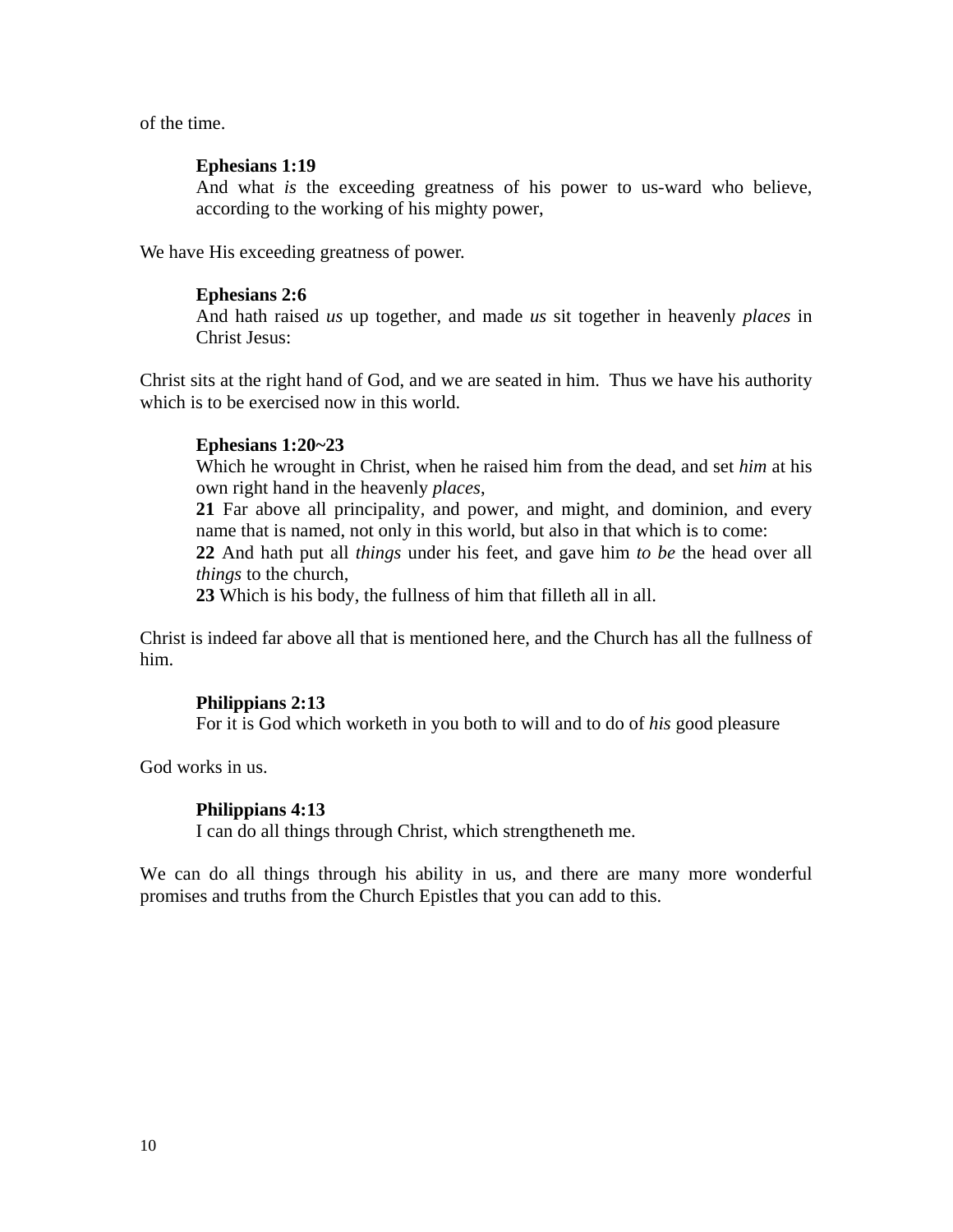# **IV. Principles of the Manifestations of Holy Spirit (gift)**

Why have we not been consistent in operating the manifestations related to healing and casting out devils even though we know we can operate all nine manifestations?

Some of the reasons for this lack of consistent results when ministering healing are:

1. We do not understand that all nine manifestations, including the gifts of healing, are operated with the same principles as speaking in tongues; that is, we do the speaking and we do the healing instead of God does the speaking and He does the healing.

2. We do not clearly recognize that when operating the gifts of healing the one who needs healing must desire strongly and believe to be healed.

3. We are not getting new believers to immediately speak in tongues and evidence the other manifestations.

Some of the reasons for this lack of consistent results when casting out devils are:

1. We do not see that devils are truly under our feet and that legally they have to obey us.

2. We do not see that devils are afraid of us; they see us with glorious power, authority and the presence of God and His angels.

3. The points 1~3 as stated above for the healing also apply here.

Now I will instruct you regarding this subject of **the principles of the manifestation of holy spirit** so that if you wish to begin delivering people, you shall do so.

The first thing for you to know is that manifesting the gifts of healing is just like manifesting speaking in tongues. Please get this concept or truth into your heart.

That is, the manifestation of gifts of healing is "**Your operation** of the God-given ability whereby…**you** are to **gift** healing." The manifestation of speaking in tongues is "**Your operation** of the God-given ability whereby…**you** are to **speak** in tongues."

Here are some of the key scriptures that show you that **You** are the one to begin ministering healing and delivering people.

# **Acts 2:4**  And they were all filled with the holy ghost, and [**they**] **began to speak with other tongues, as the Spirit gave them utterance**.

**They** began to speak and at the same instance **the spirit** gave them utterance in an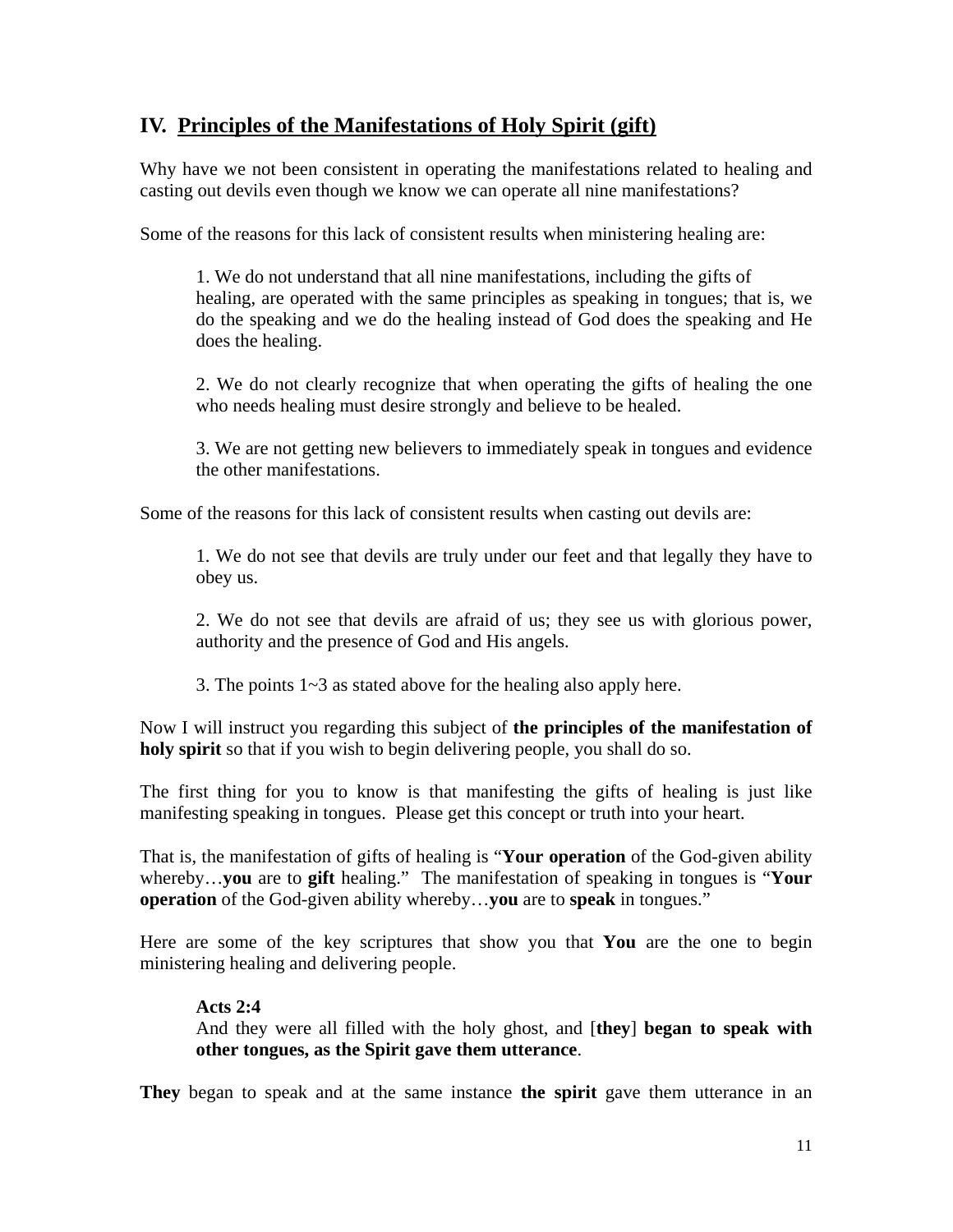unknown language. The key is for you to begin to heal, and if you have decided and if you really begin to heal, the spirit imparts healing at the same instance.

# **Romans 12:6**

Having then gifts differing according to the grace that is given to us, whether **prophecy,** *let us prophesy* **according to the proportion of faith**;

All the manifestations of holy spirit are operated by **your faith**. If you do not have faith, you will not speak in tongues, interpret tongues, prophecy, etc., since all of the manifestations are not possible to do if we think five-senses-wise. You will evidence them if you believe and act literally according to God's Word while discarding the sense knowledge. At the same time, you will evidence all of the manifestations more effectively if you are more confident which is according to the proportion of your faith.

# **1 Corinthians 14:5**

**I would that ye all spake with tongues**, but rather that ye prophesied: for greater *is* he that prophesieth than he that speaketh with tongues, except he interpret, that the church may receive edifying.

# **Matthew 10:8**

**Heal the sick, cleanse the lepers, raise the dead, cast out devils**: freely ye have received, freely give.

These two verses show you that **you** are **to speak** in tongues and **you** are **to heal** the sick, cleanse the lepers, raise the dead and **you** are to **cast out** devils. If you do not function in your authority and manifest this power, these results will never be evidenced.

These above scriptures show us how we can manifest the God-given power in our lives. All of the manifestations of holy spirit are evidenced by our believing action on God's instruction. God said that He would that **you** all are to **speak** in tongues. So what must **you** do? **You** just **speak** in tongues. God's Word commands the one who has the authority to heal the sick, etc. So what must **you** do? **You** just **heal** the sick. It is that simple!

Before we ever spoke in tongues, our minds might have asked, "What were we to speak?" We did not have any words in an unknown tongue in our mind. We had faith in God thus we began to speak, and truly the spirit in us gave us the utterance in an unknown language.

All of the nine manifestations of holy spirit are evidenced in proportion to your faith (confidence that you can do what God said.)

How do you prophecy? **You** just **prophesy** (speak). How do you interpret? **You** just **interpret** (speak) immediately after you have spoken in tongues in a meeting. Neither in speaking in tongues, interpretation of tongues, nor prophecy, does one know what to speak before speaking. When you begin to speak in tongues, interpret or prophesy, at the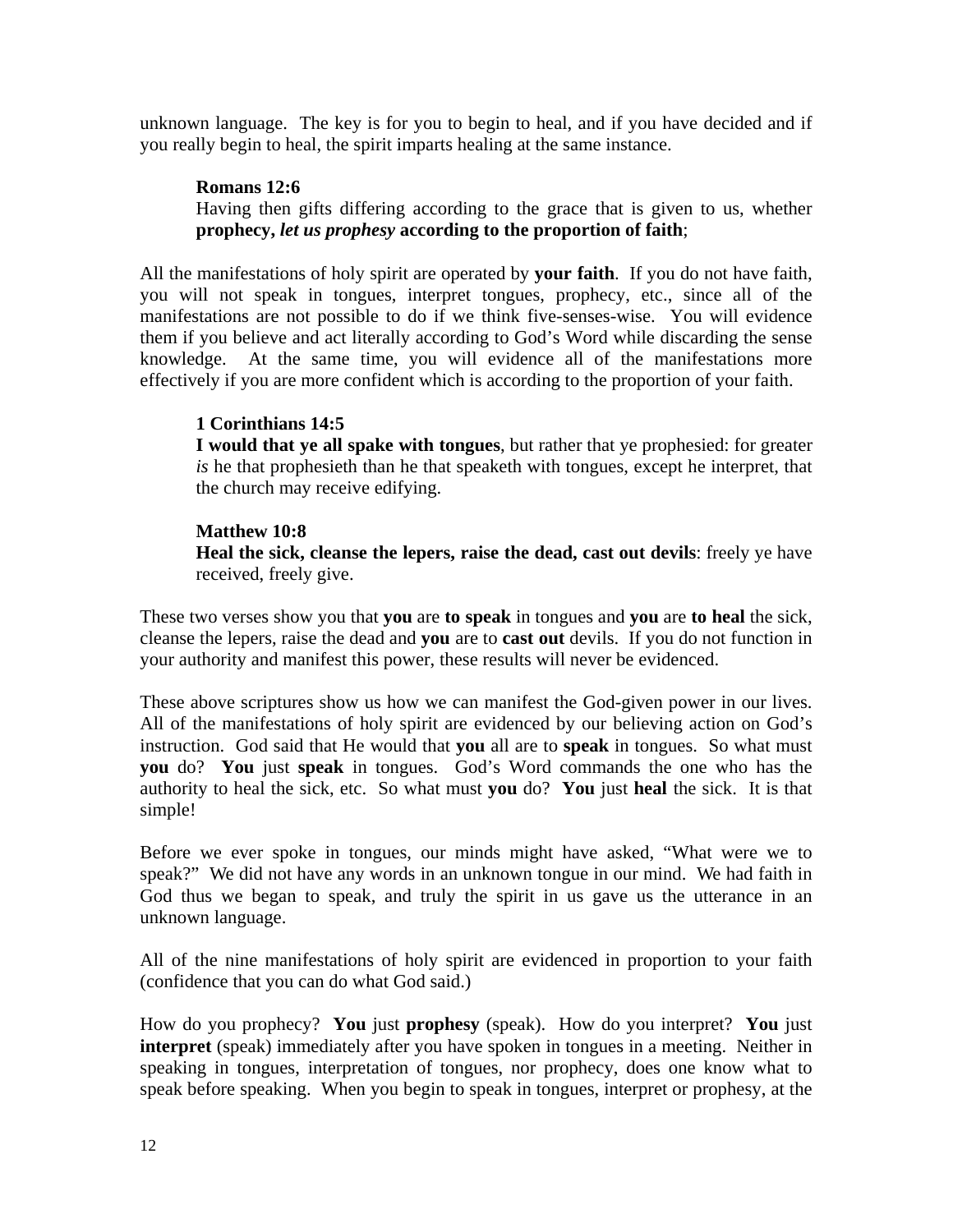very same instant the spirit gives the utterance respectively. So it is with the gift of healing and every other manifestation of holy spirit.

God already said,

# **1 Corinthians 12:7~10**

But the manifestation of the Spirit is given to every man to profit withal.

**8** For to one is given by the Spirit the word of wisdom; to another the word of knowledge by the same Spirit;

**9** To another faith by the same Spirit; to another the gifts of healing by the same Spirit;

**10** To another the working of miracles; to another prophecy; to another discerning of spirits; to another *divers* kinds of tongues; to another the interpretation of tongues:

All nine of the manifestations of holy spirit listed in verses eight to ten are given to every one in the Body of Christ for benefit; thus, we act accordingly with faith (**confidence that I can do it.**) For speaking in tongues, interpretation of tongues, and prophecy, you speak with confidence even when you do not know what to speak before hand. The same truth applies when you minister healing; that is, before minister healing, you do not know what to do. According to the Word of God, this is how it should be. The key is the word **begin.** As you **begin** to minister healing, the spirit imparts healing.

The same truth applies for evidencing the other manifestations.

For healing, you begin to heal with confidence that you can heal. **You** do the healing with the power and authority God has given to you in Christ.

I think you understand these **principles of the manifestation of holy spirit**. Therefore, we will move into the first section on how to minister healing so that you can understand what you must do to start delivering people from the bondages of sickness.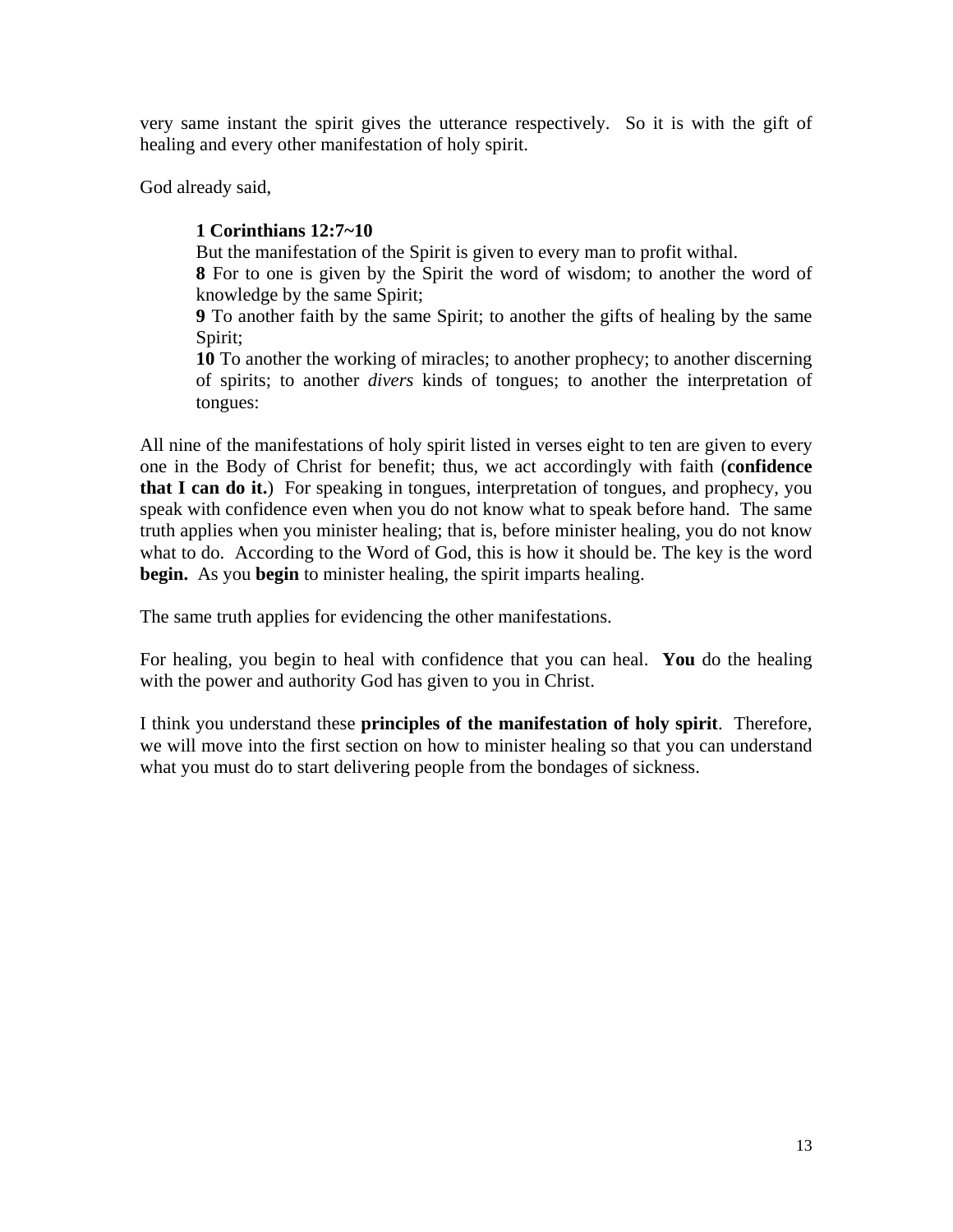# **V. How to Heal the Sick**

# **A. Principles of How to Heal the Sick**

The following are important points to note with regard to healing.

# **1. You speak or proclaim to those who need healing that they can be healed right now.**

This is the first point and it is very important. We have seen that all of the manifestations of holy spirit are based on the same keys as needed to evidence speaking in tongues. Then this next point of proclaiming the immediate availability of healing, indeed comes first in bringing deliverance to those who need healing. Those who need healing must **desire strongly** and **believe** to be healed. As people hear that healing is immediately available, their believing or faith will increase. **Faith** comes by hearing the Word of God.

#### **Romans 10:17**

So then faith *cometh* by hearing, and hearing by the word of God.

That particular Word of God, the Word of promise, the specific Word from the spirit of God that you speak forth enters into the heart of the one who needs healing, and brings faith and confidence that he or she can be healed.

Therefore Jesus Christ preached the good news of deliverance **first** before healing people.

# **Matthew 4:23**

And Jesus went about all Galilee, teaching in their synagogues, and preaching the gospel of the kingdom, and healing all manner of sickness and all manner of diseases among the people.

**Teaching** and **preaching** of the good news **preceded** healing.

# **Matthew 9:35**

And Jesus went about all the cities and villages, teaching in their synagogues, and preaching the gospel of the kingdom, and healing every sickness and every disease among the people.

The preaching of the good news and what is available from God preceded healing deliverance, because Jesus Christ could heal if they had faith to receive healing. In other words, he could not have healed and delivered people had they not believed to be healed. You could minister healing all day to a person without faith or with little faith, but you will not be able to impart the gift of healing to him.

# **Mathew 13:58**

And he did not many mighty works there because of their unbelief.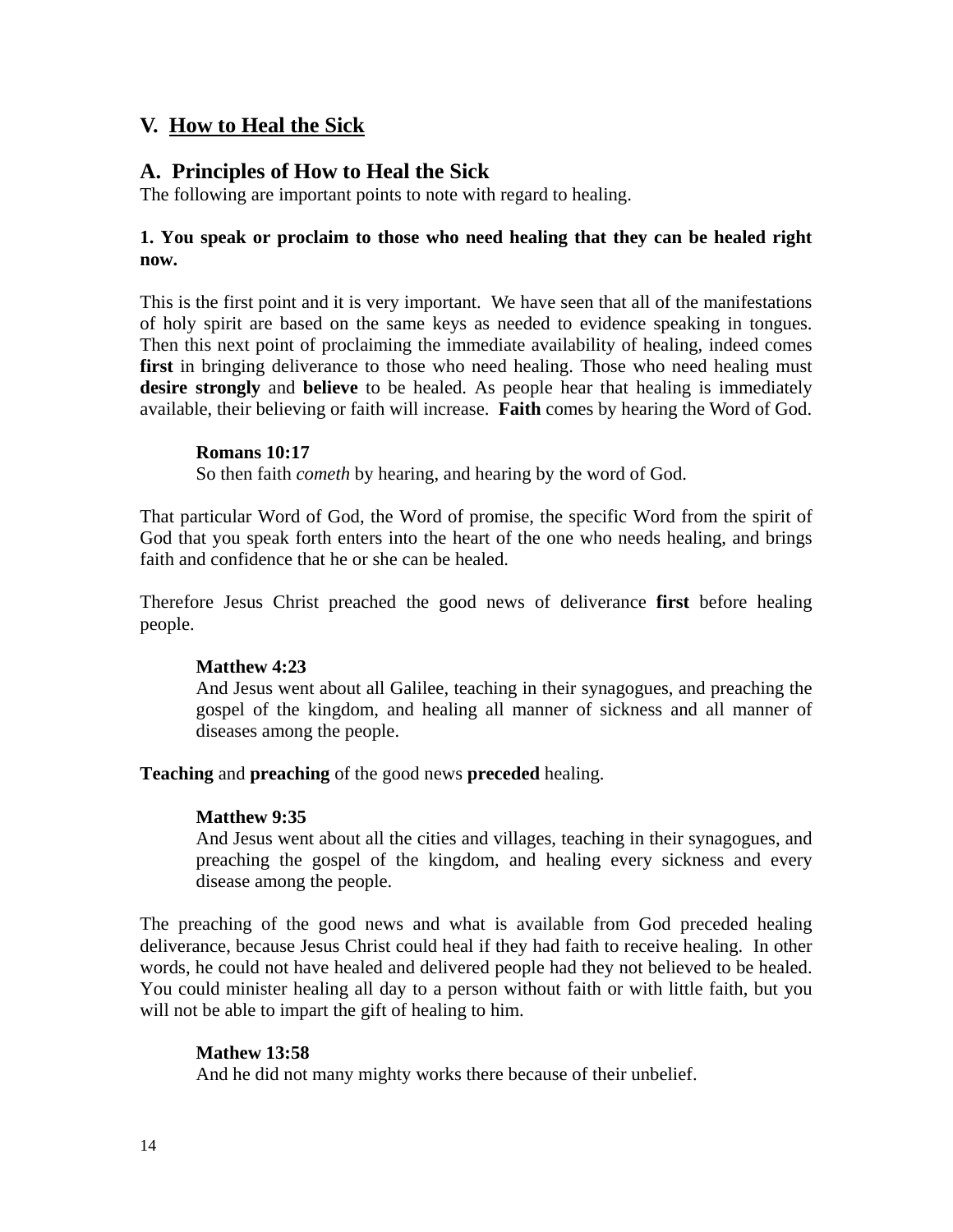# **Mark 6:5**

And he could there do no mighty work, save that he laid his hands upon a few sick folk, and healed *them*.

Of course, we should not use this as an excuse and therefore not heal people. Do not worry about this; there are plenty of people who want to believe and be healed who have not yet heard the Word that brings faith to their hearts. Therefore, we **speak**/**proclaim** to people that deliverance is **sure** and it is available **right now**.

You have to proclaim the information regarding deliverance from sicknesses and diseases. And when you proclaim this, you must speak it with **confidence** and **boldness** so that the hearer can also become confident that they can receive healing.

Tell them of your and others' testimonies of deliverance. Confidently and boldly tell them God's testimonies of deliverance from the Word of God. If we are unsure of the deliverance then the hearer will also be unsure. God is the guarantor of deliverance. We speak what He says and do not worry that God may fail to bring to pass His promise, because since the world began, He has never failed to bring to pass His promises.

# **Acts 8:5**

Then Philip went down to the city of Samaria, and preached Christ unto them.

Philip must have spoken what was available in Christ first.

People will decide whether or not to receive healing after they have heard that healing deliverance is available. If they decide to receive healing and come to you, then **you** heal them. God's Word says **Philip** did the miracles.

# **Acts 8:6 & 7**

And the people with one accord gave heed unto those things which Philip spake, hearing and seeing the miracles, which he did.

**7** For unclean spirits, crying with loud voice, came out of many that were possessed *with them:* and many taken with palsies, and that were lame, were healed.

Speak to those who need the healing that healing is absolutely available for them. By speaking this truth to them, you will build up their confidence to receive healing deliverance and when they come to you, **you heal** them.

Therefore, proclaiming and speaking the good news regarding healing deliverance is the first and the most important step.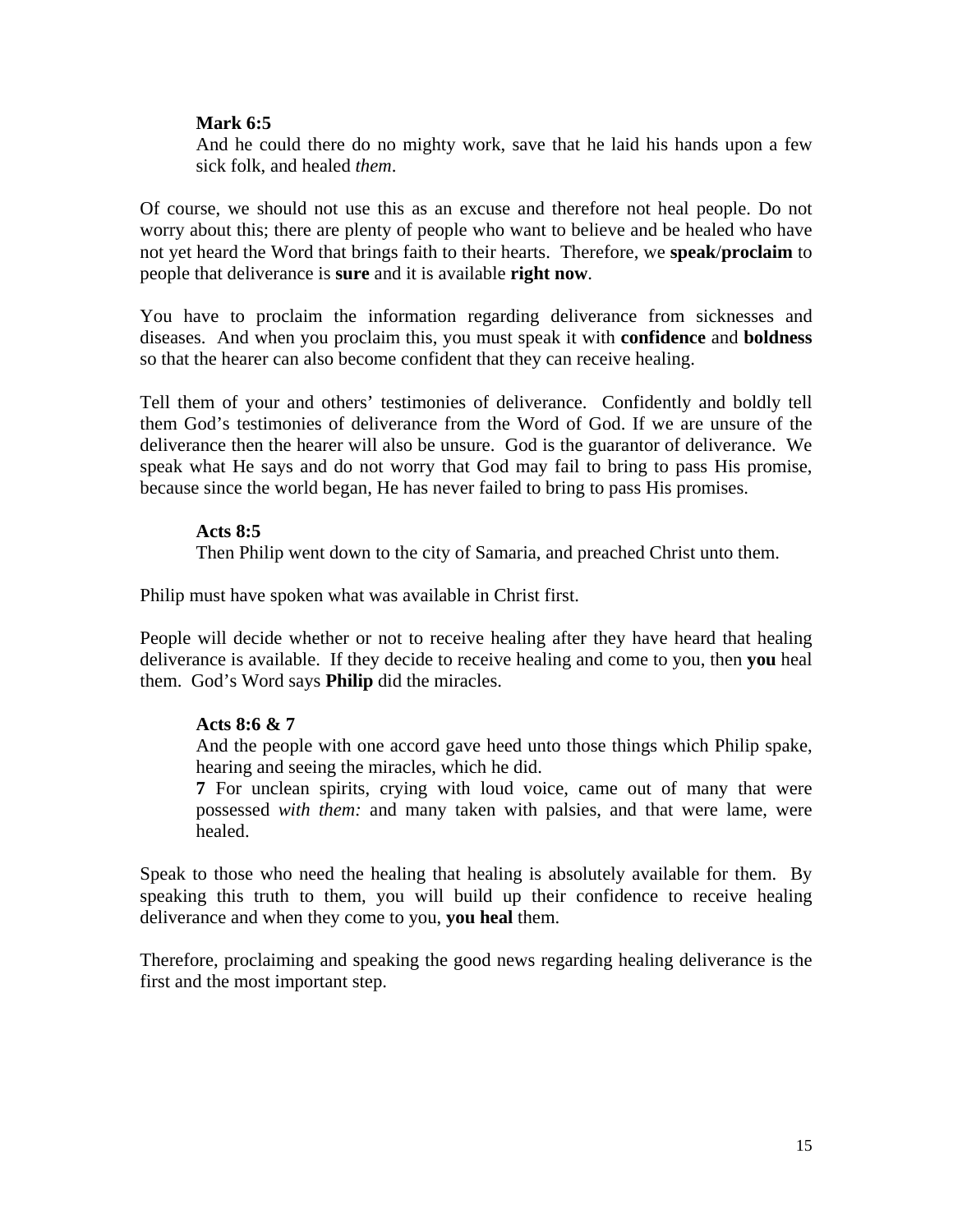# **2. The recipient of healing must strongly desire and believe to receive healing, thus they come to the healer to be healed. You do not go to a person to minister healing just because you are aware of his need for healing. – LOOK AT THEIR FAITH!**

The second important point you need to see from the Word of God regarding ministering healing is that the recipient of healing must **desire strongly** and **believe** to receive healing. People will come to you for healing after they have heard the good news regarding the availability of immediate healing. Then when they come to you for healing, you **must** look at their faith level.

You can become aware of their level of faith by listening to what they say. It is essential to speak with the one who desires healing. Listen to what they are saying as it will reveal to you what they believe. Revelation comes when you cannot receive the necessary information by your five senses. God expects you to know something that you can first receive by your five senses.

When the person desiring healing speaks the language of faith, that is, "I know I shall be healed," "I know you can heal me," etc., then begin healing him and he shall receive healing. If he speaks with doubt or he is not confident about receiving healing, then you work with his faith. God works in you and shows you how to get the level of his faith up so that you can impart healing to him.

God's Word shows that when those in need of healing desired and believed to be healed (after knowing that it was available), they **went** to the healer to get the healing. Another thing we notice from the Word of God is that the healer (with some exceptions that will be shown later) never went to the homes of the sick to heal them just because he heard or came to know that a sick person lived there.

Many records of healing in the Word of God show us that those who needed healing **desired** strongly for healing, then **came** to the one who was able to heal and **cried** or **beseeched** the healer to heal them because **they believed** that they could be healed.

The following are some of the scripture references that teach this principle.

| <b>Matthew</b>    | <b>Mark</b> | Luke             | Acts           |
|-------------------|-------------|------------------|----------------|
| $8:2, 5-6, 16$    | 1:40        | $4:38-39, 40-41$ | $3:1-8$        |
| $9:2, 18, 20-21,$ | 5:23        | $5:12-14, 17-26$ | 4:22           |
| 27-28, 32         | $6:54-56$   | $6:17-19$        | $5:15-16$      |
| 12:22             | $7:24-35$   | 7:3              | 9:38           |
| 14:35-36          | 8:22        | $8:41-44$        |                |
| 15:22, 29-30      | $9:17-29$   | 9:11, 38-43      |                |
| $17:14-21$        | 10:47, 51   | $11:13-16$       |                |
| $19:1-2$          |             | $17:12-13$       |                |
| 20:30-34          |             | 18:38            |                |
| 21:14             |             |                  | See Appendix 2 |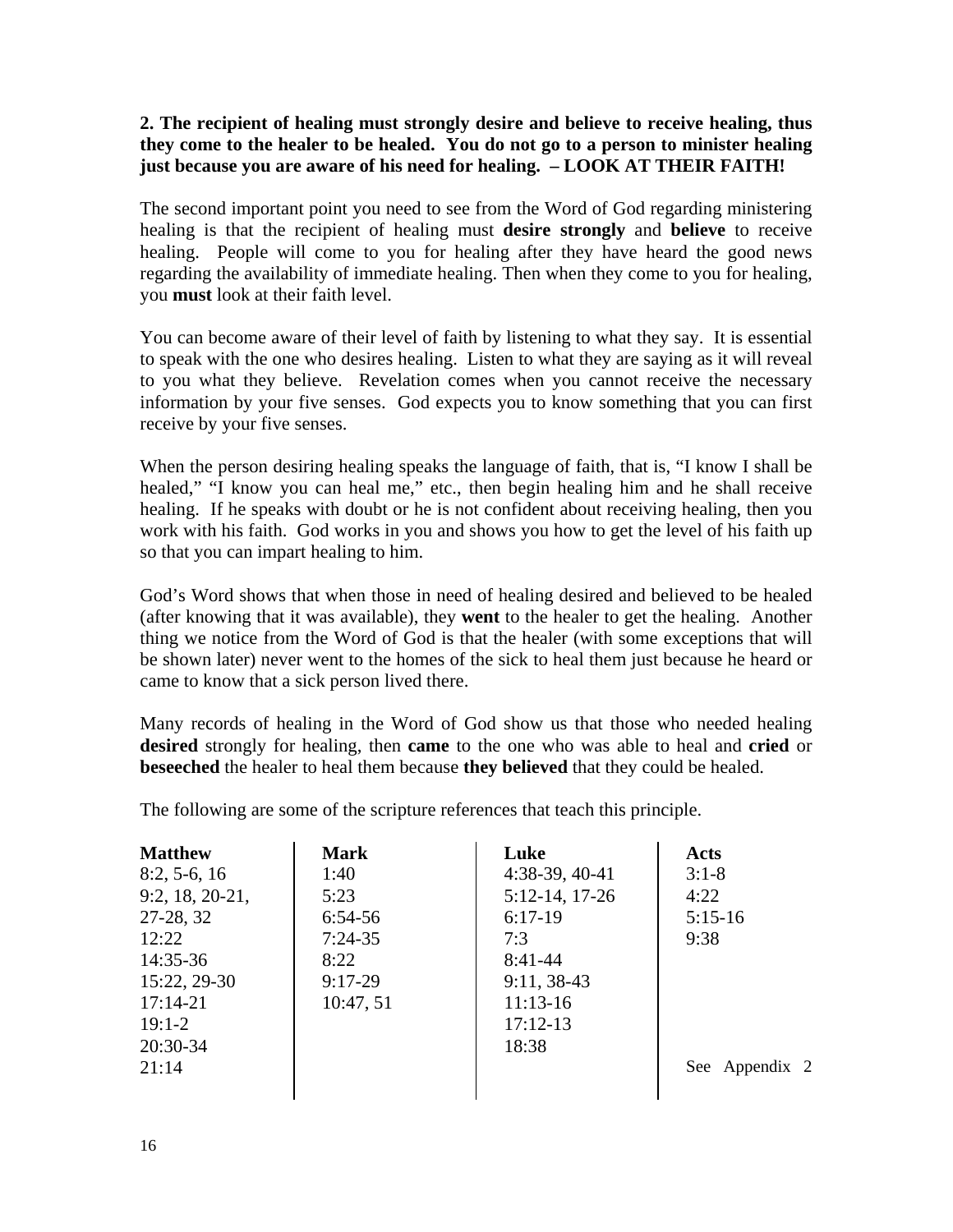Therefore, this is a very important point when we minister healing to people. Heal those who **respond** to the Word and **desire, expect, believe** and **come** to be healed.

You will notice as you study the above-mentioned verses that Jesus almost never went to minister healing in someone's home just because he heard that a person in that house was sick. The few cases where Jesus went to heal someone without them asking happened because he knew by revelation that they had faith to be healed. (John  $5:2 \sim 15$ ; 9:1 $\sim$ 7)

The truth God shows us in the Word of God about those who received healing **always has this pattern**.

The following are examples of people who needed healing. They **desired**, **believed,** and thus **came** to the healer, and they were healed. I will show you some scriptures from the Gospel of Matthew chapters eight and nine to highlight this point.

# **Matthew 8:1 & 2**

When he was come down from the mountain, great multitudes followed him. **2** And, behold, there **came** a leper and worshipped him, saying, Lord, If thou wilt, thou canst make me clean.

This leper must have had a very strong desire to be healed. He must have had a great expectation that if he went to Jesus he would surely be healed. Being a leper, many of the multitudes surrounding Jesus must have told him to go away and not to come near them. But this did not stop him. He somehow got through the multitude (it says "great multitudes") and came to Jesus. You perhaps know how difficult it is to go through a multitude to get to a person on the other side of the crowd. God says it was "great multitudes."

You minister healing to a person who comes to you with great desire and expectation to be healed. In such a case you can absolutely heal him. Now, how do you get people to have great desire and expectation to be healed so that they come to be healed by you? The answer is in point number one noted above; that is, you boldly speak/proclaim/preach to people that healing is **absolutely available right now**.

# **Matthew 8:5**

And when Jesus was entered into Capernaum, there **came** unto him a centurion, **beseeching** him,

This centurion, a Gentile, must have heard from someone that Jesus could heal sickness. He had a strong desire for his servant to be healed and must have believed that Jesus could heal his servant. Thus he must have searched out where Jesus was that day and went to him. It turned out that he had great faith. Jesus simply said to him, "Go thy way; and as thou hast believed, so be it done unto thee." His servant was healed at that moment. Jesus always watched for the faith level of the person who came to him with a desire to be healed.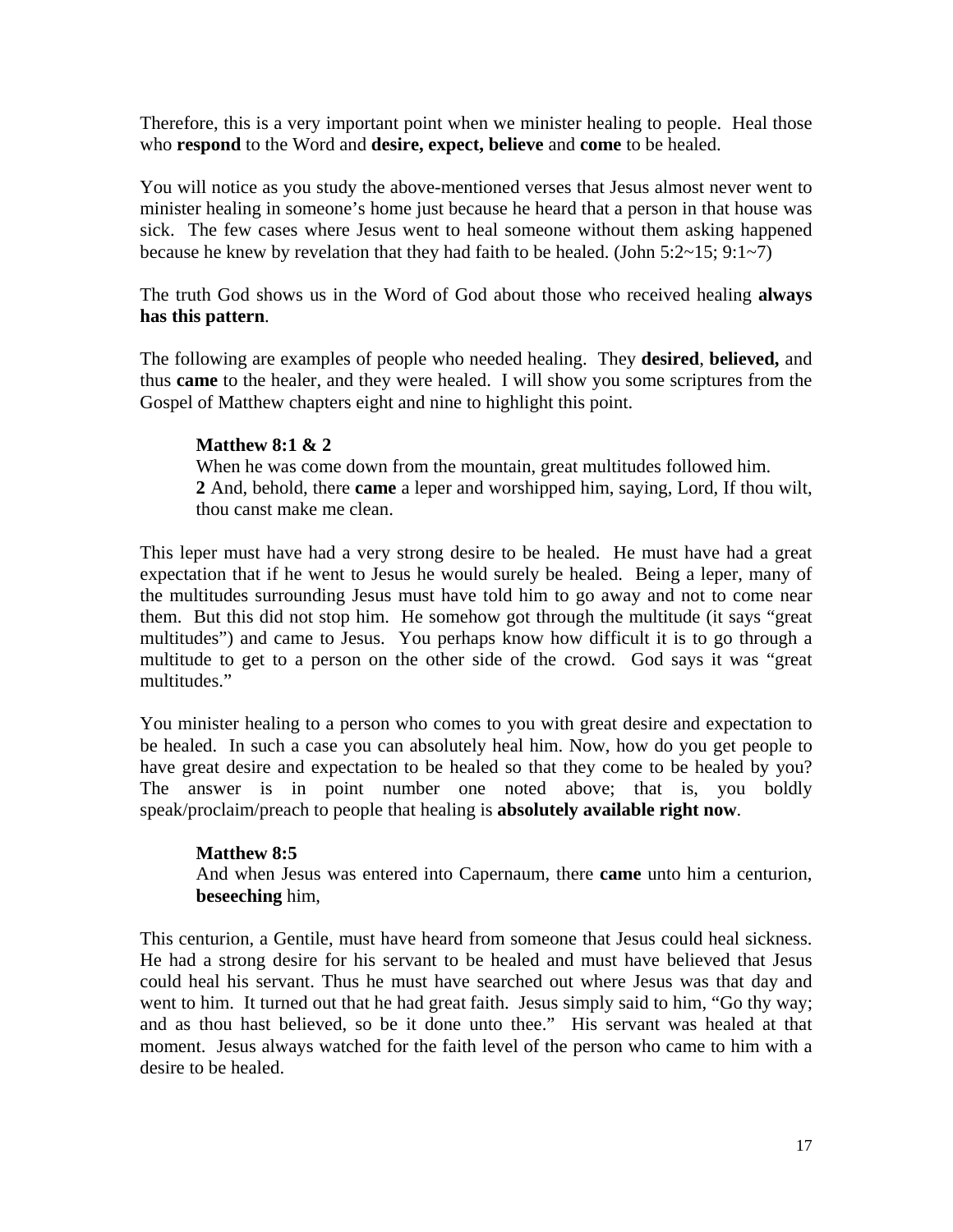#### **Matthew 8:16**

When the even was come, they **brought** unto him many that were possessed with devils: and he cast out the spirits with *his* word, and healed all that were sick:

Those people needing deliverance were brought to Jesus because their family and/or friends desired and believed that Jesus could heal them. Jesus must have known of many other sick people who were in that town, but he did not go to their homes. Those who got healed were the ones who were brought to Jesus.

# **Matthew 9:2**

And, behold, they **brought** to him a man sick of the palsy, lying on a bed: and Jesus seeing their **faith** said unto the sick of the palsy; Son, be of good cheer; thy sins be forgiven thee.

They must have heard the good news of deliverance or someone told them a testimony of deliverance. Hearing or seeing this got them to believe that the one who was sick of the palsy could be healed. They were excited that this man would be healed so instead of inviting Jesus to come to their home, they took this man on a bed to meet Jesus. Walking while you carry a man on a bed is a difficult task.

We do not know exactly how they got to the place where Jesus was, but we know they did not have a car or a van to take him. Well, we know they strongly desired and believed that the man would be healed. It says, "Jesus seeing their **faith**…." Jesus always watched for the faith level of the person who desired deliverance. We must follow what God's Word shows us to do. When we follow what God shows us and instructs us to do, we are successful.

Once we know they have faith to receive, then give them the healing. You tell him to stand up and he will stand up. You tell him to stretch forth his hand and he will stretch it out.

The point here in Matthew 9:2, besides always watching for the level of faith, is that **they brought him** to be healed. Jesus did not go to his home to minister healing just because someone had told him a man suffering from palsy lived there. Yes, we may go to a home of such a man and speak to him that healing is available, but we will not minister healing right there and then. Let him respond; let him come and get healing from you. If he comes to you, that is a good indication of his faith, then you can heal him.

# **Matthew 9:18**

While he spake these things unto them, behold, there **came** a certain ruler, and worshipped him, saying, My daughter is even now dead: but come and lay thy hand upon her, and she shall live.

Many of the synagogue leaders, Pharisees, Sadducees and priests were vehemently set against Jesus. Yet this ruler had come to Jesus. He greatly desired healing deliverance for his daughter so that he laid his job on the line. He might have lost his job by going to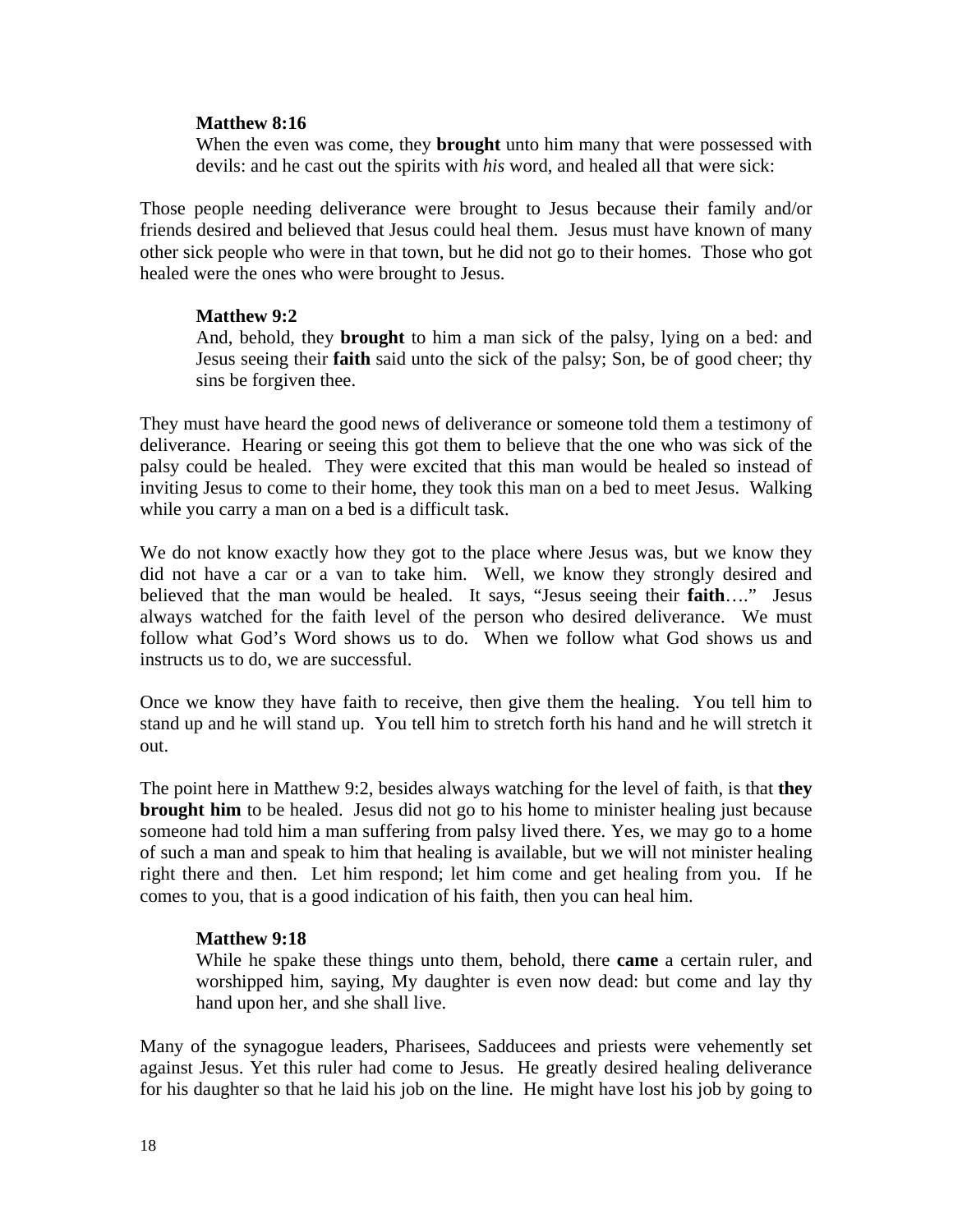Jesus. He had intensely desired for his daughter's healing thus he searched for Jesus and asked him to come to his home and to lay his hands upon his daughter, because he believed, if Jesus did so, she would live.

This ruler **came** to Jesus in such a circumstance. Jesus understanding this and seeing the ruler's great desire and faith went to the ruler's home. There might have been another life and death case in that town, but Jesus did not go to the home with that situation. Jesus went to the ruler's house because the ruler had come and beseeched him to do so. Jesus knew the person had a great desire and expectation for healing. The one who heals always look at the faith level of the person who desires to receive deliverance and then he works with the person's faith as needed. If he has faith to be healed, then immediately heal him. If a man does not have faith to be healed, then work with his faith. Once his faith is risen up and he is confident to receive deliverance, then you give the healing to him.

#### **Matthew 9:20 & 21**

And, behold, a woman, which was diseased with an issue of blood twelve years, **came** behind *him*, and touched the hem of his garment:

**21** For she said within herself, If I may but touch his garment, I shall be whole.

Here again, we see that those who received healing, those that God takes time to show us in His Word, are the ones who heard about the deliverance, who responded with great expectation, and since they had great desire to be delivered, instead of waiting at home for the healer to come to heal them, they **went** to receive healing.

#### **Matthew 9:27~30**

And when Jesus departed thence, two blind men followed him, crying, and saying, *Thou* Son of David, have mercy on us.

**28** And when he was come into the house, the blind men **came** to him: and Jesus saith unto them, Believe ye that I am able to do this? They said unto him, Yea, Lord.

**29** Then touched he their eyes, saying, According to your faith be it unto you. **30** And their eyes were opened…

These blind men wanted to follow Jesus. Getting to Jesus could have been no easy task. But because they strongly desired and expected to be healed, they went to him. Jesus knew that **they had a great desire to be healed** and must have known they had some expectation to be healed.

He asked them, "Do you believe that I am able to do this?" **He checked whether they believed to receive or not**. This is what the healer must do. After knowing that they believed, he touched their eyes and said, "According to your faith be it done unto you."

First you speak to the people about deliverance, then they respond and come to get healing from you. You look at their faith and if they have faith to receive healing then you heal them. If their faith is not yet at a high level, then you work with them to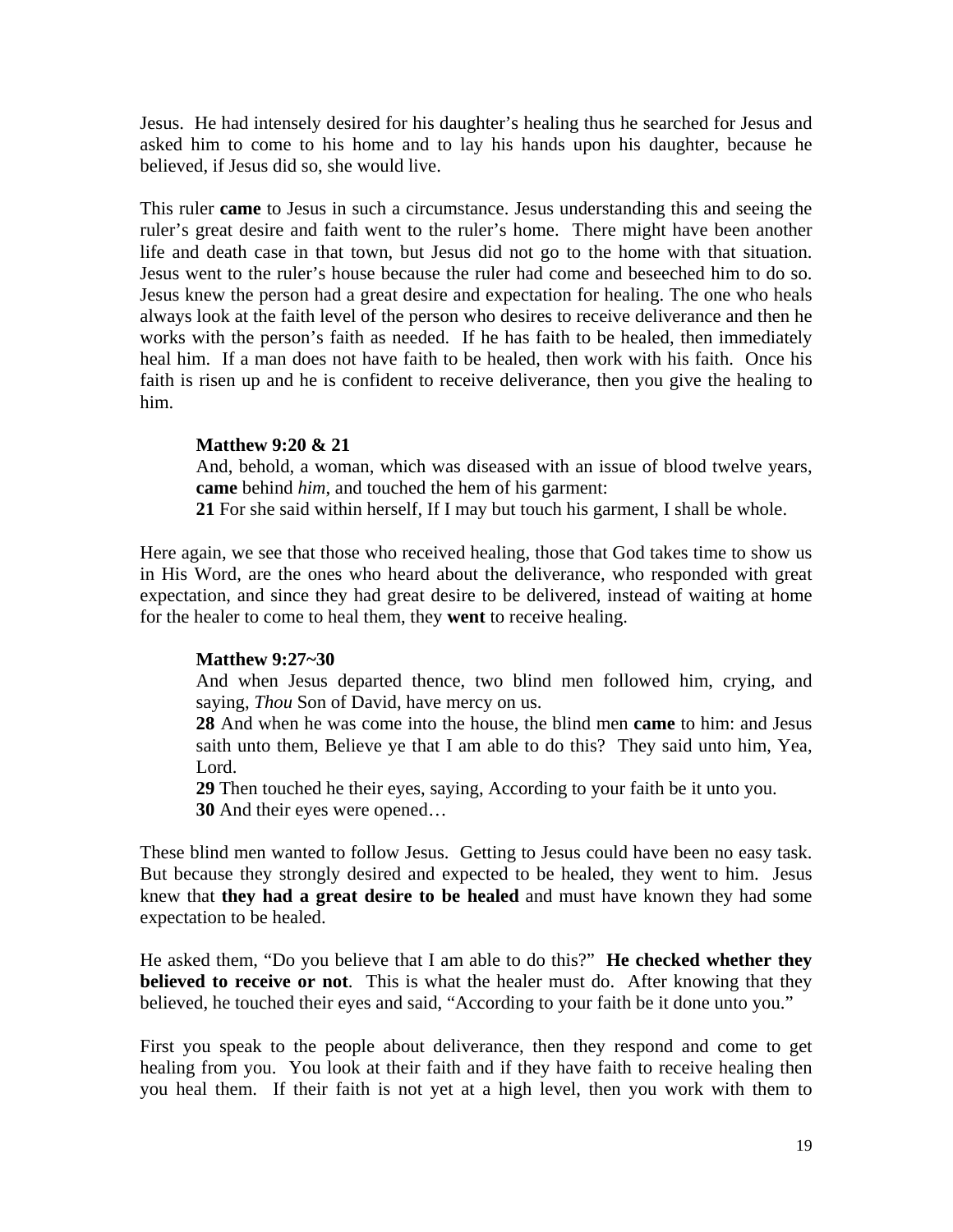increase it. As you begin to work with them to raise their faith, God will show you, if necessary, what to say and do so that you can raise the level of their faith so that you can give healing to them.

# **Matthew 9:32 & 33**

As they went out, behold, they **brought** to him a dumb man possessed with a devil.

**33** And when the devil was cast out, the dumb spake and the multitudes marveled, saying, It was never so seen in Israel.

The pattern continues here also. They **brought** to Jesus a man possessed with a devil. I am sure there must have been people who were possessed with a devil in many homes in that city. Jesus did not go to their homes to heal them but healed the one who was brought to him perhaps by parents or family members. Those who brought him must have had a great desire to get this man delivered and also had great expectation that Jesus could heal him.

John 9 is one of a few records where God shows us an exceptional case where healing was given to someone who did not come to the healer and ask for healing deliverance.

#### **John 9:1, 6, 7 & 11**

And as *Jesus* passed by, he saw a man which was blind from *his* birth.

**6** When he had thus spoken, he spat on the ground, and made clay of the spittle, and he anointed the eyes of the blind man with the clay,

**7** And said unto him, Go, wash in the pool of Siloam, (which is by interpretation, Sent.) He went his way therefore, and washed, and came seeing.

**11** He answered and said, A man that is called Jesus made clay, and anointed mine eyes, and said unto me, Go to the pool of Siloam, and wash: and I went and washed, and I received sight.

Jesus finds this blind man, walks up to him, and asks this blind man to take some action. Here in these verses it does not say that "the man believed;" however, we see that the blind man did not object to all that Jesus did to his eyes and the action Jesus wanted the blind man to take. The blind man accepted what Jesus did and said. He must have believed what Jesus asked him to do.

Now, this is an exception to many records of healing, because in a normal case those who needed deliverance came to Jesus to be healed.

How did Jesus know that this man would believe and do exactly what he asked him to do? He must have come to know, by God revealing it to him, that he had faith to receive healing. We see that this blind man did not argue with what Jesus did to his eyes or question Jesus as to why he had to go to the pool of Siloam and wash his eyes. He just acted on exactly what Jesus told him to do.

#### **Acts 14:7~10**

And there they preached the gospel.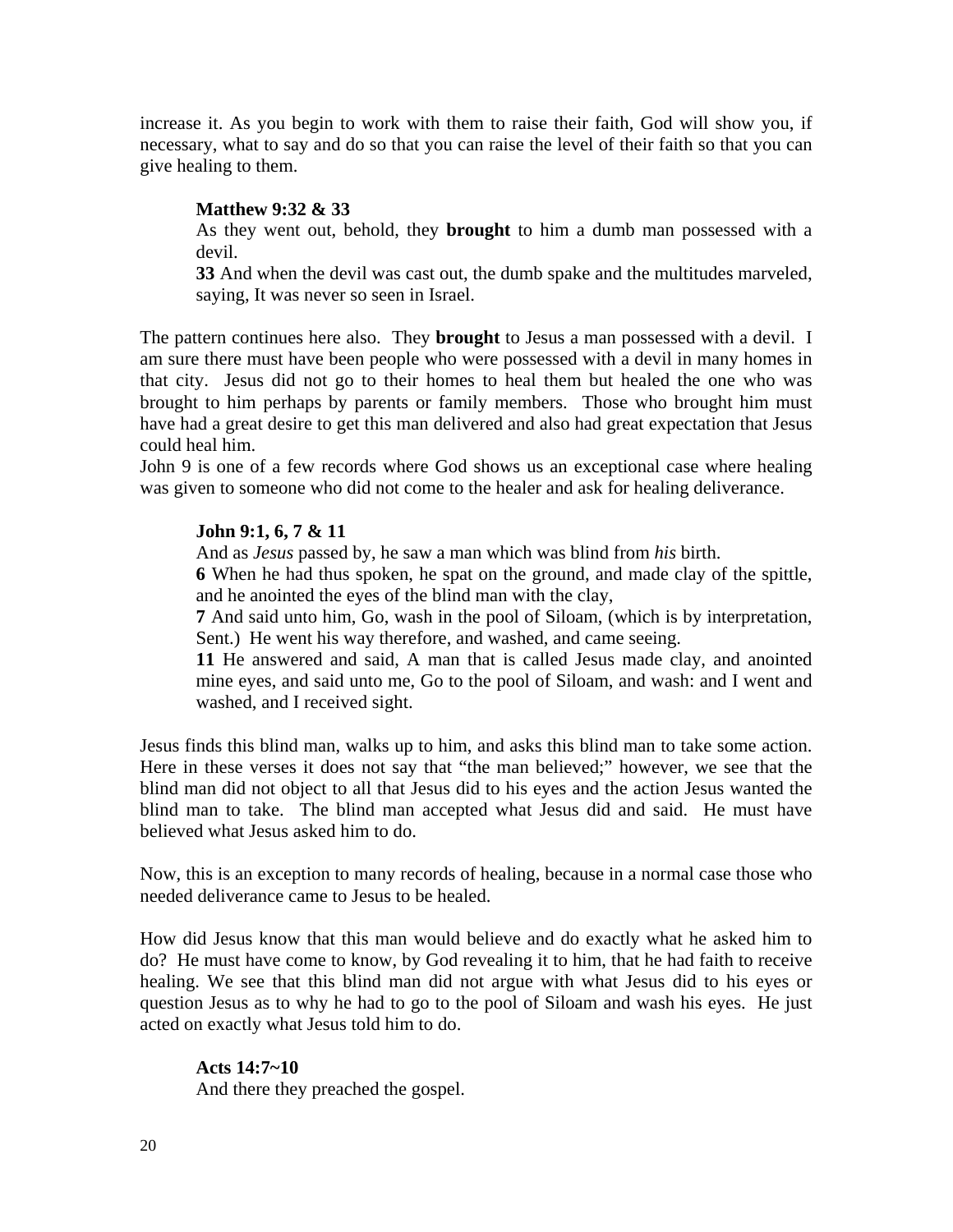**8** And there sat a certain man at Lystra, impotent in his feet, being a cripple from his mother's womb, who never had walked:

**9** The same heard Paul speak: who stedfastly beholding him, and perceiving that he had faith to be healed,

**10** Said with a loud voice, Stand upright on thy feet. And he leaped and walked.

This is also an exceptional case where a person in need of healing, instead of coming to the healer, a healer began healing the person. In this record it says that Paul preached the gospel, and I believe one of the topics that Paul taught was availability of healing. As this cripple man heard it, he had the faith to be healed. People cannot believe for something unless it is made available to them.

The crippled man did not go up to Paul to be healed or say anything about his desiring healing but God had shown the Apostle Paul that **this man had faith to be healed**. When you receive revelation to go to someone's home to heal or receive revelation that a particular person in your meeting has faith to be healed, then you heal him.

When a person has faith either you know it by revelation or because he comes to you with the desire and expectation to be healed. In either case, you just tell him to do the appropriate action. In Acts chapter 14, Paul told the crippled man, "Stand upright on your feet." The crippled man did not argue about it or say, "How can I do it?" He just followed the instructions and received healing wholeness.

Do not go to the homes of sick people to minister healing just because your neighbor told you that there was a sick person in that home. Yes, you could go to his home and tell him that healing is available. Tell him about the testimonies of healing deliverance; however, God's Word instructs us that for imparting healing, the one who needs healing is to come to you to be healed.

The pattern in the Word of God is that you do not go to the home of a sick person to heal him just because you came to know about it through someone, unless of course God tells you to do so. You heal him after he **responds** to the Word of deliverance you have spoken and **comes** to you to be healed. If someone responds to the good news you give and calls you on the phone requesting you to heal him, check whether he believes to be healed or not by talking to him. If he has faith to be healed, then heal him.

The pattern in the Word of God for ministering healing is that you **proclaim boldly** and **confidently** that healing deliverance is available right now. Why do you proclaim it with boldness? Because the promise is not from you, but from the Almighty God. When people respond with **desire** and **expectation** to be healed, they will **come** to you for deliverance. When someone comes to you for healing, listen to what he says and observe his desire and faith to be healed. The words that he speaks and the actions that he takes will reveal his desire and faith. When the person who comes to you has desire, expectation and faith to be healed, then to such a one **you minister healing**.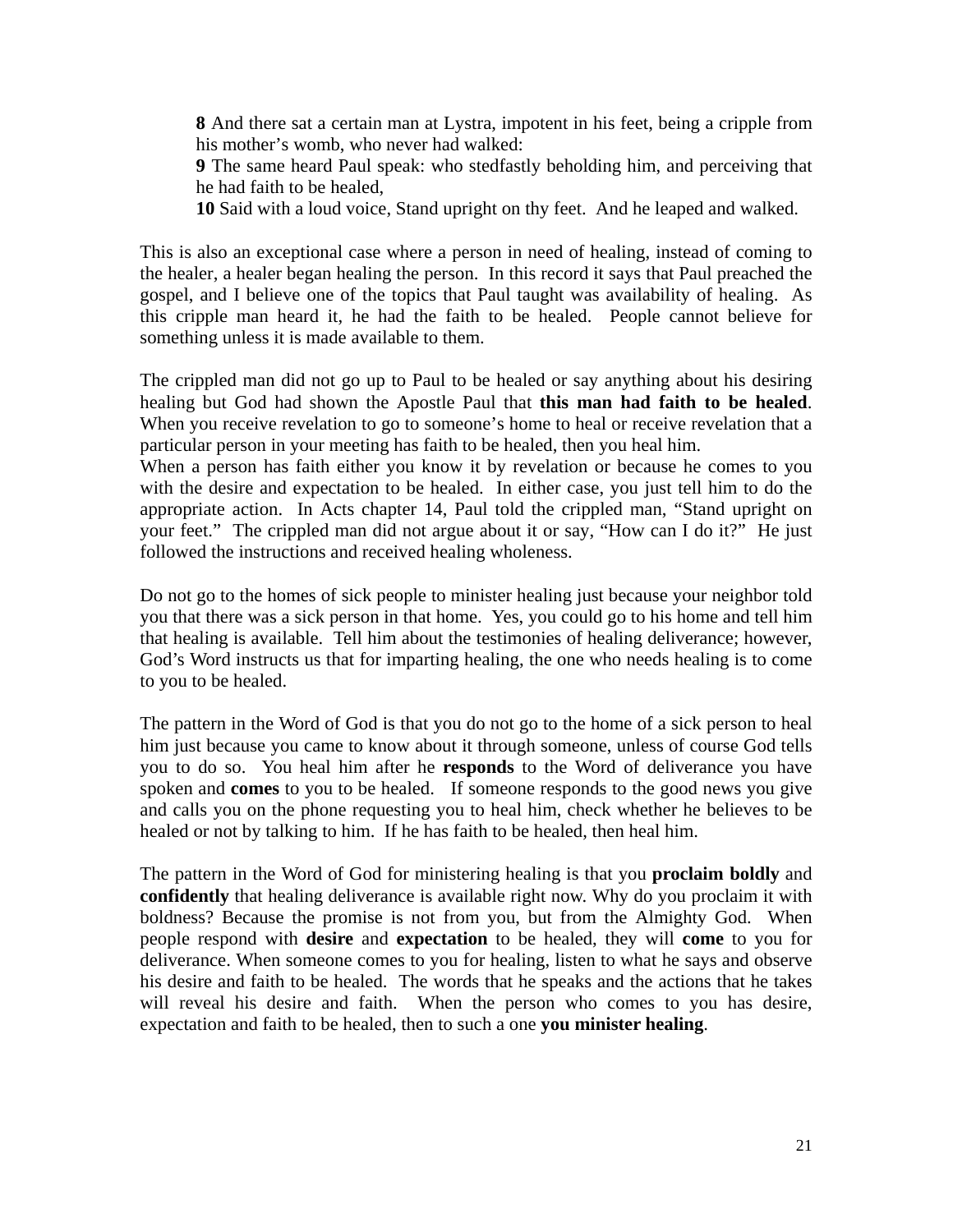# **3. God has given you this ability and authority to heal; thus, you do not need to pray to God that He should heal the one who is sick.** *YOU HEAL THE SICK!*

This is the third important point. This is one of the major reasons why people are not getting healed and why you are not seeing people healed who come to you for the purpose of receiving healing wholeness. What do we commonly say or hear when someone is sick and wanting to be healed? "Please pray for me for healing," or "Let us pray for his healing."

These expressions have dominated our vocabulary related to healing. We always pray to God and ask God to heal the sick.

In this administration of the Grace of God that began on the Day of Pentecost, **YOU heal** the sick with the God-given authority. If you see this point and if you begin to do exactly what God's Word says, immediately your percentage for success in imparting healing will go up significantly.

Therefore, after you have done the first point of boldly and confidently proclaiming the Word of deliverance to people and you adhere to the second point of ministering to people who respond to the Word of deliverance and come to you with desire and faith to be healed, then **do not** start praying to God to heal them.

You are **not supposed to pray to God** to heal the sick person because that's what God's Word says.

# **Matthew 10:1**

And when he had called unto *him* his twelve disciples, he gave them power [*exousia*, authority] against unclean spirits, to cast them out, and to heal all manner of sickness and all manner of disease.

This verse tells us that the disciples were given the authority to cast out devils and to heal all manner of sickness and all manner of disease. Once they were given the authority, they did not need to pray to God or ask Him to heal or cast out devils on behalf of them. **They were to cast out devils and heal all manner of sickness and disease**.

Once your boss gives you the authority to sign a check, each time a check is brought in front of you, you do not ask your boss to come and sign the checks for you. Why? Because you have been given the authority to sign the checks.

Let us look at Jesus' command in verse eight.

#### **Matthew 10:8**

Heal the sick, cleanse the lepers, raise the dead, cast out devils: freely ye have received, freely give.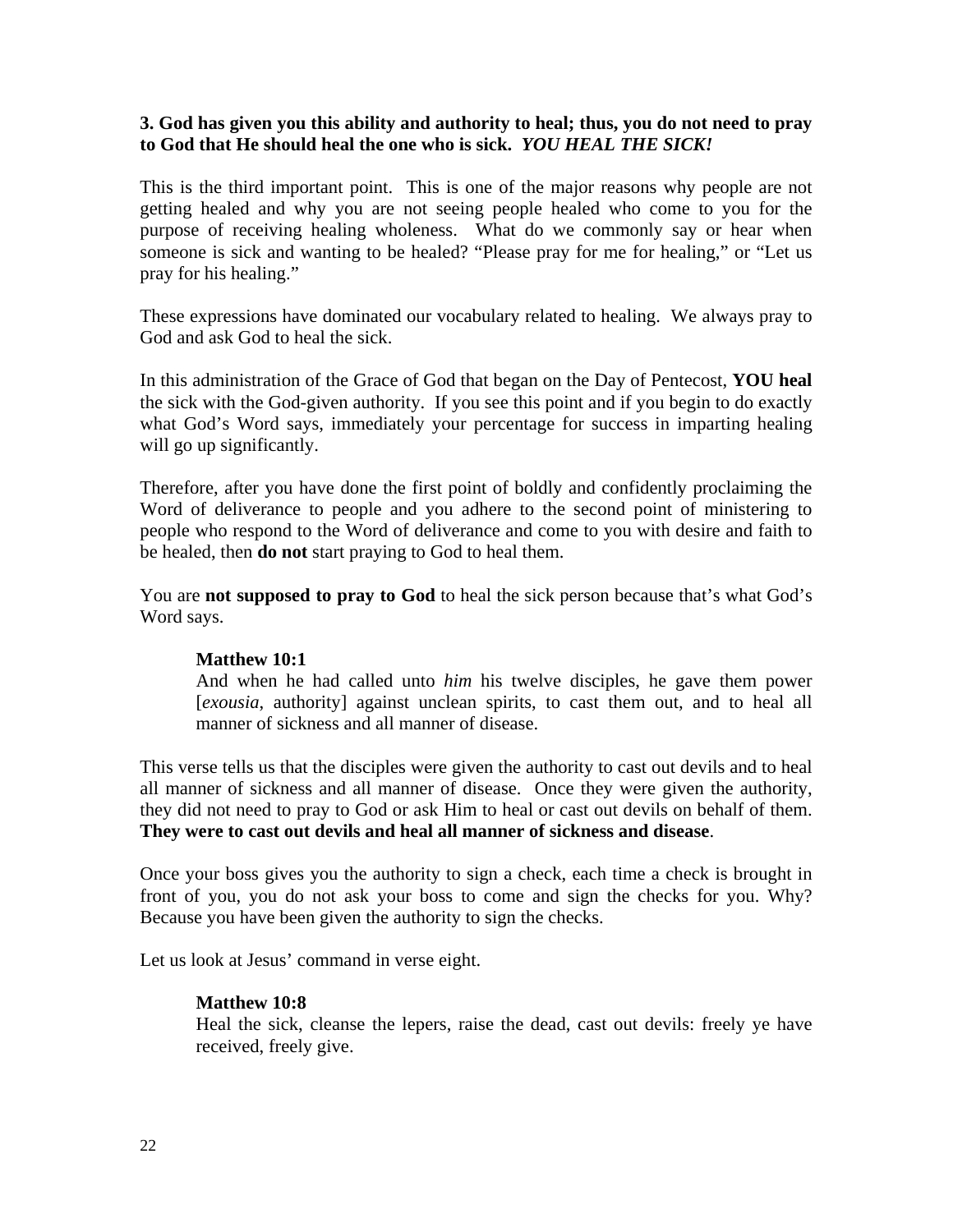The twelve disciples were commanded to heal the sick. They were **not commanded to pray for the sick** or to ask God to heal, but they were commanded to heal the sick and cast out devils.

#### **Mark 16:17 & 18**

And these signs shall follow them that believe: In my name shall they cast out devils; they shall speak with new tongues;

**18** They shall take up serpents; and if they drink any deadly thing, it shall not hurt them; they shall lay hands on the sick, and they shall recover.

Jesus said that **they**, those who believe, **shall cast out devils**. It does not say that they shall pray to God and He shall heal or cast out devils for them.

Also it says here that **they** shall speak with new tongues, not that they shall pray to God and he shall speak with new tongues through them.

Jesus Christ received God's spirit so that **he** could heal people and cast out devils.

#### **Luke 4:18 & 19**

The Spirit of the Lord *is* upon me, because he hath anointed me to preach the gospel to the poor; he hath sent me to heal the broken hearted, to preach deliverance to the captives, and recovering of sight to the blind, to set at liberty them that are bruised,

**19** To preach the acceptable year of the Lord.

When we read the Four Gospels, we do not find any places where Jesus prayed to God and asked Him to heal the sick or to cast out devils. **Jesus healed the people** and **cast out devils**.

#### **Matthew 8:5~7**

And when Jesus was entered into Capernaum, there came unto him a centurion, beseeching him,

**6** And saying, Lord, my servant lieth at home sick of the palsy, grievously tormented.

**7** And Jesus saith unto him, **I will** come and **heal him**.

God has given him the authority to heal people so he said, "**I will** come and **heal him.**"

#### **Matthew 8:2 & 3**

And, behold, there came a leper and worshipped him, saying, Lord, if thou wilt, thou canst make me clean.

**3** And Jesus put forth *his* hand, and touched him, saying, I will; be thou clean. And immediately his leprosy was cleansed.

Jesus did not pray to God to heal the leper. Jesus healed the leper by saying, "be thou clean."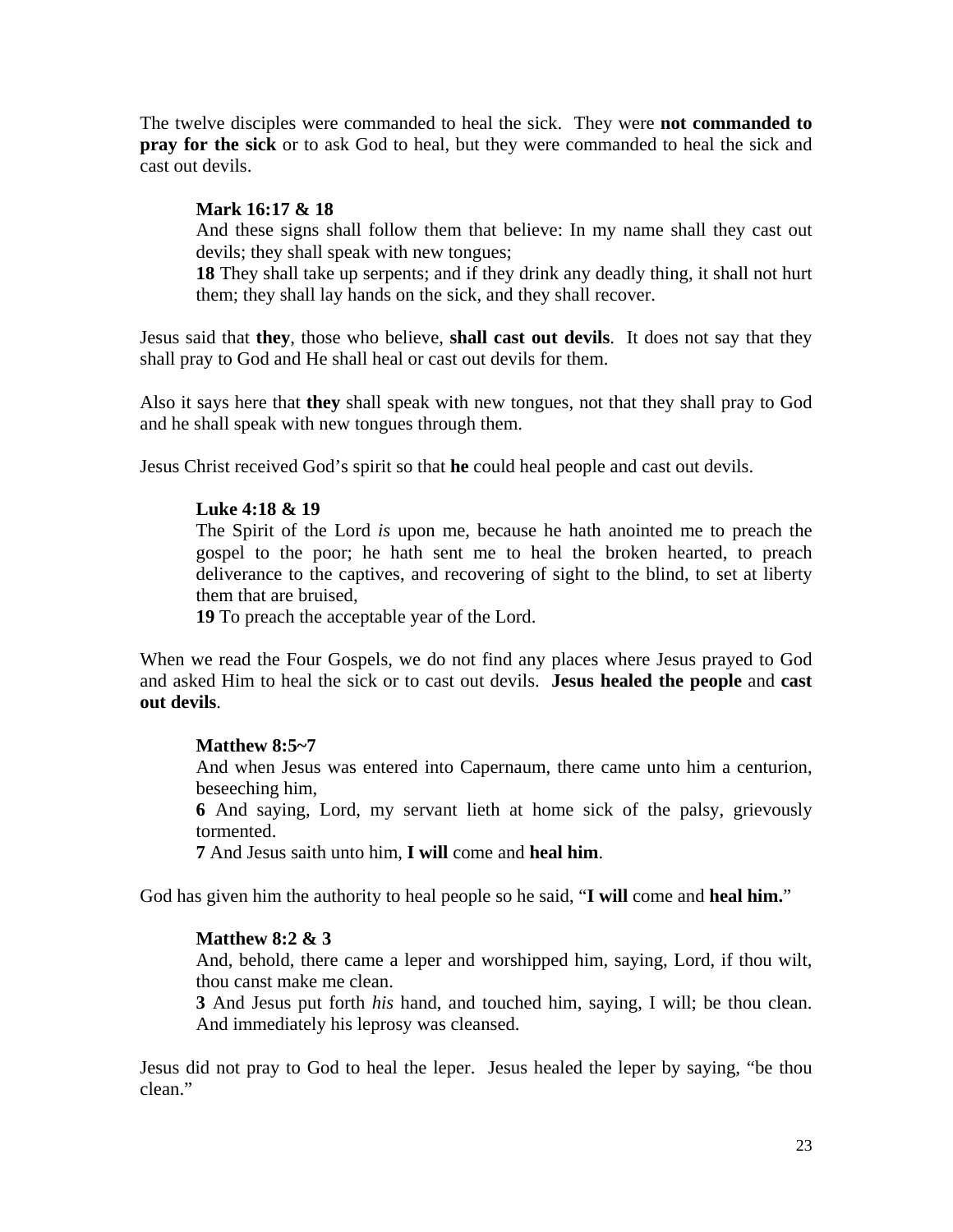I have put together a supplementary study, Appendix 1, where all the records of healing from the Four Gospels and the Book of Acts are listed. You can read these records and see for yourself all of these points that I have mentioned.

# **Matthew 9:6~8**

But that ye may know that the Son of man hath power on earth to forgive sins, (then saith he to the sick of the palsy,) Arise, take up thy bed, and go unto thine house.

**7** And he arose, and departed to his house.

**8** But when the multitudes saw *it*, they marveled, and glorified God, which had given such power [*exousia*, authority] unto men.

The multitudes saw how Jesus healed the man who was suffering from palsy and marveled at what **Jesus did,** not what **God did**. I don't think the people would have marveled if God did this healing because they knew, as all of us know, that God is allable and healing is an easy thing for Him to do. This verse tells us that the people marveled and glorified God **because He had given such authority to men,** and **a man** did the healing with the authority given to him by God.

Jesus did not pray to God to heal people, instead he exercised the God-given authority to deliver them. He understood that the one who needs healing must believe in order to receive it. Jesus had the authority to heal, and the man suffering from palsy had to believe when Jesus said "Arise, take up thy bed, and go unto thine house."

In the Grace Administration, we have **Christ in us,** and we are in his place or acting on behalf of him. According to the Revised Version Bible, 2 Corinthians 5:20 states:

# **2 Corinthians 5:20**

We are ambassadors therefore on behalf of Christ, as though God were entreating by us: we beseech you on behalf of Christ be ye reconciled to God.

We, the Body of Christ, are on this earth **in place** of him. We were made to sit together in heavenly places in Christ Jesus, that is, the right hand of God, with the authority of the right hand of God.

# **Ephesians 2:6**

And hath raised *us* up together, and made *us* sit together in heavenly *places* in Christ Jesus:

Why didn't people get healed many times when you prayed to God for their healing? Even when you had revelation and knew exactly what the cause was, why didn't they get healed? From the scriptures we see the reason is because you asked God to heal them instead of you operating your God given authority and doing the healing. Now knowing the truth from God's Word, what do you have to do? You heal them.

At other times, however, you have noticed that people were healed when you prayed to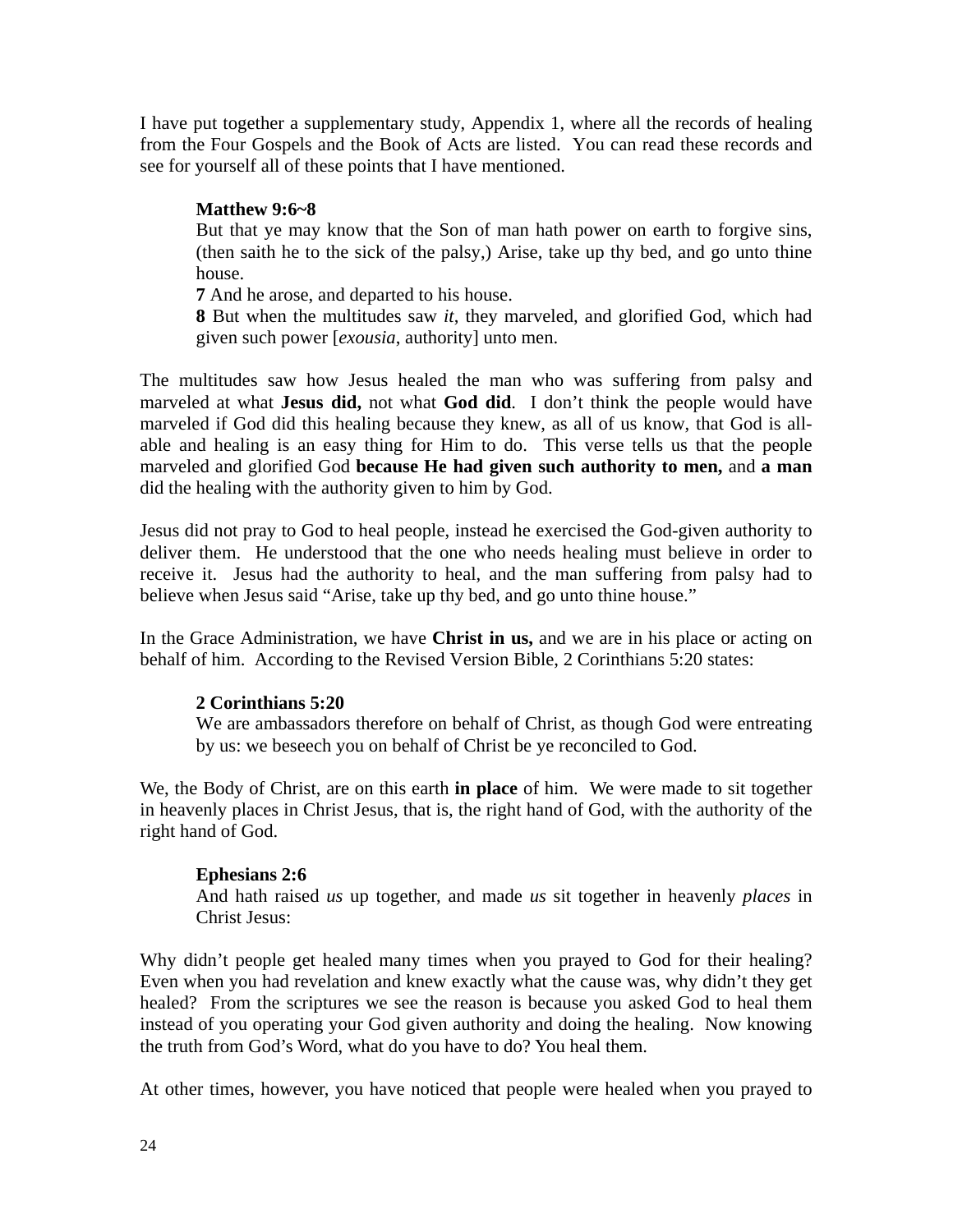God to heal them. That happened because those who came to you to receive healing had great faith or faith to receive healing. It did not matter to them what you said or did because they believed that if they came to you, they would receive healing. They snatched healing from you just like the woman who was diseased with an issue of blood twelve years. She believed in her heart that if she touched Jesus' garment she would be healed. It says in Mark 5:30:

# **Mark 5:30**

And Jesus, immediately knowing in himself that virtue [power] had gone out of him, turned him about in the press, and said, Who touched my clothes?

The correct way of healing in this administration is for **You** to heal the sick with the authority you have from God.

Thus **we no longer have to pray to God** for healing, **we just heal the sick and cast out devils**.

#### **4. We must believe that we can heal the sick and cast out devils.**

We now know that when we heal the sick or cast out devils, that we do not have to pray to God to do the healing or casting out. The fourth important point is that we must believe that **we can** indeed **heal the sick and cast out devils.**

When you speak out words to impart healing, you must **believe** that what you say shall come to pass. You have the authority and ability to gift healing just like you have the authority and ability to speak in tongues, interpret and prophesy, etc.

When it comes to speaking in tongues, do you have any doubt that you can speak in tongues at any time and whenever you wish to do so? The manifestation of gifts of healing is as real as the manifestation of speaking in tongues. You have the power and authority to evidence it.

When an opportunity to heal someone who needs healing arises, that is, a person who desires healing and expects to be healed comes to you, then you begin ministering healing. When you speak to the disease, headache, heart, liver, or whatever you feel like or are inspired to utter or speak, say it with the confidence that what you are commanding shall absolutely come to pass.

Now, you may have a question before beginning to heal such as, "What do I have to do?"

# The answer is **YOU JUST START TO HEAL THE SICK**.

"But I do not know what I am supposed to do when a person who desires to be healed comes before me?" Again the answer is **YOU JUST START TO HEAL THE SICK**.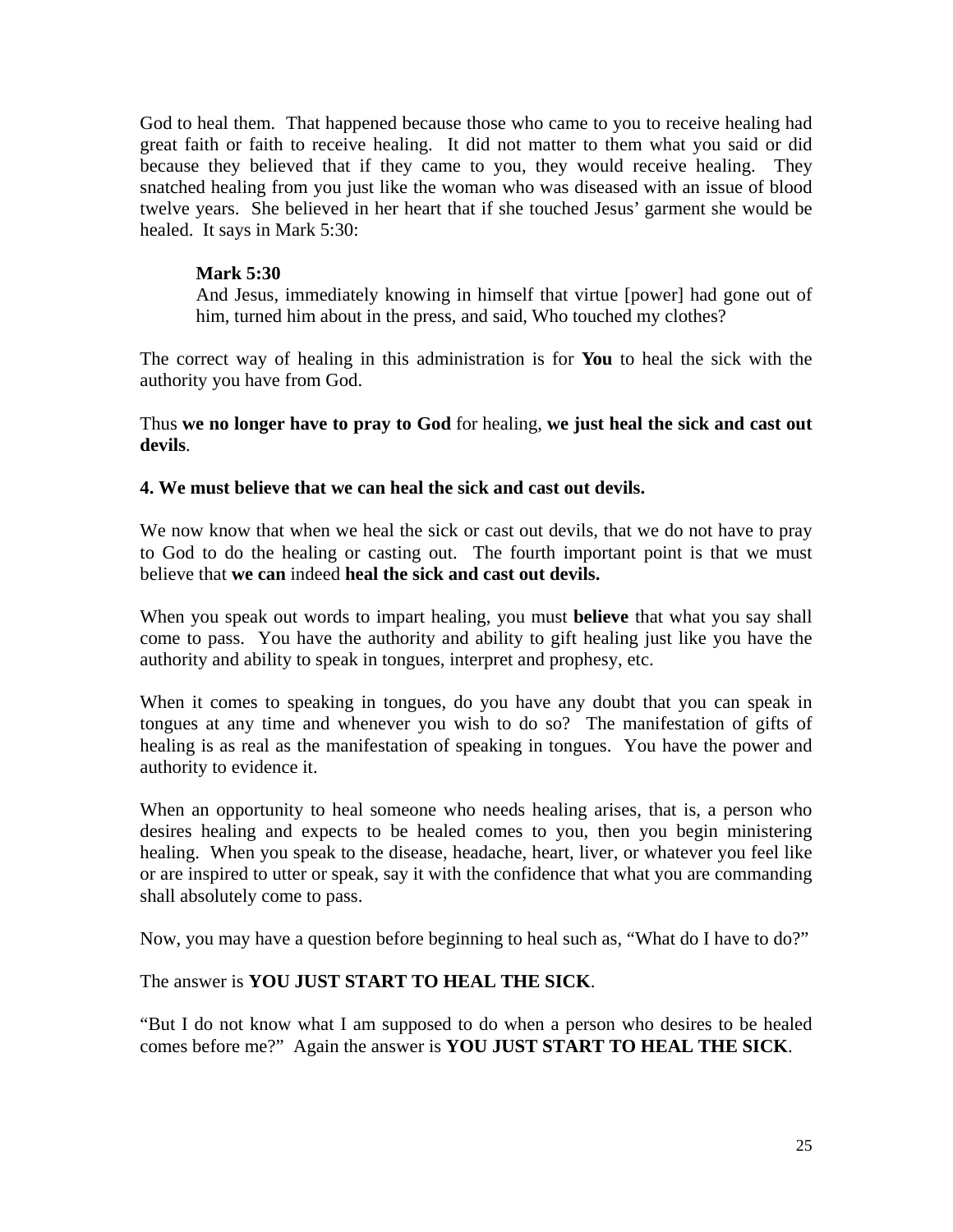Before you ever spoke in tongues for the first time, or even after you have experienced speaking in tongues, did you know what you were to speak before actually speaking in tongues? How about before you interpret tongues in a meeting or before bringing forth prophecy, do you know what you are to speak for the interpretation of tongues or the prophecy? I am sure the answer is "No."

The same goes for healing. You do not know what you are supposed to do before healing. Just as with speaking in tongues or interpretation of tongues or prophecy, when **you begin** to speak, the spirit gives you the utterance.

There is no set pattern as to what you are supposed to do. The point is that **YOU** make your decision to **START** ministering healing.

Please read the records related to healing from the Four Gospels and the Book of Acts in Appendix 1.

When **you** decide to heal and begin to minister healing, you speak, you ask questions, or you may know by revelation what you are supposed to say or do to impart healing to the one who needs, desires and expects healing.

# **Acts 3:6~8**

Then Peter said, Silver and gold have I none; but such as I have give I thee: In the name of Jesus Christ of Nazareth rise up and walk.

**7** And he took him by the right hand, and lifted *him* up: and immediately his feet and anklebones received strength.

**8** And he leaping up stood, and walked, and entered with them into the temple, walking, and leaping and praising God.

Such as **I have (**the gift of healing wholeness), **I give you**. You have the authority in the name of Jesus Christ. You say to the lame man, "Stand up and walk." Then it is up to that man to believe to receive the healing.

**You have the power to gift healing** just like **you have the power to speak in tongues**. In both cases, you do not know ahead of time what you will end up speaking or doing. When **you** decide and begin to manifest, the spirit gives both the utterance for the speaking in tongues and the healing to the one who needs healing. If there is something you need to know, which you cannot know by your five senses, the spirit will give you this information so that you can successfully impart healing.

God's Word says we have been given the manifestation of holy spirit to profit withal, so what should we do? When the condition is fulfilled, that is, a person in need of healing comes to you who desires and expects healing from you, then **YOU JUST BEGIN TO HEAL** and **BELIEVE THAT YOU CAN DO IT**.

If you do not begin to heal, you will never evidence the power and authority to heal. Similarly, if you do not begin to speak in tongues, you will never know you have the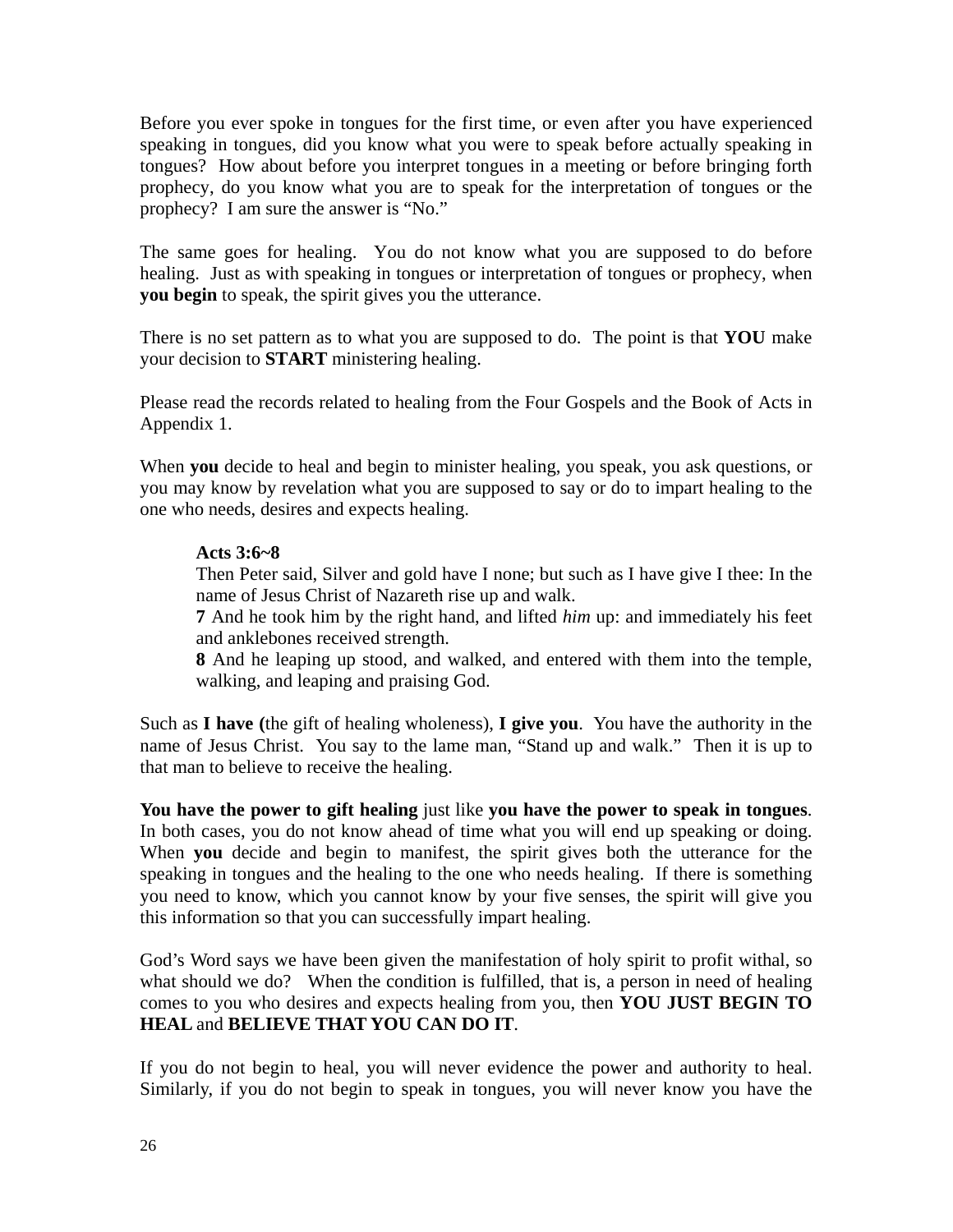power and authority to speak in tongues. Don't think too much about what you are supposed to do when you begin healing. Instead, **you just begin** to minister healing; be confident that God is working in you all the way to the end of imparting healing to the one who desires healing deliverance. **YOU DECIDE AND START HEALING!** 

# **5. Operating the manifestation of faith or your faith to bring to pass miracles of healing**

I would like to keep this section simple so that you can begin healing the sick and casting out devils. This information here is for your understanding and not to complicate things.

The simplicity of healing is for you to **begin healing** when a person in need comes to you to receive healing.

The information in this section is given to you from the theoretical point of view. **Please adhere to the simplicity** of healing, speaking in tongues, interpretation of tongues, etc. As you manifest the gift of holy spirit more, you will become more adept at it and your confidence and faith will increase.

# **Mark 16:18**

They shall take up serpents; and if they drink any deadly thing, it shall not hurt them; **they shall lay hands on the sick, and they shall recover**.

# **Mark 11:23**

For verily I say unto you, That whosoever shall say unto this mountain, Be thou removed, and be thou cast into the sea; and shall not doubt in his heart, but shall believe that those things which he saith shall come to pass; he shall have whatsoever he saith.

As you minister healing to people, you will naturally come across different situations. One common situation is when the person coming for healing **has some faith**, but not great faith, then the **healer needs to have faith** to impart healing. I have been teaching you how to build your faith to impart healing.

In another situation, a person who needs a miracle of healing and **has great faith** comes to you for ministering. He would receive healing **by his faith** and does not require your faith to receive healing. We have seen this situation when the woman with the issue of blood came to Jesus and touched the hem of his garment and by her great faith received healing.

At times, we may be at a point of low faith. Then if **a person comes to you with faith** for healing, and you know that **you do not have faith** to gift healing to him, then you need to **believe to operate the manifestation of faith** to impart healing.

In such a case, where the one who needs healing does not have great faith to receive healing, but has *some* faith, and the healer does not have his own faith to impart healing,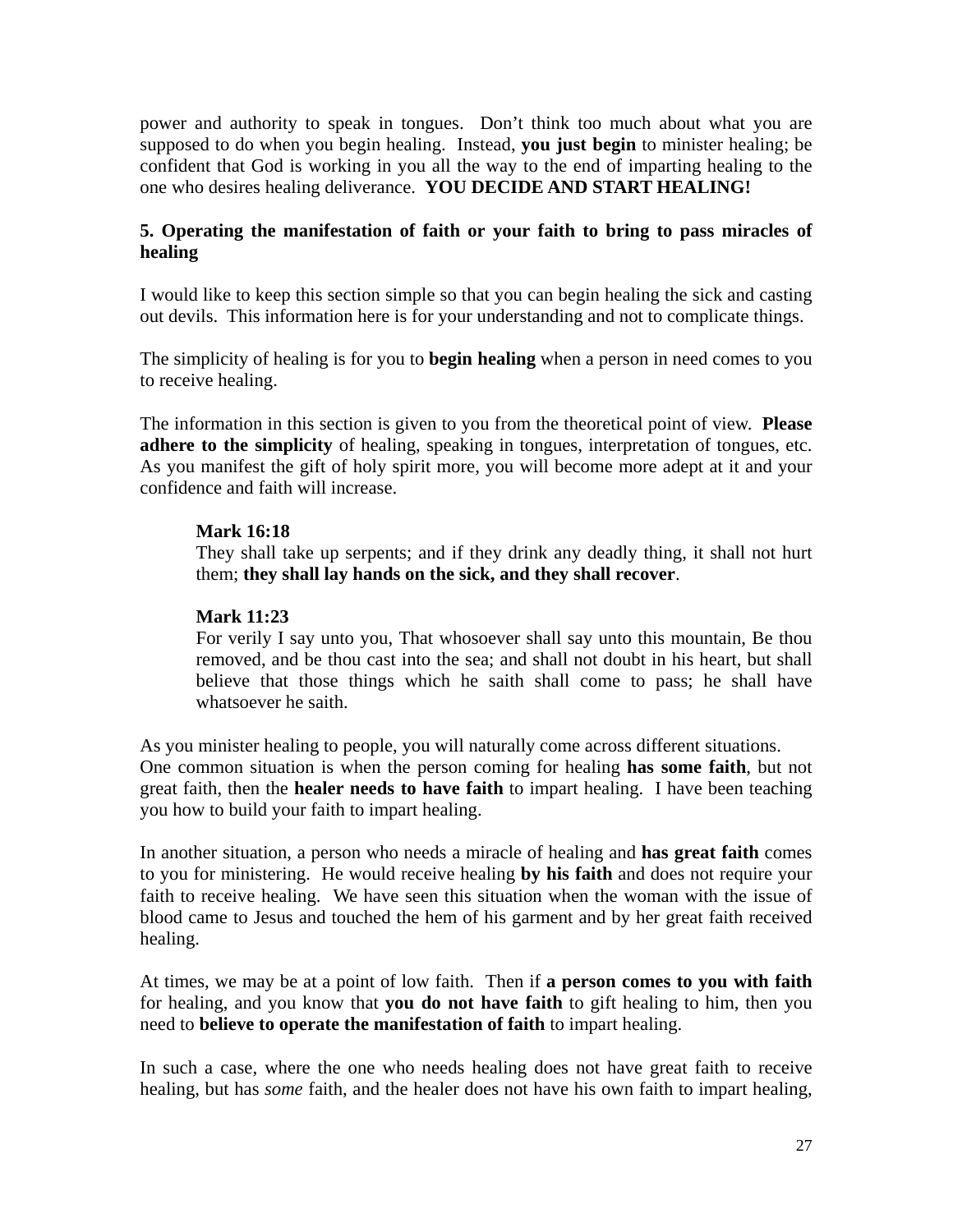then the healer must believe to operate the manifestation of faith.

Again, when you are not at a high level of faith, then you need to operate the manifestation of faith either to impart healing or to bring to pass the miracle of healing.

Here is a brief explanation of the manifestation of faith:

# **The Manifestation of Faith**

It is **your operation** of the God-given ability whereby you may have faith (absolute confidence from the spirit of God in you) to bring to pass the impossible at your command according to the written Word of God or according to what God has revealed to you by word of knowledge, word of wisdom and discerning of spirits. It also inspires faith in others.

It is the knowing awareness within you that at your command it will come to pass.

It is called the manifestation of **faith.** In Greek, the word for faith is *pistis*. It is a noun, thus "it is the knowing awareness within you that what you want will come to pass."

How do you operate it? You just believe that what you thought would be difficult to bring to pass initially will absolutely come to pass.

If you do not have "your faith" to minister effectively, then this manifestation of faith from the spirit of God is energized in you as "you will" to believe. You begin to believe to have "this faith from the spirit" in you. As you begin to believe, the spirit energizes this **faith** in you. The spirit works in you the same way when you operate the manifestations of prophecy, interpretation of tongues, etc. You do not know what you will say in advance, but when you began to speak, the spirit gives you the utterance.

Now once you have this spiritual "faith," that is the manifestation of faith, you impart healing by speaking it out.

What is the difference between the manifestation of miracles and the manifestation of faith?

# **The Working of Miracles**

It is **your operation** of the God-given ability whereby you may by your faith, or by the manifestation of faith, bring to pass miracles according to what God has revealed to you in the written word or by word of knowledge, word of wisdom, and discerning of spirits.

A simple way to understand how to operate the manifestation of faith in combination with working of miracles is as follows:

By the manifestation of faith- which is the knowing awareness that you can do the impossible and by the manifestation of miracles, you say or command the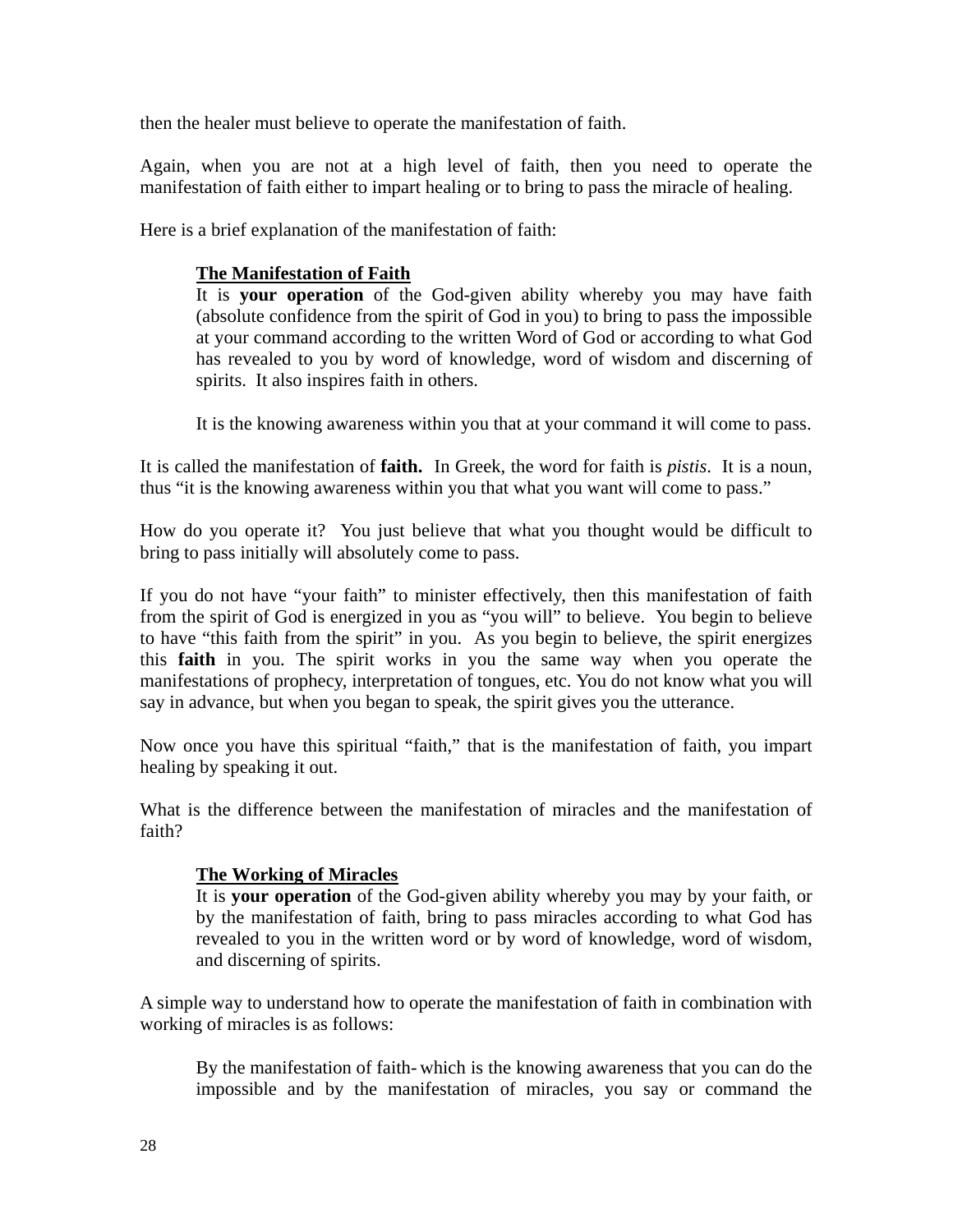impossible to come to pass.

The **saying or commanding** of the impossible to come to pass along with the manifestation of faith or even with your own faith (if it is at a very high level, a great faith level, etc.) is the working of miracles.

For your information, another definition of the manifestation of gifts of healing is:

# **Gifts of Healing**

It is **your operation** of the God-given ability whereby through your faith, or the manifestation of faith, you impart healing to those who have faith to receive healing. You may receive revelation to raise the faith of those who lack faith, but strongly desire deliverance, to the level where they can receive healing. If your faith is not up to the level needed, you may believe to operate the manifestation of faith to impart healing or a miracle of healing.

I want you to note a few things. First of all, the examples in the Bible are instantaneous healings. This means they are miracles of healing. At least two manifestations were operated: the working of miracles and the gifts of healing. These instantaneous results can be energized either by your great faith or the manifestation of faith. It really does not matter. The point is to gift healing to the person who comes to you with expectation and desire, with faith, to be delivered.

Many times in our own experiences, we do not see instantaneous healings. What we see is the gift of healing imparted to remove the cause of the sickness, etc. and then the body proceeds with the natural course of recovery. Many people, however, then think they have not been healed because it is not instantaneous. But this is not true. They were gifted with healing. Now they have to keep confessing and believing and the results will surely follow. Do not let doubt come in and steal away the healing. Encourage people to keep their minds focused on what God's Word says, that they were healed in Christ and by the gift of healing that you imparted to them, and in time (short or long) they will see the desired results.

You, as the healer, can continue to grow in your faith to operate the workings of miracles to impart instantaneous healings to the people who come to you for healing with desire and faith to be delivered. The Word of God pertaining to who you are in Christ Jesus and the authority you have sitting at the right hand of God will bring faith to your hearts. Faith comes by hearing and hearing by the Word of God. Many texts have Romans 10:17 refer us to the Word of Christ or the words concerning Christ. This is what he has accomplished for us as the Christ, the anointed one of God. The seven Church Epistles certainly give us the good news about what we have as a result of Christ's accomplishments for us. Putting these thoughts and realities into our minds and hearts will surely increase our faith to operate the workings of miracles along with the gifts of healing to bring great deliverance to people.

As I said in the beginning of this section, I want to keep this simple as our Lord Jesus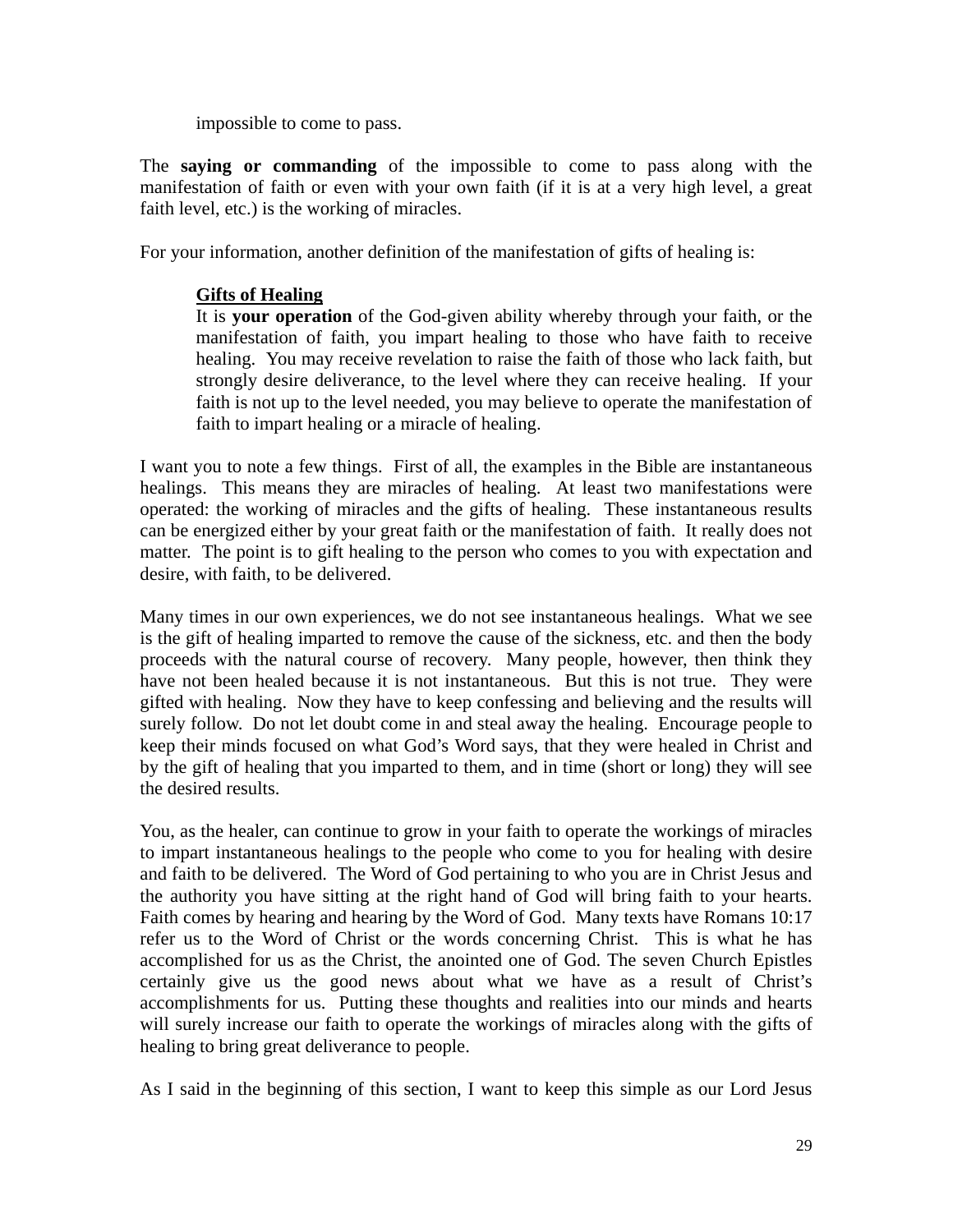Christ **made it very simple** when he gave instructions regarding healing and casting out devils.

# **Matthew 10:1, 7 & 8**

And when he had called unto *him* his twelve disciples, he gave them power *against* unclean spirits, to cast them out, and to heal all manner of sickness and all manner of disease.

**7** And as ye go, preach, saying, The kingdom of heaven is at hand.

**8** Heal the sick, cleanse the lepers, raise the dead, cast out devils: freely ye have received, freely give.

Jesus gave them the authority to heal the sick and cast out devils, and he just told them to "**Heal** the sick."

Therefore, the point here is that **when you speak to impart healing, believe that what you say shall come to pass**. Also, **believe that when you minister healing to people, they shall absolutely recover**.

When a person in need of healing desires and expects to be healed, just believe that **he shall be healed** when you minister healing. When you speak, do it with confidence and faith that what you say shall come to pass.

At the time of imparting healing, say it with faith. Do not doubt that what you say shall come to pass, but when you speak it, believe in your heart that it shall come to pass.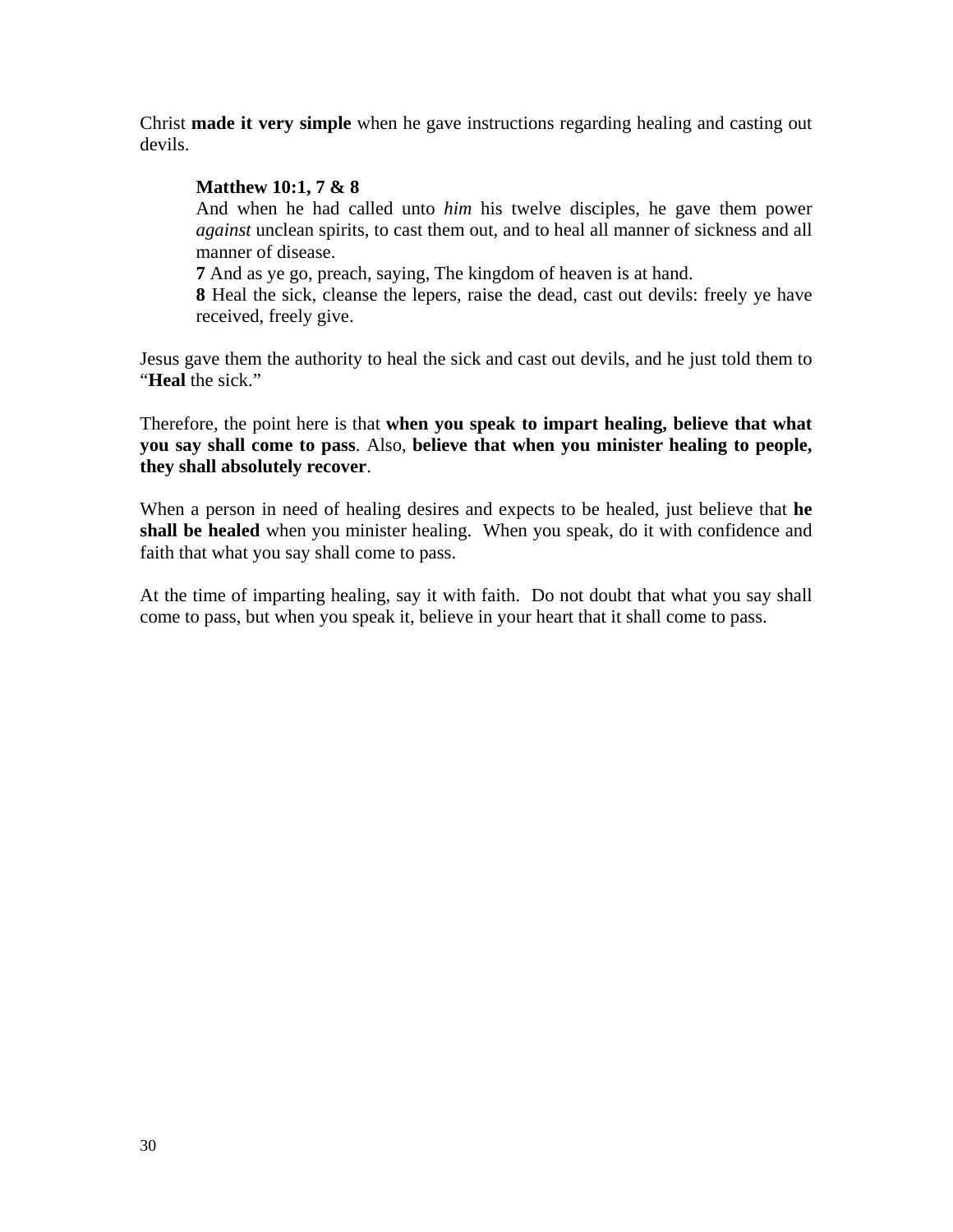# **B. Conclusion for How to Heal the Sick**

What should you do?

Preach the good news of deliverance confidently and boldly to those who need healing deliverance. If they respond to the good news of deliverance, they will desire and expect to be delivered, and they will come to you to be healed. Then look at their level of faith by listening to what they say and seeing what they do. If their level of faith is low, then work with them to raise up their faith. God works in you as you speak and work with people. Once their faith is up to receive healing, **YOU HEAL** them.

Don't worry about failure and that you will not be able to heal. Simply put yourself in a position to gift healing by proclaiming the promise that anyone can be healed right now. Don't worry that if you proclaim such a promise many people may come to be healed by you.

Advertise the good news of deliverance, and when those in need of healing come to you, start healing them. As you do and continue at it, you will certainly gain experience and knowledge and become more confident in ministering healing.

Do not stop at failures. You may fail sometimes, but move on to heal others, and teach others to do likewise.

Teach the new believers to heal the sick and cast out devils **right from the beginning,** just like you instruct them to speak in tongues. Why would you instruct and encourage them to start operating these manifestations right away? Because ministering healing is simple just like speaking in tongues, and the new believers will surprise you. Why? Because they will heal the sick and cast out devils right away.

The result is that God gets the glory, and many more will be saved and come to the knowledge of the truth. In turn, they will reach out and win others also.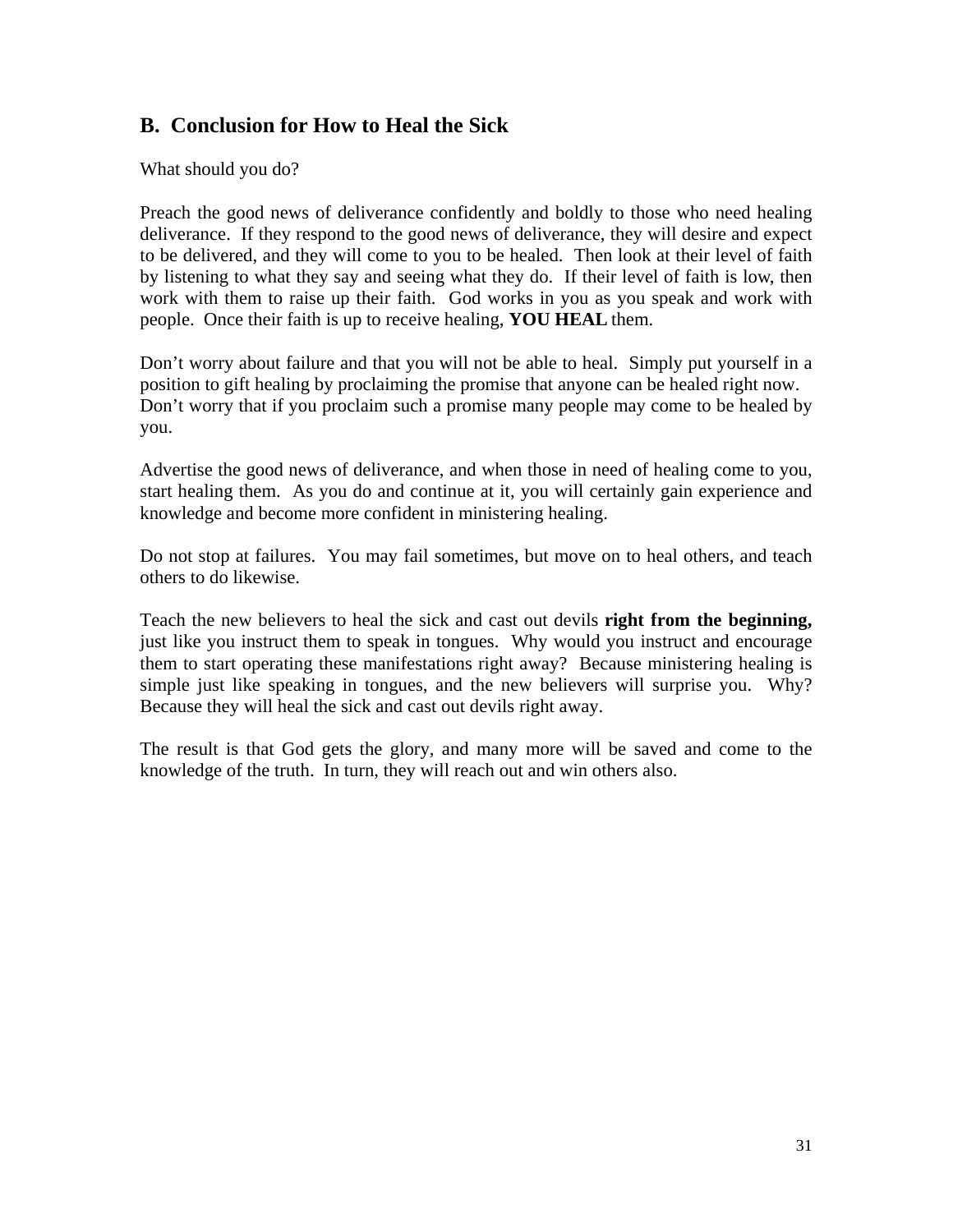# **VI. How to Cast Out Devils**

At times people are sick, blind, lame, paralyzed, mentally incapable, lustful, alcoholic, fearful, depressed, etc., because of devil spirit possession and not physical reasons.

God has made available all types of deliverance for mankind. He has paid the highest price for this deliverance by the sacrifice of His Son, Jesus Christ, when his body was broken for our healing and deliverance. **Isaiah 53:1~12; 1 Peter 2:21~24**

# Knowledge Regarding your Superior Position

The following truths will help you to face devils and they will fear you.

# **A. You are greater than the devils and they fear you.**

One of the most important things that you must know for delivering yourself or others from devil spirits possession is that you are far greater than devils. They fear you because you are a son of God who is seated at the right hand of God in Christ Jesus. You have been given the name and the authority that was given to Jesus the Christ when he was made to sit at the right hand of God. He was given the name above all names, which shows his authority. Thus everything in the universe, including devils, became subject to him and they must bow down before him in subjection. This same authority is given to you and devils absolutely recognize the mighty authority you have. They are terrified and shaken before you. Furthermore, the host of angels accompanies you wherever you go.

# **Philippians 2:9~11**

Wherefore God also hath highly exalted him, and given him a name which is above every name:

**10** That at the name of Jesus every knee should bow, of *things* in heaven, and *things* in earth, and *things* under the earth;

**11** And *that* every tongue should confess that Jesus Christ *is* Lord, to the glory of God the Father.

#### **Ephesians 1:20~23**

Which he wrought in Christ, when he raised him from the dead, and set *him* at his own right hand in the heavenly *places*,

**21** far above all principality, and power, and might, and dominion, and every name that is named, not only in this world, but also in that which is to come:

**22** And hath put all *things* under his feet, and gave him *to be* the head over all *things* to the church,

**23** Which is his body, the fullness of him that filleth all in all.

# **Hebrews 1:13 & 14**

But to which of the angels said he at any time, Sit on my right hand, until I make thine enemies thy footstool?

**14** Are they not all ministering spirits, sent forth to minister for them who shall be heirs of salvation.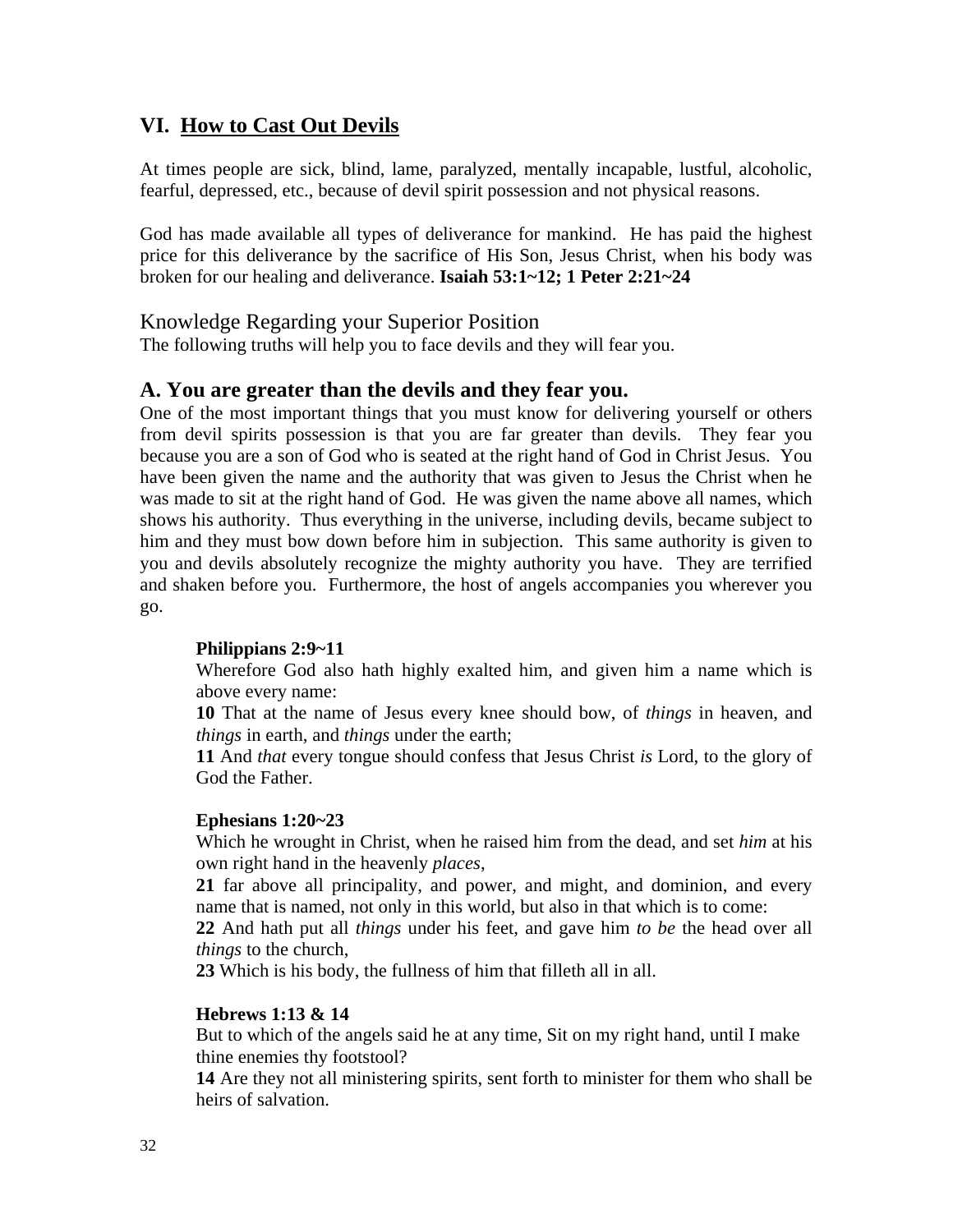We are VIPs and God's mighty angels are serving us by watching over us as well.

# **Luke 10:17~19**

And the seventy returned again with joy, saying, Lord, even the devils are subject unto us through thy name.

**18** And he said unto them, I beheld Satan as lightning fall from heaven.

**19** Behold, I give unto you power [*exousia*, authority] to tread on serpents and scorpions, and over all the power [*dunamis*, potential or inherent power] of the enemy: and nothing shall by any means hurt you.

The devils are subject to us because we have all the fullness of Christ. We have been given authority to tread on serpents and scorpions and over all the power of the enemy and nothing shall by any means hurt us.

# **Psalms 91:10 & 11**

There shall no evil befall thee, neither shall any plague come nigh thy dwelling. **11** For he [Jehovah] shall give his angels charge over thee, to keep thee in all thy ways.

Jehovah has given responsibility to the angels to guard us in all our ways; therefore, we must not fear at all.

# **Ephesians 2:6**

And hath raised *us* up together, and made *us* sit together in heavenly *places* in Christ Jesus:

We are far above all of the devils because we are seated in Christ at the right hand of God with all the authority and power, the fullness of Christ within us.

# **B. We are the temple of God and devils tremble before you.**

# **Ephesians 2:21 & 22**

In whom all the building fitly framed together groweth unto an holy temple in the Lord:

**22** In whom ye also are builded together for an habitation of God through the Spirit.

# **James 2:19**

Thou believest that there is one God; thou doest well: the devils also believe, and tremble.

This point is very important -- devils are far below you and they tremble when you look at them. Today's world, with its movies and pictures, causes people, even God's people, to be afraid of devils. They show these devils to be so strong that even priests get destroyed or people get killed mercilessly by them. **This is not the truth!** The truth is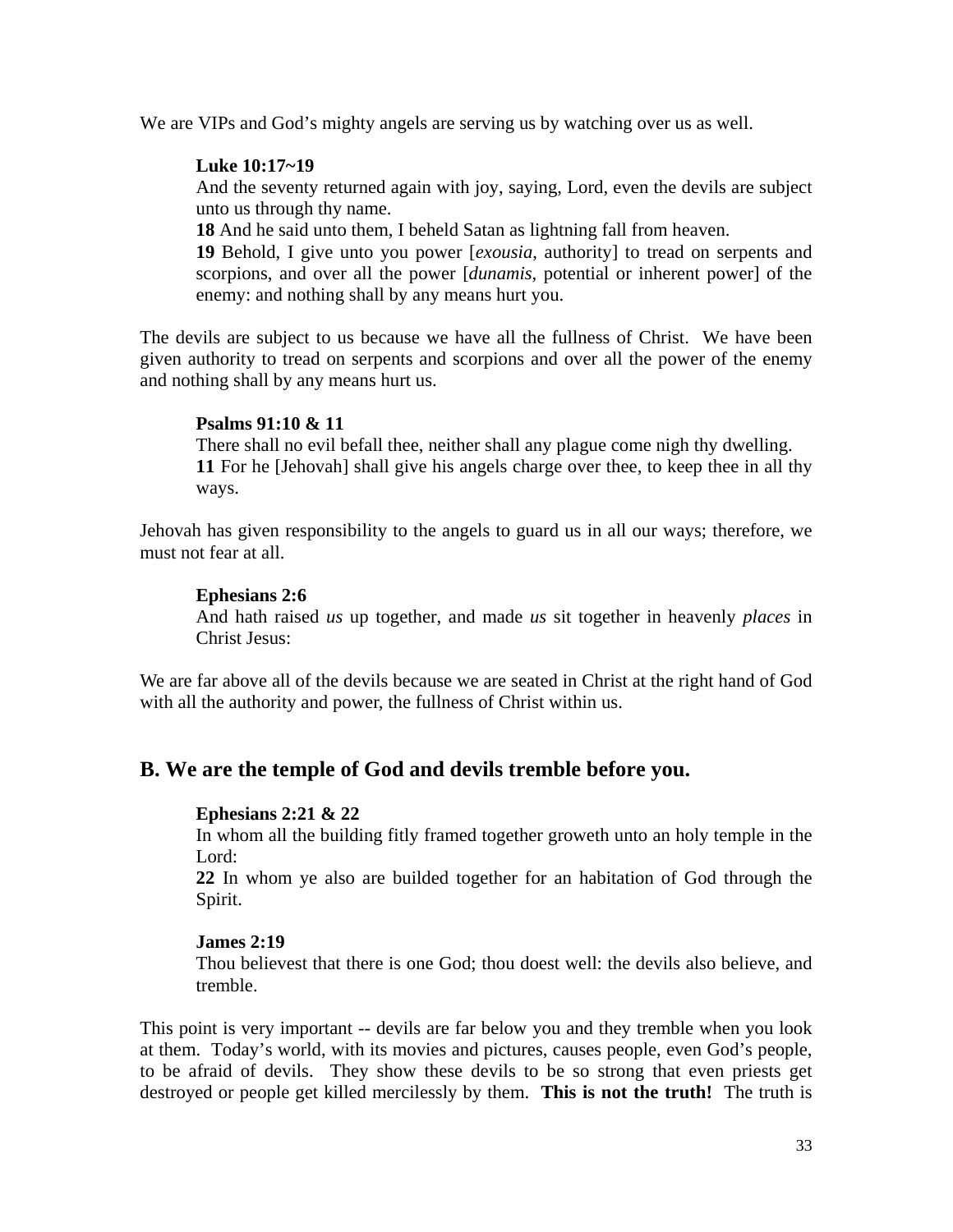that the devils are afraid of you and tremble before you because God made you to sit at His right hand in Christ far above all their [devils'] power and authority, and you are a dwelling place of God Almighty.

This is why you can do the works of Jesus Christ, one of which is casting out devils.

# **Matthew 4:24**

And his [Jesus'] fame went throughout all Syria: and they brought unto him all sick people that were taken with divers diseases and torments, and those which were possessed with devils, and those which were lunatick, and those that had the palsy and he healed them.

# **Mark 1:39**

And he [Jesus] preached in their synagogues throughout all Galilee, and cast out devils.

This was not something very unusual to do in his ministry.

# **Matthew 10:1**

And when he had called unto *him* his twelve disciples, he gave them power [*exousia*, authority] against unclean spirits, to cast them out, and to heal all manner of sickness and all manner of disease.

We have the power and authority of the right hand of God. All of the unclean spirits are subject to us and we can cast them out.

# **C. The word "cast out" in Greek is** *ekballo.*

The word *ekballo* is combined from two Greek words, *ek*, "out" and *ballo*, "to throw" or "to cast"; hence, ekballo means "to throw out" or "to cast out."

In Matthew 10:1 above, the words "**cast** them **out**" are this one Greek word, *ekballo*. Jesus Christ gave his disciples authority against unclean spirits to "**throw** them **out.**" When you "throw a ball," you do not drop it a foot away from you. You throw the ball as far as you can. We are in place of Christ Jesus today here upon the earth, so do you ask the devils, "Please, if it is okay with you, kindly go out of this person." NO! **You THROW the unclean spirits OUT**. You have been given the authority to **THROW** them **OUT**.

I hope you get the point and understand the accuracy of God's Word and God's Will for you. Your attitude against these devil spirits is important. You are far above them and they are far below your feet. There is no contest between you and the devils when you order them to go. They are nothing before you, thus you **THROW** them **OUT!**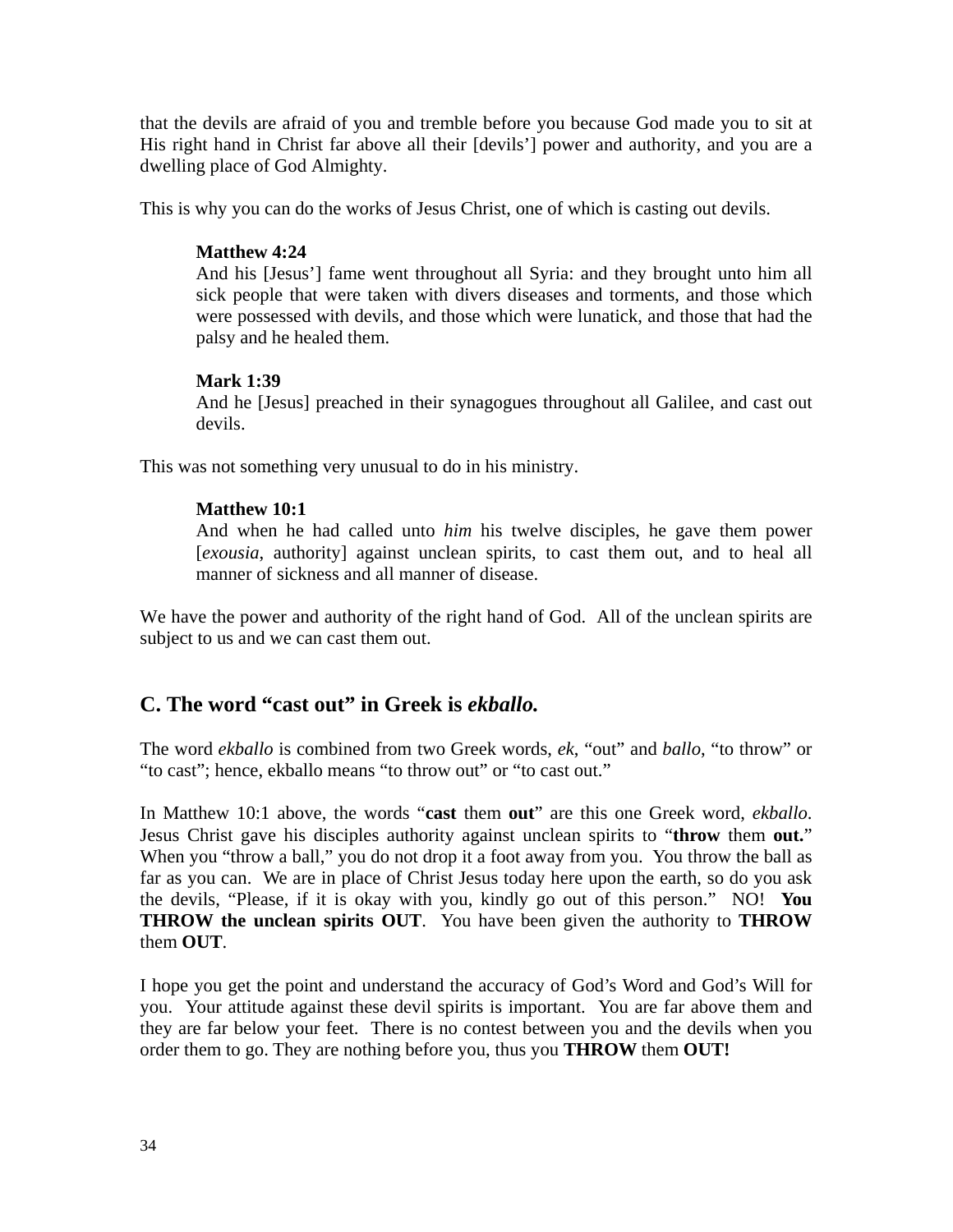# **VII. A Study of the Records from The Four Gospels and The Book of Acts Related to Devil Spirits and Casting Out Devils**

I will take you to all of the records related to devil spirits and casting out devils from the Four Gospels and the Book of Acts so that you may know what keys are involved, in what instances you cast out devils and how you are to throw them out.

As we study these records you will notice the following categories:

1. As in the case of healing the sick, after hearing the Word of God regarding healing deliverance, those who needed deliverance from devil spirit possession responded with desire and expectation for deliverance. They went to the healer and got the devils cast out. All of the five points discussed in *Principles of Healing the Sick* (pages 15-30) apply here also. The person who is possessed, or his family, needs to believe for the deliverance. The person ministering needs to believe in his authority over the devil spirit(s) and order the devil spirit(s) to go out of the person. Both parties, that is, those who desire healing and the one who casts out devil(s) must believe.

2. The second case is where a devil spirit(s) in a person disturbs you by crying out, shouting or speaking things that prevent you from doing what you wish to do in a meeting or in your daily routine. In this type of situation, you order the devil spirit(s) to get out of that person. When the devil spirit(s) disturbs you, then you do not need the affected person or his family to believe for him. You cast out the spirit(s) and then teach the delivered person how to keep the devil(s) away.

For this study, I will tell you which of the above two categories applies to each record of deliverance from the Four Gospels and the Book of Acts. Where these categories are not indicated in the record, I will not mention the category.

# **A. Study from the Four Gospels**

Let us begin studying each record related to devil spirits and devil spirit possession starting from the Gospel of Matthew.

# **1. Matthew 4:24**

And his fame went throughout all Syria: and they brought unto him all sick people that were taken with divers diseases and torments, and those which were possessed with devils, and those which were lunatick, and those that had the palsy; and he healed them.

This is category 1. Those who needed deliverance, including those who were possessed with devils, after hearing the good news of deliverance, were **brought** unto Jesus by parents and families or others who responded to the good news. The family and/or friends had a desire and expectation that their loved one would be healed, so they **brought** the person to Jesus. In this record we see that the healer, Jesus, believed and exercised the God-given power and authority and healed them.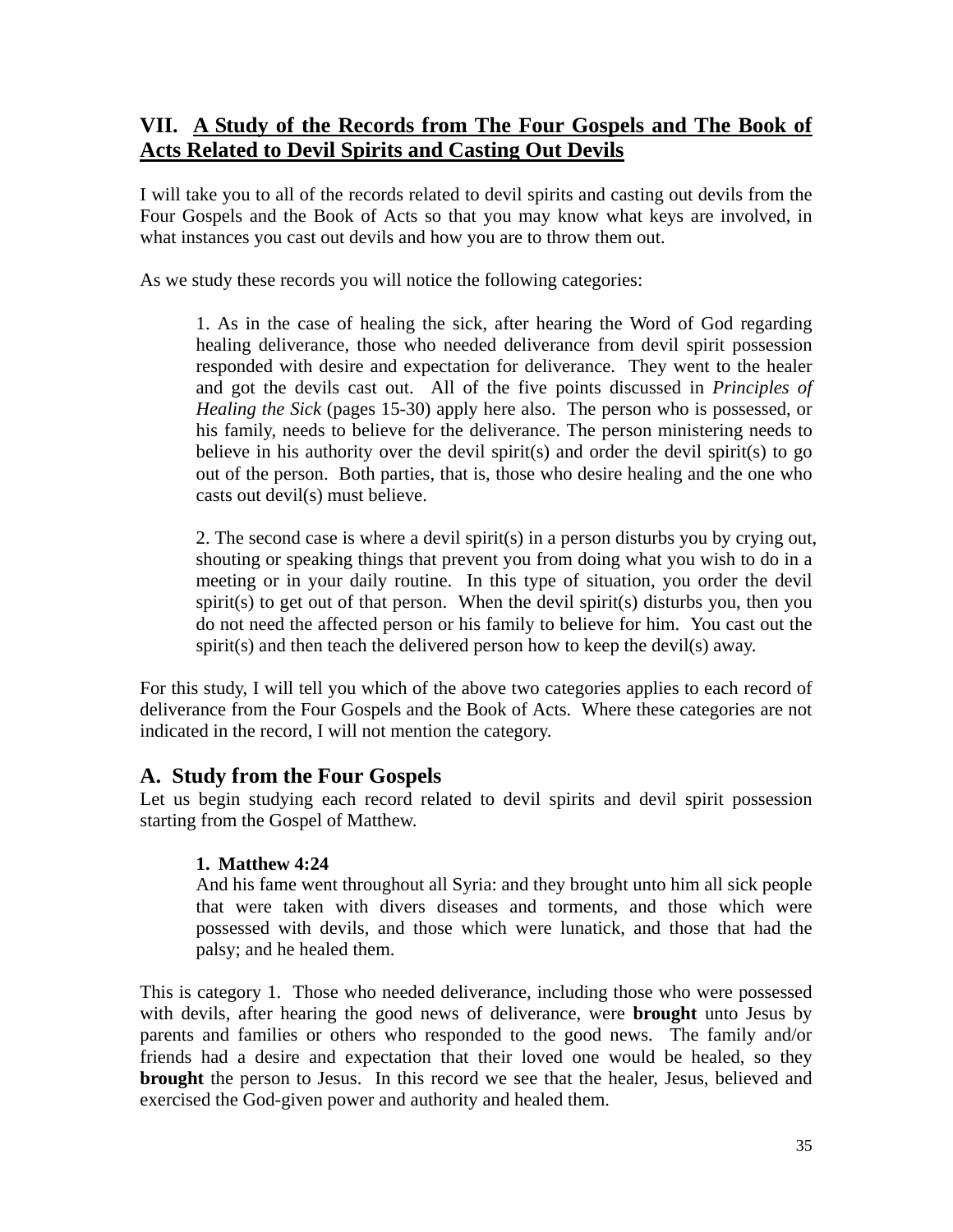# **2. Matthew 8:16**

When the even was come, they brought unto him many that were possessed with devils: and he cast out the spirits with *his* word, and healed all that were sick.

This is also category 1. Those who were possessed with devils were **brought** by others who responded to the Word of deliverance that was preached to them. They desired and were convinced that Jesus would surely deliver them. Jesus then cast out the spirits **with his word,** not by doing some extraneous acts. He did not pray to God to cast devils out for him. God's Word is showing us the truth that these devils are to be thrown out of the man in whom they possess by **our spoken words**. We speak to the devils and they must obey us. This is the rule that God set up when He seated us in Christ Jesus at His right hand. We have Christ's authority; we have **his name**, the authority of the right hand of God, and He desires that we exercise that authority all of the time.

# **3. Matthew 8:28~34**

And when he was come to the other side into the country of the Gergesenes, there met him two possessed with devils, coming out of the tombs, exceeding fierce, so that no man might pass by that way.

These men were possessed or controlled by devils and they were at an abnormal place, a graveyard. They were not just fierce, but exceeding fierce so that no man could pass by. Those without the authority from God in them certainly could not pass by them, but we have the authority over them and they are under our feet. Thus do not be afraid of them!

**29** And, behold, they cried out, saying, "what have we to do with thee, Jesus, thou Son of God? Art thou come hither to torment us before the time?"

They know you who you are, a son of God. They know you can torment them before the time.

**30** And there was a good way off from them an herd of many swine feeding. **31** So the devils besought him, saying, If thou cast us out, suffer us to go away into the herd of swine.

Look! The devils besought Jesus because he had the authority over them. They knew Jesus would not let them stay in these men. These were supposed to be exceeding fierce spirits and they were not challenging Jesus' authority. They knew that they had to go out so they were speaking nicely to him and said, "If you cast us out, please let us go away into the herd of swine."

**32** And he said unto them, Go. And when they were come out, they went into the herd of swine: and, behold, the whole herd of swine ran violently down a steep place into the sea, and perished in the waters.

Jesus just said, "Go!" He simply uttered one word, "GO!" and they went out of the men. You have this same authority over devil spirits. You also say to them **with faith**, "**GO!**"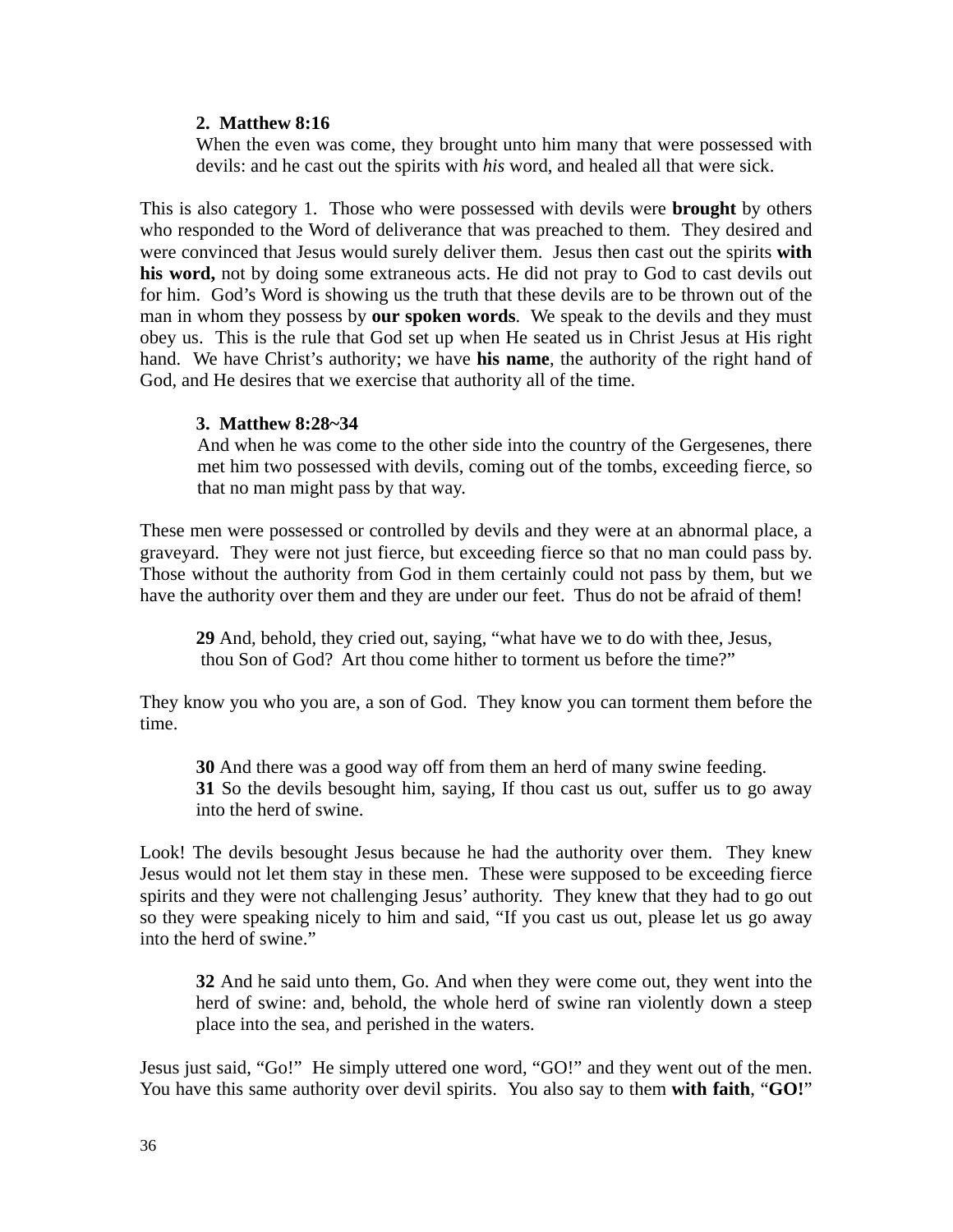and they shall obey you. This is the rule of the spiritual realm and of the universe because we are seated at the right hand of God in Christ Jesus.

**33** And they that kept them fled, and went their ways into the city, and told every thing, and what was befallen to the possessed of the devils.

**34** And, behold, the whole city came out to meet Jesus: and when they saw him, they besought him that he would depart out of their coasts.

This is category 2. These men were not brought by some other people to be delivered after hearing the Word of deliverance. These men, who were controlled by devils, just came to Jesus and started to cry out and speak to him. You need to see from the Word of God that, at times, devils will speak through the person they possess. This is not something strange or unusual. As we move on with this study, you will notice that in many records concerning devil spirit possession, devils spoke through the person whom they possessed. The Word of God shows us that this is a normal occurrence; therefore, it is a normal occurrence at the present time also.

Now, I do not know why the devils in these men did not hide from Jesus. They just came in front of him and started to speak loudly. The Word of God shows us that in such a situation, category 2, that you are to order the devils to go out of the men.

## **4. Matthew 9:32~34**

As they went out, behold, they brought to him a dumb man possessed with a devil. **33** And when the devil was cast out, the dumb spake: and the multitudes marveled, saying, It was never so seen in Israel.

**34** But the Pharisees said, He casteth out devils through the prince of the devils.

This is category 1. Some people **brought** a dumb man possessed with a devil to Jesus. Perhaps these were the parents or other family members. They must have had faith that Jesus could deliver this man who was possessed with this devil spirit.

What did Jesus do? He cast out the devil. The Pharisees said that Jesus cast out devils by the prince of the devils just as they had practiced casting devils out of people. We do not have to bring in bigger devils to cast out smaller devils in people. We have the spirit of God, which is the spirit of Christ, that is, Christ in us. We cast out devils by the authority and power given to us in Christ Jesus.

The devil did not speak out through this man. In such a case where a devil does not speak out, as you begin to heal the person, God will reveal to you through either one or a combination of seeing, smelling, hearing, feeling and knowing that a spirit(s) is present. You may just know the presence of a spirit(s) or even the identity of a spirit(s). Then you speak to it and tell it to go out of the person. Sometimes you may not know that it is a devil spirit(s). You would then just speak to the problem, that is, to the pain, to the depression, etc. The spirit(s) causing the problem shall absolutely leave the person and he will receive deliverance. Jesus did not pray to God to cast this spirit out of the man.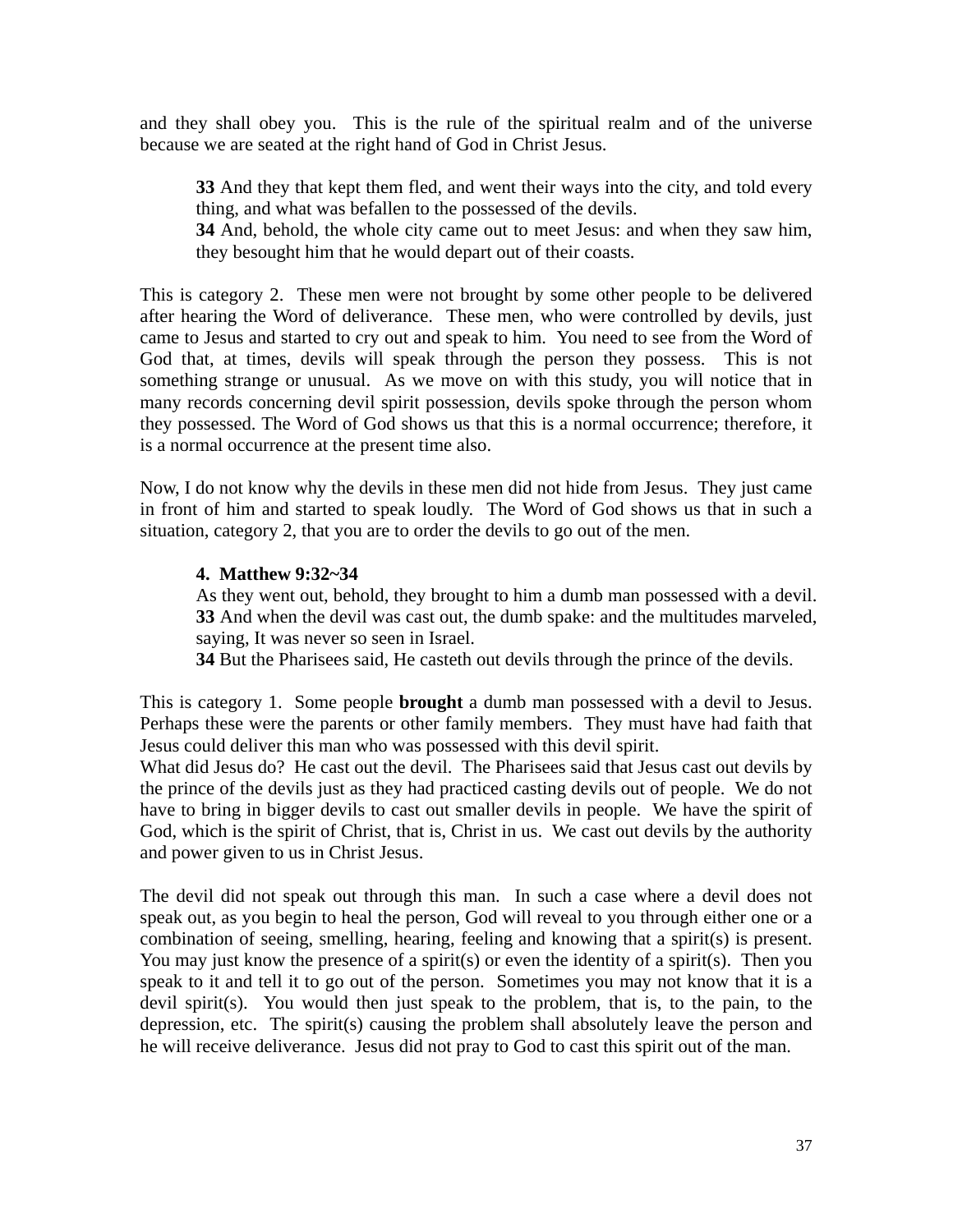### **5. Matthew 10:1**

 And when he had called unto *him* his twelve disciples, he gave them power [*exousia*, authority] *against* unclean spirits, to cast them out, and to heal all manner of sickness and all manner of disease.

This account is not related to category 1 or 2. Jesus gave them authority against unclean spirits to cast them out. Devil spirits are also called unclean spirits. We are seated in the heavenly place in Christ Jesus far above these unclean spirits. They are subject to us.

#### **6. Matthew 10:7 & 8**

And as ye go, preach, saying, The kingdom of heaven is at hand.

**8** Heal the sick, cleanse the lepers, raise the dead, cast out devils: freely ye have received, freely give.

You preach the good news and when people respond with an expectation to receive deliverance and come to you, then **you throw out devils** by ordering them to leave.

#### **7. Matthew 12:22~29**

Then was brought unto him one possessed with a devil, blind, and dumb: and he healed him, insomuch that the blind and dumb both spake and saw.

**23** And all the people were amazed, and said, Is not this the son of David?

**24** But when the Pharisees heard *it*, they said, This *fellow* doth not cast out devils, but by Beelzebub the prince of the devils.

**25** And Jesus knew their thoughts, and said unto them, Every kingdom divided against itself is brought to desolation; and every city or house divided against itself shall not stand:

**26** And if Satan cast out Satan, he is divided against himself; how shall then his kingdom stand?

**27** And if I by Beelzebub cast out devils, by whom do your children cast *them* out? Therefore they shall be your judges.

**28** But if I cast out devils by the Spirit of God, then the kingdom of God is come unto you.

**29** Or else how can one enter into a strong man's house, and spoil his goods, except he first bind the strong man? And then he will spoil his house.

This is category 1. They **brought** to Jesus one who was possessed with a devil. The deliverance always takes place when the accompanying people have the desire and expectation that a healer can deliver the possessed person. When these friends or family members have faith to get their friend or loved one who is possessed delivered, and you have faith to cast it out, then the devils will always have to obey you and depart from the man. Now if the man with the devil(s) is capable of believing, he must have strong desire and faith to receive deliverance. If he does not have such desire to be delivered, the spirit(s) once cast out will return again. A person who is not capable to believe for himself needs others who have desire and faith to receive his deliverance.

In this record, the devil did not speak through the person. When you begin to heal the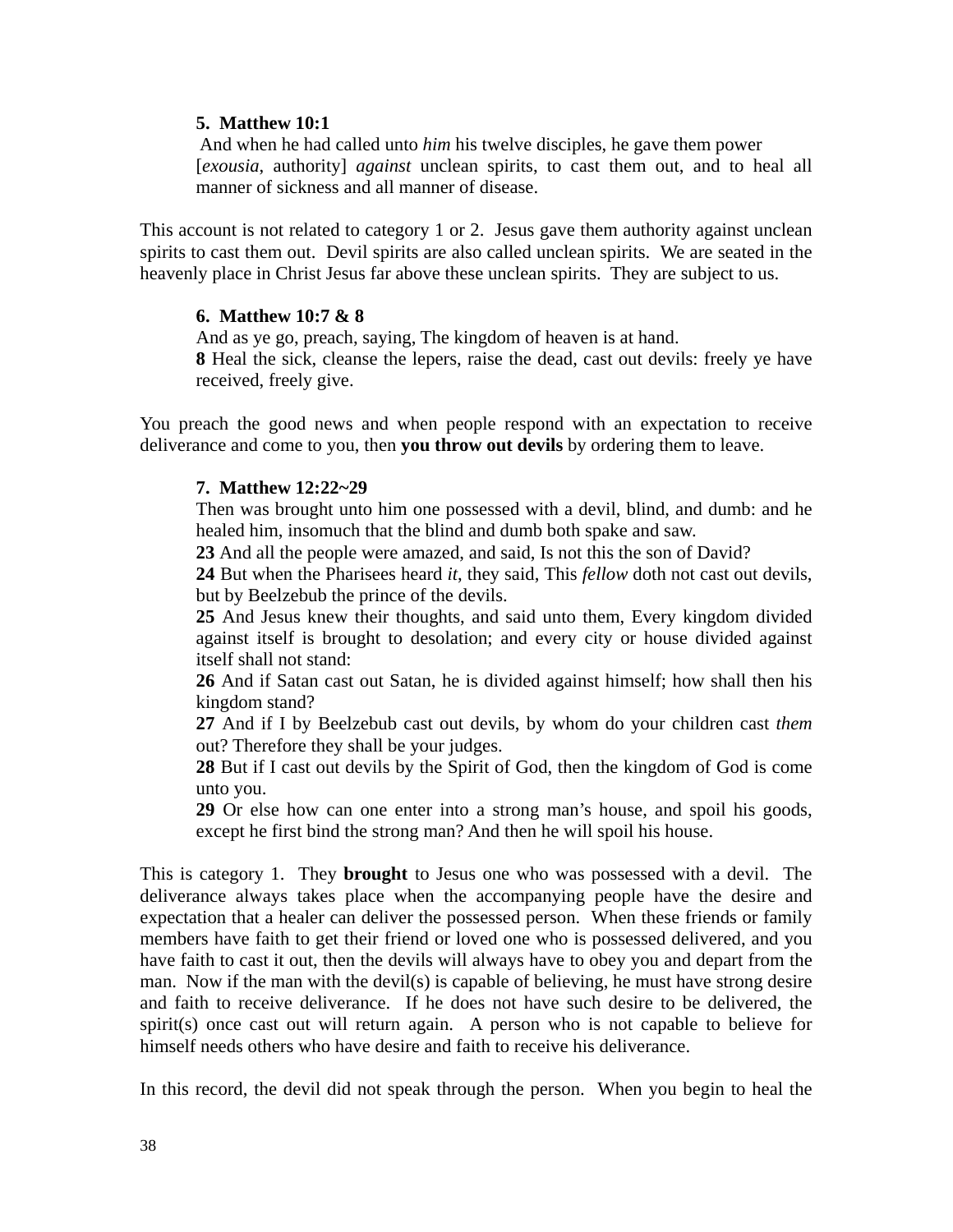person, at times you may know the presence of a spirit (s) or even the identity of spirit (s). If you have this information, then you speak directly to the spirit(s) and command it to leave. If you do not know the identity of the spirit, you can directly command the problem, such as fear, worry, doubt, broken heart, lust, alcoholism, pride, envy, arthritis, etc., to go and the spirits causing the problem(s) shall depart and the man will receive deliverance.

At times the devil spirit may talk to you. It may say, "I will not go," or "I have been in this man for 12 years," etc. Do not pay attention to what the spirit says. You have the authority and they are under you. The devil spirits know this; therefore, you command them to go and they shall depart.

I want you to note this point. In the previous section on healing the sick, I said that **you do not pray to God** to heal the sick person, but that **you do the healing**. The same is true for casting our devils. Do not ask God to cast out the devil spirits. He has already given you the authority to do this. **You cast out the devils** by the power and authority that was given to you through the spirit of God that is in you.

Jesus said, "But if I cast out devils by the Spirit of God.…" We do not cast out devils by the prince of the devils, but by the spirit of God, the God-given ability and authority.

## **8. Matthew 12:43~45**

When the unclean spirit is gone out of a man, he walketh through dry places, seeking rest, and findeth none.

**44** Then he saith, I will return into my house from whence I came out; and when he is come, he findeth *it* empty, swept, and garnished.

**45** Then goeth he, and taketh with himself seven other spirits more wicked than himself, and they enter in and dwell there: and the last *state* of that man is worse than the first. Even so shall it be also unto this wicked generation.

From a simple reading of this section, it appears that if you cast devils out of a person, the same devil spirit will return with seven more devil spirits more wicked than itself and they all will enter the person. **If this is the case**, then the best thing to do is not to cast out any devil(s) from a person. We know that this is not what God's Word tells us. So we need to read the context of this section of scripture. Let's start with verse 24 of this chapter.

### **Matthew 12:24**

But when the Pharisees heard *it*, they said, This *fellow* doth not cast out devils, but by Beelzebub the prince of the devils.

When a devil spirit is cast out by a higher-ranking devil spirit, and not by the power and authority of the spirit of God, what is written in verses 43-45 could happen. This truth is also clearly seen in Luke 11:14-26 where Jesus was accused of casting out devils with the prince of devils.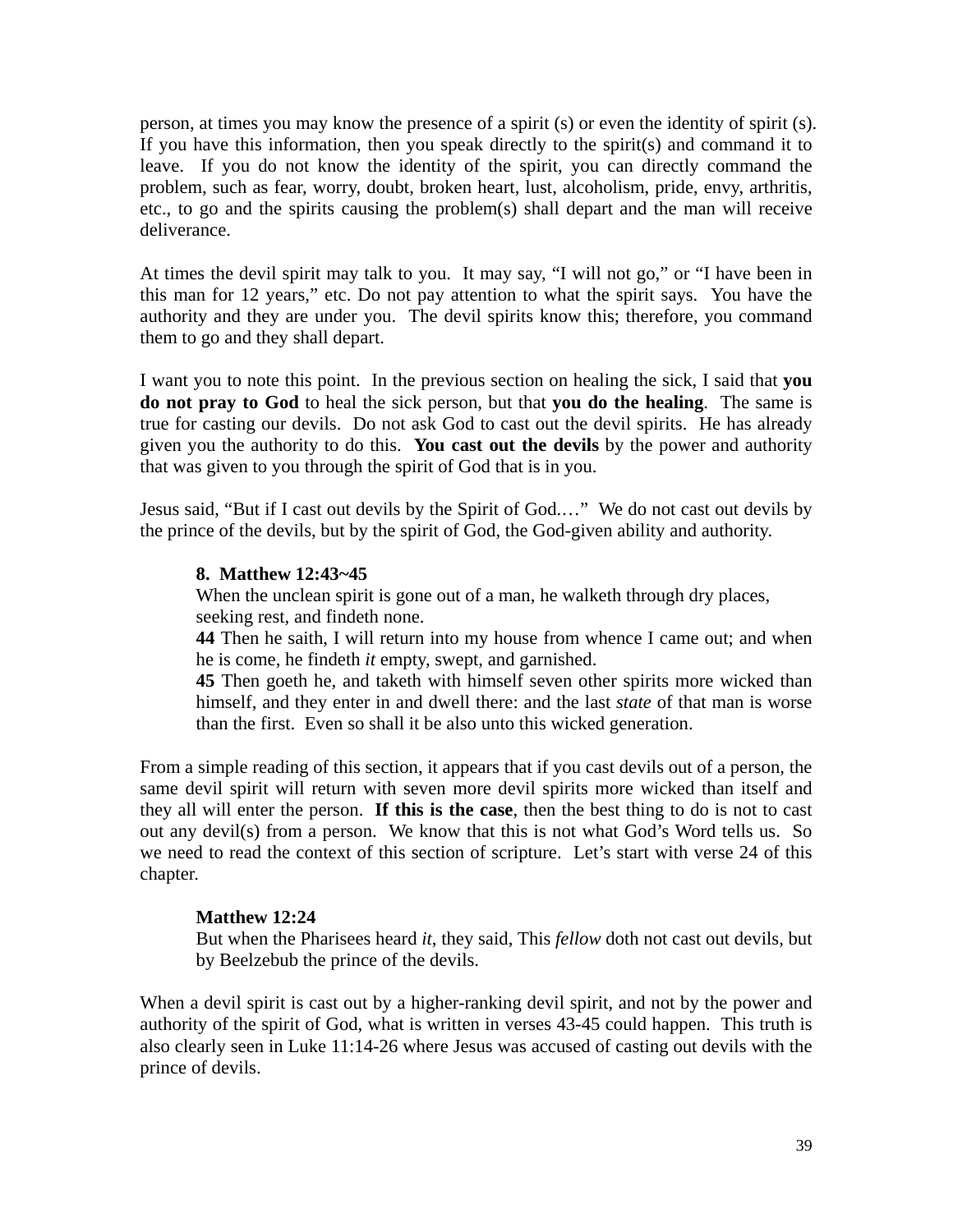#### **Luke 11:14 & 15**

And he was casting out a devil, and it was dumb. And it came to pass, when the devil was gone out, the dumb spake; and the people wondered.

**15** But some of them said, He casteth out devils through Beelzebub the chief of the devils.

Did they literally mean that Jesus cast out devils by one called "Beelzebub" or did they use the word "Beelzebub" to mean one of the "ruling devil spirits" or one of "the prince of the devils?"

This word "Beelzebub" is used here as the figure of speech Metonymy meaning one name or noun is used instead of another, to which it stands in a certain relation." [E.W.Bullinger, Figure of Speech Used in the Bible, Page: 538, Grand Rapids, MI, Baker Books House, reprint 1968.] This particular metonymy is called Metonymy of Subject, where the subject is put for something pertaining to it. The noun "Beelzebub" is put for a "prince" of the devils or a "ruling" devil spirit.

Note below in Matthew 9:34 how the Pharisees accused Jesus of casting out devils with the "prince of the devils," and did not mention that Jesus cast out devils by "Beelzebub." This shows the point mentioned above that people used the name "Beelzebub" as a figure of speech referring, not to a specific devil spirit named Beelzebub, but for the "prince" of the devils which simply would mean a higher ruling devil spirit.

#### **Matthew 9:32~35**

As they went out, behold, they brought to him a dumb man possessed with a devil.

**33** And when the devil was cast out, the dumb spake: and the multitudes marvelled, saying, It was never so seen in Israel.

**34** But the Pharisees said, He casteth out devils through the prince of the devils.

**35** And Jesus went about all the cities and villages, teaching in their synagogues, and preaching the gospel of the kingdom, and healing every sickness and every disease among the people.

Now we are clear regarding the accusation against Jesus. They were not really saying that Jesus was casting out devils by one devil named "Beelzebub," but they were accusing Jesus of casting out devils with a high-ranking devil spirit referred to as "the prince of devils" or "the ruling devil spirits."

After understanding this point we will read Luke 11:14~26.

#### **Luke 11:14~26**

And he was casting out a devil, and it was dumb. And it came to pass, when the devil was gone out, the dumb spake; and the people wondered.

**15** But some of them said, He casteth out devils through Beelzebub the chief of the devils.

**16** And others, tempting *him*, sought of him a sign from heaven.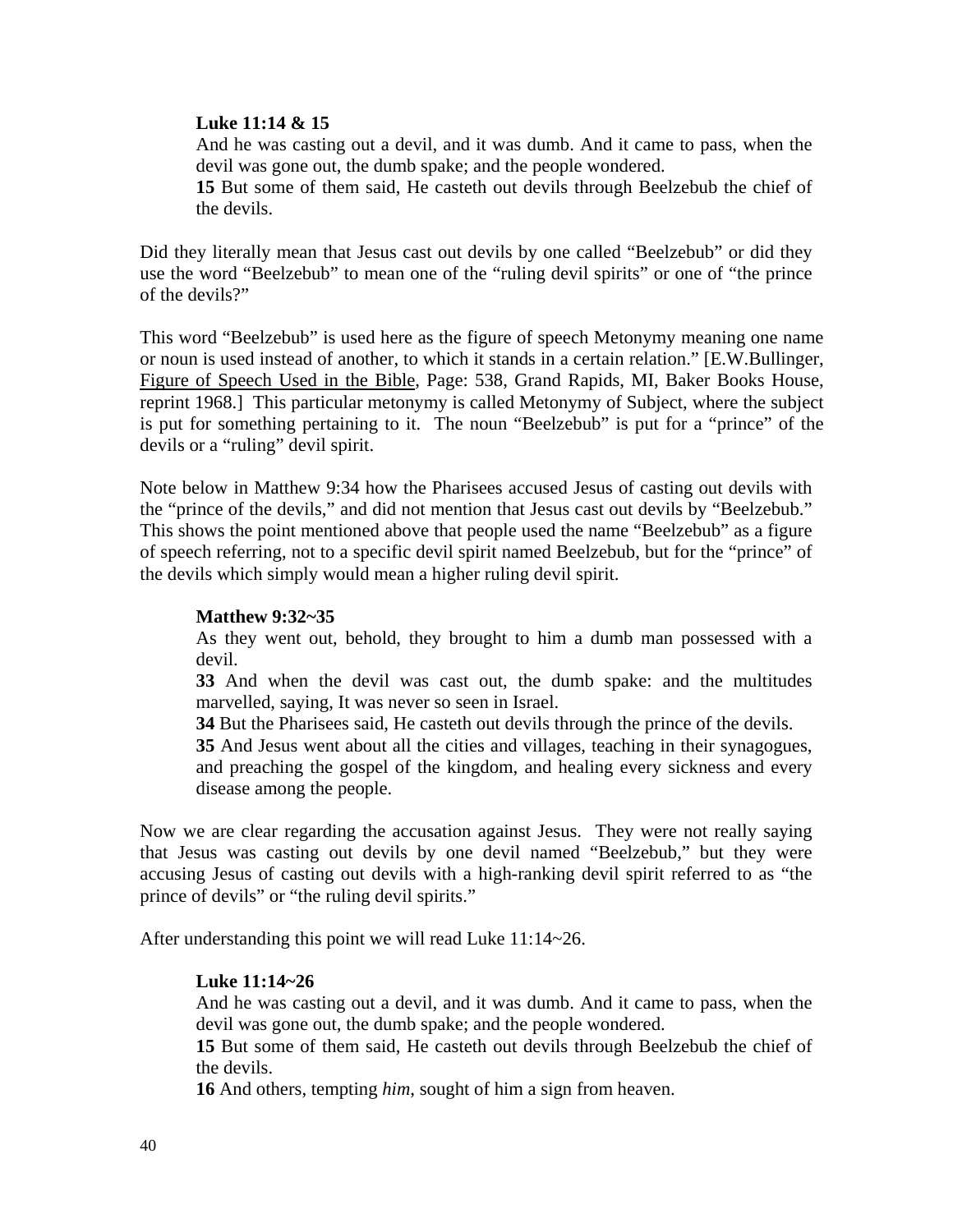**17** But he, knowing their thoughts, said unto them, Every kingdom divided against itself is brought to desolation; and a house *divided* against a house falleth.

The context shows us that Jesus was responding to the accusation that he cast out devils with the chief or prince of devils. Jesus continues his response of how he did not cast out devils with the prince of devils but of how he actually casts out devils.

**18** If Satan also be divided against himself, how shall his kingdom stand? because ye say that I cast out devils through Beelzebub.

**19** And if I by Beelzebub cast out devils, by whom do your sons cast *them* out? therefore shall they be your judges.

**20** But if I with the finger of God cast out devils, no doubt the kingdom of God is come upon you.

The context continues and Jesus responds to their accusation of his casting out devils with the prince of devils. Jesus states that he did not cast out devils with the prince of devils but by the "finger" of God. The phrase, "finger of God" is also the figure of speech Metonymy of Subject. In this phrase, the noun "finger" replaces the noun "spirit." We see the same truth taught in Matthew 12:28 but without the use of the figure of speech: "But if I cast out devils by the Spirit of God, then the kingdom of God is come unto you."

**21** When a strong man armed keepeth his palace, his goods are in peace:

**22** But when a stronger than he shall come upon him, and overcome him, he taketh from him all his armour wherein he trusted, and divideth his spoils.

This truth applies both to the one who casts out devils with a higher-ranking devil and also by the spirit of God; the stronger one overcomes the weaker one.

**23** He that is not with me is against me: and he that gathereth not with me scattereth.

Did Jesus' response to the accusation finish here? No, it still continues and now God's Word shows us what happens to the man who gets devils cast out by a ruling devil spirit. Jesus, knowing the nature of the devils shows what the devil, cast out by the ruling devil, would do later.

**24** When the unclean spirit is gone out of a man, he walketh through dry places, seeking rest; and finding none, he saith, I will return unto my house whence I came out.

We need to remember that the context or the subject matter of discussion here is "casting" out a devil from a man by the prince of the devils." Jesus shows them what that unclean spirit would do once it was cast out of a man by "the prince of the devils." This spirit would not find rest so it would desire to go back into the man in whom it previously lived.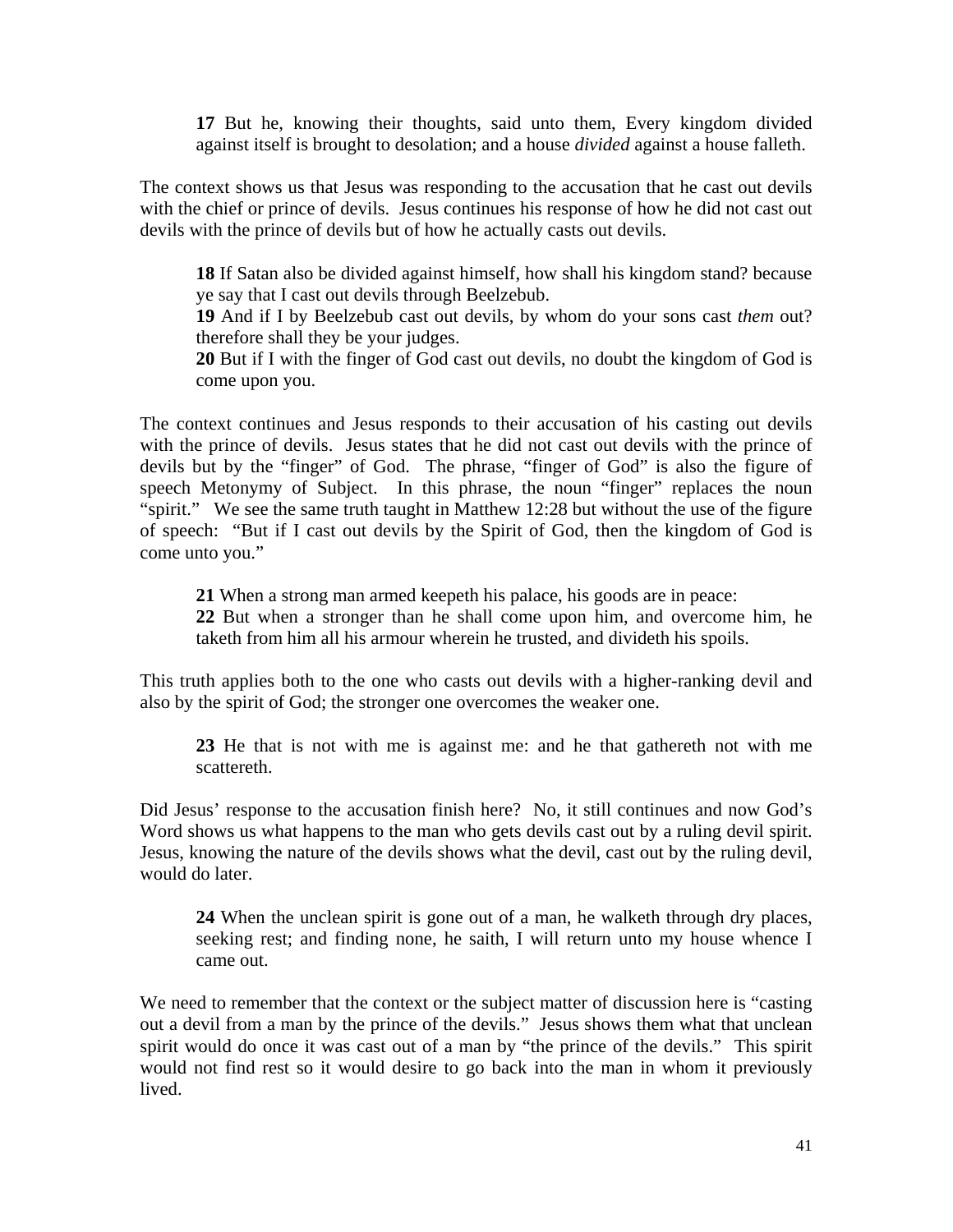**25** And when he cometh, he findeth *it* swept and garnished.

**26** Then goeth he, and taketh *to him* seven other spirits more wicked than himself; and they enter in, and dwell there: and the last *state* of that man is worse than the first.

This devil spirit desired to rest, or dwell, again in the man in whom it previously possessed. Why did Jesus say that this spirit would take with him "seven other spirits more wicked than himself" to enter in and dwell in the man? Couldn't that unclean spirit just go back into the man by itself since it dwelled there before? Apparently, the devil spirit was fine being alone in the man before he was cast out by "the ruling spirit." What was the use of taking with him "seven other spirits more wicked than himself?" Why didn't he simply take "seven other spirits of the same rank" or "seven other spirits of less rank?" Why did the devil spirit take "seven other spirits more wicked than himself; and they enter in, and dwell there"? There must have been a need for the spirit to do this.

In verse 17 of Luke 11, Jesus states that every kingdom divided against itself is brought to desolation and a house divided against itself falls. Verse 18 states that Satan is divided against himself. This reference gives us insight into what really happens in Satan's kingdom. There are greater devils casting out less powerful ones. There is antagonism and division between the devils. Satan's kingdom is divided against itself. For this reason, a less powerful devil that was cast out would take with him 7 more spirits more wicked than himself for protection against being cast out again by a higher ruling devil spirit.

In verse 26 Jesus describes this latter state of being possessed with now eight devil spirits as worse than the initial state of being possessed with one devil.

These sections of scripture show us the nature of devil spirits and what they do. The people who cast out devils with a "prince of the devils," and not by the correct means of casting out devils by "the spirit of God," leave people in a worse state. This is not what we do as sons of God. We use the authority we have in Christ to heal the sick and cast out devils. We bring genuine deliverance to people who have faith and desire to be delivered.

You cast out devils from a person who **desires deliverance** and **has faith** that he can be delivered by you. You do not cast devils out of a person who does not have faith or who enjoys being possessed, fulfilling his own lust. Casting out devils is not for fun. When you cast a devil out of a person, you must instruct him and teach him how to keep these devils out. The instruction is relative to the type of unclean spirit. For instance, if he is an alcoholic, then teach him accordingly so that he will no longer drink or be around drinking friends. If he is a lustful man, then teach him accordingly. If a devil spirit possessed a person because of his worship of a certain idol (this is common in India) then instruct him to worship the true God and to remove all of the idolatrous items from his house.

If a person who is delivered does not repent and change his heart, or if he decides to fear,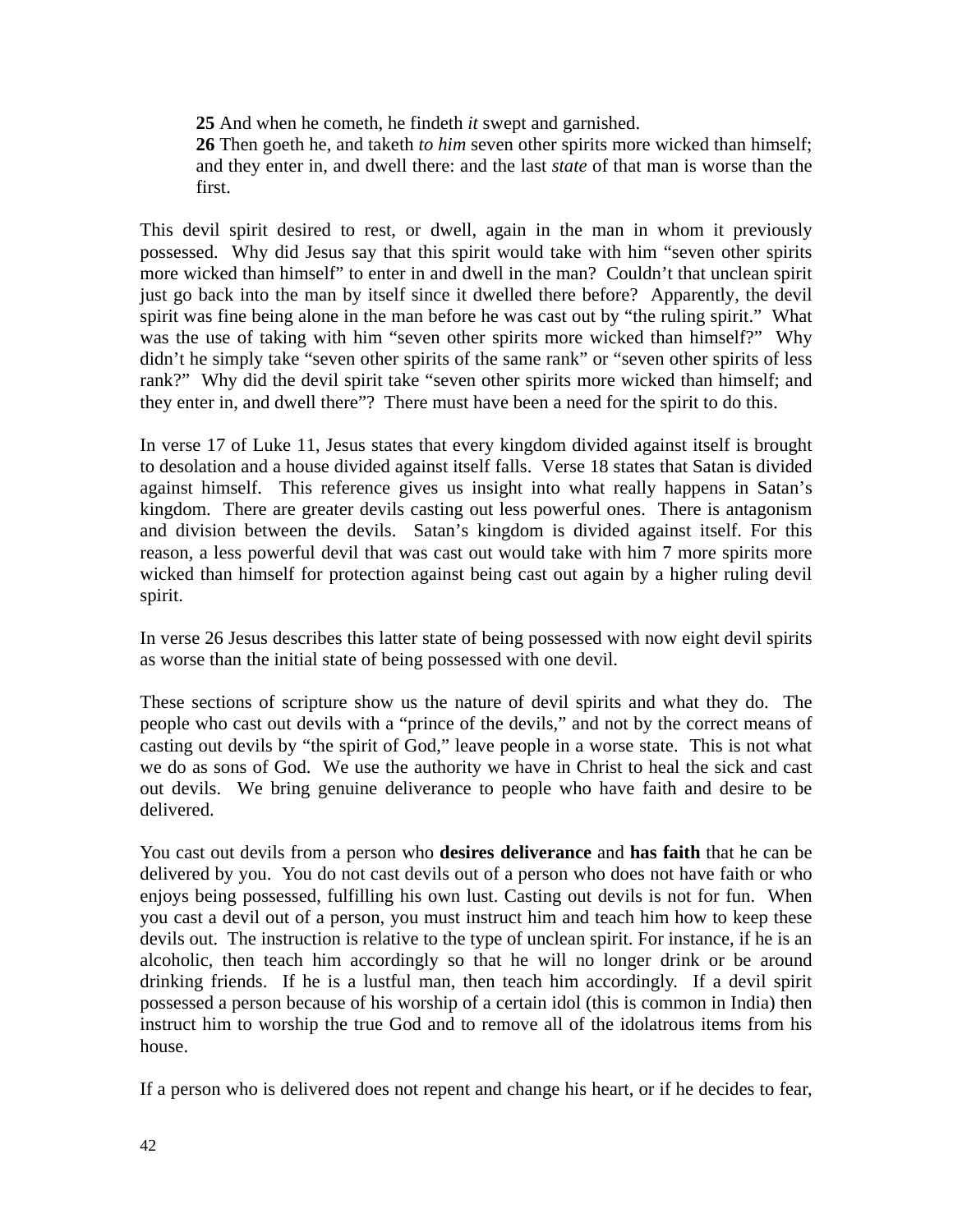he will allow the devils to come back and they will return. This is why you throw out devils from a man who makes the decision and really desires deliverance from the devil spirit possession.

The Pharisees brought in the prince of the devils to cast out the devil spirits from a man. This high-ranking devil spirit then cast out the lower-ranking devil spirit regardless of the person's faith in whom it possessed. (This is sometimes referred to as an "exorcism.") In such a case, there is not a question of faith but of devil spirit rank and position. Since there is no faith in the person who had the devil spirit removed, the same devil can come back. Like we read in Matthew 12:43~45, this devil will make sure to bring with him other devil spirits more wicked or higher-ranking than himself because he does not want to be cast out again by a higher ranking devil.

So what are you going to do? You cast out devils from those who strongly desire deliverance, have faith and have made a firm decision to be delivered. You do not cast out devils from people who do not have faith to be delivered. You do not cast out devils from those who do not desire to be delivered. Not all possessed people want to change, but rather enjoy it or long for that state. You do not cast out devils from people who wish to be in such a state.

## **9. Matthew 15:22~28**

And, behold, a woman of Canaan came out of the same coasts, and cried unto him, saying, Have mercy on me, O Lord, *thou* Son of David; my daughter is grievously vexed with a devil.

**23** But he answered her not a word. And his disciples came and besought him, saying, Send her away; for she crieth after us.

**24** But he answered and said, I am not sent but unto the lost sheep of the house of Israel.

**25** Then came she and worshipped him, saying, Lord, help me.

**26** But he answered and said, It is not meet to take the children's bread, and to cast *it* to dogs.

**27** And she said, Truth, Lord: yet the dogs eat of the crumbs which fall from their master's table.

**28** Then Jesus answered and said unto her, O woman, great *is* thy faith: be it unto thee even as thou wilt. And her daughter was made whole from that very hour.

This is category 1, even though the Canaanite woman did not bring her daughter with her to Jesus. She believed that Jesus could cast out the devil that was grievously vexing her daughter. Jesus in fact said to her, "O woman, great is thy faith."

From this record we see that when a person has great faith like hers, the possessed person does not need to be in front of you in order to cast out the devil(s). Jesus simply said, "…be it unto thee even as thou wilt." He could have even said, "The devil is gone out of her," and the child would have been delivered from the devil also. The mother **believed** and the deliverance was given to her daughter. Faith is the only thing by which deliverance is received; therefore, you need to speak the Word of God which enables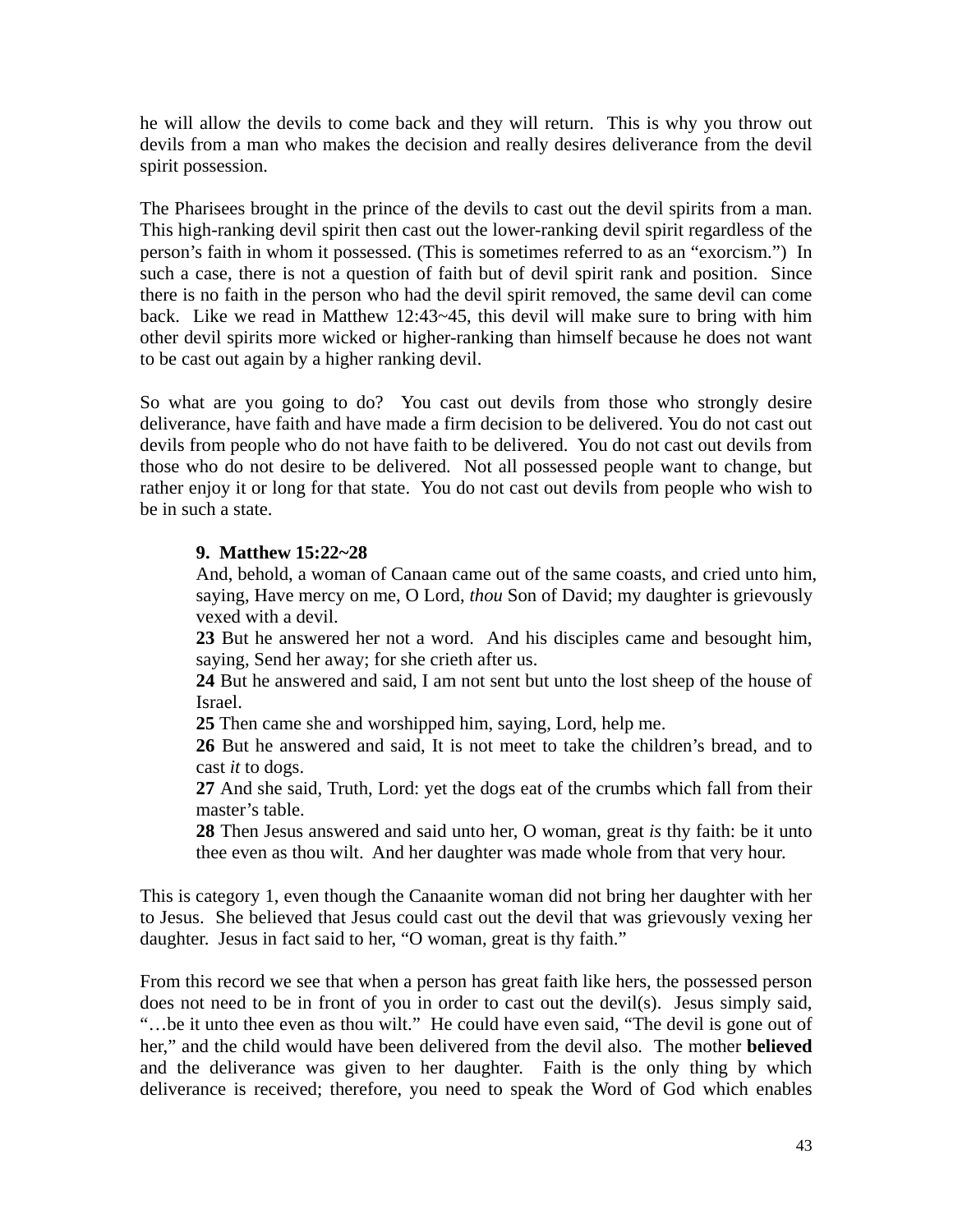those who hear it to have faith.

## **10. Matthew 17:14~21**

And when they were come to the multitude, there came to him a *certain* man, kneeling down to him, and saying,

**15** Lord, have mercy on my son: for he is lunatick, and sore vexed: for ofttimes he falleth into the fire, and oft into the water.

**16** And I brought him to thy disciples, and they could not cure him.

 **17** Then Jesus answered and said, O faithless and perverse generation, how long shall I be with you? how long shall I suffer you? bring him hither to me.

**18** And Jesus rebuked the devil; and he departed out of him: and the child was cured from that very hour.

**19** Then came the disciples to Jesus apart, and said, Why could not we cast him out?

**20** And Jesus said unto them, Because of your unbelief: for verily I say unto you, If ye have faith as a grain of mustard seed, ye shall say unto this mountain, Remove hence to yonder place; and it shall remove; and nothing shall be impossible unto you.

**21** Howbeit this kind goeth not out but by prayer [*prosukee*] and fasting.

This is category 1. The father of the child, who was possessed with this devil, **brought** the child to Jesus' disciples for deliverance. In this case, the reason the devil spirit did not get cast out was because of the disciples' **unbelief** and not the father's unbelief.

Here we learn that devils do not get cast out when the healer does not have faith to cast them out even though he speaks and orders them to go. One who casts out devils must speak with faith and believe that whatsoever he says shall come to pass. Do not speak with doubt but speak with confidence, then the devils shall obey you.

In verse 21 it is written, "Howbeit this kind goeth not out but by prayer and fasting." Many critical Greek texts omit the entire verse. The Revised Standard Version, New International Version, Tishcendorf New Testament, New Jerusalem Bible and others omit this entire verse.

Now in light of this omission, we have to stop and consider some of the aspects of this verse in order to gain understanding of what God is telling us here. Did Jesus tell the father of this child possessed with a devil, "Please wait for some hours because I am going to fast and pray and then I will come back to you at the appropriate time"? No, we see that Jesus **took action immediately** and "rebuked the devil" and it departed out of the child.

Next, we realize that there cannot be a particular kind of devil that requires us to fast and pray in order to cast it out of a person. Why? Because God's Word shows us that we are far above all of these spirits and their power and authority. The biggest devil spirit is still far below us and we are commanded to throw them all out. If verse 21 is actually in the text, then it does not fit with the many clear verses on the same subject of casting out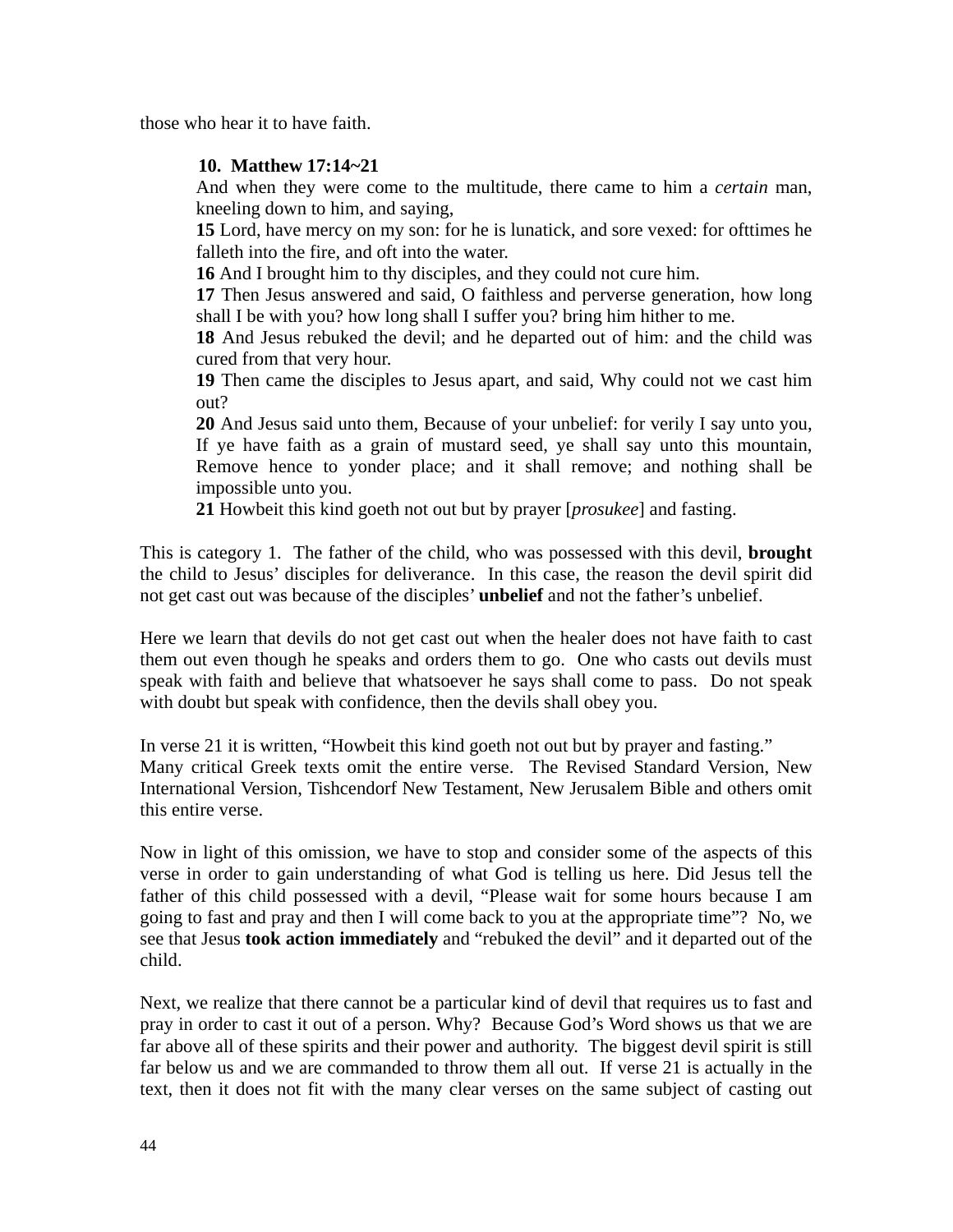devils.

The absence of verse 21 in many of the important Greek texts shows us that the verse was an interpolation or wrongfully added to the manuscript.

This is the last record in the Gospel of Matthew. Now we will look at the records from the Gospel of Mark to gain more understanding of the truths regarding casting out devils to deliver people.

## **11. Mark 1:21~26**

And they went into Capernaum; and straightway on the sabbath day he entered into the synagogue, and taught.

**22** And they were astonished at his doctrine: for he taught them as one that had authority, and not as the scribes.

**23** And there was in their synagogue a man with an unclean spirit; and he cried out,

An unclean spirit will get nervous and at times it will cry out.

**24** Saying, Let *us* alone; what have we to do with thee, thou Jesus of Nazareth? Art thou come to destroy us? I know thee who thou art, the Holy One of God.

It knows who you are also. It is afraid of you.

**25** And Jesus rebuked him, saying, Hold thy peace, and come out of him.

You tell it to shut its mouth as Jesus did and order it to come out of the person.

**26** And when the unclean spirit had torn him, and cried with a loud voice, he came out of him.

The spirits will always obey you just like they obeyed Jesus in this record.

This is category 2; the spirit disturbs you when you are doing something. In this record, Jesus was teaching in a synagogue.

When a person possessed with a devil spirit(s) is around you, the devil spirit(s) becomes very nervous as shown here. At times the devil spirit(s) in the person cannot look at your eyes directly; it will turn the person's eyes to some other direction or look down. The devils may even cause the person to cry out. In this record, the unclean spirit started to speak to Jesus through the man in whom it possessed. Many times this will be the case. The devil spirit in a possessed person will start speaking to you. You believe to exercise the authority you have from God and do not submit to the devil's authority. You are the one with authority over the devil spirit(s).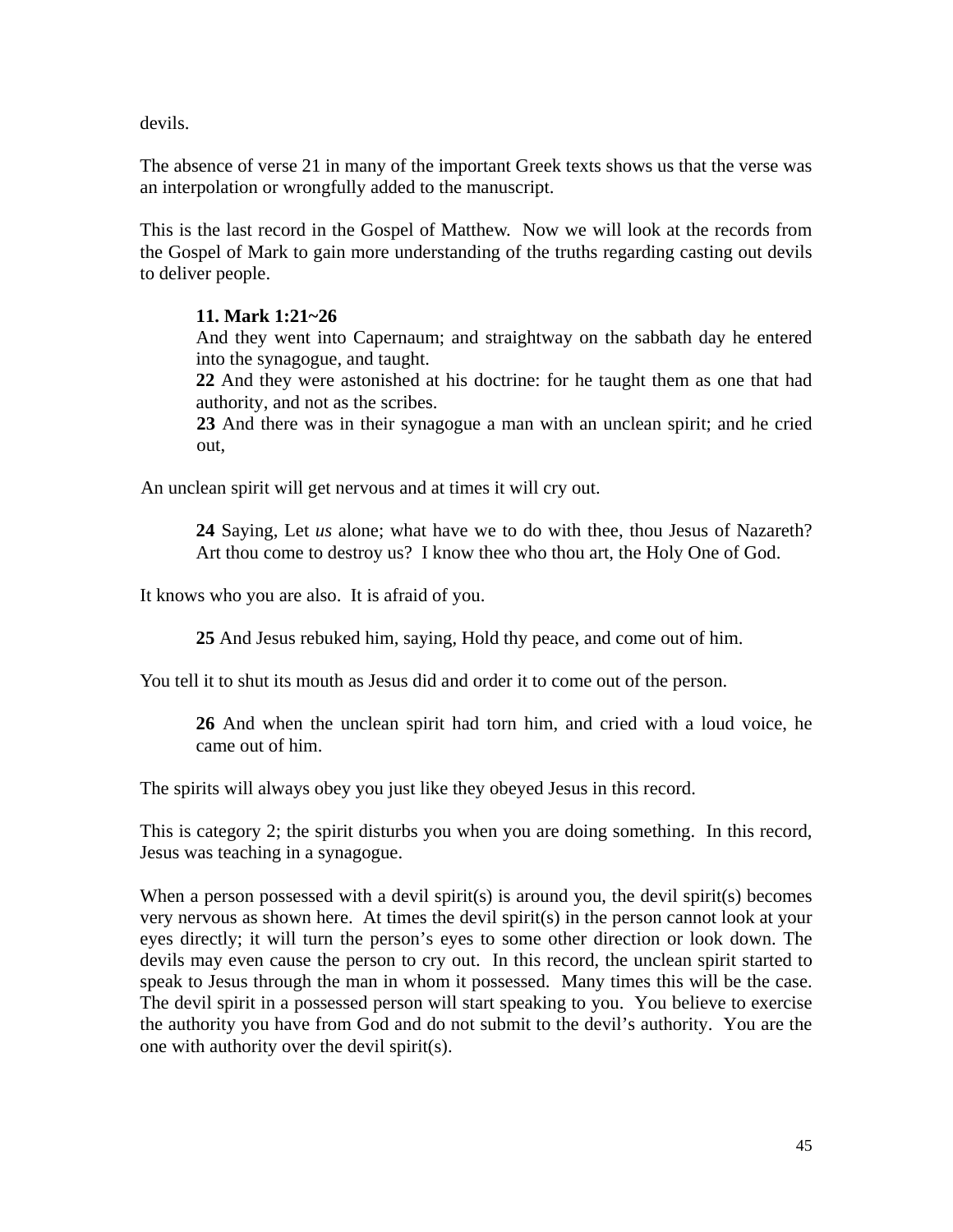This person was not brought to Jesus by his family, etc. with a desire and expectation for deliverance. However, when the devils disturb you, then you just cast them out of the man and deliver him.

Jesus had this authority so he ordered the devil spirit to be quiet and told it to come out of the man. The devil spirit had to obey Jesus because this is the rule that God has set up. The same rule applies for us today. God has given you the authority to throw out devils.

**Spirits will speak** to you, and **you speak to the spirit** and **cast it out**. You do not pray to God and request Him to cast it out for you. **YOU SPEAK** to the spirit and **YOU ORDER IT** to go out of the person. Remember Mark 11:23: "Whosoever shall say unto this mountain, be thou removed and be thou cast into the sea…."

You have the authority over all the devils, thus you speak to the spirit and order it to go.

## **12. Mark 1:32~34**

And at even, when the sun did set, they brought unto him all that were diseased, and them that were possessed with devils.

**33** And all the city was gathered together at the door.

**34** And he healed many that were sick of divers diseases, and cast out many devils; and suffered not the devils to speak, because they knew him.

This is category 1. They **brought** unto Jesus…. They desired and expected the deliverance of their loved ones. Jesus did not go to each individual home of those who needed deliverance. Instead, those who believed that Jesus could heal and deliver brought unto Jesus all who were diseased and those who were possessed with devils. They had the desire and expectation that Jesus could help these people.

In verse 34 we see that Jesus did not allow the devils to speak. Devil spirits can speak through the person whom they possess. A devil spirit in a woman may speak with a male voice or a spirit in a man may speak with a female voice, but it does not matter. You are in charge. Jesus did not allow the devils to speak because they knew him. You also can command the devils not to speak. Sometimes the face of the possessed person may change and get disfigured-- the eyes may get bulged out, the hair may shoot out, etc. Do not be afraid of what you see because the reality is that the devils are afraid of you!

### **13. Mark 1:39**

And he preached in their synagogues throughout all Galilee, and cast out devils.

This record shows the most important thing for causing deliverance to happen: to preach the Word. Once you preach to people the knowledge that God can deliver them, the deliverance **will** follow.

The **number one key** to bring healing deliverance to people is to **preach, proclaim or speak** that they shall be delivered, 100%, right now. **Hearing about the promises of healing deliverance in God's Word inspires faith to receive this wholeness**.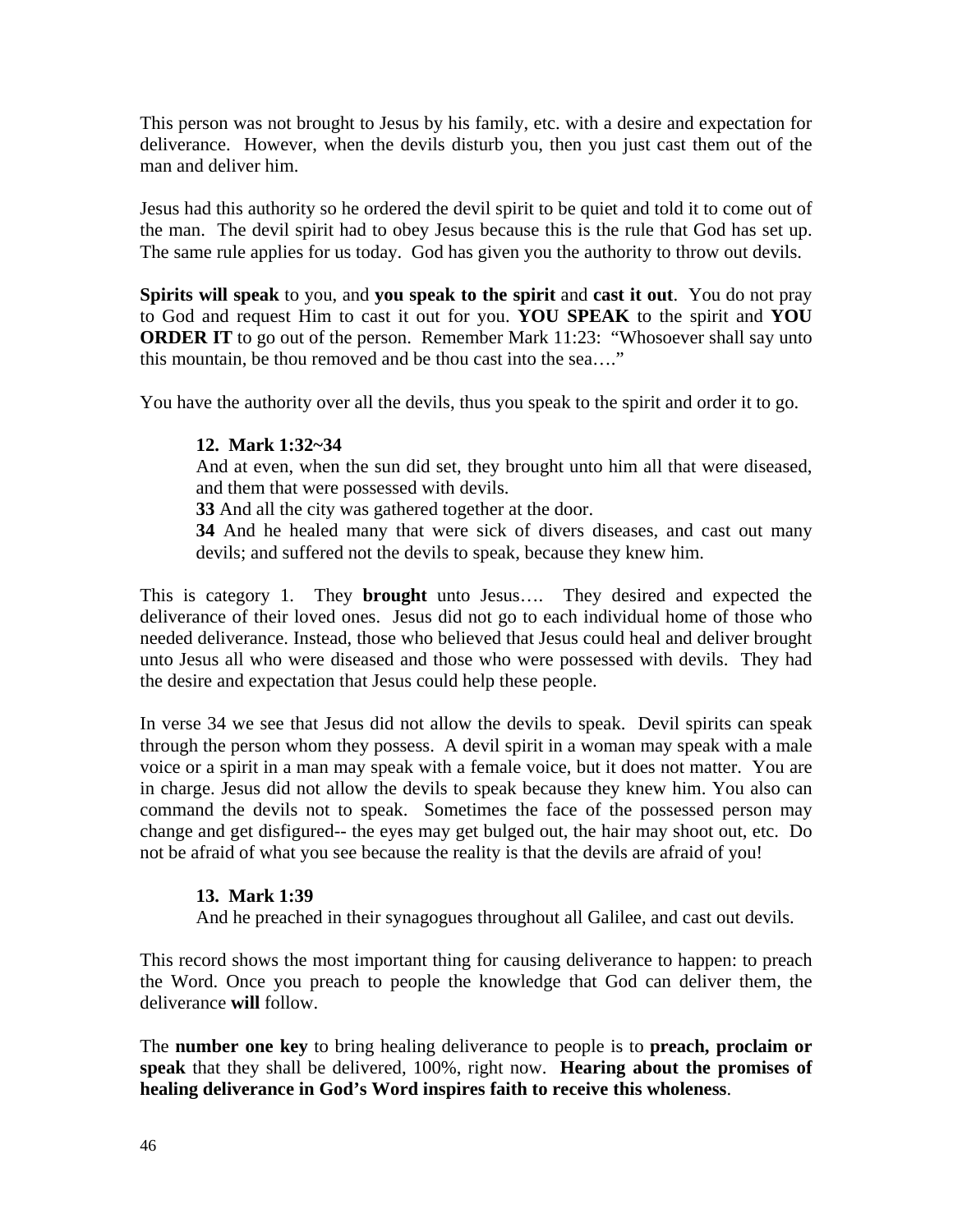The **second key** is that those who need deliverance **come to you.** They must respond with faith to the preaching of deliverance. Then they will come to you because they have a desire and an expectation to be delivered.

The **third key** is for **you to do the healing and casting out of devils.** Do not pray to God to deliver them, instead **you** heal or cast out devils. You minister with faith, and as you begin to minister, God's spirit in you will give you the necessary things to accomplish the task of delivering people.

The **fourth key** is for **you to believe** that you can cast out devils so that you throw the devils out.

When people are delivered from devil spirits, you instruct them so that they will remain delivered.

## **14. Mark 3:8~12**

And from Jerusalem, and from Idumaea, and from beyond Jordan; and they about Tyre and Sidon, a great multitude, when they had heard what great things he did, came unto him.

**9** And he spake to his disciples that a small ship should wait on him because of the multitude, lest they should throng him.

**10** For he had healed many; insomuch that they pressed upon him for to touch him, as many as had plagues.

**11** And unclean spirits, when they saw him fell down before him, and cried, saying, Thou art the Son of God.

**12** And he straitly charged them that they should not make him known. [Devils know you and they will fall before you.]

This is category 1. When people heard about the great things Jesus did, a great multitude **came** to him. How did so many people hear about what Jesus was doing? Many must have given testimonies about how Jesus delivered them. Perhaps some people just heard about the great works Jesus did and in turn, told others about it. Whatever the case, these words inspired thousands of people to come, from near and far, to receive deliverance from Jesus.

Jesus healed many people. We never read a record where he prayed to God to heal them; he healed them. Today, you are in place of Christ. It is Christ in you, the spirit of God of this administration, so you also do not pray to God to do the healing and the casting out of devils. Like Jesus Christ, you minister to the people who come to get deliverance from you. They will never come to get deliverance from you if you do not first tell them, with confidence and boldness, that they can absolutely be healed right now.

Make up your mind that you are what the Word of God says you are. Walk with your God-given authority. If you do this, then the unclean spirits will fall down before you. Devils will say that you are a son of God. You **throw them out.** You tell it, "Go out of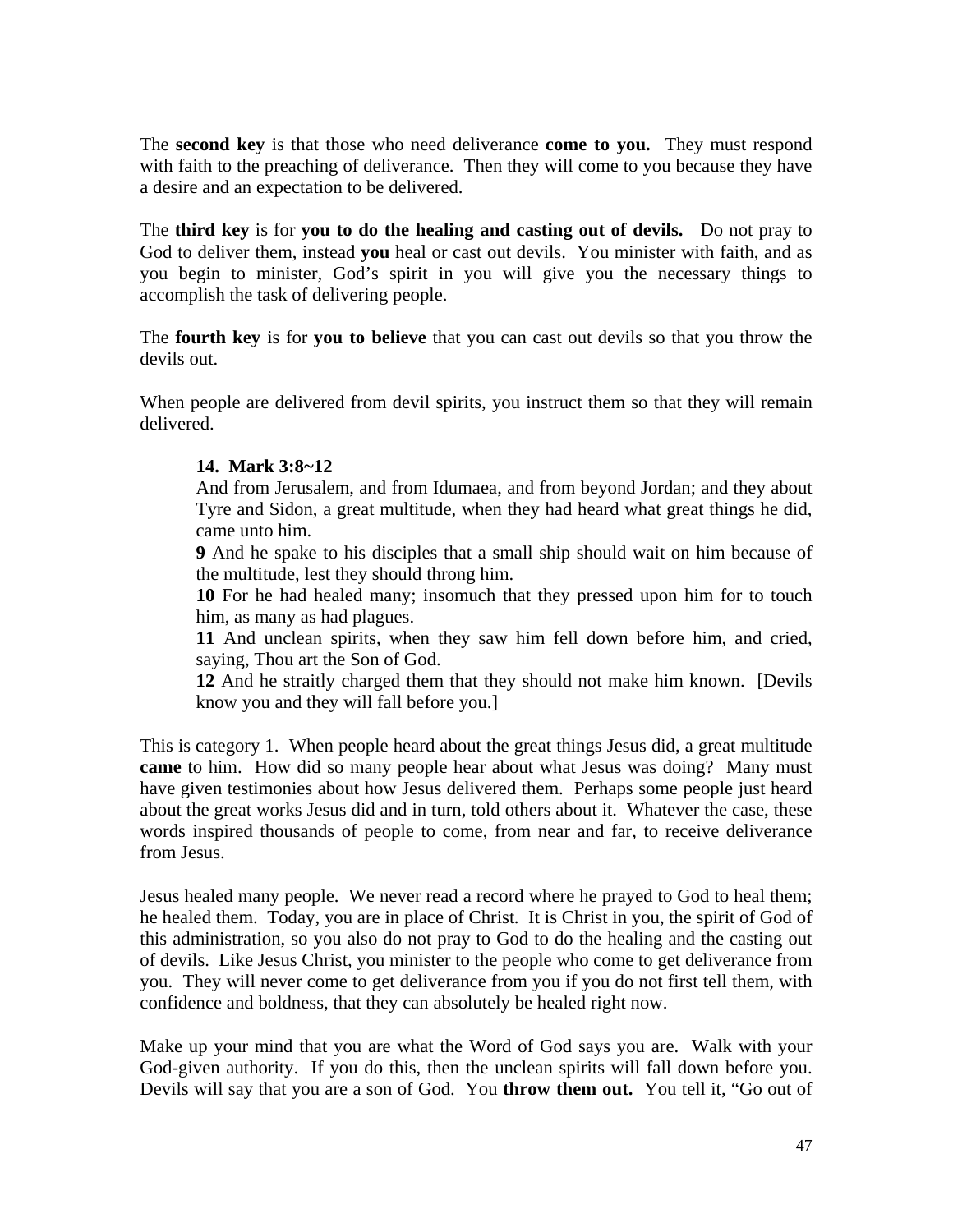the man, you unclean spirit, etc." They get the point and they will obey you. The devils may ask you to let them go to so-and-so place or not to cast them out to such-and-such place. Don't pay attention to what they say. You simply order it to "Go out of the man and don't ever come back into him."

## **15. Mark 3:14**

And he ordained twelve, that they should be with him, and that he might send them forth to preach, And to have power [*exousia*, authority] to heal sicknesses, and to cast out devils:

Twelve men were ordained to be with Jesus and to be sent forth to preach. They were also given the authority to heal sicknesses and to cast out devils.

You also have been given the authority to heal the sick and cast out devils. You are seated in the heavenly places in Christ Jesus who sits on the right hand of God.

Since you have been given the authority to cast out devils, what should you do? You act on this authority and throw out devils and deliver people. Of course, those who have needs must respond to your proclamation regarding the availability of deliverance and come to you with expectation that they will be delivered. **Once this condition is fulfilled**, you cast out devils.

Do not ask God to cast out the devils because He has given you the authority to cast out devils. Do you understand this point? I will keep repeating these important points until they set into your heart so that you may use the correct vocabulary when talking about healing and casting out devils. Do not say, even if you very much wish to say, "Please pray for his healing," or "Please pray for my so and so to be healed," etc. God's Word **never uses** this expression in the Four Gospels or in the Book of Acts.

From God's Word we see that Jesus healed, Peter healed, the disciples healed, Philip cast out devils, etc. So we, too, should use correct and accurate expressions when it comes to healing the sick and casting out devils.

### **16. Mark 5:1~20**

And they came over unto the other side of the sea, into the country of the Gadarenes.

**2** And when he was come out of the ship, immediately there met him out of the tombs a man with an unclean spirit,

**3** Who had *his* dwelling among the tombs; and no man could bind him, no, not with chains:

**4** Because that he had been often bound with fetters and chains, and the chains had been plucked asunder by him, and the fetters broken in pieces: neither could any *man* tame him.

**5** And always, night and day, he was in the mountains, and in the tombs, crying, and cutting himself with stones.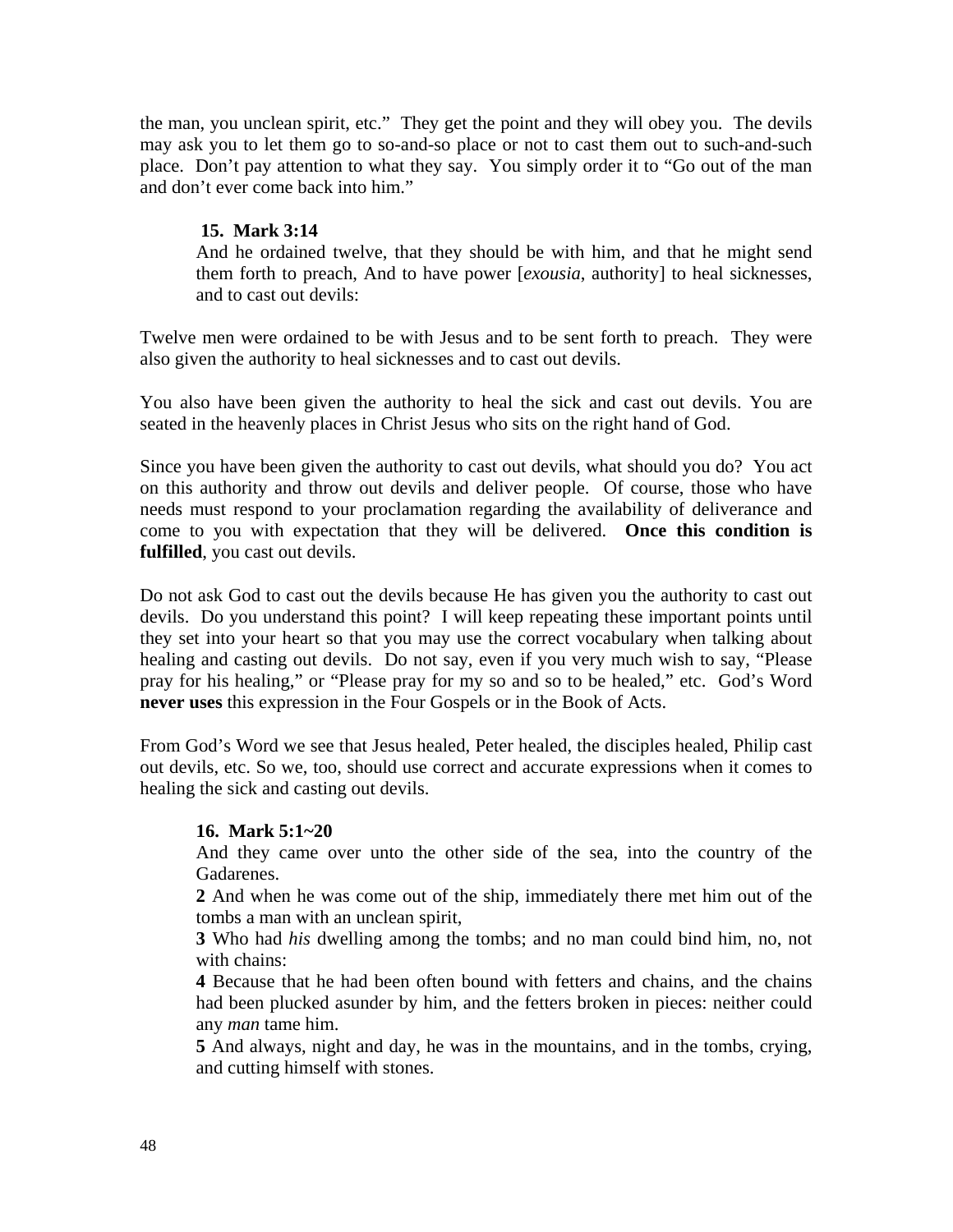If we just look at him with our five senses, he appeared to be a strong man who lived at a strange place.

**6** But when he saw Jesus afar off, he ran and worshipped him,

Devil spirits know who you are, and they will respect you if you believe your authority. If a devil thinks you don't know or that you do not believe your authority, he may frighten you. But don't react in fear to this. Based on the authority you have through Christ, you tell the devil spirit to get out of the man and it has to obey you.

**7** And cried with a loud voice, and said, What have I to do with thee, Jesus, *thou* Son of the most high God? I adjure thee by God, that thou torment me not.

Devils will lie or say something like "I adjure thee by God…." Don't pay attention to this. You tell it to be quiet. You tell it to sit down.

**8** For he said unto him, Come out of the man, *thou* unclean spirit.

**We** tell it to come out. We **do not pray** to God asking Him to cast the devils out. Also, the spirit may talk to you after you have given the order for it to leave.

**9** And he asked him, What *is* thy name? And he answered, saying, My name *is* Legion: for we are many,

Jesus asked his name. There was a legion (many devil spirits) of them in this man; however, Jesus did not cast them out one by one after asking each one to name itself. That would have taken him a long time. Jesus just threw them out altogether. He also did not hold conversations with the devils. He got the devils to be quiet and he threw them out.

**10** And he besought him much that he would not send them away out of the country [*kora*, place, region].

Spirits may beseech you at times. In this case, the ruling devil was speaking to Jesus beseeching him not to cast them out of the country, place or region where they had the authority to stay. It wanted to stay in its region of influence. However, Jesus did not pay attention to what the spirit said; he just threw them all out of the man. Jesus never specified the location where the spirits should depart to, nor did he bind the spirits like some Christians use the phrase "Binding the spirits." Let us cast out devils according to "It is written" and not by the experiences of people or by what you saw great preachers or evangelists do in revival meetings.

**11** Now there was there nigh unto the mountains a great herd of swine feeding.

**12** And all the devils besought him, saying, Send us into the swine, that we may enter into them.

**13** And forthwith Jesus gave them leave. And the unclean spirits went out, and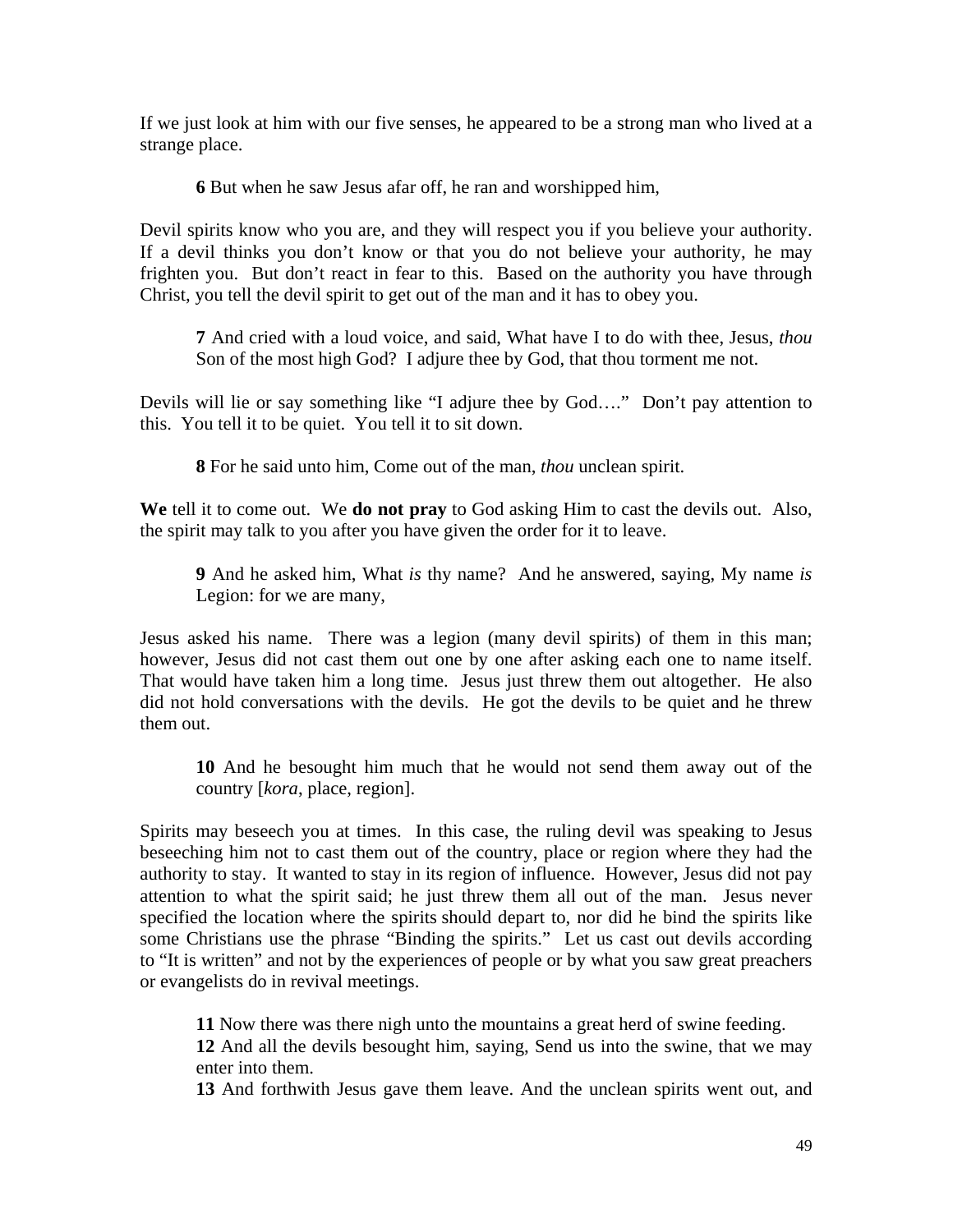entered into the swine: and the herd ran violently down a steep place into the sea, (they were about two thousand;) and were choked in the sea.

**14** And they that fed the swine fled, and told *it* in the city, and in the country. And they went out to see what it was that was done.

**15** And they come to Jesus, and see him that was possessed with the devil, and had the legion, sitting, and clothed, and in his right mind: and they were afraid.

**16** And they that saw *it* told them how it befell to him that was possessed with the devil, and *also* concerning the swine.

**17** And they began to pray him to depart out of their coasts.

**18** And when he was come into the ship, he that had been possessed with the devil prayed him that he might be with him.

**19** Howbeit Jesus suffered him not, but saith unto him, Go home to thy friends, and tell them how great things the Lord hath done for thee, and hath had compassion on thee.

**20** And he departed, and began to publish in Decapolis how great things Jesus had done for him: and all *men* did marvel.

This is category 2. The man did not come to Jesus for help after hearing the good news of deliverance. When the devils saw Jesus afar off, the man in whom the devils were ran and worshipped Jesus. I do not know why the devils came from far away to Jesus but when this type of situation takes place, you cast the devils out of the man who needs deliverance.

So far in this section of casting out devils, you must have noticed how, in many cases, the devils spoke out of the man whom they possessed. However, the dumb and deaf spirit, and a spirit causing lunacy, etc. did not speak out of the person they possessed. Thus, we see that there are also situations where devils do not speak out through the person they possess.

#### **17. Mark 6:7**

And he [Jesus] called *unto him* the twelve, and began to send them forth by two and two; and gave them power [*exousia*, authority] over unclean spirits;

Jesus gave the twelve authority over unclean spirits. The devil spirits are also called unclean spirits.

#### **18. Mark 6:13**

And they cast out many devils, and anointed with oil many that were sick, and healed *them*.

The twelve apostles threw out many devils. They did not ask God to cast out the devils for them but they cast them out by the authority they were given from Jesus Christ.

### **19. Mark 7:24~30**

And from thence he arose, and went into the borders of Tyre and Sidon, and entered into an house, and would have no man know *it*: but he could not be hid.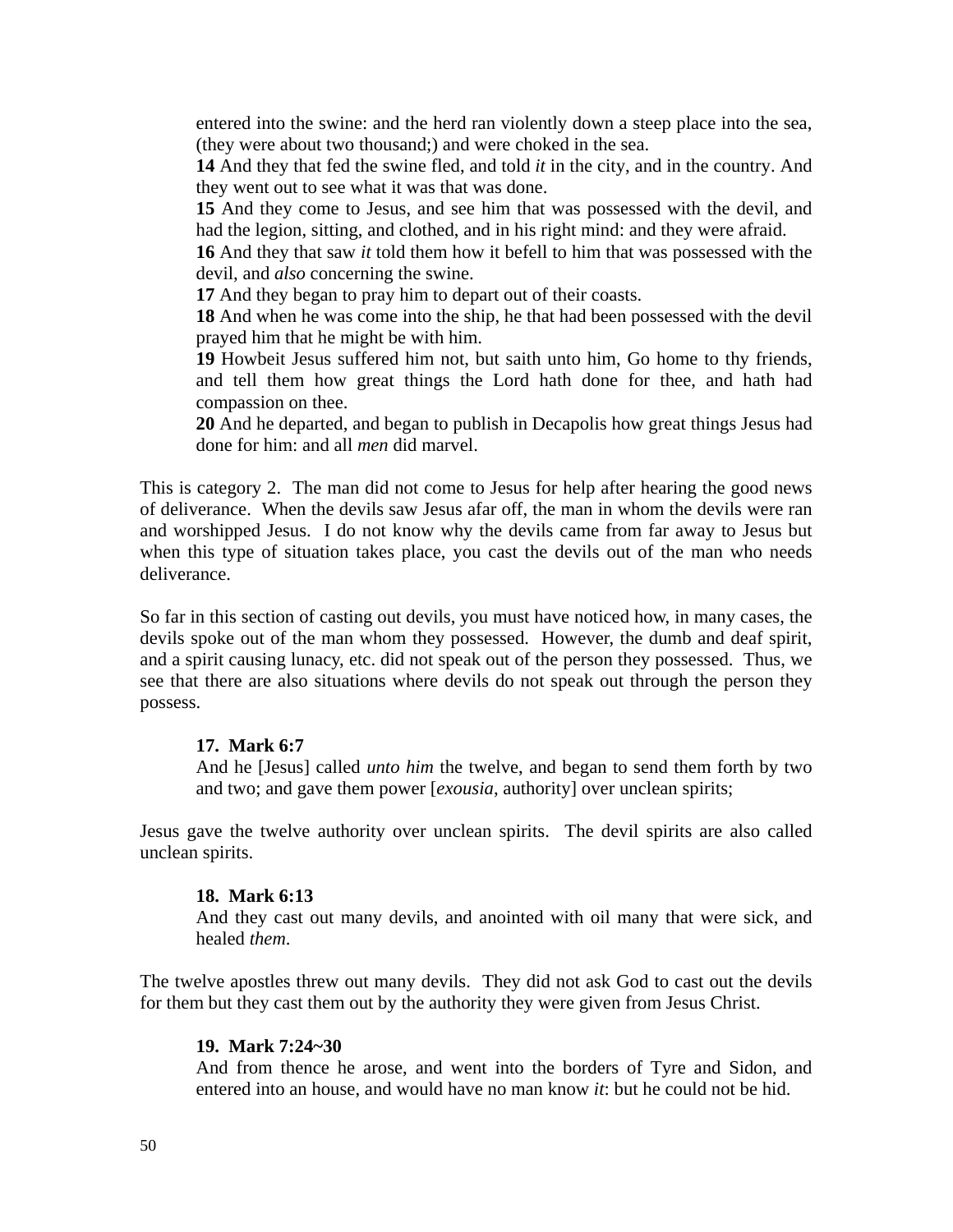**25** For a *certain* woman, whose young daughter had an unclean spirit, heard of him, and came and fell at his feet:

**26** The woman was a Greek, a Syrophenician by nation; and she besought him that he would cast forth the devil out of her daughter.

**27** But Jesus said unto her, Let the children first be filled: for it is not meet to take the children's bread, and to cast *it* unto the dogs.

**28** And she answered and said unto him, Yes, Lord: yet the dogs under the table eat of the children's crumbs.

**29** And he said unto her, For this saying go thy way; the devil is gone out of thy daughter.

**30** And when she was come to her house, she found the devil gone out, and her daughter laid upon the bed.

This is category 1. The devil did not speak out from this woman's daughter because the mother had left her at home. The devil departed from the daughter through the mother's faith.

This Greek woman, who was a Gentile, believed that Jesus could deliver her daughter. She went up and spoke to Jesus while knowing that it was not culturally acceptable for either a Gentile or a woman to approach him. She did what was culturally unacceptable and approached Jesus because she desired so strongly and believed so intently for her daughter to be delivered. Even though Jesus' ministry was to the lost sheep of the house of Israel and not to the Gentiles, he delivered the daughter because of the mother's faith.

#### **20. Mark 9:14~29**

And when he came to *his* disciples, he saw a great multitude about them, and the scribes questioning with them.

**15** And straightway all the people, when they beheld him, were greatly amazed, and running to *him* saluted him.

**16** And he asked the scribes, What question ye with them?

**17** And one of the multitude answered and said, Master, I have brought unto thee my son, which hath a dumb spirit;

**18** And wheresoever he taketh him, he teareth him: and he foameth, and gnasheth with his teeth, and pineth away: and I spake to thy disciples that they should cast him out; and they could not.

**19** He answereth him, and saith, O faithless generation, how long shall I be with you? how long shall I suffer you? bring him unto me.

Jesus knew the reason for the spirit not being cast out was due to unbelief. It was either his disciples' unbelief or the father's unbelief or a combination of both. This man did respond to the preaching of deliverance because he brought his son to the disciples to get delivered.

**20** And they brought him unto him: and when he saw him, straightway the spirit tare him; and he fell on the ground, and wallowed foaming.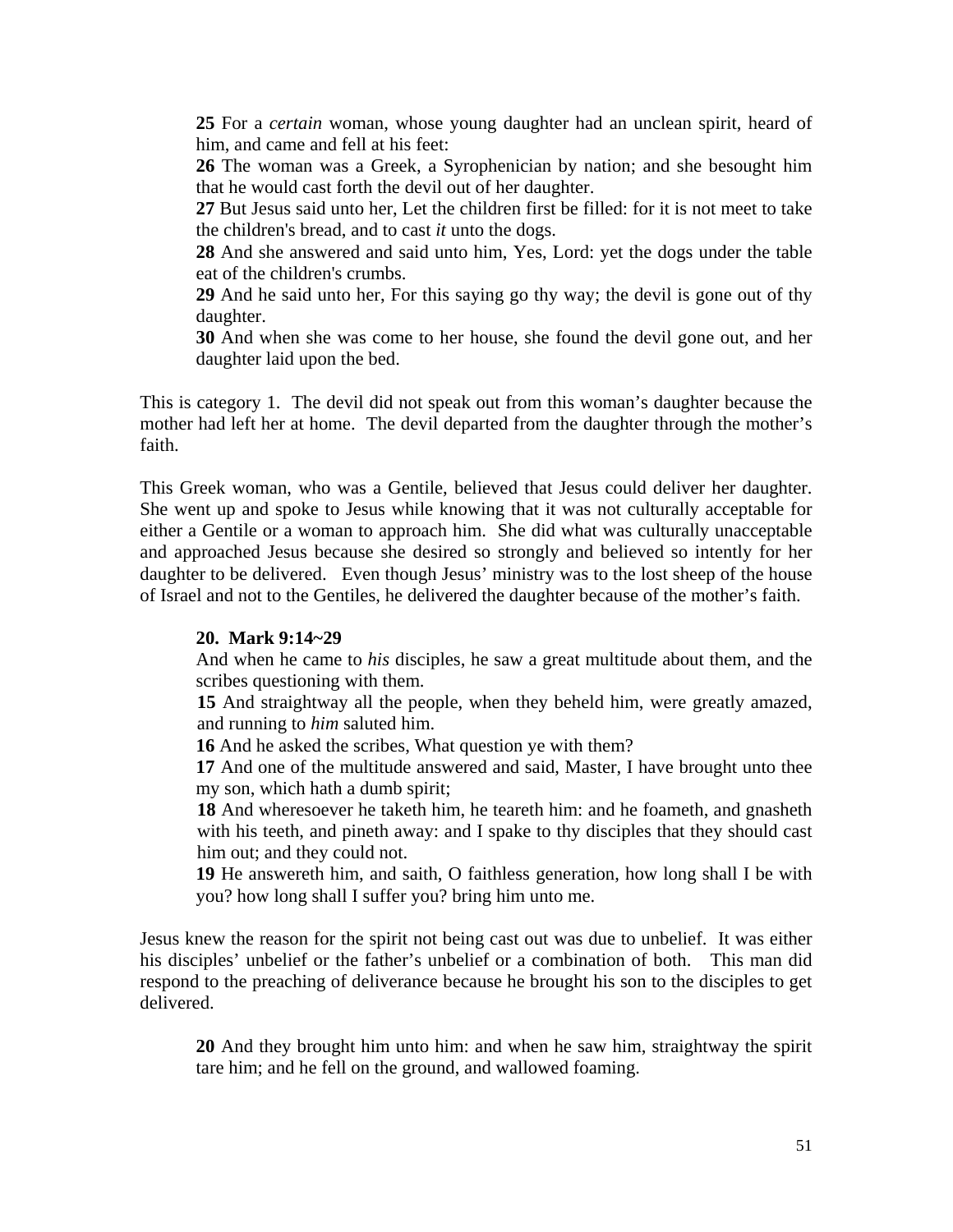Do not be disturbed or be worried if the spirit(s) do this. Stay peaceful and get to the cause.

**21** And he asked his father, How long is it ago since this came unto him? And he said, Of a child.

It is okay to ask questions.

**22** And ofttimes it hath cast him into the fire, and into the waters, to destroy him: but if thou canst do any thing, have compassion on us, and help us.

The problem with this father was that he wasn't sure that Jesus or the disciples could really deliver his child. Even though he came to the disciples and brought the child with him to be delivered, he still had doubt. As the minister, you must see whether people who come to be delivered actually have faith and believe to be healed. If they do not have a high level of believing, they will require assistance to get their faith built up to be healed. You keep speaking God's Word that healing deliverance is available to them right now. You keep encouraging them. God is working in you as you minister to such a person to increase their level of faith so they can be delivered.

**23** Jesus said unto him, if thou canst believe, all things *are* possible to him that believeth.

You can deliver healing to the person who believes. Jesus told the father very simply that "If you can believe, all things are possible to him that believes." The one who needs deliverance must make up his mind and believe to receive healing deliverance.

**24** And straightway the father of the child cried out, and said with tears, Lord, I believe; help thou mine unbelief.

If the person needing deliverance does not change his mind to believe but keeps confessing or thinking of how difficult it is to be healed, etc., he will not be delivered. Stop the healing session right there. He may be a really nice person, but as long as he keeps on confessing negatives he will not be delivered. Tell him to say, "I have been healed!", "Thank God that I got healed!" even if he may not feel that he received the complete healing. Help those who have unbelief or doubt by teaching them to believe and confess what they want to receive.

**25** When Jesus saw that the people came running together, he rebuked the foul spirit, saying unto him, *Thou* dumb and deaf spirit, I charge thee, come out of him, and enter no more into him.

When the conditions were fulfilled, Jesus rebuked the foul spirit, saying to it, "You dumb" and deaf spirit, I charge you, come out of him, and enter no more into him." Though the devils did not speak in this situation, Jesus knew by revelation which spirits were in this child. It wasn't just a dumb spirit but a deaf spirit as well. If the devil(s) keeps silent,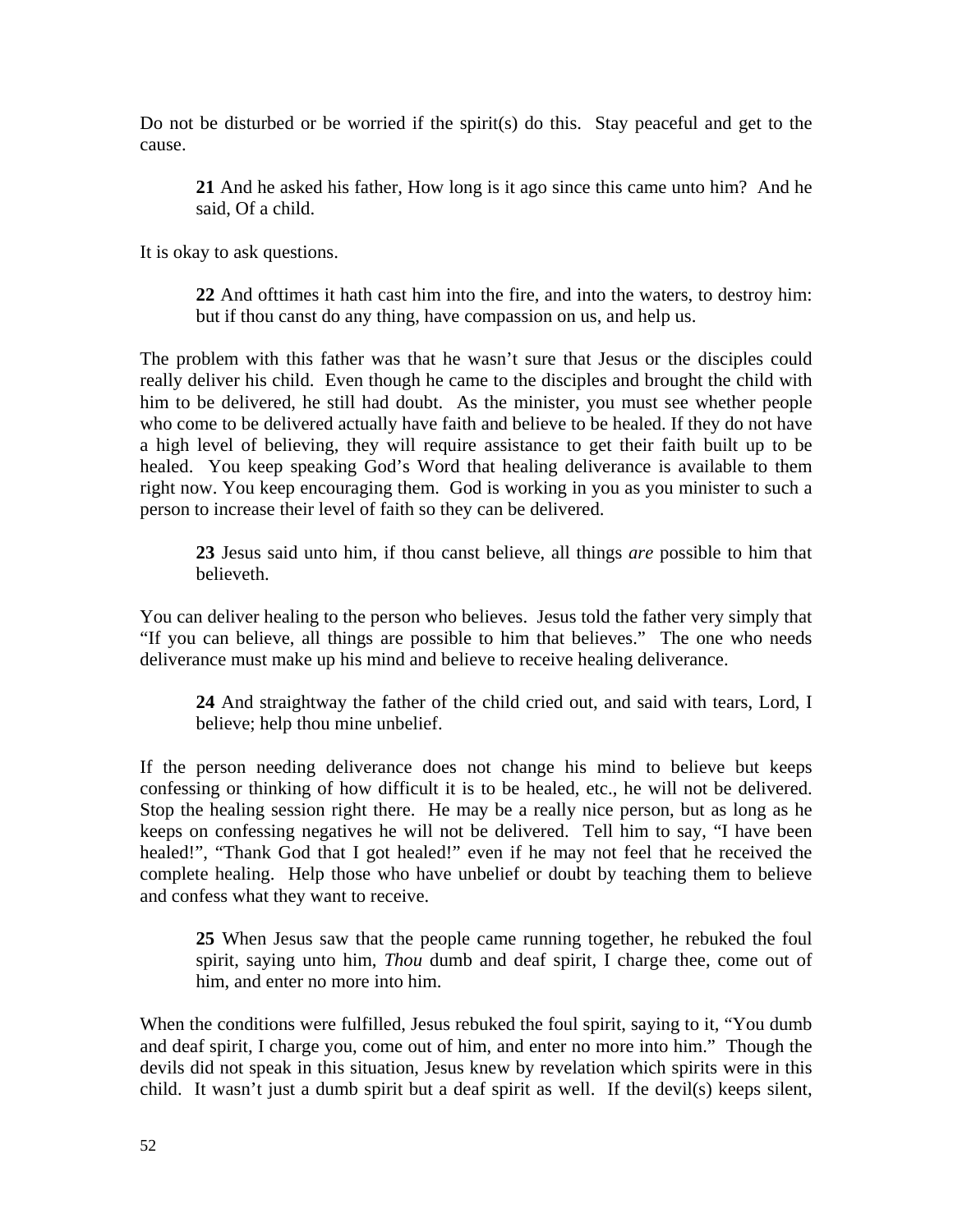you, too, will know the presence of a spirit or spirits as you begin to heal a person. If you do not know the identity of the spirit, don't worry, just say to the spirit, "You come out of the man" and it/they shall come out of the person who has desire and faith to be delivered.

Here, again, we see that Jesus did **not pray to God** to cast it out. So you also do not pray to God to cast it out. **You cast it out**, which means **You throw it out**. Speak words with authority and the devils shall obey you.

**26** And *the spirit* cried, and rent him sore, and came out of him: and he was as one dead; insomuch that many said, He is dead.

Do not worry if the person falls down and appears to be dead. Jesus just kept listening to God and did the next thing.

**27** But Jesus took him by the hand, and lifted him up; and he arose.

Stay calm, and just get him up.

**28** And when he was come into the house, his disciples asked him privately, Why could not we cast him out?

Certainly this is what we also want to know. "Why could we not cast him out?" The disciples knew and believed the devils had to go out when they commanded it, but the devils in the child did not go out. This was an unusual case for them.

**29** And he said unto them, This kind can come forth by nothing, but by prayer and fasting.

This is category 1. The child was brought to the disciples for healing. The reason why the spirit did not depart from the child was because of the father's unbelief. As we minister to people, we must keep in mind that the one who needs deliverance **must have**  faith to receive it. Or his family and friends must have faith for him, like in this case with the father and his child. We need to pay attention to this foundation for deliverance. As we do, then we will have answers as to why people do not get deliverance when we have the faith to throw out the devils.

Most of the critical Greek texts omit the words "and fasting" from verse 29. We have already studied a similar verse from Matthew 17:21 where many critical Greek texts omit the entire verse.

 Matthew 17:21 Howbeit this kind goeth not out but by prayer and fasting.

However, in Mark 9:29, most of the critical Greek texts leave in "And he said unto them, This kind can come forth by nothing, but by prayer." This presents a problem because we know from Matthew 17:21 that the direction to wait to fast and pray before casting out a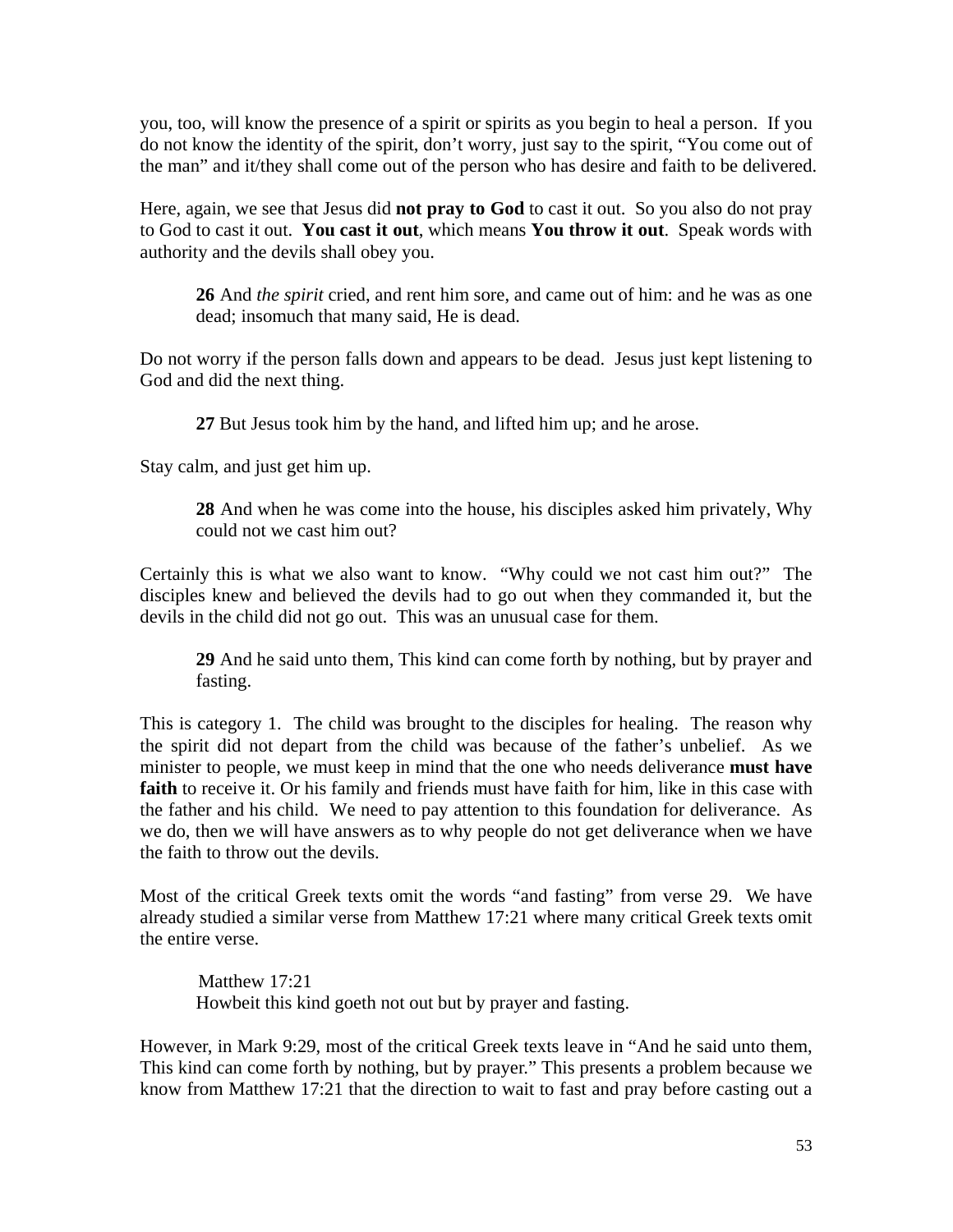devil spirit was added to the text. We know that the other records of devils being cast out of people have no such waiting period. We know that we have the authority of Christ Jesus to cast out these devils with our commands. And we know that the devils have to immediately obey us because that is the order of the authority that God has set up to be followed in this day and time. So, did Jesus tell the father of this possessed child, "Please wait for some hours because I am going to pray and then I will come back to you at the appropriate time"? No, Jesus took action immediately and "rebuked the devil" and it departed out of the child.

Just like with Matthew 17:21, this verse (Mark 9:29) appears that it might not have been in the original text because according to all other scriptures relating to this same subject, there cannot be a particular kind of devil that requires you to fast and/or pray to get them out of a person. God's Word shows us that we are far above all devil spirits. Their power and authority are under us, which means they are all subject to us. Even the biggest devil spirit is still far below us and subject to us; thus, we are commanded to throw them out. Both Matthew 17:21 and Mark 9:29 do not fit with the many clear verses on the same subject of casting out devils.

## **21. Mark 16:15~17**

And he said unto them, Go ye into all the world, and preach the gospel to every creature.

**16** He that believeth and is baptized shall be saved; but he that believeth not shall be damned.

**17** And these signs shall follow them that believe; In my name shall they cast out devils; they shall speak with new tongues;

You preach the Word of salvation and deliverance to people. When they respond with faith and come to be delivered, you cast out devils in the name of Jesus Christ.

Jesus Christ is not here upon earth right now but you are. You are given the power of attorney to act on his behalf with his full authority. So we heal people and cast out devils in the name of Jesus Christ. This is not a magic word that you say to get an automatic result. You do not even have to say "In the name of Jesus Christ" to manifest this authority because you already have it inherently. The authority of the right hand of God is in you by virtue of the New Birth. The point isn't whether or not you say "In the name of Jesus Christ" out loud but that you believe and live according to what you have been given through Christ Jesus.

Now, we shall look at the records concerning casting out devils from the Gospel of Luke.

### **22. Luke 4:31~36**

And came down to Capernaum, a city of Galilee, and taught them on the sabbath days.

**32** And they were astonished at his doctrine: for his word was with power [*exousia*, authority].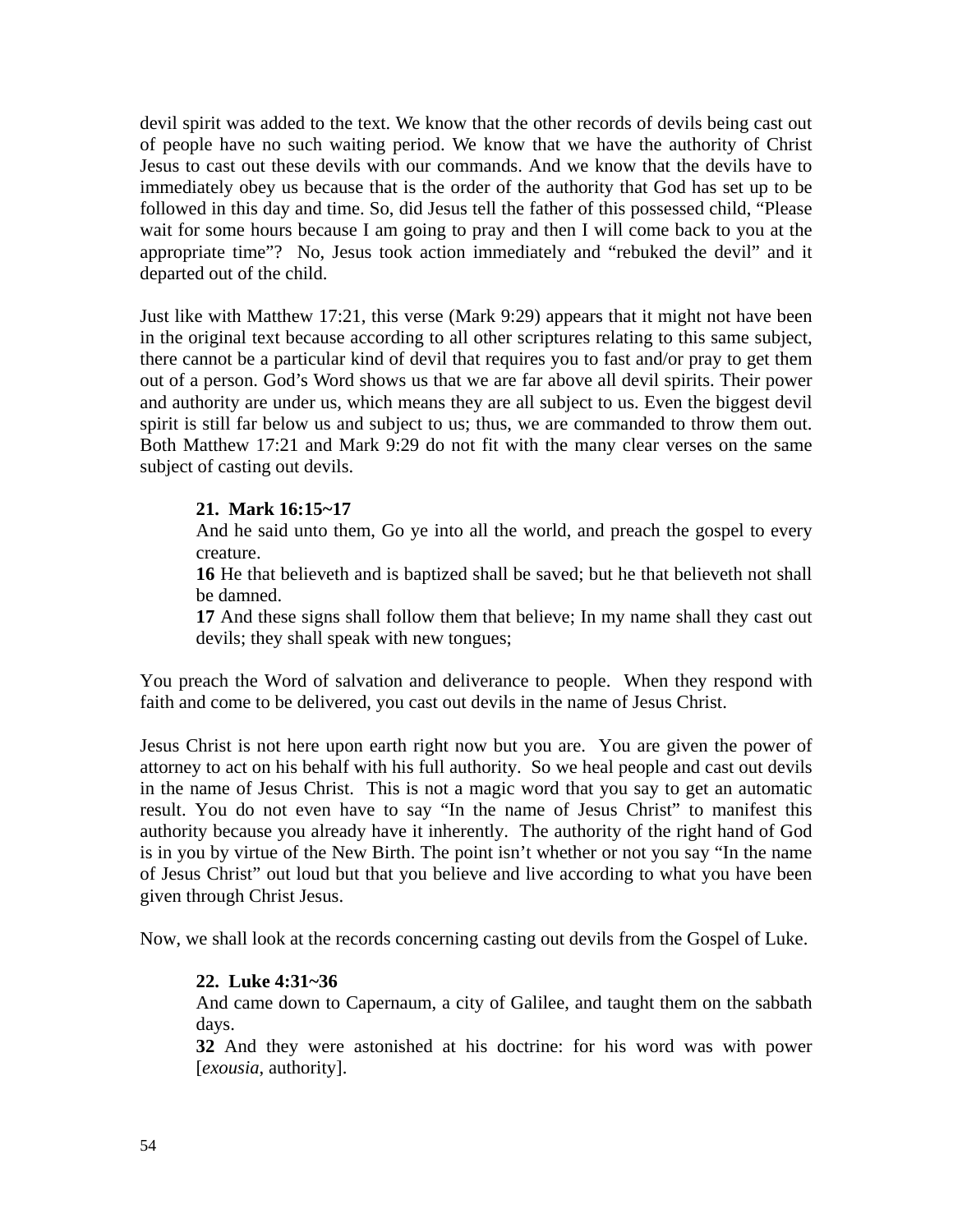**33** And in the synagogue there was a man, which had a spirit of an unclean devil, and cried out with a loud voice,

**34** Saying, Let *us* alone; what have we to do with thee, *thou* Jesus of Nazareth? Art thou come to destroy us? I know thee who thou art: the Holy One of God.

**35** And Jesus rebuked him, saying, Hold thy peace, and come out of him. And when the devil had thrown him in the midst, he came out of him, and hurt him not.

**36** And they were all amazed, and spake among themselves, saying, What a word *is* this! For with authority [*exousia*] and power [*dunamis*] he commandeth the unclean spirits, and they come out.

This is category 2 because the possessed person was not brought to Jesus nor came to him for the purpose of getting deliverance. The unclean devil disturbed the meeting by shouting loudly. Jesus rebuked the spirit and told it to keep quiet and commanded it to come out of the man. The spirit obeyed Jesus and immediately came out of the man.

People who saw this happen were all amazed and said, "What a word is this! For with authority and power he [Jesus] commanded the unclean spirits and they came out." Jesus had authority and power, thus he commanded the unclean spirits to go out of the man. You have this same authority and power to command the unclean spirits to go out also.

## **23. Luke 4:40 & 41**

Now when the sun was setting, all they that had any sick with divers diseases brought them unto him; and he laid his hands on every one of them, and healed them.

**41** And devils also came out of many, crying out, and saying, Thou art Christ the Son of God. And he rebuking *them* suffered them not to speak: for they knew that he was Christ.

This is category 1. People **brought** to Jesus the sick and those possessed with devils. They knew that Jesus could help. They had either seen Jesus heal someone or they had heard about him from others. All those who had any sick people with divers diseases put forth effort to bring them to Jesus. They certainly desired and expected healing deliverance from Jesus.

Often we have seen from these records that devils spoke through the people whom they possessed. They knew who Jesus was. They know who you are too - a son of God. They know you have the authority to cast them out. They know you are greater than they are and they fear you. But, if you are ignorant or unsure of your authority, the devil spirits will try their best to scare you by speaking or acting in fearful ways.

Don't be afraid! You are much greater than they are! God has given you the authority and power to cast them out. God's angels are with you to make sure that these devils will obey your command. If they do not obey your command, the angels of God will make sure they do.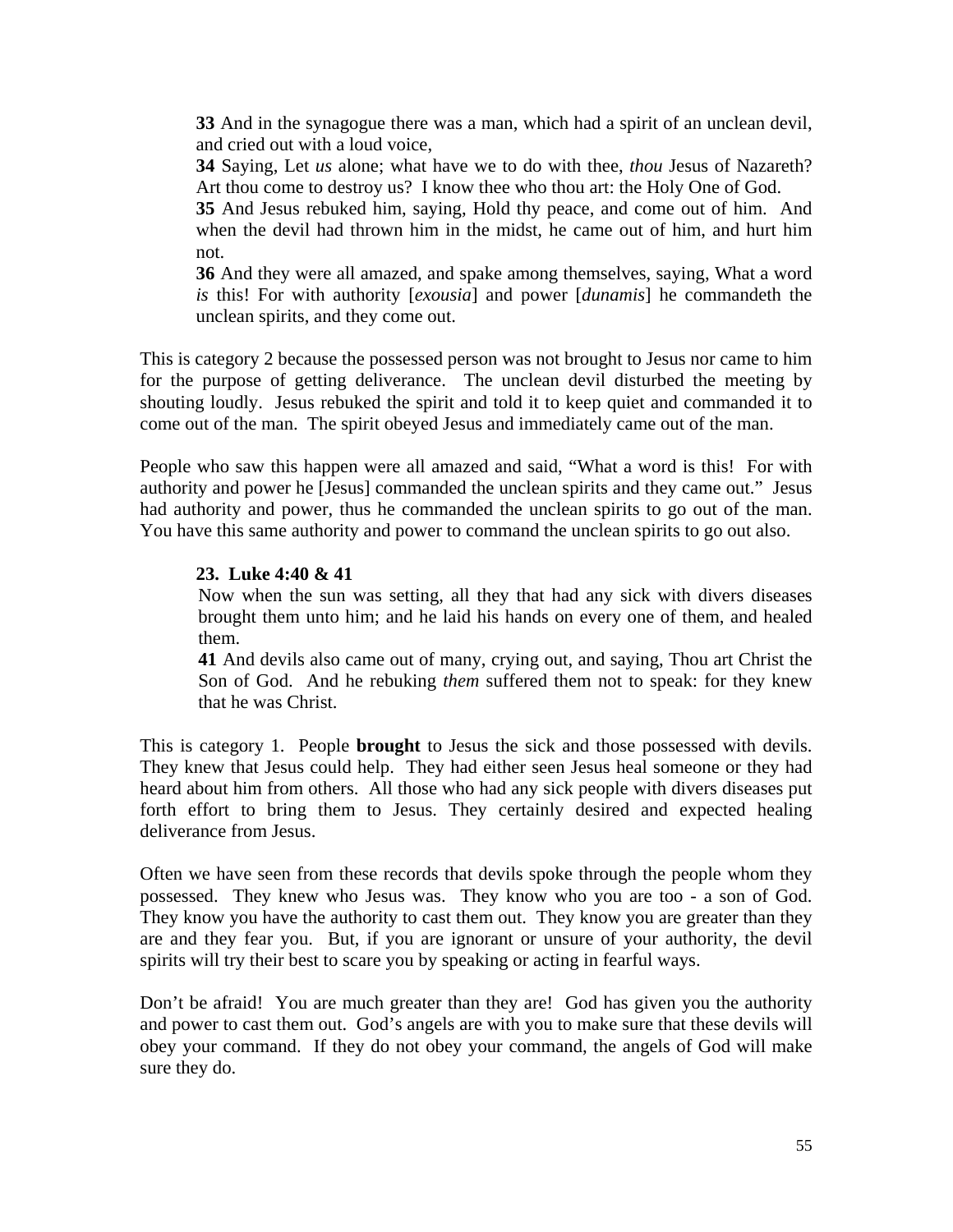There is a spiritual rule involved here. Devils can enjoy their freedom to steal, kill and destroy according to the order God set up after the fall of Adam. The ruler-ship and authority to rule the world was taken from Adam and given to the Devil. So devil spirits have authority according to this order of things.

**However**, when God raised Jesus Christ from the dead and seated him at His right hand and then also raised us up and seated us together with Christ Jesus, the spiritual order on earth was changed. We are now the Body of Christ and **devils are subject to us**. If they break the rule and do not obey us, they have to pay the price of their freedom; they would be bound and no longer free to roam. They know this consequence to their disobedience is real, so they will obey us.

We see an example of this in 1 Peter 3:18. During the time of Noah, the disobedient devil spirits who broke God's order and rules by causing the flood were put into prison. These are the devil spirits to whom Christ, immediately after the resurrection, went and proclaimed his triumph over the devils.

#### **1 Peter 3:18**

For Christ also hath once suffered for sins, the just for the unjust, that he might bring us to God, being put to death in the flesh, but quickened by the Spirit:

**19** By which also he went and preached unto the spirits in prison;

**20** Which sometime were disobedient, when once the longsuffering of God waited in the days of Noah, while the ark was a preparing, wherein few, that is, eight souls were saved by water.

Therefore, do not worry about devils not obeying you. God's Word says they are under our feet, which means: **they are under your feet**. God's Word instructs you to throw out the devils, which means you have the authority to do it, so you simply throw them out.

### **24. Luke 6:17~19**

And he came down with them, and stood in the plain, and the company of his disciples, and a great multitude of people out of all Judaea and Jerusalem, and from the sea coast of Tyre and Sidon, which came to hear him, and to be healed of their diseases;

**18** And they that were vexed with unclean spirits: and they were healed.

**19** And the whole multitude sought to touch him: for there went virtue out of him, and healed *them* all.

This is category 1. A **great multitude** of people from various places **came** to hear Jesus and to be healed. Why did the multitude come to hear and be healed by Jesus? Because they knew that he could heal them. How did so many people know what Jesus could do for them?

Perhaps, one day, Jesus decided to speak God's Word and boldly proclaimed with confidence that anyone could be immediately delivered. Maybe initially only a few responded to his message but they came to Jesus with desire and expectation to be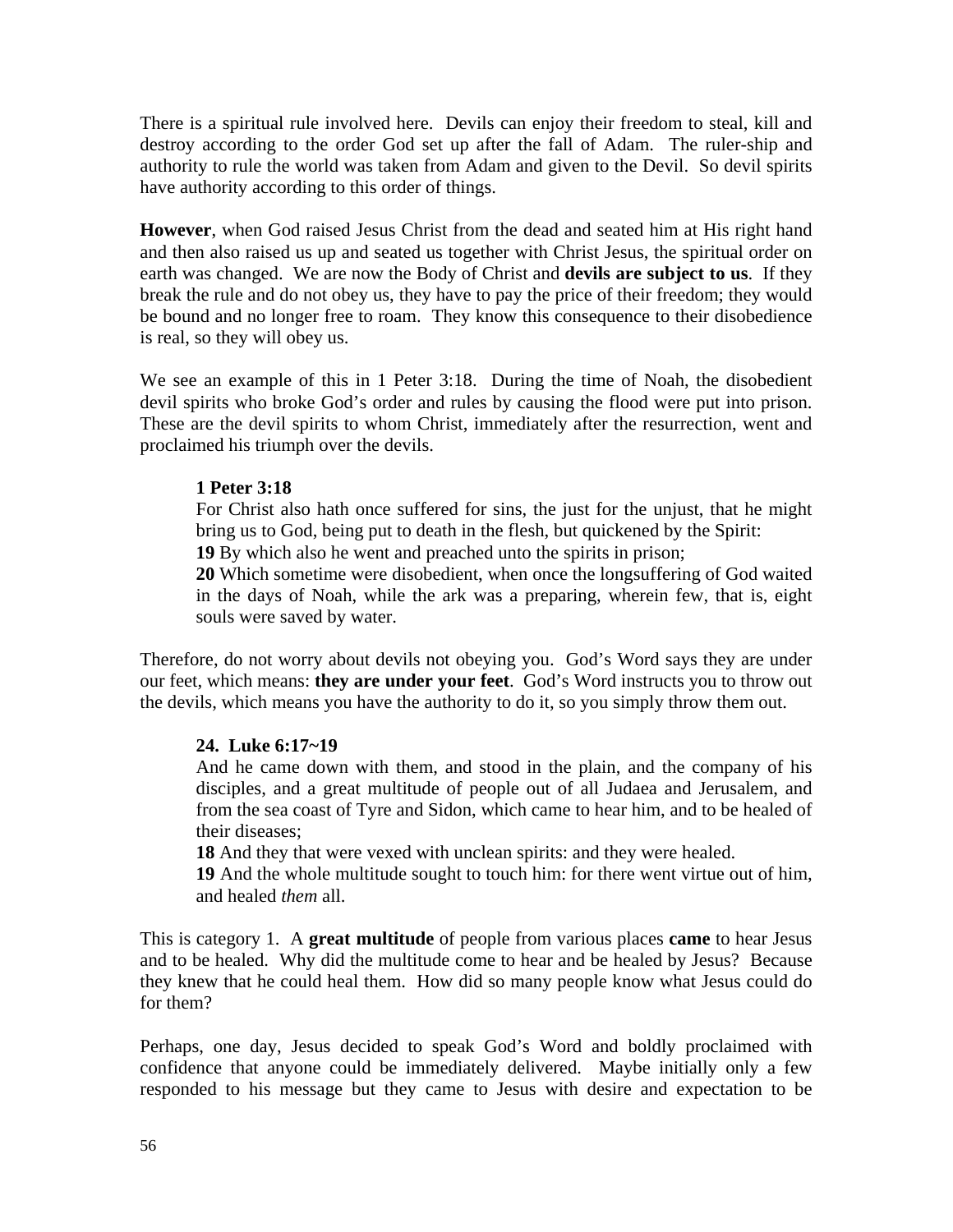delivered so he healed them. Then they went home and gave testimonies of their deliverance. As more people heard about these great healings and spiritual deliverances, they developed faith and a desire for their own deliverances. Then they too went to Jesus for deliverance, and they got it. Now they went back and told other neighbors and friends about their healings and spiritual deliverances so that one day there was a multitude of people with faith and expectation for deliverance who came to Jesus like we read in Luke 6.

This record tells us that people vexed with unclean spirits were also healed. It does not tell us whether devils spoke out through them who were possessed, but the point here is that those who desired and expected to be delivered were all healed. The whole multitude had such a high level of faith. They believed that if they just touched Jesus, they would be healed. When they touched him, they indeed were healed because Jesus had the power to heal them.

You can do the same, but you must begin with the first step of **proclaiming the good news of deliverance** to people. This is the starting point. When a person responds to the Word of promise that you have given to him and comes to you having faith and the expectation that you can and will deliver him, then **you** heal him and/or cast out devils.

## **25. Luke 7:21**

And in that same hour he cured many of *their* infirmities and plagues, and of evil spirits; and unto many *that were* blind he gave sight.

Jesus cured many of their infirmities, plagues and evil spirit possessions. These were evil spirits and **Jesus delivered** the people from them. This record does not tell us whether these evil spirits spoke out through the people whom they controlled.

## **26. Luke 8:1 & 2**

And it came to pass afterward, that he went throughout every city and village, preaching and shewing the glad tidings of the kingdom of God: and the twelve *were* with him,

**2** And certain women, which had been healed of evil spirits and infirmities, Mary called Magadalene, out of whom went seven devils,

Mary Magadalene was delivered from infirmities caused by evil spirits. We do not know what kind of infirmities; however, whatever it may have been, we see here that the cause of some infirmities is evil spirits. She had seven devils and they caused these infirmities. Some evil spirits cause one type of infirmity while others cause a different type and so forth.

Therefore, the cause of sickness and infirmities can be either natural as well as spiritual.

There may be people possessed with one evil spirit and there may be people possessed with a number of evil spirits like Mary Magdalene who had seven devils.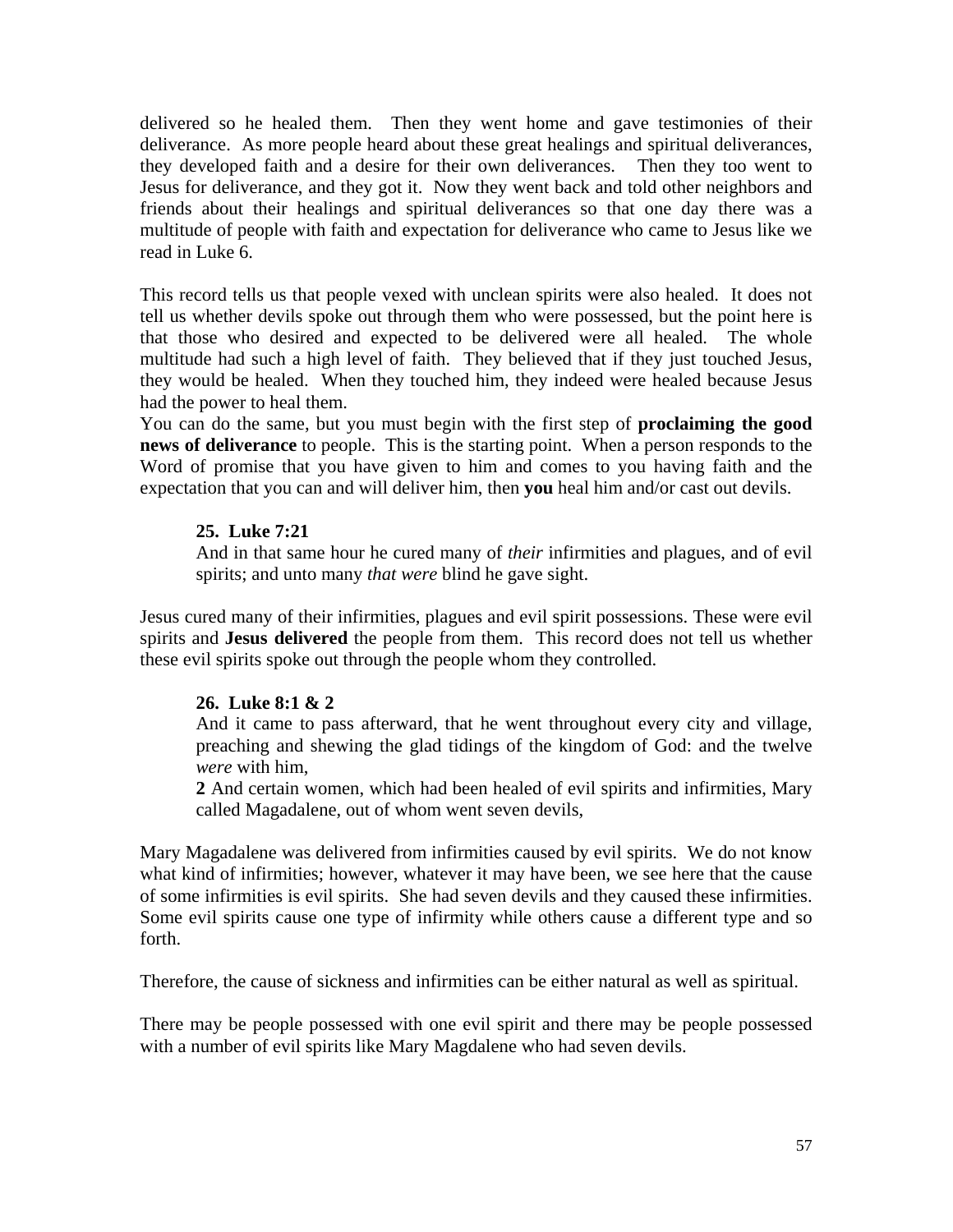#### **27. Luke 8:26~39**

And they arrived at the country of the Gadarenes, which is over against Galilee. **27** And when he went forth to land, there met him out of the city a certain man, which had devils long time, and ware no clothes, neither abode in *any* house, but in the tombs,

A certain man with the above description met Jesus. In seeing someone like this, you can immediately tell by your five senses that he is abnormal.

**28** When he saw Jesus, he cried out, and fell down before him, and with a loud voice said, What have I to do with thee, Jesus, *thou* Son of God most high? I beseech thee, torment me not.

The man with devils met Jesus. Devils controlled him, took him to Jesus, fell down before him and started to speak out loudly. When Jesus knew this man had devils, he commanded the unclean sprits to go out of the man. This man did not come to Jesus for deliverance.

**29** (For he had commanded the unclean spirit to come out of the man. For oftentimes it had caught him: and he was kept bound with chains and in fetters; and he brake the bands, and was driven of the devil into the wilderness.)

This man had been in a desperate state for many years without any deliverance. Jesus decided to deliver him even though no family members had asked him to nor had the man come to Jesus seeking help. In fact, the devils brought this man out of the city and met Jesus.

**30** And Jesus asked him, saying, What is thy name? And he said, Legion: because many devils were entered into him.

Jesus asked the spirit what its name was. The devils are subject to us so they will answer you. There were many devils in this man.

**31** And they besought him that he would not command them to go out into the deep [*abussos*, translated also as "bottomless pit".]

The devils knew they would certainly be thrown out of this man. They did not resist Jesus about departing, but they besought him not to order them to go out into the deep or bottomless pit. Were these devils breaking some spiritual rule? Were they afraid that they would be thrown into such a location? They begged Jesus not to command them to go out to such a place.

**32** And there was there an herd of many swine feeding on the mountain: and they besought him that he would suffer them to enter into them. And he suffered them. **33** Then went the devils out of the man, and entered into the swine: and the herd ran violently down a steep place into the lake, and were choked.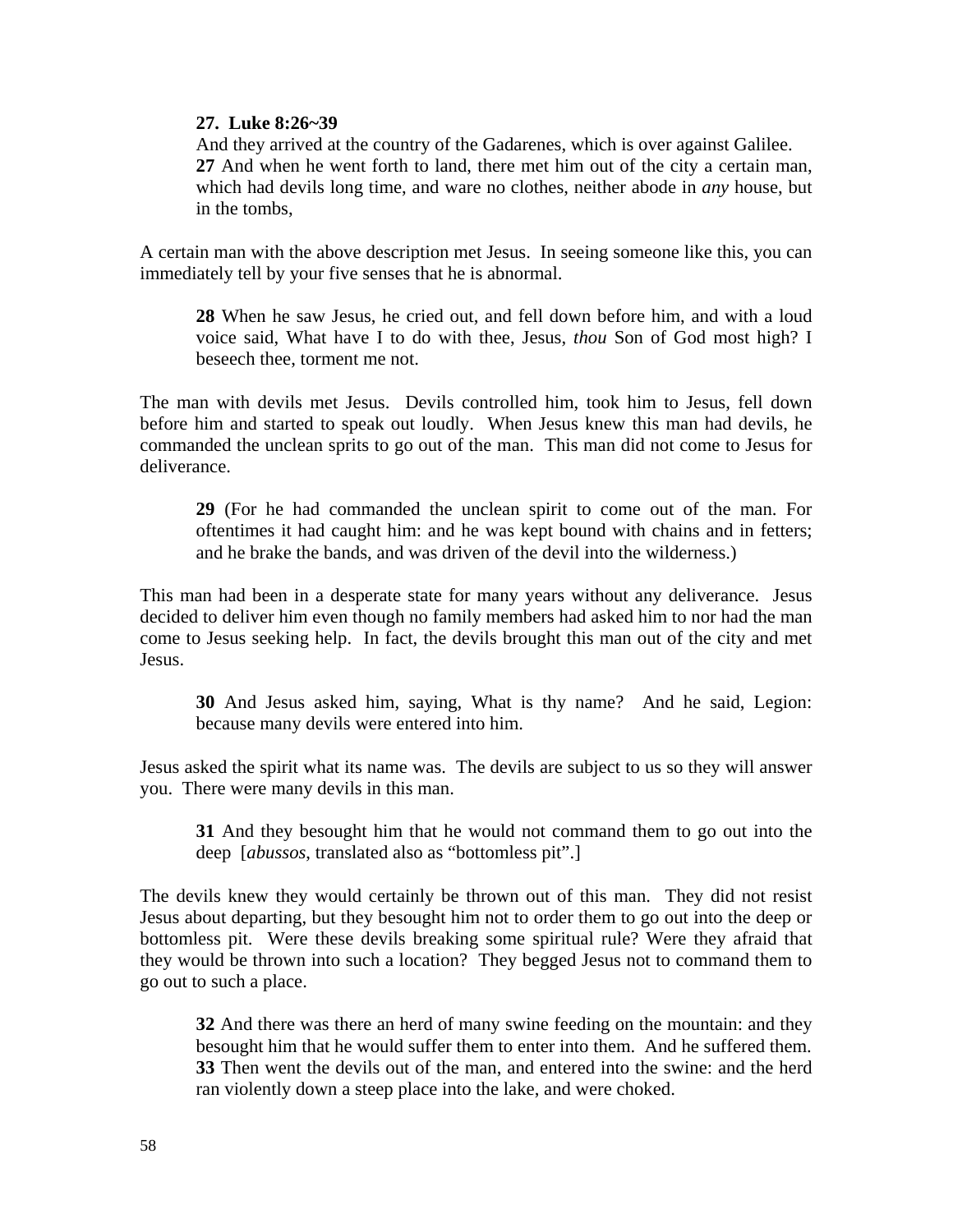Apparently, Jesus did not command them to go out to the deep, but they did depart out of the man quickly, right then and there.

**34** When they that fed them saw what was done, they fled, and went and told it in the city and in the country.

**35** Then they went out to see what was done; and came to Jesus, and found the man, out of whom the devils were departed, sitting at the feet of Jesus, clothed, and in his right mind: and they were afraid.

**36** They also which saw it told them by what means he that was possessed of the devils was healed

**37** Then the whole multitude of the country of the Gadarenes round about besought him to depart from them; for they were taken with great fear: and he went up into the ship, and returned back again.

People of this region became fearful and besought Jesus to depart from this area.

**38** Now the man out of whom the devils were departed besought him that he might be with him: but Jesus sent him away, saying,

**39** Return to thine own house, and shew how great things God hath done unto thee. And he went his way and published throughout the whole city how great things Jesus had done unto him.

After casting out the devils, Jesus instructed this man to return to his own house and give testimony of the great deliverance he had received from God. You also need to instruct the one whom you deliver from evil spirit possession so that he will stay delivered. In this case, the best way for this man to keep and reinforce his deliverance was for him to go back to his home town and tell everyone there the great things God had done unto him. Sometimes a great way for people to keep their deliverance is for them to talk about it with those who know him. They can share about the great things God has done for them and also that the hearers can receive deliverance from God as well. At other times, you may need to instruct them differently. God works in you mightily and you will know what to tell the person.

This is category 2. The person wasn't brought by his family or friends to Jesus for deliverance. The evil spirits in the man brought him to Jesus. As we have seen in similar cases in this category 2, Jesus cast the spirits out. The evil spirits in the man did speak out. They requested Jesus not to cast them out to the deep; Jesus just threw them out.

### **28. Luke 9:1 & 2, 6**

Then he called his twelve disciples together, and gave them power and authority over all devils, and to cure diseases.

**2** And he sent them to preach the kingdom of God, and to heal the sick.

**6** And they departed, and went through the towns, preaching the gospel, and healing every where.

Jesus gave his twelve disciples power and authority over all devils and to cure diseases.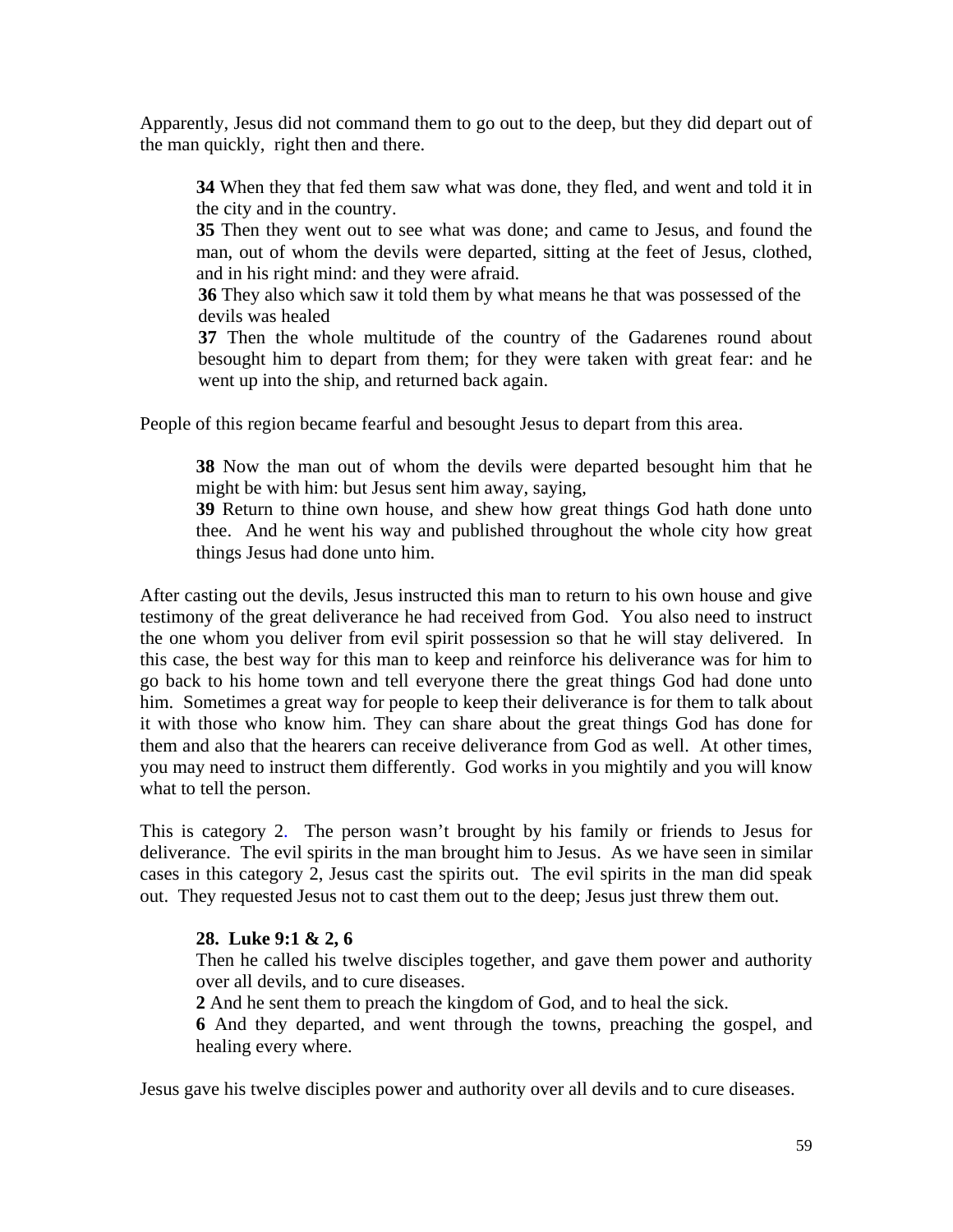They then had the authority over **all devils**; it was up to the twelve disciples to cast them out. After giving them this power and authority, Jesus instructed them to preach the kingdom of God and then to heal the sick. The disciples believed the instruction of Jesus and went through the towns preaching the gospel, the good news, and healing everywhere.

## **29. Luke 9:37~42**

And it came to pass, that on the next day, when they were come down from the hill, much people met him.

**38** And, behold, a man of the company cried out, saying, Master, I beseech thee, look upon my son: for he is mine only child.

**39** And, lo, a spirit taketh him, and he suddenly crieth out; and it teareth him that he foameth again, and bruising him hardly departeth from him.

**40** And I besought thy disciples to cast him out; and they could not.

**41** And Jesus answering said, O faithless and perverse generation, how long shall I be with you, and suffer you? Bring thy son hither.

**42** And as he was yet a coming, the devil threw him down, and tare *him*. And Jesus rebuked the unclean spirit, and healed the child, and delivered him again to his father.

This is category 1. The father of the child who was possessed **brought** him to Jesus' disciples. They could not cast the spirit out. Then the father came to Jesus and explained how the disciples could not cast it out. The record does not tell us the cause of the child not being delivered. We do not know whether it was the father's lack of faith or the disciples' lack of faith. Jesus asked the father to bring the child to him.

When the child was brought in front of Jesus, this devil did not speak out through the child, but it threw the child down and tore him. Jesus did not get shocked or fearful seeing this abnormal behavior, but rebuked the unclean spirit and healed the child. There are times when we do not understand the reason why the spirit does not go out and we are in the same situation as Jesus' disciples; however, we do not stop casting out devils just because the devils did not go out last time. We can also ask someone else to help us minister to the person.

Do not quit exercising your God-given authority. God gave it for you to use in this world to deliver people and get them saved and bring them to the experiential knowledge of the glorious light of the gospel of God.

### **30. Luke 9:49 & 50**

And John answered and said, Master, we saw one casting out devils in thy name; and we forbad him, because he followeth not with us.

**50** And Jesus said unto him, Forbid *him* not; for he that is not against us is for us.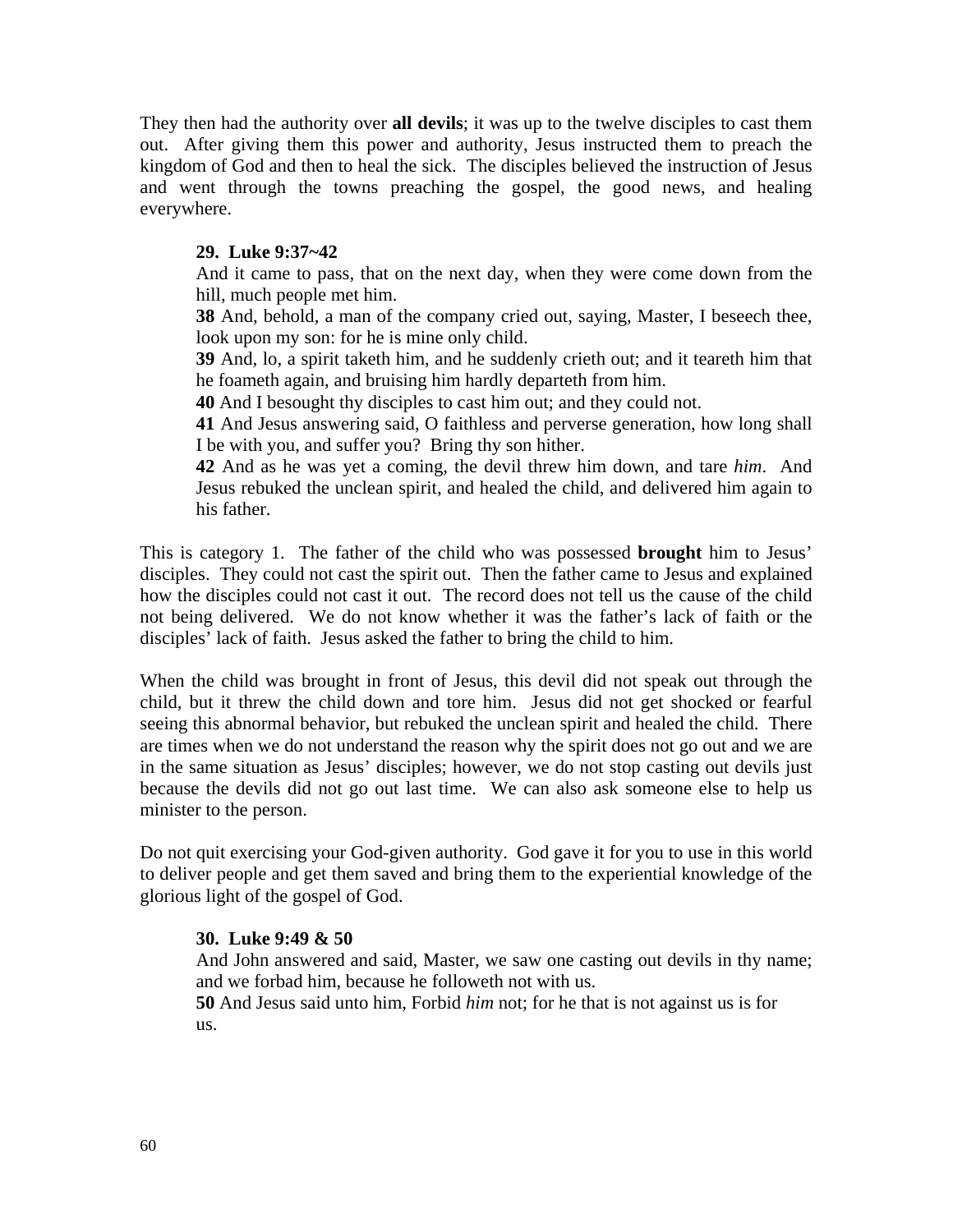God's will is for all those who have this authority to exercise it. John apparently did not know the man who cast out devils. He might have been a new believer who just acted on the God-given authority to cast out devils.

Casting out devils is so simple and easy that even a new believer can immediately do it. We must encourage all believers, both new and seasoned, to heal the sick and cast out devils just like we instruct and encourage believers to speak in tongues immediately after being saved.

Some of the new believers will immediately start to heal the sick and cast out devils just like some will immediately interpret tongues and prophecy. Although God has given to each believer the spiritual ability to cast out devils and to heal the sick, some people will have more faith concerning this ability and will excel at it while others will excel at other manifestations of holy spirit. The point is for you to be confident and start operating the spiritual power and authority that you have from God.

# **31. Luke 10:1, 2, 9, 17~20**

After these things the Lord appointed other seventy also, and sent them two and two before his face into every city and place, whither he himself would come.

**2** Therefore said he unto them, The harvest truly *is* great, but the labourers *are* few: pray ye therefore the Lord of the harvest, that he would send forth labourers into his harvest.

**9** And heal the sick that are therein, and say unto them, The kingdom of God is come nigh unto you.

**17** And the seventy returned again with joy, saying, Lord, even the devils are subject unto us through thy name.

**18** And he said unto them, I beheld Satan as lightning fall from heaven.

**19** Behold, I give unto you power to tread on serpents and scorpions, and over all the power of the enemy: and nothing shall by any means hurt you.

**20** Notwithstanding in this rejoice not, that the spirits are subject unto you; but rather rejoice, because your names are written in heaven.

God needs many people to go out into the field as laborers. Jesus sent out seventy disciples to go to different cities. They preached the kingdom of God and healed people. These 70 men discovered that the devil spirits were subject to them. As they healed and delivered people, they spoke to devils and the devils obeyed them. These disciples preached the Word and healed the sick and cast out devils and this greatly disturbed the Devil's kingdom. So much so, that Satan himself had to immediately come down to take care of the situation.

Jesus gave them the power to tread on serpents and scorpions and over all the power of the enemy so that nothing should, by any means, hurt them. We also must believe it.

With this great power and authority that you have over the enemy, devils are supposed to obey you. When you order the devils to go and they obey you, you do not get so excited and carried away. Why? Because the devils are **supposed to obey** you. This should not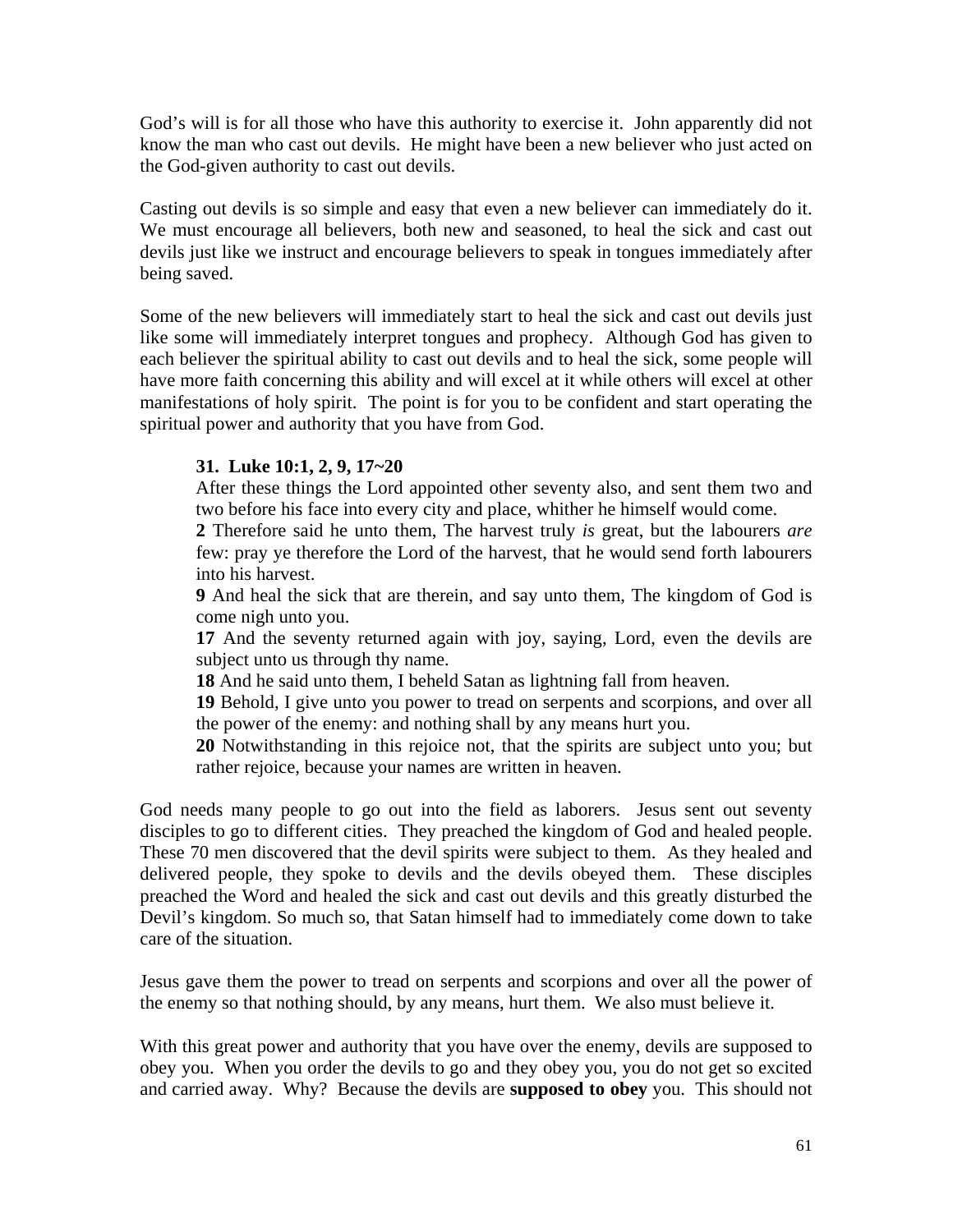be unusual or extraordinary, but something normal and ordinary. We need to keep the right perspective like Jesus taught the seventy; that is, we are thankful to God that our names are written in heaven.

#### **32. Luke 11:14~26**

And he was casting out a devil, and it was dumb. And it came to pass, when the devil was gone out, the dumb spake; and the people wondered.

Jesus cast out devils because he believed he had the authority to do so according to the Word of God.

**15** But some of them said, He casteth out devils through Beelzebub the chief of the devils.

Some of them who saw Jesus cast out devils said that he did it by Beelzebub the chief of the devils. Perhaps this was what people did to cast out devils who did not have the authority from God. This is practiced in various countries of the world—to cast out devils by calling on the higher-ranking devils to come and possess a person and that higher-ranking devil will then order the lower-ranking devil to go out of the man.

**16** And others, tempting *him*, sought of him a sign from heaven.

**17** But he, knowing their thoughts, said unto them, Every kingdom divided against itself is brought to desolation; and a house *divided* against a house falleth.

Jesus did not cast out devils by these people's method.

**18** If Satan also be divided against himself, how shall his kingdom stand? Because ye say that I cast out devils through Beelzebub.

**19** And If I by Beelzebub cast out devils, by whom do your sons cast *them* out? Therefore shall they be your judges.

If Jesus did cast out devils by using Beelzebub, then whom did their sons use to cast out devils?

**20** But if I with the finger of God cast out devils, no doubt the kingdom of God is come upon you.

Jesus, as well as all of us, cast out the devils by the finger of God which is the power and authority we have from God.

**21** When a strong man armed keepeth his palace, his goods are in peace:

**22** But when a stronger than he shall come upon him, and overcome him, he taketh from him all his armour wherein he trusted, and divideth his spoils.

**23** He that is not with me is against me: and he that gathereth not with me scattereth.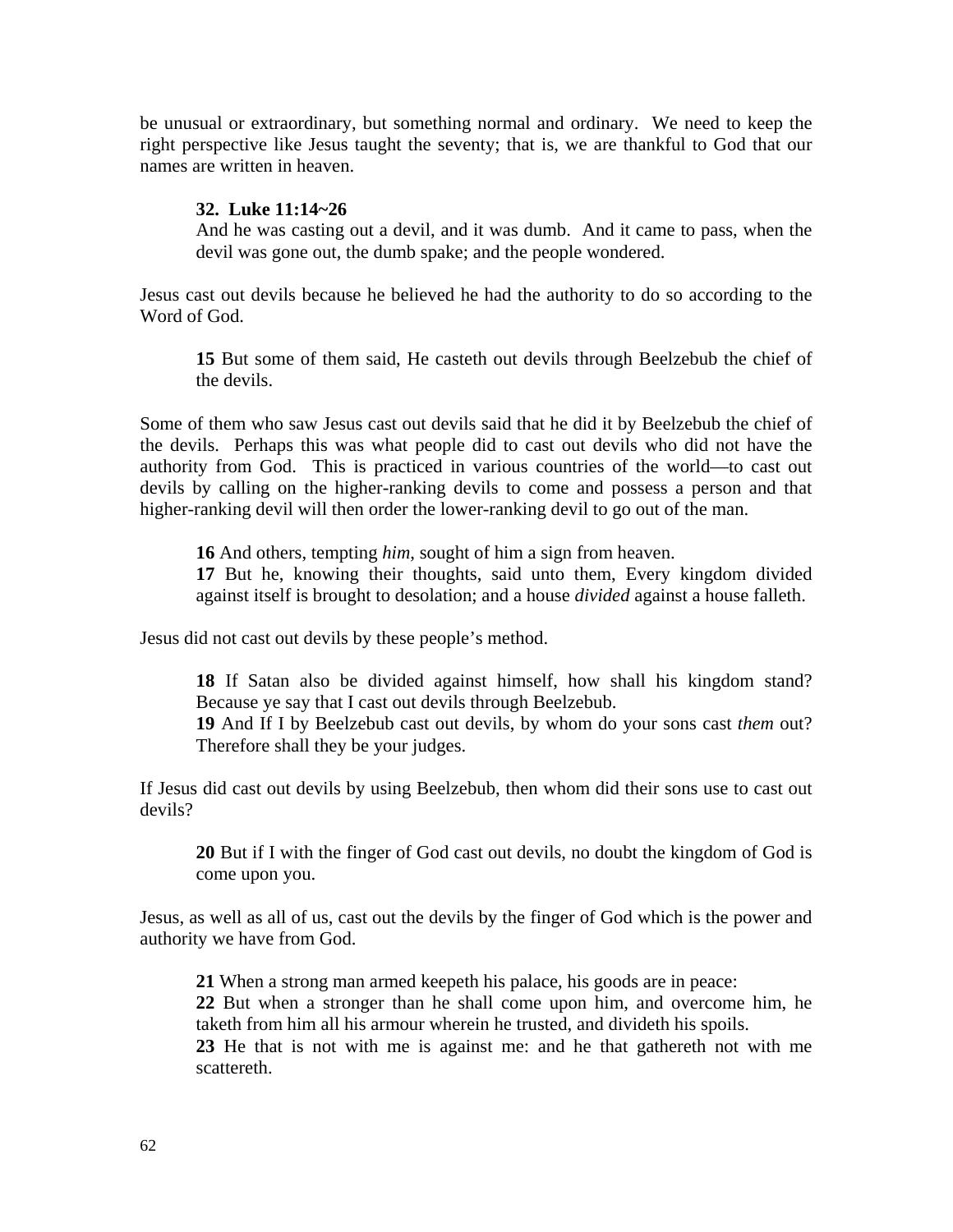**24** When the unclean spirit is gone out of a man, he walketh through dry places, seeking rest; and finding none, he saith, I will return unto my house whence I came out.

If people who are possessed with devils go to a man who casts out devils by the prince of devils, these lower-ranking devils would obey the higher-ranking devil and go out of them. However, after a while, the same spirit that had gone out would seek to return to the man whom it possessed, because the devil was not cast out according to the faith of one who desired deliverance.

**25** And when he cometh, he findeth *it* swept and garnished.

The house is clean and decorated and attractive for the spirit to once again live there.

**26** Then goeth he, and taketh *to him* seven other spirits more wicked than himself; and they enter in, and dwell there: and the last *state* of that man is worse than the first.

Those who get spirits cast out by the prince of devils may appear healed for the time being; however, later on they would be in a worse condition because the same spirit would return with seven other spirits more wicked than himself. [Please see section #8 on pages 38-42 for further explanation.]

You cast out devils with the power of God. The spirits go out because someone has faith concerning this deliverance. Either the family or parent(s) of the one who needs deliverance has faith or the one who is possessed believes to be delivered.

On the other hand, if the devils are not cast out by faith, such as in the above record, they will eventually return to possess the person again. When devils are not cast out by faith, the person has nothing to prevent the devils from returning. There needs to be faith involved so the person will have the right doctrine and right faith to keep the spirits away.

### **33. Luke 13:10~13**

And he was teaching in one of the synagogues on the Sabbath.

**11** And, behold, there was a woman, which had a spirit of infirmity eighteen years, and was bowed together, and could in no wise lift up *herself*.

**12** And when Jesus saw her, he called *her to him*, and said unto her, Woman, thou art loosed from thine infirmity.

**13** And he laid *his* hands on her: and immediately she was made straight, and glorified God.

This is category 1, as the spirit in this woman did not disturb Jesus or others in the meeting. In this category, devils must be cast out by the faith of the one who heals as well as the faith of the one who receives healing. In this case it appears that the woman had faith to receive. We do not know whether her family had faith for her healing but it appears that she must have had faith because Jesus healed her.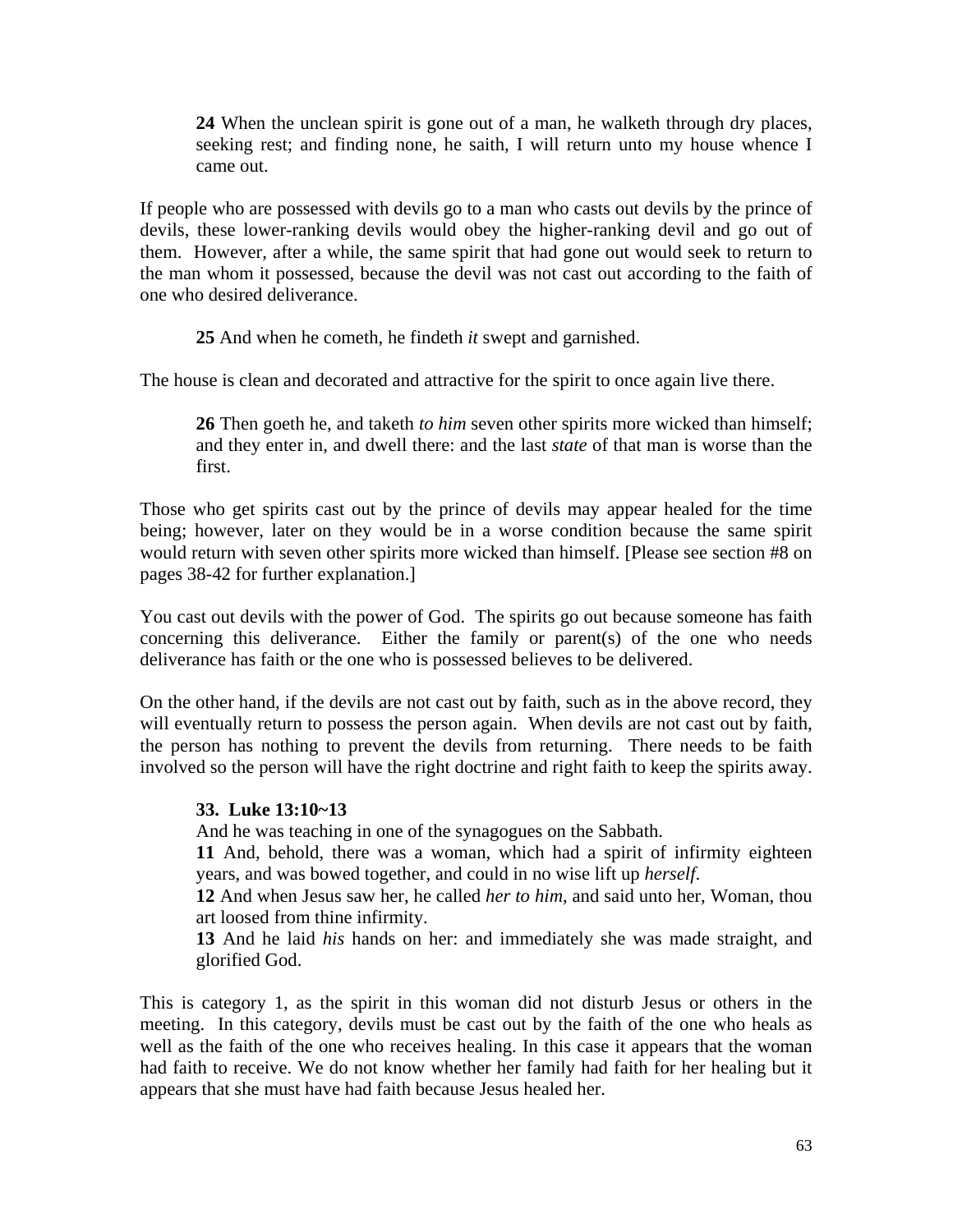Jesus was teaching in one of the synagogues on the Sabbath. There was a woman who was bowed together and could not lift herself up because of the work of a spirit of infirmity which had inflicted her for eighteen years. This must have been terrible for her not to be able to straighten up for all those years. However, she did not come up to Jesus and ask him to deliver her. This is not the normal pattern of deliverance that we see in the Word of God. She wasn't brought to Jesus by family or friends neither did she disturb people.

That day at the synagogue there could have been others who needed deliverance; however, Jesus did not heal them. The scripture tells us that Jesus was teaching at that time when "Jesus saw her." He certainly was inspired by God to take a look at her. He acted upon this and called her and said, "Woman, thou art loosed from thine infirmity." Furthermore, he laid his hands on her, and she was immediately made straight and she glorified God.

The reason she received this deliverance was because she had faith to receive it. This fact had been revealed to Jesus while he was teaching and he proceeded to give healing deliverance to this woman.

In this record, Jesus did not even identify the spirit or speak directly to it. Why didn't he speak to the spirit of infirmity at this time? It was because the woman had faith to be healed. Jesus could have spoken to the spirit of infirmity commanding it to depart from her and it would have gone out of her, but he didn't need to. Those present in the synagogue, as well as the woman herself, did not know that Jesus cast out **the spirit** of infirmity because Jesus simply said, "Woman, thou art loosed from thine infirmity." What she knew was that she was delivered of this infirmity because she believed. So, at times, you too can cast out devils from someone with others around watching without them noticing that you just cast out a devil spirit(s).

Since there is no record on casting out devils in the Gospel of John, we are finished with our study of casting out devils from the Four Gospels.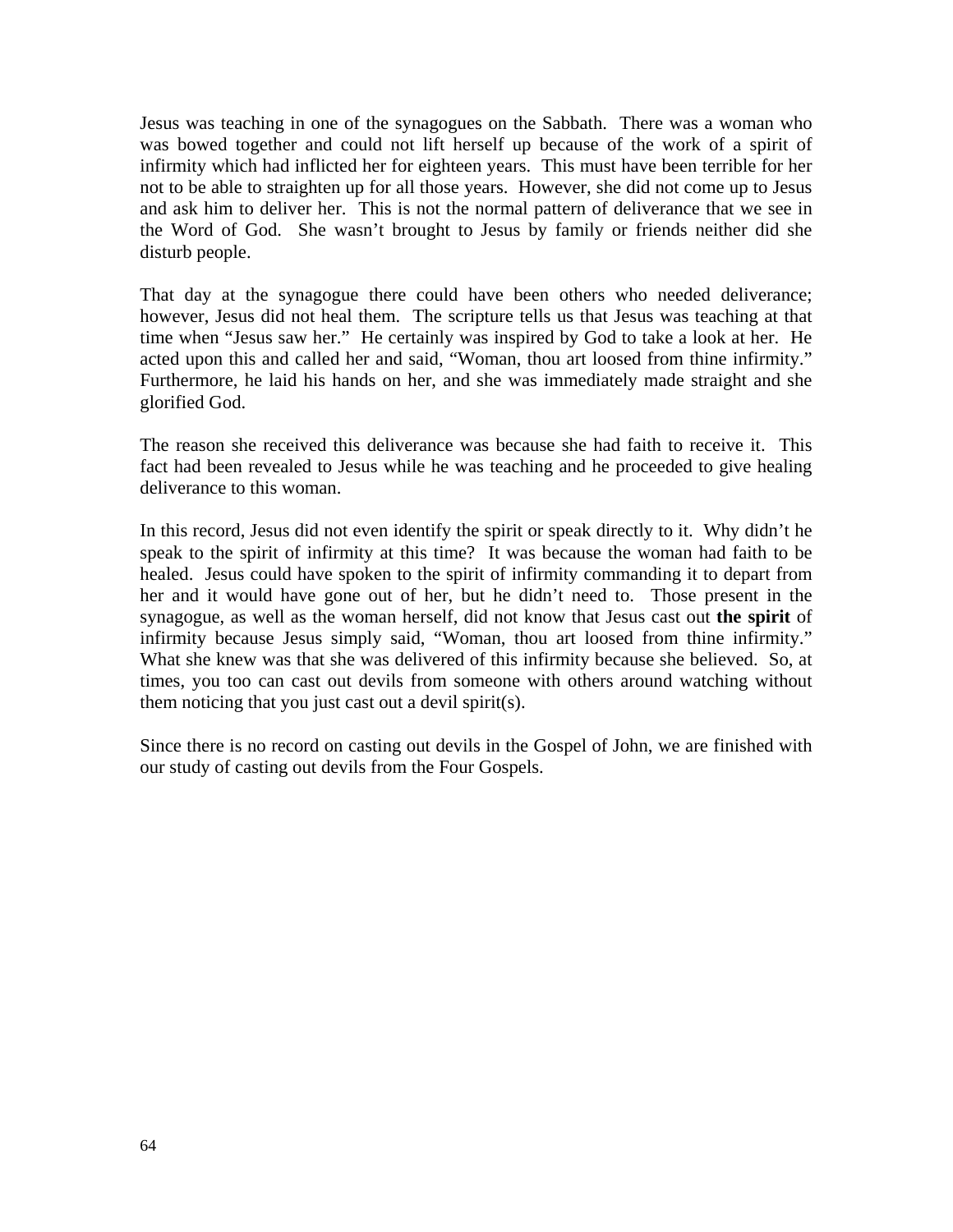# **B. Study from the Book of Acts**

Therefore, we shall move on to the Book of Acts to study this subject now.

#### **34. Acts 5:15 & 16**

Insomuch that they brought forth the sick into the streets, and laid *them* on beds and couches, that at the least the shadow of Peter passing by might overshadow some of them.

**16** There came also a multitude *out* of the cities round about unto Jerusalem, bringing sick folks, and them which were vexed with unclean spirits: and they were healed every one.

This is category 1. In verse 15, "They **brought** forth the sick.…" In verse 16 we see, "There **came** also… bringing sick folks.…" The people heard the Word and grew in their faith to receive healing. Their faith level was so high that they could be healed by coming under Peter's shadow. "They were healed every one."

The first point for healing and deliverance from devil possession is preaching the good news that healing is immediately available. Secondly, those who desire deliverance and have faith to receive it come and get the healing and deliverance. Thirdly, the healer is to have faith to impart the healing.

This section of scripture presents us with a different situation. Peter did not have to minister healing to specific individuals or command the devils to go out. Those who desired healing had great faith and came to Peter believing they would be healed if they came under his shadow. They received healing this way.

### **35. Acts 8:5~13**

Then Philip went down to the city of Samaria, and preached Christ unto them.

The preaching of what is available in Christ brings faith to those who are desirous of deliverance. The beginning of miracles, wonders and signs is always the preaching of the quick and powerful Word of God.

**6** And the people with one accord gave heed unto those things which Philip spake, hearing and seeing the miracles which he did.

Philip was able to do miracles for these people because he first preached the Word and then as they believed to receive deliverance, they were healed. As others saw the miracles, they were inspired and grew in their faith.

**7** For unclean spirits, crying with loud voice, came out of many that were possessed *with them:* and many taken with palsies, and that were lame, were healed.

When people had faith to receive deliverance, the unclean spirits cried out with a loud voice and came out of many that were possessed. Philip did the miracles (verse 6) and ordered the devil spirits to go out and they departed.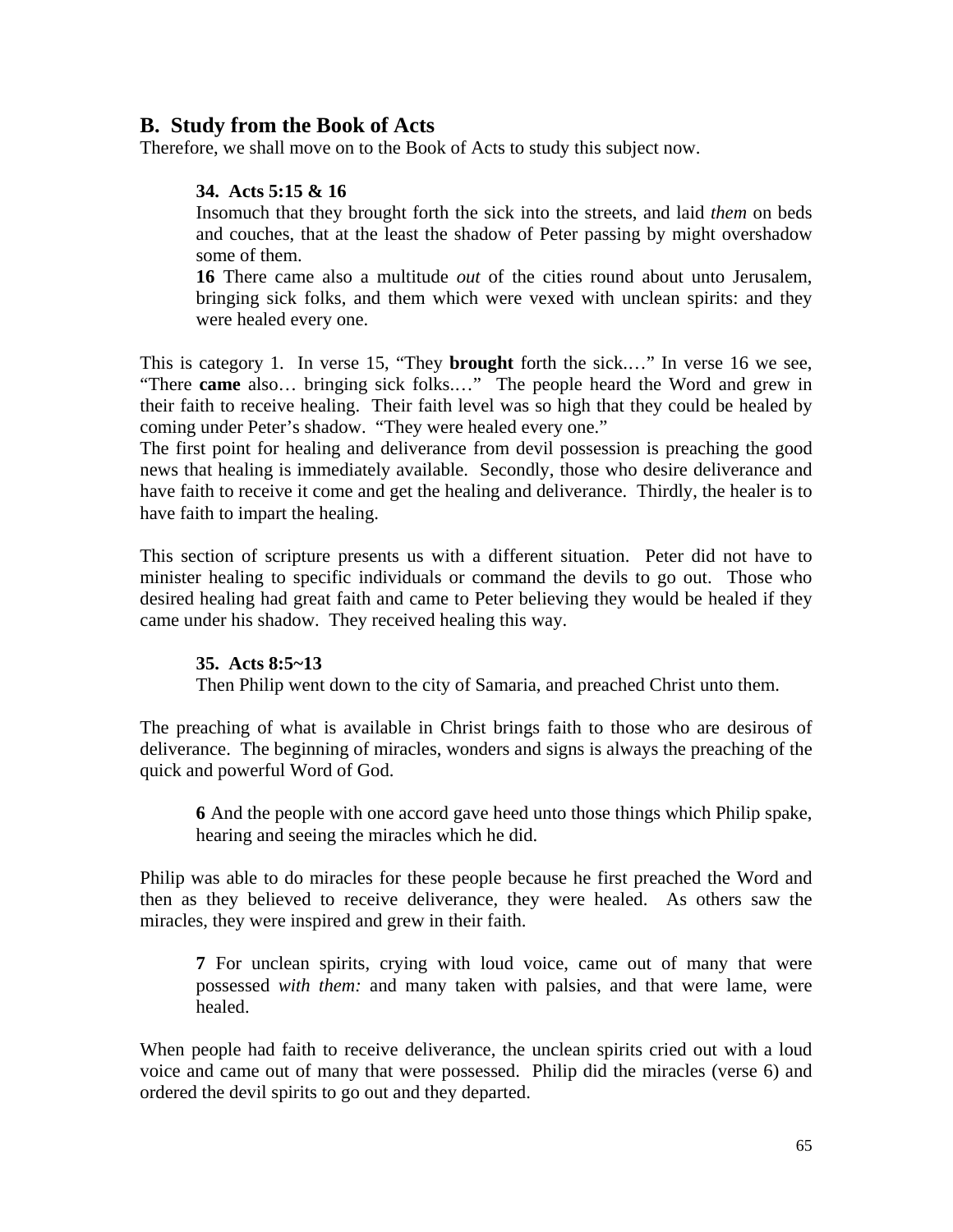**8** And there was great joy in that city.

People got blessed as they received great deliverance.

**9** But there was a certain man, called Simon, which beforetime in the same city used sorcery, and bewitched the people of Samaria, giving out that himself was some great one:

Simon was a sorcerer who used high-ranking devils to bewitch the people. He let the devils come into him in order to do this.

**10** To whom they all gave heed, from the least to the greatest, saying, This man is the great power of God.

Simon received glory from the people who said, "**This man** is the great power of God." He must have had measurable power because they acknowledged it and said, "This man is **the great power** of God." He manifested power so people believed in him; however, his power was not from the true God but from the devil. Wherever a man like Simon is in an area and influences the people, there will be many people who are possessed, sick, in poverty and with many other problems. The economy of that city would also be negatively affected.

**11** And to him they had regard, because that of long time he had bewitched them with sorceries.

The people in Samaria were ignorant of an alternative power until Philip arrived with the Word of God which revealed the true God and what was available from Him.

**12** But when they believed Philip preaching the things concerning the kingdom of God, and the name of Jesus Christ, they were baptized, both men and women.

The Samaritans witnessed a much greater power source than what Simon had been preaching and teaching them for many years. What Philip preached made sense.

**13** Then Simon himself believed also: and when he was baptized, he continued with Philip, and wondered, beholding the miracles and signs which were done.

God's power is far superior to the devil's power. This verse says that Simon himself also believed but that he wondered about the power he saw Philip manifest. Simon must [may even] have tried to use his sorcery on Philip trying to attack him with devils because people were now giving heed to Philip instead of Simon. If this was the case, then when Simon saw that these devils had no effect on Philip, he must have wondered how that could be. Simon would have then finally understood that Philips' power source, being from the true God, was superior to his own power source. Simon finally believed on the true God.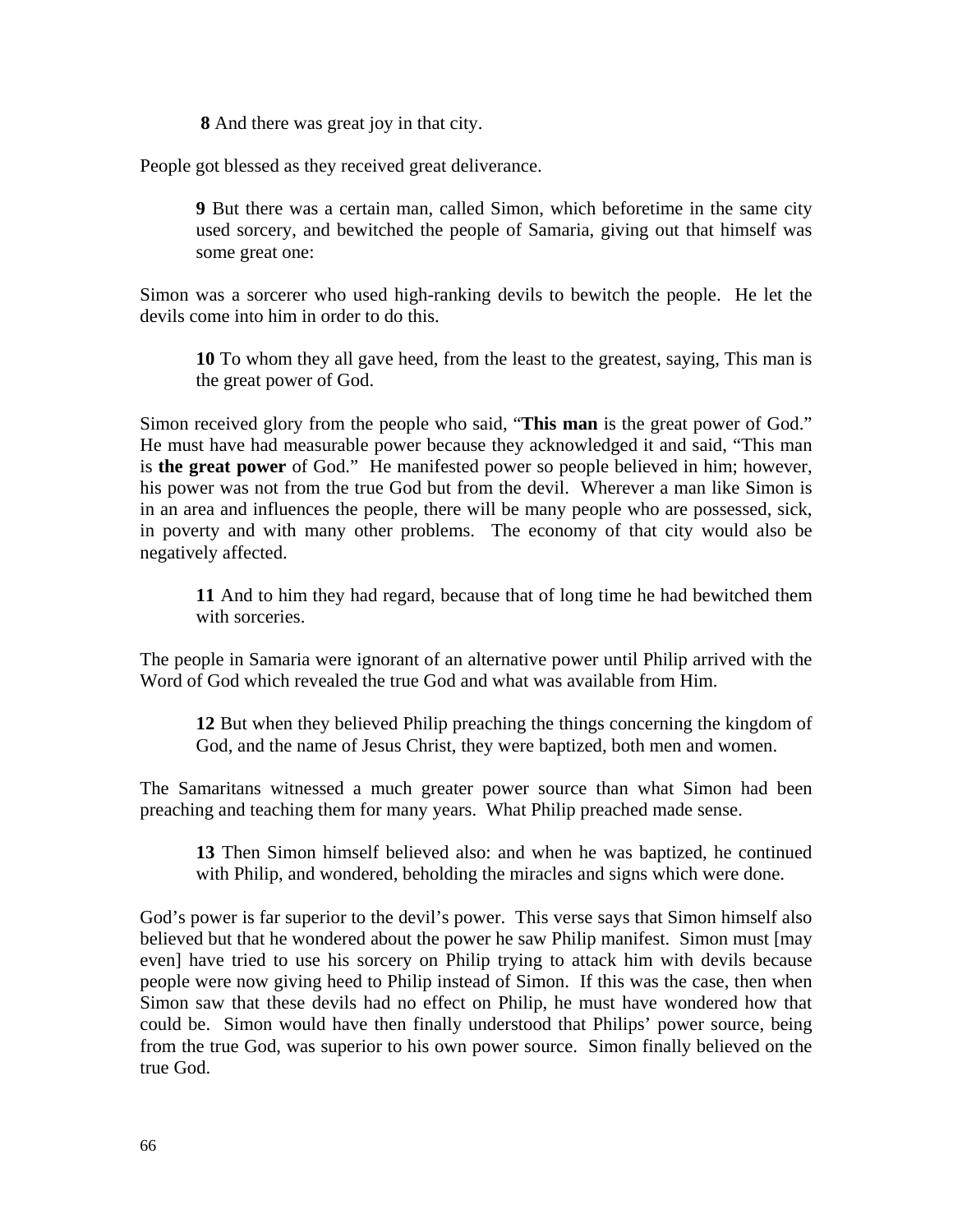This is category 1. First Philip preached the word to the people in Samaria. When they heard it and believed, they received deliverance. Many of the Samaritans were possessed with devil spirits because Simon did sorceries, manifesting the power of the devil. Simon deceived the people into believing that he was the great power of God. His teachings were devilish, instructing the people to take certain actions and/or to own specific objects through which devils were able to possess them. He also might have directly sent devils to people to get them possessed.

God's power in you supercedes all of the devil's power. The sorcerers, wizards and witches cannot attack you. They will be frustrated because they are used to hurting people who do not have Christ in them. Challenge these sorcerers, wizards and witches so that they may come to know that there is a power superior to theirs, and one day they may believe the truth just like Simon did.

### **36. Acts 13:6~12**

And when they had gone through the isle unto Paphos, they found a certain sorcerer, a false prophet, a Jew, whose name *was* Barjesus:

**7** Which was with the deputy of the country, Sergius Paulus, a prudent man; who called for Barnabas and Saul, and desired to hear the word of God.

**8** But Elymas the sorcerer (for so is his name by interpretation) withstood them, seeking to turn away the deputy from the faith.

**9** Then Saul, (who also *is called* Paul,) filled with the Holy Ghost, set his eyes on him.

**10** And said, O full of all subtlety and all mischief, *thou* child of the devil, *thou* enemy of all righteousness, wilt thou not cease to pervert the right ways of the Lord?

**11** And now, behold, the hand of the Lord *is* upon thee, and thou shalt be blind, not seeing the sun for a season. And immediately there fell on him a mist and a darkness; and he went about seeking some to lead him by the hand.

**12** Then the deputy, when he saw what was done, believed, being astonished at the doctrine of the Lord.

Elymas was also a sorcerer, but unlike Simon, he was a child of the devil. His job was to pervert the right ways of Jehovah. This record does not deal with the casting out of devil spirits; however, I have included it to show you that when a child of the devil withstands the preaching of the gospel, and tries to turn away those who wish to believe the truth, you can take a stand against them. Then God certainly energizes His power in you to do the necessary action against the child of the devil.

#### **37. Acts 16:16~18**

And it came to pass, as we went to prayer, a certain damsel possessed with a spirit of divination met us, which brought her masters much gain by soothsaying:

**17** The same followed Paul and us, and cried, saying, These men are the servants of the most high God, which shew unto us the way of salvation.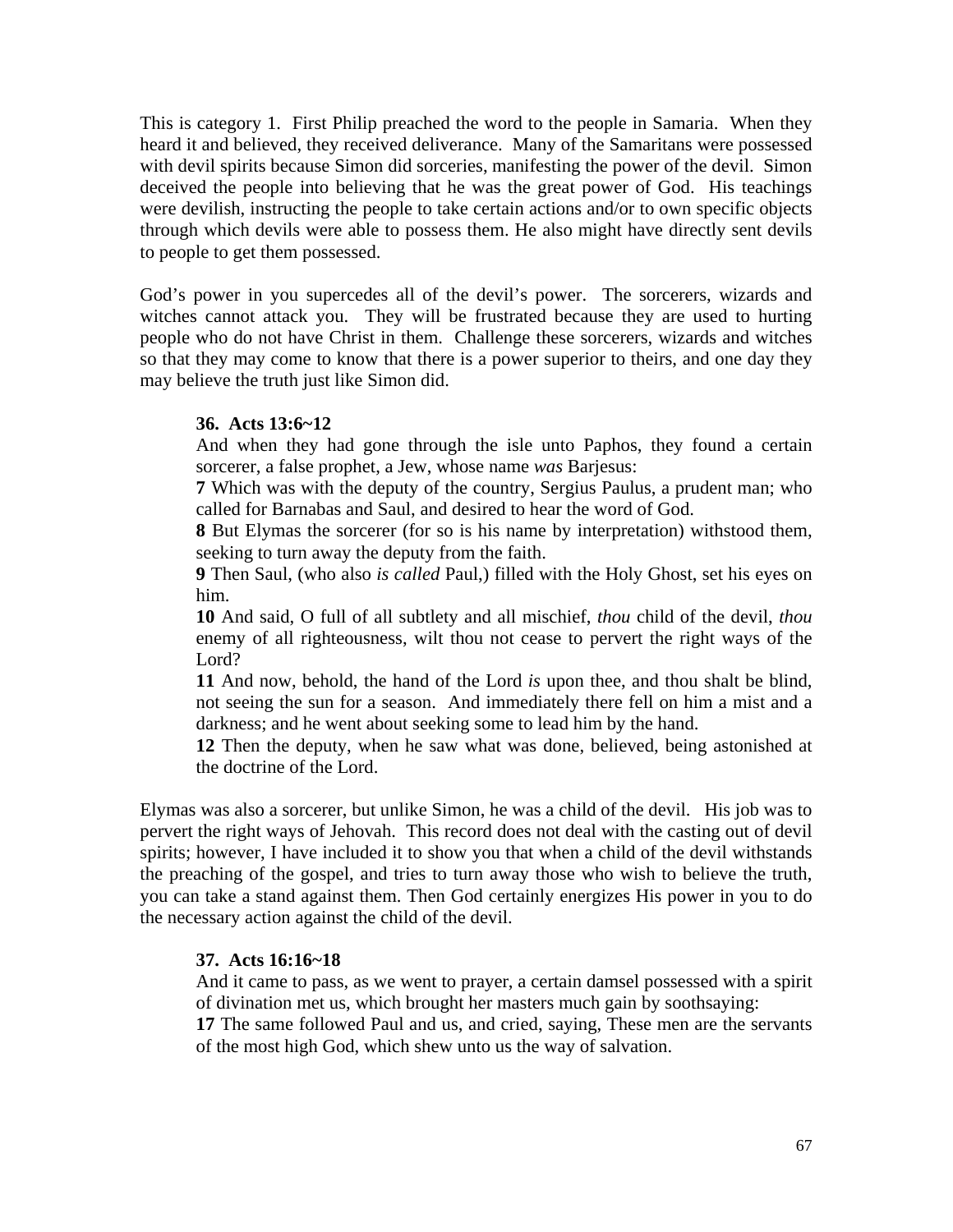**18** And this did she many days. But Paul, being grieved, turned and said to the spirit, I command thee in the name of Jesus Christ to come out of her. And he came out the same hour.

This is category 2. The spirit in a certain damsel disturbed Paul and affected him in ministering the Word of God. She was not brought to Paul by her family, etc. to get the spirit cast out.

When this woman first started to speak out around Paul, it certainly sounded good. The devil spirit in her said, "These men are the servants of the most high God, which show unto us the way of salvation." We would have thanked the spirit, thinking that the damsel was saying these words. However, the spirit in her did this many days so that it grieved Paul and he finally decided to cast the spirit out. Notice that Paul spoke directly to the devil spirit. He did not identify the spirit but just spoke to it saying, "I command thee in the name of Jesus Christ to come out of her." We learn from this record that you do not have to name the devil spirit for it to be cast out and that speaking directly to the spirit gets the job done.

#### **38. Acts 19:8~12**

And he went into the synagogue, and spake boldly for the space of three months, disputing and persuading the things concerning the kingdom of God.

**9** But when divers were hardened, and believed not, but spake evil of that way before the multitude, he departed from them, and separated the disciples, disputing daily in the school of one Tyrannus.

**10** And this continued by the space of two years; so that all they which dwelt in Asia heard the word of the Lord Jesus, both Jews and Greeks.

**11** And God wrought special miracles by the hands of Paul:

**12** So that from his body were brought unto the sick handkerchiefs or aprons, and the diseases departed from them, and the evil spirits went out of them.

This is category 1 as people who needed healing and deliverance came to Paul with such faith that they would receive deliverance by just touching handkerchiefs or aprons brought from his body. Paul did not even speak to the evil spirits; they left because of the people's faith. How did people have great faith like this? Paul taught the Word of God daily in the school of Tyrannus. The Word he taught was the revelation of the Mystery of God which tells us what God has done for us in Christ. As we read today in Paul's epistles (Romans through Thessalonians) we see all of the things we have in Christ Jesus as sons of God which includes the authority and power we have to heal the sick and cast out devils. We can get the same great results that Paul did in helping people if we boldly speak the Word and teach God's people all the wonderful truth that is in the Seven Church Epistles.

#### **39. Acts 19:13~17**

Then certain of the vagabond Jews, exorcists, took upon them to call over them which had evil spirits the name of the Lord Jesus, saying, We adjure you by Jesus whom Paul preacheth.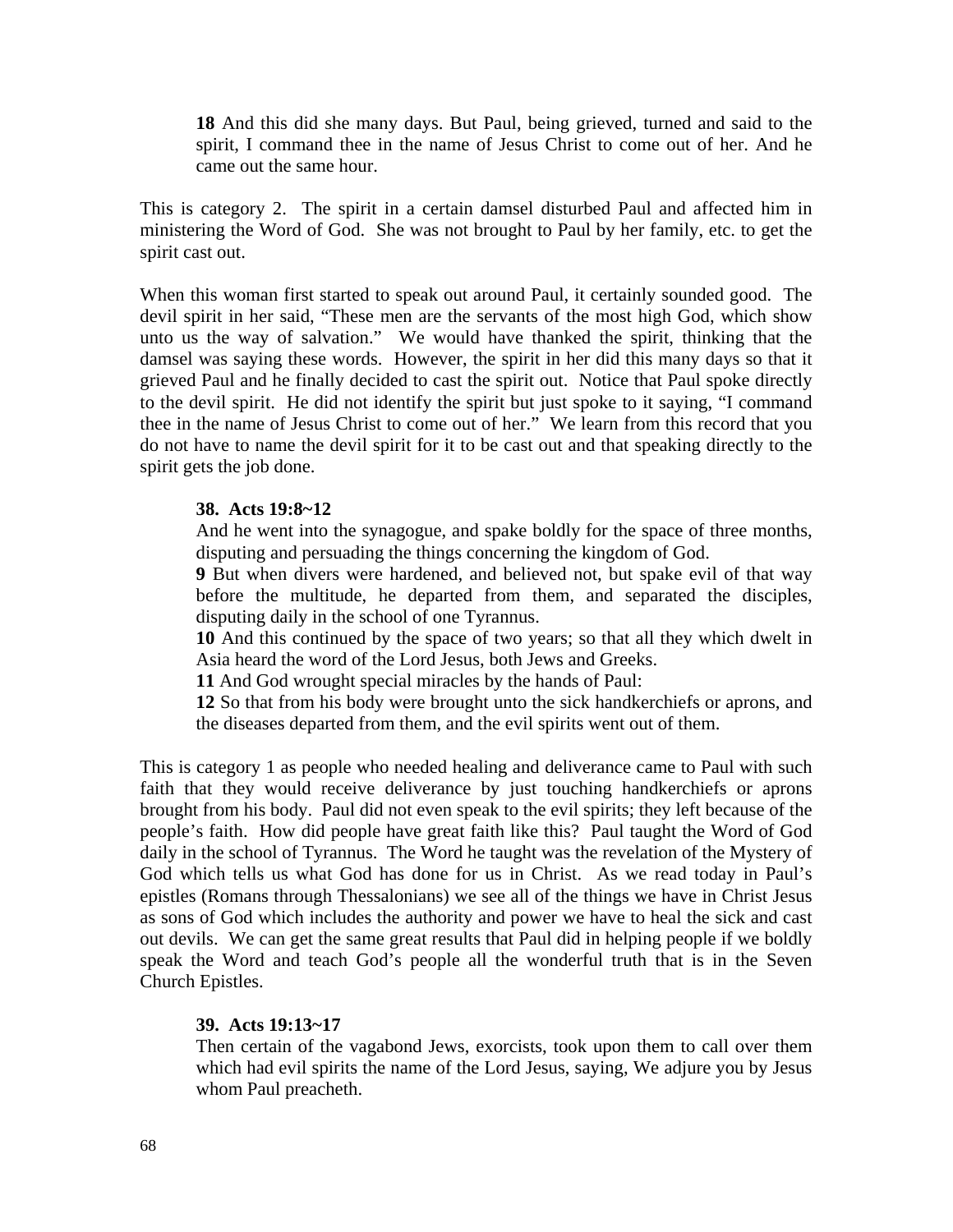These Jews were exorcists who took upon themselves high-ranking evil spirits in order to cast low-ranking devils out of people. They did not have God's spirit; however, they tried to cast out the evil spirits by using the name of Jesus whom Paul preached.

**14** And there were seven sons of *one* Sceva, a Jew, *and* chief of the priests, which did so.

These were sons of the chief priest who should have known the right way of God, but instead, they were using the power of devil spirits to heal the sick and cast out devils.

**15** And the evil spirit answered and said, Jesus I know, and Paul I know; but who are you?

Evil spirits know who you are. They know what power and authority you have and they will be subject to you. Those who do not have the spirit of God have no authority over them.

**16** And the man in whom the evil spirit was leaped on them, and overcame them, and prevailed against them, so that they fled out of that house naked and wounded.

It so happened that the spirits the seven sons allowed into themselves were actually lower-ranking spirits than the spirit in the man they were hoping to "deliver." This apparently was a breach in the devil spirit kingdom so it outraged the high-ranking spirit and it thrashed these seven sons of the chief priest.

**17** And this was known to all the Jews and Greeks also dwelling at Ephesus; and fear fell on them all, and the name of the Lord Jesus was magnified.

Devils know their power, authority and position in this world. They also know which devil spirit is at what rank in the spiritual world. At the same time, devils also know your power and authority and how mighty and great you are because you are seated with Christ at God's right hand.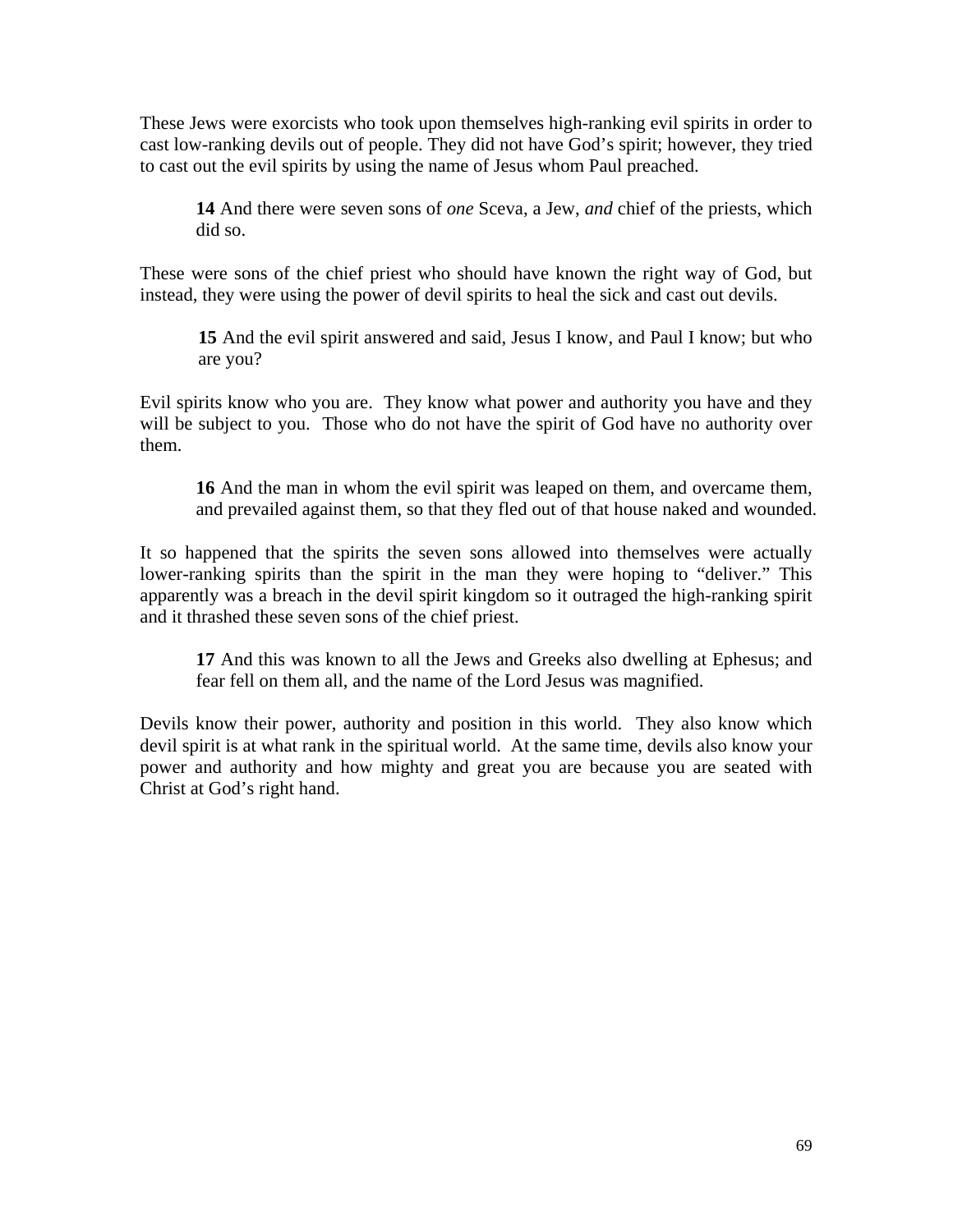# **VIII. Conclusion for How to Cast Out Devils**

We have seen from these records dealing with casting out devils the following two categories:

**1.** As in the case of healing the sick, after learning from God's Word that immediate deliverance is available, people who needed deliverance from devil spirit possession responded with desire and expectation for deliverance. They went to the healer and got the devils cast out. All the points numbered 1 to 5 discussed in the healing section also apply here to casting out devils. (See pages 14~29.)

When the one who is possessed or his family believes for the deliverance, the person ministering also believes in his authority over the devil spirits and then orders them to go out of the person. Here both parties, those who desire healing and the one who is casting out devils, must believe.

**2.** The second case is where devil spirits in a person disturb you by crying out, shouting or speaking things that interfere or prevent you from doing what you wish to do in a meeting or in your daily routine. You may order it to get out of that person. When a devil spirit disturbs you, then you do not need someone else to have faith for the possessed person's deliverance. However, you will need to instruct the now delivered person on how to keep the devils away.

The following points are also seen in these records. In order for you to deliver those possessed of devil spirits, you must have these following points absolutely clear in your heart.

**1.** The most important thing that you do to bring about healing deliverance is to speak, preach and proclaim to people that they shall be 100% delivered, right now. **The promise from the Word of God inspires faith in the hearer to receive**.

**2.** Those who need deliverance are to respond to the preaching of deliverance. They come to you with a desire and an expectation to be delivered. You do not go to their house to cast out devils just because someone has told you about their situation.

**3. You heal** and **you cast out** devils. You do not pray to God to cast out the devils or to do the healing. You have already been given the authority and power to do these things. So **you heal the sick** and **cast out the devils** to deliver people. Use your God-given power and authority **with faith**. As you begin to minister, God's spirit in you will provide the necessary things for you to accomplish the task of delivering people.

When people are delivered, instruct them with God's Word concerning who Jesus Christ is and what he has accomplished for them so that they will remain delivered.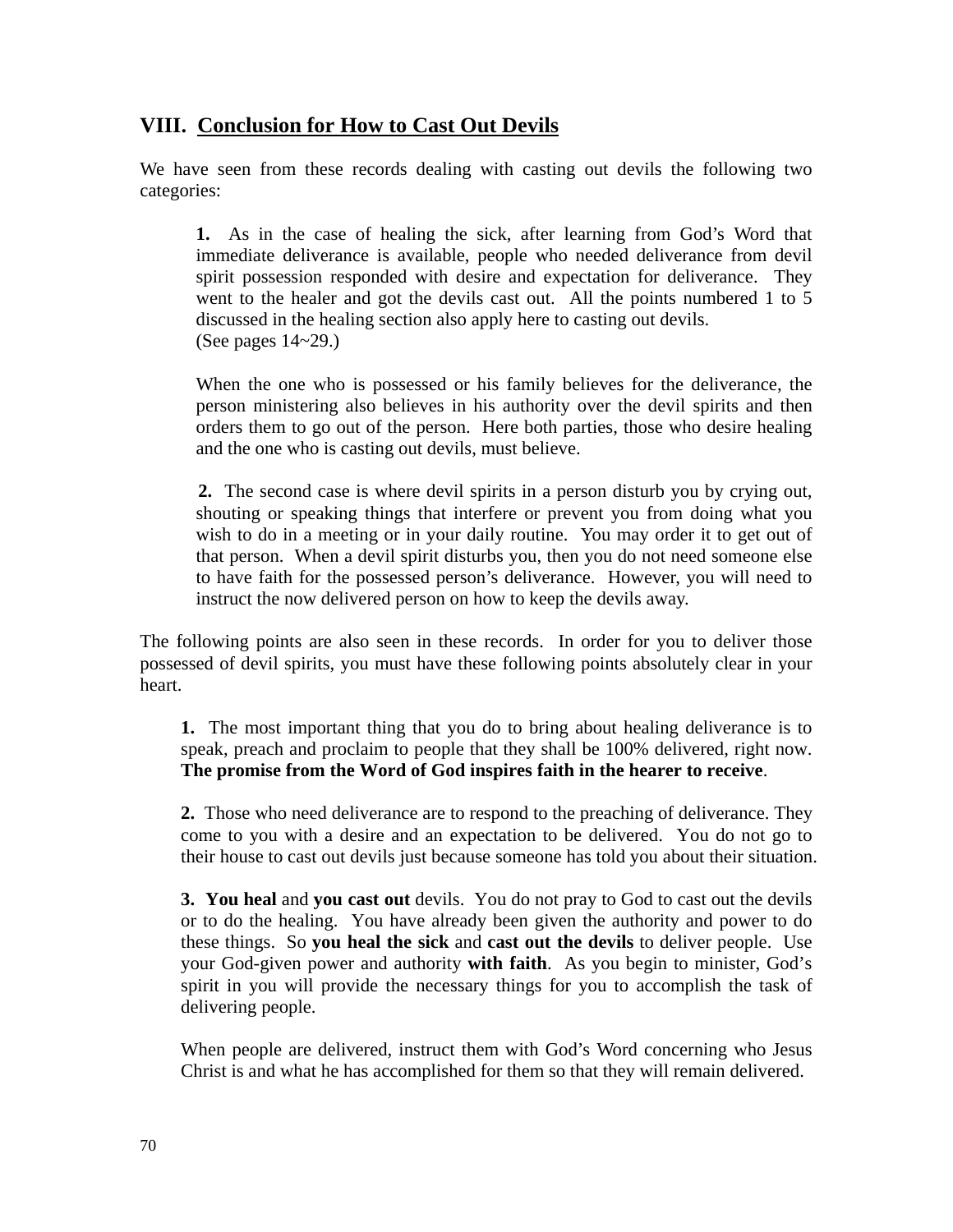**I hope this study of "How to Heal the Sick and Cast Out Devils" has shown you, in a simple way, the basic keys and principles of using your God-given power and authority to deliver people in, and outside of, the Body of Christ.**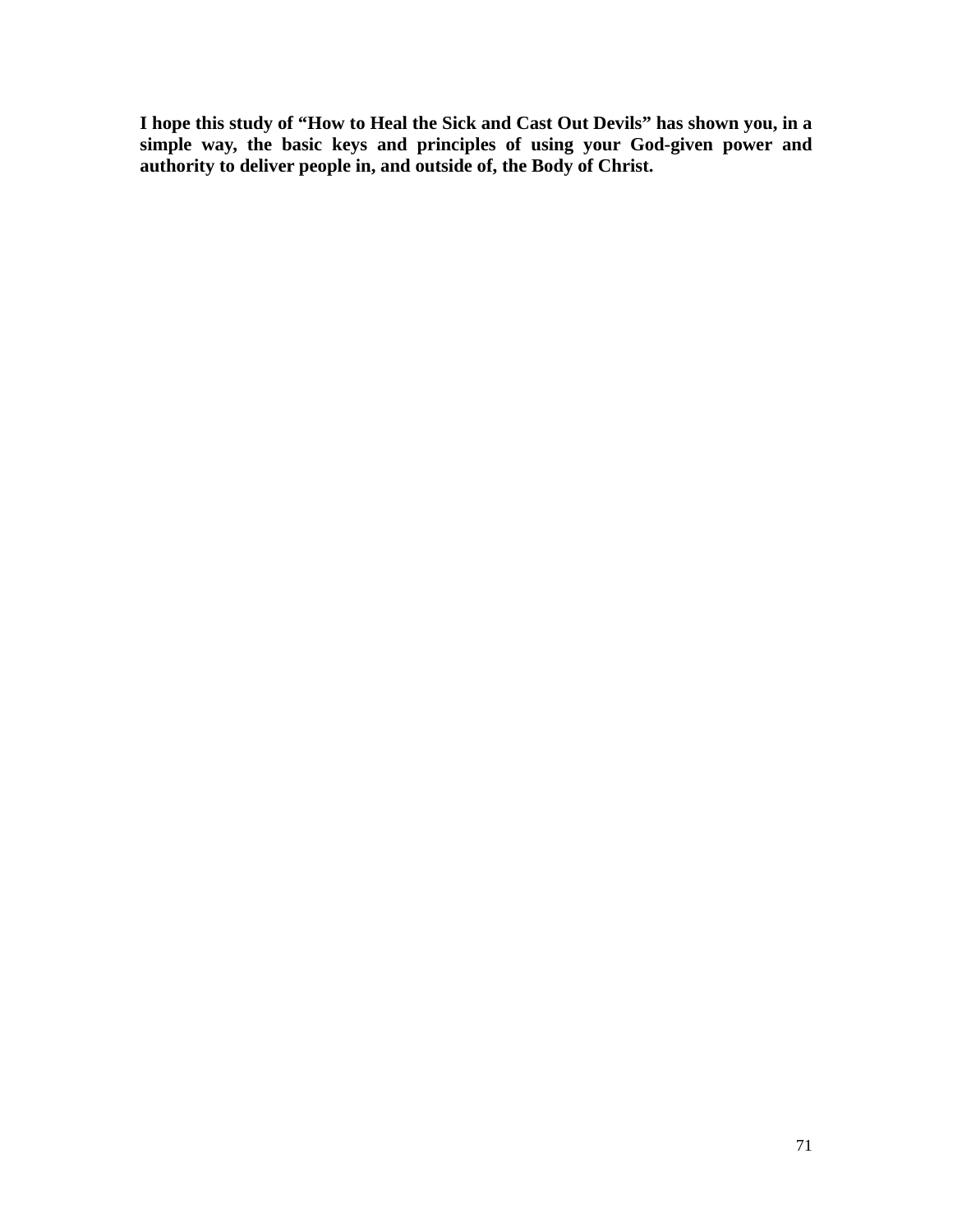# **Appendix 1: Healing Records in the Four Gospels and Book of Acts**

This appendix will cover all of the records on healing in the Four Gospels and the Book of Acts with additional comments added to help you see the principles of healing that occurred in the various situations.

Please note the following points while you read these scriptures:

- 1) Did those in need of healing come to the healer or did the healer go to them?
- 2) Did they beseech or ask for healing or not?
- 3) Did they have faith to be healed or did their faith need to be increased in order to receive the deliverance?
- 4) What did they say?
- 5) What did the healer say?
- 6) What did the healer do?
- 7) Did those who needed healing act on what the healer said to them or not?
- 8) Did the healer pray to God for healing or not?

As previously mentioned in "Operating the manifestation of faith or your faith to bring to pass miracles of healing" on page 27, all instantaneous healings are also miracles because the instant recovery from an illness or paralysis, etc. is not naturally possible. In the Bible records we have examples of instantaneous healings where the gifts of healings were imparted with the workings of miracles. The variable is whether these manifestations were energized by the person's great faith, as with the woman with the issue of blood, or the healer's great faith, as seen many times with Jesus Christ, or by the manifestation of faith.

I will indicate the records where a person came with **great faith** and received healing by the gifts of healing with an asterisk '\*', e.g., **3. Matthew 8:5~13\*.** 

The records where I believe the healer was more than likely operating **the manifestation of faith** to energize the working of miracles and the gifts of healing will be marked with plus sign '+', e.g., **Matthew 9:18 & 19 +**.

There will be comments on these points for each record.

### **1. Matthew 4:23 & 24**

And Jesus went about all Galilee, teaching in their synagogues, and preaching the gospel of the kingdom, and healing all manner of sickness and all manner of disease among the people.

**24** And his fame went throughout all Syria: and they brought unto him all sick people that were taken with divers diseases and torments, and those which were possessed with devils, and those which were lunatick, and those that had the palsy; and he healed them.

1) Jesus went to teach and preach the good news. That is the first step of doing signs, wonders and miracles to deliver people because faith comes by hearing the Word of God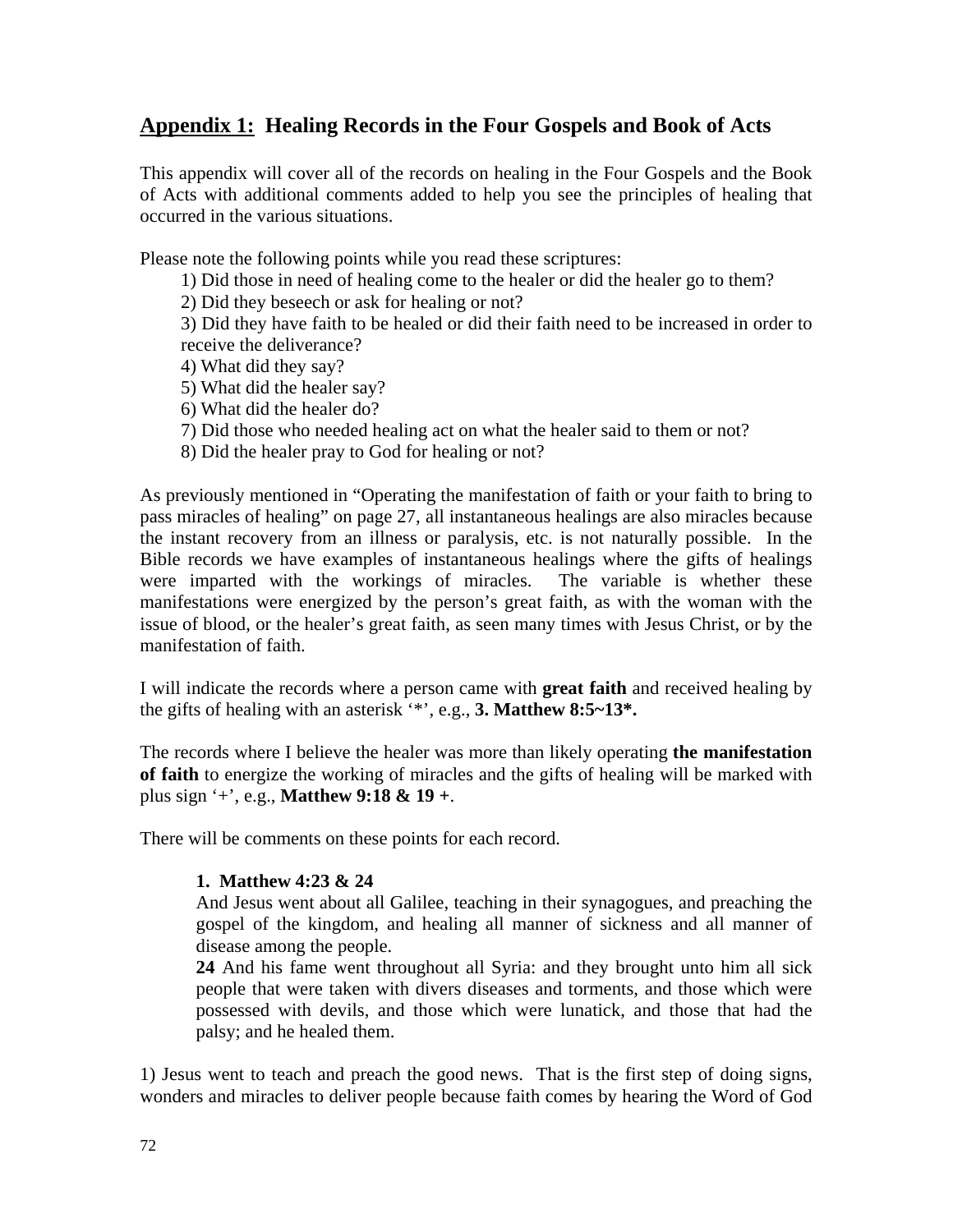and without faith no one receives anything from God. The first and the most important step for ministering deliverance is teaching and preaching of the Word of God. 2) They brought to him sick people. People who had need of healing and responded to the Word of God went to the healer instead of the healer going to those who were sick. This is the second step. Those who heard the Word of God responded with desire and faith to receive the healing and went to the healer to be healed. 3) He healed the sick. The healer did not ask God to heal the sick but he, with the power and authority that God gave him, healed the sick.

## **2. Matthew 8:1~4 \* +**

When he was come down from the mountain, great multitudes followed him. **2** And, behold, there came a leper and worshipped him, saying, Lord, if thou wilt, thou canst make me clean.

**3** And Jesus put forth *his* hand, and touched him, saying, I will; be thou clean. And immediately his leprosy was cleansed.

**4** And Jesus saith unto him, See thou tell no man; but go thy way, shew thyself to the priest, and offer the gift that Moses commanded, for a testimony unto them.

1) A leper came to Jesus with great desire to be cleansed of leprosy. The record tells us that great multitudes followed Jesus. It is a big challenge for anyone to get through a multitude of people, let alone great multitudes. Yet this leper, who was despised and feared by his culture, made it through the great multitudes and came up to Jesus. 2) The leper had great confidence to even pursue after Jesus through the discouraging multitude; however, we see that he also had some doubt, knowing that he was unclean and despised being a leper. His culture considered him subhuman. The leper obviously knew that Jesus could heal "normal" people, but could or would Jesus take the time to heal someone as unworthy as a leper? We see this doubt expressed in the leper's question to Jesus, "**If**  thou wilt…." This doubt needed to be cleared from his mind to receive healing. 3) To remove this doubt and replace it with faith, Jesus, by inspiration, first touched the leper and then said, "I will." We see in this record that the one who needed healing had great desire and expectation and came to be healed. As Jesus began to minister to him, he received added information to touch him which proved necessary to remove the doubt that the leper had. As you begin to minister to people, God will also give you any information necessary to impart the deliverance. 4) What also helped to raise the faith of the leper to receive healing was Jesus saying, "I will," after touching him. The leper now had the faith needed to receive healing, so Jesus commanded "Be thou clean," imparting the miracle of healing by his faith. Jesus Christ had great faith all of the time whereas we may often need to operate the manifestation of faith to do miracles (in general) or specifically a miracle of gifts of healing. 5) Jesus did not pray to God to heal the man. 6) Instruction was given to the leper after he was healed to go and show himself to the priest, etc.

#### **3. Matthew 8:5~13\***

And when Jesus was entered into Capernaum, there came unto him a centurion, beseeching him,

**6** And saying, Lord, my servant lieth at home sick of the palsy, grievously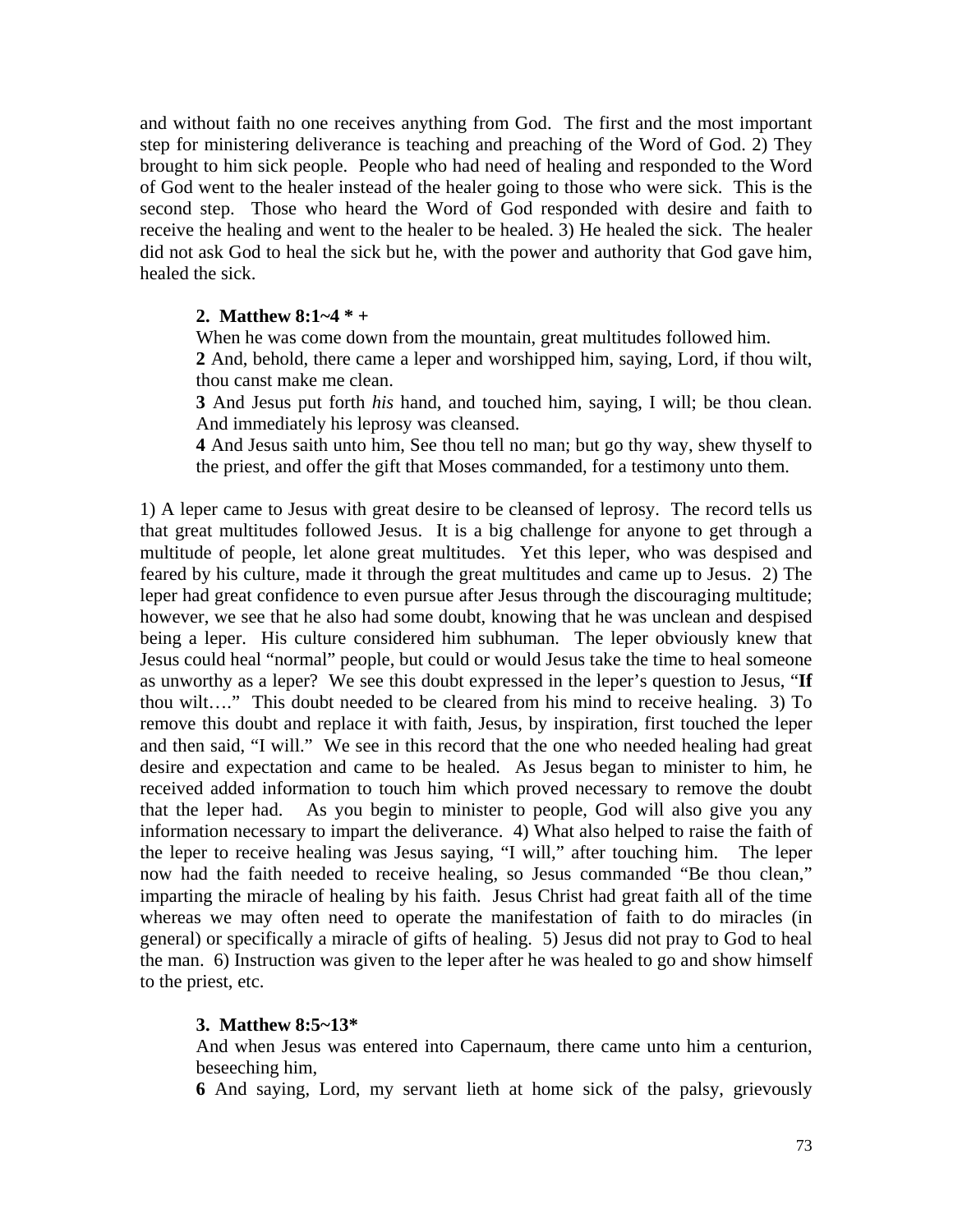tormented.

**7** And Jesus saith unto him, I will come and heal him.

**8** The centurion answered and said, Lord, I am not worthy that thou shouldest come under my roof: but speak the word only, and my servant shall be healed.

**9** For I am a man under authority, having soldiers under me: and I say to this *man*, Go, and he goeth; and to another, Come, and he cometh; and to my servant, Do this, and he doeth *it*.

**10** When Jesus heard *it*, he marvelled, and said to them that followed, Verily I say unto you, I have not found so great faith, no, not in Israel.

**11** And I say unto you, That many shall come from the east and west, and shall sit down with Abraham, and Isaac, and Jacob, in the kingdom of heaven.

**12** But the children of the kingdom shall be cast out into outer darkness: there shall be weeping and gnashing of teeth.

**13** And Jesus said unto the centurion, Go thy way; and as thou hast believed, *so* be it done unto thee. And his servant was healed in the selfsame hour.

1) A centurion came to Jesus. 2) He beseeched Jesus to heal his servant. 3) Jesus said, "I will come and heal him." 4) The centurion had great faith. His servant also must have had great faith in his master. The centurion must have told his servant that morning that he would go to see Jesus and the servant would absolutely be healed. The centurion believed that Jesus needed to just say a word and his servant would be healed. 5) What Jesus said to impart healing to the centurion was, "Go thy way; and as thou hast believed, so be it done unto thee." 6) Jesus did not pray to God to heal the servant. 7) When a person has great faith additional actions such as touching the person, etc., are not required to impart the healing. The healer only needs to say to the person that the healing is done with phrases such as, "According to your faith so be it done unto you," "Stand upon your feet" or "Stretch forth your hand," etc.

# **4. Matthew 8:14 & 15**

And when Jesus was come into Peter's house, he saw his wife's mother laid, and sick of a fever.

**15** And he touched her hand, and the fever left her: and she arose, and ministered unto them.

1) Jesus touched her hand and the fever left her. 2) He did not pray to God to heal her. 3) Action of one who was healed. "She arose and ministered unto them".

# **5. Matthew 8:16 & 17**

When the even was come, they brought unto him many that were possessed with devils: and he cast out the spirits with *his* word, and healed all that were sick: **17** That it might be fulfilled which was spoken by Esaias the prophet, saying, Himself took our infirmities, and bare *our* sicknesses.

1) They brought to Jesus many that were possessed with devils 2) The action of healing by Jesus was "He healed all that were sick." 3) Jesus did not pray to God to heal them. 4) Physical deliverance was accomplished by the broken body of our Lord Jesus Christ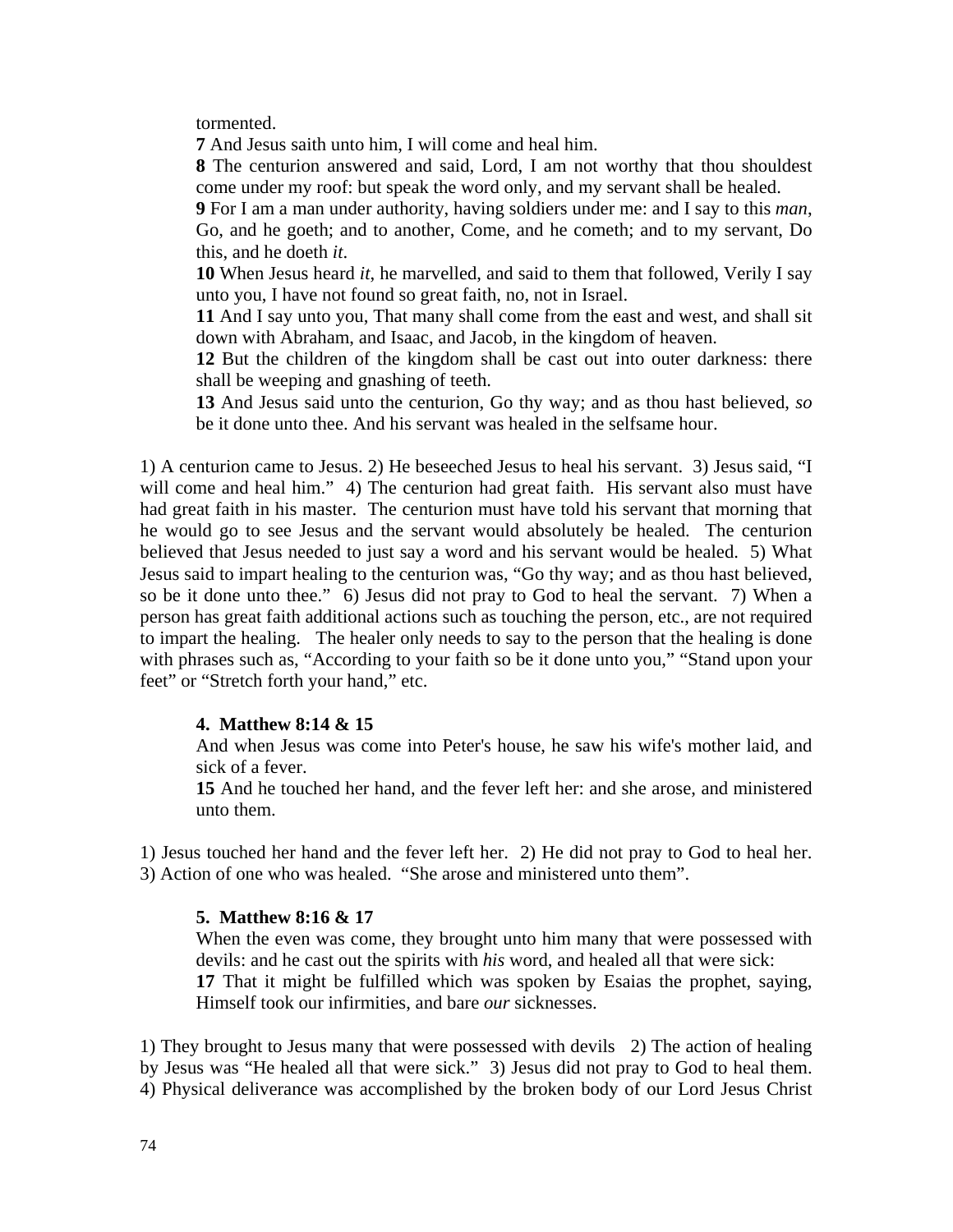according to God's promise in Isaiah.

# **6. Matthew 9:2~8\***

And, behold, they brought to him a man sick of the palsy, lying on a bed: and Jesus seeing their faith said unto the sick of the palsy; Son, be of good cheer; thy sins be forgiven thee.

**3** And, behold, certain of the scribes said within themselves, This *man* blasphemeth.

**4** And Jesus knowing their thoughts said, Wherefore think ye evil in your hearts?

**5** For whether is easier, to say, *Thy* sins be forgiven thee; or to say, Arise, and walk?

**6** But that ye may know that the Son of man hath power on earth to forgive sins, (then saith he to the sick of the palsy,) Arise, take up thy bed, and go unto thine house.

**7** And he arose, and departed to his house.

**8** But when the multitudes saw *it*, they marveled, and glorified God, which had given such power unto men.

1) They brought a man who was sick of the palsy to Jesus. The sick man and his family desired greatly for his healing. They were convinced that he could be delivered if he went to Jesus. 2) Jesus saw their faith. Often times you can see faith in the person needing healing by his action(s) and/or his speech. Use your five senses to get whatever information you can. Look at the person, see what they are doing, and listen to their conversation. Jesus saw their faith because it takes a lot of effort to transport a man with palsy lying on a bed. Remember, there were no cars or wheelchairs to use. If possible, have a conversation with the person who has come to you for deliverance and listen to him. If you cannot get the information you need by your five senses, or if you need more information for you to impart deliverance to someone, God will provide you with whatever information you may need. 3) Once Jesus understood that the man with palsy had faith to receive healing, Jesus said, "Son, be of good cheer; thy sins be forgiven thee." 4) When Jesus imparted healing, he said to the sick man, "Arise, take up thy bed, and go unto thine house." When you know that a person needing deliverance has faith to be healed, simply tell him that he has received it like Jesus spoke to the man healed of palsy. 5) The response of the man healed of palsy was, "And he arose, and departed to his house." Why did he do this? It was because he believed he was healed. 6) Jesus did not pray to God to heal him. 7) Since the man had faith to be healed, Jesus did not touch him or instruct him to do any other things but simply said to him, "Arise, take up thy bed, and go unto thine house."

# **7. Matthew 9:18 & 19 +**

While he spake these things unto them, behold, there came a certain ruler, and worshipped him, saying, My daughter is even now dead: but come and lay thy hand upon her, and she shall live.

**19** And Jesus arose, and followed him, and *so did* his disciples.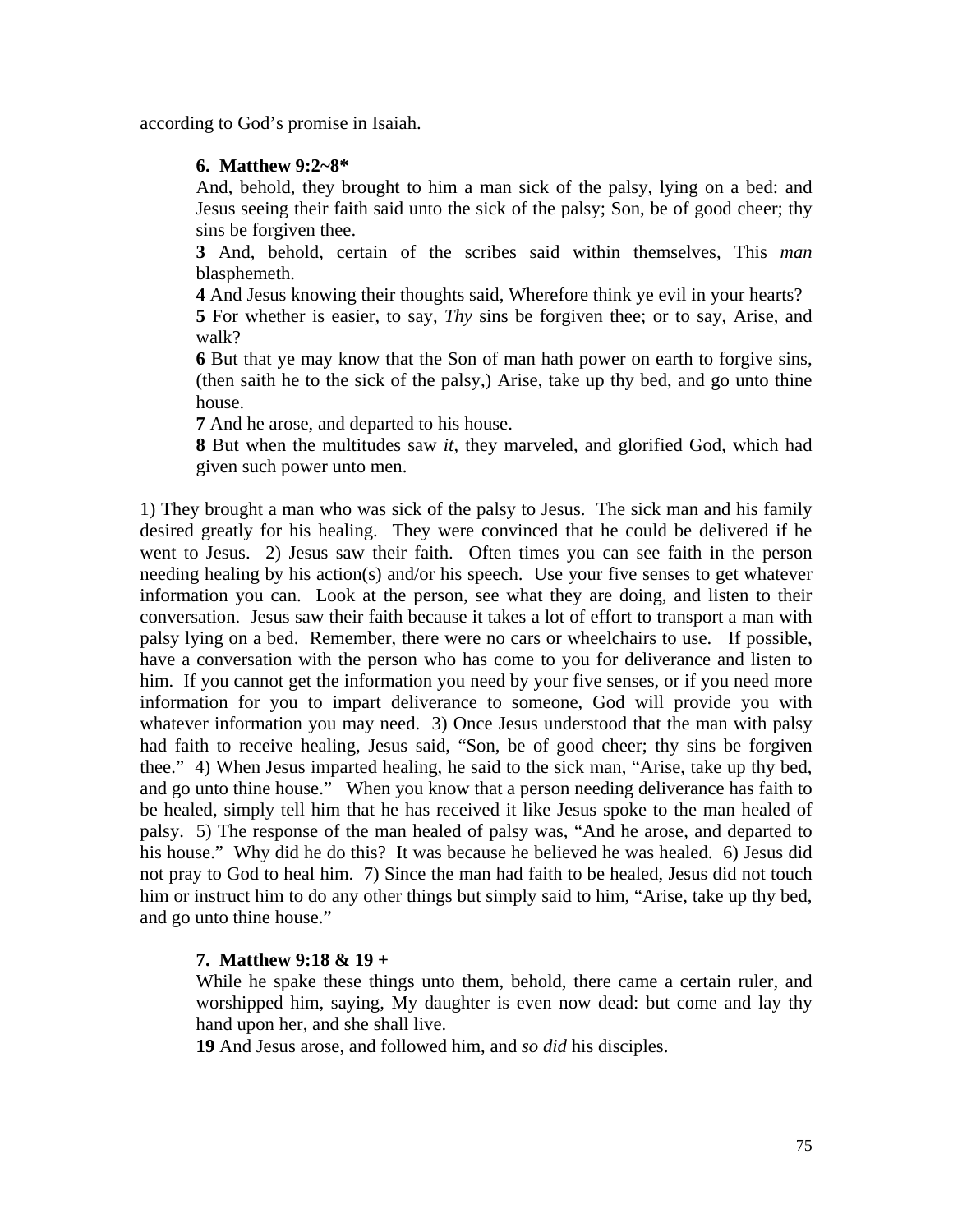# **Matthew 9:23~26 +**

And when Jesus came into the ruler's house, and saw the minstrels and the people making a noise,

**24** He said unto them, Give place: for the maid is not dead, but sleepeth. And they laughed him to scorn.

**25** But when the people were put forth, he went in, and took her by the hand, and the maid arose.

**26** And the fame hereof went abroad into all that land.

1) A certain ruler came to Jesus. 2) The ruler had faith because he said, "Come and lay thy hand upon her, and she **shall live.**" 3) Jesus arose and went to the ruler's house.

4) Jesus had faith to heal the girl and said, "for the maid is not dead, but sleepeth."

5) People were put out of the house because of their unbelief. 6) Jesus' action at the time of healing was "He took her by the hand and the maid arose." 7) He did not pray to God to heal her. 8) The girl's father had the faith that she should live. 9) The healer also had to have faith to raise the man's daughter from the dead.

# **8. Matthew 9:20~22\***

And, behold, a woman, which was diseased with an issue of blood twelve years, came behind *him*, and touched the hem of his garment:

**21** For she said within herself, If I may but touch his garment, I shall be whole.

**22** But Jesus turned him about, and when he saw her, he said, Daughter, be of good comfort; thy faith hath made thee whole. And the woman was made whole from that hour.

She came behind Jesus. 2) She touched the hem of his garment. 3) What she **believed** and said, "If I may but touch his garment, I shall be whole." 4) Jesus turned him about and saw her and said to her, "Daughter, be of good comfort; **thy faith** [not Jesus' faith] hath made thee whole." 5) She was made whole from that hour. 6) He did not pray to God to heal her. 7) When a person has faith to receive healing, then a healer does not have to raise up the person's faith by touching, speaking, etc. through inspiration or revelation. Her faith was that Jesus did not even have to do anything; she only needed only to touch his garment to receive her wholeness.

# **9. Matthew 9:27~31**

And when Jesus departed thence, two blind men followed him, crying, and saying, *Thou* Son of David, have mercy on us.

**28** And when he was come into the house, the blind men came to him: and Jesus saith unto them, Believe ye that I am able to do this? They said unto him, Yea, Lord.

**29** Then touched he their eyes, saying, According to your faith be it unto you.

**30** And their eyes were opened; and Jesus straitly charged them, saying, See *that* no man know *it*.

**31** But they, when they were departed, spread abroad his fame in all that country.

1) Two blind men followed Jesus because they strongly desired to be healed. 2) These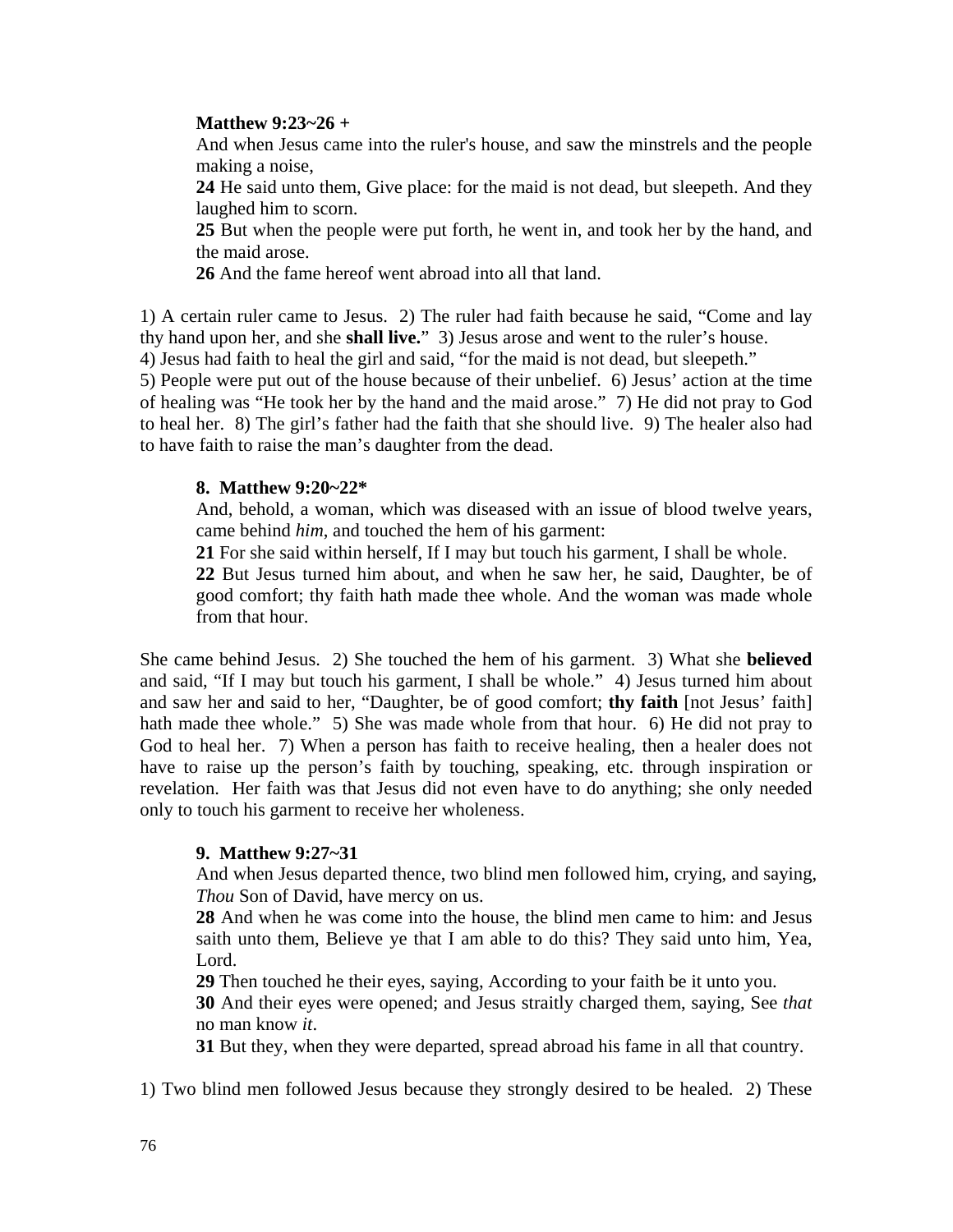blind men came to him. 3) What did Jesus say before healing? "Believe ye that I am able to do this?" He was gathering the necessary information through his five senses by asking them the main question. 4) Their responded saying, "Yea, Lord." 5) After knowing they had faith, Jesus took action and "He touched their eyes." How did Jesus know that he should touch their eyes? Jesus was inspired to take this additional action. The necessary information was given to Jesus by revelation to raise the men's level of faith so they would receive healing. 6) Once they had the faith to receive healing, Jesus said, "According to your faith be it unto you." 7) Jesus did not pray to God to heal them.

## **10. Matthew 9:35**

And Jesus went about all the cities and villages, teaching in their synagogues, and preaching the gospel of the kingdom, and healing every sickness and every disease among the people.

1) Jesus went to all the cities and villages and taught in their synagogues and preached the gospel. 2) He healed every sickness and every disease among the people. This was his methodology. We clearly see from this record that preaching the gospel precedes healing people. Certainly this is the biblical methodology for us to follow if we want to successfully do the works of Jesus Christ.

# **11. Matthew 10:1, 7 & 8**

And when he had called unto *him* his twelve disciples, he gave them power [*exousia*, authority] *against* unclean spirits, to cast them out, and to heal all manner of sickness and all manner of disease.

**7** And as ye go, preach, saying, The kingdom of heaven is at hand.

**8** Heal the sick, cleanse the lepers, raise the dead, cast out devils: freely ye have received, freely give.

1) Jesus gave his twelve disciples authority against unclean spirits to cast them out and to heal all manner of sickness and all manner of disease. 2) Jesus commanded **them to heal** the sick and **cast out** devils, etc. Once they received the authority, it was up to them to utilize it.

# **12. Matthew 11:3~5**

And said unto him, Art thou he that should come, or do we look for another? **4** Jesus answered and said unto them, Go and shew John again those things which ye do hear and see:

**5** The blind receive their sight, and the lame walk, the lepers are cleansed, and the deaf hear, the dead are raised up, and the poor have the gospel preached to them.

1) They heard and saw the blind receive their sight, the lame walk, the lepers cleansed, the deaf being able to hear, the dead raised up, and the poor have the gospel preached to them. We can also do these same works of Jesus Christ.

# **13. Matthew 12:9~13\***

And when he was departed thence, he went into their synagogue: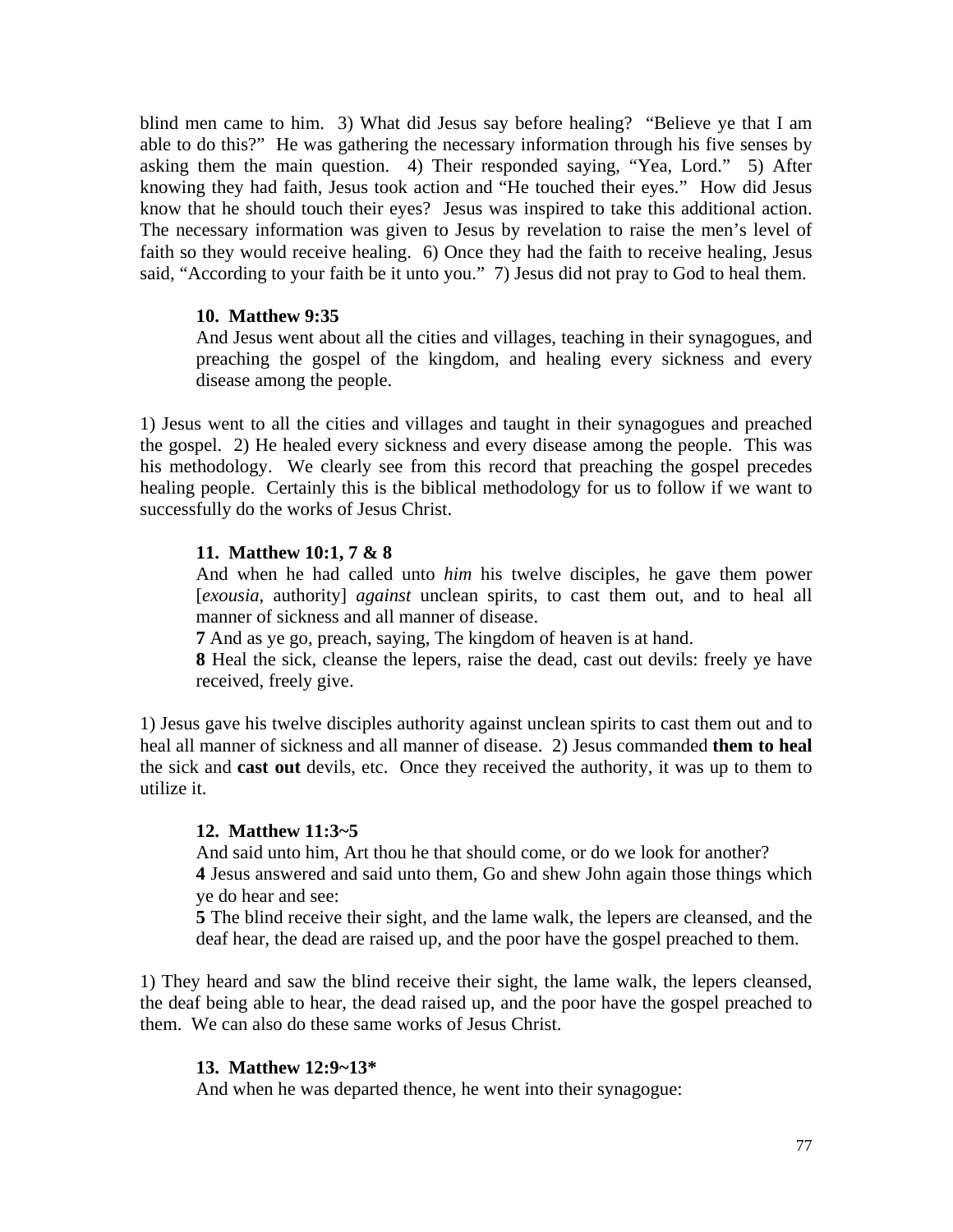**10** And, behold, there was a man which had *his* hand withered. And they asked him, saying, Is it lawful to heal on the sabbath days? that they might accuse him.

**11** And he said unto them, What man shall there be among you, that shall have one sheep, and if it fall into a pit on the sabbath day, will he not lay hold on it, and lift *it* out?

**12** How much then is a man better than a sheep? Wherefore it is lawful to do well on the sabbath days.

**13** Then saith he to the man, Stretch forth thine hand. And he stretched *it* forth; and it was restored whole, like as the other.

1) Jesus said to the man with the withered hand at the time of imparting healing, "Stretch forth thine hand." 2) The man had faith to receive healing, thus he believed and acted on what Jesus said. He stretched his hand forth. 3) Jesus did not need to take any other actions. 4) Jesus did not pray to God to heal the man.

## **14. Matthew 14:13 & 14**

When Jesus heard *of it*, he departed thence by ship into a desert place apart: and when the people had heard *thereof*, they followed him on foot out of the cities. **14** And Jesus went forth, and saw a great multitude, and was moved with compassion toward them, and he healed their sick.

1) The people followed Jesus on foot out of the cities to a desert place. These people had hunger and desire so they followed Jesus all the way to a desert place. 2) Jesus saw them come and had compassion toward them and he healed their sick. 3) He did not pray to God to heal the sick.

#### **15. Matthew 14:34~36\***

And when they were gone over, they came into the land of Gennesaret.

**35** And when the men of that place had knowledge of him, they sent out into all that country round about, and brought unto him all that were diseased;

**36** And besought him that they might only touch the hem of his garment: and as many as touched were made perfectly whole.

1) They brought to Jesus all that were diseased. 2) They besought Jesus that they might only touch the hem of his garment because they had great faith to receive healing this way. 3) Jesus did not do or say anything to impart healing because the people already had faith to receive it. This is similar to the woman who was suffering from the issue of blood for 12 years who touched the hem of Jesus' garment and received healing. Jesus did not even need to say, "According to thy faith, be it unto you." Healing was already taking place according to their faith. 4) Those who touched the hem of his garment were made perfectly whole. 5) Jesus did not pray to God to heal them.

## **16. Matthew 15:29~31**

And Jesus departed from thence, and came nigh unto the sea of Galilee; and went up into a mountain, and sat down there.

**30** And great multitudes came unto him, having with them *those that were* lame,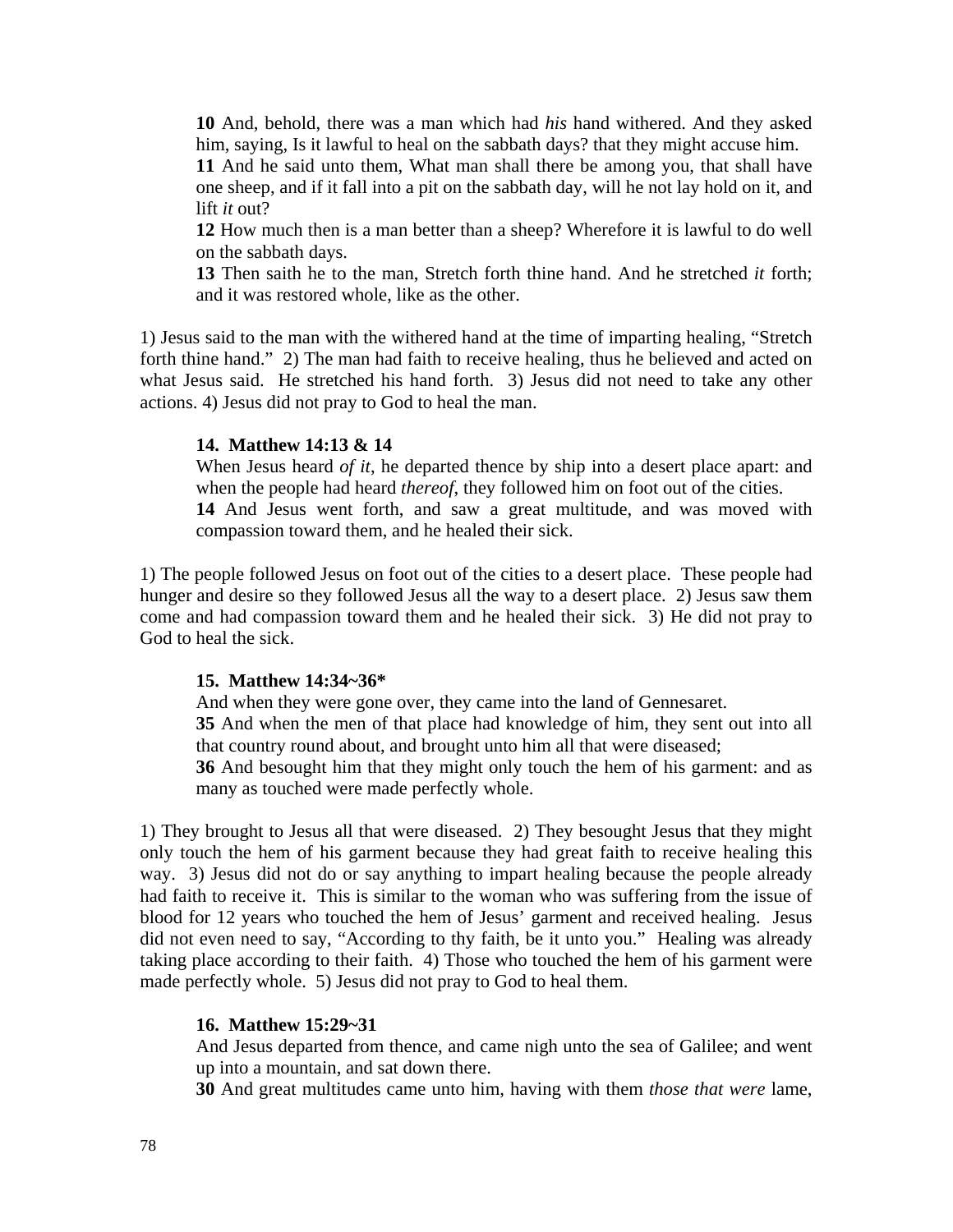blind, dumb, maimed, and many others, and cast them down at Jesus' feet; and he healed them:

**31** Insomuch that the multitude wondered, when they saw the dumb to speak, the maimed to be whole, the lame to walk, and the blind to see: and they glorified the God of Israel.

1) Great multitudes came to Jesus with those who needed healing. They had great desire and great expectation for healing. Imagine great multitudes climbing a mountain to get to Jesus while carrying the lame, guiding the blind, helping the maimed, etc. How difficult would it be to carry someone up a mountain? Can a blind person climb up the mountain slope? How challenging is it for the sick to walk up the mountain path? Jesus didn't make it easy for them. He didn't say, "Well, I really am limiting my accessibility here. There are no handicap ramps, elevators, etc. I shouldn't ask these sick and maimed people to climb up a mountain to come to me. After all, it is dangerous and hazardous for them to come up the slope. So, I guess I should make it easy for them to get healed and go down to their homes to heal them." No. He did not do that. Those who needed healing came to Jesus. They put forth great effort to get to the healer. This truth still holds for us today if we want to be successful in ministering healing. 2) Jesus healed them. 3) He did not pray to God to heal them. 4) We do not see here what Jesus said or did at the time of healing or the specifics concerning the level of faith of those who came for healing.

## **17. Matthew 19:1 & 2**

And it came to pass, *that* when Jesus had finished these sayings, he departed from Galilee, and came into the coasts of Judaea beyond Jordan;

**2** And great multitudes followed him; and he healed them there.

1) Great multitudes **followed** Jesus. They must have had great desire and expectation to hear his teachings and to receive healing. 2) Jesus did not pray to God to heal them; Jesus healed the multitudes.

#### **18. Matthew 20:29~34**

And as they departed from Jericho, a great multitude followed him.

**30** And, behold, two blind men sitting by the way side, when they heard that Jesus passed by, cried out, saying, Have mercy on us, O Lord, *thou* Son of David.

**31** And the multitude rebuked them, because they should hold their peace: but they cried the more, saying, Have mercy on us, O Lord, *thou* Son of David.

**32** And Jesus stood still, and called them, and said, What will ye that I shall do unto you?

**33** They say unto him, Lord, that our eyes may be opened.

**34** So Jesus had compassion *on them*, and touched their eyes: and immediately their eyes received sight, and they followed him.

1) Two blind men desired healing. 2) Jesus asked them what they wanted him to do. "What will ye that I shall do unto you?" He got them to be specific. It might seem silly for Jesus to have asked these men, who were obviously blind, what they wanted from him.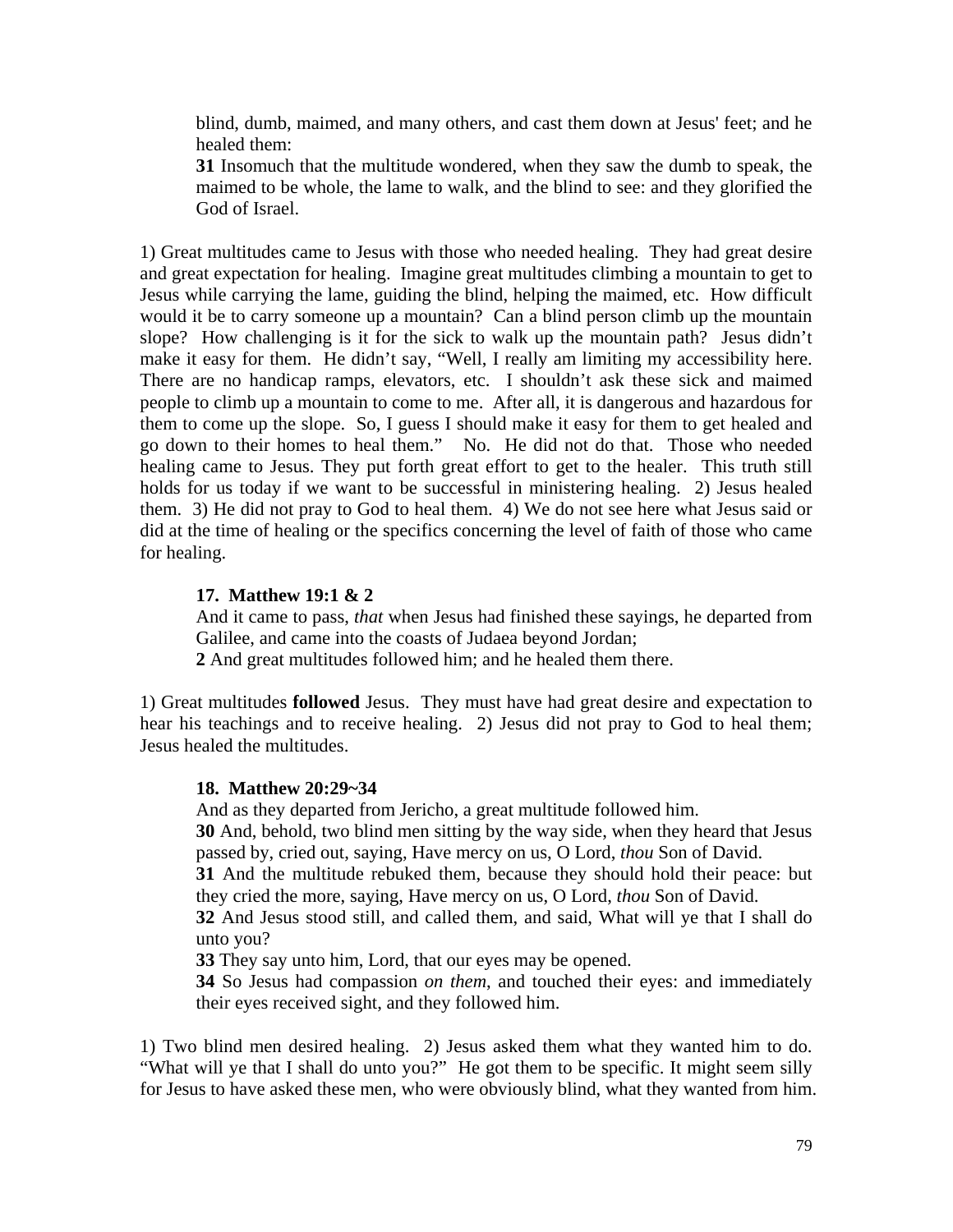But in asking this question, Jesus found out what they wanted and he got them focused on their specific desire for healing. This is an example of the healer gathering information by his five senses. You can receive information regarding the faith level of the people who come to you for healing. You also can help increase their level of faith by using your five senses to speak God's promises to them. 3) The blind men answered, "Lord, that our eyes may be opened." 4) What did Jesus do at the time of healing? "Jesus had compassion on them and touched their eyes." This inspired action increased their faith to receive healing and immediately their eyes received sight. We see here that Jesus **began** to minister to the blind men by first speaking with them and asking them what they wanted from him. Then as Jesus moved further to heal them, God inspired him to touch their eyes and they received the healing. As you **begin** to minister healing, God will also give you any other necessary information or inspire you to do a specific action if it is needed. Jesus did not wait for information before he started to heal. He moved into the healing and received information as he needed it. So, if you do not begin to minister healing, you will not know the necessary information. 5) Jesus did not pray to God to heal them.

#### **19. Matthew 21:14**

And the blind and the lame came to him in the temple; and he healed them.

1) The blind and the lame came to Jesus in spite of the difficulties they faced in getting to him. This shows they had great desire and expectation for their deliverance. 2) Thus Jesus healed them. 3) He did not pray to God to heal them.

## **20. Mark 1:29~31**

And forthwith, when they were come out of the synagogue, they entered into the house of Simon and Andrew, with James and John.

**30** But Simon's wife's mother lay sick of a fever, and anon they tell him of her.

**31** And he came and took her by the hand, and lifted her up; and immediately the fever left her, and she ministered unto them.

1) They told Jesus about Simon's mother-in-law being sick. I am sure they greatly desired for Jesus to heal her. 2) At the time of healing Jesus "… went and took her by the hand and lifted her up." As you begin to heal, God will reveal to you any other information or needed actions to raise the person's faith to receive the deliverance. This additional information may also be necessary for the healer to be specific regarding what to command or do to bring to pass healing. 3) Jesus did not pray to God to heal her. 4) Once healed, Peter's mother-in-law then ministered to them.

#### **21. Mark 1:32~34**

And at even, when the sun did set, they brought unto him all that were diseased, and them that were possessed with devils.

**33** And all the city was gathered together at the door.

**34** And he healed many that were sick of divers diseases, and cast out many devils; and suffered not the devils to speak, because they knew him.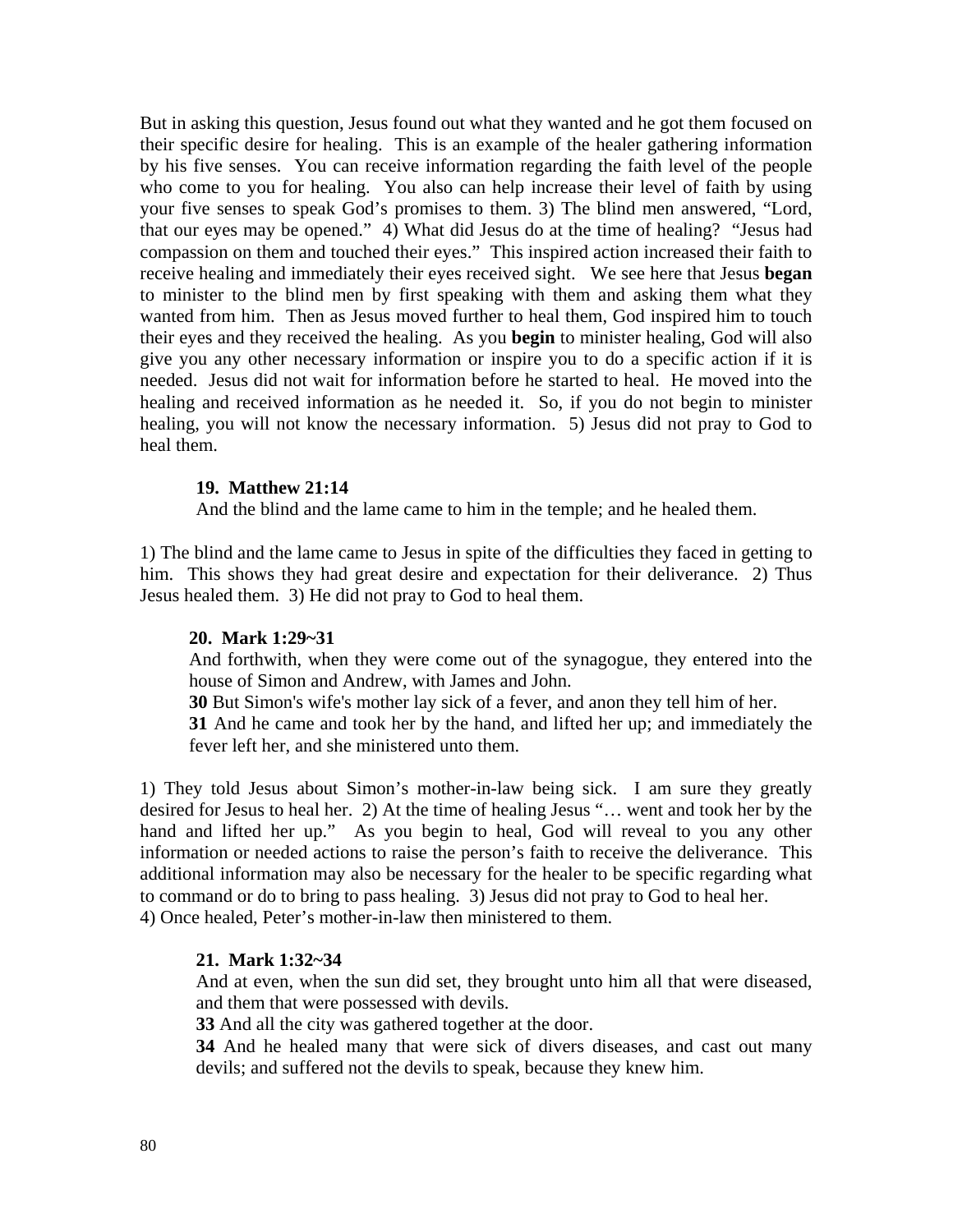1) They brought unto Jesus all that were diseased and possessed. These are the people who received deliverance. Jesus did not go to their homes. 2) He healed many. 3) Jesus did not pray to God to heal them.

## **22. Mark 1:40~45 \* +**

And there came a leper to him, beseeching him, and kneeling down to him, and saying unto him, If thou wilt, thou canst make me clean.

**41** And Jesus, moved with compassion, put forth *his* hand, and touched him, and saith unto him, I will; be thou clean.

**42** And as soon as he had spoken, immediately the leprosy departed from him, and he was cleansed.

**43** And he straitly charged him, and forthwith sent him away;

**44** And saith unto him, See thou say nothing to any man: but go thy way, shew thyself to the priest, and offer for thy cleansing those things which Moses commanded, for a testimony unto them.

**45** But he went out, and began to publish *it* much, and to blaze abroad the matter, insomuch that Jesus could no more openly enter into the city, but was without in desert places: and they came to him from every quarter.

1) A leper came to Jesus. 2) We know that the leprous man had confidence because he came to Jesus and besought him. But one doubt had to be cleared from his mind to receive healing. He said to Jesus, "**If** thou wilt, thou can make me clean." 3) Jesus took action to heal him. He "put forth his hand and touched him." 4) To impart healing Jesus said, "Be thou clean." 5) Jesus did not pray to God to heal the leper. 6) Jesus gave instruction to the leper after he was healed. He was told to go and show himself to the priest, etc. 7) The leper knew Jesus could heal people but wasn't sure if a leper, like himself, was worthy before the eyes of Jesus to receive healing. That is why he said to Jesus, "if thou wilt." To remove this doubt and replace it with faith, Jesus by inspiration touched him and then said, "I will." This enabled the leper to have faith to receive healing. Then to impart the healing, Jesus said to him, "Be thou clean."

## **23. Mark 2:3~12\***

And they come unto him, bringing one sick of the palsy, which was borne of four. **4** And when they could not come nigh unto him for the press, they uncovered the roof where he was: and when they had broken *it* up, they let down the bed wherein the sick of the palsy lay.

**5** When Jesus saw their faith, he said unto the sick of the palsy, Son, thy sins be forgiven thee.

**6** But there were certain of the scribes sitting there, and reasoning in their hearts,

**7** Why doth this *man* thus speak blasphemies? who can forgive sins but God only? **8** And immediately when Jesus perceived in his spirit that they so reasoned within themselves, he said unto them, Why reason ye these things in your hearts?

**9** Whether is it easier to say to the sick of the palsy, *Thy* sins be forgiven thee; or to say, Arise, and take up thy bed, and walk?

**10** But that ye may know that the Son of man hath power on earth to forgive sins, (he saith to the sick of the palsy,)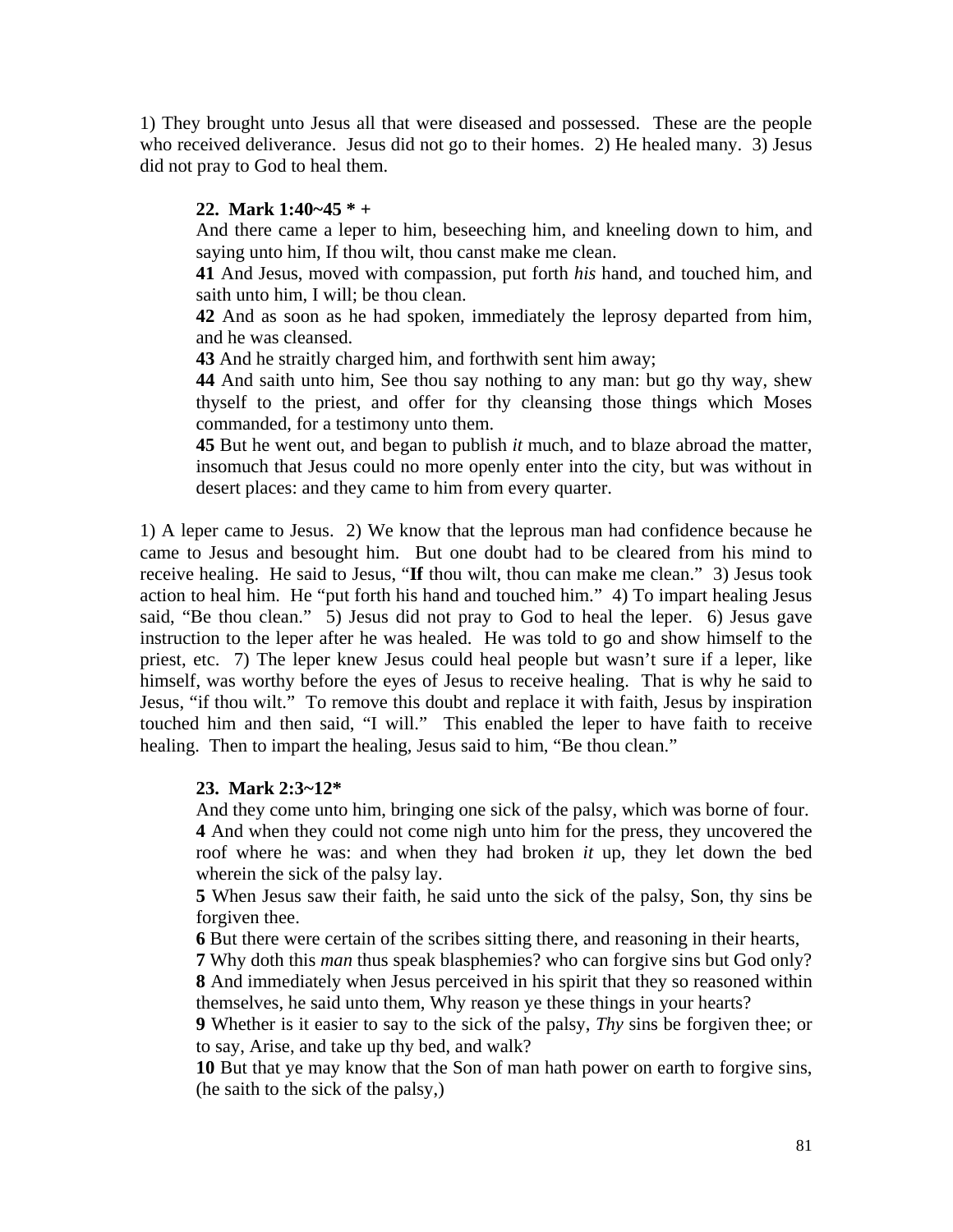**11** I say unto thee, Arise, and take up thy bed, and go thy way into thine house. **12** And immediately he arose, took up the bed, and went forth before them all; insomuch that they were all amazed, and glorified God, saying, We never saw it on this fashion.

1) They brought to him a man sick of palsy. The family and the man with palsy desired greatly for his healing. They were convinced that the man could be delivered if he went to Jesus. 2) Jesus saw their faith. Remember that sometimes you can see the faith level in the one who needs healing by his action(s) and/or the words that he speaks. You need to get the information you are able to receive by your five senses first by seeing or hearing or by having a conversation with the one who needs deliverance. It is good to ask questions and listen closely to the answers. You will learn much about the faith level of the person seeking your help. Then what ever information that you still need, God will provide to you. 3) Once Jesus understood that the man had faith to receive healing, he said, "Son, be of good cheer; thy sins be forgiven thee." 4) At the time of imparting healing, Jesus said to the sick man, "Arise, take up thy bed, and go unto thine house." When you know that the person desiring deliverance has faith to be healed, you just tell him that he has it like Jesus did with this man. 5) The sick man responded to what Jesus said "And he arose, and departed to his house." Why did he do this? It was because he believed; he had faith to be healed. 6) Jesus did not pray to God to heal him. 7) Since the man had faith to be healed, Jesus wasn't inspired to take any additional actions such as touching him or instructing him to do any thing else. Jesus simply said to him, "Arise, take up thy bed, and go unto thine house."

## **24. Mark 3:1~5\***

And he entered again into the synagogue; and there was a man there which had a withered hand.

**2** And they watched him, whether he would heal him on the sabbath day; that they might accuse him.

**3** And he saith unto the man which had the withered hand, Stand forth.

**4** And he saith unto them, Is it lawful to do good on the sabbath days, or to do evil? to save life, or to kill? But they held their peace.

**5** And when he had looked round about on them with anger, being grieved for the hardness of their hearts, he saith unto the man, Stretch forth thine hand. And he stretched *it* out: and his hand was restored whole as the other.

1) The first thing Jesus wanted to see in the man with the withered hand was whether he desired strongly enough and believed to be healed. Jesus needed to know whether or not he would go against the direction of the synagogue elders and rulers. In their culture, going against the elders and rulers of the synagogue could result in being ostracized from the synagogue and hence from the whole community. Thereafter no one in that community would have had anything to do with him. So Jesus commanded the man to "Stand forth." If the man would obey Jesus, then he truly and greatly desired and believed to receive the deliverance. 2) Since the man stood up, Jesus knew he had faith to receive healing. Then at the imparting of the healing, Jesus told him to "stretch forth thine hand." Jesus did not need any further information or to take other actions because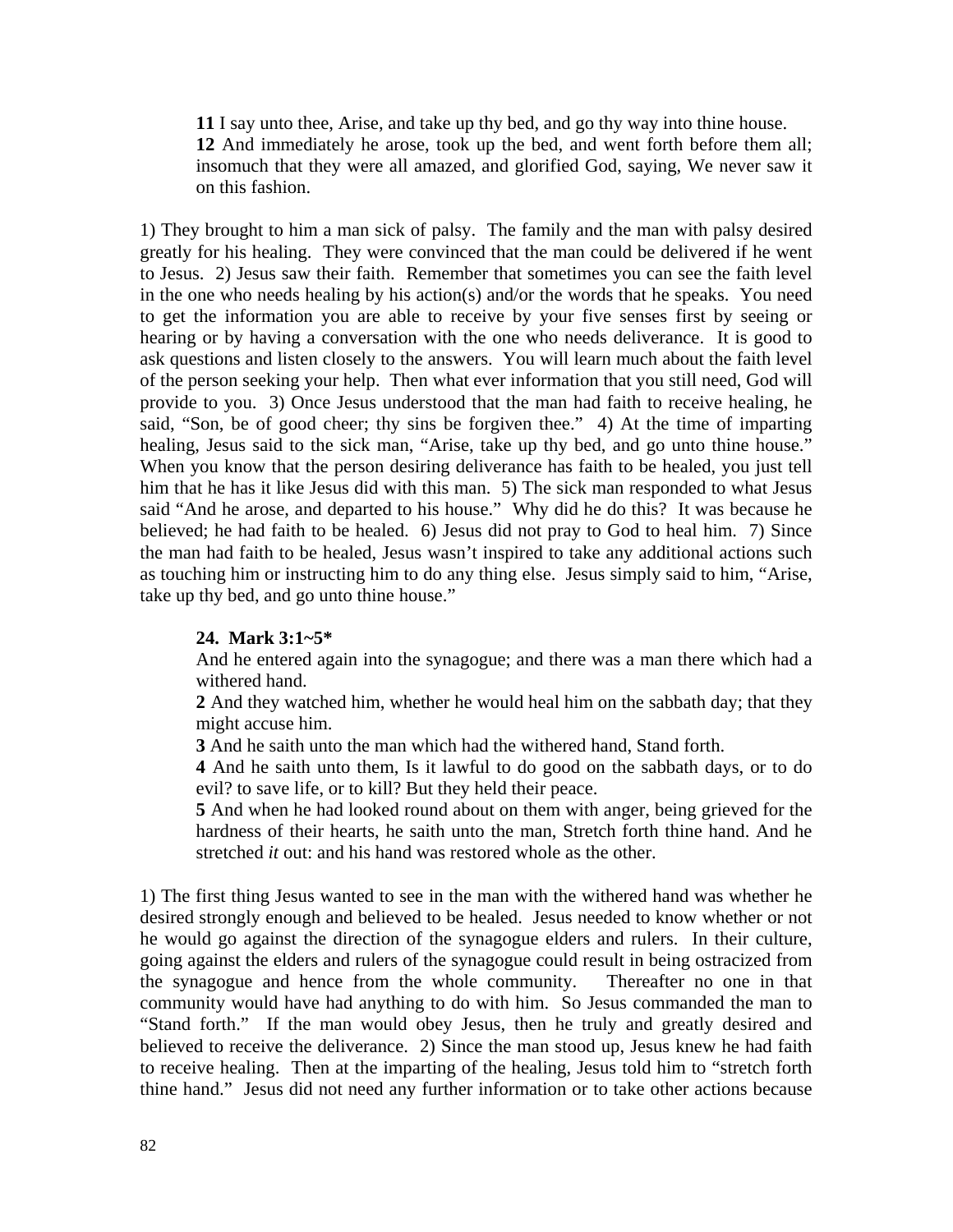the man had faith to receive healing. 3) Because the man had faith, he simply acted on what Jesus commanded and stretched forth his hand. 4) Jesus did not pray to God to heal the man.

# **25. Mark 3:9 & 10**

And he spake to his disciples, that a small ship should wait on him because of the multitude, lest they should throng him.

**10** For he had healed many; insomuch that they pressed upon him for to touch him, as many as had plagues.

1) Jesus had healed many. 2) Those with plagues pressed upon Jesus to touch him. People believed that if they touched Jesus, they would be healed.

# **26. Mark 3:14 & 15**

And he ordained twelve, that they should be with him, and that he might send them forth to preach,

**15** And to have power [*exousia*, authority] *to* heal sicknesses, and to cast out devils:

1) Jesus ordained twelve to be with him and then to send them out to preach. 2) He gave them authority to heal sickness and to cast out devils. Therefore the twelve had the authority to heal sickness and to cast out devils. It was then up to them whether or not they would heal the sick and cast out devils. We also have been given the authority to heal the sick and cast out devils. We are in place of Christ who sits on the right hand of God. It is now up to us whether or not to heal the sick and cast out devils. If we exercise this authority, then people will be healed and delivered but if we don't, they will not be healed and delivered.

# **27. Mark 5:22~24 +**

And, behold, there cometh one of the rulers of the synagogue, Jairus by name; and when he saw him [Jesus], he fell at his feet,

**23** And besought him greatly, saying, My little daughter lieth at the point of death: *I pray thee*, come and lay thy hands on her, that she may be healed; and she shall live.

**24** And *Jesus* went with him; and much people followed him, and thronged him.

# **Mark 5:35~43 +**

While he yet spake, there came from the ruler of the synagogue's *house certain* which said, Thy daughter is dead: why troublest thou the Master any further?

**36** As soon as Jesus heard the word that was spoken, he saith unto the ruler of the synagogue, Be not afraid, only believe.

**37** And he suffered no man to follow him, save Peter, and James, and John the brother of James.

**38** And he cometh to the house of the ruler of the synagogue, and seeth the tumult, and them that wept and wailed greatly.

**39** And when he was come in, he saith unto them, Why make ye this ado, and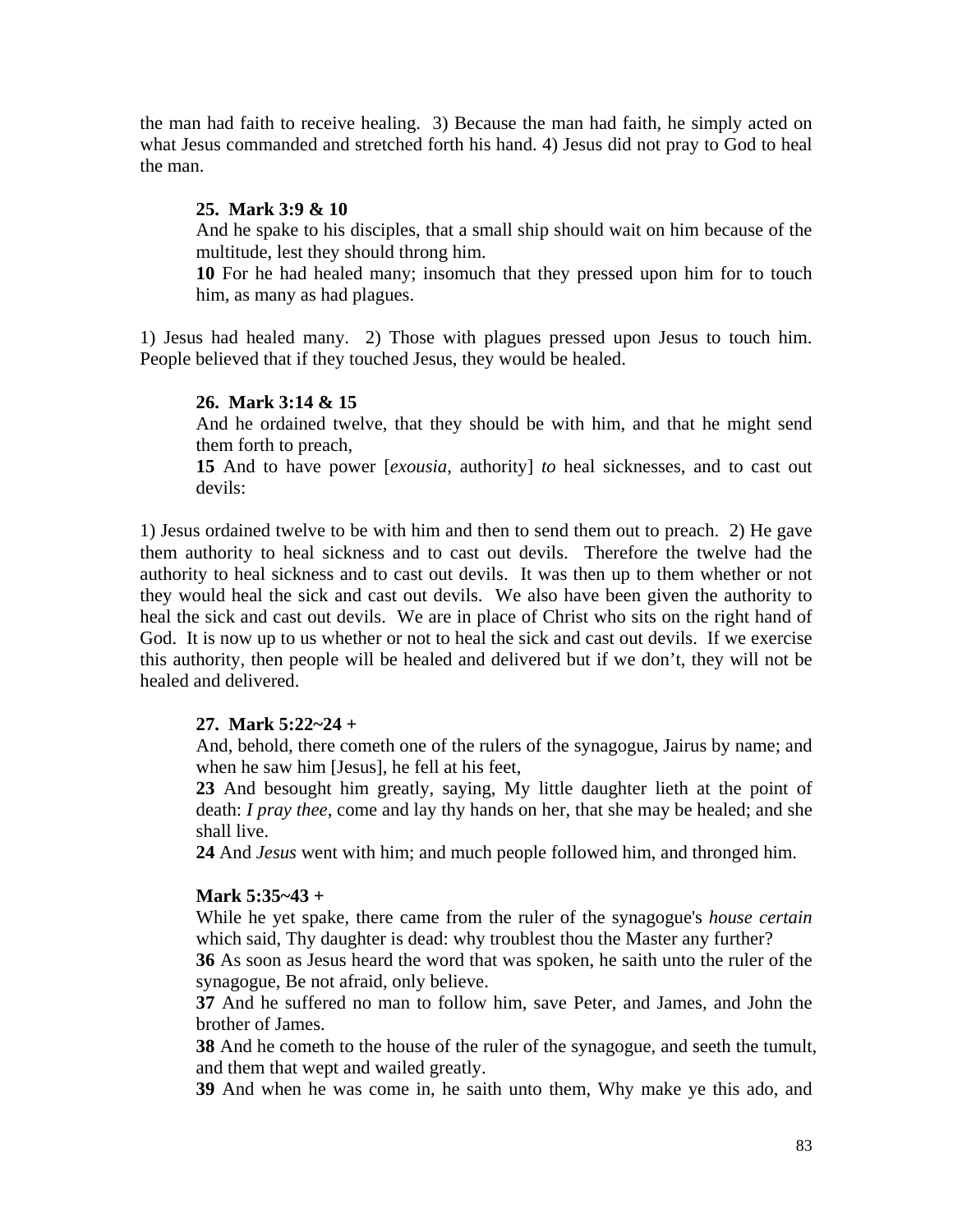weep? the damsel is not dead, but sleepeth.

**40** And they laughed him to scorn. But when he had put them all out, he taketh the father and the mother of the damsel, and them that were with him, and entereth in where the damsel was lying.

**41** And he took the damsel by the hand, and said unto her, Talitha cumi; which is, being interpreted, Damsel, I say unto thee, arise.

**42** And straightway the damsel arose, and walked; for she was *of the age* of twelve years. And they were astonished with a great astonishment.

**43** And he charged them straitly that no man should know it; and commanded that something should be given her to eat.

1) Jairus came to Jesus. 2) He believed that Jesus could heal his daughter. Jairus said, "…come and lay thy hands on her, that she may be healed; and she shall live." 3) When Jairus heard the news that his daughter was dead Jesus said to him, "Be not afraid, only believe." Jairus was given the news that his daughter had died, yet Jesus said do not be afraid of this news, instead believe that I can heal her. Jairus had a decision to make concerning what to believe. This is the area where the healer must work with the individuals who need deliverance. Get them to believe and not to fear and believe the circumstances. 4) Jesus did not allow others to remain in the house except for the parents, Peter, John and James. He put the people who had unbelief out of the house. Jesus was guarding the heart of Jairus as well as his own heart to believe. 5) Jesus said to the people in the house, "Why make ye this ado, and weep? the damsel is not dead, but sleepeth." Jesus confessed what he believed and this assisted Jairus' faith. 6) Jesus' action and command: "He took the damsel by the hand and said to her, 'Damsel, I say unto you, arise'." 7) Jesus had faith and brought to pass the impossible; he did the working of miracles. 8) He did not pray to God to heal her. 9) Jesus commanded something to be given her to eat. What we know by our five senses, we say or instruct.

# **28. Mark 5:24~34\***

And *Jesus* went with him; and much people followed him, and thronged him.

**25** And a certain woman, which had an issue of blood twelve years,

**26** And had suffered many things of many physicians, and had spent all that she had, and was nothing bettered, but rather grew worse,

**27** When she had heard of Jesus, came in the press behind, and touched his garment.

**28** For she said, If I may touch but his clothes, I shall be whole.

**29** And straightway the fountain of her blood was dried up; and she felt in *her* body that she was healed of that plague.

**30** And Jesus, immediately knowing in himself that virtue had gone out of him, turned him about in the press, and said, Who touched my clothes?

**31** And his disciples said unto him, Thou seest the multitude thronging thee, and sayest thou, Who touched me?

**32** And he looked round about to see her that had done this thing.

**33** But the woman fearing and trembling, knowing what was done in her, came and fell down before him, and told him all the truth.

**34** And he said unto her, Daughter, thy faith hath made thee whole; go in peace,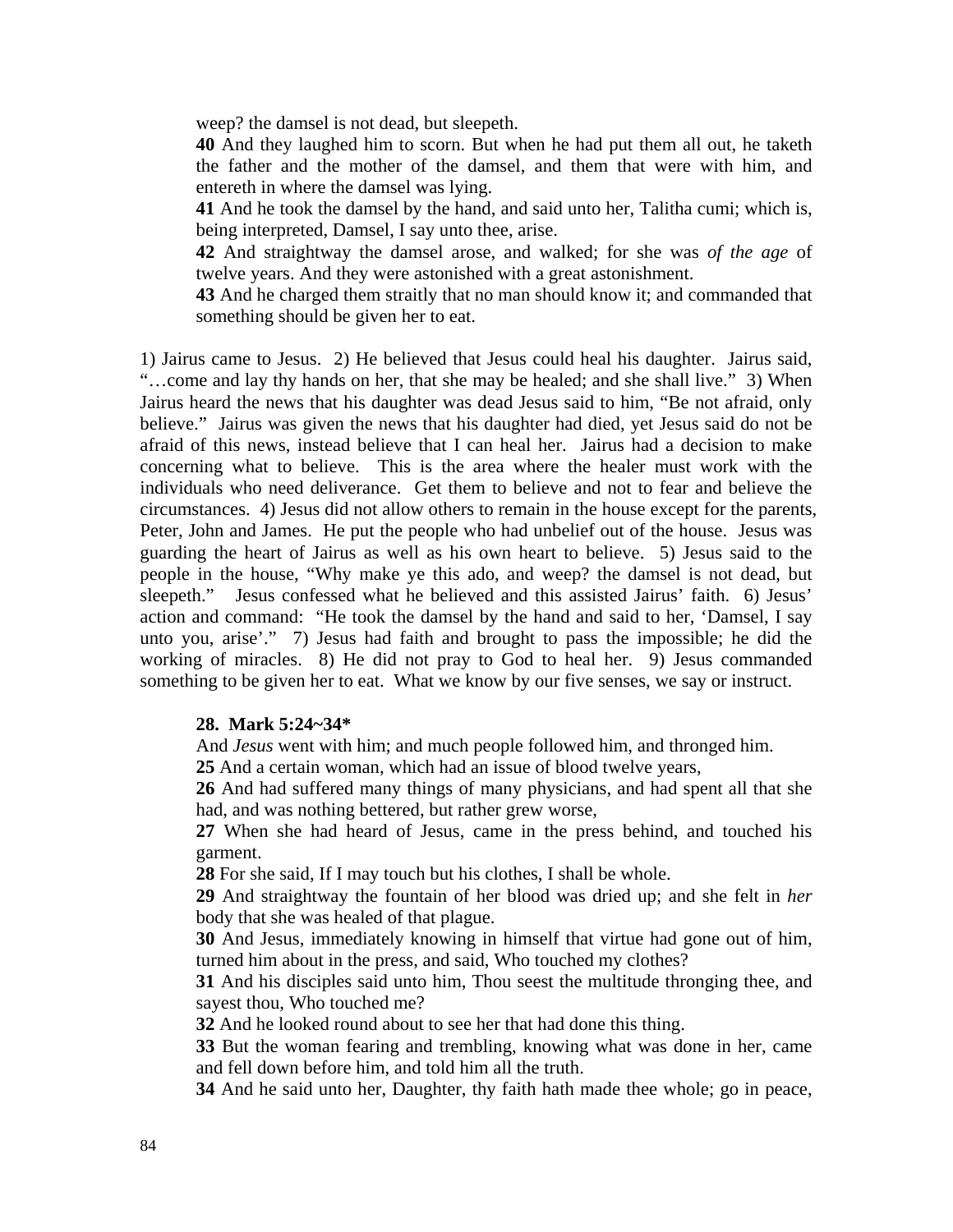and be whole of thy plague.

1) This woman had heard of Jesus. She came to him and touched his garment. 2) She believed and said, "If I may touch but his clothes, I shall be whole." 3) When she touched his garment, she was immediately healed. 4) Jesus came to know by revelation that the power had gone out of him. 5) She told him what had happened. 6) Jesus said to her, "Daughter, **thy faith** hath made thee whole; go in peace, and be whole of thy plague." When a person has faith to receive healing then a miracle of healing can happen. She believed that by touching Jesus' garment she should be made whole. Her faith was not that Jesus had to do something for her or say something to her for the healing. She had faith to touch his garment to be whole and it came to pass according to her faith. 7) Jesus did not pray to God to heal her.

# **29. Mark 6:5**

And he could there do no mighty work, save that he laid his hands upon a few sick folk, and healed *them*.

1) The reason Jesus could do no mighty works was because of their unbelief. We know this from the identical record in the book of Matthew (Matthew 13:58: "And he did not many mighty works there because of **their unbelief."**). 2) Therefore, he was only able to heal a few sick people. 3) We have to understand that gifting healing is not magic. It is given only to those who **have faith to receive healing**. If a person has doubt, unbelief, confessing that it may be difficult to receive healing, etc. then you cannot heal him. You guide him to confess and believe what God says about healing.

# **30. Mark 6:13**

And they cast out many devils, and anointed with oil many that were sick, and healed *them*.

1) The disciples cast out many devils. 2) They anointed with oil many that were sick and healed them. Jesus did not heal people by anointing with oil nor did he instruct the disciples to do so. Anointing the sick with oil was a Jewish custom; the disciples' faith to impart healing was by anointing the sick with oil. We know from the records we have been reading that it is not necessary to anoint with oil for healing. The bottom line, and only line, is the faith of the one who heals and the faith of the one who needs healing. If the healer has faith to heal by instructing the sick person (who believes the healer can heal) to drink a glass of water, then the healing can come to pass when the water is drunk. Various healers do many different things to impart healing. This is how they are confident to heal people. These different ways work for them and many who see it are confused and wonder why such methods work. If we understand that God's Word shows us that when the healer is confident or has faith to impart healing and the one who needs healing also has confidence or faith to receive healing, then the healing is simply imparted and received. Faith is the requirement, not the added things; however, the added things do not interfere with the healing as long as there is faith. Some people do not understand this simplicity and add things to the healing process. But we understand that faith is the only requirement. We see the patterns in God's Word of how Jesus Christ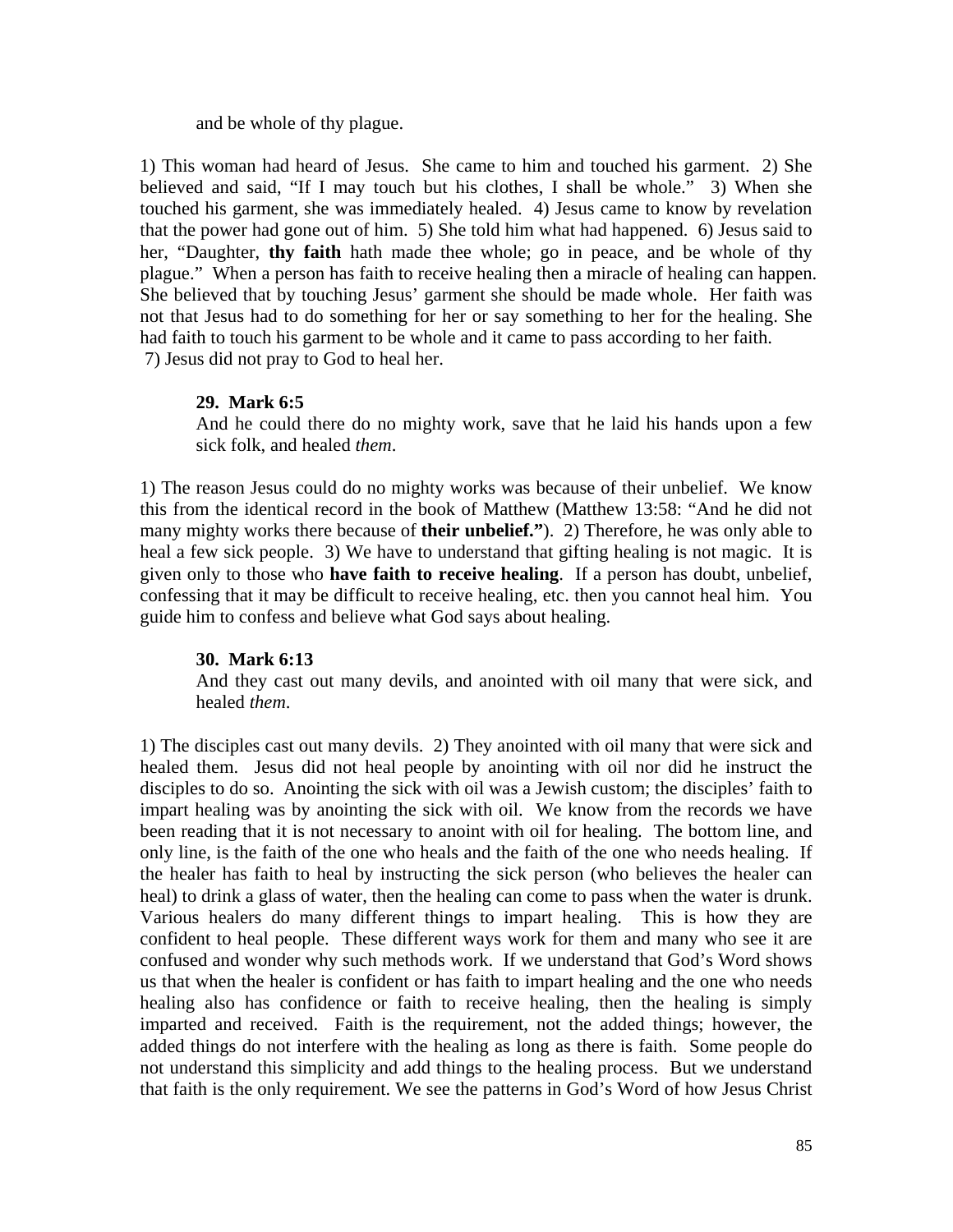healed and also how the apostles and the believers healed after the day of Pentecost. We need to stay in the ballpark of what God's Word teaches us regarding how to minister healing with the authority and power that God has given to us in Christ Jesus. 3) They did not pray to God to heal the sick.

# **31. Mark 6:53~56\***

And when they had passed over, they came into the land of Gennesaret, and drew to the shore.

**54** And when they were come out of the ship, straightway they knew him,

**55** And ran through that whole region round about, and began to carry about in beds those that were sick, where they heard he was.

**56** And whithersoever he entered, into villages, or cities, or country, they laid the sick in the streets, and besought him that they might touch if it were but the border of his garment: and as many as touched him were made whole.

1) They laid the sick in the streets and besought or asked Jesus if they might touch the border of his garment. 2) They believed that if they touched his garment, they would be healed. This was their faith to receive healing. In a previous record, we learned of the woman with the issue of blood who had this kind of faith. Many of these healings occurred in the area of Galilee. God's Word must have been preached greatly and those who received healing must have given their testimonies of deliverance in that part of the land. Verse 54 tells us that the people in Gennesaret immediately recognized Jesus and knew who he was. Apparently the community believing was very great. 3) Jesus did not say or do anything for them to receive healing. 4) They just received healing themselves according to **their faith**. 5) Jesus did not pray to God to heal them.

# **32. Mark 7:32~37 +**

And they bring unto him one that was deaf, and had an impediment in his speech; and they beseech him to put his hand upon him.

**33** And he took him aside from the multitude, and put his fingers into his ears, and he spit, and touched his tongue;

**34** And looking up to heaven, he sighed, and saith unto him, Ephphatha, that is, Be opened.

**35** And straightway his ears were opened, and the string of his tongue was loosed, and he spake plain.

**36** And he charged them that they should tell no man: but the more he charged them, so much the more a great deal they published *it*;

**37** And were beyond measure astonished, saying, He hath done all things well: he maketh both the deaf to hear, and the dumb to speak.

1) They brought to Jesus one that was deaf and had an impediment in his speech.

2) They besought Jesus to put his hand on this man to heal him. 3) Jesus took him aside, away from the multitude. He must have been inspired to do this to increase the man's level of faith. 4) Jesus took action in healing the man and "He put his fingers into his ears, and he spit, and touched his tongue and looking up to heaven, he sighed." These inspired actions increased the man's level of faith to receive healing. 5) When the man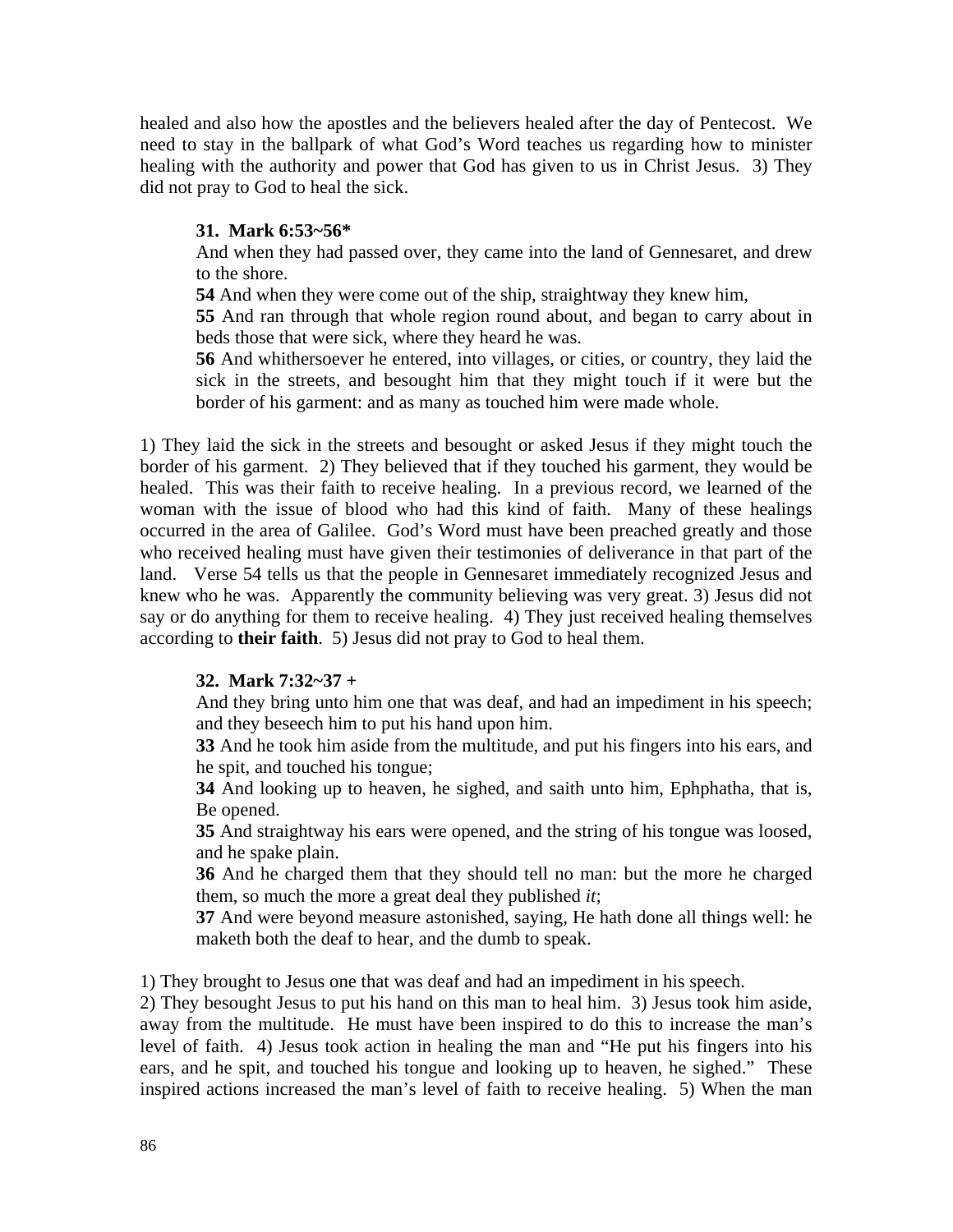had faith to receive healing, Jesus commanded, "Be opened." The man's ears were opened and the string of his tongue was loosed. Jesus had faith to operate the working of miracles and the gift of healing. His faith was always great. If our faith is not at a high level, that is, we are not absolutely confident that we can do the healing, then we believe to operate the manifestation of faith to do the miracle of healing. 6) Jesus did not pray to God to heal him.

#### **33. Mark 8:22~26**

And he cometh to Bethsaida; and they bring a blind man unto him, and besought him to touch him.

**23** And he took the blind man by the hand, and led him out of the town; and when he had spit on his eyes, and put his hands upon him, he asked him if he saw ought. **24** And he looked up, and said, I see men as trees, walking.

**25** After that he put *his* hands again upon his eyes, and made him look up: and he was restored, and saw every man clearly.

**26** And he sent him away to his house, saying, Neither go into the town, nor tell *it* to any in the town.

1) They brought a blind man to Jesus. 2) They beseeched Jesus to touch the man to heal him. 3) Jesus wanted to work with the blind man's faith away from those who brought him so "Jesus led him out of the town." Always do what feels comfortable to you to minister deliverance. If you feel the presence of others does not help you to have confidence to minister healing then either ask them to please leave or relocate yourself and the person desiring the deliverance to a more private area. Jesus was working with the blind man to increase his faith to the level of receiving healing. God will inspire your words and actions to help raise people's faith levels so that they will receive the deliverance they are seeking. 4) Jesus did three actions at the time of healing this man:

a) "He had spit on his eyes and put his hands upon him." b) He asked the man if he saw ought and the man answered that he saw men as trees walking. c) Jesus then put his hands again upon the man's eyes and made him look up. Jesus' actions and words were inspired by God and increased the man's faith. In the end, the man had full faith to receive healing. Another point to make here is that when a man does not have the desire along with some faith for healing then God will not give the inspiration or revelation to the healer to increase that man's faith. 5) Jesus did not pray to God to heal this blind man. 6) After healing the blind man, Jesus instructed him to go directly to his house saying, "Neither go into the town, nor tell *it* to any in the town." Why did Jesus say this? There must/may have been unbelief among the people who lived in that town that would have hurt the faith of this newly healed man. Once delivered, people still need to have faith concerning their healing. Satan would have doubt come into their hearts so that they would loose their deliverance. We see from the record that the blind man's faith was just enough to receive his deliverance. He may not have been able to stay firm in his deliverance if he had gone back and mixed with the unbelieving people of his town. Jesus did not want these people to put doubt in this newly delivered man's mind to the end he would loose the restoration of his sight. You need to be aware of the faith level of the person you ministered healing to and instruct him accordingly. If his faith is strong then instruct him to proclaim his deliverance to others in his town, etc. Otherwise,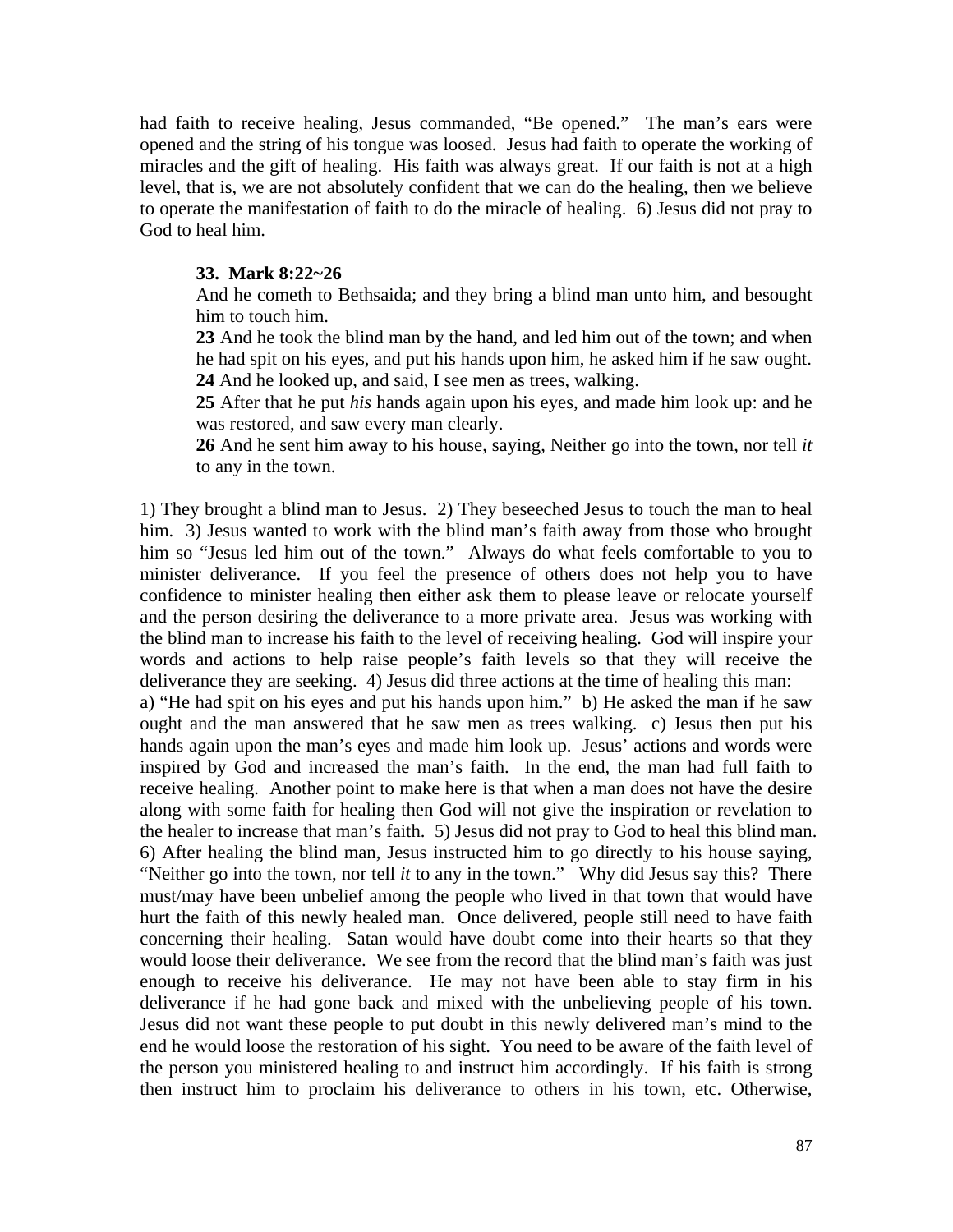encourage him to move on to proclaim his deliverance elsewhere.

# **34. Mark 10:46~52\***

And they came to Jericho: and as he went out of Jericho, with his disciples and a great number of people, blind Bartimaeus, the son of Timaeus, sat by the highway side begging.

**47** And when he heard that it was Jesus of Nazareth, he began to cry out, and say, Jesus, *thou* Son of David, have mercy on me.

**48** And many charged him that he should hold his peace: but he cried the more a great deal, *Thou* Son of David, have mercy on me.

**49** And Jesus stood still, and commanded him to be called. And they call the blind man, saying unto him, Be of good comfort, rise; he calleth thee.

**50** And he, casting away his garment, rose, and came to Jesus.

**51** And Jesus answered and said unto him, What wilt thou that I should do unto thee? The blind man said unto him, Lord, that I might receive my sight.

**52** And Jesus said unto him, Go thy way; thy faith hath made thee whole. And immediately he received his sight, and followed Jesus in the way.

1) Blind Bartimaeus cried out for Jesus. 2) Jesus called for him and Bartimaeus threw his garment to the side and came to him with expectation and desire to be healed. 3) Jesus asked him, "What wilt thou that I should do unto thee?" 4) The blind man said, "Lord, that I might receive my sight." Jesus must have understood by the man's action and speech that he had faith to receive healing. 5) To impart the healing, Jesus simply said, "Go thy way; **thy faith** hath made thee whole." Bartimaeus already **had faith** to receive healing, thus Jesus did not need to do any further actions or say anything else to increase his faith. Again, Jesus only said, "Go thy way; **thy faith** [not Jesus' faith] hath made thee whole." 6) Jesus did not pray to God to heal Bartimaeus.

# **35. Mark 16:15~18**

And he said unto them, Go ye into all the world, and preach the gospel to every creature.

**16** He that believeth and is baptized shall be saved; but he that believeth not shall be damned.

**17** And these signs shall follow them that believe; In my name shall they cast out devils; they shall speak with new tongues;

**18** They shall take up serpents; and if they drink any deadly thing, it shall not hurt them; they shall lay hands on the sick, and they shall recover.

1) Jesus said in verse seventeen that signs will follow those who **believe**, not only the ministers and evangelists. We now know that every member of the Body of Christ who believes to operate the manifestations of holy spirit "... shall lay hands on the sick, and they shall recover." That is what God's Word says. This is true and we must become confident that we can heal the sick and cast out devils.

# **36. Luke 4:38 & 39**

And he arose out of the synagogue, and entered into Simon's house. And Simon's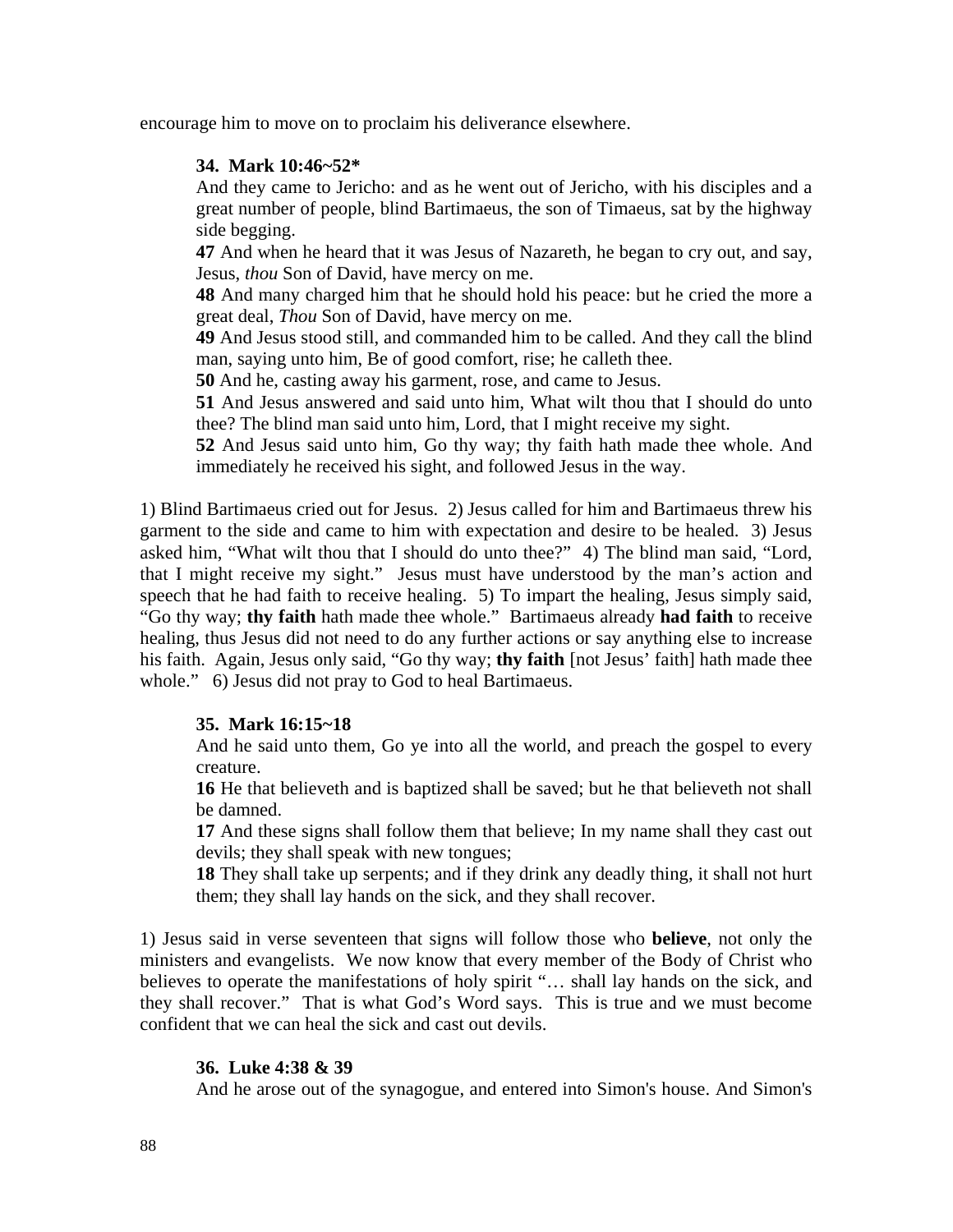wife's mother was taken with a great fever; and they besought him for her. **39** And he stood over her, and rebuked the fever; and it left her: and immediately she arose and ministered unto them.

1) They besought Jesus to heal Simon's mother-in-law. 2) Jesus stood over her and rebuked (spoke) to the fever. The fever obeyed him and left her. We **follow this pattern** and also do the same. We speak with faith directly to the problem and order it to leave. 3) Simon's mother-in-law immediately arose and was then able to take care of the guests in Simon's house. 4) You begin to minister deliverance to people **when** there is the desire and expectation for deliverance plus the faith to be healed. This desire and faith can be in the one who needs the healing and/or in his or her family members who ask for your help. If you go ahead and minister healing when there is not enough faith, the person will not be healed. God will not over-step their free will and force healing on them when there is not enough faith to receive it. This is a big point that you must understand and adhere to. Otherwise it will seem to them that God failed them and just didn't heal them. It will build doubt instead of faith. You must be patient and work with people to build their faith. Remember, you have the authority over all sickness and diseases so when the person is ready to receive the deliverance, then you order the sickness to go and it shall obey you.

# **37. Luke 4:40 & 41**

Now when the sun was setting, all they that had any sick with divers diseases brought them unto him; and he laid his hands on every one of them, and healed them.

**41** And devils also came out of many, crying out, and saying, Thou art Christ the Son of God. And he rebuking them suffered them not to speak: for they knew that he was Christ.

1) Jesus did not seek out the sick and possessed by going to their houses. Instead, those who had need of healing were brought by their family or relatives, etc. to Jesus Christ. This is the pattern we see in God's Word. If you follow it, then you will be able to consistently deliver people. They will come to you with desire and faith for healing; you will be able to heal them. 2) In this account, Jesus laid his hands on every one of the sick people. This action **is not a pattern**. Sometimes Jesus laid his hands on the sick and sometimes he did not. You take the action that you are inspired or feel like taking. Be confident that God is working in you both to will and to do of His good pleasure. 3) We see **another pattern** in God's Word when we see Jesus doing the healing. Jesus did not pray to God to heal these sick people. He operated the power to heal. You follow this pattern because you have the authority to heal sickness and diseases.

# **38. Luke 5:12~14 \* +**

And it came to pass, when he was in a certain city, behold a man full of leprosy: who seeing Jesus fell on his face, and besought him, saying, Lord, if thou wilt, thou canst make me clean.

**13** And he put forth his hand, and touched him, saying, I will: be thou clean. And immediately the leprosy departed from him.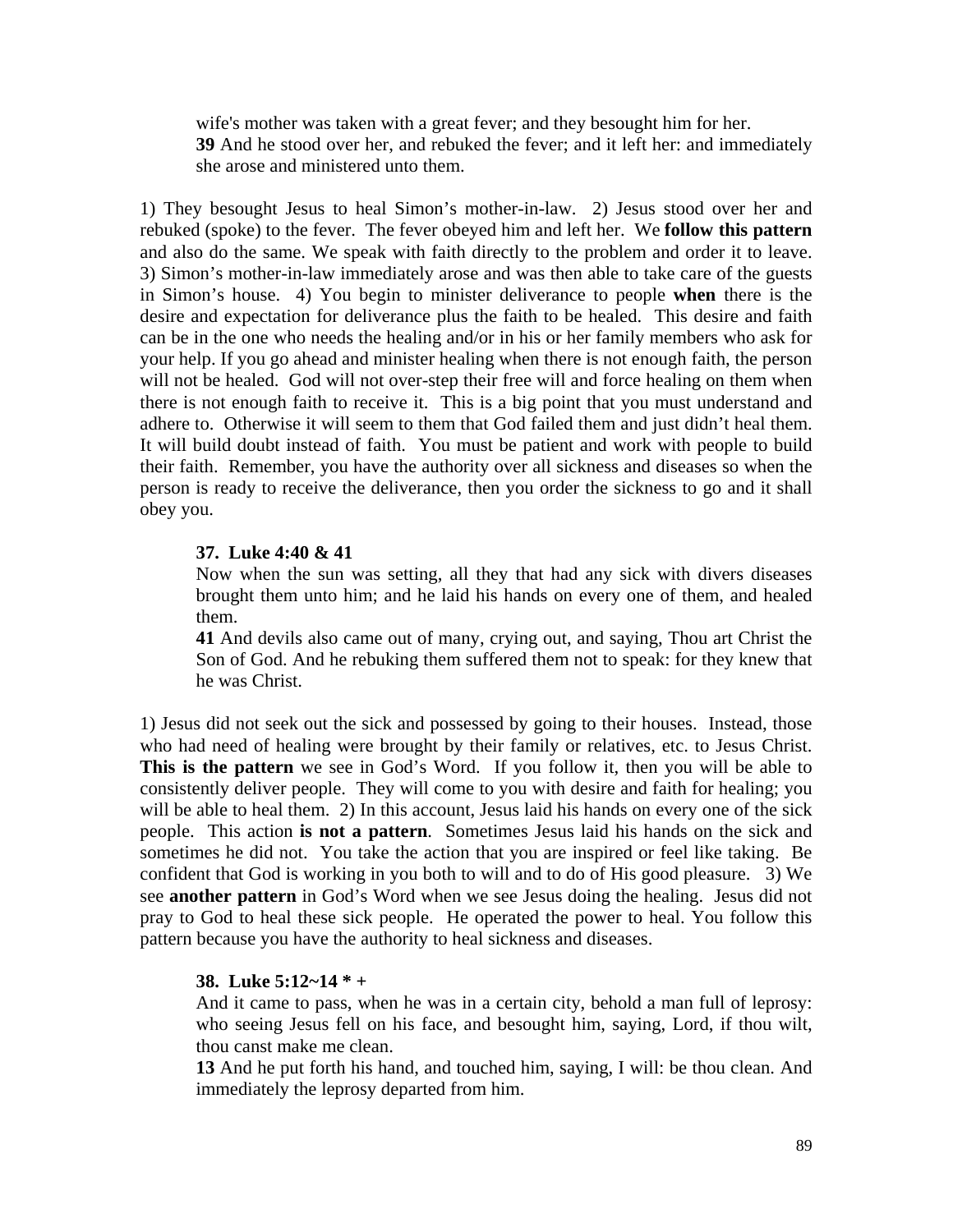**14** And he charged him to tell no man: but go, and shew thyself to the priest, and offer for thy cleansing, according as Moses commanded, for a testimony unto them.

1) According to Jewish custom, lepers were not supposed to be within the city walls. But this particular leper broke tradition and came into the city because he intensely desired healing and believed that Jesus could heal him. People in the city must have yelled at him to leave and to stay away from them; however, none of these things discouraged him. This man was determined to get to Jesus because he wanted deliverance and knew that he would be healed. 2) His only doubt was that he might not be good enough to receive healing because he was defiled, being a leper. Thus he said to Jesus, "If thou wilt." 3) Jesus removed this doubt by touching him and saying, "I will." 4) Once the doubt was cleared, it was replaced with full confidence then Jesus said, "Be thou clean." That was all Jesus said. He ordered it into being with faith. Jesus might not have used the manifestation of faith to do this miracle of healing because he already had great faith. 5) The healer always watches the level of faith in one who comes for healing.

## **39. Luke 5:15 &16**

But so much the more went there a fame abroad of him: and great multitudes came together to hear, and to be healed by him of their infirmities. **16** And he withdrew himself into the wilderness, and prayed.

1) Jesus preached the Word of God boldly and healed people. These people then went and told others about their deliverance. Great multitudes were inspired to desire deliverance. They came to Jesus to hear the Word of God and to be healed. 2) Who healed these people? Not God, but Jesus healed them by the power and authority he received from God.

#### **40. Luke 5:17~26**

And it came to pass on a certain day, as he was teaching, that there were Pharisees and doctors of the law sitting by, which were come out of every town of Galilee, and Judaea, and Jerusalem: and the power of the Lord was present to heal them.

**18** And, behold, men brought in a bed a man which was taken with a palsy: and they sought means to bring him in, and to lay him before him.

**19** And when they could not find by what way they might bring him in because of the multitude, they went upon the housetop, and let him down through the tiling with his couch into the midst before Jesus.

**20** And when he saw their faith, he said unto him, Man, thy sins are forgiven thee. **21** And the scribes and the Pharisees began to reason, saying, Who is this which speaketh blasphemies? Who can forgive sins, but God alone?

**22** But when Jesus perceived their thoughts, he answering said unto them, What reason ye in your hearts?

**23** Whether is easier, to say, Thy sins be forgiven thee; or to say, Rise up and walk?

**24** But that ye may know that the Son of man hath power upon earth to forgive sins, (he said unto the sick of the palsy,) I say unto thee, Arise, and take up thy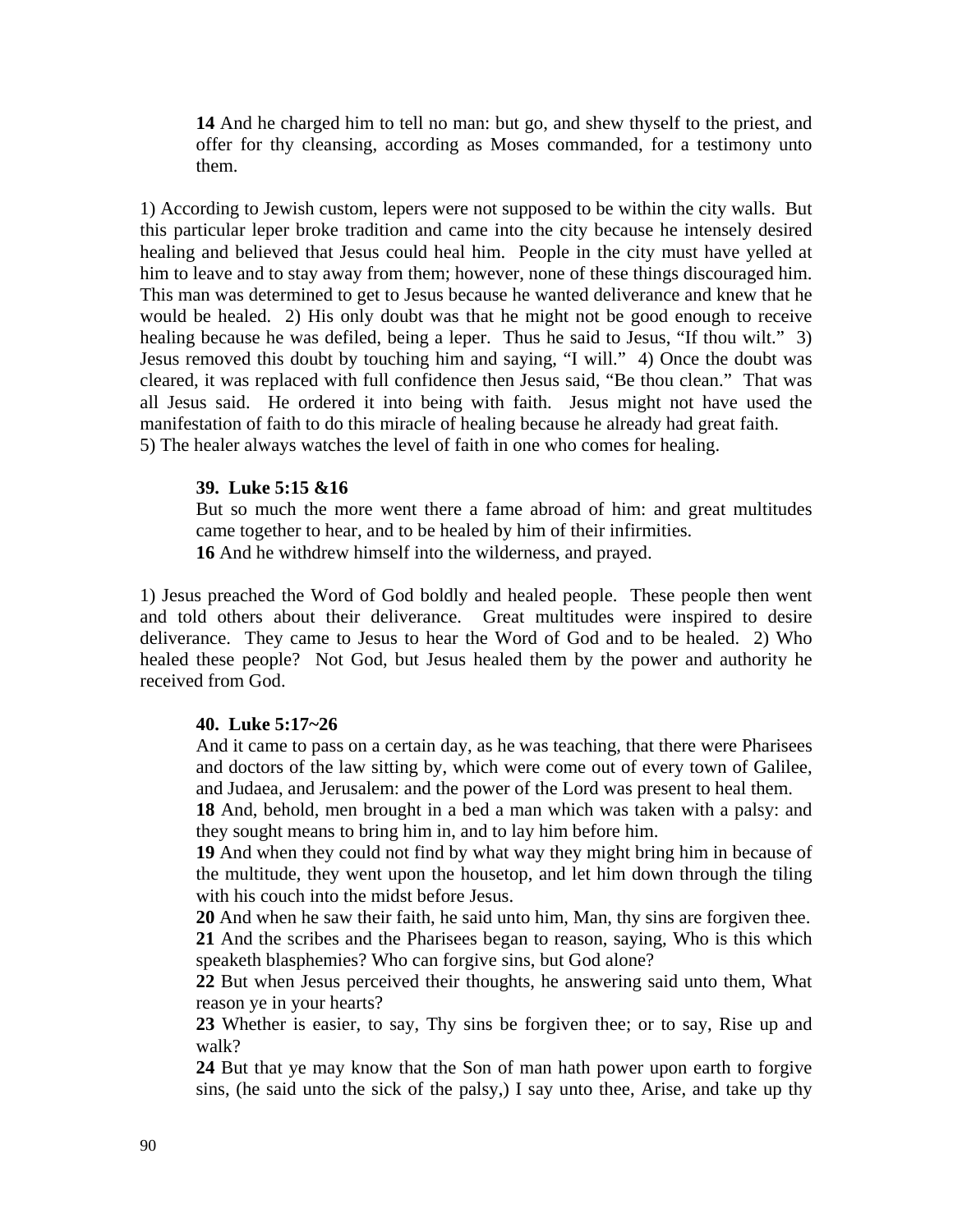couch, and go into thine house.

**25** And immediately he rose up before them, and took up that whereon he lay, and departed to his own house, glorifying God.

**26** And they were all amazed, and they glorified God, and were filled with fear, saying, We have seen strange things to day.

1) They brought a man sick of palsy to Jesus. The family and the sick man desired greatly for his healing. They also believed for his deliverance and were convinced that the man could be delivered if he went to Jesus. 2) Verse 20 says that Jesus saw their faith. You can see faith by people's actions. You can hear the language of faith by their speech. You need to get whatever information you can by your five senses. Look at what is going on with the person. Have a conversation and really listen to what he is saying. If you still need additional information to minister healing, then God will let you know. 3) Once Jesus understood that the man had faith to receive healing, he said "Son, be of good cheer; thy sins be forgiven thee." 4) At the time of imparting healing, Jesus said, "Arise, take up thy bed, and go unto thine house." When you know that the person desiring deliverance has faith to be healed, you just tell him that he has the healing like Jesus did with this man. 5) The sick man responded to what Jesus said "And he arose, and departed to his house." Why did he do this? It was because he believed; he had faith to be healed. 6) Jesus did not pray to God to heal him. 7) Since the man had faith to be healed, Jesus wasn't inspired to take any additional actions such as touching him or instructing him to do any thing else. Jesus simply said to him, "Arise, take up thy bed, and go unto thine house."

## **41. Luke 6:6~11\***

And it came to pass also on another sabbath, that he entered into the synagogue and taught: and there was a man whose right hand was withered.

**7** And the scribes and Pharisees watched him, whether he would heal on the sabbath day; that they might find an accusation against him.

**8** But he knew their thoughts, and said to the man which had the withered hand, Rise up, and stand forth in the midst. And he arose and stood forth.

**9** Then said Jesus unto them, I will ask you one thing; Is it lawful on the sabbath days to do good, or to do evil? to save life, or to destroy *it*?

**10** And looking round about upon them all, he said unto the man, Stretch forth thy hand. And he did so: and his hand was restored whole as the other.

**11** And they were filled with madness; and communed one with another what they might do to Jesus.

1) The first thing Jesus said to the man who had a withered hand was, "Rise up and stand forth in the midst." Why did Jesus say this first? He knew that the man would have to have great believing to stand out from the crowd. If this man desired strongly and believed for healing, then Jesus knew that he could heal his withered hand. Therefore he asked the man to "Rise up and stand forth in the midst." In their culture, going against the elders and rulers of the synagogue could result in being ostracized from the synagogue and hence from the whole community. The man knew that obeying what Jesus said would get him into trouble. If this man feared the scribes and Pharisees of the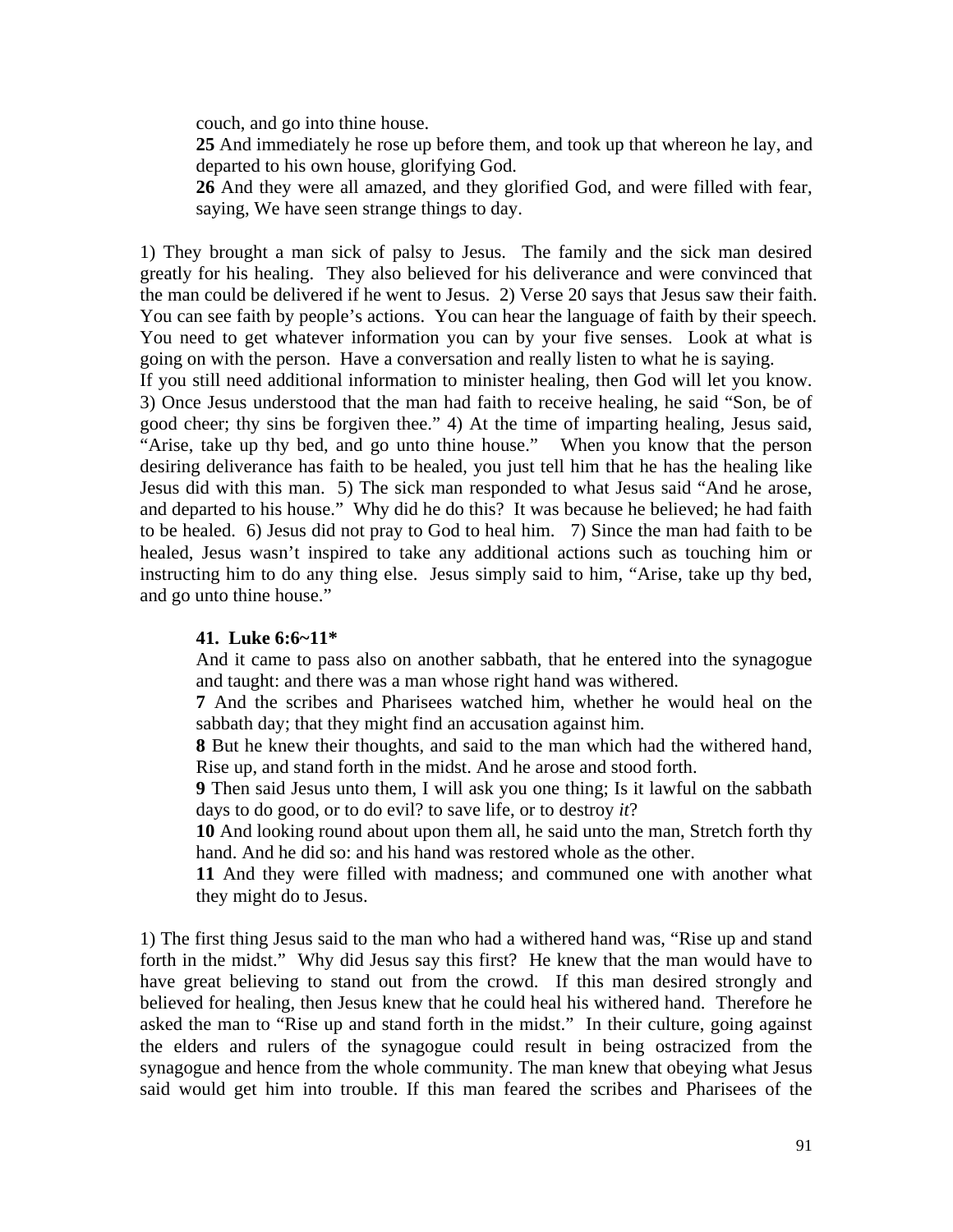synagogue, the man would not have risen up and stood in the midst. The man had to choose what he wanted. Did he really want the healing or did he want to keep in good standing with the synagogue leaders? Jesus got him to make up his mind. Had the man not stood up, Jesus would not have healed him. By the man's actions, Jesus then knew that he had faith and not fear. Jesus gathered this information by his five senses. 2) The man obeyed Jesus' command and rose up and stood in the midst. 3) Once Jesus knew and understood that the man had faith, Jesus said, "Stretch forth thy hand." 4) Because the man **had faith** to receive healing, he believed and acted on what Jesus said. He did the impossible and stretched forth his withered hand and it was immediately made whole. 5) Jesus did not do or say anything else because the man **already had faith** to receive healing. 6) He did not pray to God to heal the man.

## **42. Luke 6:17~19\***

And he came down with them, and stood in the plain, and the company of his disciples, and a great multitude of people out of all Judaea and Jerusalem, and from the sea coast of Tyre and Sidon, which came to hear him, and to be healed of their diseases;

**18** And they that were vexed with unclean spirits: and they were healed.

**19** And the whole multitude sought to touch him: for there went virtue out of him, and healed *them* all.

1) A great multitude of people came to hear Jesus and to be healed of their diseases.

2) They were healed. 3) The whole multitude sought to touch Jesus. They **believed** that they would be healed by simply touching him because virtue or power went out of him. They did not need Jesus to specifically minister to them or touch them or say something to them. They **had the faith** to receive healing and healing happened according to their faith. Why were they at such high level of faith? Jesus had been preaching the good news and healing a lot of people. Those who were healed had been proclaiming their deliverance to others who were now inspired to have faith to be healed because now they believed that Jesus was so full of power. 4) The power for healing went out of Jesus when the people touched him with faith and expectation to be healed. According to their faith, they were all healed. This record is similar to Acts 19:11 where God wrought special miracles (*dunamis*) by the hands of Paul when he passed around the aprons and handkerchiefs and people were healed by touching them. Also we have records where the shadow of Peter passed over people and they were healed. When people's faith is greatly increased by preaching, teaching and testimonies, this kind of healing can take place. The healings in this record were gifted by Jesus to as many who touched his garment and had faith to receive. 5) Jesus did not pray to God to heal them.

## **43. Luke 7:2~10\***

And a certain centurion's servant, who was dear unto him, was sick, and ready to die.

**3** And when he heard of Jesus, he sent unto him the elders of the Jews, beseeching him that he would come and heal his servant.

**4** And when they came to Jesus, they besought him instantly, saying, That he was worthy for whom he should do this: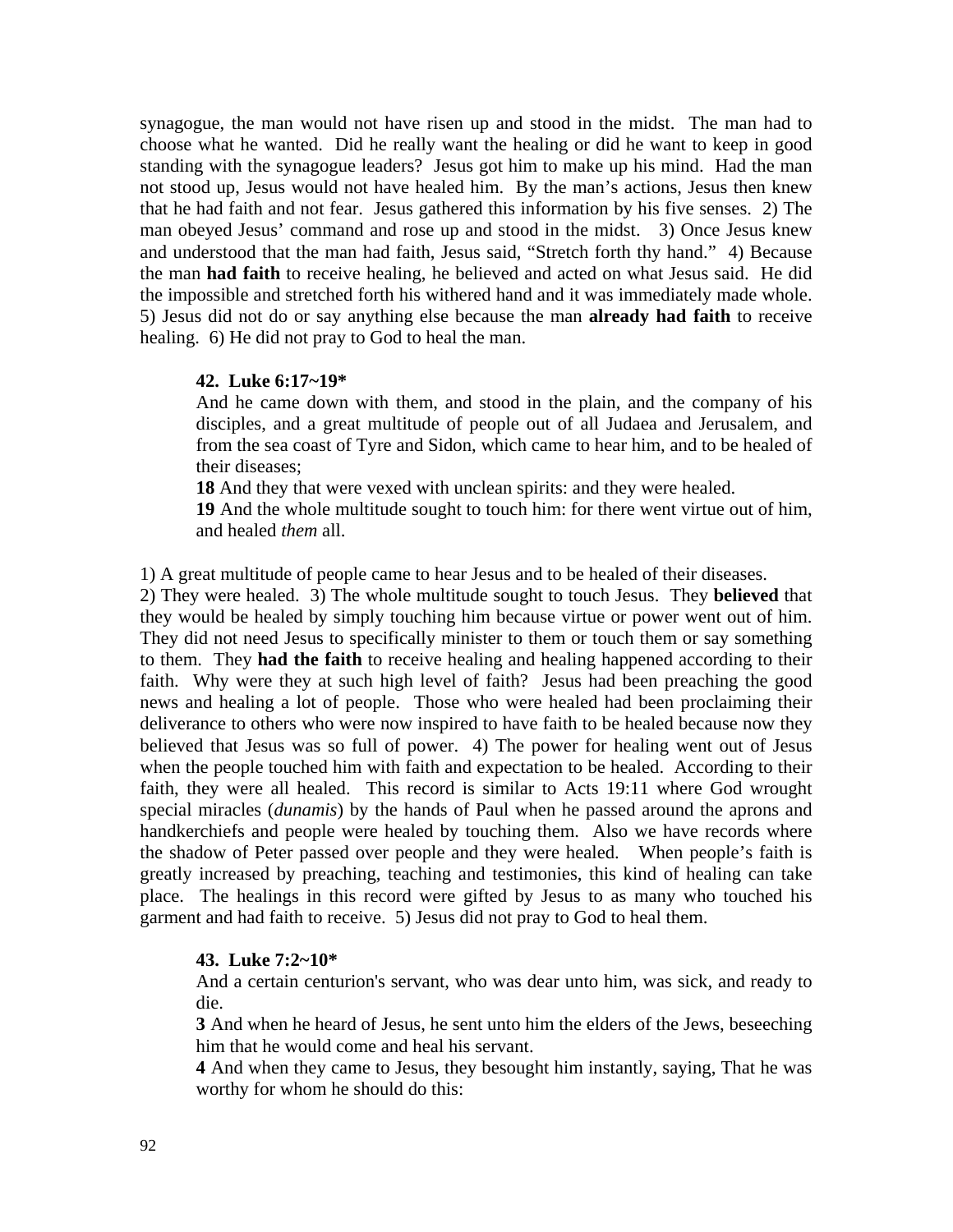**5** For he loveth our nation, and he hath built us a synagogue.

**6** Then Jesus went with them. And when he was now not far from the house, the centurion sent friends to him, saying unto him, Lord, trouble not thyself: for I am not worthy that thou shouldest enter under my roof:

**7** Wherefore neither thought I myself worthy to come unto thee: but say in a word, and my servant shall be healed.

**8** For I also am a man set under authority, having under me soldiers, and I say unto one, Go, and he goeth; and to another, Come, and he cometh; and to my servant, Do this, and he doeth *it*.

**9** When Jesus heard these things, he marvelled at him, and turned him about, and said unto the people that followed him, I say unto you, I have not found so great faith, no, not in Israel.

**10** And they that were sent, returning to the house, found the servant whole that had been sick.

1) This centurion and the centurion we read about in Matthew chapter eight are different men. The servant of the centurion in Matthew was "lying at home sick of the palsy, grievously tormented." The servant of the centurion in Luke was "sick, and ready to die." The centurion in Matthew came personally to beseech healing of his servant while in Luke the centurion sent the elders of the Jews to beseech Jesus for the healing.

2) Jesus went with them because he must have seen from the action and speech of the elders that the centurion had a great desire and expectation for his servant's deliverance. 3) When Jesus was not far from the centurion's home, the centurion sent his friend with a message for Jesus. 4) Jesus understood from the message that this man had great faith. 5) The centurion's servant also must have had great faith in his master. The master may have told him something like, "Today you shall be healed because I am going to ask Jesus to speak healing for you." 6) Jesus did not pray to God to heal the servant.

#### **44. Luke 7:11~17 +**

And it came to pass the day after, that he went into a city called Nain; and many of his disciples went with him, and much people.

**12** Now when he came nigh to the gate of the city, behold, there was a dead man carried out, the only son of his mother, and she was a widow: and much people of the city was with her.

**13** And when the Lord saw her, he had compassion on her, and said unto her, Weep not.

**14** And he came and touched the bier: and they that bare *him* stood still. And he said, Young man, I say unto thee, Arise.

**15** And he that was dead sat up, and began to speak. And he delivered him to his mother.

**16** And there came a fear on all: and they glorified God, saying, That a great prophet is risen up among us; and, That God hath visited his people.

**17** And this rumour of him went forth throughout all Judaea, and throughout all the region round about.

1) When the Lord saw this widow with her only son now dead, he had compassion on her.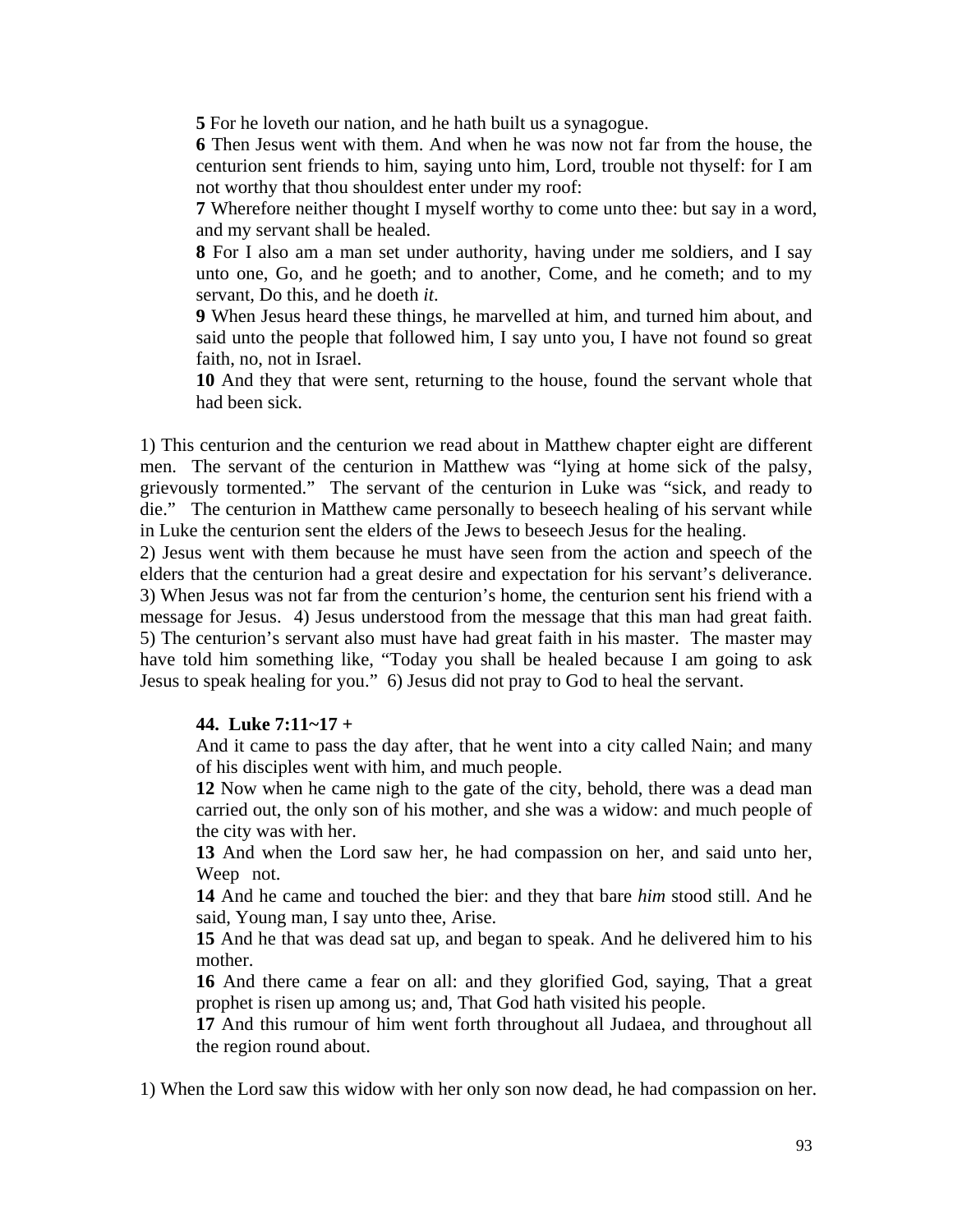2) Jesus commanded her, "Weep not." Why did Jesus command her to stop crying? He got her to change her mind and to think something else. He gave to her the alternative for crying. Somewhere in between what Jesus said and her listening to him and obeying, she made the decision to believe that her son would rise from the dead. This has to be the case because deliverance can only take place when there is faith to receive it. The widow must have known of Jesus as the miracle worker. She must have decided to change her mind and believe that Jesus could raise her son from the dead. Without faith one cannot receive anything and with faith all things are possible. 3) Jesus operated the working of miracles, raising the young man from the dead either by his own faith or by the manifestation of faith. 4) Jesus acted by coming up to the bier and touching it.

5) Jesus said, "Young man, I say unto thee, Arise." He spoke it with faith knowing that the young man had to wake up. This is how you raise someone from the dead. First of all, there has to be a person who has faith or believing for the dead person to be raised from the dead. And if necessary, the healer also needs to work with this person's faith. When there is faith, then you order the dead person to get up. If the healer does not have confidence to raise the dead, he needs to take time to believe to operate the manifestation of faith to do the working of a miracle. 6) Jesus did not pray to God to raise the man from the dead.

## **45. Luke 7:20~22**

When the men were come unto him, they said, John Baptist hath sent us unto thee, saying, Art thou he that should come? or look we for another?

**21** And in that same hour he cured many of *their* infirmities and plagues, and of evil spirits; and unto many *that were* blind he gave sight.

**22** Then Jesus answering said unto them, Go your way, and tell John what things ye have seen and heard; how that the blind see, the lame walk, the lepers are cleansed, the deaf hear, the dead are raised, to the poor the gospel is preached.

1) Jesus cured many of their infirmities, plagues evil spirits and unto many that were blind he gave sight. Jesus preached the gospel to the poor or meek and did all of these powerful healings and we can too. We can preach the good news to those who are hungering for it. We can get the blind to see, the lame to walk, the lepers to be cleansed, the deaf to hear and the dead to be raised. Remember Jesus said, "He that believeth on me, the works that I do shall he do also; and greater works than these shall he do; because I go unto my Father." 2) Jesus did not pray to God to heal the people; Jesus healed them.

### **46. Luke 8:41 & 42 +**

And, behold, there came a man named Jairus, and he was a ruler of the synagogue: and he fell down at Jesus' feet, and besought him that he would come into his house:

**42** For he had one only daughter, about twelve years of age, and she lay a dying. But as he went the people thronged him.

#### **Luke 8:49~56\*\***

While he yet spake, there cometh one from the ruler of the synagogue's *house*,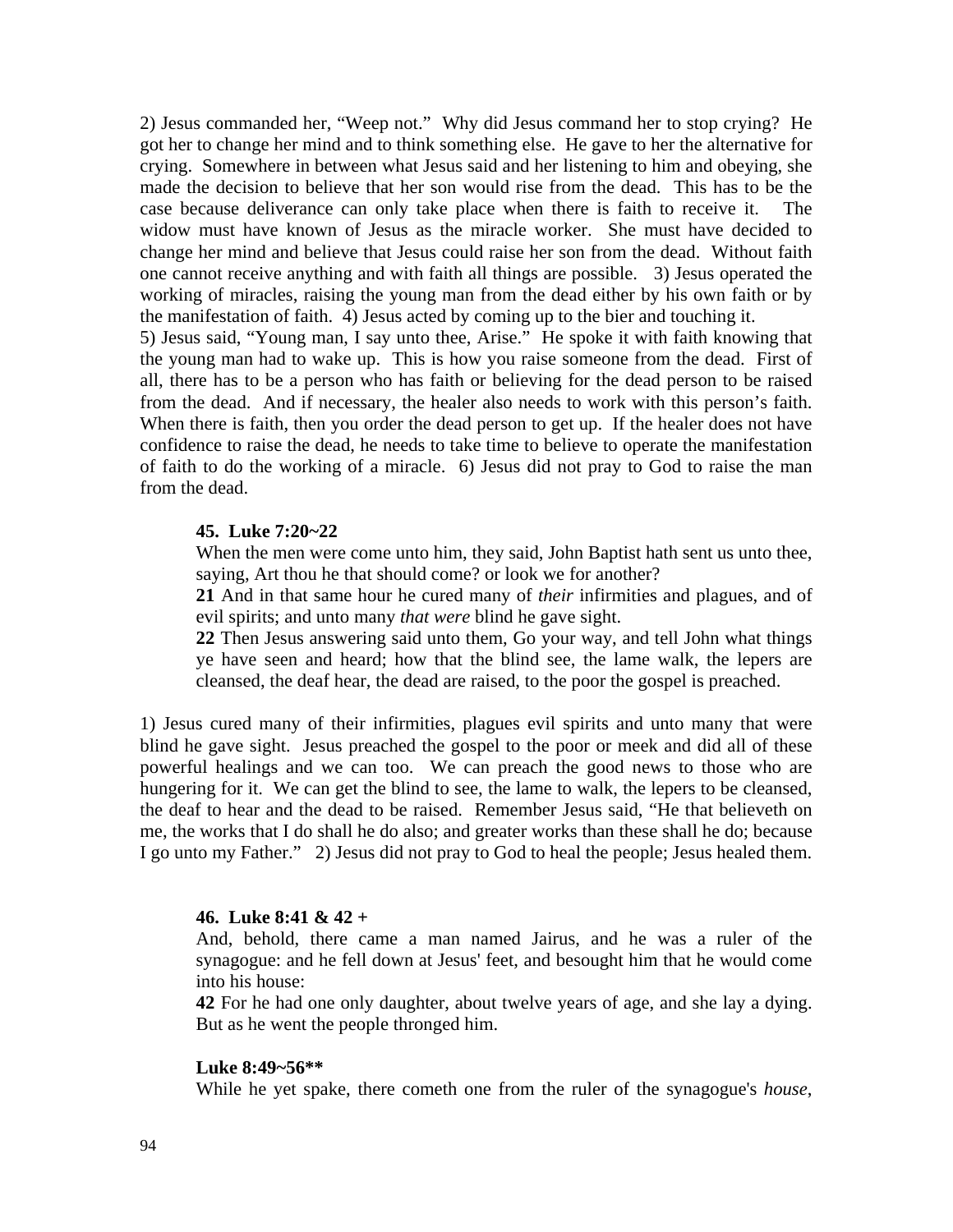saying to him, Thy daughter is dead; trouble not the Master.

**50** But when Jesus heard *it*, he answered him, saying, Fear not: believe only, and she shall be made whole.

**51** And when he came into the house, he suffered no man to go in, save Peter, and James, and John, and the father and the mother of the maiden.

**52**And all wept, and bewailed her: but he said, Weep not; she is not dead, but sleepeth.

**53** And they laughed him to scorn, knowing that she was dead.

**54** And he put them all out, and took her by the hand, and called, saying, Maid, arise.

**55** And her spirit came again, and she arose straightway: and he commanded to give her meat.

**56** And her parents were astonished: but he charged them that they should tell no man what was done.

1) Jairus, the ruler of the synagogue, came to Jesus. Many of the synagogue leaders, Pharisees, Sadducees and priests were set against Jesus. Jairus greatly desired the deliverance of his daughter and was willing to risk losing his job over it. He intensely desired for his daughter's healing, thus he searched for Jesus. Upon finding Jesus, Jairus asked him to come to his home because his only child lay dying. Jairus believed that if Jesus came to her, she would be healed. This ruler **came** to Jesus under these circumstances. Jesus understood all of it so he went with Jairus to the ruler's home. There might have been another life and death situation occurring in some other home, but Jesus went where he knew there was the desire and faith for healing. The one who heals must always look at the faith level of person who desires to receive deliverance and work with his faith. If he has faith to be healed then immediately heal him. If a man does not have faith to be healed, then work with his faith to increase it. Once his faith has risen up and he is confident to receive deliverance, then you give or impart the healing to him.

2) When Jairus heard the news that his daughter was dead, Jesus said to him, "Fear not: believe only, and she shall be made whole." This is the area in which a healer must work with the individuals that need deliverance. Get them to believe and not to fear because of the circumstances. 3) Jesus did not allow others to remain in the house except for the parents, Peter, John and James. He put the people who had unbelief out of the house. Jesus was guarding the heart of Jairus as well as his own heart to believe. 4) Jesus said to the people in the house, "Weep not; she is not dead, but sleepeth". He confessed what he believed and assisted the parent's faith. 5) His action and command were he "took her by the hand, and called, saying, 'Maid, arise'". Jesus did this miracle of raising the girl from the dead either by his faith or by the manifestation of faith. He had to believe when he commanded the maid. 6) He did not pray to God to raise her from the dead. 7) Jesus commanded something to be given her to eat. What we know by our five senses, we say or instruct. God gives you the necessary information when you cannot receive it through the application of your five senses.

## **47. Luke 8:43~48\***

And a woman having an issue of blood twelve years, which had spent all her living upon physicians, neither could be healed of any,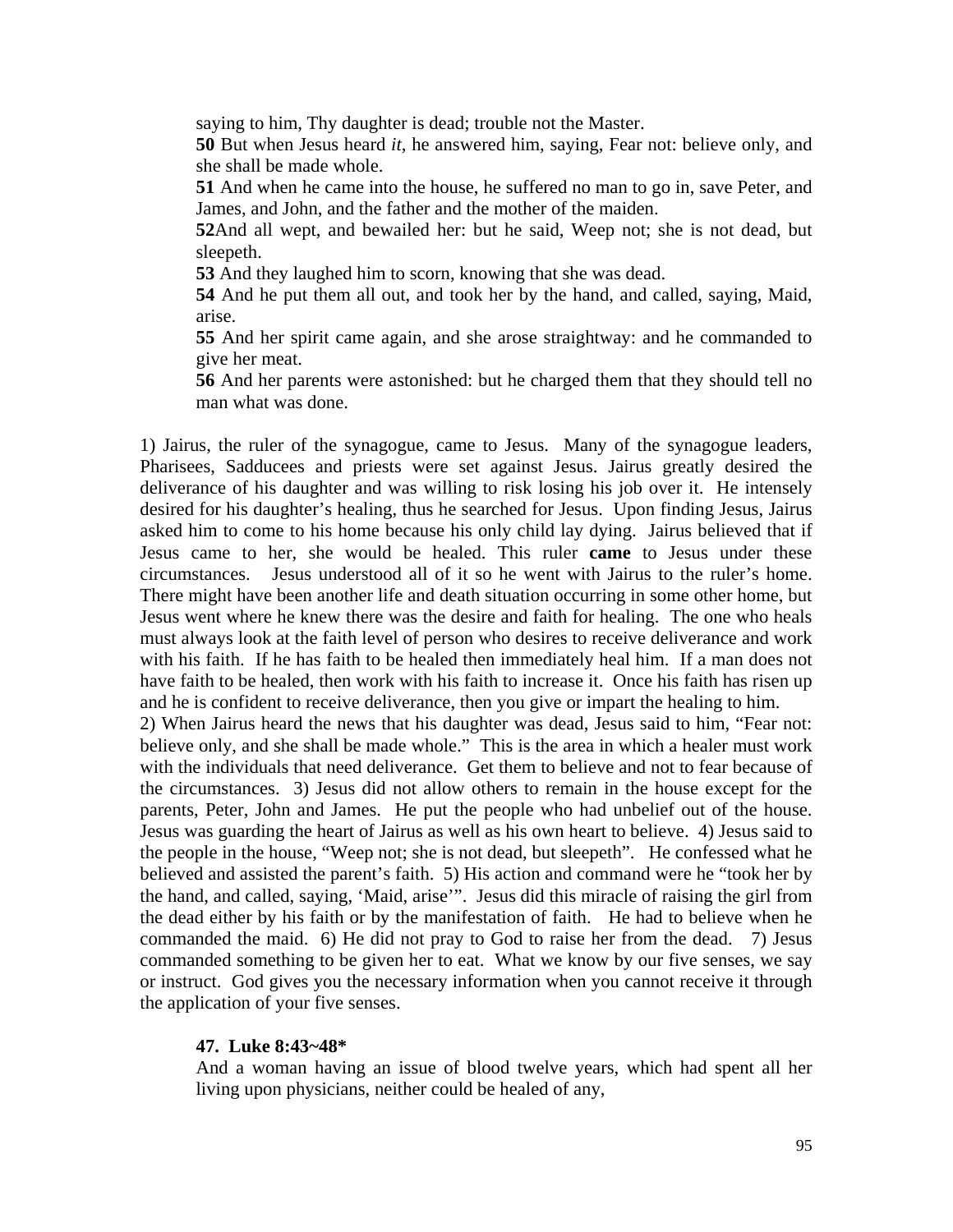**44** Came behind *him*, and touched the border of his garment: and immediately her issue of blood stanched.

**45** And Jesus said, Who touched me? When all denied, Peter and they that were with him said, Master, the multitude throng thee and press *thee*, and sayest thou, Who touched me?

**46** And Jesus said, Somebody hath touched me: for I perceive that virtue is gone out of me.

**47** And when the woman saw that she was not hid, she came trembling, and falling down before him, she declared unto him before all the people for what cause she had touched him, and how she was healed immediately.

**48** And he said unto her, Daughter, be of good comfort: thy faith hath made thee whole; go in peace.

1) A woman came behind Jesus and touched the border of his garment. 2) She was healed immediately. She **had faith** to receive healing. What she believed and confessed is what she received. 3) Jesus knew by revelation that someone had touched him. 4) The woman declared to him in front of all of the people how she was just immediately healed. 5) Jesus said to her, "Daughter, be of good comfort: **thy faith** [not his] hath made thee whole; go in peace." 6) Jesus did not do or say anything for her to receive the healing. 7) He did not pray to God to heal her.

#### **48. Luke 9:1, 2, 6**

Then he [Jesus] called his twelve disciples together, and gave them power and authority over all devils, and to cure diseases.

**2** And he sent them to preach the kingdom of God, and to heal the sick.

**6** And they departed, and went through the towns, preaching the gospel, and healing every where.

1) Jesus gave the twelve disciples power and authority over all devils and to cure diseases. Thus his disciples no longer needed to ask Jesus to heal the sick. Nor did they need to pray to God to heal the sick. With this new authority, they could now heal the sick and cast our devils. What were these disciples to do with this great authority? Should they have sat around and done nothing with it? We Christians [by the way "Christian" means "Christ In"] have the authority and power of the right hand of God. We can heal the sick and cast out devils as Christ did. So what should Christians do who have such great authority and power? Should we just sit around and do nothing with it? 2) Jesus sent them to preach the kingdom of God and to heal the sick. The preaching of the good news, the gospel, always precedes healing because no one receives healing unless he believes he can. Faith only comes by hearing and hearing by the Word of God (Romans 10:17). The most necessary ingredient to get miracles, wonders and signs happening is the preaching and teaching of God's mighty Word. 3) The twelve disciples went through the towns **preaching** the gospel and **healing** everywhere; they did the healing after preaching the gospel, the good news.

#### **49. Luke 9:10 & 11**

And the apostles, when they were returned, told him all that they had done. And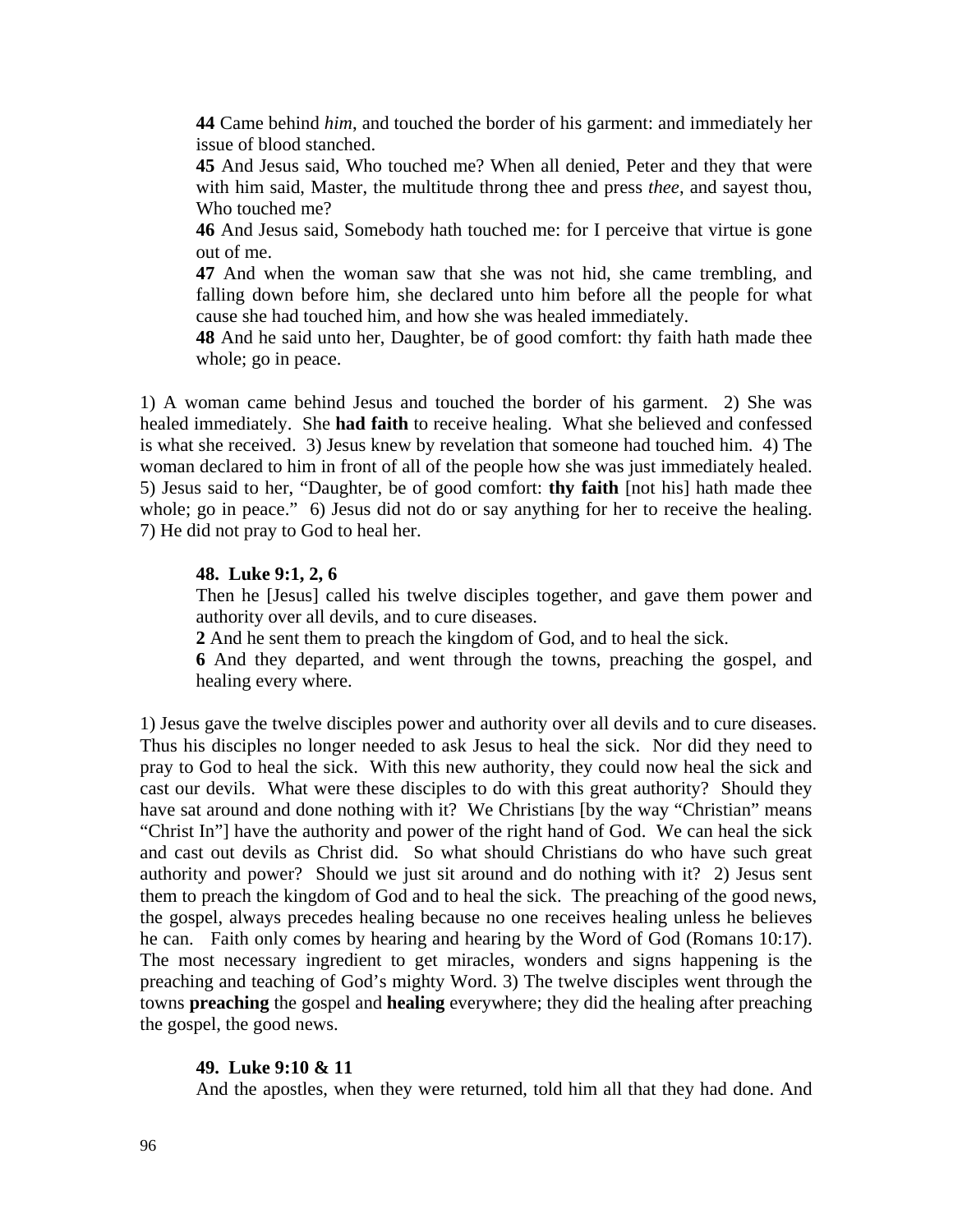he took them, and went aside privately into a desert place belonging to the city called Bethsaida.

**11** And the people, when they knew it, followed him [Jesus]: and he received them, and spake unto them of the kingdom of God, and healed them that had need of healing.

1) The pattern for healing is the same. First, you speak the Word of God to people because no one receives deliverance without faith. Faith comes only by hearing and hearing by the Word of God. 2) People followed Jesus all the way to the desert place. No one would follow someone to a desert place unless he had a great desire to receive something. 3) Jesus did not pray to God to heal them but it is written, "He healed them that had need of healing."

#### **50. Luke 14:1~6\***

And it came to pass, as he went into the house of one of the chief Pharisees to eat bread on the sabbath day, that they watched him.

**2** And, behold, there was a certain man before him which had the dropsy.

**3** And Jesus answering spake unto the lawyers and Pharisees, saying, Is it lawful to heal on the sabbath day?

**4** And they held their peace. And he took *him*, and healed him, and let him go;

**5** And answered them, saying, Which of you shall have an ass or an ox fallen into a pit, and will not straightway pull him out on the sabbath day?

**6** And they could not answer him again to these things.

1) Jesus took a man who had the dropsy, healed him and let him leave. 2) The man must have had faith to receive healing. The scripture says this man with dropsy was in front of Jesus. The scripture does not say how and when the man came before Jesus, but somehow the man was in front of Jesus. Perhaps this man wasn't just there by coincidence, but actually came to Jesus purposefully with expectation to be healed. How did Jesus know that this man had faith to receive healing? Though the scripture doesn't give this information, it appears that Jesus recognized his faith because the man was simply standing in front of him. Maybe the man did some other action or said something to indicate that he had faith to be healed. Even if Jesus wasn't able to gain any information by his five senses, we know that God would have revealed the necessary information to him. If the man did not have faith, then Jesus would not have healed him. 3) Jesus did not pray to God to heal him. It is written that "He [Jesus] took *him* and healed him."

#### **51. Luke 17:11~19\***

And it came to pass, as he went to Jerusalem, that he passed through the midst of Samaria and Galilee.

**12** And as he entered into a certain village, there met him ten men that were lepers, which stood afar off:

**13** And they lifted up *their* voices, and said, Jesus, Master, have mercy on us.

**14** And when he saw *them*, he said unto them, Go shew yourselves unto the priests. And it came to pass, that, as they went, they were cleansed.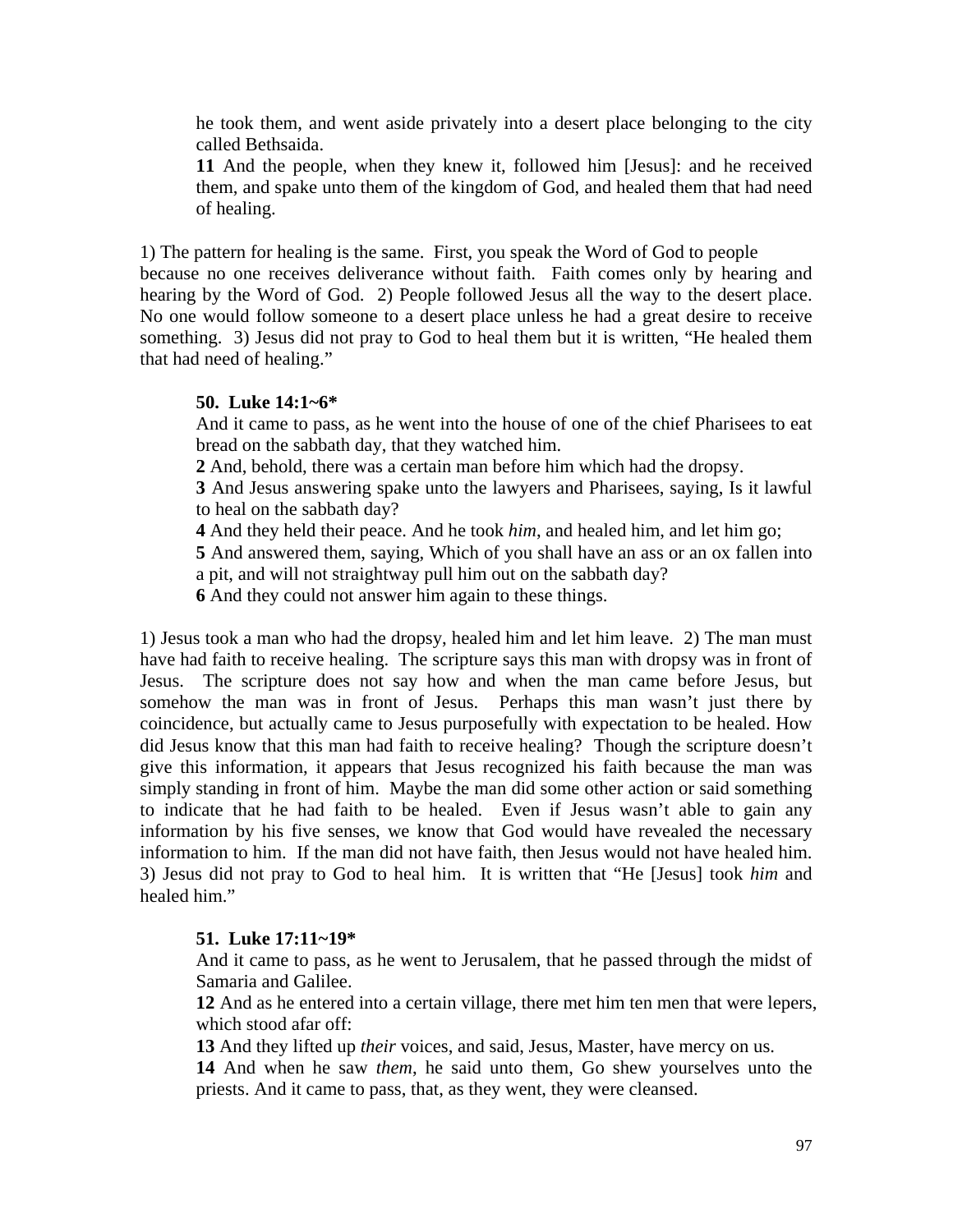**15** And one of them, when he saw that he was healed, turned back, and with a loud voice glorified God,

**16** And fell down on *his* face at his feet, giving him thanks: and he was a Samaritan.

**17** And Jesus answering said, Were there not ten cleansed? but where *are* the nine?

**18** There are not found that returned to give glory to God, save this stranger.

**19** And he said unto him, Arise, go thy way: thy faith hath made thee whole.

1) Ten lepers who stood far away still were able to **meet** Jesus. These lepers understood that their custom prohibited defiled men such as themselves (being lepers) to come near a normal person. So they stood far away but they still **desired** and **expected** deliverance. 2) Because of the distance separating them from Jesus, they lifted up their voices and shouted, "Jesus, Master, have mercy on us." 3) Thus after seeing their faith, Jesus said to them, "Go shew themselves unto the priests." This means that they were cleansed, so they were to go show themselves to the priest in the temple. 4) What was the response of the lepers? They believed what Jesus said and therefore they began to walk to the temple and "as they went, they were cleansed." Without faith no one receives healing. 5) Jesus did not pray to God to heal them. 6) One of the lepers was a Samaritan who turned back and glorified God. Previously he had to stand far away from Jesus but once cleansed, he came all the way to be near Jesus falling down before him (showing respect) and giving him thanks. 7) Jesus said to him, "Arise, go thy way: **thy faith** [not Jesus'] hath made thee whole." This man not only received healing but also was made whole.

## **52. Luke 18:35~43\***

And it came to pass, that as he was come nigh unto Jericho, a certain blind man sat by the way side begging:

**36** And hearing the multitude pass by, he asked what it meant.

**37** And they told him, that Jesus of Nazareth passeth by.

**38** And he cried, saying, Jesus, *thou* Son of David, have mercy on me.

**39** And they which went before rebuked him, that he should hold his peace: but he cried so much the more, *Thou* Son of David, have mercy on me.

**40**And Jesus stood, and commanded him to be brought unto him: and when he was come near, he asked him,

**41** Saying, What wilt thou that I shall do unto thee? And he said, Lord, that I may receive my sight.

**42** And Jesus said unto him, Receive thy sight: thy faith hath saved thee.

**43** And immediately he received his sight, and followed him, glorifying God: and all the people, when they saw *it*, gave praise unto God.

1) A certain blind man cried, saying, "Jesus, thou Son of David, have mercy on me."

2) Because of his insistence, he was called before Jesus. 3) Jesus asked him, "What wilt thou that I shall do unto thee?" 4) The blind man said, "Lord, that I may receive my sight." 5) Jesus did not take any other actions. 6) Jesus only said to him, "Receive thy sight: **thy faith** hath saved thee." The blind man **had faith** to receive deliverance. When a man has the faith to receive deliverance, then you can say, "According to thy faith be it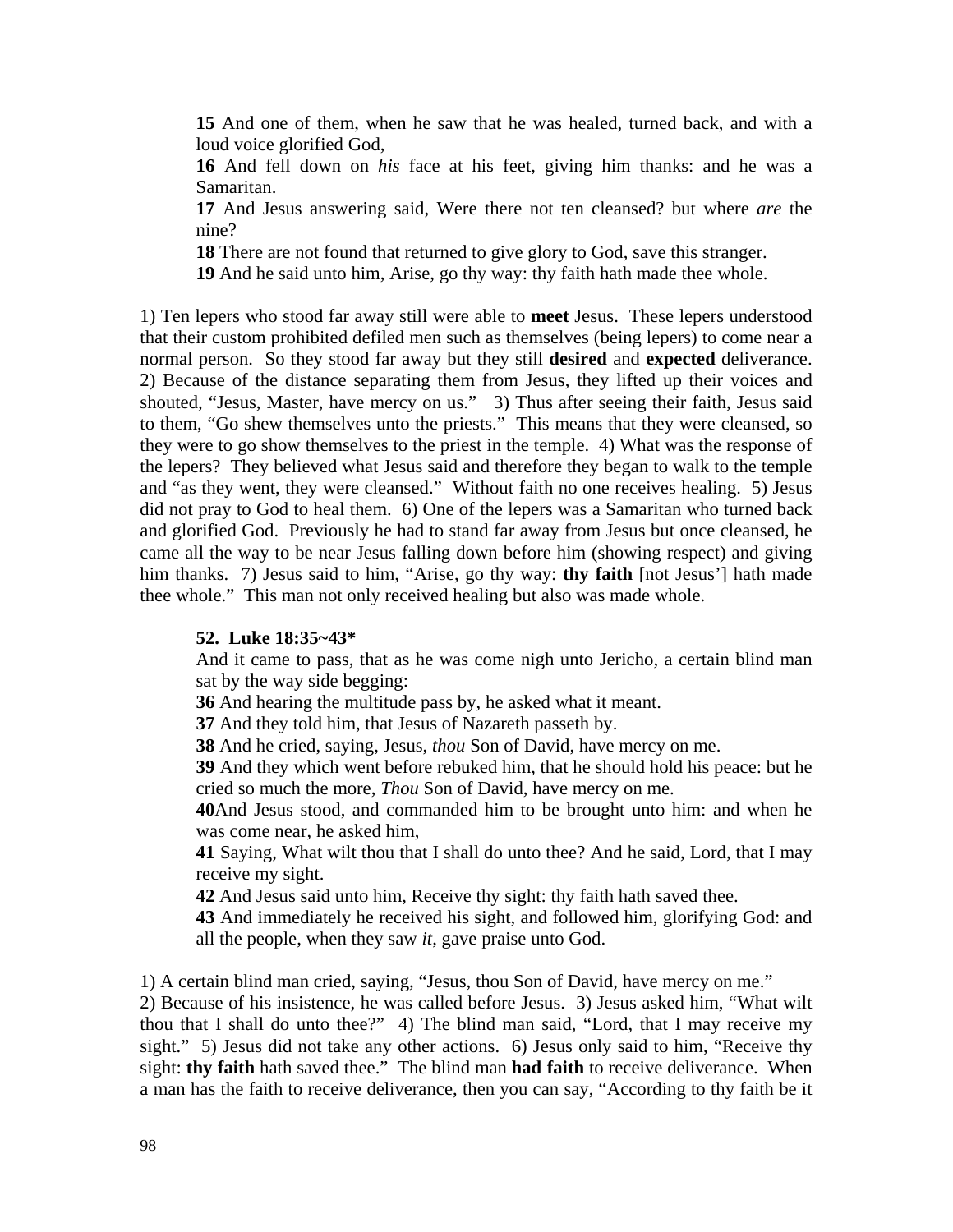unto thee," "Go to your home, you were healed" or "Receive your sight: your faith has delivered you," etc. You do not have to do any other things. 7) Jesus did not pray to God to heal him.

## **53. Luke 22:49~51**

When they which were about him saw what would follow, they said unto him, Lord, shall we smite with the sword?

**50** And one of them smote the servant of the high priest, and cut off his right ear. **51** And Jesus answered and said, Suffer ye thus far. And he touched his ear, and

healed him.

1) One of Jesus' disciples cut off the ear of the high priest's servant. 2) This servant also needed to believe to receive healing because no one receives anything from God without faith. As the servant of the high priest, he must have seen Jesus in the temple teaching and he also had seen Jesus heal people with various needs. He must have had faith in order for Jesus to heal him. 2) Jesus touched his ear and healed him. 3) Jesus did not pray to God to heal the man's ear.

## **54. John 4:46~54**

So Jesus came again into Cana of Galilee, where he made the water wine. And there was a certain nobleman, whose son was sick at Capernaum.

**47** When he heard that Jesus was come out of Judaea into Galilee, he went unto him, and besought him that he would come down, and heal his son: for he was at the point of death.

**48** Then said Jesus unto him, Except ye see signs and wonders, ye will not believe. **49** The nobleman saith unto him, Sir, come down ere my child die.

**50** Jesus saith unto him, Go thy way; thy son liveth. And the man believed the word that Jesus had spoken unto him, and he went his way.

**51** And as he was now going down, his servants met him, and told *him*, saying, Thy son liveth.

**52** Then enquired he of them the hour when he began to amend. And they said unto him, Yesterday at the seventh hour the fever left him.

**53** So the father knew that *it was* at the same hour, in the which Jesus said unto him. Thy son liveth: and himself believed, and his whole house.

**54** This *is* again the second miracle *that* Jesus did, when he was come out of Judaea into Galilee.

1) A certain nobleman whose son has been sick came to Jesus. 2) He beseeched Jesus to come and heal his son. 3) Jesus said to him, "Except ye see signs and wonders, ye will not believe." The man had some faith in Jesus healing his child, but until Jesus spoke to him, he still had not made the decision to fully believe that Jesus could indeed heal his son. When you minister healing, you need to get the person desiring the deliverance to make a clear decision to believe. This is what Jesus did for this nobleman. Just because someone comes to you with great desire to be healed, you still need to watch for faith. Desire and faith are two different things. If you cannot know whether or not he has faith by your five senses, then God shall definitely reveal it to you. Jesus spoke these words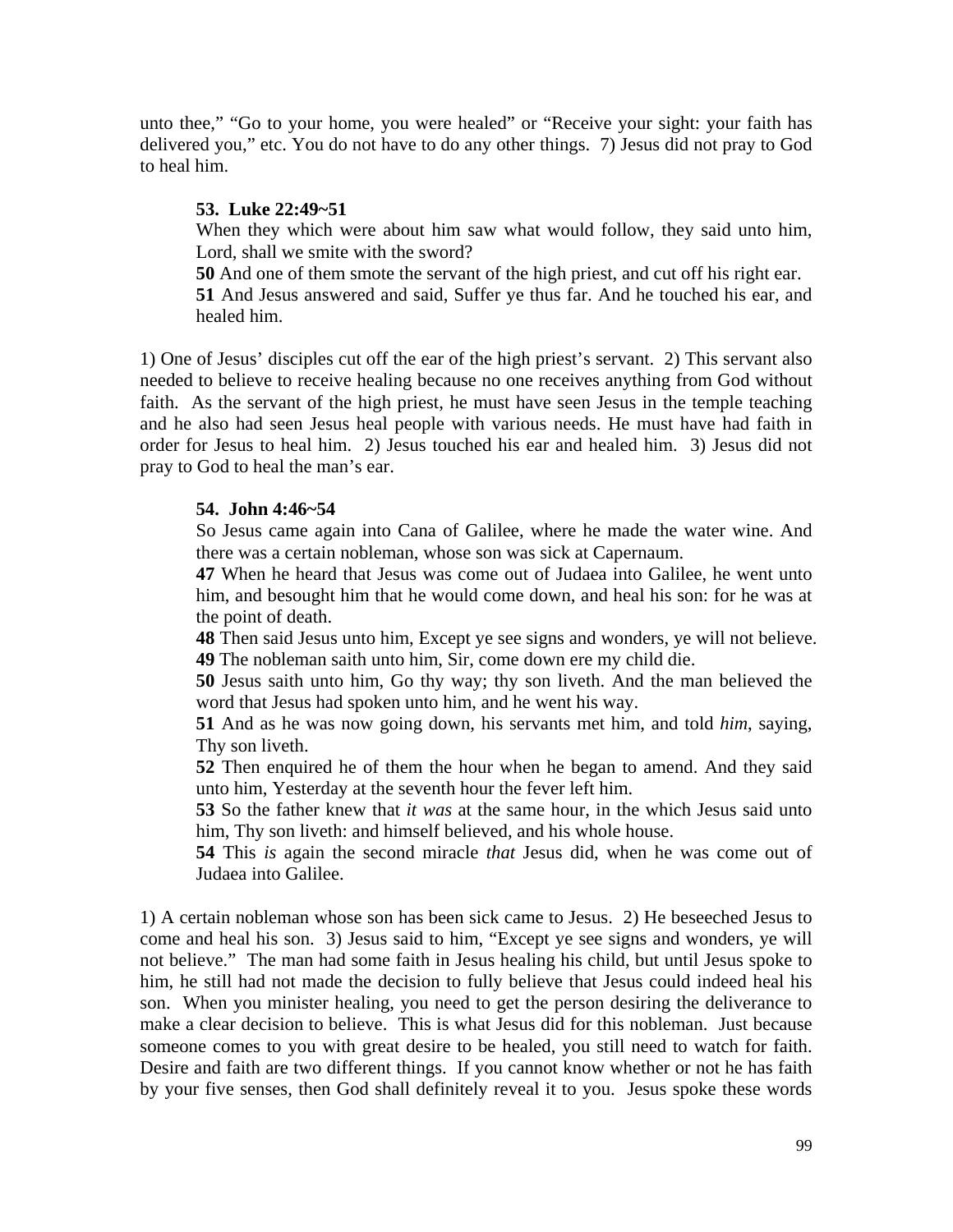because he knew by the spirit of God that he needed to speak it. 4) The nobleman said to Jesus, "Sir, come down ere my child die." 5) Jesus said to him, "Go thy way; thy son liveth." This statement helped the nobleman to finally make up his mind to believe.

6) The man believed the word that Jesus had spoken to him so he went his way. The deliverance is always received by faith. If people come to you with a desire to be delivered, but their faith level is low then you work with them to raise it. If the person is holding on to other solutions for his healing deliverance, then you need to show that to him and get him to believe correctly. When he thinks, confesses and believes rightly, then he receives deliverance. 7) Jesus did not pray to God to heal the nobleman's son.

#### **55. John 5:2~8\***

Now there is at Jerusalem by the sheep *market* a pool, which is called in the Hebrew tongue Bethesda, having five porches.

**3** In these lay a great multitude of impotent folk, of blind, halt, withered, waiting for the moving of the water.

**4** For an angel went down at a certain season into the pool, and troubled the water: whosoever then first after the troubling of the water stepped in was made whole of whatsoever disease he had.

**5** And a certain man was there, which had an infirmity thirty and eight years.

**6** When Jesus saw him lie, and knew that he had been now a long time *in that case*, he saith unto him, Wilt thou be made whole?

**7** The impotent man answered him, Sir, I have no man, when the water is troubled, to put me into the pool: but while I am coming, another steppeth down before me.

**8** Jesus saith unto him, Rise, take up thy bed, and walk.

**9** And immediately the man was made whole, and took up his bed, and walked: and on the same day was the sabbath.

1) Jesus saw a certain man who had an infirmity for thirty-eight years lying down among many other sick people. All of verse 4 (the angel coming to trouble the water, etc.) is omitted in many critical Greek texts and some English Bibles. 2) Jesus came over and only spoke to this man. This is not the normal pattern for healing deliverance that we have seen in the Word of God. It is extremely rare for the healer to go to the person to heal him. Usually, those who desire and expect deliverance come to the healer. Exceptional cases like this occur when God reveals to you that a person has faith to receive healing. 3) Jesus asked the infirm man, "Wilt thou be made whole?" 4) The impotent man did not answer Jesus' question. He answered by stating how he **believed** healing was received; "Sir, I have no man, when the water is troubled, to put me into the pool: but while I am coming, another steppeth down before me." The man had faith but he only knew about being healed via the pool waters. This was how he thought he was supposed to receive his healing. 5) Then Jesus showed him the right way of how he was to receive healing and said to the man, "Rise, take up thy bed, and walk." 6) Immediately the man was made whole, and took up his bed, and walked. He had faith to receive healing, so he did not argue with Jesus in any way. He just acted literally on what Jesus commanded him to do. 7) Jesus did not pray to God to heal the man.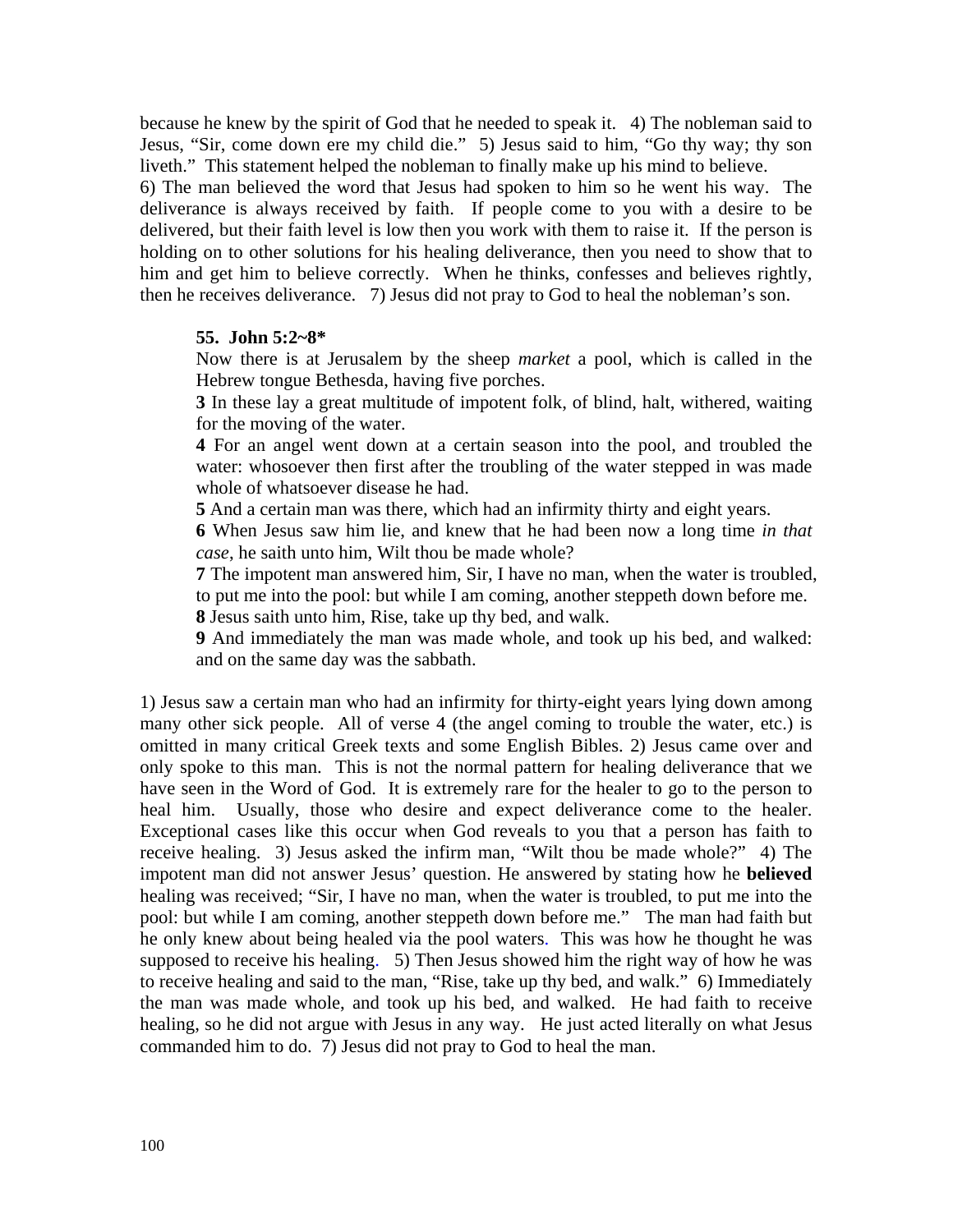## **56. John 9:1~7\***

And as *Jesus* passed by, he saw a man which was blind from *his* birth.

**2** And his disciples asked him, saying, Master, who did sin, this man, or his parents, that he was born blind?

**3** Jesus answered, Neither hath this man sinned, nor his parents: but that the works of God should be made manifest in him.

**4** I must work the works of him that sent me, while it is day: the night cometh, when no man can work.

**5** As long as I am in the world, I am the light of the world.

**6** When he had thus spoken, he spat on the ground, and made clay of the spittle, and he anointed the eyes of the blind man with the clay,

**7** And said unto him, Go, wash in the pool of Siloam, (which is by interpretation, Sent.) He went his way therefore, and washed, and came seeing.

1) Jesus saw a man, who was blind from his birth. This is not the normal pattern for healing deliverance that we have seen in the Word of God. It is extremely rare for the healer to go to the person to heal him. Usually, those who desire and expect deliverance come to the healer. Exceptional cases like this occur when God reveals to you that a person has faith to receive healing. 2) In this man's case, Jesus had to work a little to raise the man's faith so that he could receive healing. Jesus "spat on the ground, and made clay of the spittle, and he anointed the eyes of the blind man with the clay."

3) Jesus said, "Go, wash in the pool of Siloam." 4) The man did not argue with Jesus about why he should go to the pool and wash, etc. He responded and did what Jesus said. The blind man **believed** so he "went his way and washed, and came seeing." If he had not gone and washed in the pool of Siloam, he would not have received his healing. 5) Jesus did not pray to God to heal him.

#### **57. John 11:1, 2 & 6 +**

Now a certain *man* was sick, *named* Lazarus, of Bethany, the town of Mary and her sister Martha.

**2** (It was *that* Mary which anointed the Lord with ointment, and wiped his feet with her hair, whose brother Lazarus was sick.)

**6** When he had heard therefore that he was sick, he abode two days still in the same place where he was.

#### **John 11:11~15**

These things said he: and after that he saith unto them, Our friend Lazarus sleepeth; but I go, that I may awake him out of sleep.

**12** Then said his disciples, Lord, if he sleep, he shall do well.

**13** Howbeit Jesus spake of his death: but they thought that he had spoken of taking of rest in sleep.

**14** Then said Jesus unto them plainly, Lazarus is dead.

**15** And I am glad for your sakes that I was not there, to the intent ye may believe; nevertheless let us go unto him.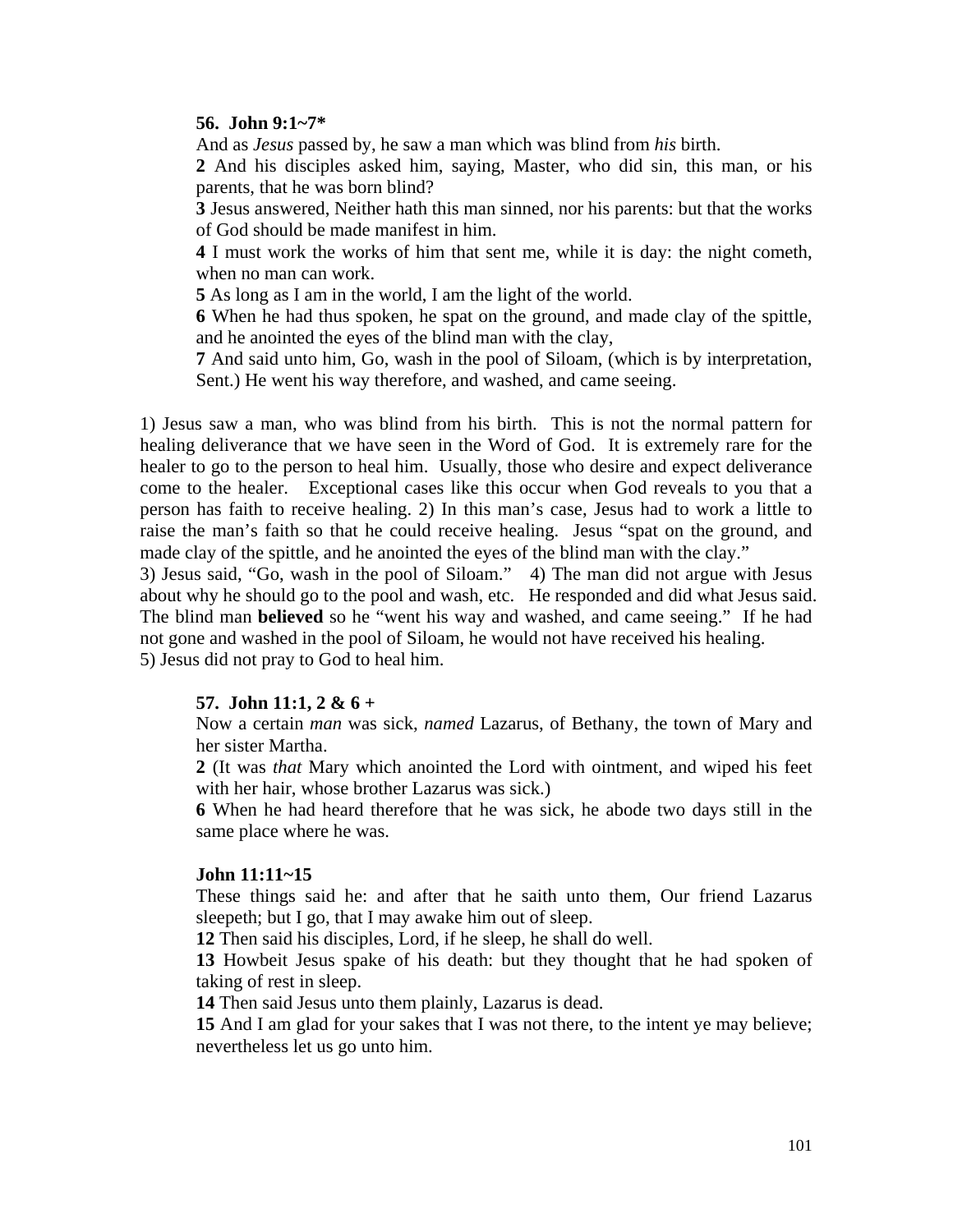## **John 11:18~44**

Now Bethany was nigh unto Jerusalem, about fifteen furlongs off:

**19** And many of the Jews came to Martha and Mary, to comfort them concerning their brother.

**20** Then Martha, as soon as she heard that Jesus was coming, went and met him: but Mary sat *still* in the house.

**21** Then said Martha unto Jesus, Lord, if thou hadst been here, my brother had not died.

**22** But I know, that even now, whatsoever thou wilt ask of God, God will give *it* thee.

Martha had faith that whatsoever Jesus asked of God, he would receive.

**23** Jesus saith unto her, Thy brother shall rise again.

**24** Martha saith unto him, I know that he shall rise again in the resurrection at the last day.

Martha thought that Jesus was talking of raising his brother in the resurrection at the last day, but Jesus was talking about raising him from the dead right then.

**25** Jesus said unto her, I am the resurrection, and the life: he that believeth in me, though he were dead, yet shall he live:

**26** And whosoever liveth and believeth in me shall never die. Believest thou this? **27** She saith unto him, Yea, Lord: I believe that thou art the Christ, the Son of God, which should come into the world.

**28** And when she had so said, she went her way, and called Mary her sister secretly, saying, The Master is come, and calleth for thee.

**29** As soon as she heard *that*, she arose quickly, and came unto him.

**30** Now Jesus was not yet come into the town, but was in that place where Martha met him.

**31** The Jews then which were with her in the house, and comforted her, when they saw Mary, that she rose up hastily and went out, followed her, saying, She goeth unto the grave to weep there.

**32** Then when Mary was come where Jesus was, and saw him, she fell down at his feet, saying unto him, Lord, if thou hadst been here, my brother had not died.

Mary also had faith that if Jesus was with them, her brother would not have died.

**33** When Jesus therefore saw her weeping, and the Jews also weeping which came with her, he groaned in the spirit, and was troubled,

**34** And said, Where have ye laid him? They said unto him, Lord, come and see. **35** Jesus wept.

Jesus himself wept. You may also get emotional when you are in such a situation but you must keep your mind focused and work with the faith of the family. In this record, either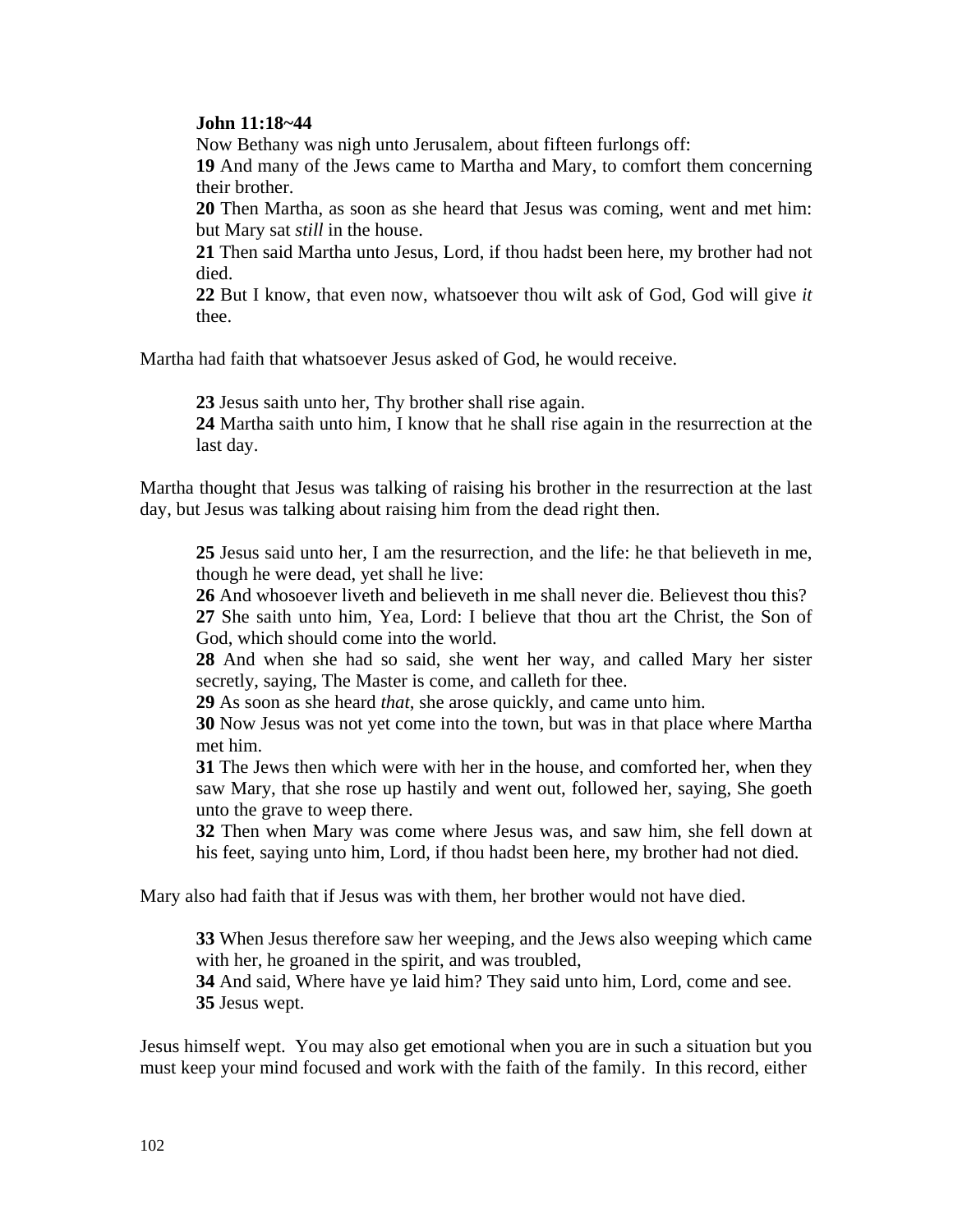Martha or Mary had to believe and so did Jesus. So if you, the minister, have faith, and so does the living friend or relative, then the dead one can be raised.

**36** Then said the Jews, Behold how he loved him!

**37** And some of them said, Could not this man, which opened the eyes of the blind, have caused that even this man should not have died?

**38** Jesus therefore again groaning in himself cometh to the grave. It was a cave, and a stone lay upon it.

**39** Jesus said, Take ye away the stone. Martha, the sister of him that was dead, saith unto him, Lord, by this time he stinketh: for he hath been *dead* four days.

**40** Jesus saith unto her, Said I not unto thee, that, if thou wouldest believe, thou shouldest see the glory of God?

Jesus already had said to Martha that if she would believe, she should see the glory of God which would be Lazarus raised from the dead. Therefore he reproved her of unbelief and directed her to believe that Lazarus would be raised from the dead right then and not at the resurrection. She needed to make the decision to believe that Jesus could raise her brother from the dead even after four days.

**41** Then they took away the stone *from the place* where the dead was laid. And Jesus lifted up *his* eyes, and said, Father, I thank thee that thou hast heard me.

**42** And I knew that thou hearest me always: but because of the people which stand by I said *it*, that they may believe that thou hast sent me.

**43** And when he thus had spoken, he cried with a loud voice, Lazarus, come forth. **44** And he that was dead came forth, bound hand and foot with graveclothes: and his face was bound about with a napkin. Jesus saith unto them, Loose him, and let him go.

1) Jesus prayed to God but not to raise Lazarus from the dead. He thanked God for hearing him and his having confidence that God always heard him. Jesus prayed this prayer so that the people who stood by might believe that God had sent him. 2) Jesus did the miracle of raising Lazarus from the dead either with his faith or by the manifestation of faith. Jesus said with a loud voice after moving the stone from the grave, "Lazarus, come forth." When you raise someone from the dead, you work with the faith of the family member(s) and if they believe then you can raise the person from the dead. You command the dead one to get up, or in this case, to come forth. 3) Jesus worked to raise Martha's faith and she believed to get her brother raised from the dead.

# **58. Acts 3:1~8, 22\***

Now Peter and John went up together into the temple at the hour of prayer, *being* the ninth *hour*.

**2** And a certain man lame from his mother's womb was carried, whom they laid daily at the gate of the temple which is called Beautiful, to ask alms of them that entered into the temple;

**3** Who seeing Peter and John about to go into the temple asked an alms.

**4** And Peter, fastening his eyes upon him with John, said, Look on us.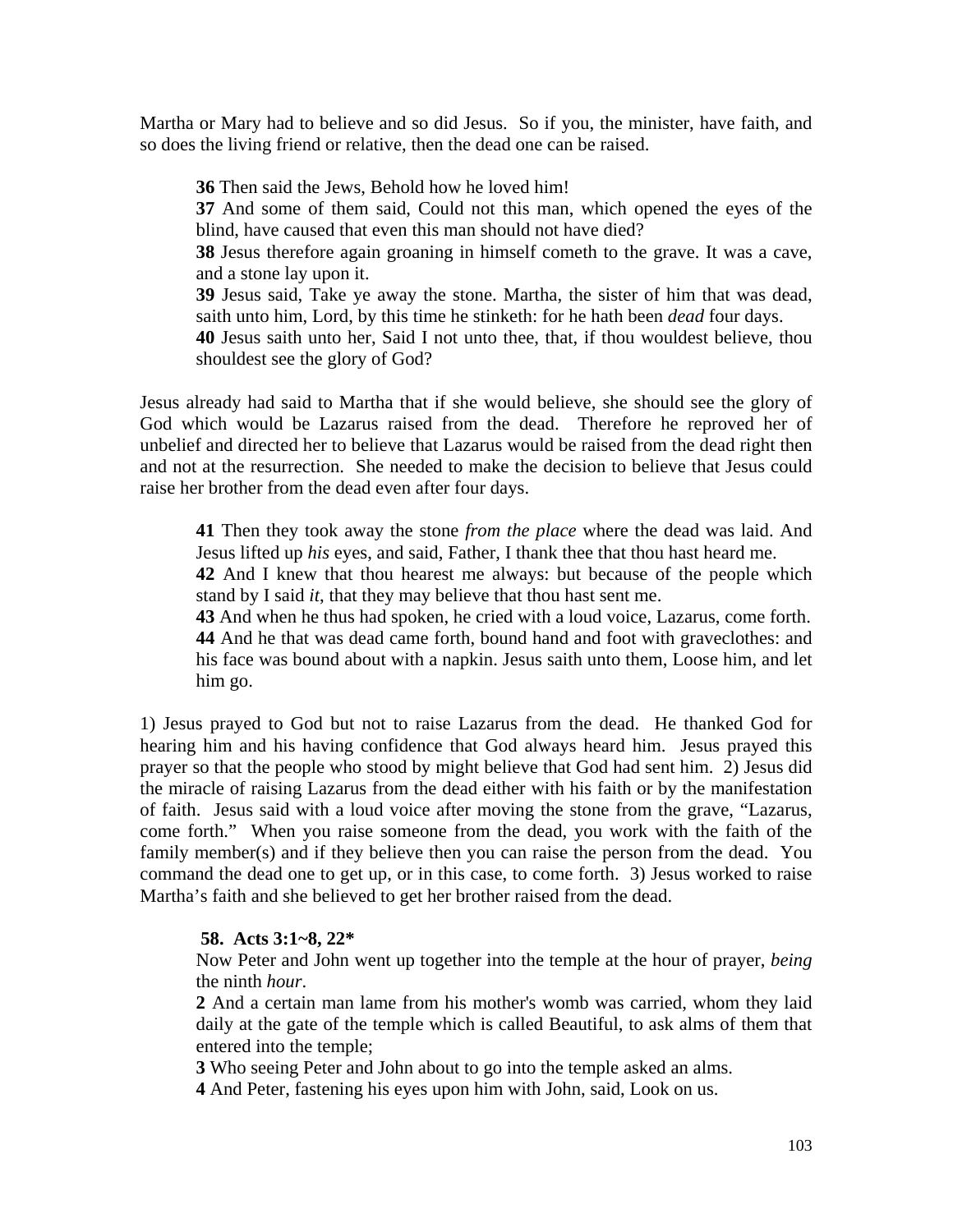**5** And he gave heed unto them, expecting to receive something of them.

**6** Then Peter said, Silver and gold have I none; but such as I have give I thee: In the name of Jesus Christ of Nazareth rise up and walk.

**7** And he took him by the right hand, and lifted *him* up: and immediately his feet and ankle bones received strength.

**8** And he leaping up stood, and walked, and entered with them into the temple, walking, and leaping, and praising God.

**22** For the man was above forty years old, on whom this miracle of healing was shewed.

1) A man lame from his mother's womb seeing Peter and John asked alms from them. The lame man had been at the temple gate daily. He must have been very aware of what had been happening concerning Jesus and his disciples. He knew that Peter and John were with Jesus. He probably knew of the healings Jesus did in the temple and round about that district. Being at the temple, he also must have seen and heard Peter, John and the other apostles on the Day of Pentecost speak in tongues while Jews from other countries understood the tongues in their own languages. He also may have observed or heard about some of the miracles and wonders that happened after the Day of Pentecost. 2) Peter, fastened his eyes upon the lame man and said to him, "Look on us." By this time, God must have revealed to Peter that this lame man had faith to receive healing.

3) The **man gave heed** to Peter and John **expecting to receive** something from them.

4) Then Peter said to the lame man, "Silver and gold have I none; but such as I have give I thee: In the name of Jesus Christ of Nazareth rise up and walk." 5) Then "He took him by the right hand, and lifted him up," and at the same time the man also "leaped up and stood and walked." "Immediately his feet and ankle bones received strength". 6) If the man did not leap up and stand and walk, he would not have received the deliverance. The man believed what Peter said. 7) Peter did not pray to God to heal him.

# **59. Acts 5:12~16\***

And by the hands of the apostles were many signs and wonders wrought among the people; (and they were all with one accord in Solomon's porch.

**13** And of the rest durst no man join himself to them: but the people magnified them.

**14** And believers were the more added to the Lord, multitudes both of men and women.)

**15** Insomuch that they brought forth the sick into the streets, and laid *them* on beds and couches, that at the least the shadow of Peter passing by might overshadow some of them.

**16** There came also a multitude *out* of the cities round about unto Jerusalem, bringing sick folks, and them which were vexed with unclean spirits: and they were healed every one.

1) The sick were brought into the streets and placed on beds and couches to wait for Peter. Also a multitude from the cities near Jerusalem brought more sick folks and also those who were vexed with unclean spirits. 2) The people **believed** that, at the least, the shadow of Peter passing by might overshadow some of them and heal them. Peter did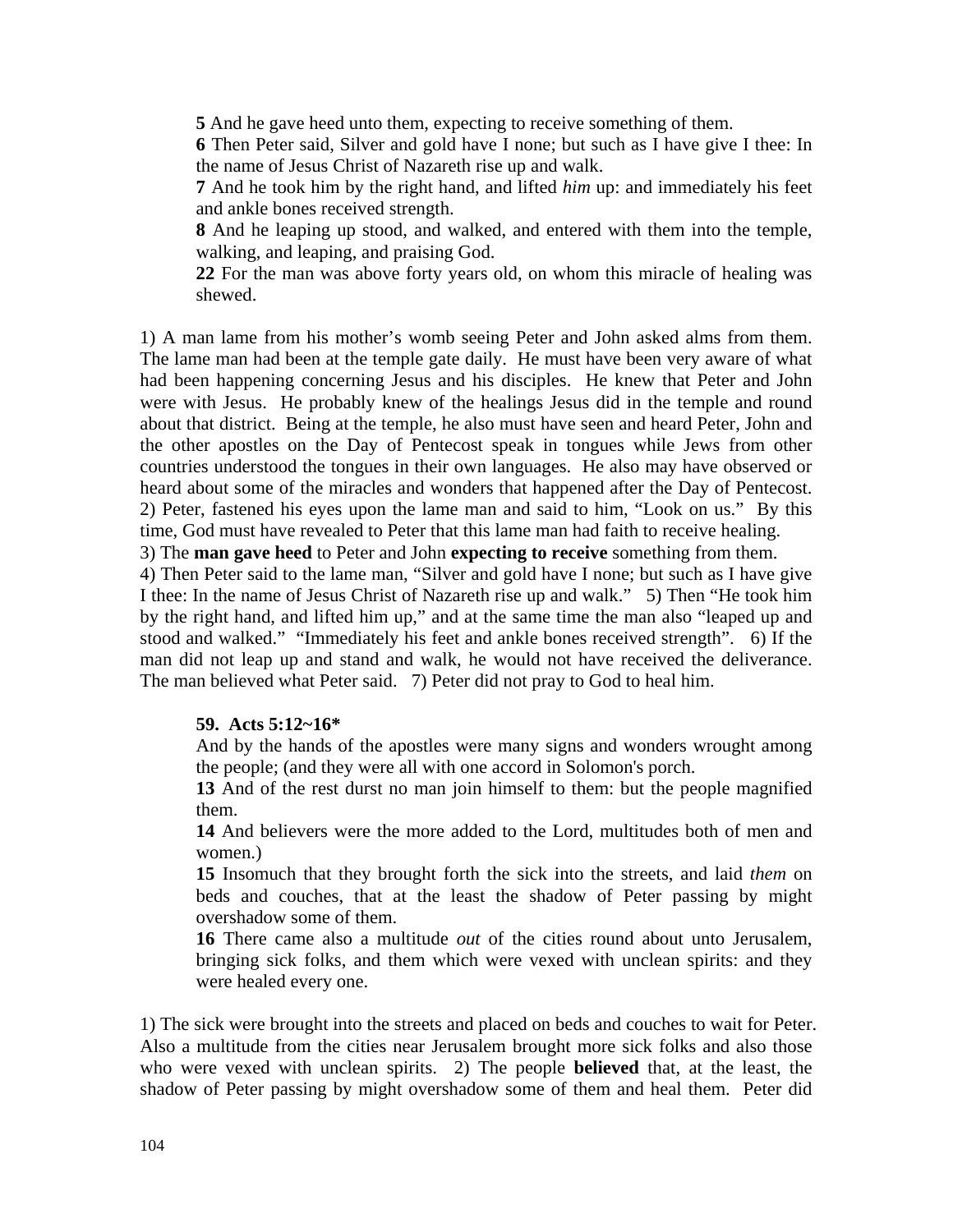not have to do anything in this case but to walk along and pass by them. Just as wholeness was received by the faith of the woman who had an issue of blood for twelve years and not by the faith of Jesus, so also was healing imparted to these people **by their**  faith and not by Peter's faith. The level of faith had risen greatly because the apostles **preached** and **taught** the Word of God relentlessly with boldness. Those who were delivered gave testimony of their deliverance so the believers were praising God. They certainly must have spoken to one another about the wonderful works God had done in their lives. All of these testimonies also helped to raise the level of people's faith. 3) The level of faith was so high that **every one was healed** when Peter's shadow passed over them. 4) Peter did not pray to God to heal them.

## **60. Acts 8:5~8**

Then Philip went down to the city of Samaria, and preached Christ unto them. **6** And the people with one accord gave heed unto those things which Philip spake,

hearing and seeing the miracles which he did.

**7** For unclean spirits, crying with loud voice, came out of many that were possessed *with them*: and many taken with palsies, and that were lame, were healed.

**8** And there was great joy in that city.

1) Philip went to the city of Samaria. 2) Philip preached Christ to them. The first thing you always must do before delivering healing is to boldly preach and teach God's Word You tell them that healing is available right now, etc. This generates faith and desire in them to receive healing. They will come to you to be healed and then you heal them. 3) Philip cast out unclean spirits from many that were possessed and he healed those

# taken with palsies and those who were lame. 4) Philip did not pray to God to heal him.

#### **61. Acts 9:8, 17 & 18\***

And Saul arose from the earth; and when his eyes were opened, he saw no man: but they led him by the hand, and brought *him* into Damascus.

**17** And Ananias went his way, and entered into the house; and putting his hands on him said, Brother Saul, the Lord, *even* Jesus, that appeared unto thee in the way as thou camest, hath sent me, that thou mightest receive thy sight, and be filled with the Holy Ghost.

**18** And immediately there fell from his eyes as it had been scales: and he received sight forthwith, and arose, and was baptized.

1) Ananias received instructions from the Lord and went to Saul. This is the exception where the healer goes to the person who needs healing. This exception happens when there is revelation to do so. 2) Ananias said to Saul, "Brother Saul, the Lord, *even* Jesus, that appeared unto thee in the way as thou camest, hath sent me, that thou mightest receive thy sight, and be filled with the Holy Ghost." These words **brought faith** to Saul to receive healing. 3) After Saul heard this, "immediately there fell from his eyes as it had been scales: and he received sight." 4) Ananias did not pray to God to heal him.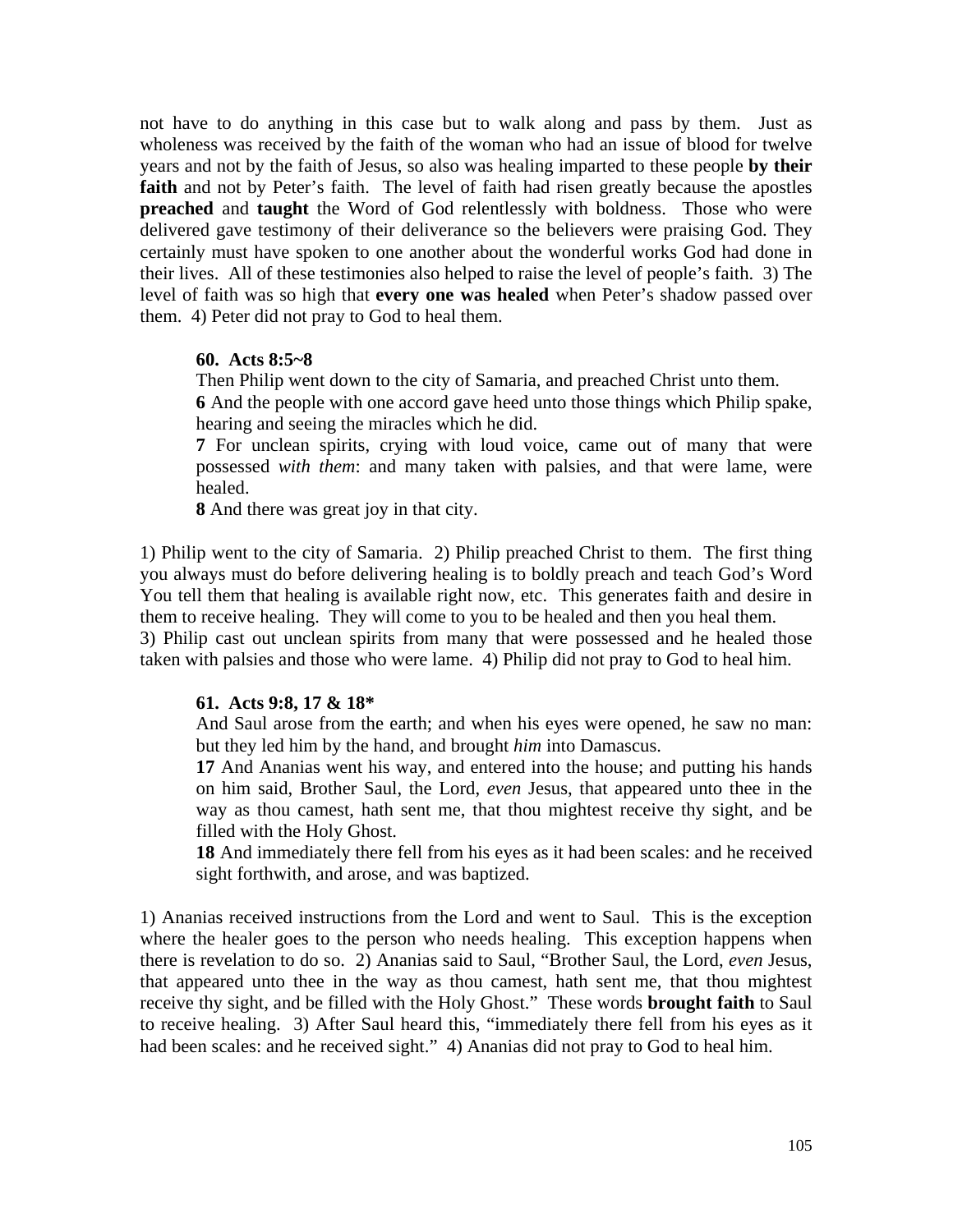## **62. Acts 9:32~35\***

And it came to pass, as Peter passed throughout all *quarters*, he came down also to the saints which dwelt at Lydda.

**33** And there he found a certain man named Aeneas, which had kept his bed eight years, and was sick of the palsy.

**34** And Peter said unto him, Aeneas, Jesus Christ maketh thee whole: arise, and make thy bed. And he arose immediately.

**35** And all that dwelt at Lydda and Saron saw him, and turned to the Lord.

1) Peter **found** a certain man named Aeneas, who had kept his bed eight years and was sick of the palsy. This is also an exception to how healing generally took place in the Word of God. Peter found Aeneas because he was instructed by God to go and heal this man who must have had faith to receive wholeness. 2) Peter said to him, "Aeneas, Jesus Christ maketh thee whole: arise, and make thy bed." 3) Aeneas "arose immediately." If Aeneas did not have faith to receive healing, he would not have acted on the command of Peter. 4) Peter did not pray to God to heal him.

# **63. Acts 9:36~42 +**

Now there was at Joppa a certain disciple named Tabitha, which by interpretation is called Dorcas: this woman was full of good works and almsdeeds which she did. **37** And it came to pass in those days, that she was sick, and died: whom when they had washed, they laid *her* in an upper chamber.

**38** And forasmuch as Lydda was nigh to Joppa, and the disciples had heard that Peter was there, they sent unto him two men, desiring *him* that he would not delay to come to them.

**39** Then Peter arose and went with them. When he was come, they brought him into the upper chamber: and all the widows stood by him weeping, and shewing the coats and garments which Dorcas made, while she was with them.

**40** But Peter put them all forth, and kneeled down, and prayed; and turning *him* to the body said, Tabitha, arise. And she opened her eyes: and when she saw Peter, she sat up.

**41** And he gave her *his* hand, and lifted her up, and when he had called the saints and widows, presented her alive.

**42** And it was known throughout all Joppa; and many believed in the Lord.

1) The disciples at Joppa sent two men to ask Peter to come quickly to Joppa. 2) Peter went with them. These two men were sent to Peter because some of the believers in Joppa **believed** that Peter could raise Dorcas. Peter therefore went with them. 3) He was brought to the upper chamber where all the widows stood weeping by the body of Dorcas. 4) These crying women were not helping Peter's faith to raise Dorcas from the dead so he put all of them out of the chamber. I do not think Peter still had faith to raise her from the dead. 5) Peter "kneeled down, and prayed and turned to the body." Why did Peter pray to God? He was getting his faith to rise up to the point of the manifestation of faith (the knowing awareness that what he would command would come to pass.) In the Old Testament we see prayer during ministering healing (refer to Appendix 3). However, from the time and ministry of Jesus Christ to the present period of the Grace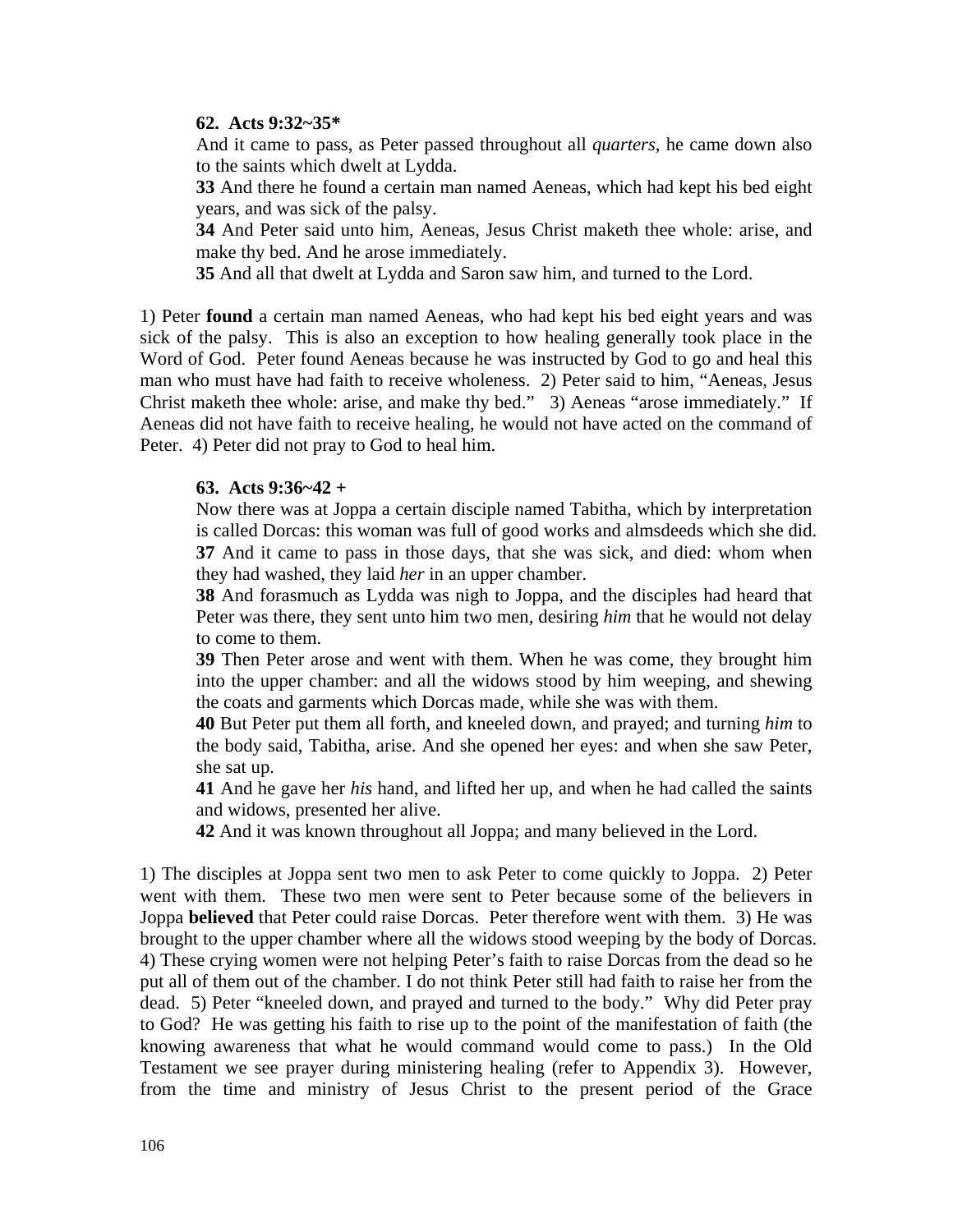Administration, the Word of God does not instruct us to pray for the sick. Prayer is recorded in very few accounts of healing. However, the Word of God shows us that if prayer was made to God during a healing, it was either to receive revelation or to get the healer's faith to rise up to the point of operating the manifestation of faith to command the impossible to come to pass with the manifestation of working of miracles. In this case Peter was getting his faith to the level of operating the manifestation of faith, that is, for the spirit of God in him to give him the absolute faith and confidence that he could raise Dorcas from the dead. 6) After praying, he knew in his heart that Dorcas would rise with his command, thus he turned around, faced Dorcas and said, "Tabitha, arise." The actual words Peter spoke were not by revelation; they are the common words spoken throughout the New Testament records when the dead were raised, that is simply, "So and so rise up!" 7) Upon being commanded to rise, "She opened her eyes and when she saw Peter, she sat up and Peter gave her his hand, and lifted her up, and when he had called the saints and widows, presented her alive".

## **64. Acts 10:38**

How God anointed Jesus of Nazareth with the Holy Ghost and with power: who went about doing good, and healing all that were oppressed of the devil; for God was with him.

1) God anointed Jesus of Nazareth with the powerful holy spirit. Jesus used this power to do good and to heal all that were oppressed of the devil. This includes all sickness and infirmity because they are oppression from the devil. 2) Jesus healed them because God anointed him with the power and authority which came with the holy spirit. You also have the powerful holy spirit in you to do the works of Jesus Christ.

#### **65. Acts 14:8~10\***

And there sat a certain man at Lystra, impotent in his feet, being a cripple from his mother's womb, who never had walked:

**9** The same heard Paul speak: who stedfastly beholding him, and perceiving that he had faith to be healed,

**10** Said with a loud voice, Stand upright on thy feet. And he leaped and walked.

1) A certain man who was crippled since birth and had never walked was listening to Paul speak. 2) While Paul was speaking he must have received revelation from God because the Word of God says, "Paul steadfastly beholding him, and perceiving that he **had faith** to be healed." 3) Paul then said with a loud voice, "Stand upright on thy feet." And the crippled man leaped and walked. Since the man **had faith** to be healed, Paul did not have to touch him, etc., but simply commanded him to stand up. 4) This was an exceptional case for healing because the one in need of healing did not come to the healer. The healer approached the one who needed healing. Exceptional cases happen when God reveals to the healer that a specific person has faith to receive healing. 5) Paul did not pray to God to heal the man.

#### **66. Acts 14:19 & 20**

And there came thither *certain* Jews from Antioch and Iconium, who persuaded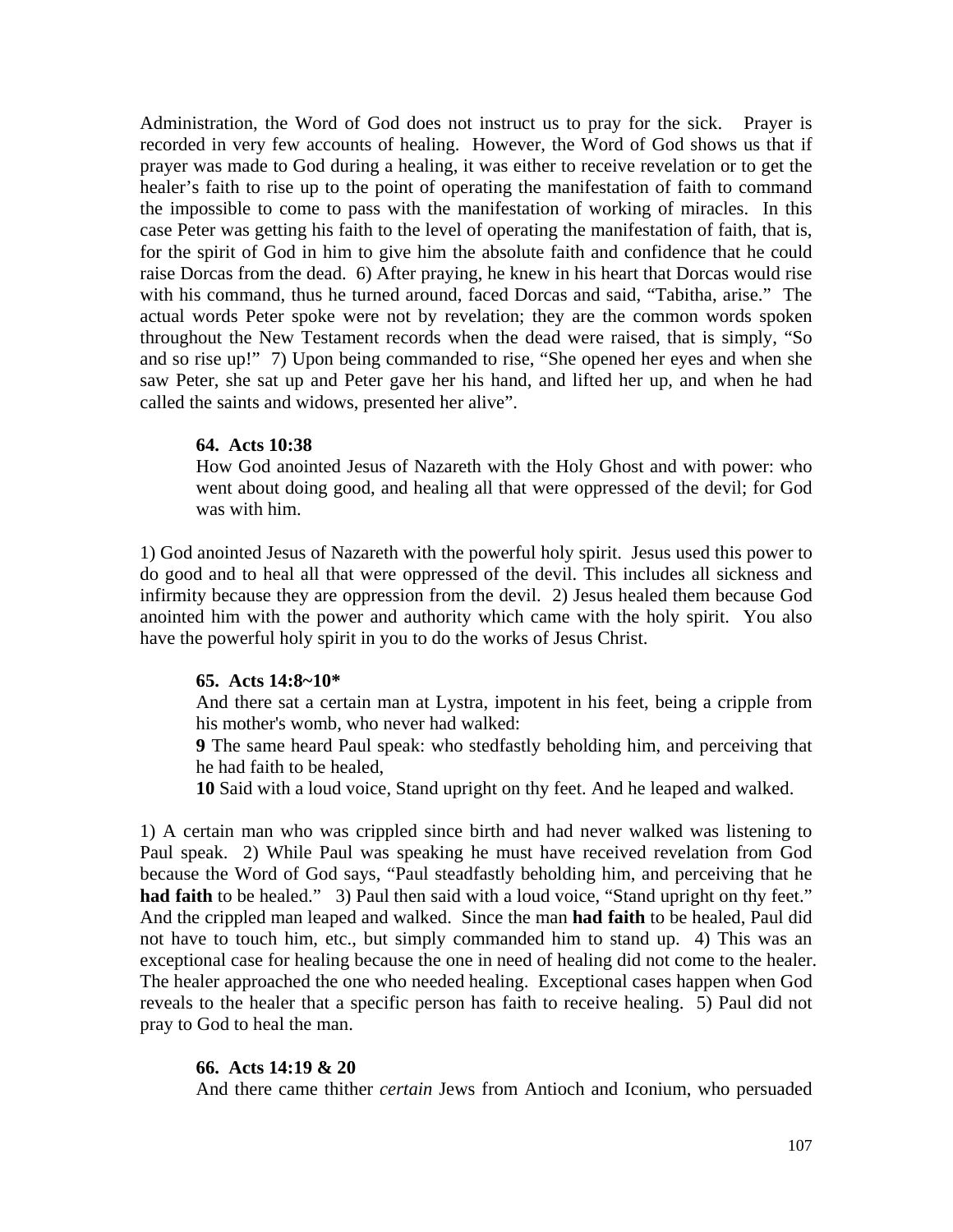the people, and, having stoned Paul, drew *him* out of the city, supposing he had been dead.

**20** Howbeit, as the disciples stood round about him, he rose up, and came into the city: and the next day he departed with Barnabas to Derbe.

1) Paul was stoned and assumed to be dead. 2) What did Paul's disciples do? "The disciples stood round about him and he rose up." They ministered healing to Paul and got him up.

# **67. Acts 19:9~12\***

But when divers were hardened, and believed not, but spake evil of that way before the multitude, he departed from them, and separated the disciples, disputing daily in the school of one Tyrannus.

**10** And this continued by the space of two years; so that all they which dwelt in Asia heard the word of the Lord Jesus, both Jews and Greeks.

**11** And God wrought special miracles by the hands of Paul:

**12** So that from his body were brought unto the sick handkerchiefs or aprons, and the diseases departed from them, and the evil spirits went out of them.

1) Paul separated the disciples and disputed daily in the school of Tyrannus for the period of two years so all those in Asia heard the Word of the Lord Jesus. 2) Teaching the Word of God precedes the miracles, wonders and signs. Paul taught the Word of God, including the Great Mystery, so the temperature of believing rose so high that God wrought special miracles by the hands of Paul; "From his body were brought unto the sick handkerchiefs or aprons, and the diseases departed from them, and the evil spirits went out of them." 3) People with needs for healing had great faith to receive deliverance. 4) Paul did not pray to God to heal them.

# **68. Acts 20:7~12**

And upon the first *day* of the week, when the disciples came together to break bread, Paul preached unto them, ready to depart on the morrow; and continued his speech until midnight.

**8** And there were many lights in the upper chamber, where they were gathered together.

**9** And there sat in a window a certain young man named Eutychus, being fallen into a deep sleep: and as Paul was long preaching, he sunk down with sleep, and fell down from the third loft, and was taken up dead.

**10** And Paul went down, and fell on him, and embracing *him* said, Trouble not yourselves; for his life is in him.

**11** When he therefore was come up again, and had broken bread, and eaten, and talked a long while, even till break of day, so he departed.

**12** And they brought the young man alive, and were not a little comforted.

1) A young man fell down from the third story loft and was taken up as dead. Paul wasn't shaken with this and neither were the others because they knew Paul could raise the young man from the dead. 2) Paul went down, pressed upon him and embraced him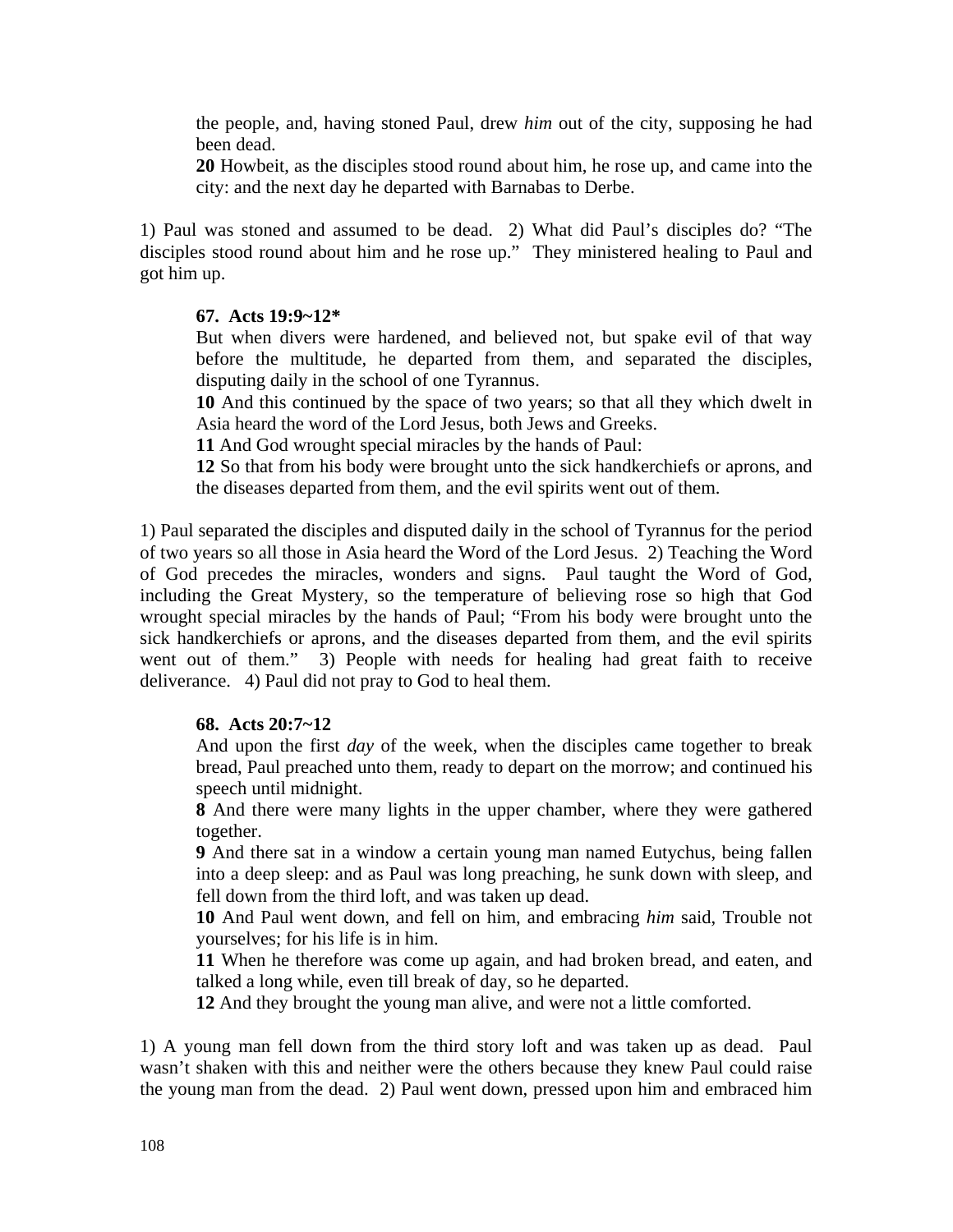saying, "Trouble not yourselves; for his life is in him." Paul spoke with faith and confidence and the disciples also believed. 3) Paul did not pray to God to raise the young man from the dead.

# **69. Acts 28:7~9 +**

In the same quarters were possessions of the chief man of the island, whose name was Publius; who received us, and lodged us three days courteously.

**8** And it came to pass, that the father of Publius lay sick of a fever and of a bloody flux: to whom Paul entered in, and prayed, and laid his hands on him, and healed him.

**9** So when this was done, others also, which had diseases in the island, came, and were healed:

1) Paul came to know that the father of Publius lay sick of a fever and of a bloody flux. 2) He went to heal the man. 3) Note that Paul prayed first **and then** laid his hands on him **and then** healed him. He did not pray to God to heal the man first, however, he prayed to get his faith up. Once the prayer was over, he laid his hands on the man and that was when he began to minister healing. God might have given him any necessary information to get the faith of Publius' father to the place where he could receive healing. Then Paul healed him. 4) Seeing Publius' father healed, inspired others to have faith to receive healing so they also came to Paul and were healed.

**In conclusion**, we have seen a number of patterns from God's Word concerning healing. We know that we can follow these patterns in operating the power of God to manifest gifts of healing and also miracles of healing to deliver people. These are the patterns that we have seen:

1. The healer boldly and confidently preaches the Word of God, the good news that healing is available right now so that those who need healing and deliverance will desire it and make the decision to receive healing. You preach, teach and give testimony of deliverance from God. People need faith to get deliverance and faith comes by hearing the Word of God.

2. Jesus or the healer did not seek out the sick and possessed by going to their houses. Instead, those who had need of healing were brought by their family or relatives, etc. to Jesus Christ or the person doing the healing.

3. Jesus did the healing. He operated the power to heal. Jesus did not pray to God to heal these sick people. You follow this pattern because you have the authority to heal sickness and disease. You heal them and do not ask God to do it for you.

4. You watch for the faith level of the person who desires healing by speaking to him or listening to him. Work with him so that he changes his mind if he has doubt and fear.

5. Do not heal immediately but wait for the person to have faith. You can help to increase their faith by preaching the availability of immediate healing to them through the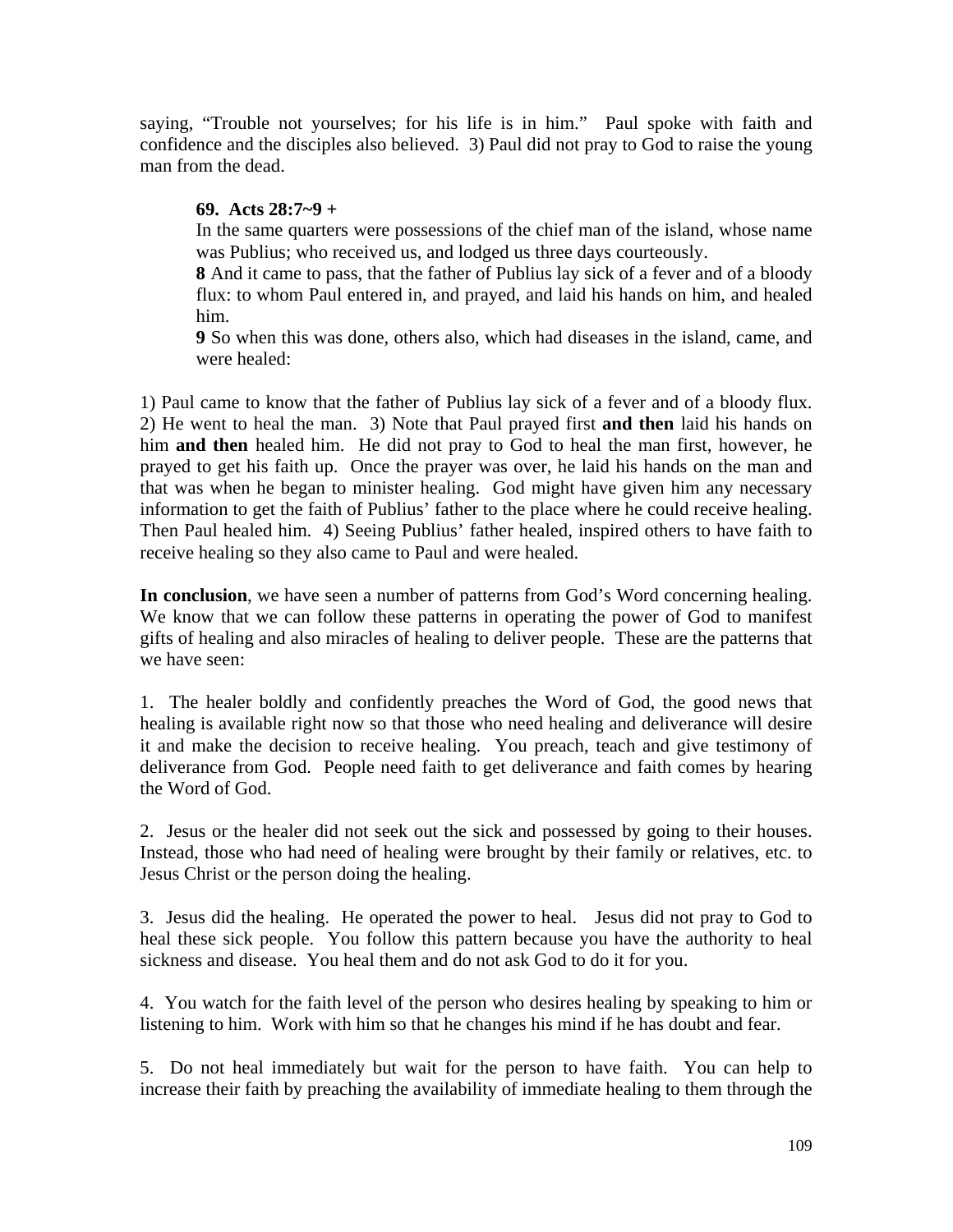Word of God and /or the testimonies of other healings. God can also inspire you with specific actions or words to speak to them that will increase their level of faith. The point is that you do not move ahead to minister healing unless you know that they have faith to be healed.

6. We speak with faith directly to the problem and order it to leave.

7. Once you know that a person has faith to receive healing, be confident that you can heal the sick because you have authority over all manner of disease and sickness and all of the devils. Everything that has a name has to obey you because you have been given the name above all names, that is, the name of Jesus Christ.

8. It is necessary at times to instruct some people about faith; that is, to believe he is healed even if he does not see the result immediately and even if symptoms reoccur after being healed. The healing is still true and valid. Doubt will try to creep in. Sometimes the effects of the healing will take some time to manifest in the senses realm. Instruct the person to confess that he is healed and to stay put in his believing. The symptoms will disappear. Make the confession of wholeness with conviction regardless of seeing results appearing in one's life. He will see results if he continues to have faith.

Let me encourage you again that **you must begin today** to operate the God-given ability to heal the sick and cast out devils by speaking to people who need deliverance that it is available right now. When they come to you, watch their level of faith and if necessary work with their faith. When they are ready to be delivered, command or order the bones to be fixed, the disease, sickness, devil spirit or pain to leave, etc. You will see that with great ease, you can gift healing to people who have faith.

Never give up on operating this God-given power and authority even if you are unsuccessful at times. Keep at it and stay faithful to manifest this God-given power and authority to deliver people. If you persist, you will become confident and you will also set an example for others to do the same. In following these patterns many shall be healed and delivered from devil spirit possession thus many will be saved and come to the knowledge of the truth.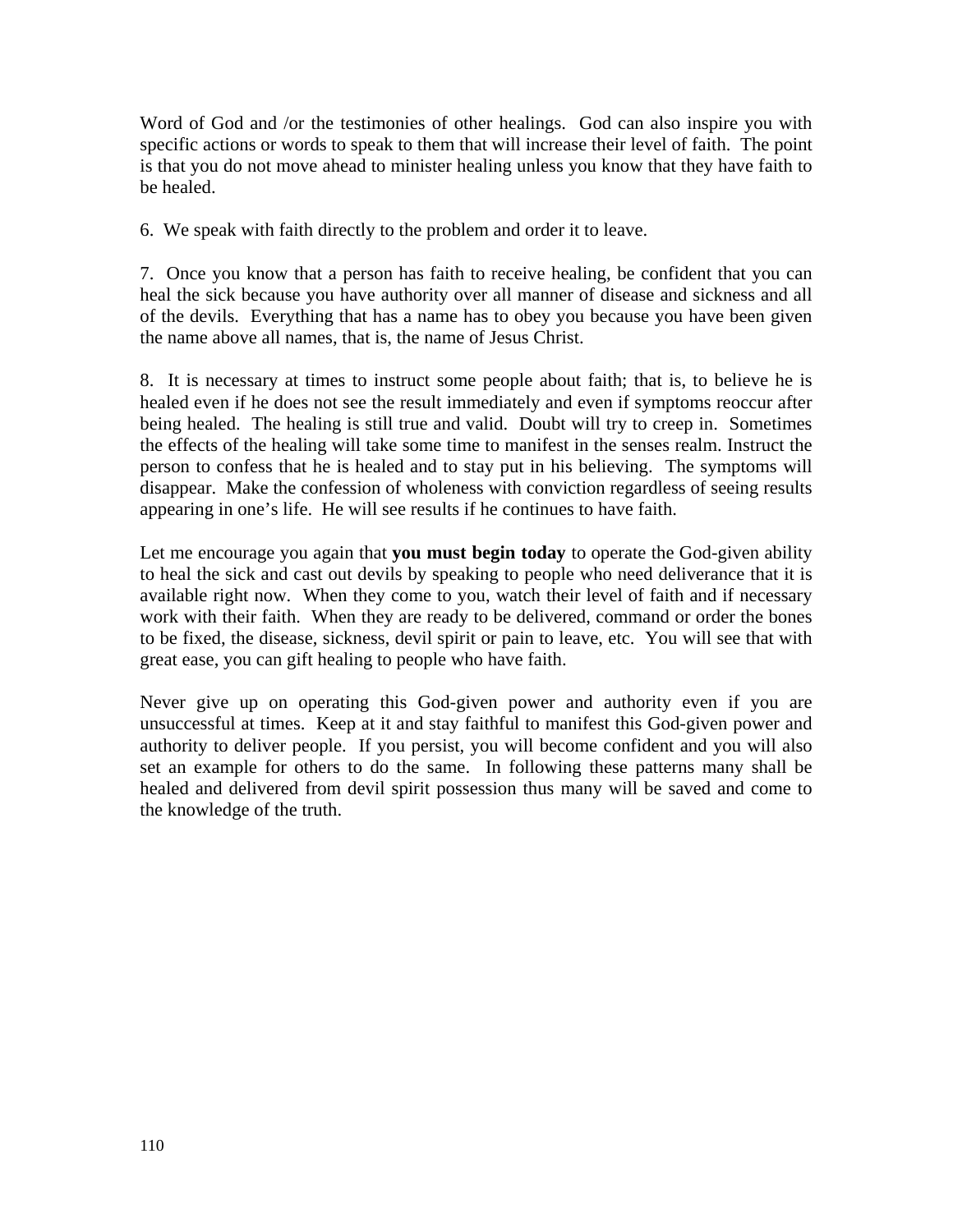# **Appendix 2: The Person Desiring Deliverance Comes to the Healer**

The second principle of How to Heal the Sick teaches us that the person desiring deliverance comes to the healer. The recipient of healing must strongly desire and believe to receive healing. He goes to the healer to be healed. The healer does not go to a person to minister healing just because he is aware of this need for healing. The person desiring help will ask for it.

The following list of verses shows us how people needing and desiring help asked for it. They knew healing was available because they heard the preaching of the good news or heard someone's testimony of how they had been delivered. These people then **"Followed"** or **"Came"** to Jesus for their deliverance. Some were **"Brought"** to him by others. Some people **"Cried"** or **"Beseeched"** Jesus, Peter or Paul for healing and always received it.

Of course we want to remember all of the principles we have been learning concerning how to heal the sick and cast out devils. Even when a person comes to you and asks for help, you still need to watch their level of faith and if necessary, work to increase it so they can receive healing.

## **1. Matthew 8:2**

And, behold, there **came** a leper and worshipped him, saying, Lord, if thou wilt, thou canst make me clean.

## **2. Matthew 8:5 & 6**

And when Jesus was entered into Capernaum, there came unto him a centurion, **beseeching** him,

**6** And saying, Lord, my servant lieth at home sick of the palsy, grievously tormented.

### **3. Matthew 8:16**

When the even was come, they **brought** unto him many that were possessed with devils: and he cast out the spirits with his word, and healed all that were sick:

### **4. Matthew 9:2**

And, behold, they **brought** to him a man sick of the palsy, lying on a bed: and Jesus seeing their faith said unto the sick of the palsy; Son, be of good cheer; thy sins be forgiven thee.

## **5. Matthew 9:18**

While he spake these things unto them, behold, there **came** a certain ruler, and worshipped him, saying, My daughter is even now dead: but come and lay thy hand upon her, and she shall live.

## **6. Matthew 9:20 & 21**

And, behold, a woman, which was diseased with an issue of blood twelve years, **came** behind him, and touched the hem of his garment: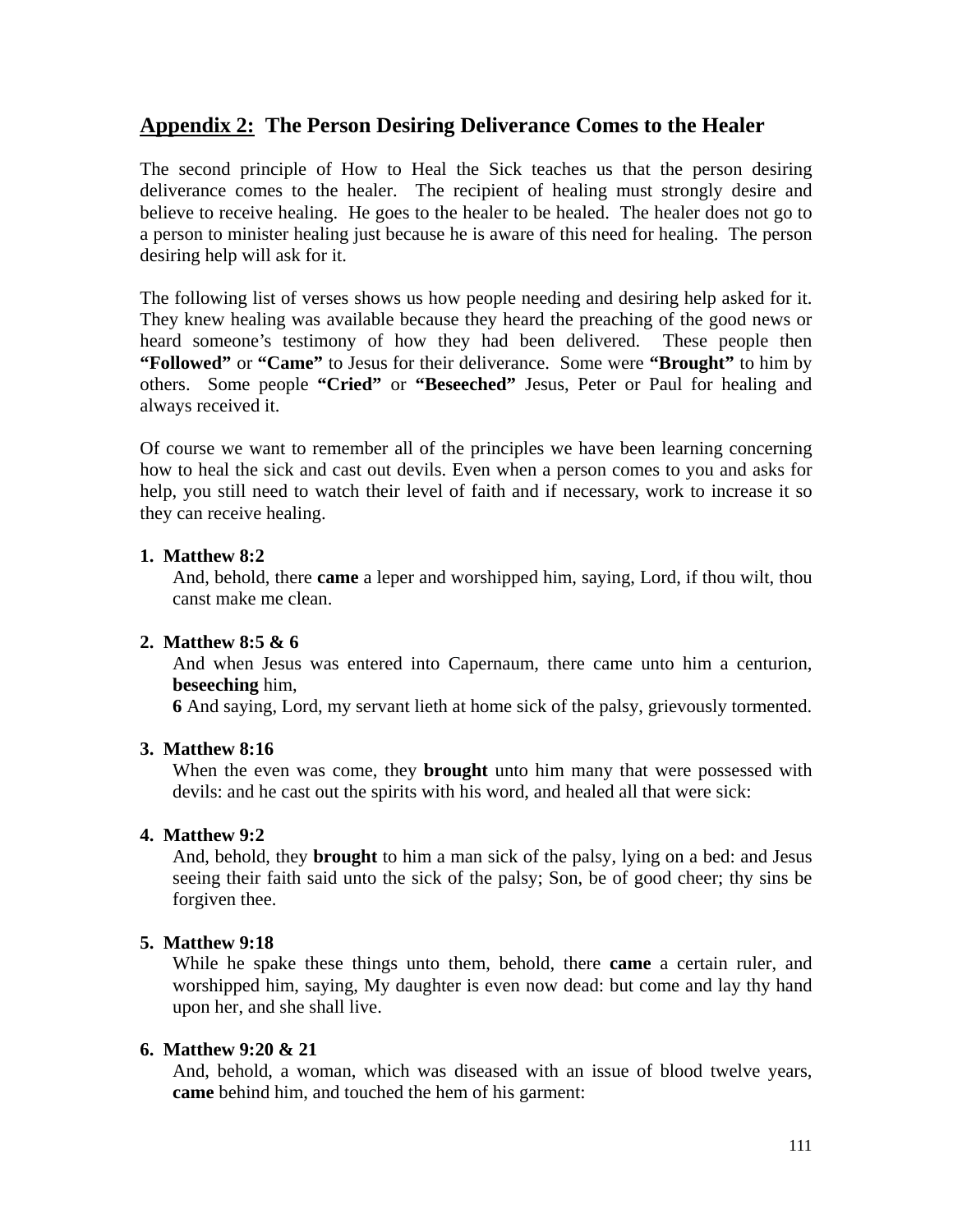**21** For she said within herself, If I may but touch his garment, I shall be whole.

## **7. Matthew 9:27 & 28**

And when Jesus departed thence, two blind men **followed** him, crying, and saying, *Thou* Son of David, have mercy on us.

**28** And when he was come into the house, the blind men **came** to him: and Jesus saith unto them, Believe ye that I am able to do this? They said unto him, Yea, Lord.

#### **8. Matthew 9:32**

As they went out, behold, they **brought** to him a dumb man possessed with a devil.

### **9. Matthew 12:22**

Then was **brought** unto him one possessed with a devil, blind, and dumb: and he healed him, insomuch that the blind and dumb both spake and saw.

## **10. Matthew 14:35 & 36**

And when the men of that place had knowledge of him, they sent out into all that country round about, and **brought** unto him all that were diseased;

**36** And **besought** him that they might only touch the hem of his garment: and as many as touched were made perfectly whole.

## **11. Matthew 15:22**

And, behold, a woman of Canaan **came** out of the same coasts, and cried unto him, saying, Have mercy on me, O Lord, thou Son of David; my daughter is grievously vexed with a devil.

### **12. Matthew 15:29 & 30**

And Jesus departed from thence, and came nigh unto the sea of Galilee; and went up into a mountain, and sat down there.

**30** And great multitudes **came** unto him, having with them those that were lame, blind, dumb, maimed, and many others, and cast them down at Jesus' feet; and he healed them:

## **13. Matthew 17:14 & 15**

And when they were come to the multitude, there **came** to him a certain man, kneeling down to him, and saying,

**15** Lord, have mercy on my son: for he is lunatick, and sore vexed: for ofttimes he falleth into the fire, and oft into the water.

## **14. Matthew 19:2**

And great multitudes **followed** him; and he healed them there.

### **15. Matthew 20: 30~34**

And, behold, two blind men sitting by the way side, when they heard that Jesus passed by, **cried out**, saying, Have mercy on us, O Lord, thou Son of David.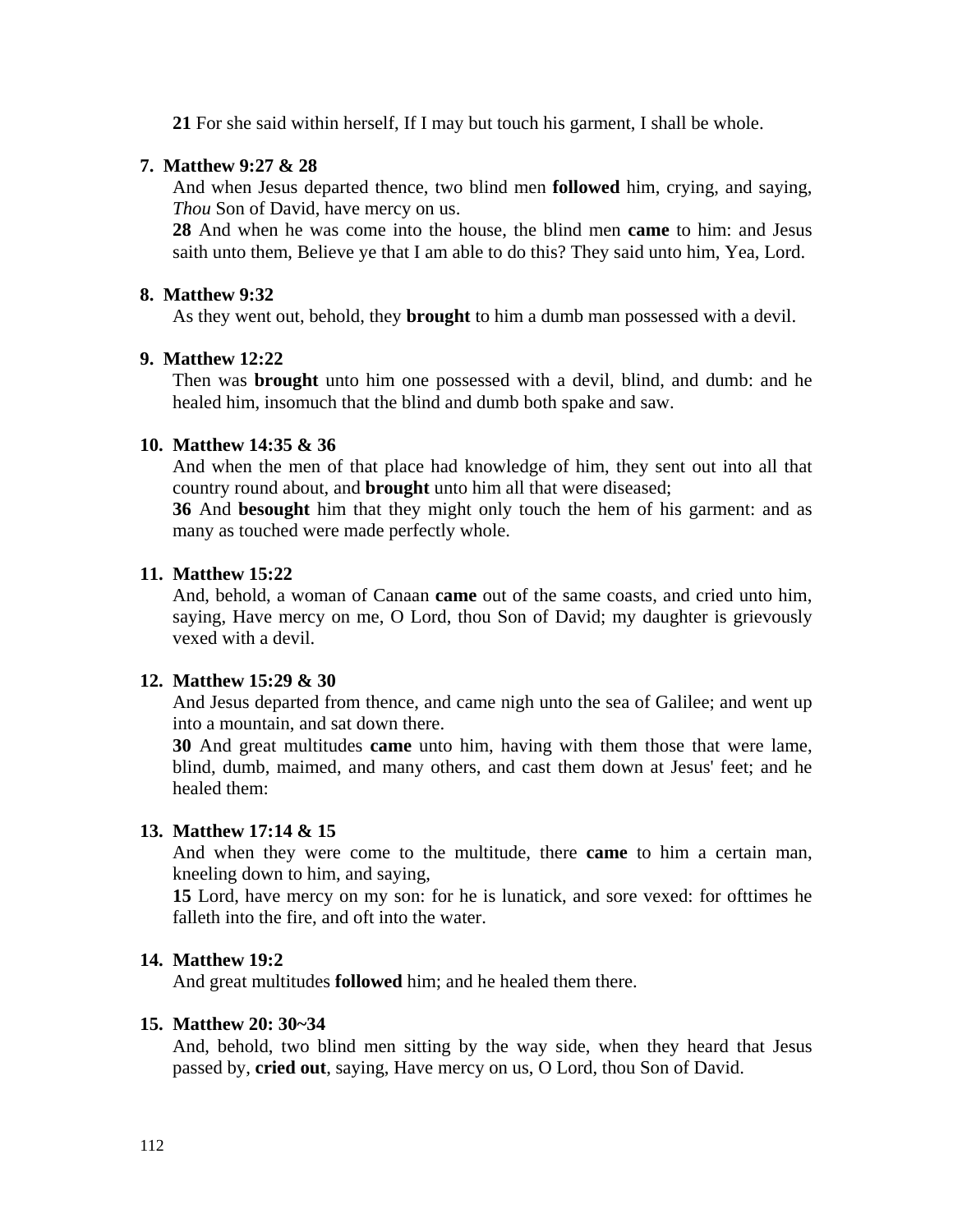**31** And the multitude rebuked them, because they should hold their peace: but they **cried the more**, saying, Have mercy on us, O Lord, thou Son of David.

**32** And Jesus stood still, and called them, and said, What will ye that I shall do unto you?

**33** They say unto him, Lord, that our eyes may be opened.

**34** So Jesus had compassion on them, and touched their eyes: and immediately their eyes received sight, and they followed him.

## **16. Matthew 21:14**

And the blind and the lame **came** to him in the temple; and he healed them.

# **17. Mark 1:32**

And at even, when the sun did set, **they brought** unto him all that were diseased, and them that were possessed with devils.

# **18. Mark 1:40**

And there **came** a leper to him, **beseeching** him, and kneeling down to him, and saying unto him, If thou wilt, thou canst make me clean.

# **19. Mark 2:1~3**

And again he entered into Capernaum after some days; and it was noised that he was in the house.

**2** And straightway many were gathered together, insomuch that there was no room to receive them, no, not so much as about the door: and he preached the word unto them. **3** And they **come unto him, bringing** one sick of the palsy, which was borne of four

# **20. Mark 5:23**

And **besought** him greatly, saying, My little daughter lieth at the point of death: I pray thee, come and lay thy hands on her, that she may be healed; and she shall live.

# **21. Mark 5:27**

When she had heard of Jesus, **came** in the press behind, and touched his garment.

## **22. Mark 6: 54~ 56**

And when they were come out of the ship, straightway they knew him,

**55** And ran through that whole region round about, and began to **carry** about in beds those that were sick, where they heard he was.

**56** And whithersoever he entered, into villages, or cities, or country, they laid the sick in the streets, and **besought** him that they might touch if it were but the border of his garment: and as many as touched him were made whole.

## **23. Mark 7:24~26**

And from thence he arose, and went into the borders of Tyre and Sidon, and entered into an house, and would have no man know *it*: but he could not be hid.

**25** For a *certain* woman, whose young daughter had an unclean spirit, heard of him, and **came** and fell at his feet: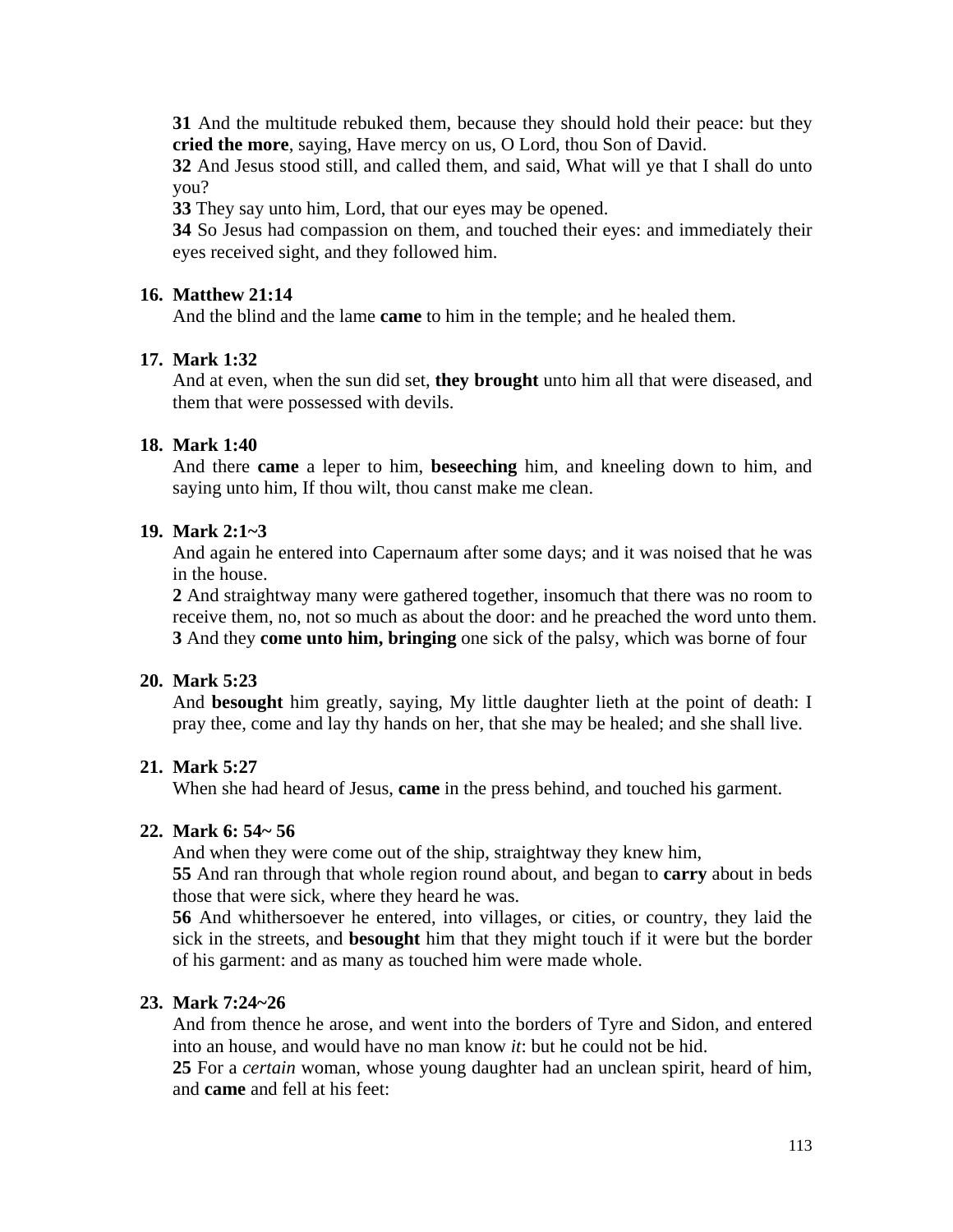**26** The woman was a Greek, a Syrophenician by nation; and she **besought** him that he would cast forth the devil out of her daughter.

### **24. Mark 7:31~35**

And again, departing from the coasts of Tyre and Sidon, he came unto the sea of Galilee, through the midst of the coasts of Decapolis.

**32** And they **bring** unto him one that was deaf, and had an impediment in his speech; and they **beseech** him to put his hand upon him.

**33** And he took him aside from the multitude, and put his fingers into his ears, and he spit, and touched his tongue;

**34** And looking up to heaven, he sighed, and saith unto him, Ephphatha, that is, Be opened.

**35** And straightway his ears were opened, and the string of his tongue was loosed, and he spake plain.

## **25. Mark 8:22**

And he cometh to Bethsaida; and they **bring** a blind man unto him, and **besought** him to touch him.

## **26. Mark 9:17**

And one of the multitude answered and said, Master, I have **brought** unto thee my son, which hath a dumb spirit;

#### **27. Mark 10:47 & 51**

And when he heard that it was Jesus of Nazareth, he began to **cry out**, and say, Jesus, thou Son of David, have mercy on me.

**51** And Jesus answered and said unto him, What wilt thou that I should do unto thee? The blind man said unto him, Lord, that I might receive my sight.

## **28. Luke 4:38**

And he arose out of the synagogue, and entered into Simon's house. And Simon's wife's mother was taken with a great fever; and they **besought** him for her.

## **29. Luke 4:40**

Now when the sun was setting, all they that had any sick with divers diseases **brought** them unto him; and he laid his hands on every one of them, and healed them.

#### **30. Luke 5:12**

 And it came to pass, when he was in a certain city, behold a man full of leprosy: who seeing Jesus fell on his face, and **besought** him, saying, Lord, if thou wilt, thou canst make me clean.

## **31. Luke 5:18 & 19**

And, behold, men **brought** in a bed a man which was taken with a palsy: and they sought means to bring him in, and to lay him before him.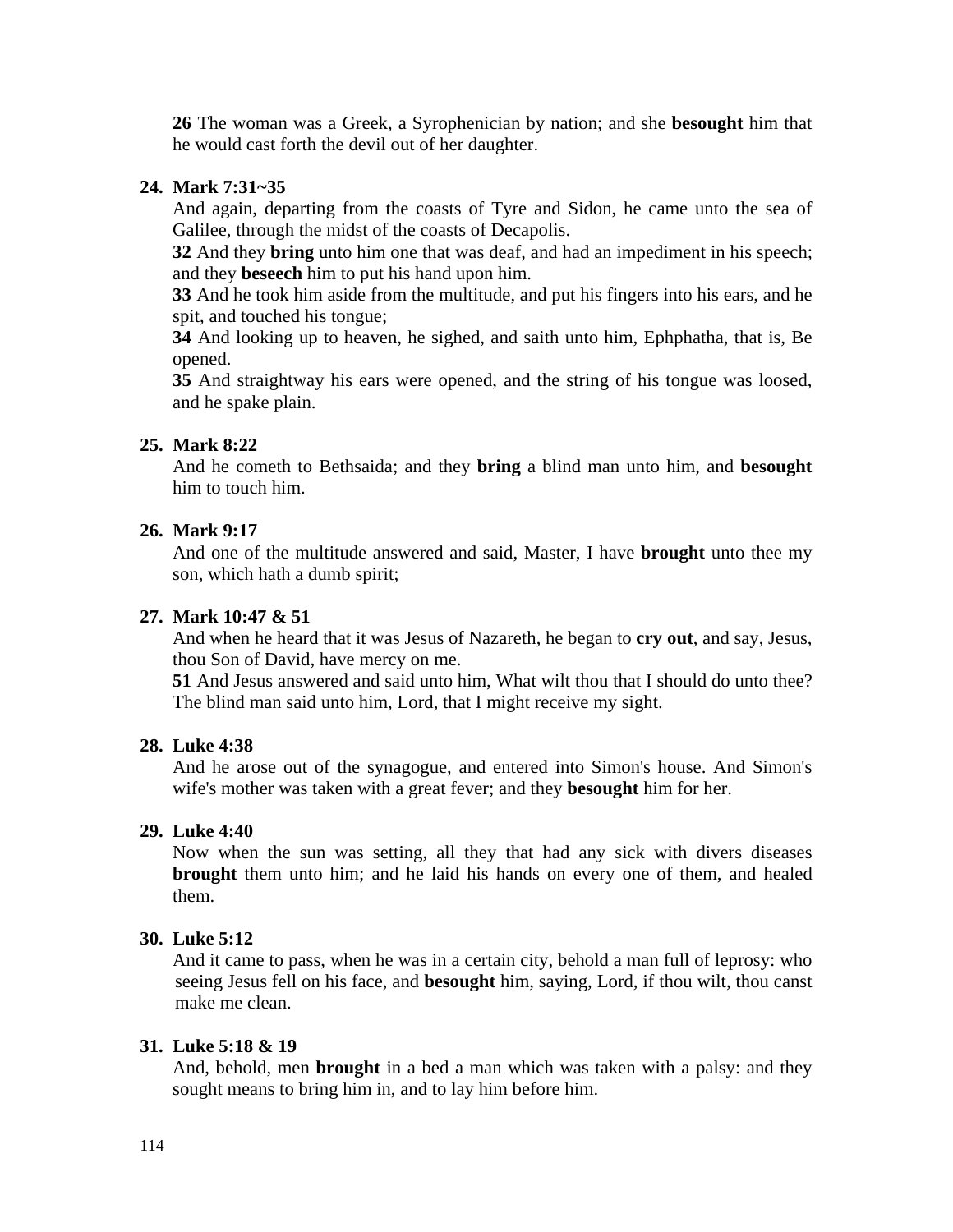**19** And when they could not find by what way they might bring him in because of the multitude, they went upon the housetop, and let him down through the tiling with his couch into the midst before Jesus.

# **32. Luke 6:17 & 19**

And he came down with them, and stood in the plain, and the company of his disciples, and a great multitude of people out of all Judaea and Jerusalem, and from the sea coast of Tyre and Sidon, which **came** to hear him, and to be healed of their diseases;

**19** And the whole multitude sought to touch him: for there went virtue out of him, and healed them all.

## **33. Luke 7:3**

And when he heard of Jesus, he sent unto him the elders of the Jews, **beseeching** him that he would come and heal his servant.

# **34. Luke 8:41**

And, behold, there **came** a man named Jairus, and he was a ruler of the synagogue: and he fell down at Jesus' feet, and **besought** him that he would come into his house:

# **35. Luke 8:43 & 44**

And a woman having an issue of blood twelve years, which had spent all her living upon physicians, neither could be healed of any,

**44 Came** behind him, and touched the border of his garment: and immediately her issue of blood stanched.

## **36. Luke 9:11**

And the people, when they knew it, **followed** him: and he received them, and spake unto them of the kingdom of God, and healed them that had need of healing.

## **37. Luke 9:38**

And, behold, a man of the company **cried** out, saying, Master, I **beseech** thee, look upon my son: for he is mine only child.

## **38. Luke 17:12 & 13**

And as he entered into a certain village, there **met** him ten men that were lepers, which stood afar off:

**13** And they lifted up their voices, and said, Jesus, Master, have mercy on us.

## **39. Luke 18:38**

And he **cried**, saying, Jesus, thou Son of David, have mercy on me.

# **40. Acts 5:15 &16**

Insomuch that they **brought** forth the sick into the streets, and laid them on beds and couches, that at the least the shadow of Peter passing by might overshadow some of them.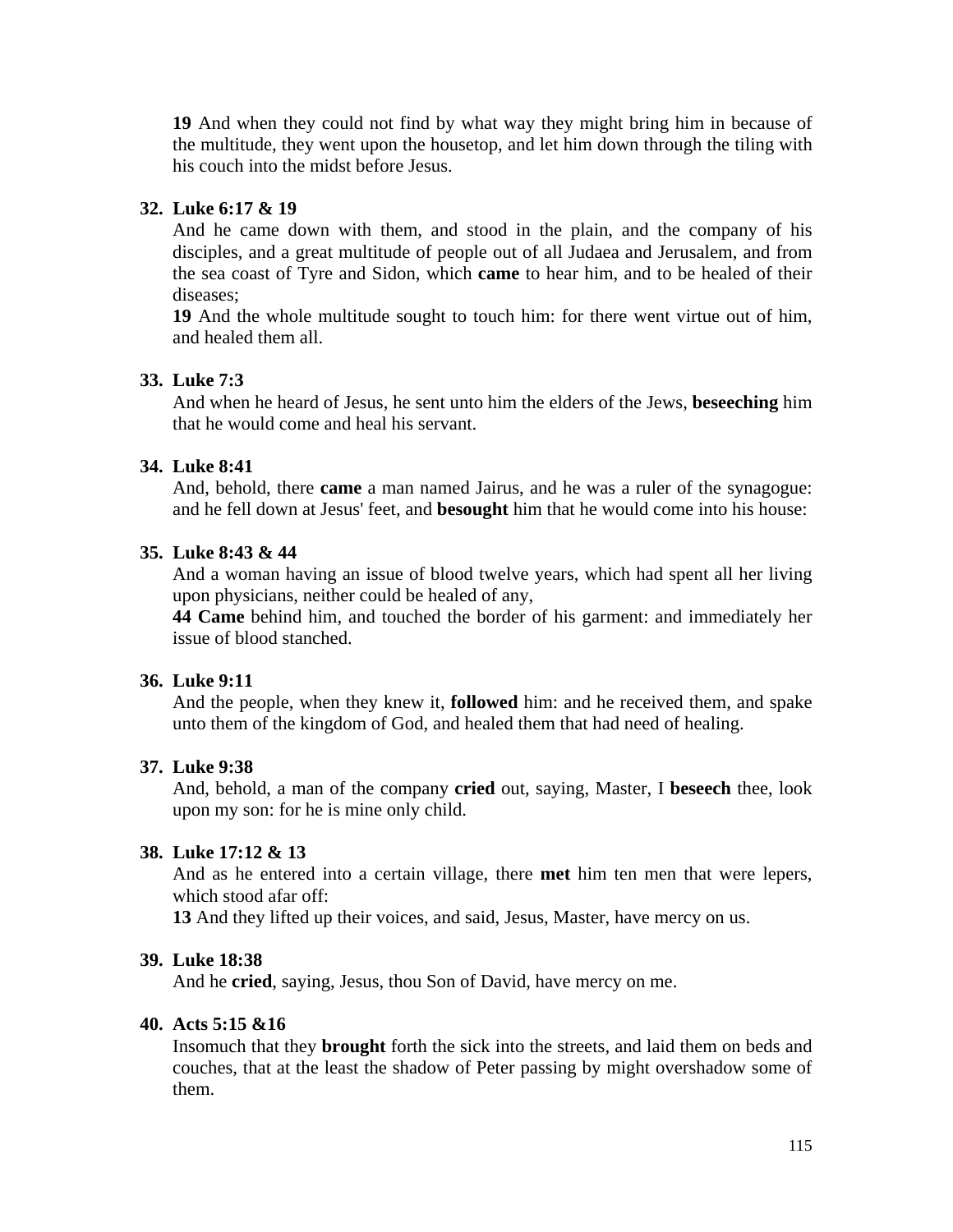**16** There **came** also a multitude out of the cities round about unto Jerusalem, bringing sick folks, and them which were vexed with unclean spirits: and they were healed every one.

# **41. Acts 9:38**

And forasmuch as Lydda was nigh to Joppa, and the disciples had heard that Peter was there, they **sent** unto him two men, **desiring** him that he would not delay to come to them.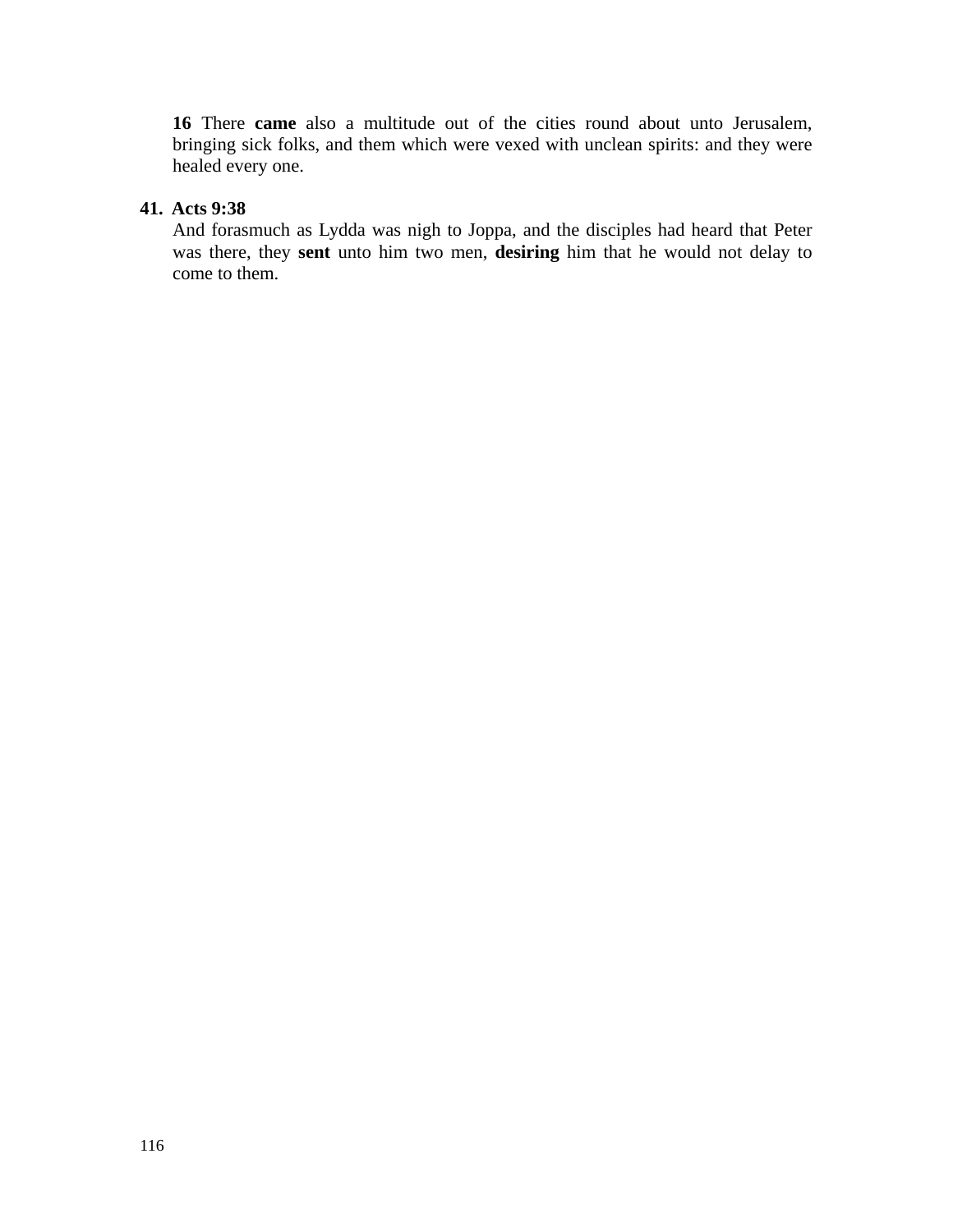# **Appendix 3: More Healing Records**

# **A. Healing Records from the Old Testament**

There is a big difference in how healings were done in the Old and New Testaments. In the Old Testament (until Jesus Christ's ministry), we see the healer praying to God to do the healing and God heals the person. The Four Gospels and the Book of Acts clearly show us that we do the healing. We do not ask God to do the healing for us. We must not get confused by living under the wrong covenant or testament. Today we are living in the Administration of Grace and we have specific instructions regarding how we are to operate the gift of holy spirit that we received when we were born again. We belong to the Body of Christ with the spirit of Christ in us. We have the authority to heal the sick and cast out devils.

The practice of praying to God for healing that we often see practiced today is from these records in the Old Testament. This practice is incorrect. As you read through these Old Testament records make note of this difference so you are convinced of the great power and authority you have today, with Christ in you, to heal the sick and cast out devils.

## **1. Genesis 20:17**

So Abraham **prayed unto God** and **God healed** A-bim'e-lech, and his wife, and his maidservants; and they bare *children*.

Even as great as Abraham was in being the father of all those who believe, he still had to pray unto God for Abimelech to be healed. God was the one who healed A-bim'e-lech, his wife, and his maidservants.

## **2. Exodus 15:26**

And said, If thou wilt diligently hearken to the voice of the LORD thy God, and wilt do that which is right in his sight, and wilt give ear to his commandments, and keep all his statues, I will put none of these diseases upon thee, which I have brought upon the Egyptians: for **I** *am* **the LORD that healeth thee.** 

In the Old Testament, Jehovah healed them; in the administration of Grace, we have been given the authority to heal the sick and cast out devils.

## **3. Numbers 12:10~15**

And the cloud departed from off the tabernacle; and, behold, Miriam *became* leprous, *white* as snow: and Aaron looked upon Miriam, and, behold, *she was* leprous.

**11** And Aaron said unto Moses, Alas, my lord, I beseech thee, lay not the sin upon us, wherein we have done foolishly, and wherein we have sinned.

**12** Let her not be as one dead, of whom the flesh is half consumed when he cometh out of his mother's womb.

**13** And Moses **cried unto the LORD** saying, Heal her now, O God, I beseech thee.

**14** And the LORD said unto Moses, If her father had but spit in her face should she not be ashamed seven days? Let her be shut out from the camp seven days, and after that let her be received in *again*.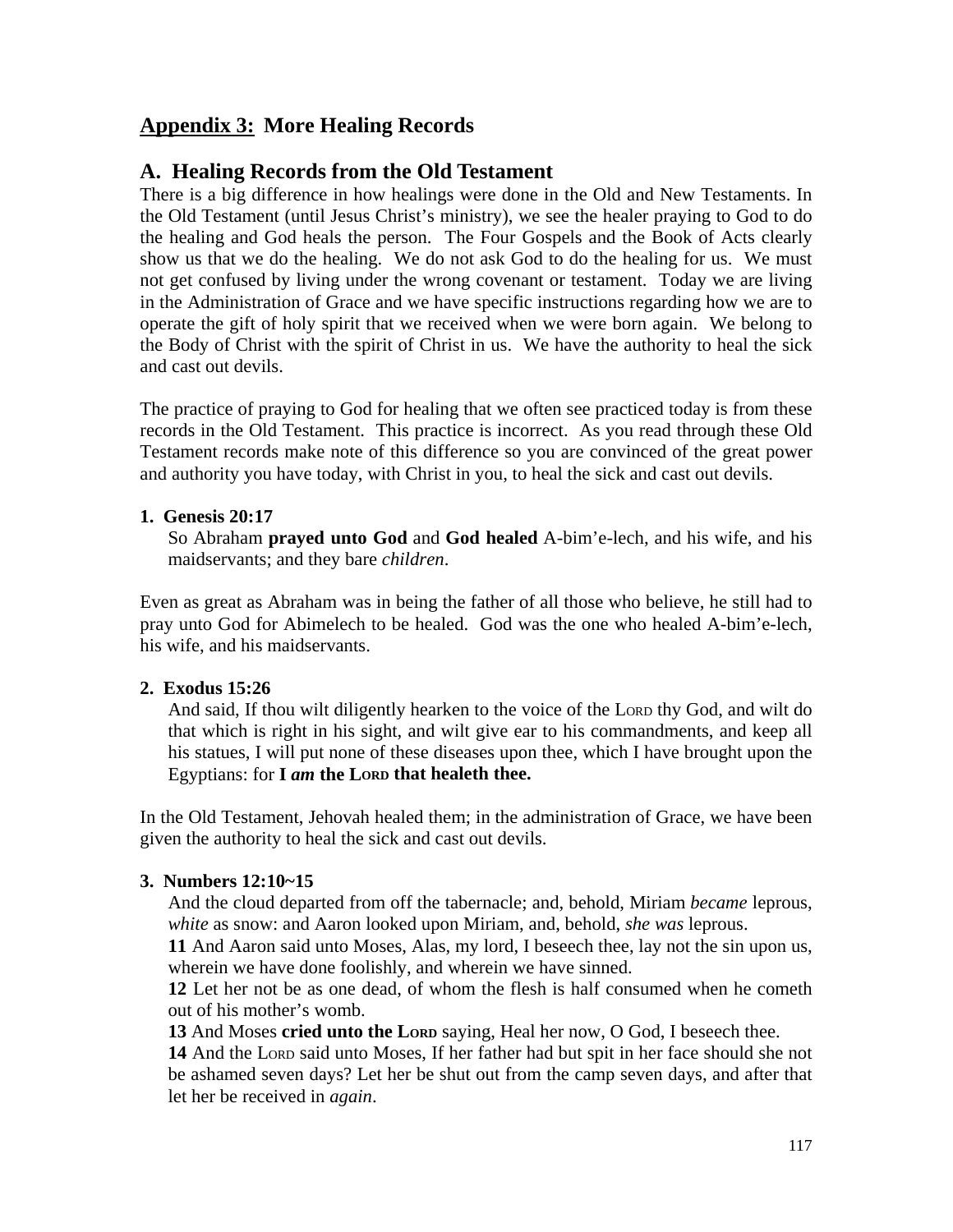**15** And Miriam was shut out from the camp seven days: and the people journeyed not till Miriam was brought in again.

Even as great as Moses was, he cried unto Jehovah to heal Miriam.

# **4. Numbers 21:5~9**

**5** And the people spake against God, and against Moses, Wherefore have ye brought us up out of Egypt to die in the wilderness? for *there is* no bread, neither *is there any* water; and our soul loatheth this light bread.

**6** And the LORD sent fiery serpents among the people, and they bit the people; and much people of Israel died.

**7** Therefore the people came to Moses, and said, We have sinned, for we have spoken against the LORD, and against thee; pray unto the LORD, that he take away the serpents from us. And Moses **prayed for the people**.

**8** And the LORD said unto Moses, Make thee a fiery serpent, and set it upon a pole: and it shall come to pass, that every one that is bitten, when he looketh upon it, shall live.

**9** And Moses made a serpent of brass, and put it upon a pole, and it came to pass, that if a serpent had bitten any man, when he beheld the serpent of brass, he lived.

Moses prayed for the people to receive deliverance, then Jehovah told Moses what to do so that the people might live.

# **5. 1 Kings 13:6**

And the king [Jeroboam ] answered and said unto the man of God, Intreat now the face of the LORD thy God, and **pray for me**, that my hand may be restored me again. And **the man of God besought the LORD**, and the king's hand was restored him again, and became as *it was* before.

King Jeroboam requested the man of God to pray for him. The man of God besought Jehovah and He healed Jeroboam.

## **6. 1 Kings 17:17~24**

And it came to pass after these things, *that* the son of the woman, the mistress of the house, fell sick; and his sickness was so sore, that there was no breath left in him.

**18** And she said unto Elijah, What have I to do with thee, O thou man of God? art thou come unto me to call my sin to remembrance, and to slay my son?

**19** And he said unto her, Give me thy son. And he took him out of her bosom, and carried him up into a loft, where he abode, and laid him upon his own bed.

**20** And **he cried unto the LORD**, and said, O LORD my God, hast thou also brought evil upon the widow with whom I sojourn, by slaying her son?

**21** And he stretched himself upon the child three times, and **cried unto the LORD, and said, O LORD my God, I pray thee**, let this child's soul come into him again.

**22** And **the LORD heard the voice of Elijah**; and the soul of the child came into him again, and he revived.

**23** And Elijah took the child, and brought him down out of the chamber into the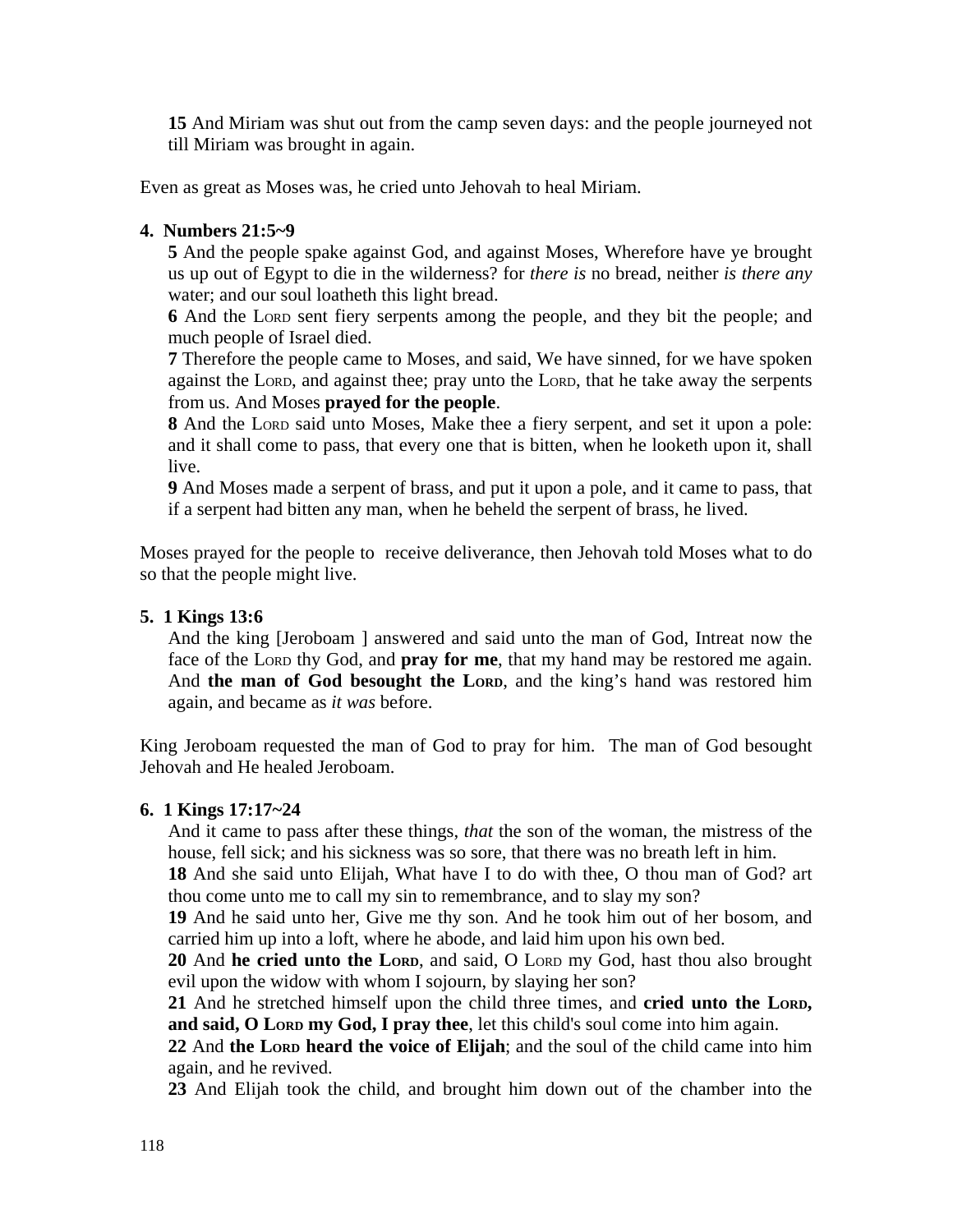house, and delivered him unto his mother: and Elijah said, See, thy son liveth. **24** And the woman said to Elijah, Now by this I know that thou *art* a man of God, *and* that the word of the LORD in thy mouth *is* truth.

Elijah, a great man of God, also cried unto Jehovah to raise the child from the dead. Jehovah heard the voice of Elijah and brought back the soul of the child.

# **7. 2 Kings 4:18~37**

And when the child was grown, it fell on a day, that he went out to his father to the reapers.

**19** And he said unto his father, My head, my head. And he said to a lad, Carry him to his mother.

**20** And when he had taken him, and brought him to his mother, he sat on her knees till noon, and *then* died.

**21** And she went up, and laid him on the bed of the man of God, and shut *the door* upon him, and went out.

**22** And she called unto her husband, and said, Send me, I pray thee, one of the young men, and one of the asses, that I may run to the man of God, and come again.

**23** And he said, Wherefore wilt thou go to him to day? *it is* neither new moon, nor sabbath. And she said, *It shall be* well.

**24** Then she saddled an ass, and said to her servant, Drive, and go forward; slack not *thy* riding for me, except I bid thee.

**25** So she went and came unto the man of God to mount Carmel. And it came to pass, when the man of God saw her afar off, that he said to Gehazi his servant, Behold, *yonder is* that Shunammite:

**26** Run now, I pray thee, to meet her, and say unto her, *Is it* well with thee? *is it* well with thy husband? *is it* well with the child? And she answered, *It is* well.

**27** And when she came to the man of God to the hill, she caught him by the feet: but Gehazi came near to thrust her away. And the man of God said, Let her alone; for her soul *is* vexed within her: and the LORD hath hid *it* from me, and hath not told me.

**28** Then she said, Did I desire a son of my lord? did I not say, Do not deceive me?

**29** Then he said to Gehazi, Gird up thy loins, and take my staff in thine hand, and go thy way: if thou meet any man, salute him not; and if any salute thee, answer him not again: and lay my staff upon the face of the child.

**30** And the mother of the child said, *As* the LORD liveth, and *as* thy soul liveth, I will not leave thee. And he arose, and followed her.

**31** And Gehazi passed on before them, and laid the staff upon the face of the child; but *there was* neither voice, nor hearing. Wherefore he went again to meet him, and told him, saying, The child is not awaked.

**32** And when Elisha was come into the house, behold, the child was dead, *and* laid upon his bed.

**33** He went in therefore, and shut the door upon them twain, and **prayed unto the LORD**.

**34** And he went up, and lay upon the child, and put his mouth upon his mouth, and his eyes upon his eyes, and his hands upon his hands: and he stretched himself upon the child; and the flesh of the child waxed warm.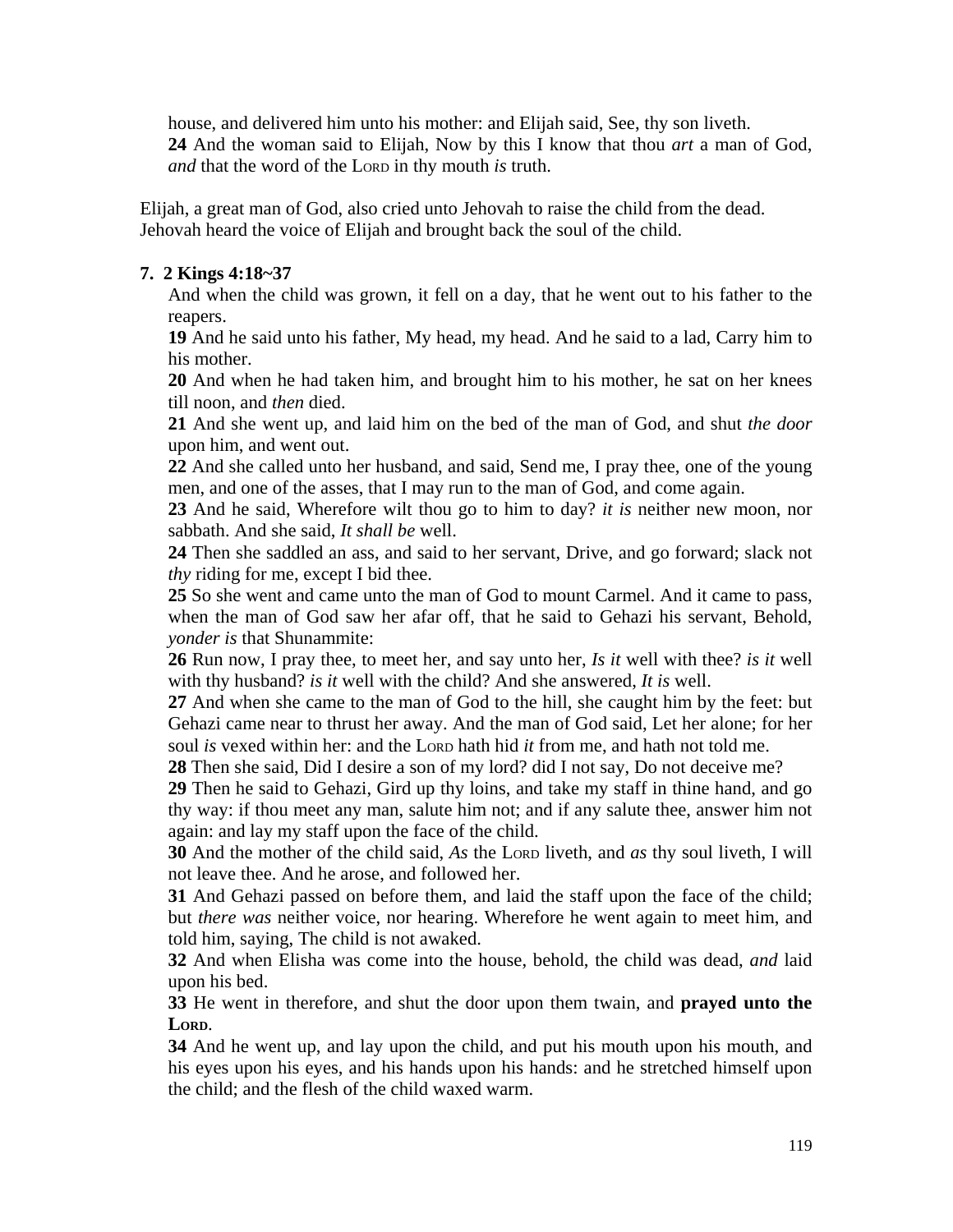**35** Then he returned, and walked in the house to and fro; and went up, and stretched himself upon him: and the child sneezed seven times, and the child opened his eyes.

**36** And he called Gehazi, and said, Call this Shunammite. So he called her. And when she was come in unto him, he said, Take up thy son.

**37** Then she went in, and fell at his feet, and bowed herself to the ground, and took up her son, and went out.

Elisha, the man of God, prayed unto Jehovah to raise the Shunammite's child. Jehovah raised the child from the dead.

### **8. 2 Kings 5:1~14**

Now Naaman, captain of the host of the king of Syria, was a great man with his master, and honourable, because by him the LORD had given deliverance unto Syria: he was also a mighty man in valour, *but he was* a leper.

**2** And the Syrians had gone out by companies, and had brought away captive out of the land of Israel a little maid; and she waited on Naaman's wife.

**3** And she said unto her mistress, Would God my lord *were* with the prophet that *is* in Samaria! for he would recover him of his leprosy.

**4** And *one* went in, and told his lord, saying, Thus and thus said the maid that *is* of the land of Israel.

**5** And the king of Syria said, Go to, go, and I will send a letter unto the king of Israel. And he departed, and took with him ten talents of silver, and six thousand *pieces* of gold, and ten changes of raiment.

**6** And he brought the letter to the king of Israel, saying, Now when this letter is come unto thee, behold, I have *therewith* sent Naaman my servant to thee, that thou mayest recover him of his leprosy.

**7** And it came to pass, when the king of Israel had read the letter, that he rent his clothes, and said, *Am* I God, to kill and to make alive, that this man doth send unto me to recover a man of his leprosy? wherefore consider, I pray you, and see how he seeketh a quarrel against me.

**8** And it was *so*, when Elisha the man of God had heard that the king of Israel had rent his clothes, that he sent to the king, saying, Wherefore hast thou rent thy clothes? let him come now to me, and he shall know that there is a prophet in Israel.

**9** So Naaman came with his horses and with his chariot, and stood at the door of the house of Elisha.

**10** And Elisha sent a messenger unto him, saying, Go and wash in Jordan seven times, and thy flesh shall come again to thee, and thou shalt be clean.

**11** But Naaman was wroth, and went away, and said, Behold, I thought, He will surely come out to me, and stand, and call on the name of the LORD his God, and strike his hand over the place, and recover the leper.

**12** *Are* not Abana and Pharpar, rivers of Damascus, better than all the waters of Israel? may I not wash in them, and be clean? So he turned and went away in a rage.

**13** And his servants came near, and spake unto him, and said, My father, *if* the prophet had bid thee *do some* great thing, wouldest thou not have done *it*? how much rather then, when he saith to thee, Wash, and be clean?

**14** Then went he down, and dipped himself seven times in Jordan, according to the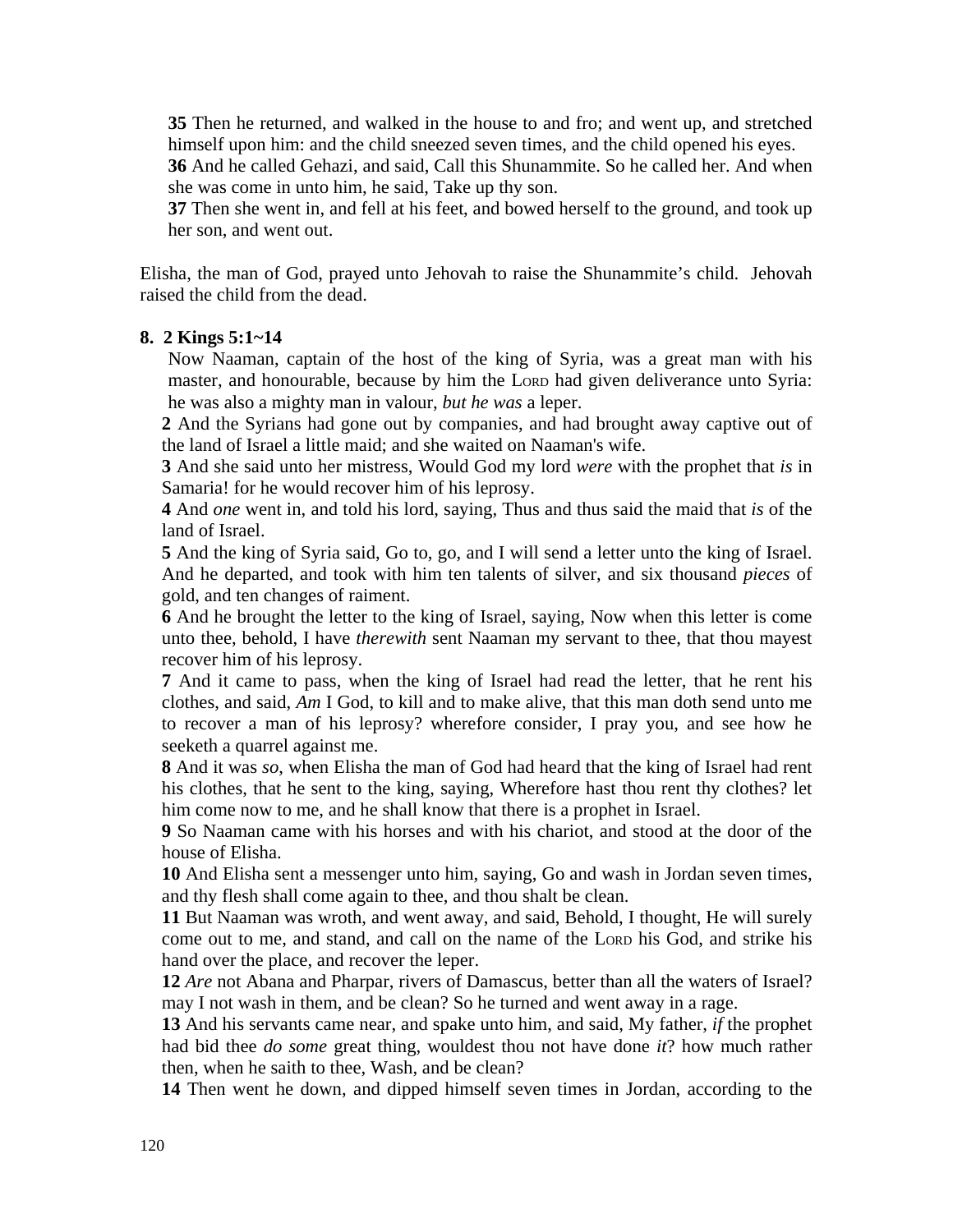saying of the man of God: and his flesh came again like unto the flesh of a little child, and he was clean.

Here we do not see anything about Elisha praying to God to heal Naaman; however, Elisha must have prayed to God for Naaman's deliverance and received specific information from God on what Naaman needed to do. This is similar to Moses praying to God to deliver the children of Israel when they were bitten by fiery serpents. God showed Moses what to do for the children of Israel to be healed. In both cases, God did the healing when the people submitted to His instructions.

# **9. 2 Kings 20:1~7**

In those days was Hezekiah sick unto death. And the prophet Isaiah the son of Amoz came to him, and said unto him, Thus saith the LORD, Set thine house in order; for thou shalt die, and not live.

**2** Then he turned his face to the wall, and **prayed unto the LORD**, saying,

**3 I beseech thee, O LORD**, remember now how I have walked before thee in truth and with a perfect heart, and have done *that which is* good in thy sight. And Hezekiah wept sore.

**4** And it came to pass, afore Isaiah was gone out into the middle court, that the word of the LORD came to him, saying,

**5** Turn again, and tell Hezekiah the captain of my people, Thus saith the LORD, the God of David thy father, **I have heard thy prayer**, I have seen thy tears: behold, **I will heal thee**: on the third day thou shalt go up unto the house of the LORD.

**6** And I will add unto thy days fifteen years; and I will deliver thee and this city out of the hand of the king of Assyria; and I will defend this city for mine own sake, and for my servant David's sake.

**7** And Isaiah said, Take a lump of figs. And they took and laid *it* on the boil, and he recovered.

King Hezekiah prayed himself to Jehovah beseeching his healing and God healed Hezekiah.

## **10. 2 Chronicles 30:18~20**

For a multitude of the people, even many of Ephraim, and Manasseh, Issachar, and Zebulun, had not cleansed themselves, yet did they eat the passover otherwise than it was written. But Hezekiah **prayed** for them, saying, The good LORD pardon every one **19** That prepareth his heart to seek God, the LORD God of his fathers, though he be not cleansed according to the purification of the sanctuary.

**20** And **the LORD hearkened to Hezekiah, and healed the people**.

Hezekiah, the king, prayed for the people and Jehovah heard his prayer and healed the people.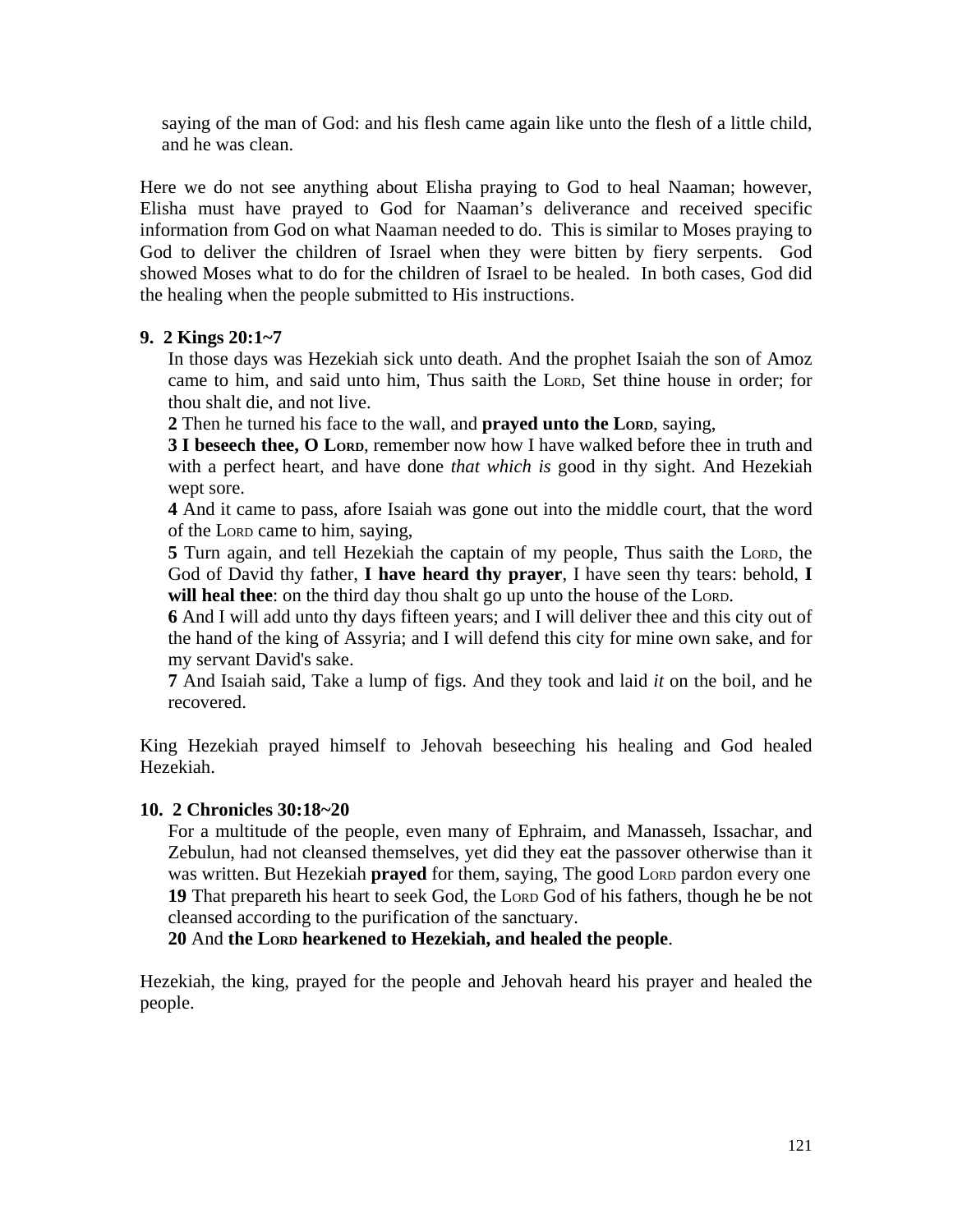## **11. Job 42:7~10**

And it was so, that after the LORD had spoken these words unto Job, the LORD said to Eliphaz the Temanite, My wrath is kindled against thee, and against thy two friends: for ye have not spoken of me the thing that is right, as my servant Job hath.

**8** Therefore take unto you now seven bullocks and seven rams, and go to my servant Job, and offer up for yourselves a burnt offering; and my servant **Job shall pray for you**: for him will I accept: lest I deal with you after your folly, in that ye have not spoken of me the thing which is right, like my servant Job.

**9** So Eliphaz the Temanite and Bildad the Shuhite and Zophar the Naamathite went, and did according as the LORD commanded them: the LORD also accepted Job.

**10** And the LORD turned the captivity of Job, when **he prayed for his friends**: also the LORD gave Job twice as much as he had before.

Job prayed to God for his friends and they received deliverance from the consequences of their sins.

# **12. Isaiah 38:1~9**

In those days was Hezekiah sick unto death. And Isaiah the prophet the son of Amoz came unto him, and said unto him, Thus saith the LORD, Set thine house in order: for thou shalt die, and not live.

**2** Then Hezekiah turned his face toward the wall, and **prayed unto the LORD**,

**3** And said, Remember now, **O LORD, I beseech thee**, how I have walked before thee in truth and with a perfect heart, and have done *that which is* good in thy sight. And Hezekiah wept sore.

**4** Then came the word of the LORD to Isaiah, saying,

**5** Go, and say to Hezekiah, Thus saith the LORD, the God of David thy father, **I have heard thy prayer**, I have seen thy tears: behold, I will add unto thy days fifteen years. **6** And I will deliver thee and this city out of the hand of the king of Assyria: and I will defend this city.

**7** And this *shall be* a sign unto thee from the LORD, that the LORD will do this thing that he hath spoken;

**8** Behold, I will bring again the shadow of the degrees, which is gone down in the sun dial of Ahaz, ten degrees backward. So the sun returned ten degrees, by which degrees it was gone down.

**9** The writing of Hezekiah king of Judah, when he had been sick, and was recovered of his sickness:

Here again we see how King Hezekiah prayed himself to Jehovah beseeching his healing and God healed Hezekiah.

The rest of the records in the Old Testament on healing show us this same pattern. There is no information in the Old Testament that prophets and men of God were given any authority to heal the sick; therefore, they needed to intercede for the sick by praying to God to do the healing. God answered the prayers and healed the sick. We also saw where an individual prayed to God for his own deliverance and God gave the healing.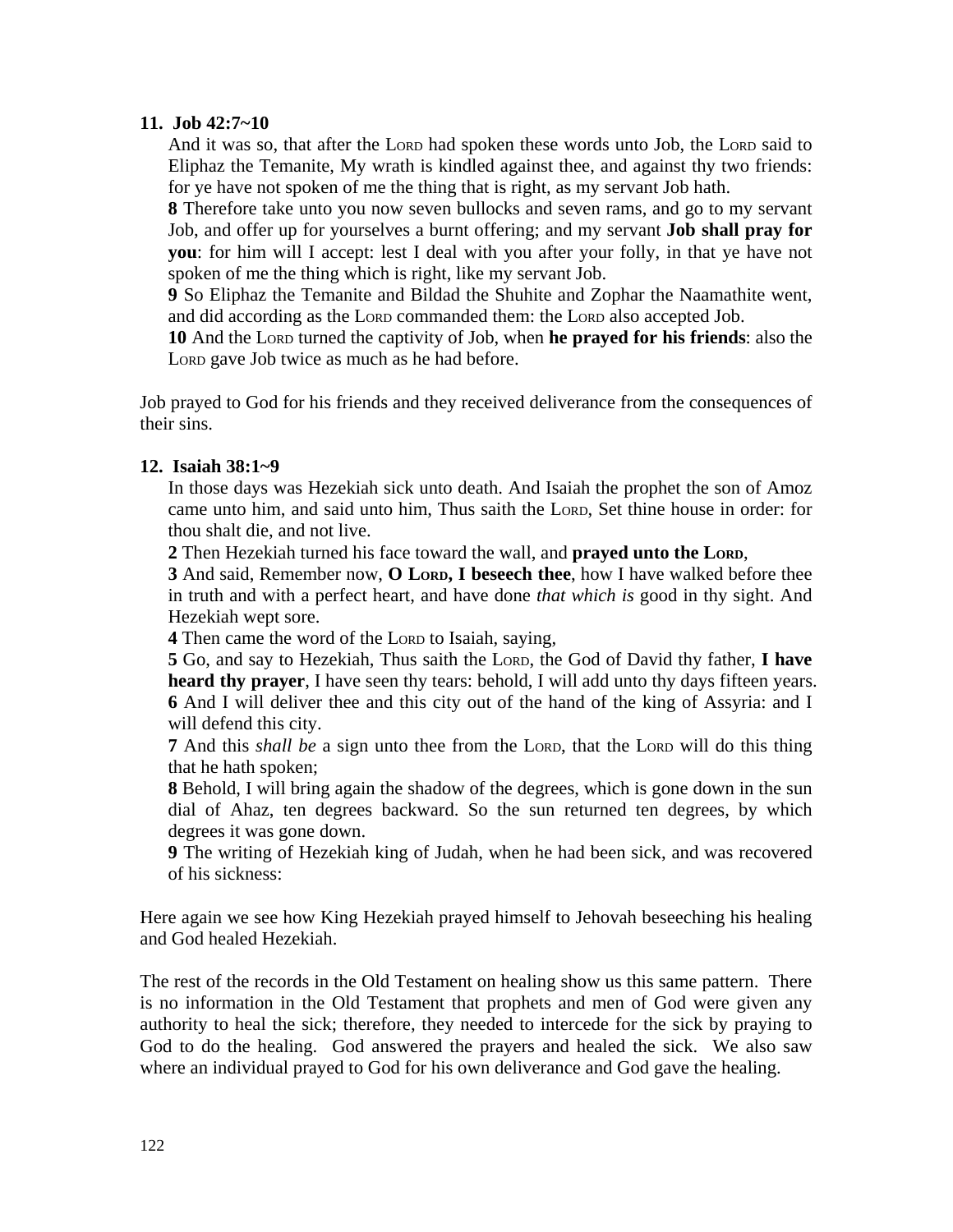We need to understand that the principle of needing faith for healing existed under the Old Testament just like it exists today.

# **B. Healing Records from the Book of James**

## **1. James 5:14**

Is any sick among you? let him call for the elders of the church; and **let them pray** over him, **anointing him with oil** in the name of the Lord:

This verse in James instructs the believers to call for the elders of the church to pray over the sick, anointing them with oil in the name of the Lord. This method of healing with the anointing of oil by the elders appears to contradict the doctrine from the Seven Church Epistles addressed to the Church of God.

We know that all of the members of the Body of Christ can do the works of Jesus Christ using his authority. We have the power of attorney to act on behalf of Christ here upon this earth because we have Christ in us. By far the majority of records in the Four Gospels and the Book of Acts do not show healing with anointing with oil. The only exception to this is Mark 6:13 where Jesus' disciples anointed with oil and healed the sick. (Refer to #30 Mark 6:13 page 85.)

There appears to be a contradiction of doctrine; however, if we just take the time to read the first verse of the Book of James, we will get the answer to this problem.

## **James 1:1**

James, a servant of God and of the Lord Jesus Christ, to the twelve tribes which are scattered abroad, greetings.

The key to solving the contradiction is to understand "To Whom" the Book of James is addressed.

The Book of James is addressed to "The twelve tribes which are scattered abroad." Who are these "twelve tribes"? They are Israelites, the Jews. We are not the Jews, the twelve tribes, but the Church of God who are the Body of Christ. Therefore, this book is not addressed to us. There is no contradiction in the doctrine of healing the sick between the Church of God and the Church that consisted of the twelve tribes of Israel.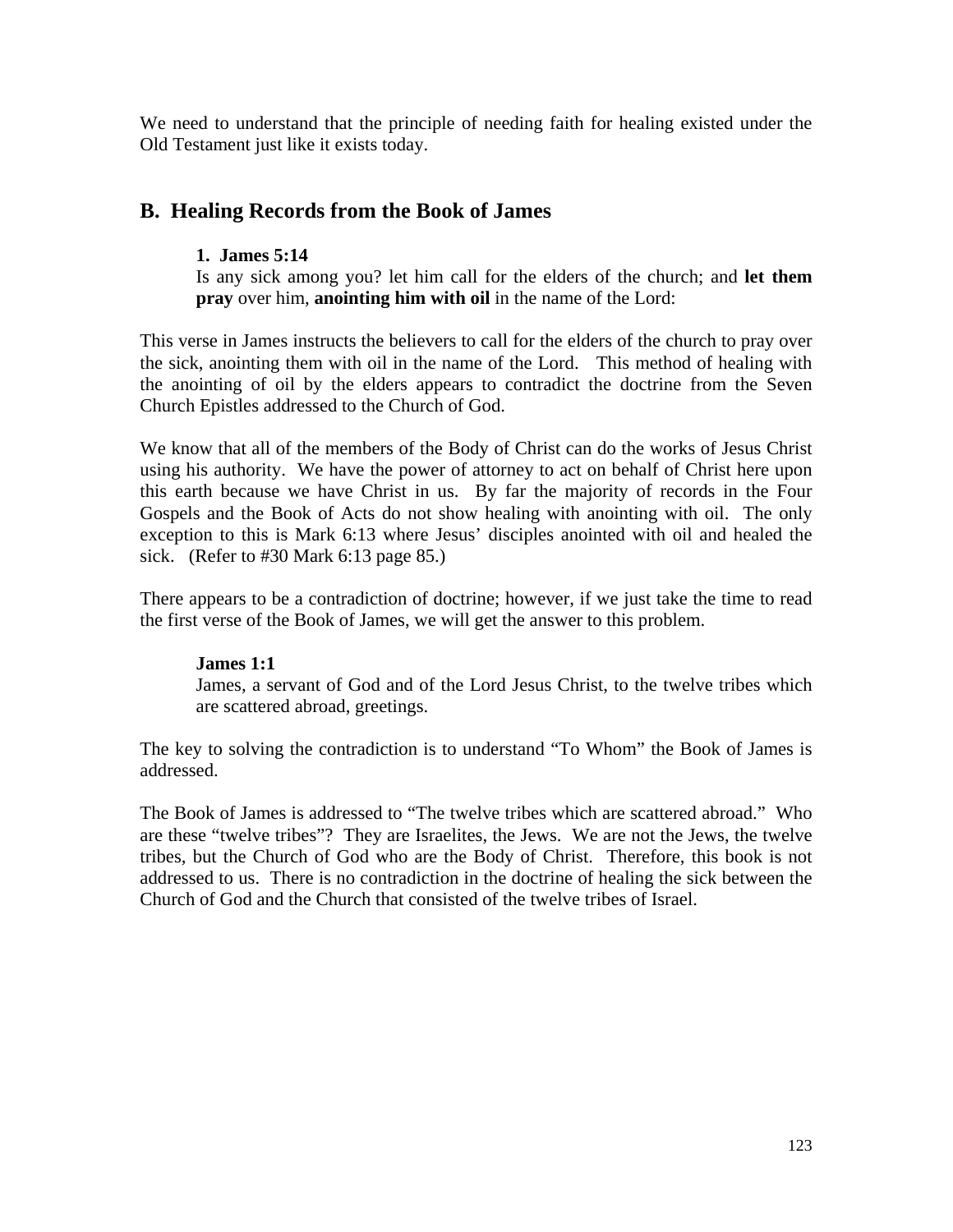# **Appendix 4: Letters from India**

# **I. Introduction**

This booklet began as an e-mail correspondence between two friends. Michael and Sangat were bible school classmates in the United States during the early 1980's. Both went separate ways, Michael a businessman in Virginia and Sangat an evangelist in India. The friendship was then renewed and grew as Sangat shared with Michael about his Christian home fellowship ministry in India.

The following excerpts are from letters that record the growth of a Christian church based solely on the power resident in the gospel of Jesus Christ. They are written in such a format. These letters are the calling card of signs, miracles and wonders that most of us have never seen but have only read about in the Bible.

This is the story of a  $21<sup>st</sup>$  century Book of Acts. Without radio, television or relentless appeals for partnerships and funds, this ministry is changing lives from the teeming streets of Delhi to the mountain villages of the Himalayas and the plains of south India. Hindus, Sikhs and Muslims are responding to the gospel of Jesus Christ because of its power to heal, raise the dead, cast out devil spirits and meet the needs of daily life in a land where safety nets are rare.

In these pages, you will meet Sangat Bains born of an Indian father and a Japanese mother. Sangat was raised in Japan and India, but it was at a college in the United States where Jesus Christ changed his life and future.

This is not the account of an individual but of a family construction business:

# **Ephesians 2:21, 22**

In whom all the building fitly framed together groweth together unto a holy temple unto the Lord: In whom ye also are builded together for an habitation of God through the Spirit.

Jesus Christ is the foreman and God the sole proprietor. In these pages, you will meet fellow laborers- Bhupinder, Glab Singh, Gopal, Shanti, the unforgettable Mohan Lal and many other members in God's family construction crew.

In order to fully appreciate this account, some explanation concerning terminology is necessary. Sangat frequently refers to "manifestations of holy spirit" or "manifesting holy spirit." Many in western churches call them gifts of the Holy Spirit. Sangat endeavors to be precise in his terminology. He makes a distinction between the giver and the gift. God who is the Holy Spirit (capital H and capital S) is the giver, and He gives what He is--holy spirit, the gift. As such this gift of holy spirit (small h and small s) is manifested by the believer in nine ways as detailed in 1 Corinthians  $12:7 \sim 10$ . These pages contain the present and future for the Christian church, the body of Christ, not only in India but also in your community.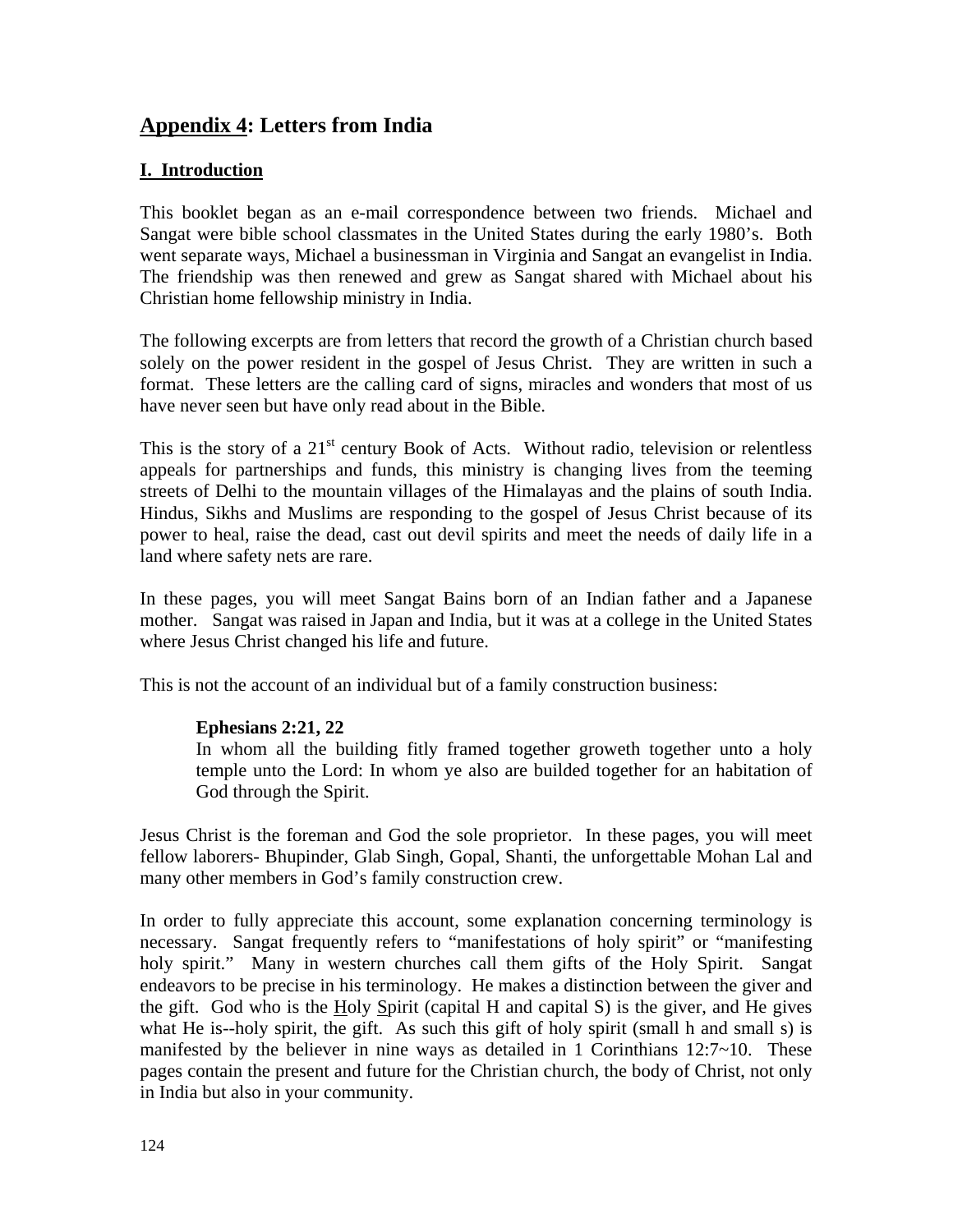# **II. Andhera Pradesh and Peddapuram Visit to Strengthen the Saints and Establish Home Fellowships**

I left Delhi station at 8:30pm  $27<sup>th</sup>$  Jan and reached Samalkot station (railway station for Peddapuram area) at noon of  $29<sup>th</sup>$  Jan. This was my first visit to Peddapuram in twenty years. Previously in 1982 I visited this area frequently and taught pastors and believers and ran a Foundational Bible Class. Since then I maintained communication with Victor Emmanuel who is the pastor of this area through letters. I sent elders from Delhi periodically and Victor visited me in Delhi once or twice a year.

# **Travel difficulties and meeting the believers**.

When we reached Peddapuram a goods train had been derailed somewhere around Rajahmundry station so my train stopped until the track was repaired. Since the station where we were stopped was just 2 stations away from Samalkot, I proceeded to take a bus to Samalkot station which was about 48 miles from where Victor Emmanuel, a pastor in this area, and others were waiting.

When I reached Samalkot station, Victor and others were waiting for me at the platform and were surprised to see me there at the station without the train having arrived. I explained how I came to the station. That day we had a fellowship at Victor's home. There were wonderful believers present, young and old, some had taken the Telegu Foundational Bible Class given by Victor.

## **Believers healed of various infirmities**

Victor had arranged a lot of meetings for me where I could teach the Word of God. Since it happened to be a strike in Andhera Pradesh, I was able to meet with some believers in the morning and taught them various things from the Word of God. At 3:00pm, we went to one of the believers, Prasad Rao's, home for a fellowship at the rooftop. He covered the rooftop with a structure using palm wood and palm leaves. He told me that God had put in his heart to construct this structure at the roof top so that many people could come to fellowship; God had given him the design, what materials to use and how to construct the structure.

# **Power and authority of God evidenced**

As we began, many people began to come; there might have been around 40 people or so at this fellowship. I taught the simple basics from God's Word with the help of Victor interpreting it into Telegu language. After the fellowship was over, some of the people desired to be healed and came forward to be healed. These people had great faith and thus, one by one, various sickness, joint problems, eyesight problems, heart problems, devil spirit oppression and sickness due to devil spirits were removed by the power and authority of God**.** As I ministered, more and more people came forward for deliverance. All of them received deliverance instantaneously.

In the evening we went to Yerampelem, a village about six miles away from Peddapuram, to a home fellowship conducted by Raja Rao, a 65 year-old believer who had attended Victor's Telegu Foundational Bible Class. Victor told me that Raja Rao began to preach the Word of God in this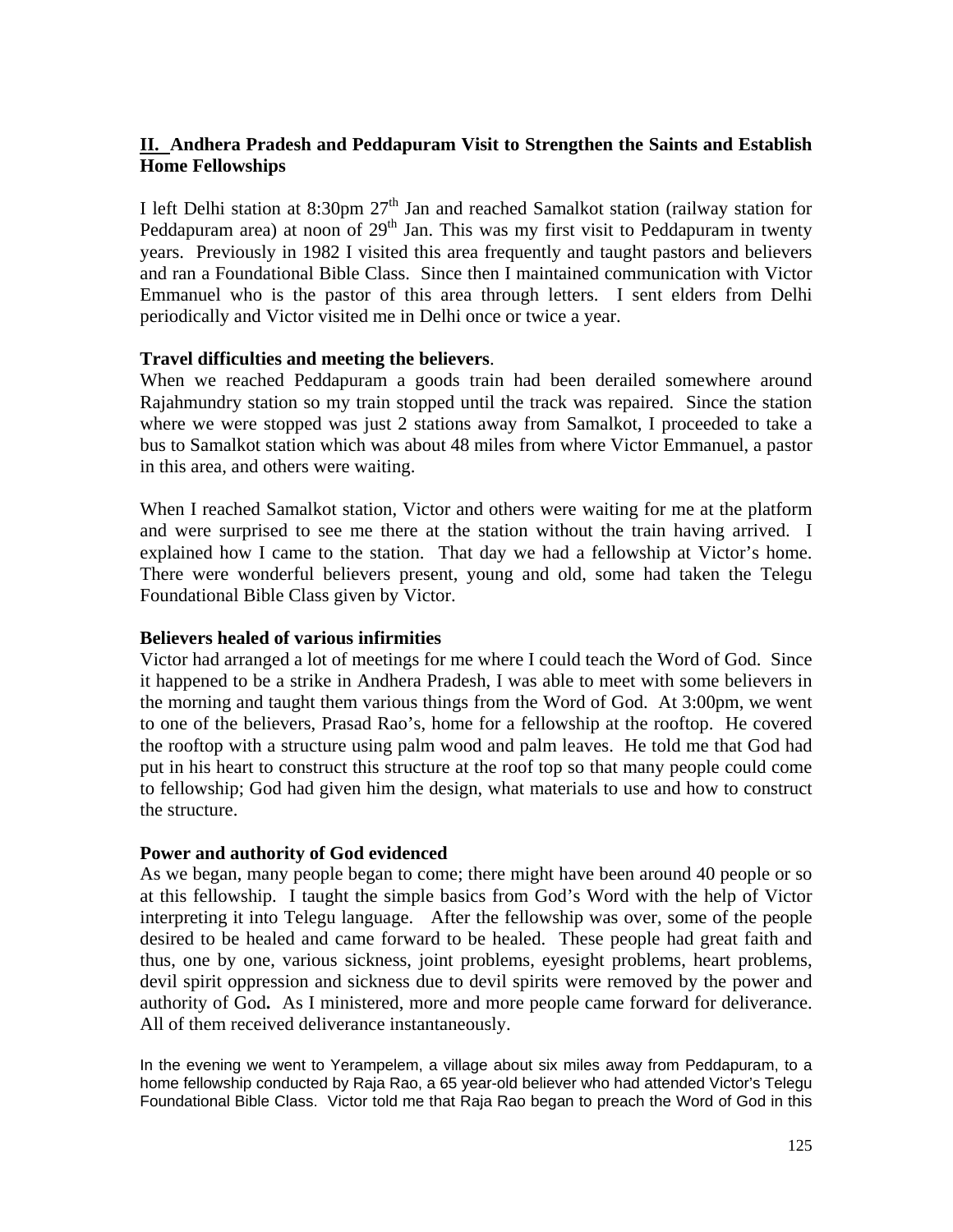village where he worked as a health officer before retirement. The villagers very much appreciated the Word he taught, and they asked him to stay to teach and help them to learn God's Word. I cannot describe to you how the village was, except you must come and see it yourself; I liked the place very much.

#### **Crippled child healed**

There were about thirty saints present that night in the village. They sang songs of praise with beautiful voices. There, too, I taught the basics of the Word of God: to have confidence in God our Father and to recognize the importance of knowing ones position in Christ. After the meeting, some of believers wanted me to minister healing to them, which I did, and they received healing. There were back pains, knee joint pains and one woman had an issue of blood problem, and various other needs were all healed. A seven year old child had never walked (she could not move her leg at all) from birth. Her legs began to move and I instructed her mother not to fear but to encourage the child to walk. After ministering healing, we went back to Victor's home about 11:00pm.

#### **Prostitutes respond to Word of God**

After breakfast, Victor heard from the believers in the village we had visited the night before. They said that as a result of the healing service at the end of the fellowship, all that had come forward, including Prasad Rao (at whose home the fellowship was held), were healed. Victor and the others were excited to hear it; although we knew at the time we ministered that everyone had received deliverance.

While we were speaking together, one of Victor's friends came over to meet me. We discussed various things from the Word of God, and I encouraged him to continue learning the Word of God from Victor. We were invited to Kruparao's home for lunch (he had taken the Foundational Bible Class some time in 1982 with Victor but was not so much involved now). After that, a Lutheran pastor who was also Victor's friend invited us to share the Word of God to those who turned to God from prostitution. Victor told me about this after we returned to his home from this meeting. The believer women had been sharing the Word of God with the prostitutes. No one else had been willing to speak God's Word to them; the Word of God delivered those who heard.

#### **Alcoholic healed**

At 3:30pm, we again had a fellowship meeting on the rooftop of Prasad Rao's home. One of the ladies brought her husband who had been a drunkard. When I ministered to him, the day before, I asked her to believe from this day onward he would stop drinking. She joyously told us while standing with her husband that he had stopped drinking since I had ministered to him. Her husband asked me to heal the pain that he had all over his body; the pain went out of his body instantaneously. Due to the deliverance he received, they had witnessed to their relatives and neighbors. Many more came to be healed. I ministered, perhaps to 30 or so people at this time.

Since we had to meet someone at Victor's home and it was getting late for that appointment, we decided to return to Victor's house. Later Prasad Rao told us that many more came to be healed after I left since some of the ladies who were healed today were boldly witnessing. They told many that they had been healed of their illness and inspired many others to come for healing. We will return to Prasad Rao's fellowship next day to make available deliverance to those who desired.

At night we went to Chinny's, a believer in the village of Vadalamuru, to attend his home fellowship. His house proved too small since so many people showed up to hear the Word of God and receive healing, so we moved the fellowship to the local Baptist meeting hall which they kindly provided. There were around 40 people present; I taught the Word of God, and Victor translated into Telegu. After the meeting many came to be healed. They all had faith to be healed; thus, they all were healed instantaneously. Some of them were suffering from sickness, and some had physical problems for many years; young and old, all were healed in the name of Jesus Christ.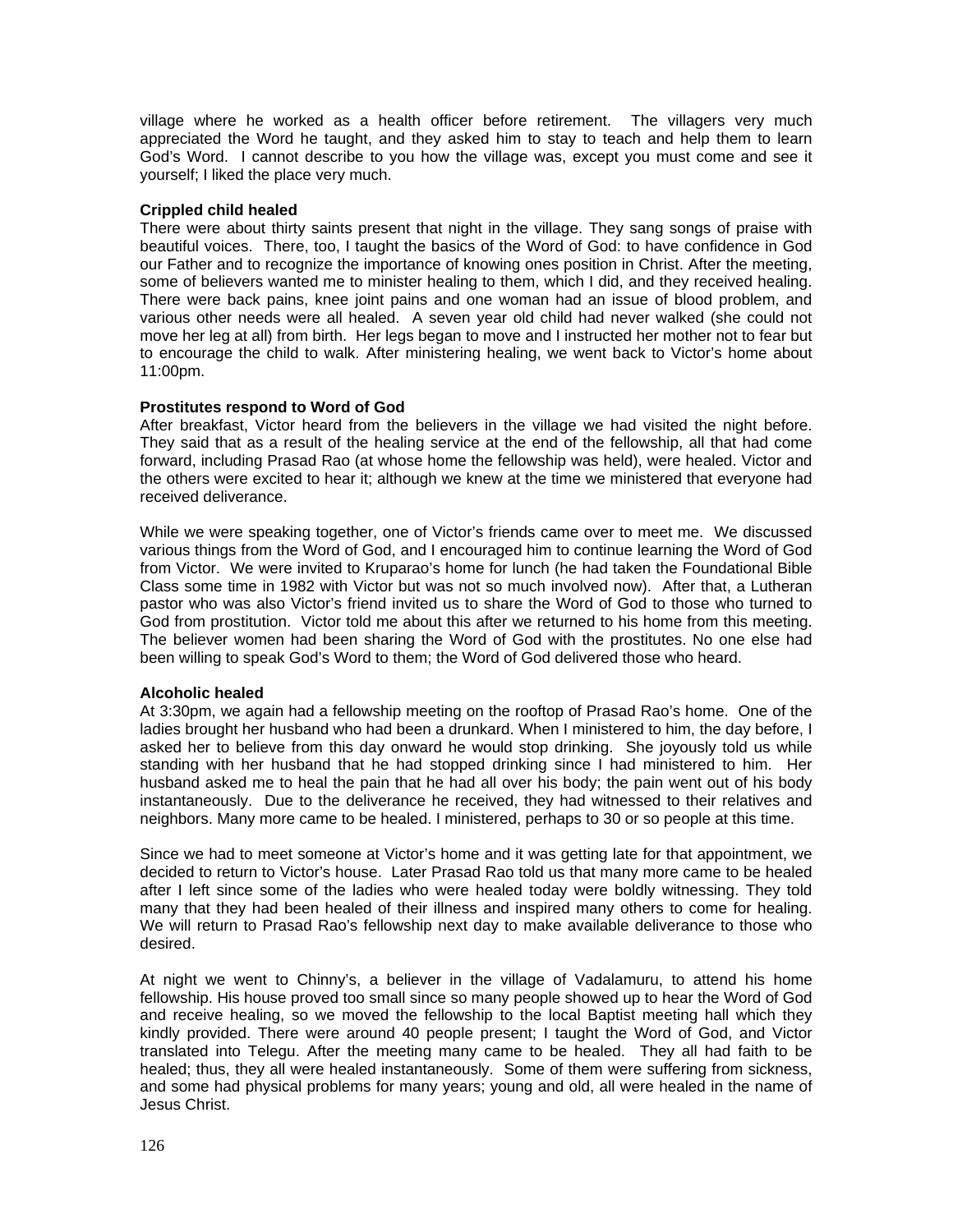Even after leaving the church hall and returning to Chinny's home, many who heard of the healings sought us at Chinny's house. All those who sought deliverance were healed by the power of God. We finally could depart the village at 11:00pm and return to Peddapuram.

Victor's son, David, brought to me a colleague who worked at his school. His name was Chitti Babu, and he wanted to manifest holy spirit by speaking in tongues. We spent an hour of instruction on this topic, and then Chitti Babu spoke in tongues for the first time in his life. He was 35 years old. He will be taking the Telegu Foundational Bible Class from Victor, which will begin soon.

#### **Thyroid and sinus problems healed**

Today, we were invited to attend Mr. David Livingstone's (Victor's cousin) retirement function. David respects God greatly and will evangelize the Word of God in this city in the future. David lives in Rajahmundry about 24 miles from Peddapuram. We met David and his family. The function ended around 3:00pm. Prasad Rao, who also accompanied us, took us to his sister's home in that city. When we reached her home, her husband, Kass, told us that she has been suffering from a thyroid problem, high blood pressure and high blood sugar level. He told us that she had been depressed and had thought many times of taking her own life. They had two daughters, one 18 and one 14. As we spoke the Word of God to the family I saw that she and her husband had the faith to be healed. I ministered to her. After ministering healing, she told us that she felt within her self that she had been healed. I told her to give thanks to God.

Kass wanted his son also to be healed since his son's sinus had been blocked for over a year. I ministered to the sinus and it immediately opened up and he was able to breathe smoothly. A few others, who were their neighbors, also came to be healed. After this, we encouraged Kass to keep in touch with his brother-in- law, Prasad Rao, and Victor to learn more about the Word of God.

We reached Peddapuram at Victor's home around 5:30pm. When we were sitting at his home, Victor's son, David, told us about his colleague, Chitti Babu, the teacher from his school who visited us in the morning and spoke in tongues.

#### **Truth made plain, all healed**

David said that since Chitti Babu heard the Word of God and spoke in tongues he had became very quiet. Chitti Babu was about to take school students to Bangalore, about 360 miles from Peddapuram, for a field trip and was to leave with the students by a train in the afternoon. David was surprised to see him so quiet; he asked him what had happened to him. Chitti Babu said that he had been thinking about the truth he heard that morning and had read from his Bible. He was deeply moved by the fact that for all these years, his pastors and ministers had not taught him these truths. He said the truth was so plain, yet he had to wait so long to come to know it. David said that he was in a way sad about it and seemed in shock. Chitti Babu is now determined to take the Telegu Foundational Bible class.

That evening, we had a home fellowship at Raja Rao's home; he had been reaching out to villagers where he was a health officer. I taught them about the hope of Jesus Christ's return, the type of body we shall have and about future rewards. After this meeting, his wife and others who came to the fellowship desired to be healed, and they were all healed.

#### **Lutheran church and rooftop fellowships**

Jagga Rao and Paul came to Victor's house at 8:30am; I lead them into speaking in tongues. At 9:30am, we left for the Lutheran church in Samalkot which was a few miles away in Peddapuram. We were invited to the Lutheran church where Victor's daughter's mother-in-law was the elder of the church. I taught on the broken body and shed blood since they were to have Holy Communion. The pastor and the other clergy of the church were surprised at the plainness of the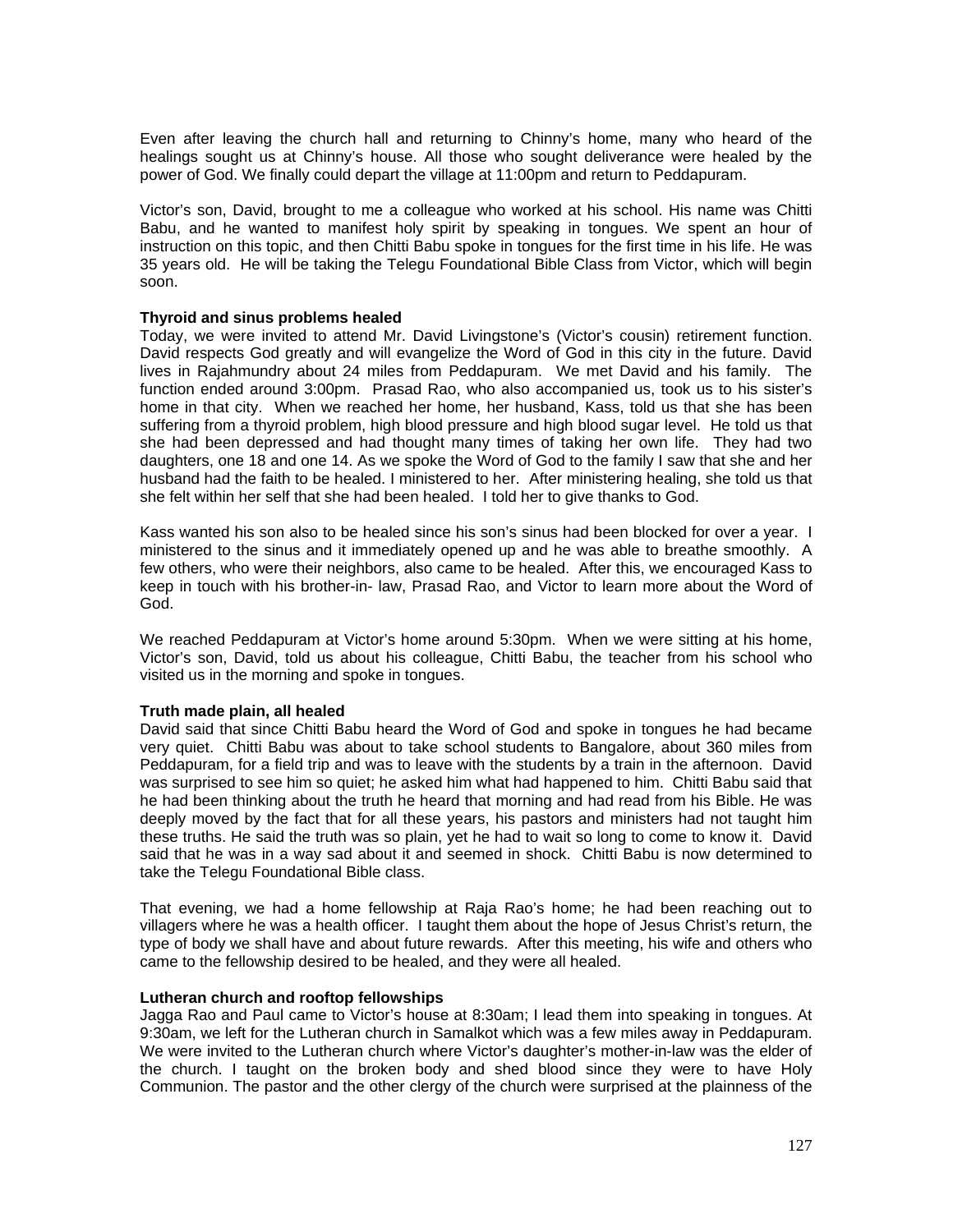scriptures on this subject. They said they had read these verses many times but had never seen this depth of understanding opened to them.

I am very thankful to God that we have been given an abundance of accuracy of God's Word that I learned when I was attending bible school in the United States. Those who know the accuracy of God's Word have a responsibility to teach to all who desire to know the Truth. I also am happy to see the meekness of these pastors who had great joy in beholding the truth. They wanted me to teach at the English service later in the day; however, we had other commitments and regrettably declined

After we returned from the church service, I encouraged Victor to teach believers regarding the manifestations of holy spirit and to lead them into speaking in tongues, interpretation of tongues and prophecy as soon as possible. I told him not to wait for a Foundational Bible Class to lead new saints into speaking in tongues. They could manifest first and then learn the in-depth knowledge regarding it later in a class. I told him also to immediately teach new believers how to minister healing and cast out devil spirits.

At 6:00pm, Jagga Rao, Paul and Ravi came to Victor's home to learn more and to practice speaking in tongues. Ravi had not yet spoken in tongue, so I helped him to speak in tongues. By this time, Jagga Rao and Paul were much better at speaking in tongues as they had already spoken in tongues in the morning; thus, I proceeded to instruct on interpretation of tongues. They immediately were able to interpret. Then I proceeded to instruct them on prophecy which they did immediately. I planned to help Ravi on interpretation of tongues and prophecy the next day.

We then went to Prakash Rao's home, to the rooftop, for the evening fellowship. I taught them from Psalm 103. After the fellowship, many came forward to be delivered of various health problems, while others came forward to tell us about the deliverance they received as a result of the previous day's ministering session.

#### **Impact of wrong believing on finances and economy**

Mr. David Livingstone, who just had retired from the Lutheran school of Rajahmundry, visited us here at Victor's home this morning. I was very blessed to hear how he has been holding forth the Word of God faithfully for many years. He invited us to Rajahmundry, about one hour away, the next day for a morning home fellowship. I now see a great door opening in this area of the country. I am beginning to see the importance of additional visits to assist the local elders and to train others so the Body of Christ can effectively function in this part of India.

I noticed that the people in this area, including the believers, were not as prosperous as the saints in Delhi. Many people do not have jobs or are working for extremely low pay. Last night at the fellowship of Prakash Rao, there was a Hindu man, Uppar Rao, who had turned to Christianity. He had seen no benefit in worshipping his goddess whom he and his family had worshipped for many years. He had retired from the army several years earlier. Upon discharge, he had received a substantial amount of money and purchased six motor scooters. In this part of India, he was considered quite wealthy; however, he lost all his investment. He realized that his goddess did not do anything for him; instead, she took what he earned. Thus he turned to the True God and is now learning the way of God**.** We encouraged him to continue to come to fellowship, and learn the Word of God and receive the financial deliverance he needed.

#### **Instructions on speaking in tongues, interpretation of tongues, prophecy and gifts of healing**

As I ministered during this trip, I saw great numbers of people oppressed by the devil for many years, and I had great compassion for what they had been suffering. Many of them received deliverance and when I leave here, Victor and others will preach, teach and deliver people from the authority of the devil, and instruct them on their position in Christ. This is necessary for them to live the more abundant life our heavenly Father promises in His Word.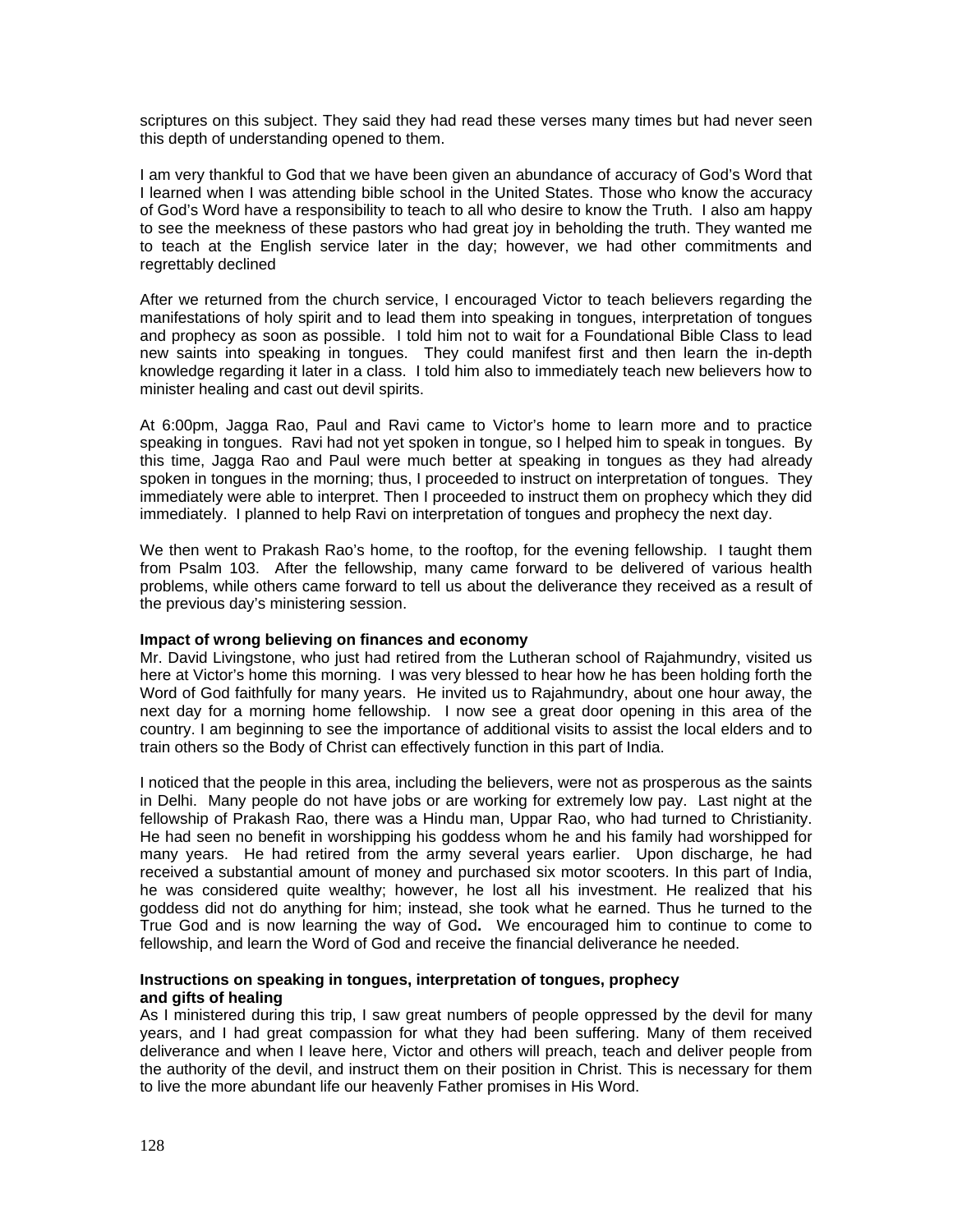We invited Jagga Rao, Paul, and Deva Saheyam this evening for more practice on the manifestations of holy spirit. I showed them that manifesting holy spirit by speaking in tongues is very simple. How of speak in tongues is:

*I* move *my* lips, *my* tongue, *my* vocal cords and *I* form words. As *I* do, God supplies the words I speak in a foreign language; that language is unknown to me. The holy spirit in me supplies the words, but it is *my* responsibility to move *my* vocal cords, lips and tongue and form words.

Interpretation of tongues functions in the same manner. I first speak in tongues, and then immediately I speak in the language of the people present what God inspires me to speak. The interpretation is always in the language of the people present.

To prophecy, I speak immediately what I am inspired to say in the language of the people present. I speak until the spirit in me inspires me to stop.

Operation of the gift of healing works on the same principle: When people desire healing, begin to minister healing. If you wish to talk with the person to find out what is needed, then ask questions, or if you want to determine the level of the individual's believing, then do so. If you want to speak God's Word to build up confidence, then do that. Do what you feel inspired to do or are comfortable to do. When you begin to minister, *speak to the problem* or speak what you are inspired to speak.

The operation of gifts of healing functions in the same manner as speaking in tongues. What a person speaks is *not* premeditated; it is inspired by God at the moment the speaker opens his mouth to speak. God is never late. Upon ministering healing, it is quite normal for the inexperienced believer to wonder what to say to the person desiring healing. However, when we begin to minister healing, all necessary things needed to be said or done will be known at that specific time. God is never late. The believer ministering healing speaks healing into being or tells the problem to leave. As the one ministering healing begins, God will inspire appropriate words and actions. Just like speaking in tongues, the words in an unknown tongue are **not** premeditated but are present at the moment the speaker opens his mouth to speak. After I explained this to them, some people came to Victor's home to be healed and I was able to demonstrate this principle in front of them.

We then went to Prakash Rao's home, and went up to the rooftop and led Prakash Rao into speaking in tongues. That night, I taught the believers about speaking in tongues, and I spoke in tongues in front of them to demonstrate. I asked them to go to Victor if they wished to speak in tongues. There were some who needed healing who came to this fellowship, and I ministered healing to them.

#### **Healing ministered over the telephone**

I planned to depart for Delhi by train today at 4:00pm. Prior to that we will be going to Rajahmundry to have a home fellowship with Mr. David Livingstone, his family and others. We left Peddapuram at 8:30am and reached Rajahmundry at 9:45am. There were about 10 people since it was a working day, so some of the saints took half-day leave to be with us. David has been running his fellowship at his home for many years. He and his wife took the Foundational and Intermediate Bible class in 1982. He also goes to people in need of healing and speaks to them of God's promise on this subject, and if they have believing to be healed, brings Victor's wife who is confident in ministering healing. Sometimes he tells those with sickness, if they want to be healed, to call Victor's wife. Many times, those who called Victor's wife were healed while being ministered healing over the telephone.

There were some who attended the morning fellowship who needed healing and after the fellowship, I ministered healing to them. After the fellowship, we, including David, departed Rajahmundry for Peddapuram a few miles away. At Victor's home, some elders were waiting for us, and I encouraged them to run a fellowship at their homes as well (those who haven't yet), and to manifest holy spirit through the operation of tongues, interpretation of tongues and prophecy in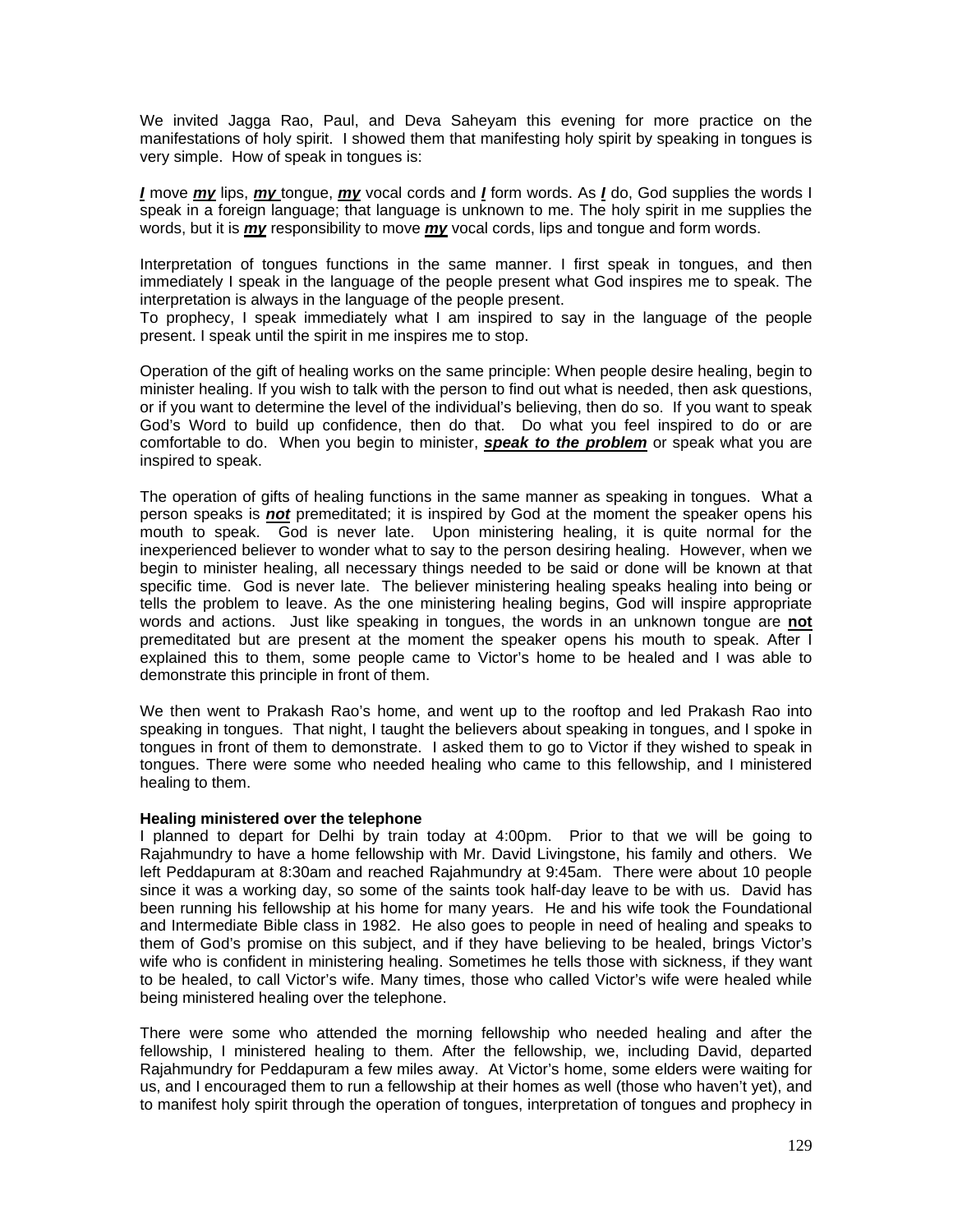the fellowships. I also encouraged them to deliver those in need of healing by speaking the Word of God to them and healing them.

 After we prayed and said farewell to them, I spent some time with Victor's family and thanked them for the wonderful stay and time they made available for me. I also thanked them for standing faithfully for many years reaching out to many and raising up elders in this part of the country. There is a great door of utterance opened in this part of the country. I certainly need to visit regularly to instruct the saints how to reach out to others for salvation and make known an accurate knowledge of the truth.

We reached the railway station at 3:30pm and I left for Delhi at 4:15pm for another long journey back home. I reached Delhi station on Feb 6 (Thursday) at 6:00am and reached home at 6:45am. Well, this is a report of some of the things which took place while I was in Peddapuram and its nearby villages and towns in Andhera Pradesh, South India during the period, Jan 29 to Feb 4, 2003.

## **III. Acts of the holy spirit in Delhi**

I visited one of our fellowships on Tuesday evening and I wanted to share with you some of the testimonies of believers; we have this time of sharing of testimonies in every home fellowship. Hearing testimonies of believers indeed inspires all of us of what God is able to do for us and help us go to God, our Father, with confidence as we become more sure of His Word, that it is the Truth.

#### **Power of God over the common cold**

Vijay has a four-year old daughter and a younger son. Recently both his son and daughter caught colds, and his daughter was running a fever. He said previously when they caught colds it stayed with them for a long time. After several days, he began to wonder why as a son of God he had to put up with these problems. He then prayed over a glass of water and said, "This is the body of Christ that was broken for us." He had his son and daughter drink the water. The children then slept for awhile. Upon waking, they had neither cold nor fever. Even though Delhi has had one of its coldest winters in history, the children have been healthy and strong since that day.

Vijay is a scooter and motorcycle mechanic; however, he did not have any conveyances. Since he wanted to attend many of the fellowships, he wanted to have a scooter for himself; however, he did not have enough money to purchase one. He made a decision to pray to God, and he asked Him to give him a scooter. The next day, one of his customers who had his scooter serviced by Vijay came and told him that he had a used scooter that he did not ride. He said to Vijay that he could have it if he desired. Since he was a scooter mechanic, he got this secondhand scooter repaired I, and it now runs like a new one.

One of the new believers (whose name I forgot) shared with us that while at work a few days ago, he received a phone call from his wife. She was suffering from a severe stomach pain and wanted her husband return home immediately. However, he was in the midst an important project and could not do so. He told her to pray to God and to tell her stomach to be healed. When he returned home, his wife was fine. Her pain disappeared immediately after doing what he had told her.

#### **Power of God over bureaucracy**

Satya Singh is a cook of Indian food. He got a job in a restaurant in the Republic of Palau, a beautiful island in the Pacific Ocean. He needed to renew his passport and needed to report for work immediately. Normally passport renewal takes two weeks. The process could be speeded up by paying a high fee to a broker. However, the broker in this case did not want to take the job since the passport official in question was such an unpleasant, unreasonable individual.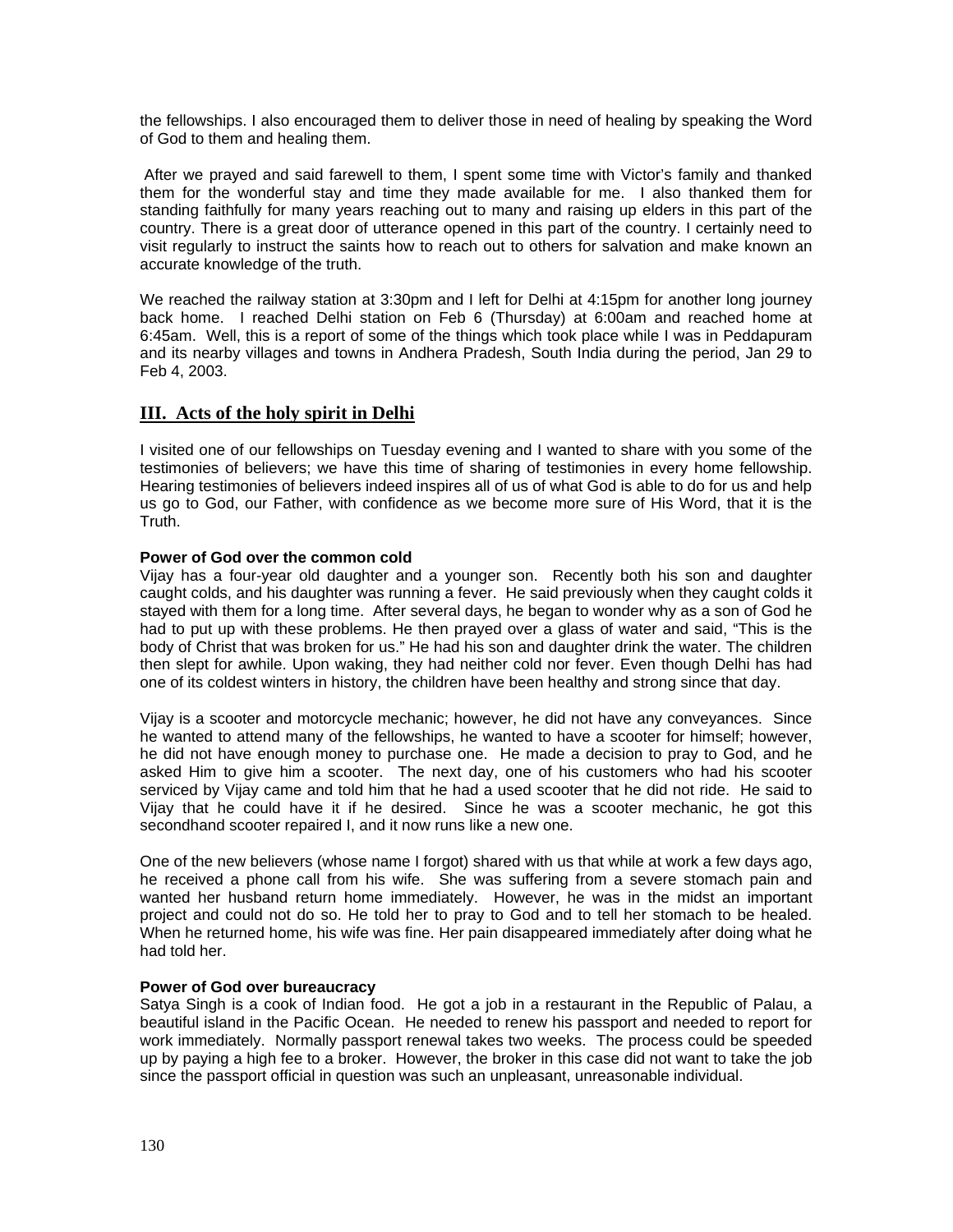Satya Singh prayed to God that he would get the officer's signature and a renewed passport in the same day. The broker might be afraid of the officer but he decided he would not because His God was with him when he faced the officer. He entered in the room of the officer and showed all the documents. The officer smoothly and immediately stamped and signed all the necessary documents. His passport was renewed in the same day, and Satya Singh is now getting ready to leave for his new job in the Republic of Palau, a tourists' paradise island.

#### **Comfort of the scriptures**

Rani's husband passed away last year. She has two daughters who were already married and has two more daughters with her. She was constantly worried about the future when her other daughters left home and married. She prayed to God for direction for her life.

That night, she saw in a dream a temple of God, and I walked out of it and said to her, "Why do you look so sad and what shall I do for you?" She said in her dream, "What should I do?" I answered, "Read the book of Job, Philippians and James". Rani was illiterate, so she waited until her daughters woke up and asked them to read her the book of Job. She was blessed to learn of Job's faithfulness in the face of the loss of his children, complete estate and wealth, not to mention the infestation of boils over his entire body. She said that her own loss was very little compared to Job, and she was comforted from the scriptures. God did not leave Job alone; moreover, he left him with an abundance of sustenance.

#### **Excessive drinking healed**

Mahajan told us that sometime ago, he began to drink whisky before dinner at home. Initially, he drank only about two glasses. Eventually, he found himself drinking four glasses of whisky and then half a bottle and finally a full bottle. Recently, he became convicted that he was spending far too much on drinking from his income that should be spent on his children. He knew that he could not quit drinking by himself.

He asked God to help him stop drinking. Specifically, he asked God that the next time he drank, that he would vomit. The following day, as he took a sip, he felt sick and immediately vomited. He told us that every time he thought about drinking, he would feel ill; as a result, he no longer is tempted to drink,

#### **Importance of total trust in God**

This testimony was from the other home fellowship held yesterday that I came to know when I spoke to the leader of that fellowship this morning. Ramkreet, a believer of this fellowship, shared yesterday that he had a boil on one of his eyelids, and it became so large that his fellow factory workers told him to visit a doctor for treatment. Many of the fellow workers with kind intentions suggested to him that he should get it treated immediately.

Ramkreet was tired of hearing their suggestions and said to them that by the end of today's work, the boil would be gone. He prayed to God that it should be so. Indeed, by the end of the day, the boil was gone and, moreover, there was no trace of it. The workers around him were surprised at the God of Ramkreet.

#### **Sangat's daughter healed**

This is my testimony. The power that resides in the proper use of Holy Communion is something that has been on my mind lately. I knew that it was commanded by Lord to 'do in remembrance of me,' yet it was not something in which I frequently partook. This was partially true because I did not want to make it a religious ritual in my life. As a result, I was depriving myself and others of the full power resident in the broken body and shed blood of our Lord Jesus Christ.

Recently, I had observed that the saints were not receiving healing during the Holy Communion because they did not believe upon eating the bread that they absolutely were going to be healed. Additionally, I did not believe to put the power of the healing wholeness into the bread.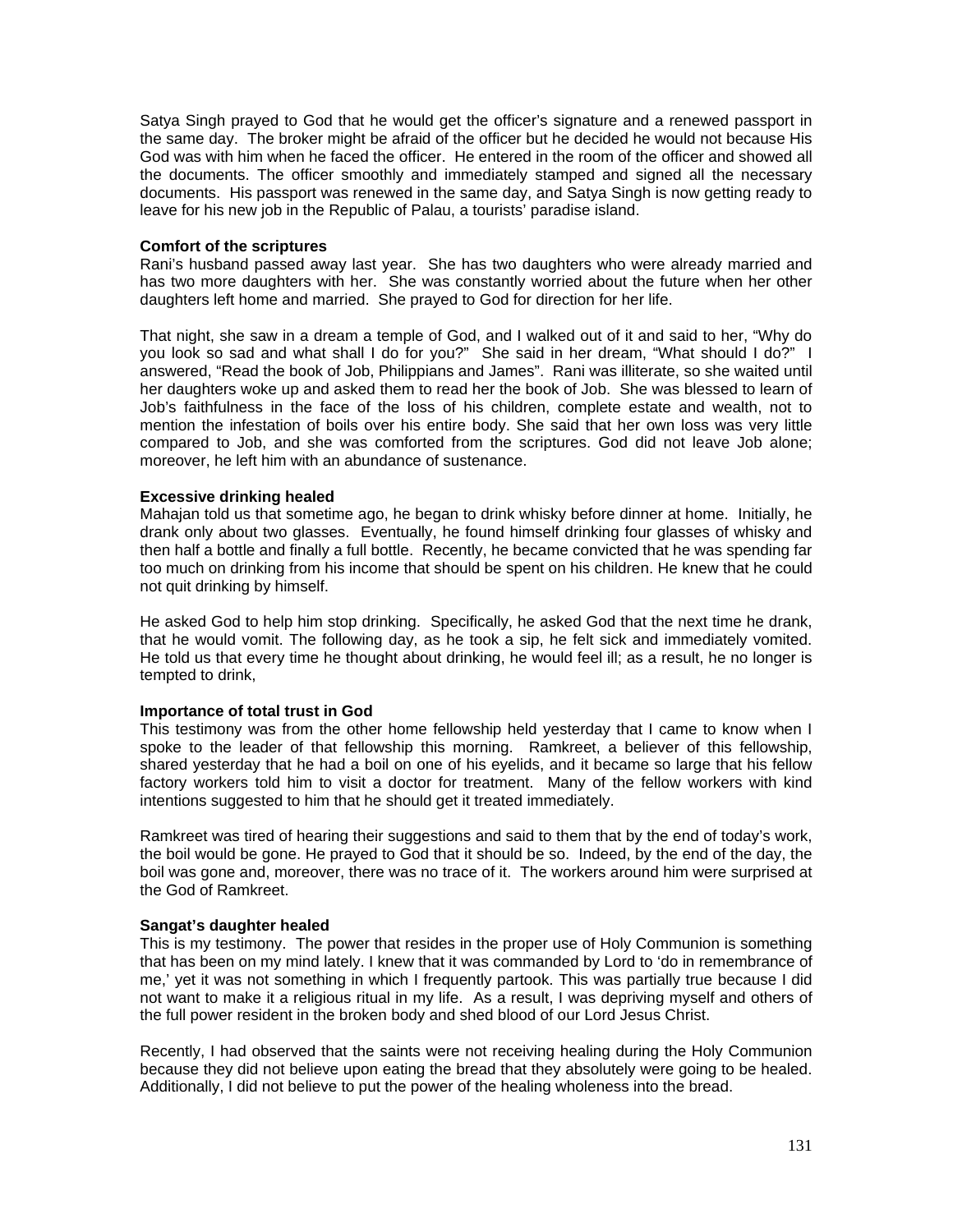With all this in mind, I decided to experiment when my eldest daughter, Preet, who had developed a mouth ulcer in two places and a large pimple on the left side of her cheek. Last night I administered a piece of bread representing the broken body of Christ to her. I prayed and believed that this piece of bread had the power to make her whole, thanked God, and gave it to her. The next morning, both the mouth ulcer and the large pimple were no longer there. I will be sharing about this in our next fellowship as well as in the other fellowships I will be attending. I am indeed finding a great benefit in believers sharing what God has done for them at each fellowship, as we were greatly inspired to see that our God is able. Therefore, we have a time of sharing of what God has done in each fellowship here in India.

## **IV. Acts of the holy spirit in South India**

I arrived at Trivandrum airport at 2:30pm where I was received by Joseph Vedraj, who conducts home fellowships and runs bible classes in and around the area of Martandam that is about 40 miles further south of Trivandrum in the state of Tamil Nadu. Jacob John who became believer about the same time as Joseph in 1984 in Delhi was there also to receive me.

# **Ongoing teaching of elders**

While we traveled on a bus to Martandam, he told us how God's Word has been moving in his area. Joseph had been conducting home fellowships for medical college students in the medical college in Martandam. The students are mostly from the state of Tamilnadu; however, there were also many students from other parts of India. In the past year, Joseph has conducted bible classes similar to the Foundational Bible Class I took in the United States in the 1970s. We arrived at Joseph's home. It is a wonderful home with coconut palms, banana trees and other vegetation unique in this part of the country.

I shared with them regarding the manifestations of holy spirit and that I would be teaching more on this subject the next day. I was blessed to see much hunger in Joseph and Jacob to learn God's Word. I know they will continue to win and raise up people to evangelize God's Word in this part of India.

 The next morning at Joseph's home, we began a study on the manifestations of holy spirit and some portions of the paper I had written on "How to Heal the Sick and Cast Out Devils". We were planning to depart for Jacob's home in Ayoor about 62 miles north of Joseph's home; it is on the way to Kotamangalam.

We left Joseph's home at 3:00pm and took a bus to Ayoor. To go to Ayoor, we went through Trivandram, the state capital of Kerala. On both sides of the road were coconut palms, rubber trees and many other types of vegetation. At one point we were surrounded by beautiful hills with lush tropical green trees. We reached Ayoor around 7:00pm. We spent more time on the topic of "How to Heal the Sick and Cast Out Devils" with Joseph and Jacob that evening.

In the morning, we spent much time discussing the outreach of God's Word in Tamil Nadu state. I understood in more detail how Joseph was evangelizing God's Word in that state. I shared with him some of the important points and basic principles of evangelization. I was very blessed to see how Joseph trusted God and his commitment to work for Him. So far Joseph has been teaching the Foundational Bible Class in English;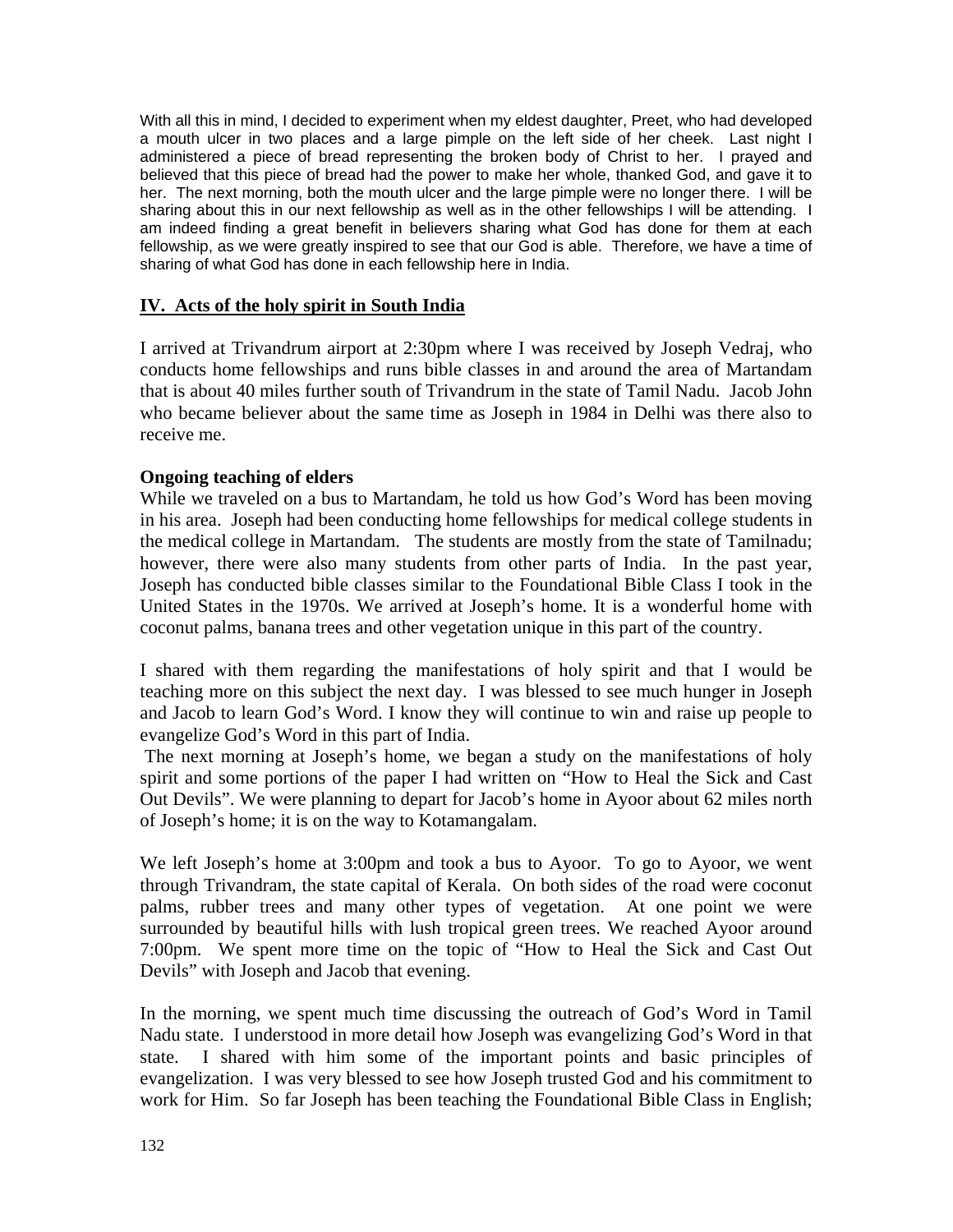however, I encouraged him to teach it in Tamil as this would help many more people in his state. I taught Jacob and Joseph again on the subject of "How to Heal the Sick and Cast out Devils" and showed them the simplicity of the manifestations of holy spirit.

We woke up at 5:00am to leave for Jacob's home at 6:00pm to get to Kotamangalam, 125 miles or so north of Ayoor. Kotamangalam is about 35 miles from the port city of Cochin. The bus journey was again pleasant as I enjoyed the surrounding beautiful scenery. We reached Kotamangalam around 1:30pm and met Mr. & Mrs. Sevi (Xavier Joseph), Rev. Johnson Sebastian (He is a minister from Delhi and brother in law to Sevi), Vargeese (who ministers the Word of God with Rev. Johnson in Delhi) and other elders and believers from the Kotamangalam home fellowships. In the evening, we had a fellowship with Kotamangalam elders and about forty saints.

# **Principles of healing taught**

We had a seminar today with leaders and saints of Sevi's fellowship as well as other people who wanted to attend this fellowship from this city and other cities. The seminar is on Friday, Saturday and Sunday for three hours each day. In the evenings, we have open public meetings.

I decided to teach Foundational Bible principles in these seminar sessions. There were various ministers in the evening public meeting today, so I taught healing from two perspectives, not only from the one who heals but also from the one who receives healings. Rev. Johnson taught the first half (he is from this state of Kerala and thus knows Malyalam, so he taught them in this local language). I taught the Word of God in English and an interpreter translated it into Malyalam. Leaders and saints of Sevi's fellowship as well as pastors from local churches and other cities came to me after the meeting and told me that they learned much about healing from the evening teaching.

# **Testimonies and many healed**

We continued the teaching on Foundational Bible principles this morning; about thirty people participated. I encouraged Sevi, who is an elder here, to translate the Foundational Bible class into the Malayalam language. Joseph is translating the Class into the Tamil language, and he plans to teach a live Foundational Bible Class this year. So far, he has been teaching the class in English to English-speaking people, mostly medical college students. He taught the class to seven groups of students last year. The morning session ended at 1:30pm, and we made healing available to those who sought it.

We rested and began the evening public meeting at 5:30pm; over one hundred people participated in this meeting. We began with music and songs and then teaching. After the teaching, Rev. Prem Raj, who is a nephew of a previous chief minister of Kerala and a convert from the High Hindu caste gave his testimonies of deliverance and how he turned to the true God. There were many who desired deliverance in the meeting, so we healed all those who came to be healed and all received deliverance. Some wanted to speak in tongues, so I lead them into speaking in tongues.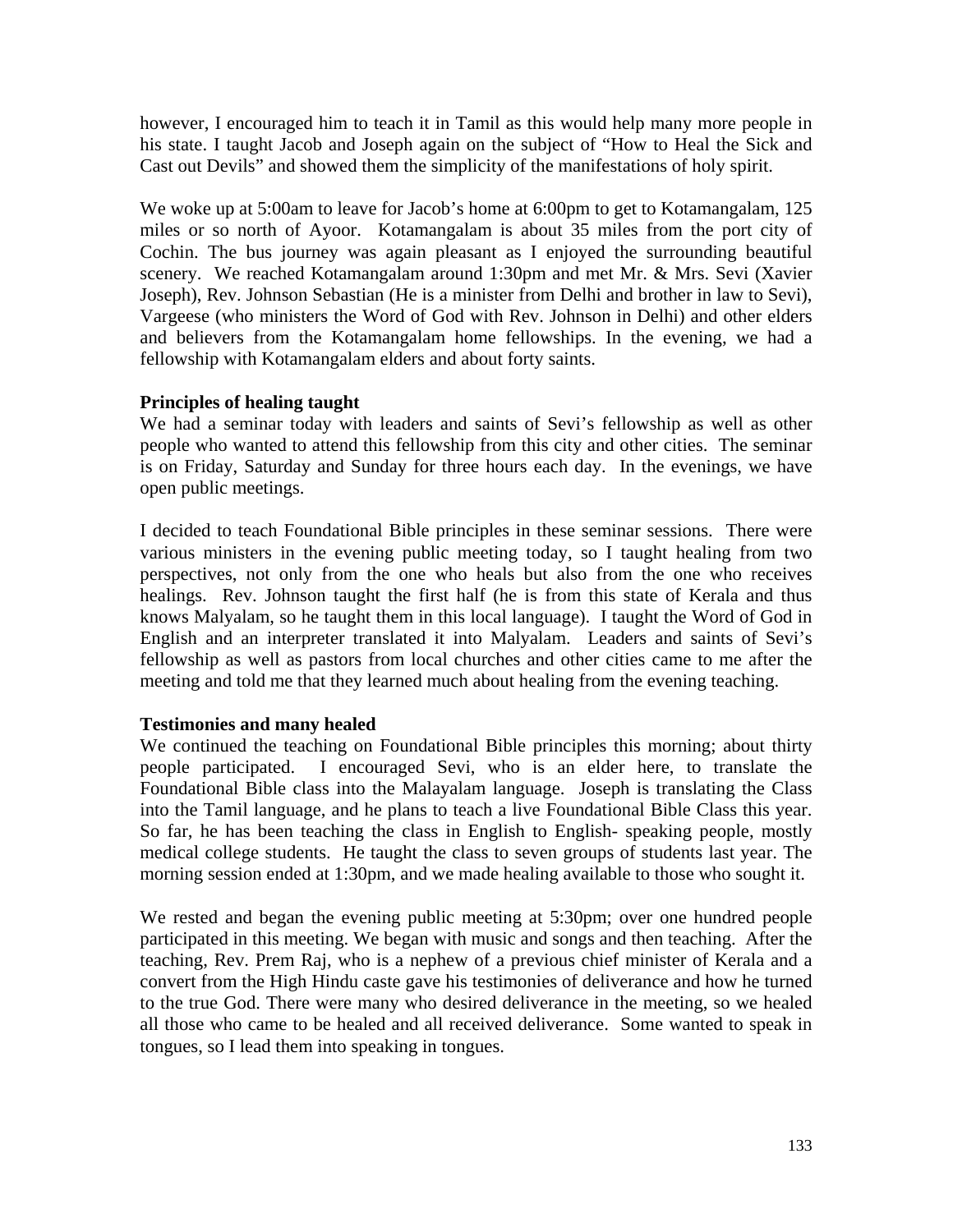## **Conclusion of Foundational Bible Class**

Today was the last day of the seminar and the public meeting. I continued to teach the class with the help of an interpreter, and I was able to complete four sessions (of twelve) of the Foundational Bible Class. The elder here, Sevi, would in the future teach the class in Malyalam, their local language. India has fifteen major languages and hundreds of dialects in a population of over one billion. Our country is rich indeed with many colorful cultures and a multitude of religions. The local believers need to rise up and teach the accuracy and integrity of God's Word and help others to do the same.

I taught in the evening public meeting after Rev. Johnson had taught (about the authority we have in Christ). I continued teaching on the type of the type of spirit we received from God which allows us to manifest all nine manifestations of holy spirit, which is power from on high. I concluded by teaching on speaking in tongues and touched briefly on interpretation of tongues and prophecy. After the meeting, those who desired healing came forward and were healed.

## **False gods rejected**

Before Joseph, who is an elder in Tamilnadu, and Jacob, who works and lives in Cochin about 36 miles from Kotamangalam and 185 miles north of Martandam, returned to their respective places, we prayed together. They were certainly blessed to be able to fellowship with me, and I was also with them for the past week. I would again be communicating to them through letters and telephone calls. Joseph told me that he would come to visit me in October.

After seeing them off at the bus depot, Johnny, Vergeese, Jose and I visited Jose's home in Kotamangalam. We also visited his land near his home that he wanted to sell and we prayed to God together that this land could be sold quickly. Next to that land was a Hindu family whom Jose knew, and we spoke the Word of God and told them about the True God and His Son, Jesus Christ.

The family had many problems, and when I asked them whether they got any benefits from their gods or not, then they answered that they did not get any benefits at all. In fact, each year they made a pilgrimage to a far place to worship their gods**.** The father of the house, who was 75 years old, and the son and mother who were at the house believed the Word of God which we spoke and confessed Romans 10:9 right then and there. We asked Jose to follow up with them and help them in the Way. In the evening I taught the Word of God to the saints in Kotamangalam.

We would be visiting Mr. Kuriako's home for a short while this morning and then move to Aluva, 24 miles from Kotamangalam where Sevi, his wife and their son live. Mr. Kuriako came to pick us up in his van; he is retired from the telephone company and now is devoted to evangelizing God's Word. He took us to his home where we met his wife and his daughter. We spent a while at his home and then went to a location where elephants were trained. The drive to this place was about 10 miles and was through rice fields, pineapple farms and forests. We saw many young elephants that were two or three years old. Mr. Kuriako then took us to Sevi's home at Aluva.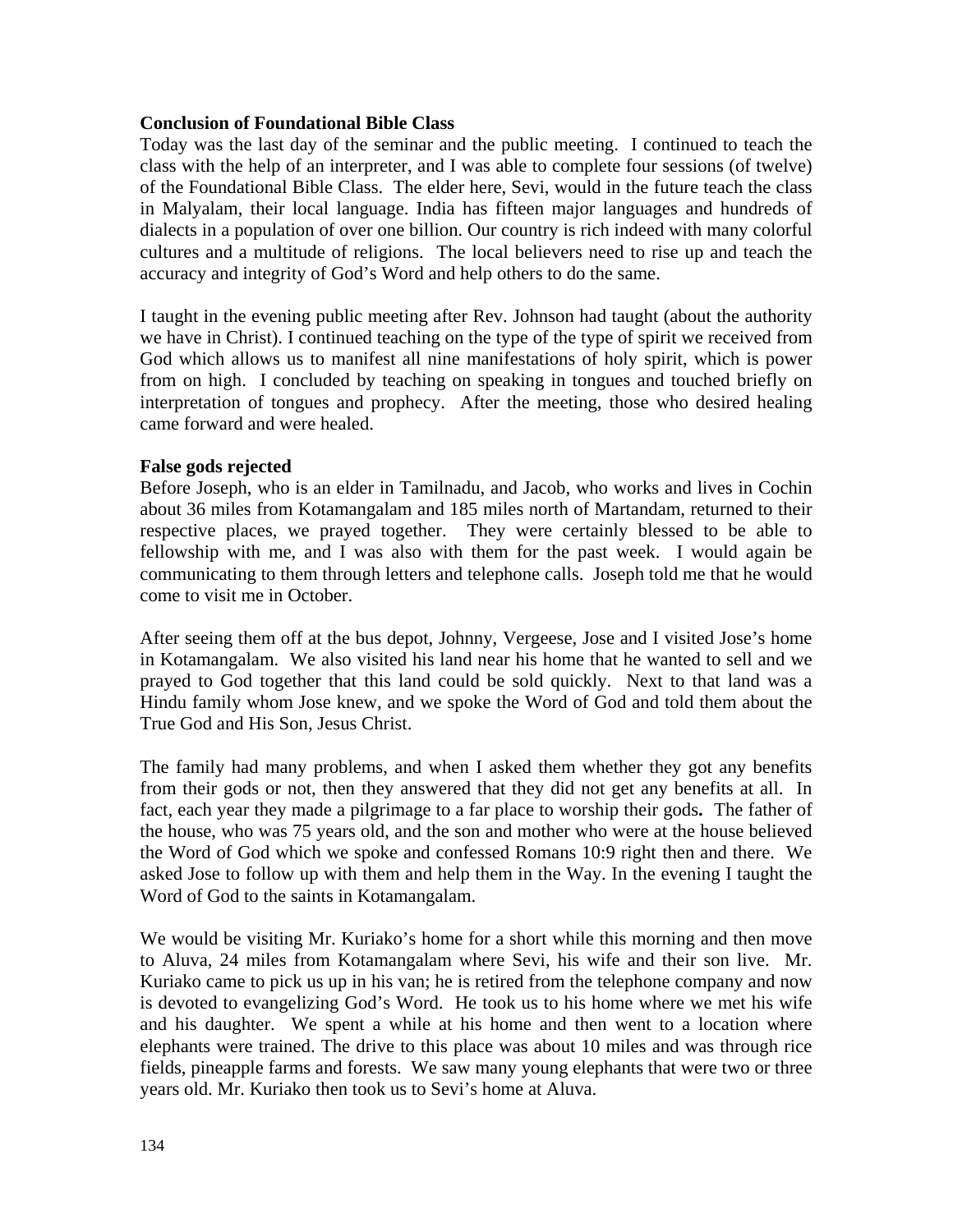## **A long day with the believers**

I got up at 3:00am and left the house for Cochin airport. We reached it at 4:20am; the flight was at 5:20am. I reached Visakhapatnam airport at 12:20pm as I had to change a flight and waited four hours for another plane to Chennai airport. Once I reached Visakhapatnam airport, I moved to Visakhapatnam railway station and caught the 1:05pm train to travel about 90 miles south to Samalkot station where I headed for Peddapuram. The trip took two-and-half hours. While on the train, Victor Emmanuel, an elder in Peddapuram, called me on my cell phone and asked my arrival time at Samalkot station. When I arrived, Victor, Jagga Rao, Samson David and Chinni greeted me. We then went to Victor's house.

We had a fellowship at Victor's home that night as Wednesday was his usual fellowship day. I met various saints and elders. They arranged a room for me in a hotel with air conditioning since it was very hot in Peddapuram Andhera Pradesh state. Victor arranged a seminar for me to teach from 8:00 to 10:00 in the morning and 6:00 to 8:00 in the evening for the next four days to strengthen elders in the area.

We had a morning meeting at Victor's home where the elders attended. I taught on speaking in tongues, interpretation of tongues and prophecy. Victor is currently running a Telegu Foundational Bible Class in Peddapuram. After the morning teaching session, Victor and I traveled about 25 miles by local bus to Rajahmundry to meet David Livingstone. David is a leader in this city and recently retired from a senior clerical job at the local school. We decided to visit him since he had not been well for some days. We reached his home just past noon. Thank God that I got to visit him.

We had a wonderful time of fellowship together. We departed around 5:00pm and reached Peddapuram about 6:00pm. Believers and elders were already waiting for us for the evening session of teaching of God's Word. Prakash Rao was able to attend this session, and he asked us to conduct fellowship at the flat rooftop of his house (many Indian houses have flat rooftops) Saturday and Sunday from 4:00pm to 5:30pm. I continued to teach the basics of God's Word and the simplicity of God's Word, which is: God is perfect, His Word is perfect and God means what He says and says what he means, etc. The truth from God is simply written in the Bible. We are able to separate tradition and the Truth by reading what it is written**.** 

### **Challenging living and working conditions**

We met the leaders at Victor's home again this morning and worked on speaking tongues, interpretation of tongues and prophecy. I continued to emphasize the importance of following what the Word of God says and not the commandment of men and tradition of men. It has been really hot here in Andhera Pradesh at 46 degrees centigrade (115 degrees Fahrenheit); unlike Tamilnadu and Kerala where their maximum temperature was 33 degrees centigrade (90 degrees Fahrenheit). Here people do not use air conditioning in their homes, so it gets really hot after 11:00pm and remains so until 5:30 pm. I thank God that they had arranged a room in a lodge with air conditioning so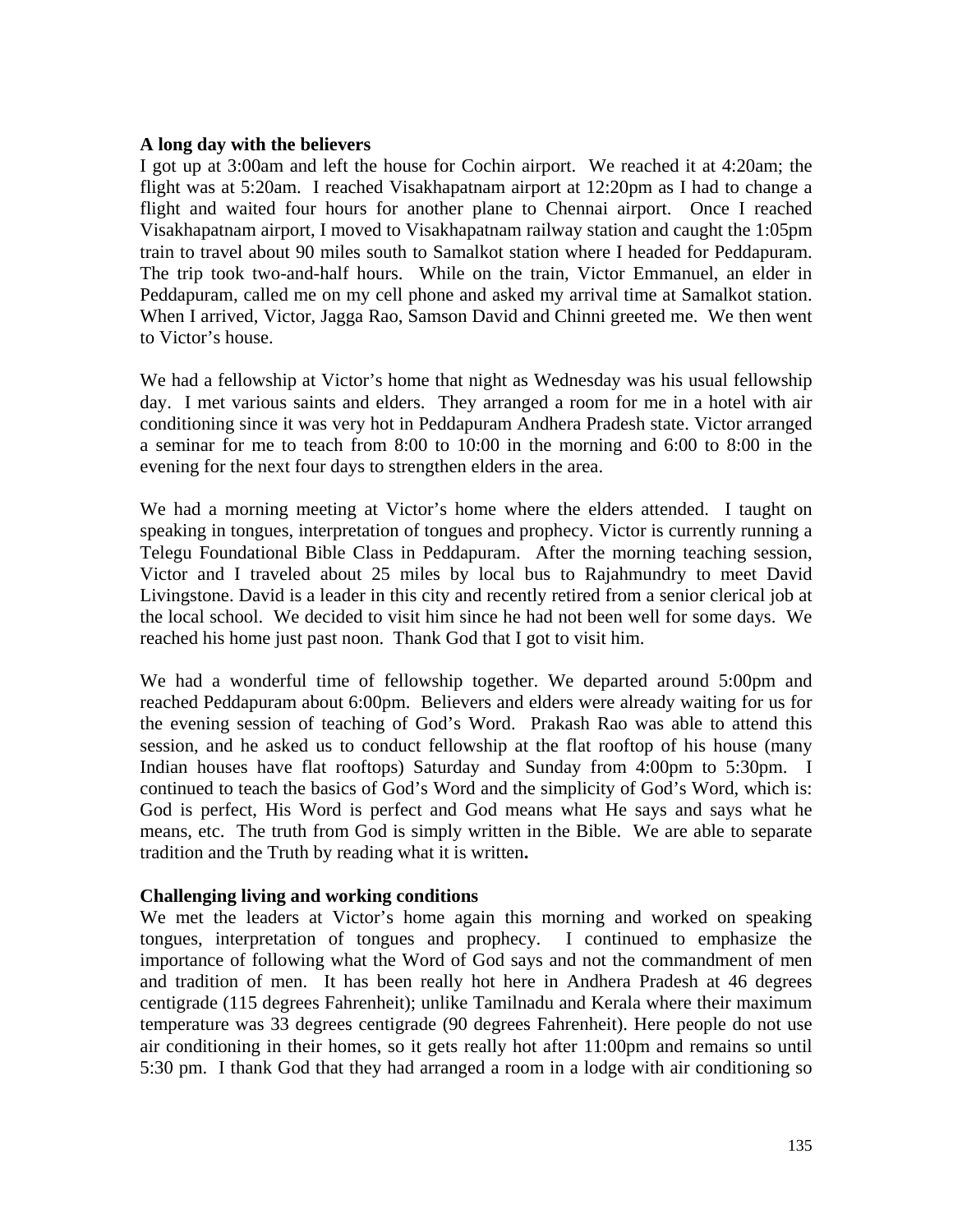that I could rest at night. We have been having the evening sessions at this hotel room with the comfort of air conditioning.

Tonight I taught the principles of the manifestation of holy spirit and went on to the impartation manifestations (i.e. faith, gifts of healing and miracles). I showed them the keys that are plainly revealed in the Word of God regarding healing. Each day I was thankful for the hunger these believers have for God and His Word.

At 4:00pm we had a fellowship on the rooftop of Prakash Rao's home. Since it was an open meeting, I taught them on the basics of who our God is and His Son, Jesus Christ and about Truth of God versus the traditions of men. After the meeting was over, many came forward to be healed. I showed the leaders the principles of healing and how to heal. People with various sicknesses and problems were instantly delivered.

I taught the elders in the evening session from 6:00pm to 8:30pm regarding casting out the devils from the scriptures. I certainly thank God for Victor for what he is doing for God's people here. I thought it would be really hot on Prakash Rao's rooftop today; however, thank God that He put a cloud cover and cooled down the temperature otherwise it could have been intensely hot up there.

# **Conclusion of five-day seminar**

There was no electricity for about an hour when we began the final morning session. We reviewed all the points on the manifestations of holy spirit. Also I shared the importance of tithing and cheerful giving from the Word of God. Victor also shared with the leaders in Telegu, the language spoken in this part of India, the summary of the teachings I did during these five days in Peddapuram.

At 5:00pm we visited the rooftop of Prakash Rao's home again for a fellowship. We sang songs, prayed and I got to share the Word of God with the believers. Again there were many who came forward to receive healing. All those who came forward had faith to receive healing and did so instantaneously.

At 6:15pm we returned to the hotel room and met with the elders for the final meeting. Victor and I shared with them regarding the mystery and the reward we shall receive for our faithful work together with God. I thanked God for these wonderful people who shall reach out to the people with the Word of God and His love and power after I leave for Delhi. I know they shall stand on the Truth and bring many to salvation and to the knowledge of the Truth. I also thanked God for these 15 days or so that I got to travel around South India to be with leaders and believers to build them up.

This is a brief diary of my visit to leaders and believers of South India.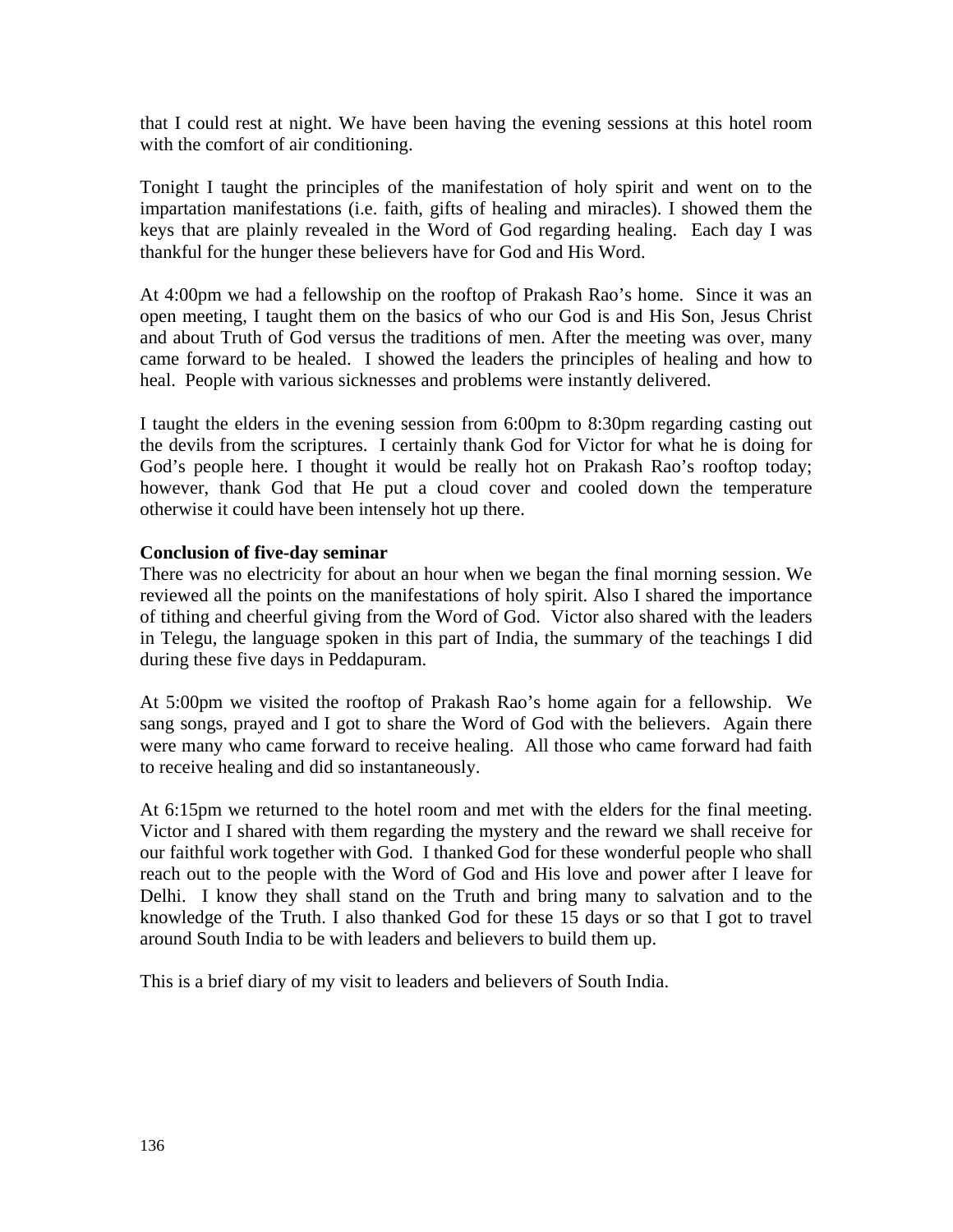# **V. Acts of the holy spirit in Utranchal Pradesh**

In this report I will focus more on testimonies and deliverances.

Bhupinder, Rakesh, Michael, Dharam Pal, Ashish and I, left Delhi around 10:30am. Bhupinder and I and took turns driving about 160 miles north of Delhi. We reached Dehera Dun at 6:30pm where Glab Singh and his family live; it is in the plains region at the foothills of the Himalayan Mountains. We felt much cooler at 75 degrees in the evening since the temperature of Delhi was 92 degrees.

Glab Singh is the elder in this region and became a Christian in Delhi and then about a year ago returned to his home town, Dehera Dun, to begin outreach work. Glab Singh woke up early in the morning around 4:30am to prepare lunch for the believers (He used to be a cook for Indian cuisine) who would be coming for the fellowship. Some believers were coming from nearby areas, and some were from Rishikesh, 12 miles away, and others from Raiwala 15 miles away, by taxi and bus. Over one hundred believers attended the morning fellowship.

## **Young and new believers heal others**

Some of them came early and I got to talk to them. Shanti, a woman, from Raiwala, originally from Nepal, received physical deliverance after hearing what the True God could do for her. A young girl only 15 years old witnessed to her and healed her. Shanti's husband was an alcoholic and whenever he drank, he became violent. After Shanti was healed and had come to know what God could do, she prayed to God for her husband. He was delivered from heavy drinking and became peaceful.

Shanti's friend, who also attended the fellowship whose name I forgot, had a severe liver problem for the past two years. This friend related to me that Shanti spoke to her of the true God and how she could be delivered in the name of Jesus Christ. One day she went to Shanti and desired healing. Shanti then healed her in the name of Jesus Christ.

## **Fierce devil spirit obeys and leaves**

Gopal, in his mid-twenties, also shared with us about his deliverance from devil spirit possession. He and his family suffered also since Gopal was fierce and violent; and none could come near him. The spirit in him threatened and cursed everyone in his home. The family heard Glab Singh could cast out devils so they brought Gopal to him. The devil spirit shouted through Gopal and became fierce; however, it recognized Glab Singh and obeyed his command and departed. Gopal then accepted Jesus as Lord and believed that God has raised him from the dead and spoke in tongues.

## **Deliverance from sixteen years of spirit possession**

When we began our fellowship, Glab Singh played the Tabla (a small drum) and Vijay, an elder in this region, played the harmonium (a small hand pumped organ) and they sang hymns to God in their language, Galwahli. They knew also Hindi, so there were no problems in communicating to the believers. These believers had their own home fellowships weekly; some even had daily fellowships.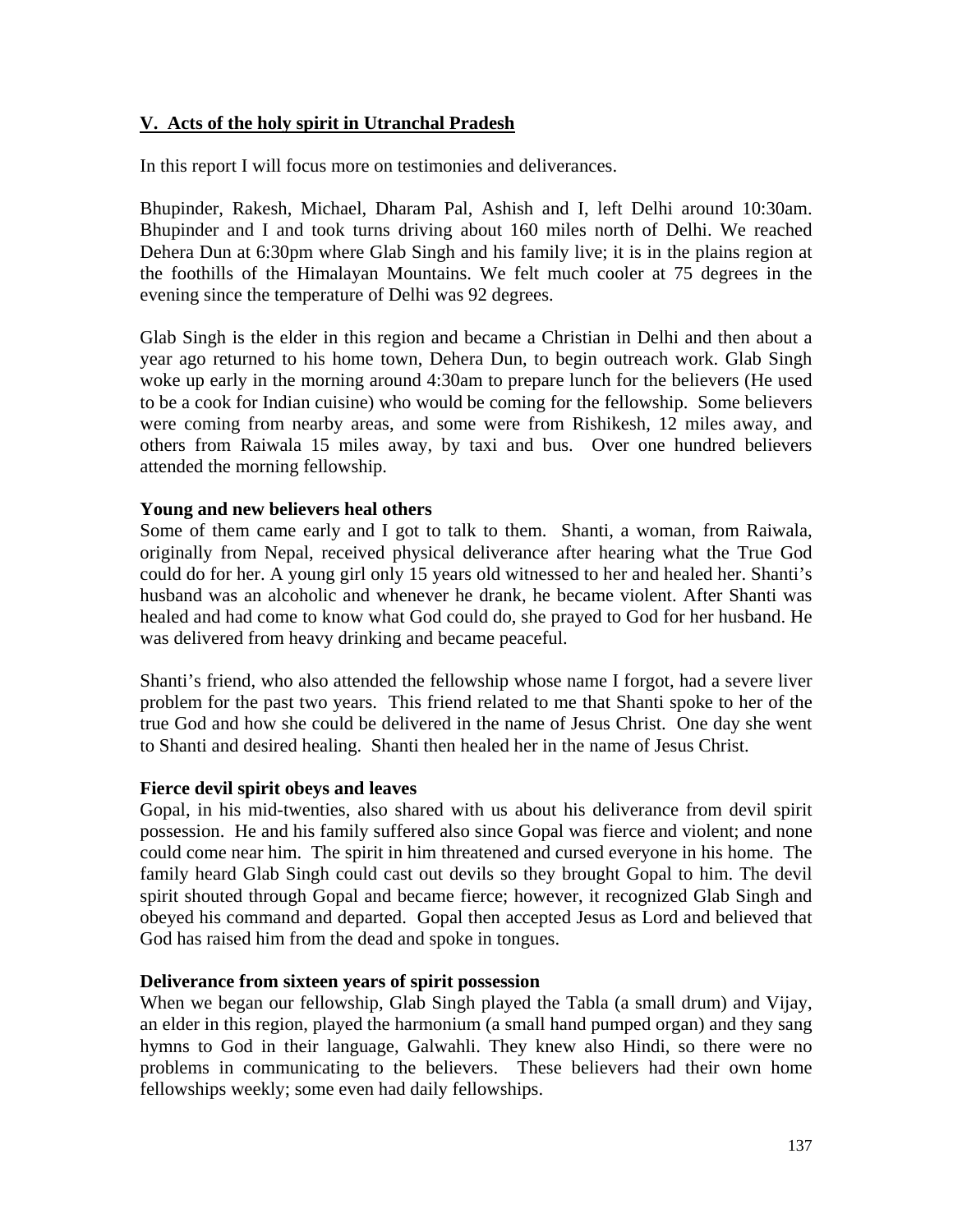I was told how this door of utterance had been opened in Dehera Dun area. Ram Singh, had been a devout worshipper of the Hindu god, Hanuman. He fasted weekly on Tuesdays and had a séances with Hanuman who would speak to him. Despite this, his wife remained seriously ill for many years.

One day he visited a relative in Delhi when one of the members of the house was possessed with a devil. Ram Singh began to pray to Hanuman to deliver the woman from the devil. As he prayed to Hanuman, the devil spirit in the woman spoke to him and told Ram Singh that he had no power to cast him out. Then to his shock, the spirit told him that it had come to Ram Singh's house sixteen years previously and was the cause of his wife's sickness.

Ram Singh became disappointed with Hanuman since his god had no power to cast out devils. His god not only had no power over this spirit, but his wife became sick the same year he began to worship Hanuman. He also thought at that time, what was the use of worshipping Hanuman with his whole heart when his wife had been seriously sick for many years?

After this incident, Ram Singh returned to his village in Garwahl when some one told him about a fellowship in Delhi where they could heal the sick. He contacted one of his relatives, who also had a big problem with devils haunting his house, to go to a Delhi fellowship with him and his wife. All night, they heard thumping of feet on the roof as if someone were dancing or knocking at the door and windows. When they went to check where they heard the sounds, they saw no one.

Ram Singh took his wife, Pinky, Pinky's mother and her younger sister to Delhi. The five of them found the house of Ram Singh (the name of the fellowship leader was also Ram Singh) in Delhi. Ram Singh, the fellowship leader, first heard from all of them what had been happening and proceeded to speak the Word of God and told how the True God could deliver them. As Ram Singh (the fellowship leader) spoke the Word of God, the devil in the wife of the other Ram Singh began to speak and said that it came to live in her when they began worshipping Hanuman.

They then understood that Hanuman, who they worshipped, was in fact the devil spirit possessing Ram Singh's wife, causing her sickness these sixteen years. Ram Singh, the leader, ordered the devil to leave because they no longer worshipped it. The devil obeyed him and departed. Immediately, all of them confessed with their mouth Jesus as Lord and believed in their heart that God has raised him from the dead. (Ed. note: It is the nature of devil spirits to lie and deceive.)

Ram Singh, the fellowship leader, taught them for several days about the True God and what was available from Him. He also led them into speaking in tongues. Ram Singh taught them about the authority they had over the devils and that Pinky and their family no longer had to fear the devils that haunted their house; the devils must depart their house.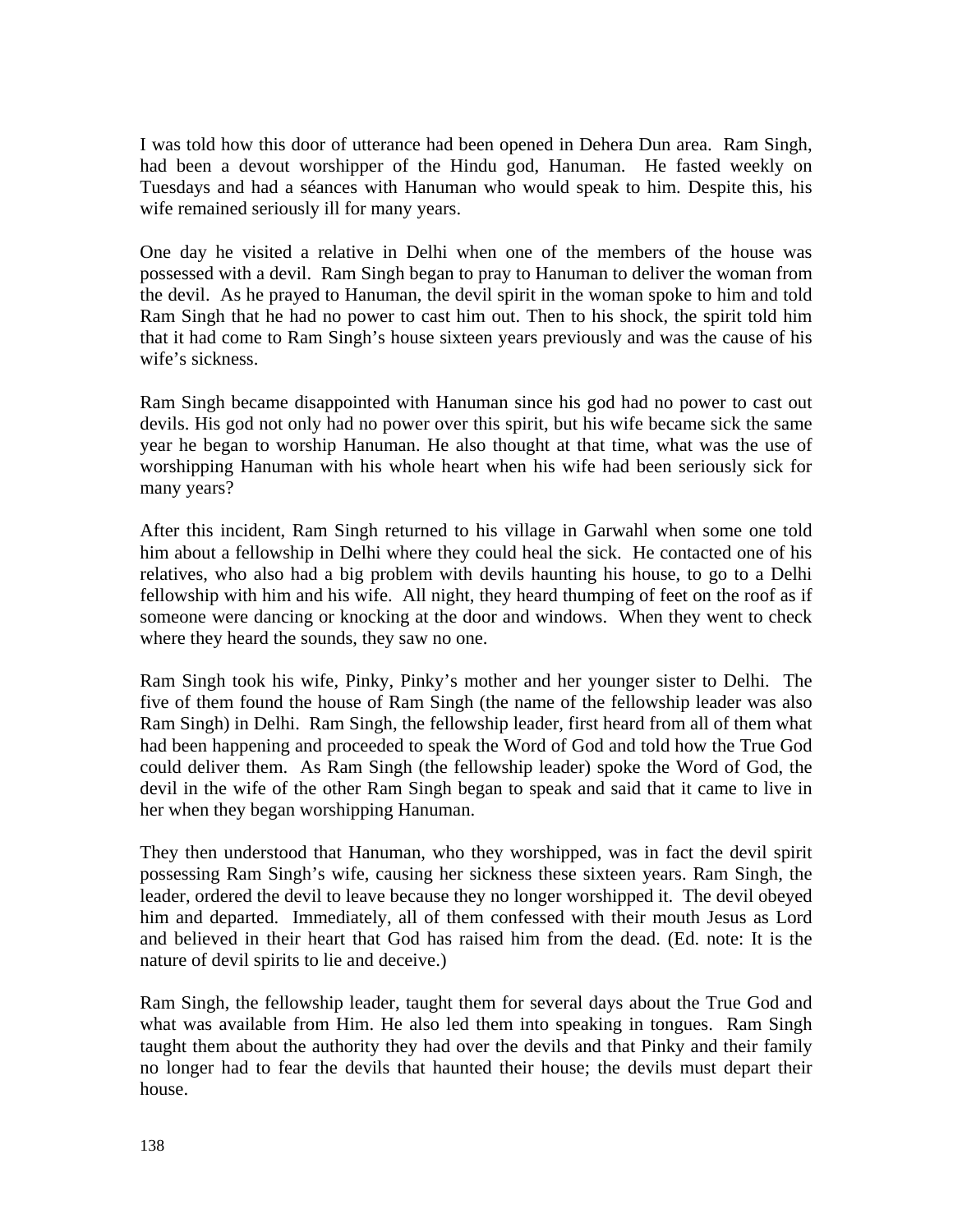When Pinky's mother and her two daughters returned to their home in Raiwala, they began fellowship in their home daily. The devil one day appeared in such a way that they could see half of its body. Pinky's younger sister (I forgot her name) commanded the devil to go away in the name of Jesus Christ; then, the devil vanished out of their sight and since then there were no more noises and sounds heard at night.

## **Snowball effect in believing the true God**

Pinky's younger sister told us about her school friend, a daughter of a Hindu priest, who often had seizures. One day, during a seizure in the classroom, she fell down. The class teacher was about to take the child to a doctor when Pinky's sister told the teacher about the fellowship she attended and that she could heal the girl. The teacher gave permission, and she then proceeded to heal her friend with the power of God. Her friend's eyes opened immediately, and she regained consciousness. Since that time there have been no more seizures. Once this became known in the school whenever anyone was sick at the school, the person would seek Pinky's sister to be healed.

### **Side trip to the mountains**

After the morning fellowship and lunch, we drove up to the hills about 75miles on winding mountain roads to the Tiri Garwahal district. It took about 5 hours to get to Khandhi , Glab Singh's village. We arrived about 7:30pm the weather was cool, pleasant and only 68 degrees. During this drive, we passed the huge Tiri dam, which was still under construction.

Many of the villages on the mountains did not have telephones or electricity but had solar panes to produce from 500 to 1000 watts of electricity. There was no running water, and the villagers had to walk several miles for drinking water. From the age of ten, women would transport water in containers. This was in addition to housework, farming and caring for cattle. The men worked as manual laborers; some were fortunate to work in private or government offices. However, many men went out of the state to earn incomes while wives and children remained in the villages.

### **Miracles converts Hindus**

We had a fellowship at Glab Singh's village home at 10:00am; his mother, elder sister and relatives prepared lunch for the believers. There were about 70 or so believers in attendance from local villages. All the believers here as well as in Dehera Dun and nearby cities were from the Hindu faith. They all turned to God because they saw miracles happen in their lives or the lives of others.

We also had a fellowship at 9:00pm. There were about 30 or so saints present. Since most of the saints already spoke in tongues I taught on tongues with interpretation and prophecy. I thank God for all that He is doing for these people. I thank God also for Glab Singh for his faithful loving service in reaching out to many in these mountain areas and raising up elders so they too could reach out and win others.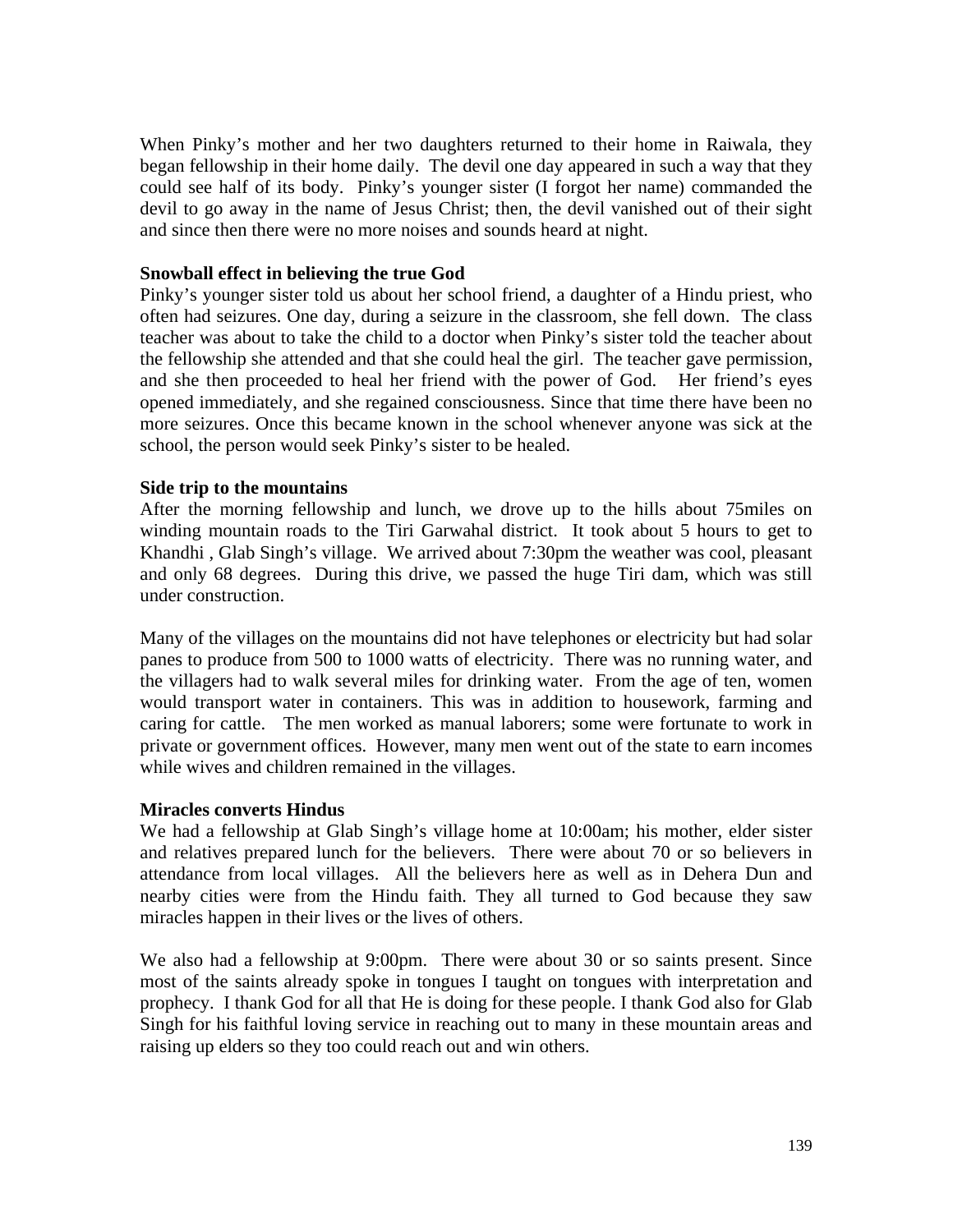We left Glab Singh's home in Khandhi at 6:30am to go to Dobe, where another elder, Dev Singh, lived. The trip was about 20 mile; there was another fellowship scheduled for 10:30 am. It was only a dirt road, so we had to drive very slowly. Eventually we had to walk. We walked for about 30 minutes up the mountain footpath and stopped briefly for breakfast at a local restaurant.

The path was surrounded with pine tree and shrubs. We found wild rose and rose hip on the way. We arrived about 9:20.

## **The blind healed**

Dev Singh, the fellowship elder, became a Christian after he had heard of the healing power of the True God and had been healed of seven years of blindness. At the time of his healing and conversion, he was living in Delhi. About three years ago he returned to his village home in Dobe and began to boldly witness to people about the True God and His delivering power. Since that time, many were healed of physical sicknesses, devil spirit possession and confessed Jesus as Lord and believed that God had raised him from the dead.

There were over 70 believers attending the morning fellowship, and many gave testimonies of deliverance they had received from God. All of them knew nothing about Jesus Christ before Dev Singh returned to the village. With the help of Glab Singh's monthly visits to this village, believers were getting established and some of them were rising up to be elders. Dev Singh is in his mid 50's and has grandchildren. Whenever his grandchildren were unwell or hurt, they go to Dev Singh and are healed instantly.

## **Affliction caused by devil spirit**

Mrs. Shanti, around 45 years old, also gave her testimony of deliverance from devil spirit possession. For 23 years she could hardly lift her arms, feet and legs because of acute pain in her body. When she heard from Dev Singh that God was able to deliver her, she went to him to receiving healing. When Dev Singh began to heal her, a devil spoke through her and said that it had been in her for 23 years and was causing the affliction that was destroying her. Dev Singh commanded the spirit to depart, and it went out. When Mrs. Shanti was delivered from this spiritual and physical bondage, she was able to do her house work for the first time in twenty three years. Glab Singh and Bhupinder encouraged the believers and leaders to continue in the Way and to enjoy the more than abundant life Jesus Christ had made available.

## **Water buffalo healed: village believes**

A woman who heard Dev Singh preach the Word in his village had a water buffalo that had been sick for about a month from a deadly sickness. The doctors and villagers knew from experience that no cattle had previously survived this disease. Many people in the village told her to take an offering (goat or hen) to their idol gods and goddesses. They also said that this disease came because she was attending the fellowship at Dev Singh's home so the gods and goddesses were angry.

The woman refused to make to offerings or serve the idols even if her cattle died but she chose to trust that the True God would deliver her buffalo. The next morning her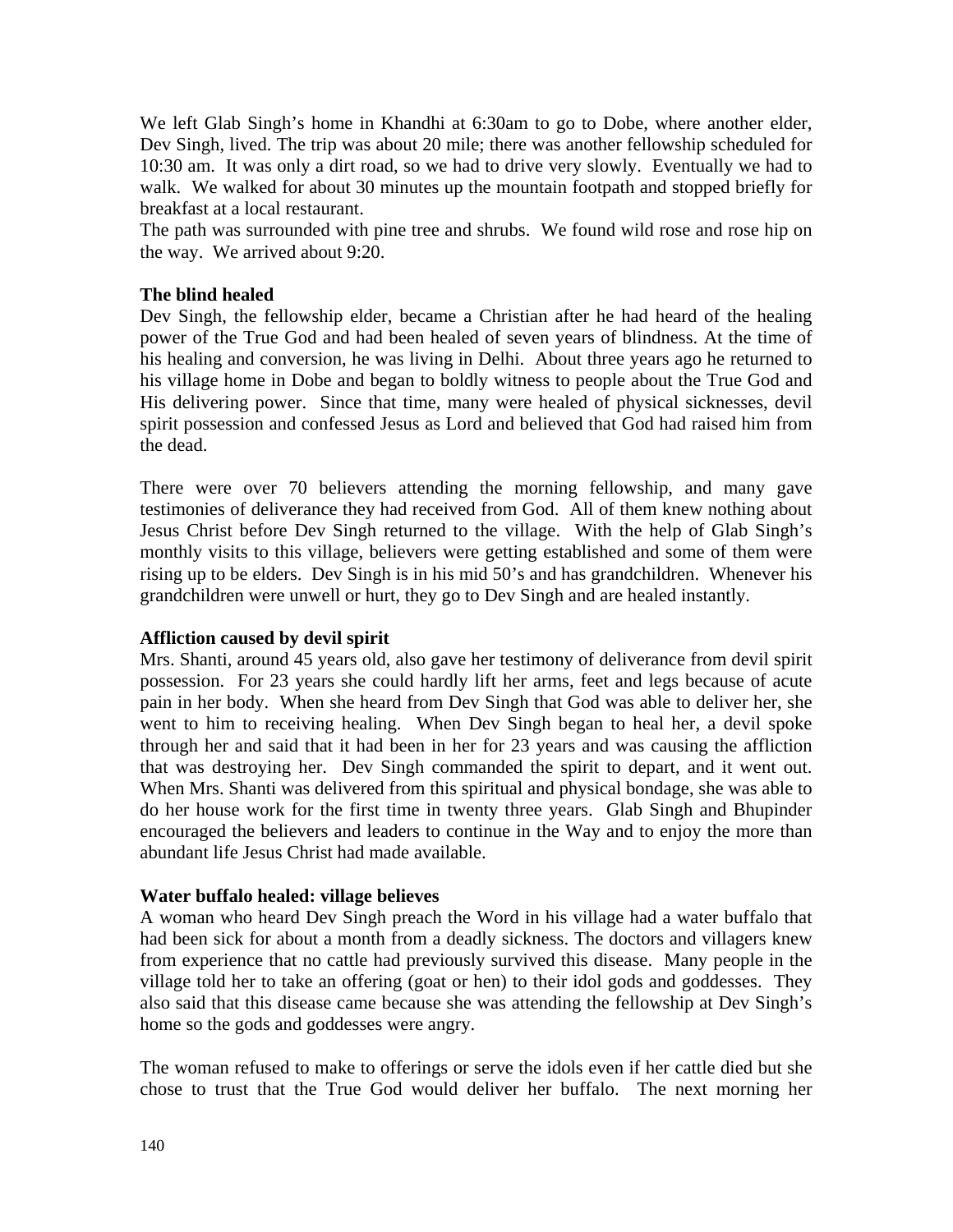neighbors reported that her buffalo was eating grass; in fact, it gave an abundance of milk. The villagers were astonished and recognized that this deliverance was from the True God. Consequently, many people from the village began to come to the fellowship of Dev Singh and believed the True God.

After lunch, we left the village Dobe, walked down the hill for about 20 minutes to reach our parked car and drove back to Khandhi to Glab Singh's home. We reached his home around 6:00pm.

## **God intervenes for drunk**

Once we reached Glab Singh's home we rested since every night there was a fellowship from 2 to 3 am. Once refreshed we decided to see a man who was well known for his drunkenness. He had a good job but he spent all his money on alcohol. His wife, two sons and mother all believed the True God once they forsook the idols they worshiped. (They physically threw out all the idols and altars out of their house.). However, the father who drank heavily maintained idols in his office drawer. In the privacy of his office he would burn incense sticks to the idols and worship his gods.

His wife asked Glab Singh to pray that her husband would stop drinking and worshipping other gods. Glab Singh told the wife that he would pray with her to the True God. The next morning when her husband began to burn incense in his office, both his arms turned around to the point where the back of the palms faced each other. He was shocked. Soon as he dropped the incense, his hands became normal. The next morning he began to worship and attempted to light the incense, the same thing happened. He immediately called his wife; she said this was caused by his worshipping other gods.

Previously, we had wanted to meet the husband but he always slipped away and e drank as much as possible. This particular day we prayed to God to find him home when we arrived and that he would be delivered from his drinking problem

We were able to meet him this morning and to speak the Word of God to him. He promised that he would attend the fellowship in his home that evening. When we arrived for the fellowship he was present and sober. When the village neighbors saw this, they were astonished because they never seen him sober at night. The neighbors wanted to know who and what power had changed the man over night.

## **Hymns composed in native tongue**

The songs believers sang during the fellowships were in Garwahli, the language of this part of India and were composed by Glab Singh. He and Vijay Singh took turns playing harmonium and tabla. He had composed about 24 beautiful hymns and praises. These were the first hymns in the Garwahli language since no one had ever preached the word of God in this mountainous part of India before.

Our plan today was to attend a fellowship at Andhethi nine miles away from Khandhi, Glab Singh's village house, and then to return to the city of Dehera Dun about 90 miles on the plain. By the way, we have been in the mountain villages at 2500 ft to 3000 ft above the sea level. We started the day with a fellowship at Ram Singh's (This is another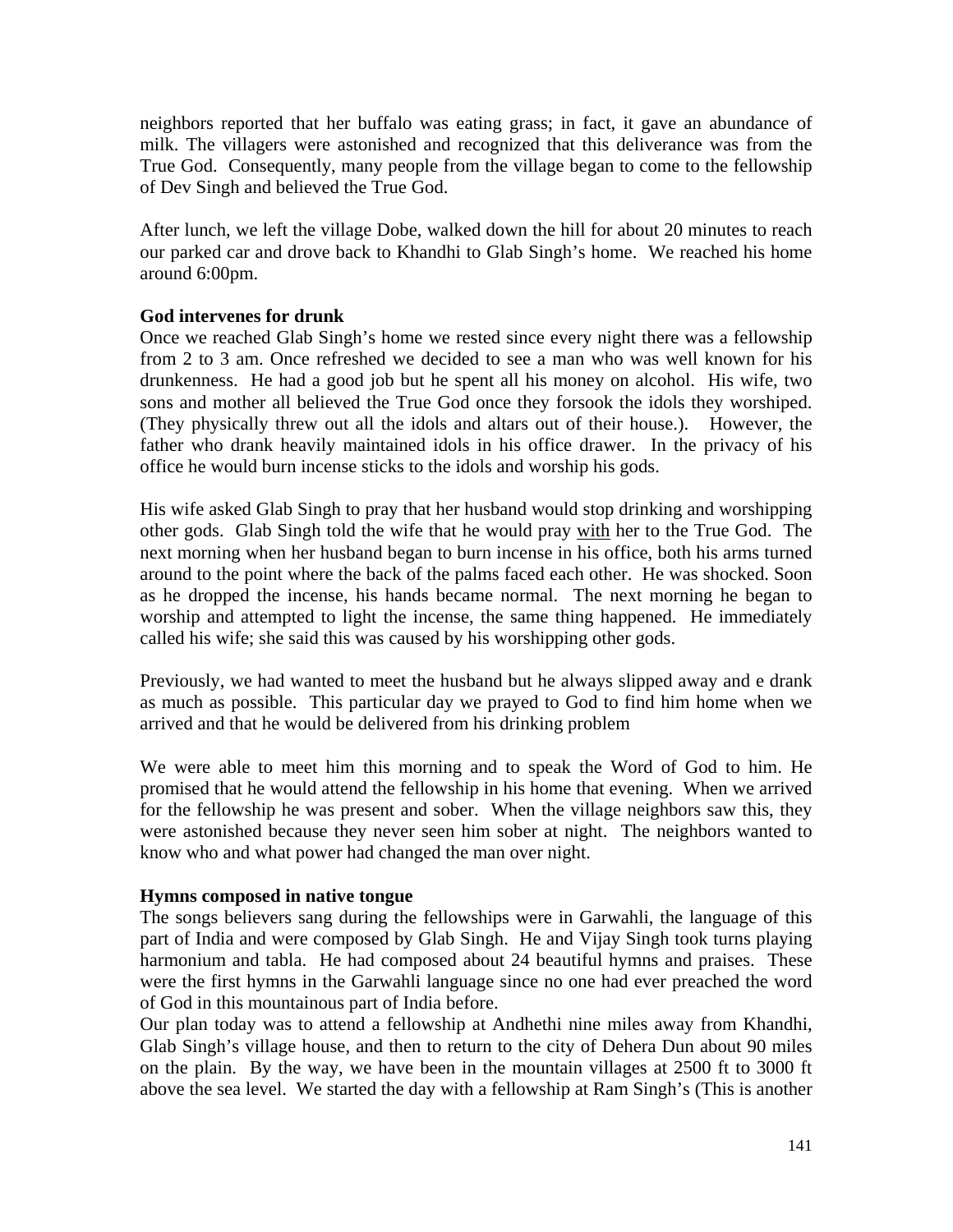Ram Singh; this name is common here) home in Andhethi at 10:00am. We heard various testimonies at the start of fellowship.

## **True God is faithful to heal**

One lady said that she had fallen down over 30ft, hit the ground and then tumbled down further. As she fell down, she shouted and cried to God to deliver her and cried who would look after her little children. She lost consciousness after she hit the ground and tumbled twice more. Someone saw her fall and called people from her village to rescue her. She regained consciousness after they carried her back to her house. She had no ill effects only had little pain on one ankle and one side of her hip. She and her family thanked the True God for saving her life.

There were several women who had infirmities for many years; each one gave her testimony. One had the infirmity for 5 years, the other for 7 years and the third over 20 years. They were living with heavy doses of medication daily; however when they turned to the True God and believed, they were healed of all the infirmities and had not needed a single dose of medication.

# **Child raised from the dead**

Meher Singh's daughter, about 5 years, old fell down a flight of stairs and lost consciousness. While they walked up the road to a vehicle to go to the hospital, the daughter died. However, Meher Singh held her tight and had confidence that God would surely bring back her breath. It took over 2 hours to get to the nearest hospital. Meher Singh said that about 2 hours after her death and before they reached the hospital, her daughter began to breathe. He then showed us his daughter who was sitting with her mother in the meeting.

We heard many more testimonies of deliverance from believers after they heard the good news. By the way, we had to walk up a narrow and steep mountain path for 45 minutes to get to Ram Singh's house. Since we were not used to walking up such steep roads, we had to take many stops to catch our breath.

Now, there were over 500 believers in Dehera Dun and the mountain areas where Glab Singh has been reaching out and speaking the Word of God. He is confident that multitudes of people would be saved and come to the knowledge of the Truth in the near future through speaking the "quick and powerful" Word of God and manifesting the power we have been given from God.

After fellowship and lunch, we said farewell to these wonderful believers and left for Glab Singh's home down in the city of Dehera Dun. Glab Singh's mother and sister also returned to Dehera Dun, and we heard from them how they too came to the True God and many wonderful blessings their family received as a result of believing the True God that night. We left Glab Singh's home at 8:00am to drive back to Delhi 250kms or so and reached Delhi around 2:30pm.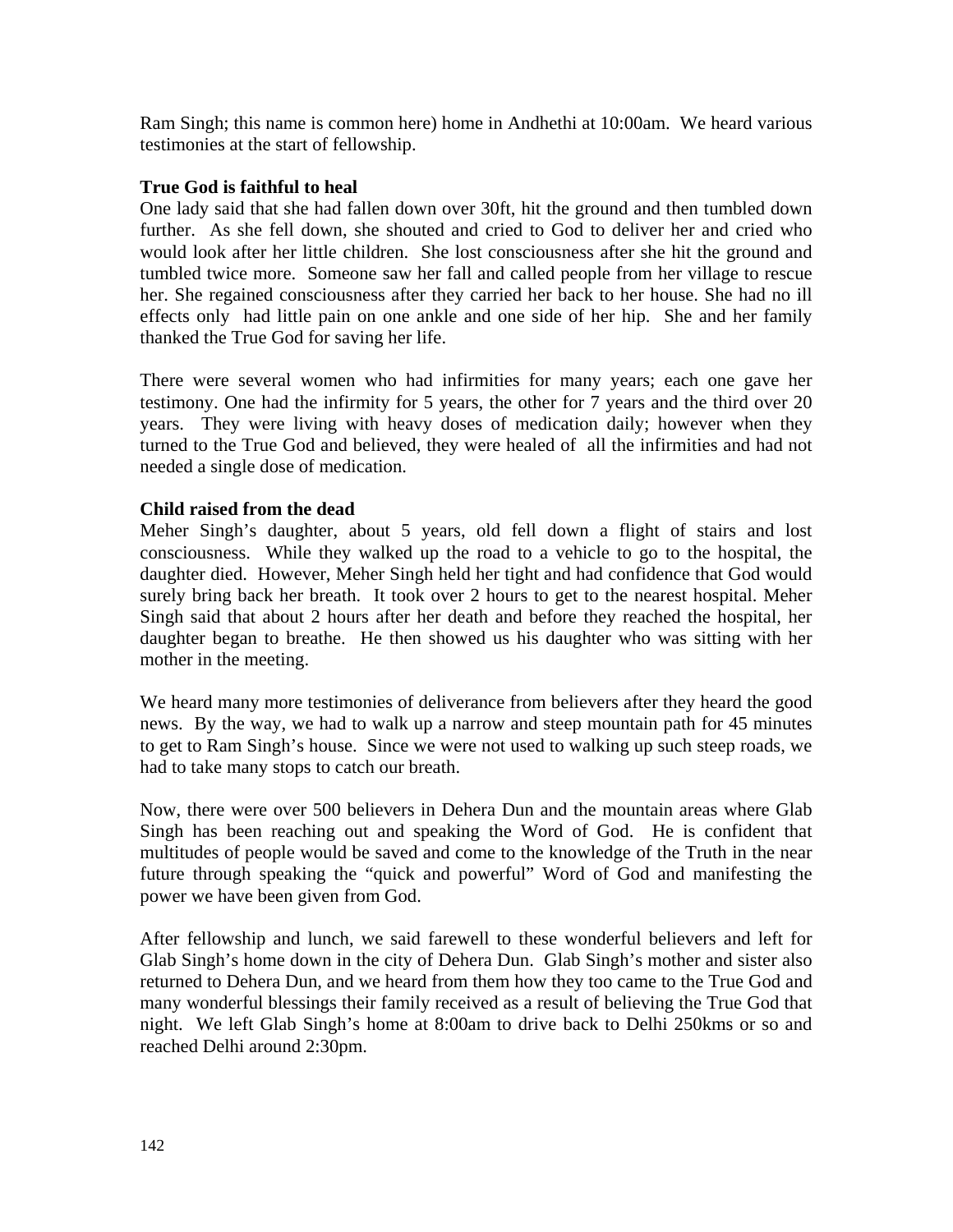I pray to God to raise up more faithful leaders who would go out to all parts of India as there are many regions of this country where there are multitudes of people ready now to be saved, delivered and come to the True God. The harvest is indeed plenty but the laborers are few. I too pray that our God to raises up multitudes of leaders who trust Him and love Him to go out to the field reap the harvest.

We will be sending another leader, a fulltime minister and his family to the different parts of this mountain region soon so that more people may be saved and more leaders may be raised up to do the work of the ministry.

# **VI. Mohn Lal and the district of Amethi, Adiaksh**

The following are testimonies and principles on how people receive deliverance from God. You will see that it is done by declaring the absoluteness of the Word of God and His wonderful works. This certainly inspires many to have faith to receive deliverance, be saved and to come to an accurate knowledge of God.

I visited Mohan Lal Sharma at Ashok Vihar, Delhi, with Ashish and Rajan this Sunday October 12, 2003. We went to hear how God's Word was spreading in his hometown, Adhiaksh, in the Amethi district, about 500 miles east of Delhi. In the past nine-month period, as he injured his leg, for the recovery he went back to his home.

Mohan Lal became a Christian about a year and half ago and as far as knowledge of the Word of God is concerned, he did not know much. While he was in Delhi, he was busy with work and did not attend any Bible classes, but he was faithful in attending fellowships. Mohan Lal knew the basic Truth that God is able to answer prayers and the importance of sharing his testimony of what God did for him and that God can do the same for them.

## **Broken leg opens doors of utterance**

About nine months ago, Mohan Lal suffered a broken leg in an auto accident. He returned to his hometown, Alam, to heal. He walked quickly, believing God would heal him as he walked.

One day, while he was walking in the market of his hometown, a Muslim acquaintance, Alam, about 35 years old (same age as Mohan Lal) a businessmen and a leader of Muslim community; saw him and called him to come to his shop. Alam asked him how he could walk so quickly since he had been only recently broken his leg. Alam had also been in an accident a long time before Mohan Lal and suffered a leg injury. Alam was curious since he still had serious pains in his knees.

 Mohan Lal then told him that God healed his leg. He was able to walk so quickly because that he had made his request known to God with thanksgiving. He told Alam that if he wanted to walk, then he too should pray to the True God and he would be walking right away.

The next day Mohan Lal saw Alam walking nearby his house so he called him and asked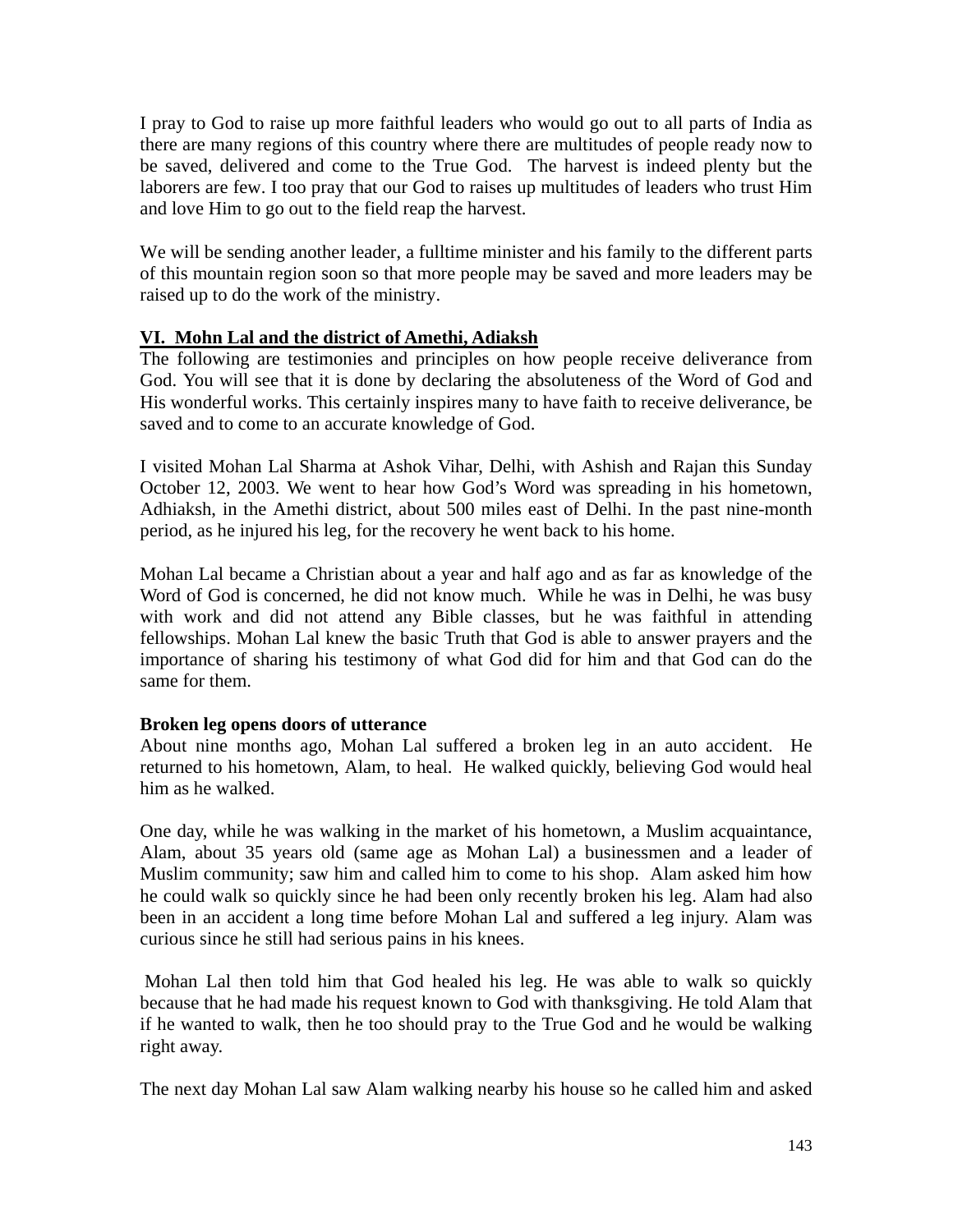him why he was walking.(God had already shown Mohan Lal that Alam had been healed.) Alam explained to him that he did exactly what Mohan Lal told him to do, that is, to make his desire known to God with faith and thanksgiving that God has heard his prayer. He said that immediately after he had spoken to God, the pain in his knee vanished, and he was able to walk.

## **300 Muslims and 200 Hindus converted**

Alam then began to give his testimony to his many Muslim friends. Today about 300 Muslims are attending Mohan Lal's fellowship, in addition to 200 or so Hindus; daily the number is increasing.

I asked Mohan Lal what he did in his fellowship since he was a new believer and while in Delhi, he did not conduct his own fellowship even though he witnessed to people a lot. He said that he had fellowship daily in his home which is a big one and able to accommodate a large number of people. He said that he began his fellowship with prayer and a time for sharing of testimonies. The sharing lasted over an hour since many people had testimonies of deliverance or answers to prayer from God. We too had a time of sharing of testimonies during our fellowships here in Delhi and Mohan Lal incorporated that into his fellowship.

I believe declaring God's great works to others and praising Him during fellowship is one of the great keys for God to add people to the fellowship.

## **Acts 2:47**

Praising God, and having favor with all the people. And the Lord added to the church daily such as should be saved.

Sharing the great works and deliverance from God and giving glory to God is our praise to Him, and this inspires people to believe Him. It shows people that indeed God is able.

### **The power of Absolute Truth**

After sharing of testimonies, Mohan Lal would teach the simple Word of God that he knew which is: Our God is able. Nothing is impossible for God to do for people We are to make requests to Him with thanksgiving and with faith. We shall absolutely receive the answer to our prayers.

He really believes these, and so he taught these *Absolute Truths* with all boldness to the believers in his fellowship. Mohan Lal would then close his fellowship. At the time he did not know how to speak in tongues, interpret or prophecy. But he did know he could heal the sick and cast out devil spirits, and he did know God would give him knowledge and wisdom. Yesterday I led Mohan Lal into speaking in tongues, interpretation of tongues and prophecy. I showed him how simple it was operate these manifestations so that he could do the same for the believers in his hometown.

### **Signs, miracles and wonders**

One day during a fellowship, a high-ranking police official from the district came to his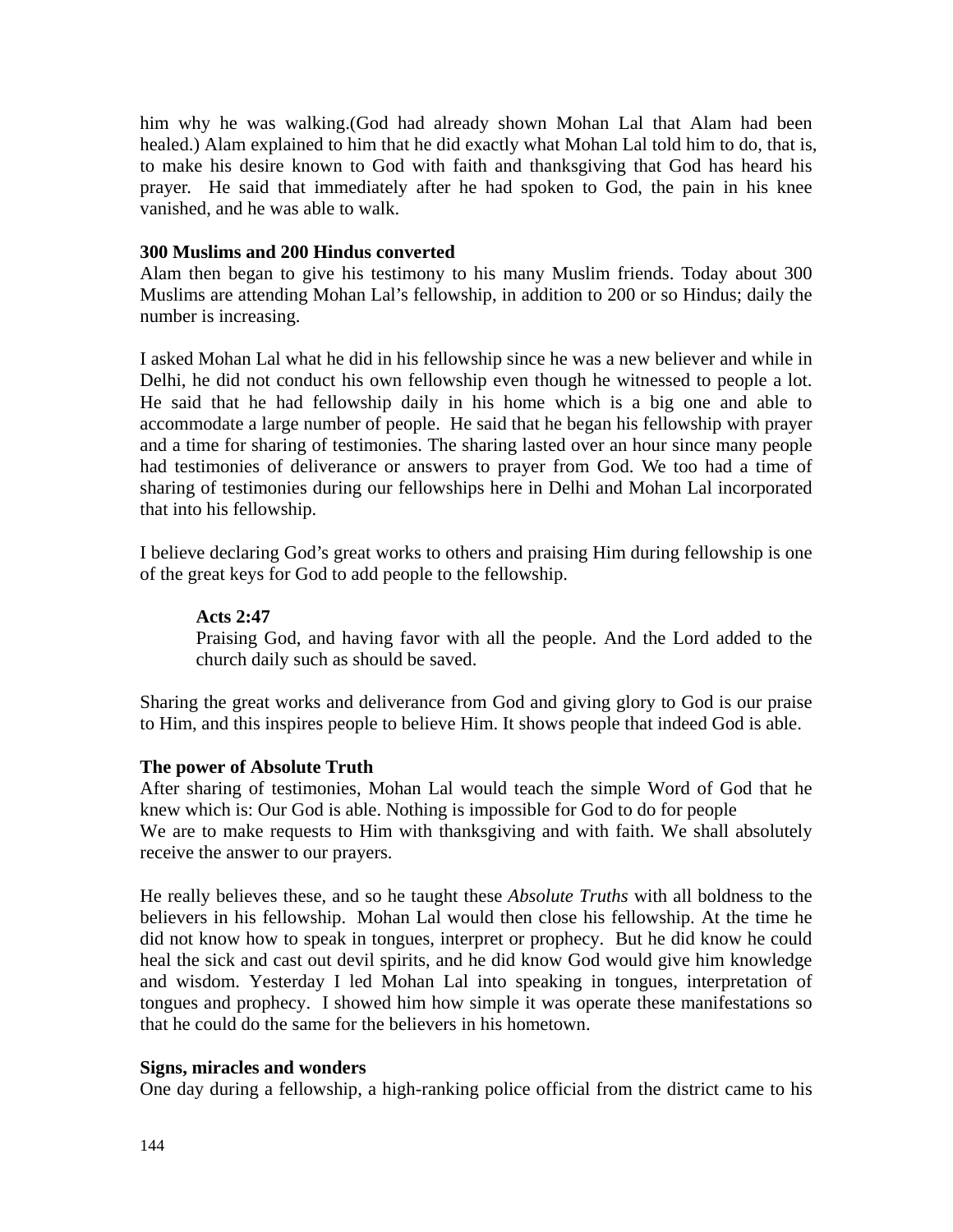house accompanied by his security men and several vehicles. The saints did not know why the police force came to the house. Some said they came to arrest Mohan Lal for conducting religious activities. Mohan Lal is a man with courage and boldness, and he told his nephew, Bhola, to go to the entrance gate of the house and not to let the police officer to enter.

 He instructed Bhola to ask him why he came to his house. Bhola stopped the police officer at the gate and asked the nature of his visit. The officer said he came to see Mohan Lal and that this was a personal and not an official visit. He said his eighteen-year- old daughter was blind. He had heard from someone that Mohan Lal could heal the sick. Bhola, who is seventeen years old, said to the high-ranking police officer that if he desired deliverance from the True God, then he had to be humble. He should take off his uniform which manifested the pride of man-given power and authority. The officer immediately returned to his car and changed into simple clothes and entered Mohan Lal's house with his daughter.

## **Blind girl instantly healed**

Mohan Lal said to the officer that his daughter would immediately recover her sight if he believed that God could do this. The man said he believed that God could recover his daughter's blindness. Then Mohan Lal asked his daughter how many fingers she saw while having his hand opened with his five fingers. She said five. Then her father, the high-ranking police officer, gave thanks to God. Mohan Lal told her to tell the color of his clothes; she said the correct color. Since this time, the police officer has become a regular member of the fellowship. He too has given testimony to many of the great deliverance and the wonderful work that the True God did for his beloved daughter.

### **Chief voodoo magician believes**

One of the greatest voodoo magicians in his area who cast spells, (that is, to send a devil spirit to harm people by receiving payment from his clients) also began to attend Mohan Lal's fellowship because he understood how the power that Mohan Lal demonstrated was greater as his own spells. He had placed a spell on Mohan Lal and not only did it not work but the devil spirit involved returned and attacked the voodoo chief. This made a great impact on his community and many attended Mohan Lal's fellowship.

### **Voodoo priests kill: True God restores life**

A newly married girl, about twenty, who lived near Mahan Lal's home, had a problem with fits. The family invited voodoo priests to their house to cure her. During the exorcising ritual the priests beat the girl on the back to drive out the evil spirits. During the violent beating, the girl fell to the ground and died. When the family realized that the girl was dead, they beat their chests and howled in extreme anguish and sorrow.

Mohan Lal heard the commotion and as he entered the house, he saw many in anguish and beating their chests, showing their extreme sorrow. Mohan Lal, before entering further, prayed to God that He would give him the boldness and strength to raise the girl from the dead. He confronted the voodoo priests, saying that they worked for wickedness and their curses had taken life, but His God would restore life. God inspired him to put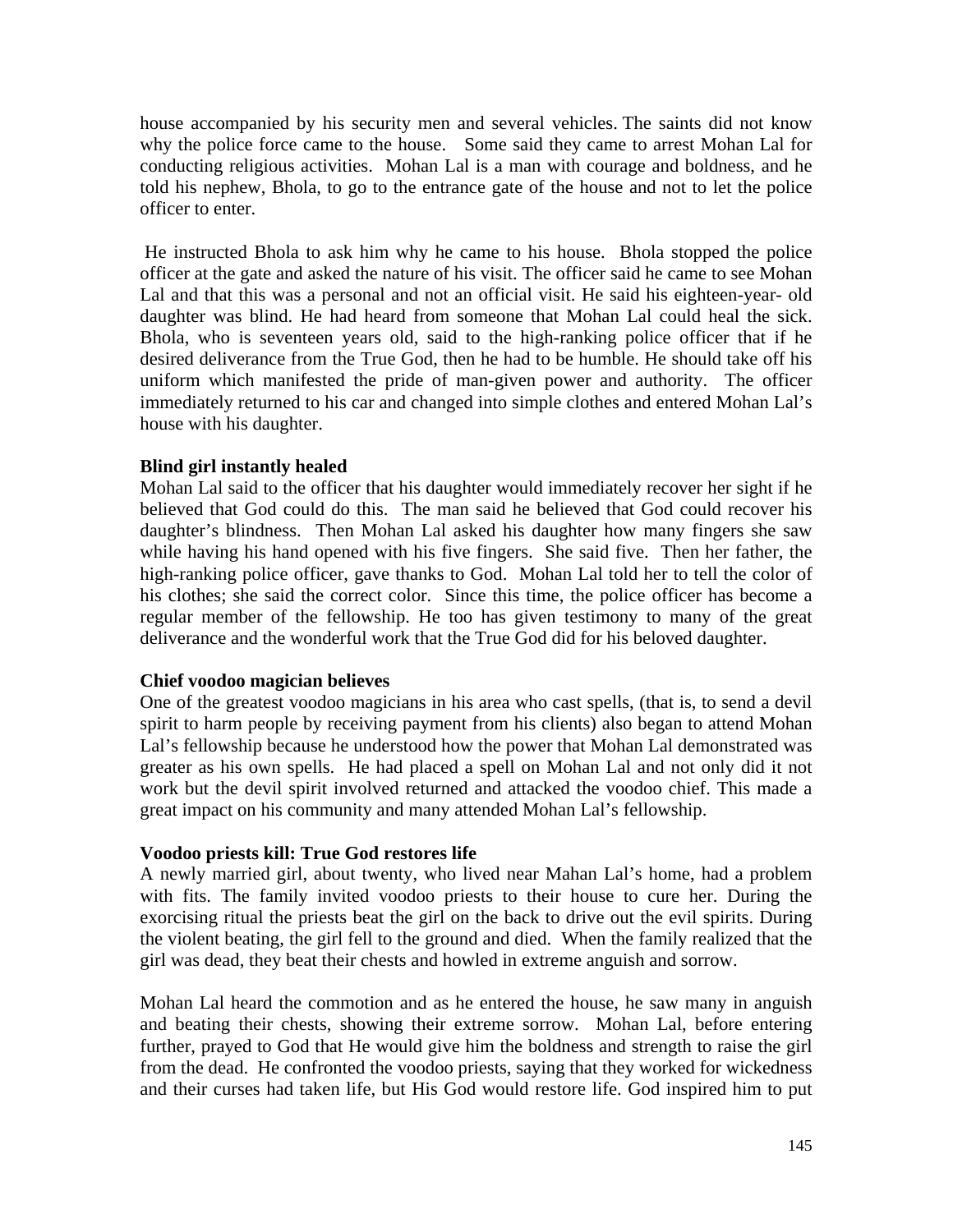his hand upon the dead girl's head and as he touched her, she began to breathe. All who saw the girl restored to life were amazed, and the voodoo priests immediately fled from the house. Now this family and the girl attend the daily fellowship at Mohan Lal's home.

## **The Word of God and nothing but the Word of God**

Mohan Lal told me that they wished me to visit his hometown to meet the believers. I too wish to visit them and teach and guide them so that they may be strengthened and established in the faith and that the Word of God grows mightily in his area and surrounding areas. I continue to see the importance of keeping teachings simple. It is the wonderful truth and simplicity of the Word of God that inspires people to have faith in God. It is helpful for believers to see that God is indeed able to deliver them from any situation. This is why it is important to have a time of sharing of testimonies of what our wonderful God has done. This builds our believing and inspires believing in others.

There are many verses regarding speaking the wonderful works and deliverance He makes available to us, but the following are some of them:

## **1 Chronicles 16:24~29**

Declare his glory among the heathen; his marvellous works among all nations. For great *is* the LORD, and greatly to be praised: he also *is* to be feared above all gods.

For all the gods of the people *are* idols: but the LORD made the heavens.

Glory and honour *are* in his presence; strength and gladness *are* in his place.

Give unto the LORD, ye kindreds of the people, give unto the LORD glory and strength.

Give unto the LORD the glory *due* unto his name: bring an offering, and come before him: worship the LORD in the beauty of holiness.

## **Psalms 9:11**

Sing praises to the LORD, which dwelleth in Zion: declare among the people his doings.

## **Psalms 66:16**

Come *and* hear, all ye that fear God, and I will declare what he hath done for my soul.

### **Psalms 73:28**

But *it is* good for me to draw near to God: I have put my trust in the Lord GOD, that I may declare all thy works.

### **Psalms 107:22**

And let them sacrifice the sacrifices of thanksgiving, and declare his works with rejoicing.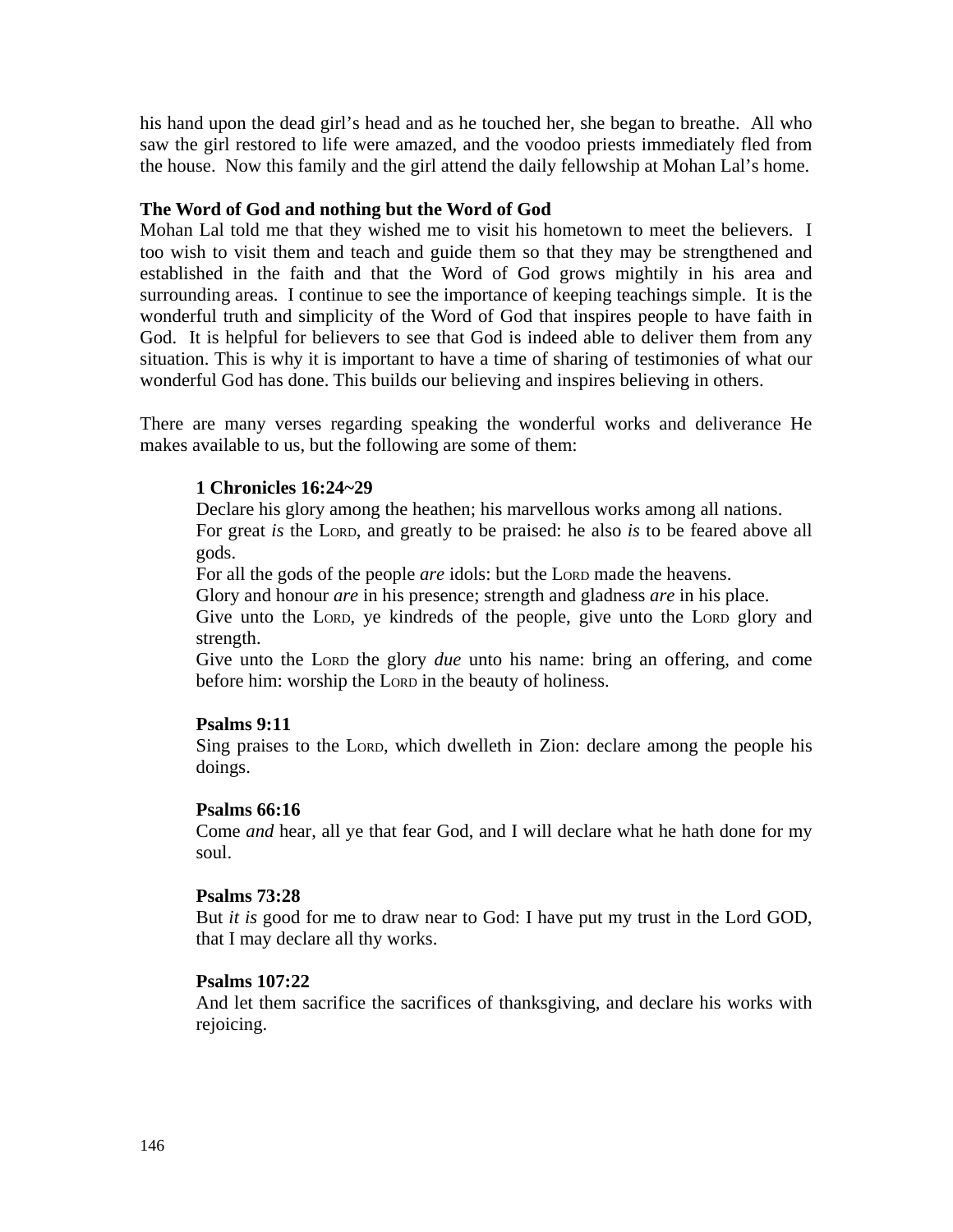# **Appendix 5: Look Only to God**

## **A Study of the Biblical terms "faith" and "to believe"**

In this study of "Faith" and "To Believe," we shall observe many verses that have the word faith and believe from the Bible. At each verse where the word "Faith" or "To Believe" appears, a brief comment and an explanation are made.

The purpose of this study is to instruct the believer how:

- 1. To build confidence in God by listing inspirational verses such as given here that have the word "Faith" or "To Believe" from the New Testament
- 2. To receive or evidence the promises of God through faith
- 3. To have faith and not unbelief
- 4. To become strong in faith.

This study will begin from the four Gospels and we shall read many inspirational verses that contain the word "Faith" and "To Believe".

## 1. **Matthew 6:30**

Wherefore, if God so clothe the grass of the field, which to day is, and to morrow is cast into the oven, *shall he* not much more *clothe* you, O ye of little faith?

God our Father really cares for you, however the human tendency is to look at circumstances and to become little in faith. God wishes you to have confidence that He indeed cares for you and provides all that you need in your life.

This is one of the few times Jesus spoke the phrase "O ye of little faith".

God cares to provide all that you need for you to live since He even cares for the fowls of the air and the grass of the field.

## 2. **Matthew 8:10**

When Jesus heard *it*, he marvelled, and said to them that followed, Verily I say unto you, I have not found so great faith, no, not in Israel.

This centurion had **great faith**. You can learn something about having confidence from reading the surrounding verses. What is it that the centurion spoke that caused Jesus to perceive his **great faith**?

## **Matthew 8:8**

The centurion answered and said, Lord, I am not worthy that thou shouldest come under my roof: but speak the word only, and my servant shall be healed.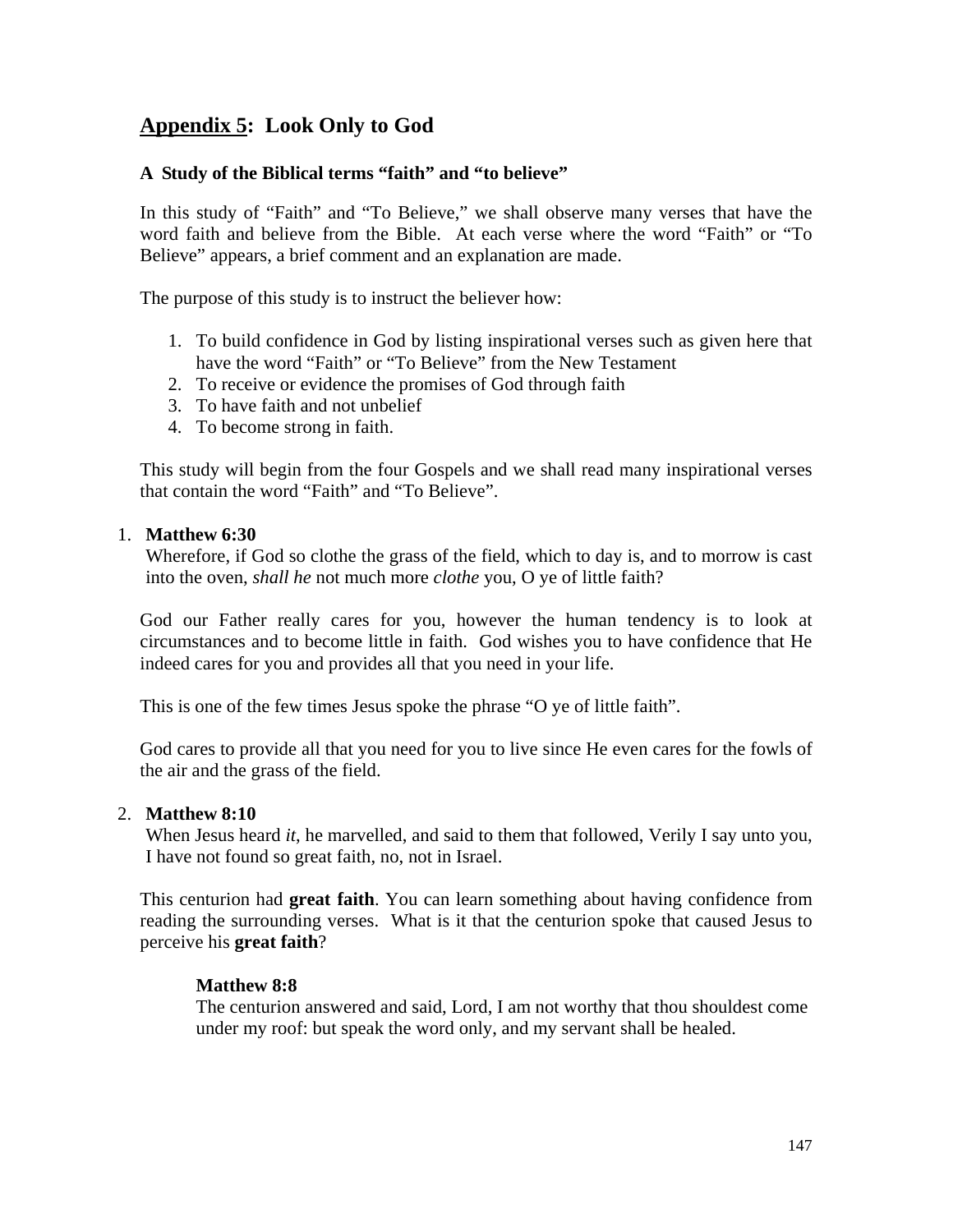**9** For I am a man under authority, having soldiers under me: and I say to this *man*, Go, and he goeth; and to another, Come, and he cometh; and to my servant, Do this, and he doeth *it*.

The centurion really understood and believed about authority and the words spoken by a man who had authority. This man was one very few persons Jesus referred to as having **"great faith**".

## 3. **Matthew 8:26**

And he saith unto them, Why are ye fearful, O ye of little faith? Then he arose, and rebuked the winds and the sea; and there was a great calm.

We too would get scared seeing and hearing the wind and water roaring. Seeing the circumstances makes one to fear and become one of **"little faith**". Jesus said fearing from the circumstances of even a dangerous storm, constitutes having **little faith**.

The way in which a man and woman is to live is to have confidence in God knowing that God cares even when in a dangerous situation such as shown in verse twenty four.

## **Matthew 8:24**

And, behold, there arose a great tempest in the sea, insomuch that the ship was covered with the waves: but he was asleep.

The scripture here says, "There arose a **great tempest** in the sea, insomuch that the ship was covered with the waves". A tempest means a violent storm with high winds accompanied by rain and it was a **great tempest**. To fear at this was considered as having **little faith**!

What was Jesus doing at that time? He was sleeping. Well, we need to consider deeply why God would say that fearing in a **great tempest** was a demonstration of **little faith**. God's point of view is that He absolutely protects you in all situations even in the **great tempest**.

## 4. **Matthew 9:2**

And, behold, they brought to him a man sick of the palsy, lying on a bed: and Jesus seeing their faith said unto the sick of the palsy; Son, be of good cheer; thy sins be forgiven thee.

Faith could be seen by the confident actions of people. They were convinced that Jesus would absolutely heal the paralyzed man. You must know that your God and Father who is the Creator of heavens and earth is **all able** to bring to pass His promises and one of these promises is your **healing wholeness**.

To become convinced of this truth one must focus on God and look only to God to bring to pass the desires of the heart. God's promises shall absolutely come to pass because God **cannot fail** to do what He has promised in His Word.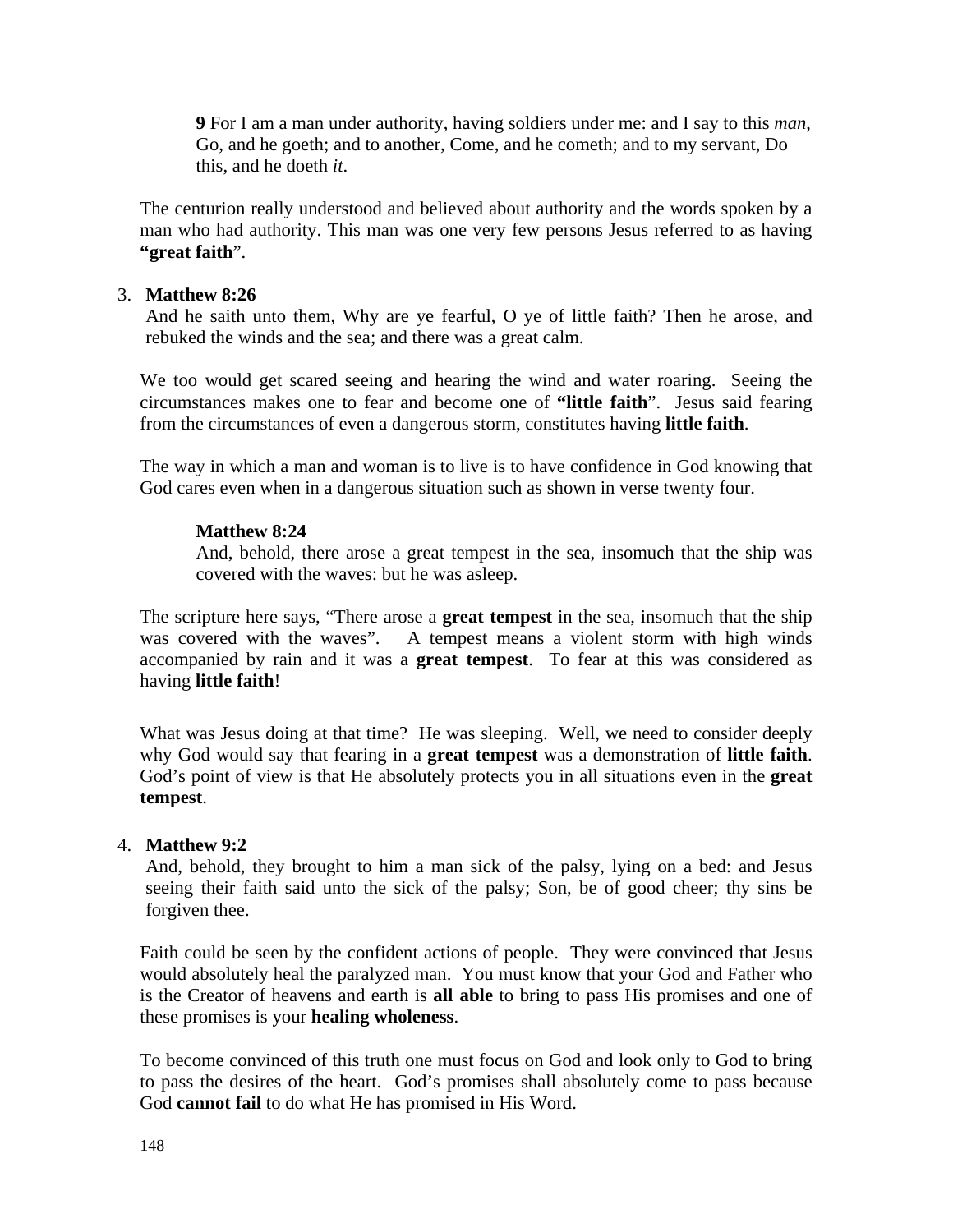Handover your challenges, desires, supplications and requests to God with the confidence knowing that when they go to God's hands, He shall absolutely bring them to pass. Therefore when you handover these works to Him, you give thanks in advance.

Once Abraham and Sara tried to help God to bring to pass His promise He had made to them and they got Ishmael instead from Haggar. Finally Abraham focused on God and looked only at the Promise from His mouth considering God's ability. When Abraham finally focused only on God he became fully persuaded as it is written in Romans chapter four.

## **Romans 4:21**

And being fully persuaded that, what he had promised, he was able also to perform.

## 5. **Matthew 9:22**

But Jesus turned him about, and when he saw her, he said, Daughter, be of good comfort; thy faith hath made thee whole. And the woman was made whole from that hour.

She had confidence that made possible for her to receive the desire of her heart that she had kept in her heart for many years. Jesus said **thy faith**. This faith is built up by looking to only God and hearing the word of God from God directly, from others or from the Bible. Once **we decide** to look only to God for the desired result, God will make sure to build us up so that we have the necessary faith or confidence in Him so that He can bring the result to pass.

## 6. **Matthew 9:29**

Then touched he their eyes, saying, According to your faith be it unto you.

Jesus said to the blind men these words. "According to **your faith** be it unto you". Looking only to God and recognizing how powerful and wonderful He is certainly builds our confidence in Him.

## 7. **Matthew 14:31**

And immediately Jesus stretched forth *his* hand, and caught him, and said unto him, O thou of little faith, wherefore didst thou doubt?

Peter walked on water! Peter just did what Jesus told him to do and he walked. When Peter looked at the circumstances then he feared and became of **little faith**. Initially he had faith. We have faith when we look only to God and refuse to look at the circumstances; the circumstance say it is impossible! But God says it is absolutely possible. You can do the impossible things and supernatural things when your eyes are fixed on God and His logic.

## 8. **Matthew 15:28**

And she said, Truth, Lord: yet the dogs eat of the crumbs which fall from their masters' table.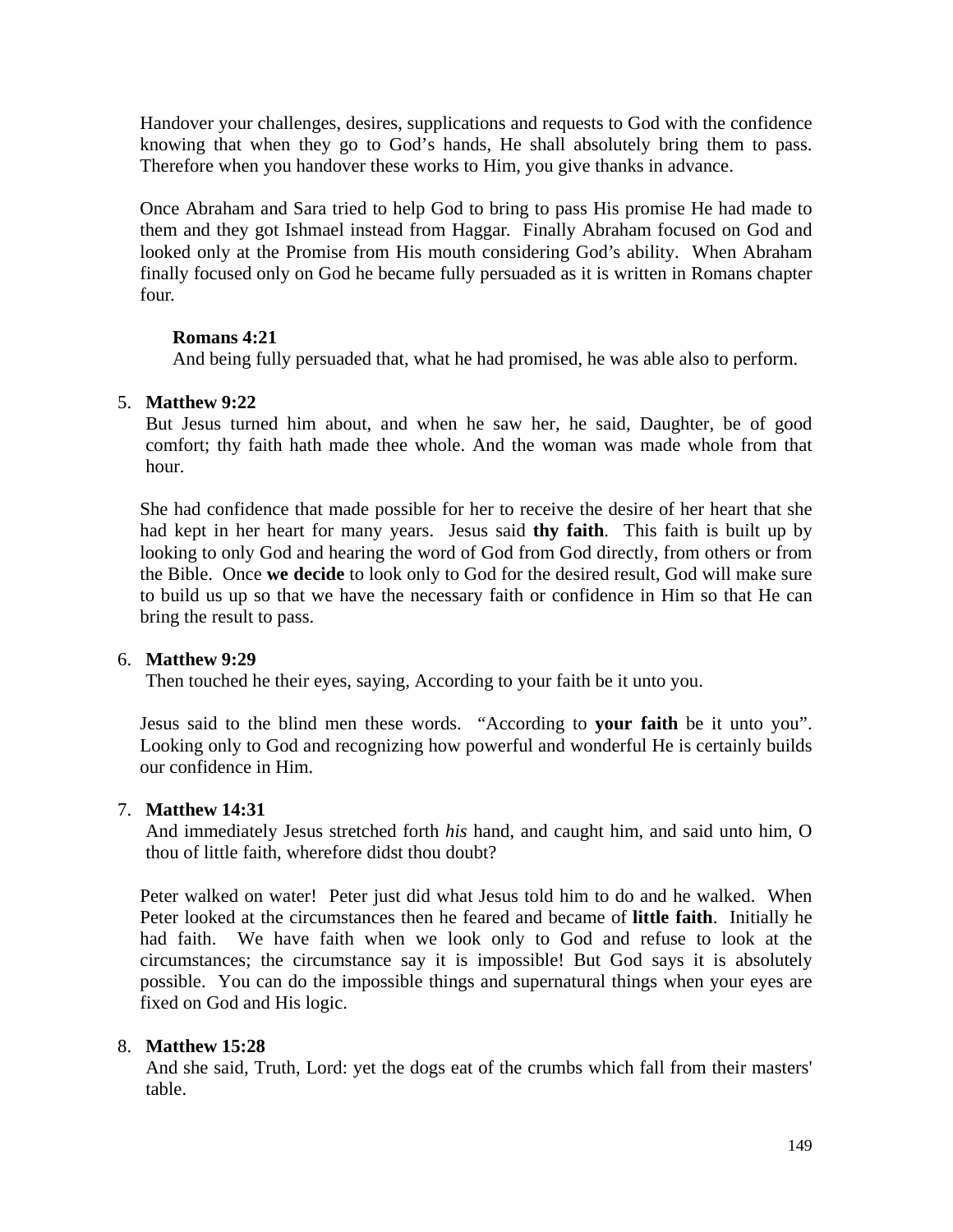This is another person; both of them were Gentiles, one man and this woman whom Jesus referred to as having **great faith**. He said to her, "Be it unto thee even as thou wilt" and her daughter was made whole from that very hour! Our God is **able indeed!** We cannot be ashamed putting our confidence and trust in Him.

## 9. **Matthew 16:8**

And she said, Truth, Lord: yet the dogs eat of the crumbs which fall from their masters' table.

Looking at and reasoning according to circumstances will cause us to have **little faith**.

### 10. **Matthew 17:20**

And Jesus said unto them, Because of your unbelief: for verily I say unto you, If ye have faith as a grain of mustard seed, ye shall say unto this mountain, Remove hence to yonder place; and it shall remove; and nothing shall be impossible unto you.

The disciples could not deliver the child because of **their unbelief**. **Nothing** shall be impossible with faith. The truth is that if you have faith even as a grain of mustard seed then nothing shall be impossible unto you.

### 11. **Matthew 21:21**

Jesus answered and said unto them, Verily I say unto you, If ye have faith, and doubt not, ye shall not only do this *which is done* to the fig tree, but also if ye shall say unto this mountain, Be thou removed, and be thou cast into the sea; it shall be done.

So it is absolutely possible to do all things with faith. **Just focus on God** and **His logic** and we shall be built up in our confidence so that we could say the thing we want and they shall come to pass. If we have faith and do not doubt at what we say, **it shall come to pass!**

### 12. **Mark 2:5**

When Jesus saw their faith, he said unto the sick of the palsy, Son, thy sins be forgiven thee.

It is possible to observe faith in people.

### 13. **Mark 4:40**

And he said unto them, Why are ye so fearful? how is it that ye have no faith?

Jesus rebuked the wind. The disciples looked at circumstance and feared. People tend to fear because they focus on the circumstances instead of God who is able to deliver. Again the lesson to learn here is: **Focus on** God and **not on** circumstances so that we have confidence and thus receive the desired results.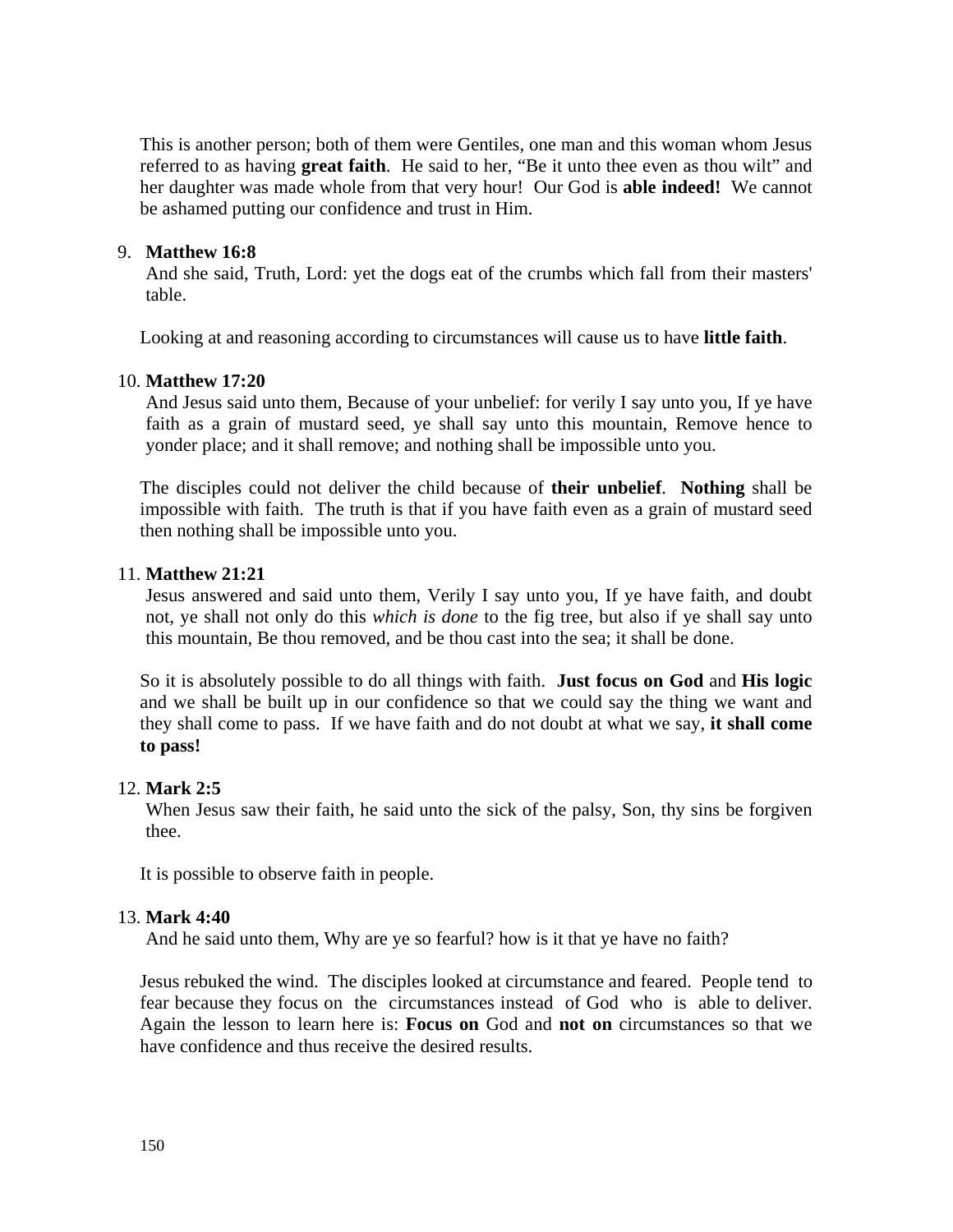### 14. **Mark 5:34**

And he said unto her, Daughter, thy faith hath made thee whole; go in peace, and be whole of thy plague.

Still the same truth holds and the same truth works for all of us. So what we need to do is, to **focus on God** and **His promises** and to see that **He is able** also to perform.

## 15. **Mark 10:52**

And Jesus said unto him, Go thy way; thy faith hath made thee whole. And immediately he received his sight, and followed Jesus in the way.

Again the same truth is repeated here. "**Thy Faith**" hath made thee whole. And immediately he received his sight…

## 16. **Mark 11:22**

And Jesus answering saith unto them, Have faith in God.

After Peter saw the fig tree dried up from the root and expressed his surprise, Jesus taught them on how to do miracles and how to get prayers answered, that is, **have faith** or **have confidence** in God. What do we need to do? Have faith or confidence in God. How do we have faith or confidence in God? Read or hear God's word and consider His word.

### 17. **Luke 5:20**

And when he saw their faith, he said unto him, Man, thy sins are forgiven thee.

Jesus Christ **always looked** for faith; he checked where the faith of that person was because he could give healing only to those who had faith. That's why he preached and taught the good news. Why? because faith comes by hearing and hearing by the Word of God.

### **Romans 10:17**

So then faith *cometh* by hearing, and hearing by the word of God.

The word of God helps you to focus your eyes on God and that word produces the conviction that **God is able** to bring to pass **what He promised** in His word.

### 18. **Luke 7:9**

When Jesus heard these things, he marvelled at him, and turned him about, and said unto the people that followed him, I say unto you, I have not found so great faith, no, not in Israel.

This was another centurion; this centurion never met Jesus Christ face to face. He had great confidence. It was he whom Jesus said that he had "**great faith**"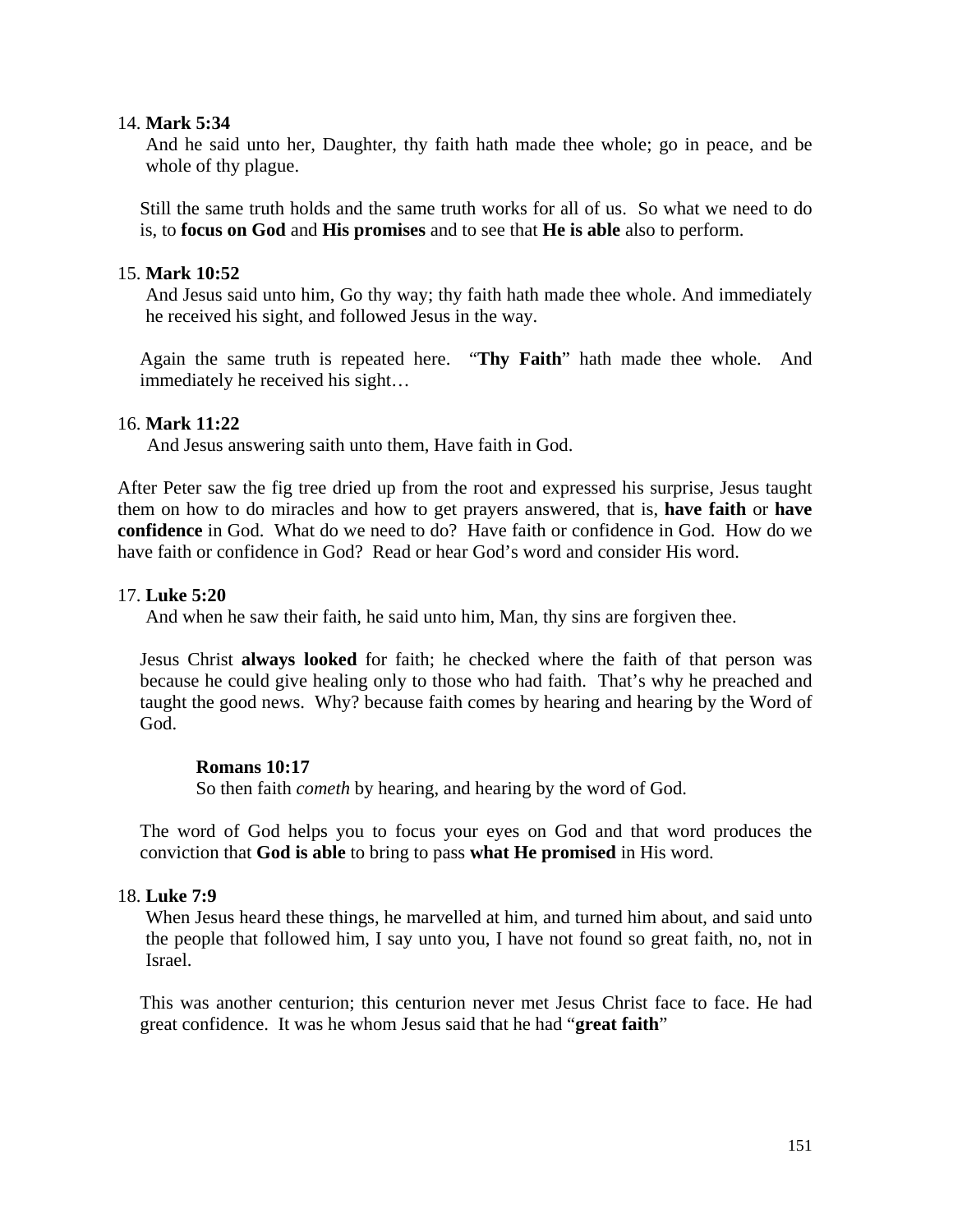## **Luke 7:6~8**

Then Jesus went with them. And when he was now not far from the house, the centurion sent friends to him, saying unto him, Lord, trouble not thyself: for I am not worthy that thou shouldest enter under my roof:

**7** Wherefore neither thought I myself worthy to come unto thee: but say in a word, and my servant shall be healed.

**8** For I also am a man set under authority, having under me soldiers, and I say unto one, Go, and he goeth; and to another, Come, and he cometh; and to my servant, Do this, and he doeth *it*.

This centurion had not even heard a word that Jesus spoke yet **he believed** that when Jesus said that **the servant was healed** then **that was going to happen**. So that was exactly what happened.

## **Luke 7:10**

And they that were sent, returning to the house, found the servant whole that had been sick.

If we believe that what we say shall come to pass because we have confidence in God that **God shall bring it to pass**, then what we say shall absolutely come to pass.

Now, God absolutely backs up what He said in His Word. There are many things God said that He has done for the Body of Christ. All the rights and the benefits of being God's sons and daughters are ours.

- We are holy and without blame before Him.
- We are lovely and acceptable.
- We have received remission of sins.
- We are risen with Christ and made to sit together in heavenly place in Christ Jesus.
- We God's dwelling place, the Temple of God.
- We have God's spirit, Christ in us.
- We were healed and made whole.
- We need not to be worried about anything but we can give our requests
- and desires to God with thanksgiving.
- We are super-conquerors in all situations.
- We have the right to receive help, assistance, resources, knowledge, wisdom, guidance, love and care from God our Father.

These and much more information from God's Word can build our confidence in Him so that we may be able to manifest all these wonderful benefits in our lives.

## 19. **Luke 7:50**

And he said to the woman, Thy faith hath saved thee; go in peace.

Again what hath saved her? "Her faith" or "Her confidence" hath made her whole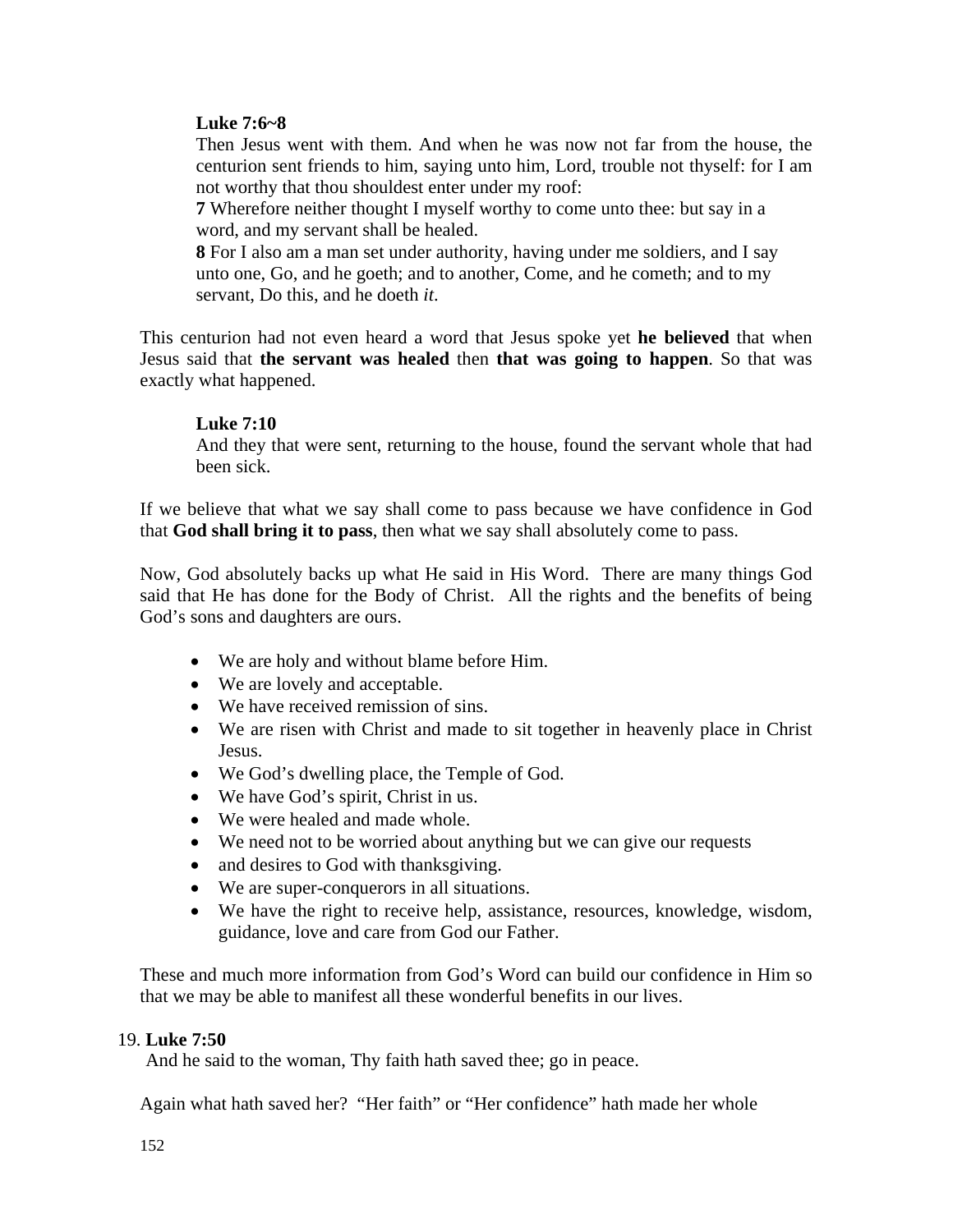## **Luke 8:25**

And he said unto them, Where is your faith? And they being afraid wondered, saying one to another, What manner of man is this! for he commandeth even the winds and water, and they obey him.

We certainly can endeavor to look to God who is **all able** and get our faith up. Jesus knew that God absolutely protected His people from all things and one of the things was this storm.

Looking at the circumstance and confessing what we see around will get us to have unbelief and never make our faith strong but weak. Knowing God and His information and focusing our minds on that will enable us to have faith.

## 20. **Luke 8:48**

And he said unto her, Daughter, be of good comfort: thy faith hath made thee whole; go in peace.

Again Jesus said "**thy faith**" had made thee whole. This woman had an issue of blood for 12 years. She suffered many years and spent all that she had to get this healing.

One day she heard of Jesus and what was available from God. Hearing the good news and hearing from someone who received deliverance inspired her to believe and her faith rose to a level that she was convinced that she just needed to touch the hem of Jesus' garment to be healed.

When she did that she snatched healing away from Jesus. She no longer considered how difficult it was to receive deliverance though she went through many years of disappointments.

**She changed** her focus from the circumstances and her experiences of failures and she **made a decision** to get the deliverance from God who was **able**. Our deliverance **surely comes** from God.

## **Psalms 62:1, 2, 5~12**

Truly my soul waiteth upon God: from him *cometh* my salvation.

**2** He only *is* my rock and my salvation; *he is* my defence; I shall not be greatly moved. **5** My soul, wait thou only upon God; for my expectation *is* from him.

**6** He only *is* my rock and my salvation: *he is* my defence; I shall not be moved.

**7** In God *is* my salvation and my glory: the rock of my strength, *and* my refuge, *is* in God.

**8** Trust in him at all times; *ye* people, pour out your heart before him: God *is* a refuge for us. Selah.

**9** Surely men of low degree *are* vanity, *and* men of high degree *are* a lie: to be laid in the balance, they *are* altogether *lighter* than vanity.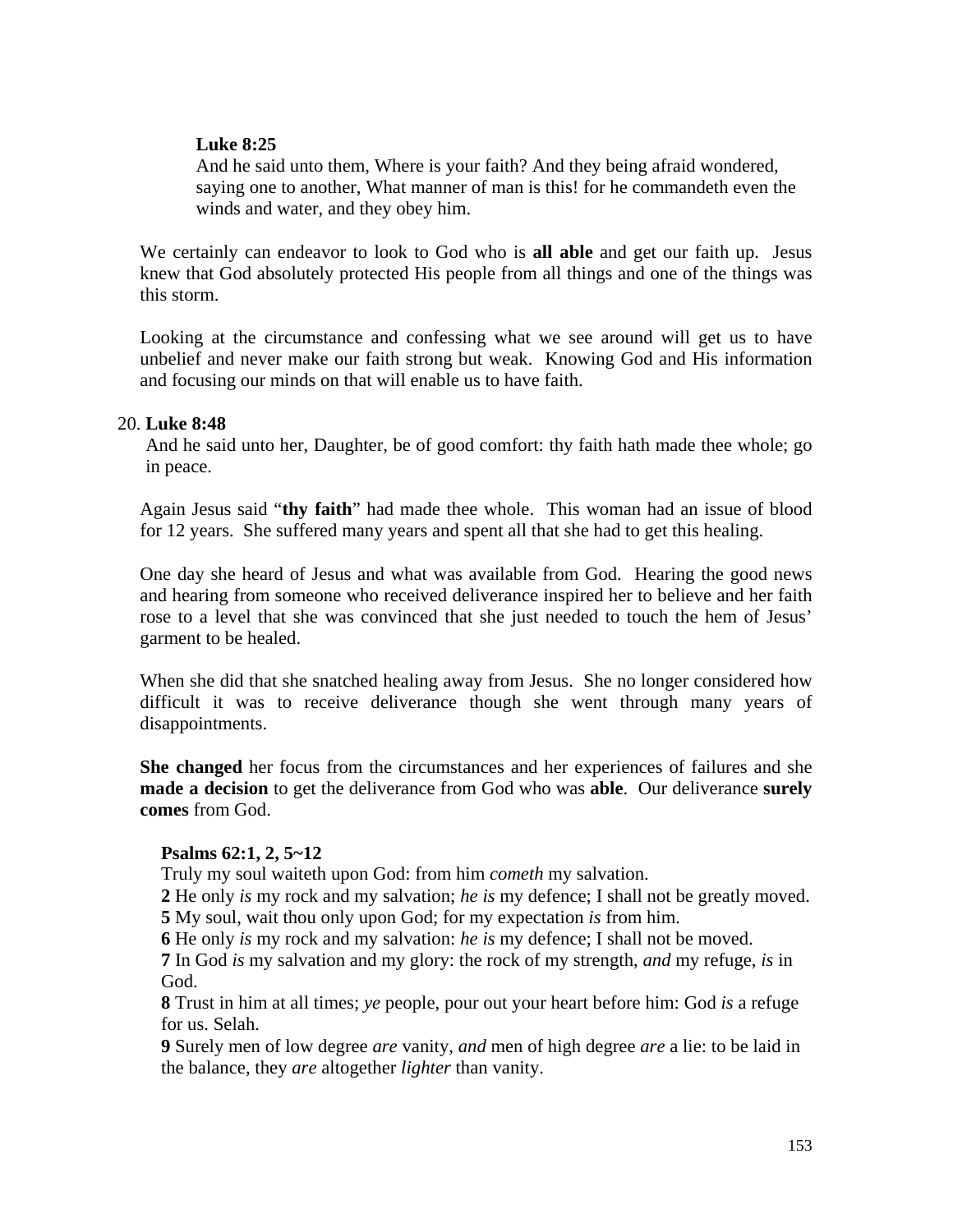**10** Trust not in oppression, and become not vain in robbery: if riches increase, set not your heart *upon them*.

**11** God hath spoken once; twice have I heard this; that power *belongeth* unto God. **12** Also unto thee, O Lord, *belongeth* mercy: for thou renderest to every man according to his work.

(Ed note: "The Hebrew word for "Only" occurs six times in this Psalm: "truly" in *v*1; "only" in *vv* 2, 4, 5, 6; "surely" *v*6.)

### 21. **Luke 12:28**

If then God so clothe the grass, which is to day in the field, and to morrow is cast into the oven; how much more *will he clothe* you, O ye of little faith?

We become of **little faith** when we look around at circumstances, what people say, what you watch, what you read and what you hear. We become **confident** when we decide to get information from the Bible, to hear the Word of God, to pray to Him and to focus our mind on Him and His Word only.

What matters is His opinion. God indeed cares for the grass that grows and perishes in a short while. This is the truth. Then how much more than these grasses does He care for us? We don't need to answer this question; it is obvious.

That is why it is absolutely wrong to worry and be anxious in our lives because God Almighty who is your father cares for us and supplies all our needs and wants. We need just to look at Him and let our requests for needs and wants given to the safest hands of God with thanksgiving knowing that our requests are granted and the works are done!

### **1 John 5:14 & 15**

And this is the confidence that we have in him, that, if we ask any thing according to his will, he heareth us:

**15** And if we know that he hear us, whatsoever we ask, we know that we have the petitions that we desired of him.

This is the confidence that we **have** in God. What are we confident of? That if we ask any thing according to God's will, He hears us.

What is God's will? God being our Father, he wants us to be prosperous, successful, healthy, wealthy and many more good things He desires for all of us in this life and life to come.

Some people think that we can ask only for a few things from God because it is **according to His will**, that he hears us". Those people say, "It has to be according to His will".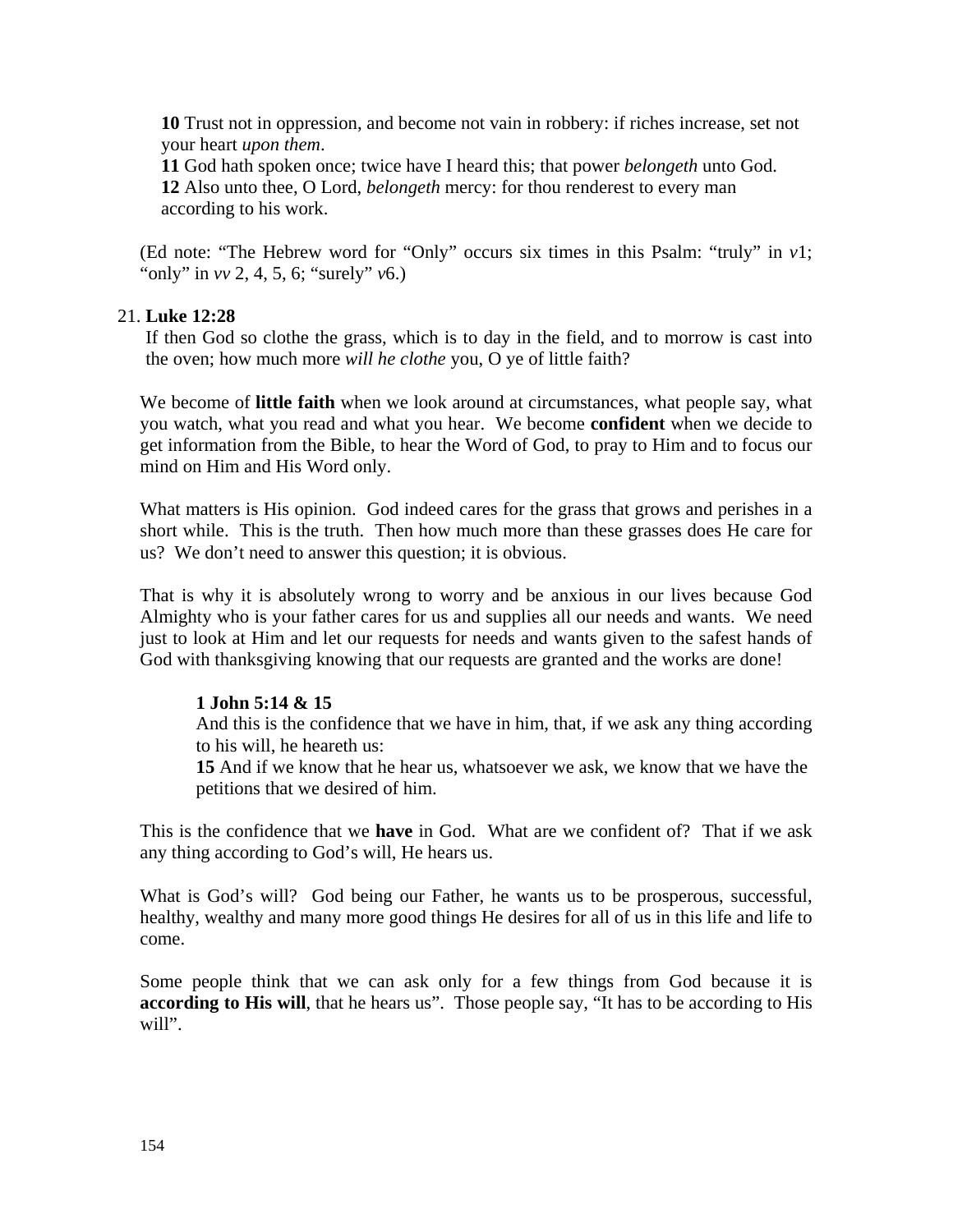I also say "It has to be according to His will". I know that His will covers **all** things for us to prosper and be in good health, therefore there are many, many things I can ask in this line and thus that **all** covers so many things that we could ask Him.

## **3 John 1:2**

Beloved, I wish above all things that thou mayest prosper and be in health, even as thy soul prospereth.

Therefore we have confidence in Him that what we ask him we know that He hears whatsoever we ask and we know that we have the petitions that we desired of God.

## 22. **Luke 17:5**

And the apostles said unto the Lord, Increase our faith.

We increase our faith by hearing the Word of Faith, by **changing** our attention to God from what we see around us and what we hear from the senses world. Our faith is increased by **focusing solely on** God's ability, His unfailing word, the promises and testimonies in His word of what he has done for His people.

Our faith is also built up by **hearing** testimonies from believers today of what our loving Father has done for them.

### 23. **Luke 17:6**

And the Lord said, If ye had faith as a grain of mustard seed, ye might say unto this sycamine tree, Be thou plucked up by the root, and be thou planted in the sea; and it should obey you.

Once we have faith as a grain of mustard seed then what happens? We just say the things that we wish to come to pass then what we say **shall absolutely** come to pass.

### 24. **Luke 17:19**

And he said unto him, Arise, go thy way: thy faith hath made thee whole.

This is the record of ten lepers and one of them returned to give thanks to Jesus. Jesus said that **his**, this leper's, **faith** has made him whole. This same truth is repeated again and again. The **basis of receiving** is **by faith**. **Faith comes** by **hearing the word of God** so that we learn that He is able to bring to pass all that He promised in His Word. **A decision** to look only to God for deliverance **will get us** to that point of **full persuasion** that what God has promised, He is able also to perform.

### 25. **Luke 18:42**

And Jesus said unto him, Receive thy sight: thy faith hath saved thee.

A certain blind man had made **his decision** to receive deliverance. He did not consider the reasons and logic of this world; he stopped considering the medical report but **believed** the good news. He certainly received what he believed in his heart. God's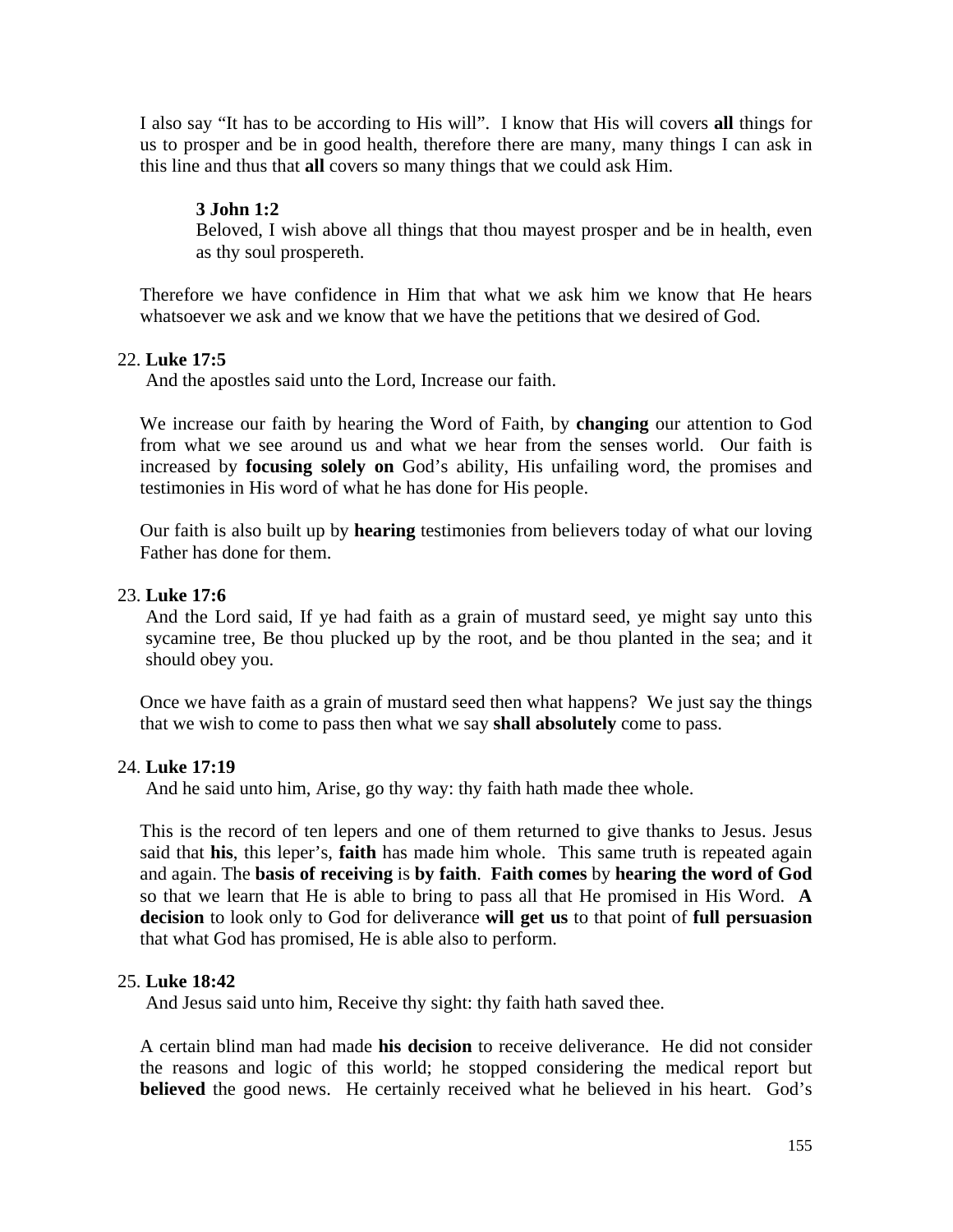promises never fails. He said it and it is all true and it is for you to enjoy seeing it come to pass in your life.

### 26. **Acts 3:16**

And his name through faith in his name hath made this man strong, whom ye see and know: yea, the faith which is by him hath given him this perfect soundness in the presence of you all.

**The faith** which is by him, the cripple **man's faith**, gave him this perfect soundness. Faith in Jesus Christ's name, the name of Jesus Christ means all that Jesus Christ represents, his power and authority is what made this man strong.

### 27. **Acts 6:5**

And the saying pleased the whole multitude: and they chose Stephen, a man full of faith and of the Holy Ghost, and Philip, and Prochorus, and Nicanor, and Timon, and Parmenas, and Nicolas a proselyte of Antioch:

Stephen was a man full of faith and of the Holy Ghost. So it is available for us also become full of faith. We should not quit on God just because the circumstances are absolutely discouraging, just because we have been defeated all these years, just because our bodies feel pain, just because we cannot see the deliverance and have given up hope of deliverance. **We must change our focus of attention** to God who absolutely delivers. He is the one who shall be with us even in the valley of the shadow of death.

#### **Psalms 23:4~6**

Yea, though I walk through the valley of the shadow of death, I will fear no evil: for thou *art* with me; thy rod and thy staff they comfort me.

**5** Thou preparest a table before me in the presence of mine enemies: thou anointest my head with oil; my cup runneth over.

**6** Surely goodness and mercy shall follow me all the days of my life: and I will dwell in the house of the LORD for ever.

Make **a decision** to **confess** or **say** what HE says to us in the Bible then the thoughts of fear and worry will eventually vanish and **we will have faith**.

Remember what Jesus said to a ruler of a synagogue whose daughter just died, he said to him, "**Fear not**, **only believe** and she shall be made whole". What did Jesus say to a widow whose son died and was being carried that day? He said to her, "**Weep not**". What did Jesus say to Martha in front of the grave of Lazarus who had been dead for four days already?

#### **John 11:39~44**

Jesus said, Take ye away the stone. Martha, the sister of him that was dead, saith unto him, Lord, by this time he stinketh: for he hath been *dead* four days. **40** Jesus saith unto her, Said I not unto thee, that, if thou wouldest believe, thou shouldest see the glory of God?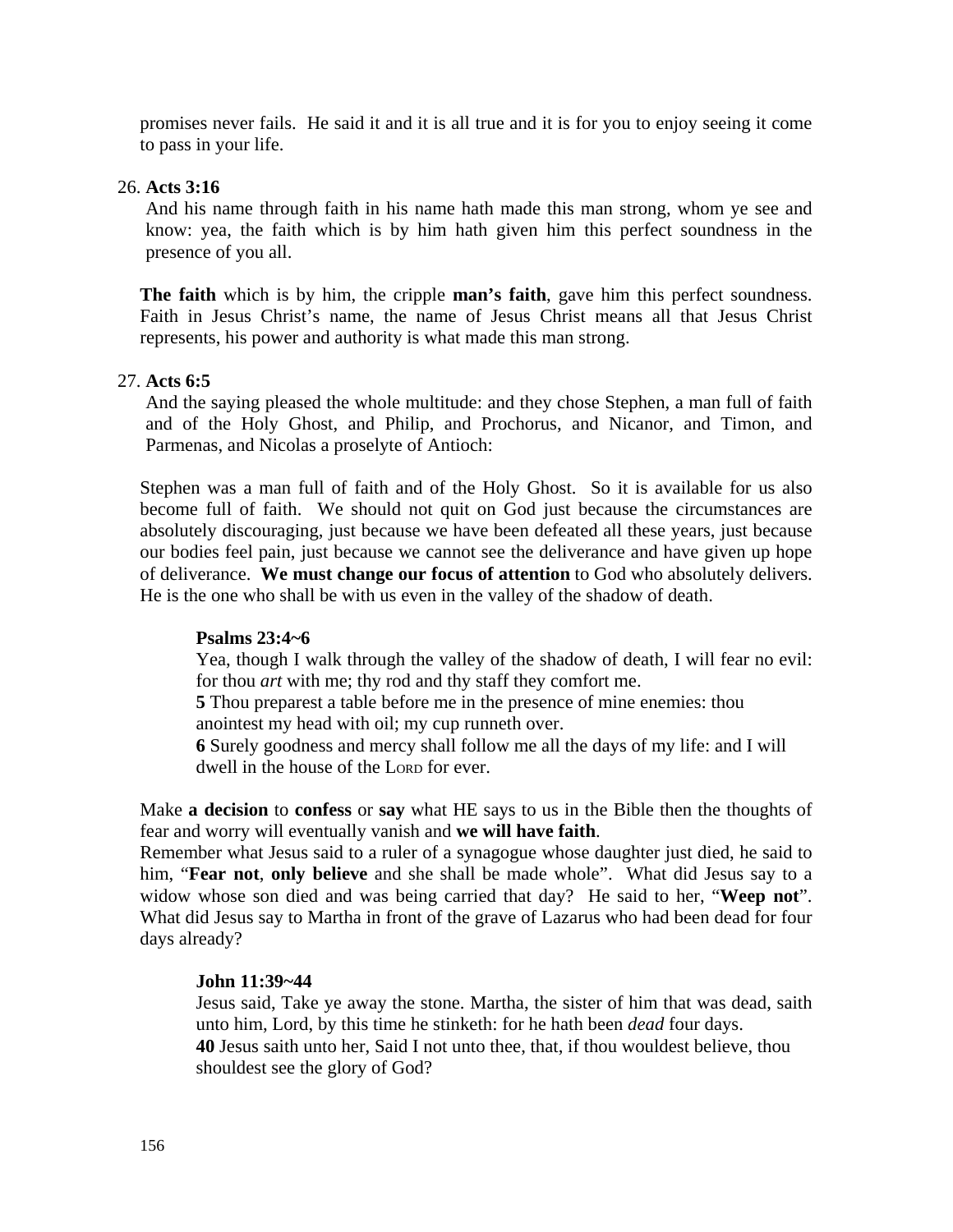**41** Then they took away the stone *from the place* where the dead was laid. And Jesus lifted up *his* eyes, and said, Father, I thank thee that thou hast heard me. **42** And I knew that thou hearest me always: but because of the people which stand by I said *it*, that they may believe that thou hast sent me. **43** And when he thus had spoken, he cried with a loud voice, Lazarus, come forth.

**44** And he that was dead came forth, bound hand and foot with graveclothes: and his face was bound about with a napkin. Jesus saith unto them, Loose him, and let him go.

Jesus said to Martha, "Said I not unto thee, that, if thou wouldest **believe**, thou shouldest see the glory of God?" Jesus always got people who needed deliverance to **change their minds** from holding fear, negative thoughts, utter hopelessness and grief to faith in God that they shall absolutely receive deliverance. We **can change** our minds **right now** to say what God has already done in Christ Jesus, that is:

- I am made whole
- I am absolutely complete in him
- I am holy
- I am lovely
- I am acceptable
- I am a son/a daughter of God
- My daddy is God
- I am seated at the right hand of God in Christ
- I am a joint-heir with Christ
- I have access to the Father
- I have God's holy spirit
- I am an ambassador of God in place of Christ here upon the earth
- I have authority over all evil spirits all sickness and diseases
- I am the light of this world
- I shall be gathered together when Christ returns
- I have reward for my labor
- I shall rule with Christ hereupon earth
- I am more than a conqueror
- Nothing shall separate me from God
- I am born again
- I have salvation

There are many more rights and privileges that can be added here.

Saying these words both **in our mind** and **out of our mouth** begin the transformation of our minds to believe what God says we are and what God says we have and what God says we shall be.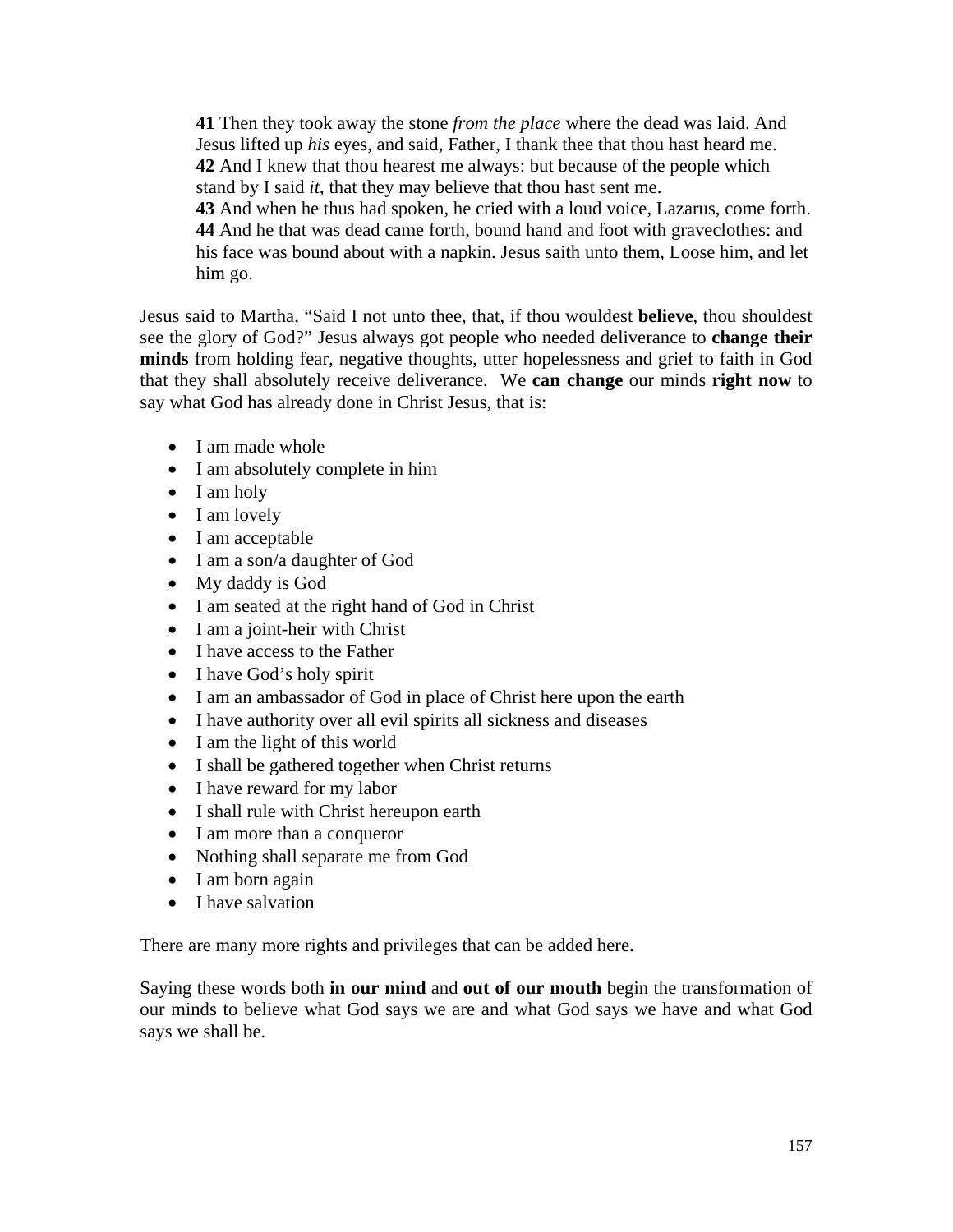## **Romans 12:1 & 2**

I beseech you therefore, brethren, by the mercies of God, that ye present your bodies a living sacrifice, holy, acceptable unto God, *which is* your reasonable service.

**2** And be not conformed to this world: but be ye transformed by the renewing of your mind, that ye may prove what *is* that good, and acceptable, and perfect, will of God.

We will be transformed by the renewing of our minds. We renew our minds by holding the thoughts of God:

 who He is who we are in Christ what our rights are as God's child what ability we have in Christ,

Jesus said, "Have faith in God. For verily I say unto you, That whosoever shall say unto this mountain, Be thou removed, and be thou cast into the sea; and shall not doubt in his heart, but shall believe that those things which he saith shall come to pass; he shall have whatsoever he saith.

Begin saying what you want to see come to pass in your life; think that it is done because **God shall bring it to pass** and **nothing is impossible with God** to bring the desires of the heart to come to pass.

## 28. **Acts 6:8**

And Stephen, full of faith and power, did great wonders and miracles among the people.

Stephen full of faith and power did great wonders and miracles. We can become full of faith. We begin by focusing and thinking on God and His information and that generates faith. God **did not make believing Him difficult**.

We watch advertisements on TV; these ads come at every commercial break. The messages and images that they want to plant in our minds are constantly repeated. They will repeat it enough to get us to consider and believe what they say is right to the end that we purchase their product. We need to advertise God's products in our minds, repeat them and consider them to the end that we desire it and see it possible to the point we have the promise.

Initially we may not have the confidence that we can get what we desire, it could be physical healing, mental healing, wholeness in marriage, financial abundance, a desirable job, good grades, self confidence, or many more things that we need and desire in our life.

However begin to consider the situation from God's perspectives, that is, from God's point of view. As we view the situation from God's perspective we will develop hope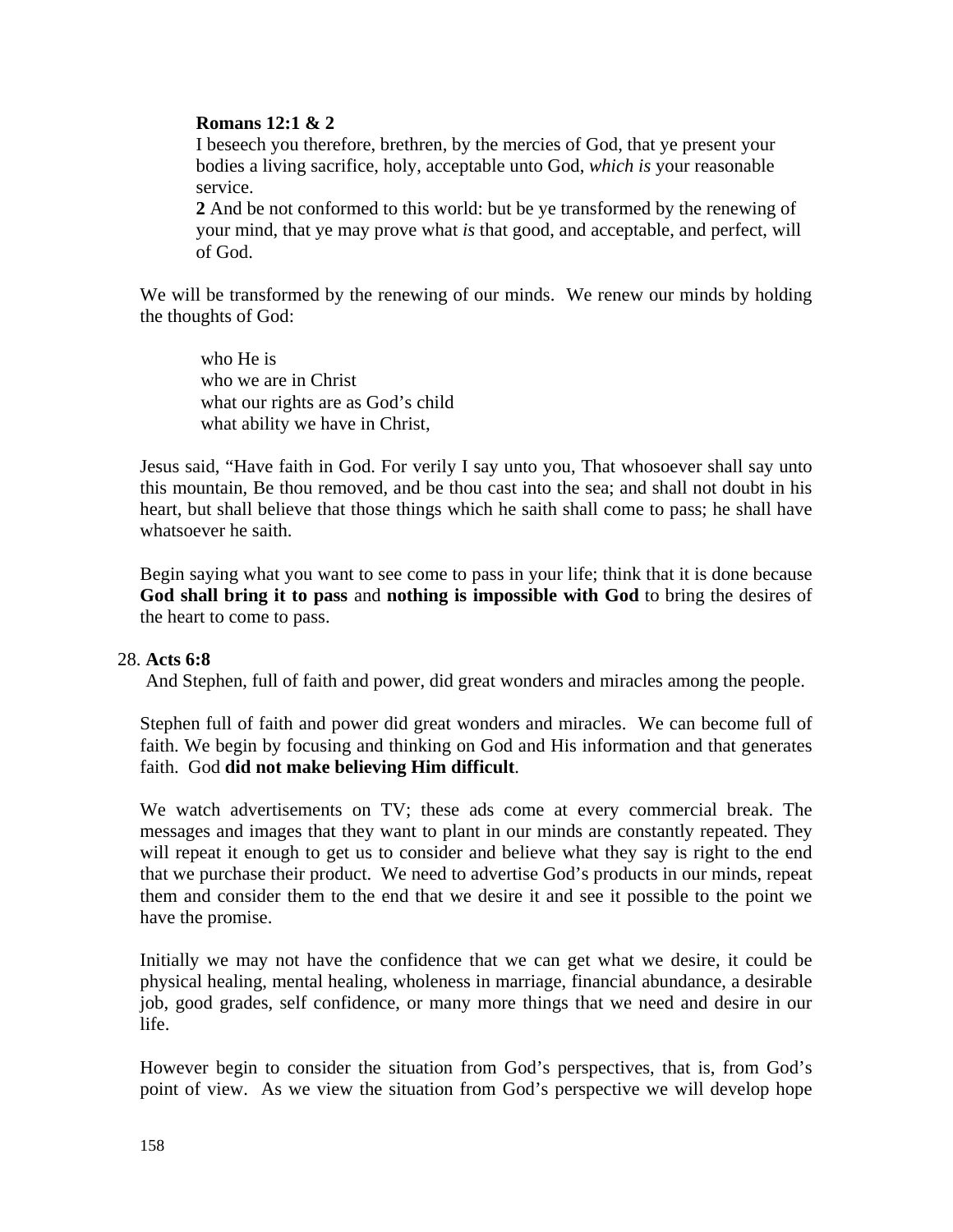and the expectation that what God says can and will happen. As we continue considering life from God's logic and point of view then we **decide to believe** that what we want will absolutely come to pass and it **absolutely** will.

## 29. **Acts 11:24**

For he was a good man, and full of the Holy Ghost and of faith: and much people was added unto the Lord.

Barnabas was full of Holy Ghost and of faith. If he can become that way, then we also can become that way.

### 30. **Acts 14:9**

The same heard Paul speak: who stedfastly beholding him, and perceiving that he had faith to be healed,

Paul preached the word of God **first** and the crippled man heard that word and the scripture says that the crippled man **had faith** to be healed. How did he have faith to be healed? He heard Paul preach the word. He considered that word and **decided to believe** it instead of holding fast to his circumstances.

He had been a cripple from his mother's womb. He had never walked in his life. I do not know what words Paul spoke that **inspired him** to change his mind, to not accept the condition he lived with all his life but to believe that he could walk.

The words Paul spoke that produced the necessary believing, I believe, came from God. Those words really excited the cripple man and enabled him to have the faith that he could be healed.

We too can speak those kind of words that come from God to inspire and enlighten a person to **have faith** to receive the thing they desire and need in life. God is able to give you those words, the logic, the information that triggers faith and conviction in a person's soul to believe to receive the things they really desire in life. **This is Possible!** God shall do it for you and me. **Never give up**, **it shall happen!** 

## 31. **Romans 1:17**

For therein is the righteousness of God revealed from faith to faith: as it is written, The just shall live by faith.

The righteousness of God is revealed out of faith unto faith is how it is written. The just ones shall live by what? **by faith**. That means to have faith or confidence upon God and His information that He gives us from the Bible. We are required to solely depend on God's information and not upon sight.

## 32. **Romans 4:12**

And the father of circumcision to them who are not of the circumcision only, but who also walk in the steps of that faith of our father Abraham, which *he had* being *yet* uncircumcised.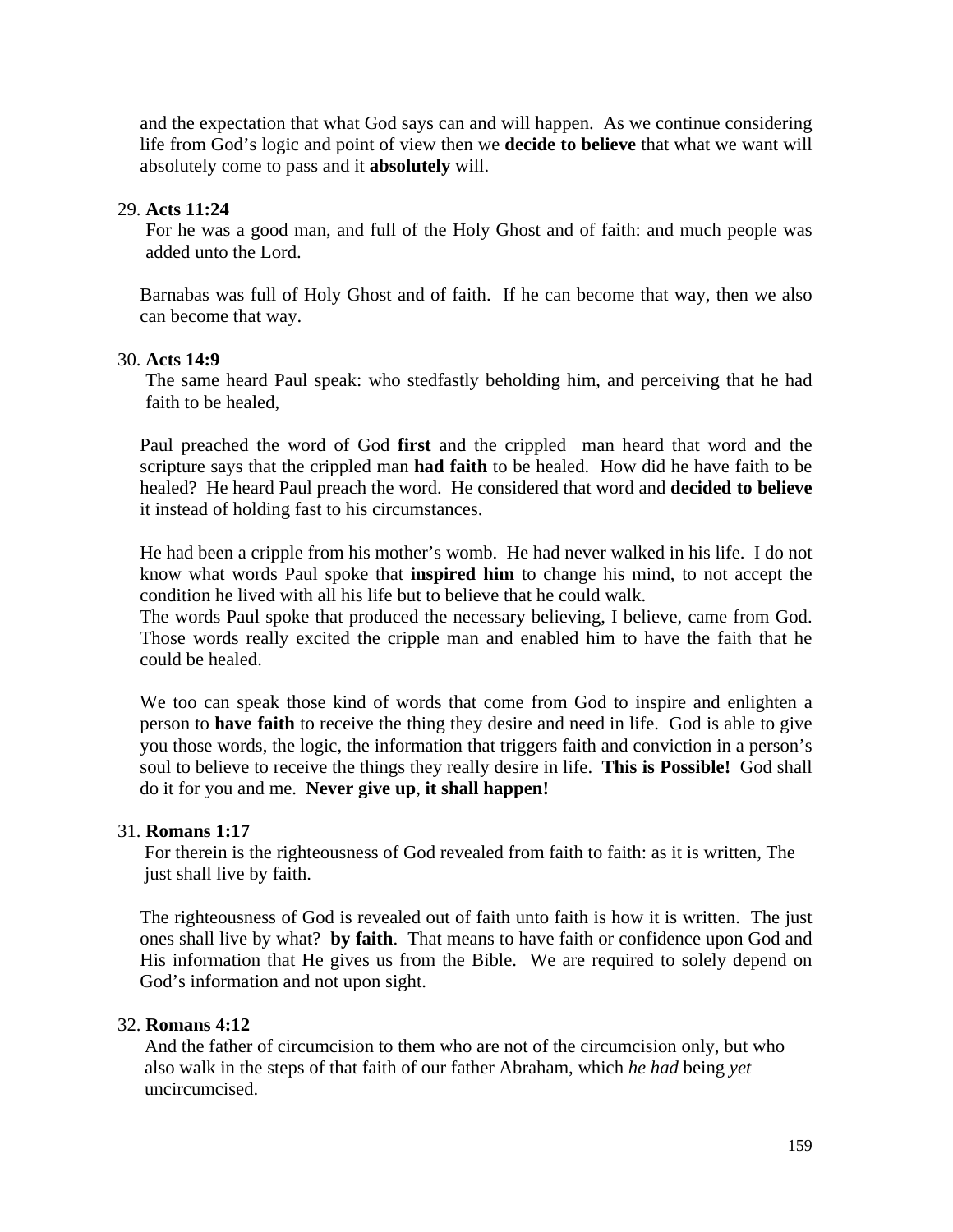We also walk in the steps of that faith of our father Abraham. God is going to tell us what **the steps** of Abraham were later in this chapter.

### 33. **Romans 4:16**

And the father of circumcision to them who are not of the circumcision only, but who also walk in the steps of that faith of our father Abraham, which *he had* being *yet* uncircumcised.

It is of **faith** so it is going to be by grace. **Grace is work from God's point of view and no work from your point of view.** Grace means favor.

We say to some one who is able, "Do me a favor" in which case that person will do the work for us for free. By faith, God is able to work for you to bring to pass what He said in His Word.

The other way of getting results is by our own works and by our own efforts. In this we get the glory. By faith, God gets the glory of working and bringing to pass the results for us. **I prefer the way of grace, that is, the way of God working and bringing results for me**. The way of grace requires faith or confidence that He can do it for me.

### 34. **Romans 4:19**

And being not weak in faith, he considered not his own body now dead, when he was about an hundred years old, neither yet the deadness of Sara's womb:

To be weak in faith is to **look at** and **consider the circumstances**. Abraham had all the reasons to be convinced that it was impossible for him to have a child. Every medical record and everyone's opinion said that it was not possible for Mr. and Mrs. Abraham to have a child.

He had plenty of reasons to believe and confess these negatives; he was old, Sarah, his wife was old; in addition to this, Sarah was barren even when she was young. Do you want to be weak in Faith? Then look at the circumstances and think about them. Think and dwell on difficulties and problems. You will **absolutely** become negative and full of unbelief. Mr. Abraham knowing all these negatives were against him did not focus and dwell on them and that was why **Mr. Abraham was not weak in faith**.

## 35. **Romans 4:20**

He staggered not at the promise of God through unbelief; but was strong in faith, giving glory to God;

He did not swaggerer at the promise of God by unbelief. How do we stagger at the promise of God? That is through unbelief. Consider the circumstances and the five senses reasons and what everyone says about it then you can bet that you will have unbelief and will stagger at the promise of God.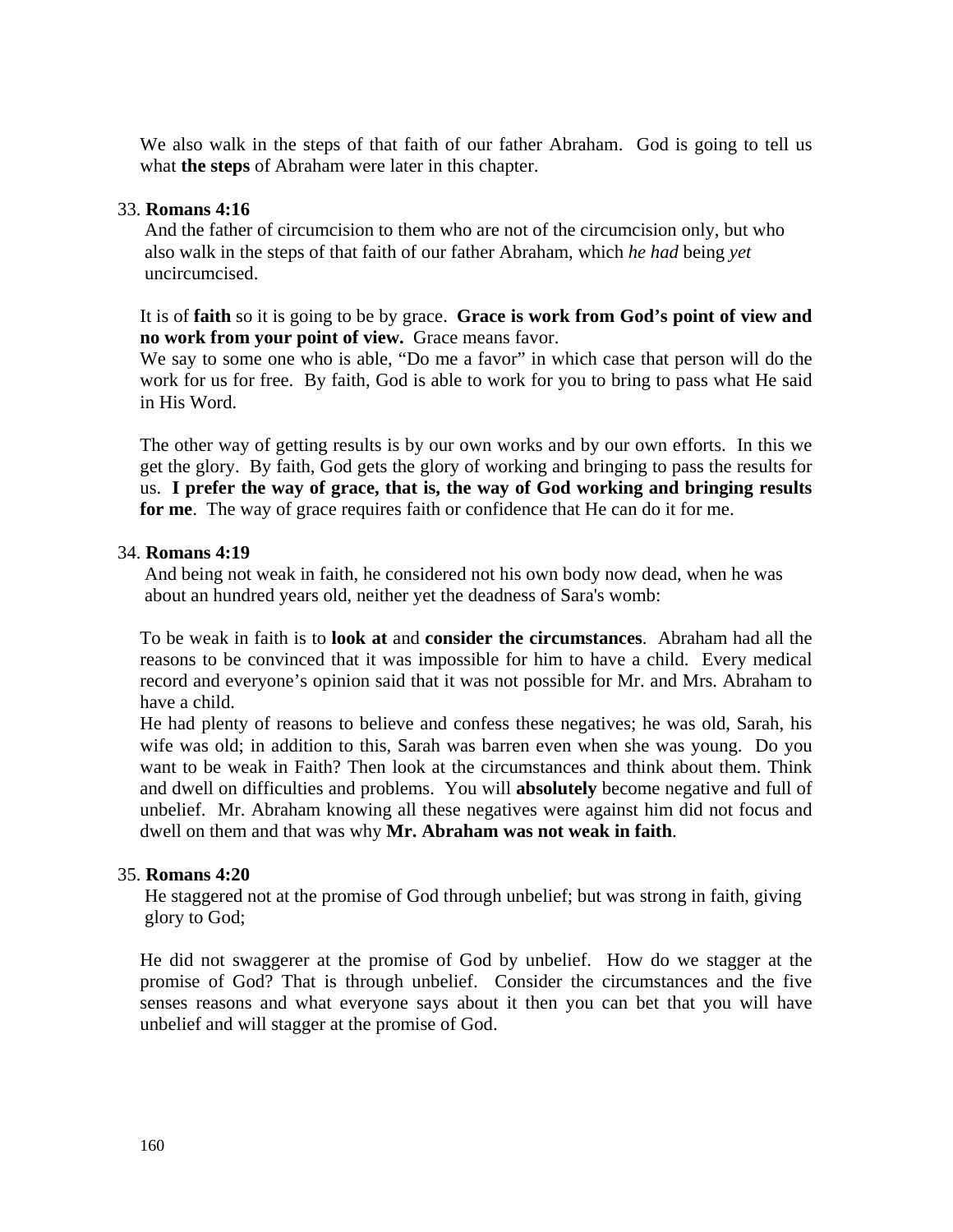How do we become strong in faith? It is by giving glory to God. By looking to God and focusing on God who is Mighty, who is Great, who is unfailing will make **our faith strong**.

Abraham must have confessed how wonderful and great God was. He had hope, he knew what God promised to him would absolutely come to pass. As Abraham continued to confess and look at his **able God** over the years (we know it was over many years), God was able to build Abraham with His word. God got him to the point of full persuasion that what He, God, had promised, He, God was also able to perform.

We learn here as well as in the record of Abraham in Genesis that **he never gave up** on God and His promise over 25 years since God made His promise to Abraham. So we do not give up on God just because we do not see results overnight. As surely a morning arrives after a night, with even more certainty, what God said in His Word shall come to pass.

## 36. **Romans 10:17**

So then faith *cometh* by hearing, and hearing by the word of God.

So then what? Faith comes by hearing and hearing by the Word of God. Isn't that simple? Yes it is and it must be simple. Just now you are reading about how to have faith in God from the word of God, and by the way, when you read, you are hearing it also.

At first you may not be fully persuaded but **when you decide to move towards believing God**, He will give you sufficient Word for you to cloth your mind that will convince you totally to have faith to receive deliverance for your life.

## 37. **1 Corinthians 2:5**

That your faith should not stand in the wisdom of men, but in the power of God.

**Our faith** should not stand in the wisdom of men but in the Power of God. Our faith is to stand on the **power**, the **ability** of God that is what He is saying.

We do not have confidence in what men say. We do not have confidence in their wonderful wisdom. We do not have confidence in others that they could do some jobs for us; we do not have confidence in our ability that it will get us to places, we do not have confidence in our jobs that they are the financial security for us. We are to have confidence in God and His power. Where do we get to know Him and His power or His ability? … from the Bible.

We go to the Bible and to God prayerfully. We go to the Bible and to God's heart with our heart. He is out there and He is there to assist us to have confidence in Him so that we know from our heart that what He has promised in His Word He is Able also to bring to pass.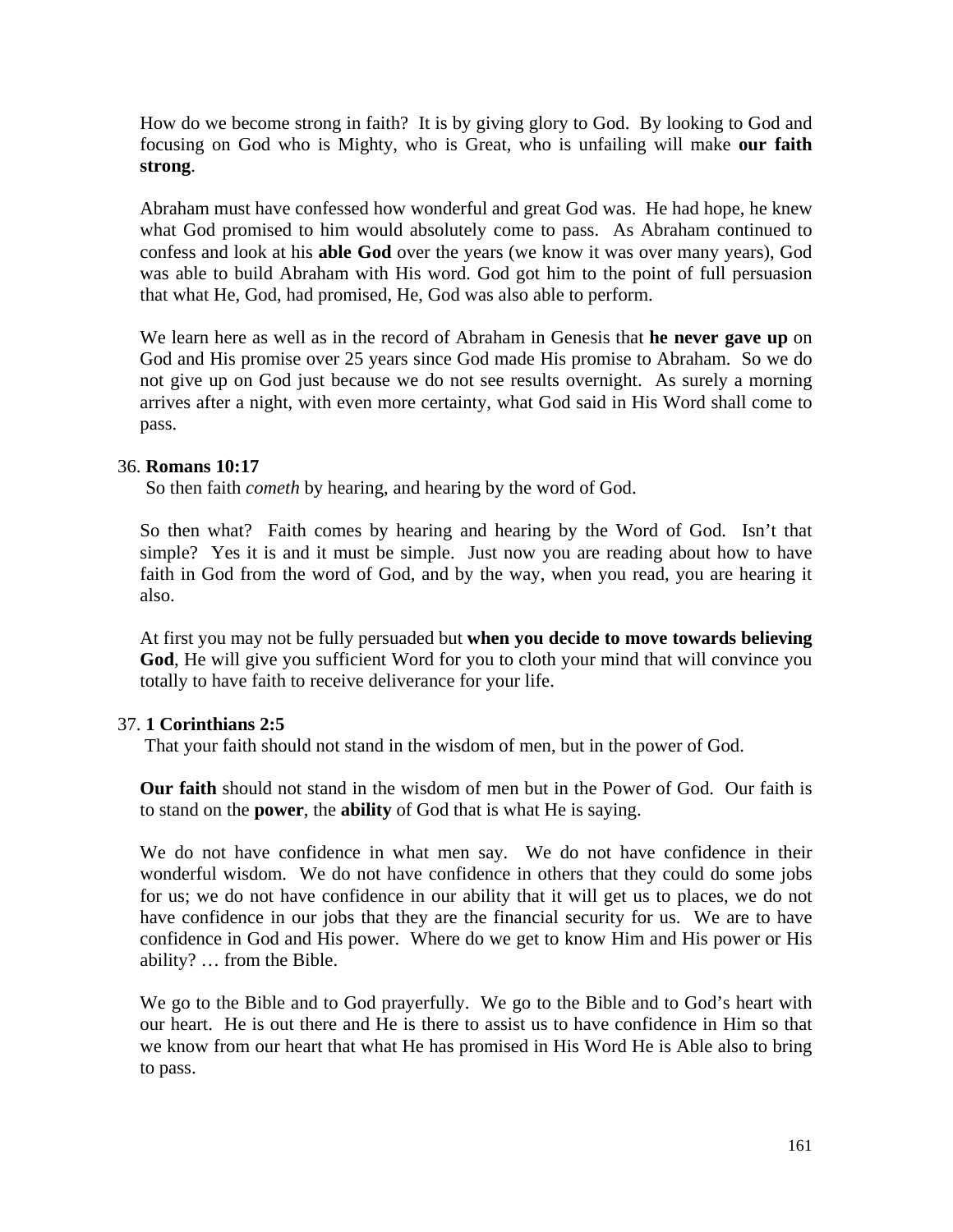#### 38. **1 Corinthians 12:9**

To another faith by the same Spirit; to another the gifts of healing by the same Spirit;

This is in connection with the manifestation of holy spirit, the manifestation of faith. The sentence "To another faith by the same Spirit" is "To another faith in the same spirit". We also have the faith that comes out from the spirit of God in us just like the utterance that comes out from the spirit of God when we: begin to speak in tongues, to speak interpretation of tongues and to speak prophecy.

When we decide to believe God's promise, which appears five senses wise impossible, however, when we move towards believing it any way, the spirit of God shall give you that absolute faith, that full persuasion. We operate the manifestation of faith, when we look at God and not circumstances. We operate that manifestation of faith when we are focus on God and His word rather than focus and pay attention to what people say.

#### 39. **1 Corinthians 13:2**

And though I have *the gift of* prophecy, and understand all mysteries, and all knowledge; and though I have all faith, so that I could remove mountains, and have not charity, I am nothing.

When we have "**all faith**", then we can remove mountains and other mountains in our lives. Sometimes it is difficult "to believe" or "to have all faith" for certain situations. This is where we labor to increase faith so that God is able to bring the desire to come to pass.

**Our labor** is in the quick and powerful Word, which gets us to full persuasion for any particular challenge with which we are faced. Everyone has certain areas where it easy to believe and receive. At the same time we all have difficult areas of believing. It is here that it is important to remember that it is absolutely available from God.

### **Hebrews 4:11 & 12**

Let us labour therefore to enter into that rest, lest any man fall after the same example of unbelief.

**12** For the word of God *is* quick, and powerful, and sharper than any twoedged sword, piercing even to the dividing asunder of soul and spirit, and of the joints and marrow, and *is* a discerner of the thoughts and intents of the heart.

We labor in the word of God to have faith to enter into that rest where God goes to work for us to bring to pass what we desire in our lives. That is why we first **make** our **decision** to **receive**. Focus on what is **desired** to receive from God. Then go to **His Word** and go to **Him with prayer** to build us up to have faith in Him on this particular matter. When we began to do this, God Almighty works with us and will bring to pass the desire of the heart. Never give up!

#### **Luke 18:1~8**

And he spake a parable unto them *to this end*, that men ought always to pray, and not to faint;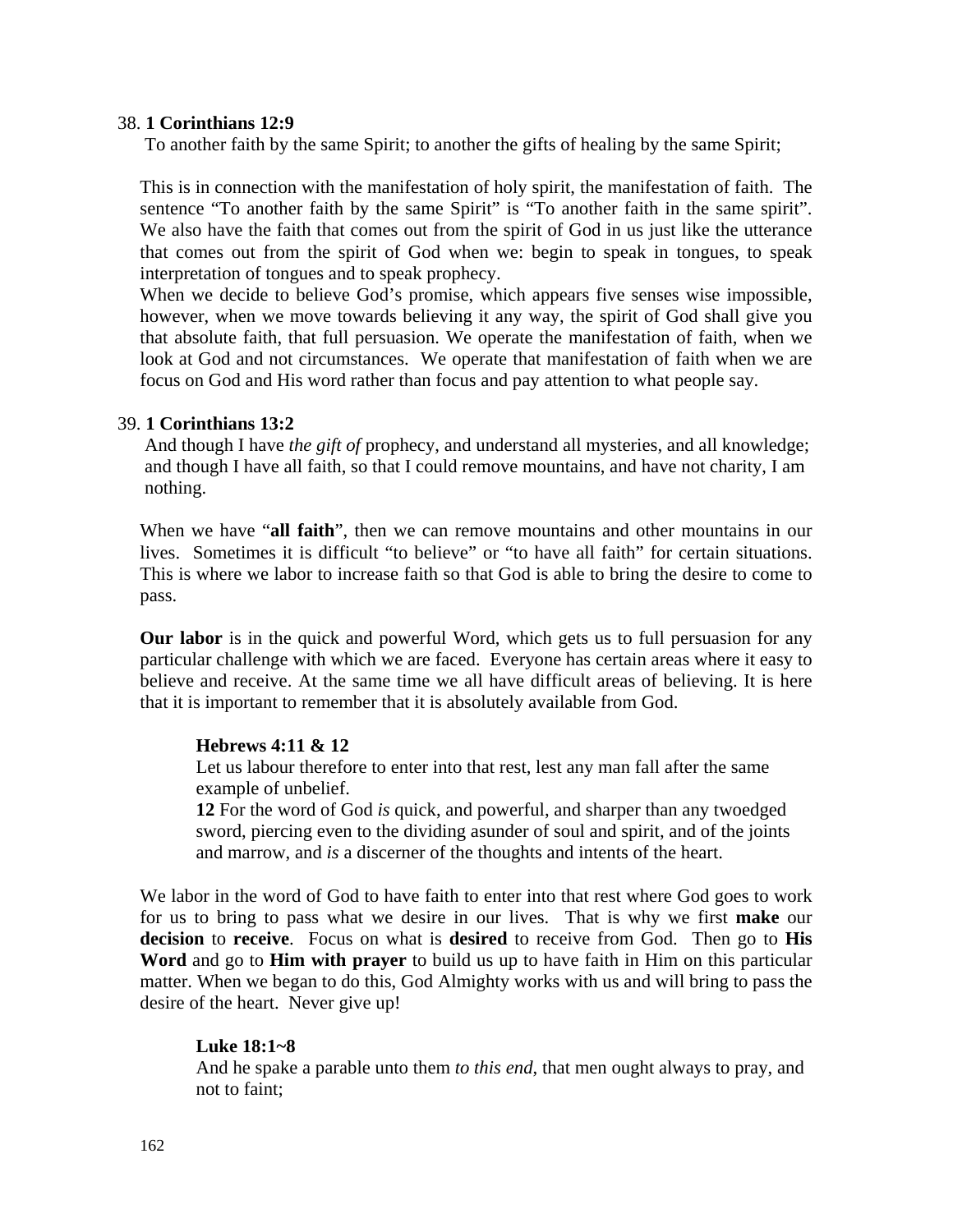**2** Saying, There was in a city a judge, which feared not God, neither regarded man:

**3** And there was a widow in that city; and she came unto him, saying, Avenge me of mine adversary.

**4** And he would not for a while: but afterward he said within himself, Though I fear not God, nor regard man;

**5** Yet because this widow troubleth me, I will avenge her, lest by her continual coming she weary me.

**6** And the Lord said, Hear what the unjust judge saith.

**7** And shall not God avenge his own elect, which cry day and night unto him, though he bear long with them?

**8** I tell you that he will avenge them speedily. Nevertheless when the Son of man cometh, shall he find faith on the earth?

She **never gave up** but she **persisted** to go to the unjust judge to get what **she wanted** and **she got it** even from the unjust judge. Then how much more shall our just God do for you? **Have faith in God**.

#### **Romans 8:32**

He that spared not his own Son, but delivered him up for us all, how shall he not with him also freely give us all things?

#### 40. **2 Corinthians 5:7**

(For we walk by faith, not by sight:)

We **walk or live** by the information from the Bible; we speak or consider the information from God and not according to sight or by the information from the circumstances. Why is it so? It is because we are going to get benefits by walking by faith and believing the information from God.

#### 41. **2 Corinthians 8:7**

Therefore, as ye abound in every *thing, in* faith, and utterance, and knowledge, and *in* all diligence, and *in* your love to us, *see* that ye abound in this grace also.

We can **abound in faith** also.

#### 42. **2 Corinthians 10:15**

Not boasting of things without *our* measure, *that is*, of other men's labours; but having hope, when your faith is increased, that we shall be enlarged by you according to our rule abundantly,

**Faith can be increased**. We are working to increase our faith to get the desired result. For sure, God is working with us to increase our faith so that He can bring to pass the result that we desire.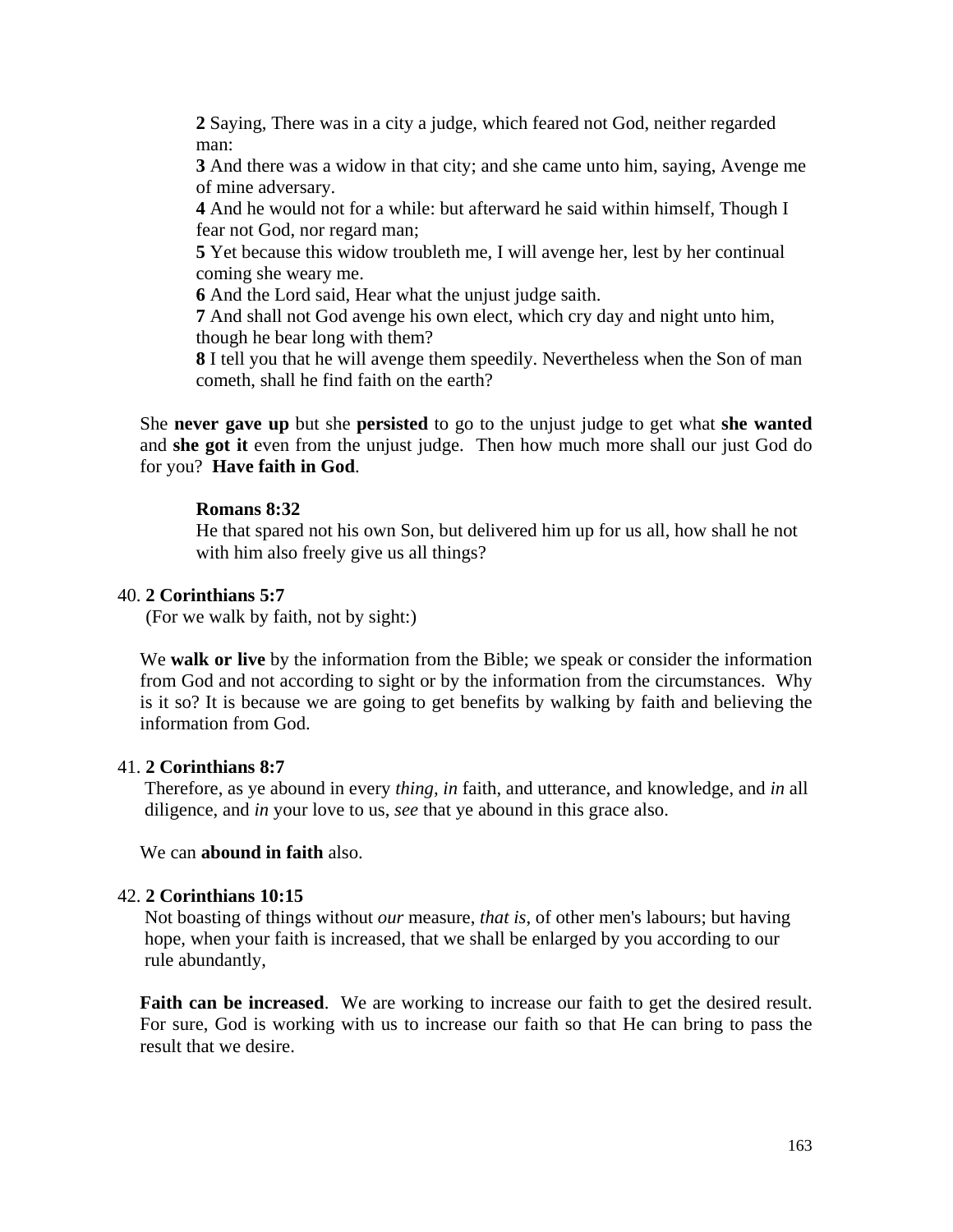### **Philippians 2:13 & 14**

For it is God which worketh in you both to will and to do of *his* good pleasure. **14** Do all things without murmurings and disputings:

God works in us. How does He work in us? He wills and does good pleasure in us through the spirit of God that dwells in us. Therefore we do all these things that He wills and does without murmuring and disputing. Do not argue with Him but we **do** what He wants us to do for our life. We are not alone in this life to manifest the more than Abundant Life our Lord and Savior made available for us. **We are not alone in this!** Therefore, do not loose hope and become discouraged.

### 43. **Galatians 3:5**

He therefore that ministereth to you the Spirit, and worketh miracles among you, *doeth he it* by the works of the law, or by the hearing of faith?

How does he do it? He does it by the hearing of faith. When people hear the word of God that inspires faith then miracles can be done among them. When anyone believes a promise from God, he receives it.

#### 44. **Galatians 3:11**

But that no man is justified by the law in the sight of God, *it is* evident: for, The just shall live by faith.

Earlier we have came across this same phrase, "The just shall live by faith". **We do not live by sight** or **reasons** proceeding from **circumstances**. **We live by** what **God says** and **believe** what He says shall come to pass; our reality is what God says in His word.

### 45. **Galatians 5:22**

But the fruit of the Spirit is love, joy, peace, longsuffering, gentleness, goodness, faith,

One of the fruit of the spirit is faith. This is one of the ways to increase our faith. Manifest the spirit of God in your life and then you will have fruit from utilizing the spirit and one of the fruit of the spirit is faith.

#### 46. **Ephesians 6:16**

Above all, taking the shield of faith, wherewith ye shall be able to quench all the fiery darts of the wicked.

It is also called "Shield of Faith". Focusing on God and His information and confessing and believing His information will quench all, 100%, the fiery darts of the wicked. Fiery darts of the wicked are those words, information and circumstances if considered and focused upon cause worry, fear and unbelief.

Fiery darts are from the wicked contradict God and His information. The first fiery darts recorded is in Genesis chapter three but to understand what God instructed, the word of God to, Adam and Eve, we shall read the following verses: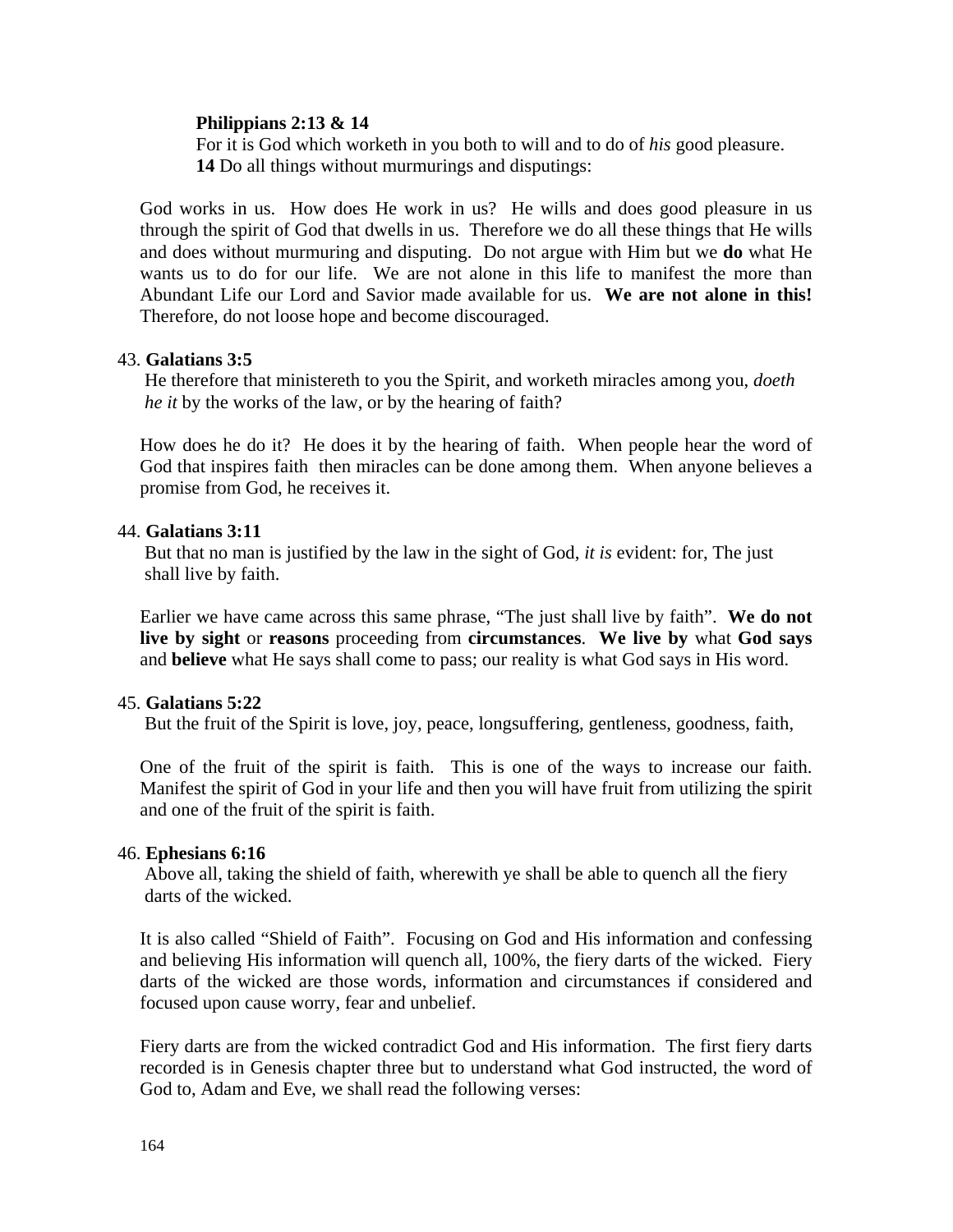## **Genesis 2:15~17**

And the LORD God took the man, and put him into the garden of Eden to dress it and to keep it.

**16** And the LORD God commanded the man, saying, Of every tree of the garden thou mayest freely eat:

**17** But of the tree of the knowledge of good and evil, thou shalt not eat of it: for in the day that thou eatest thereof thou shalt surely die.

## **Genesis 3:1**

Now the serpent was more subtil than any beast of the field which the LORD God had made. And he said unto the woman, Yea, hath God said, Ye shall not eat of every tree of the garden?

"Yea, hath God said…?" The first utterance of serpent, the devil, was to question what God said. "Yea, hath God said…?" The serpent always questions the integrity and the accuracy of God's word. Then the serpent substituted his words for God's word, "Ye shall not eat of every tree of the garden?" Did God say this? Satan puts a question to the obvious truth of God. His question was moreover twisted. Because God never said "Ye shall not eat of every tree of the garden".

What God said to Adam was "Of every tree of the garden thou mayest freely eat: But of the tree of the knowledge of good and evil, thou shalt not eat of it: for in the day that thou eatest thereof thou shalt surely die".

In order to have faith, we need to have a correct and accurate statement of the information from God and His word. Eve forgot or did not pay attention to the accurate instruction from God. She took a question from Satan, considered it and had faith in Satan's words.

Once we have the accurate information from God then we believe it and that will quench the fiery darts of the wicked. What God says is the truth regardless of **any** contrary information from circumstances, friends, neighbors, books or newspapers.

## 47. **1 Thessalonians 1:3~9**

Remembering without ceasing your work of faith, and labour of love, and patience of hope in our Lord Jesus Christ, in the sight of God and our Father;

**4** Knowing, brethren beloved, your election of God.

**5** For our gospel came not unto you in word only, but also in power, and in the Holy Ghost, and in much assurance; as ye know what manner of men we were among you for your sake.

**6** And ye became followers of us, and of the Lord, having received the word in much affliction, with joy of the Holy Ghost:

**7** So that ye were ensamples to all that believe in Macedonia and Achaia.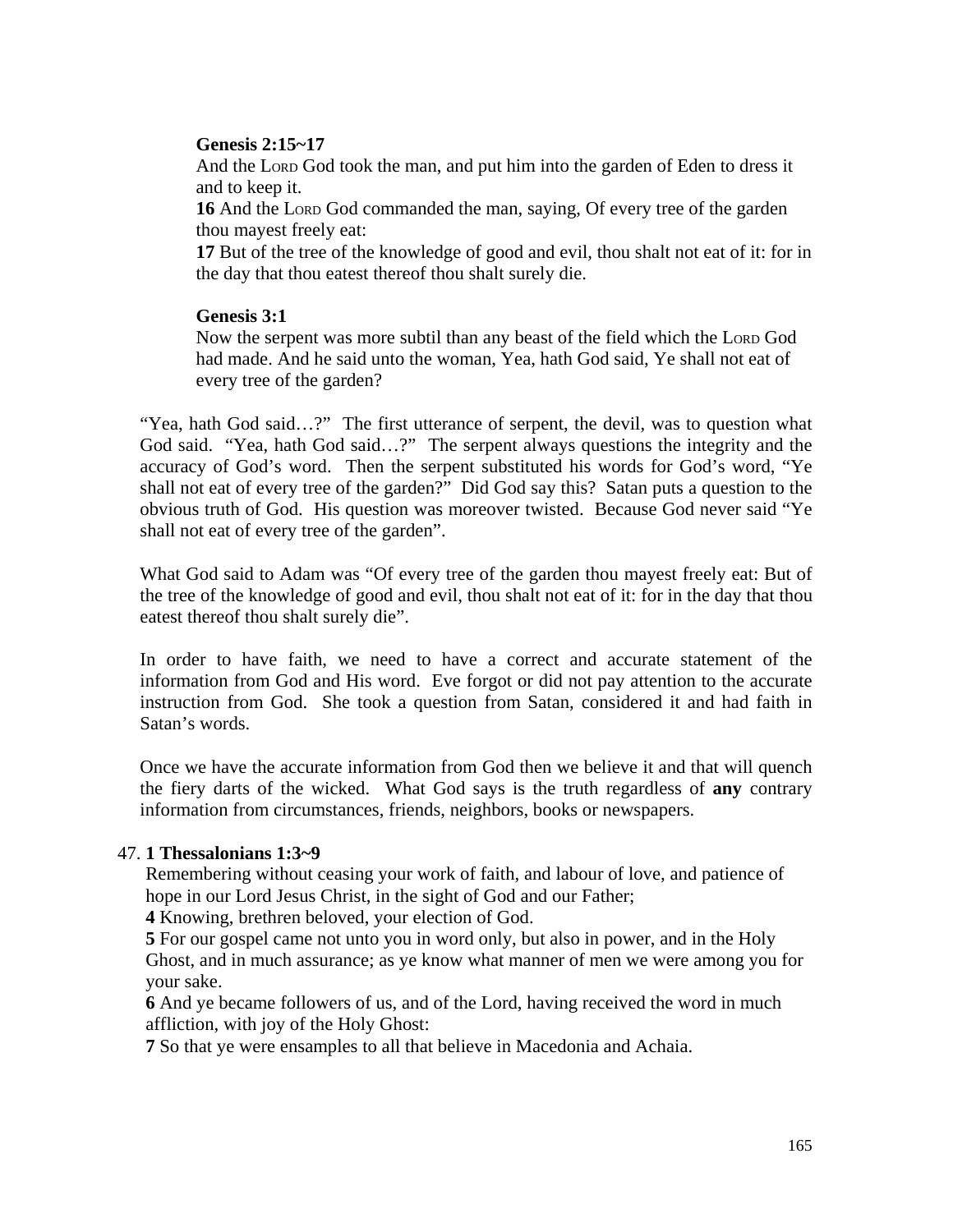**8** For from you sounded out the word of the Lord not only in Macedonia and Achaia, but also in every place your faith to God-ward is spread abroad; so that we need not to speak any thing.

**9** For they themselves shew of us what manner of entering in we had unto you, and how ye turned to God from idols to serve the living and true God;

This "**work of faith**" in verse 3 relates to "**How ye turned to God from idols to serve the living and true God**" in verse 9. Anything, any information, any dependence and any hope we have from any source other than the true God is an idol. Instead of believing and depending on the other sources you make the True God as your dependence. God said that His people have forsaken Him who was the fountain of Living Waters and hew out broken cistern that held no water.

### **Jeremiah 2:13**

For my people have committed two evils; they have forsaken me the fountain of living waters, *and* hewed them out cisterns, broken cisterns, that can hold no water.

These were the two evils:

1) Forsaking God

2) Hewing out cisterns by themselves.

The right way and the most assured way of abundance of life and success is to go to the Fountain of Living Waters. This water never dries up; we can keep drinking from it and be sustained by it.

Because of this great benefit that we have from Him is why, you go totally to God ward for victory, results in our prayers and for our work to become totally prosperous.

### 48. **1 Thessalonians 5:8**

But let us, who are of the day, be sober, putting on the breastplate of faith and love; and for an helmet, the hope of salvation.

Faith is spoken as "The Breastplate of Faith and Love". The Breastplate is composed of Faith and Love. The breastplate covers the chest and protects our hearts. Faith and Love protects the innermost part of our mind, the heart.

### 49. **2 Thessalonians 1:3**

We are bound to thank God always for you, brethren, as it is meet, because that your faith groweth exceedingly, and the charity of every one of you all toward each other aboundeth;

Our faith can grow exceedingly. This is absolutely available. **We decide** to go this route and ask God for His help in getting us to that direction then He certainly will take us to that place we desire. God works with us when He sees the **free will decision** in **our hearts** to believe Him; God will take us to that place.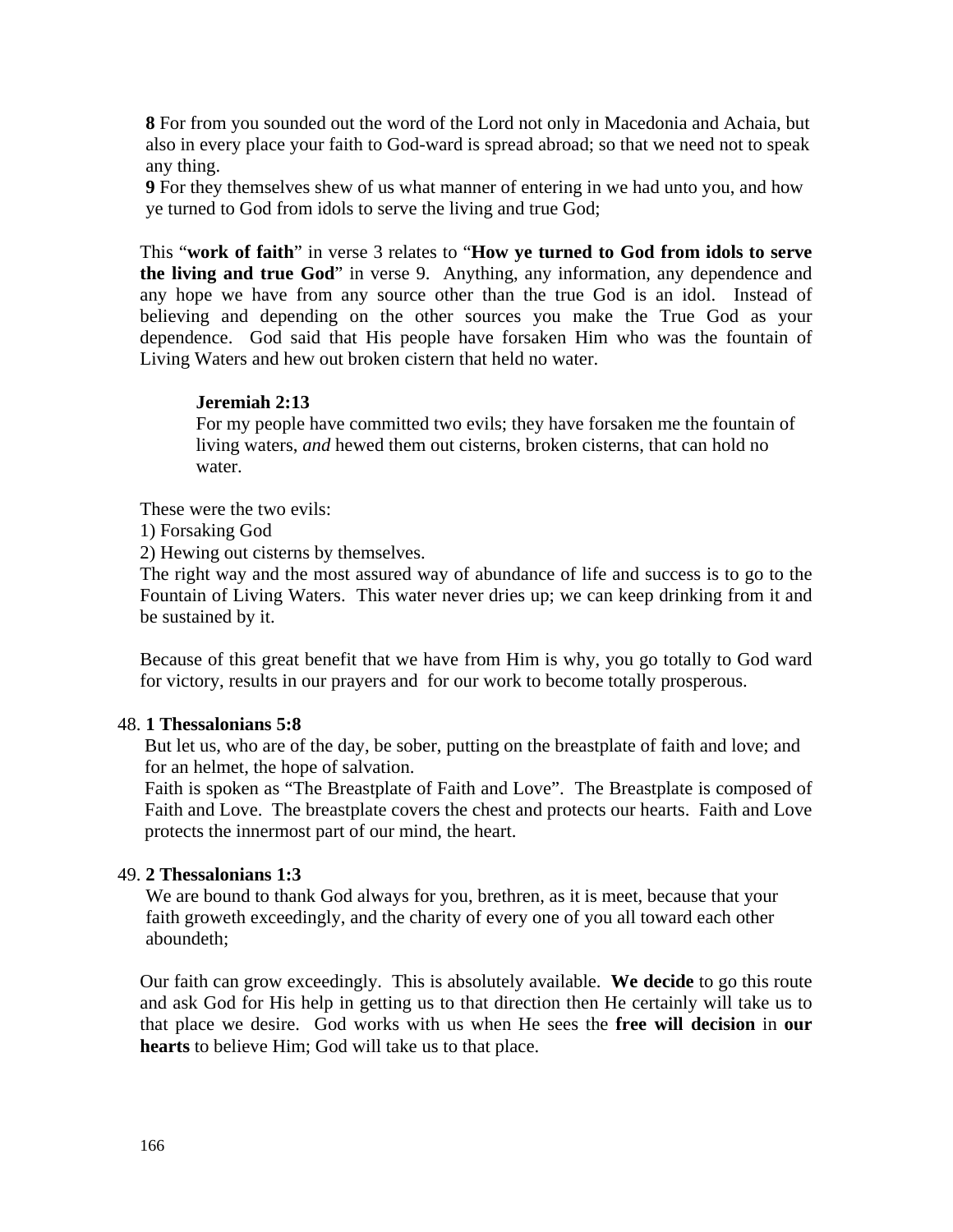### 50. **2 Thessalonians 1:11**

When he shall come to be glorified in his saints, and to be admired in all them that believe (because our testimony among you was believed) in that day.

God's prayer for us is that He can with His power; fulfill all the good pleasure of His goodness and to fulfill the **work of faith**. In order for this to happen we need to walk worthy or equal to His Calling, that is to know who He is, who we are, what we have in Christ and what we can do, etc.

## 51. **1 Timothy 1:5**

Now the end of the commandment is charity out of a pure heart, and *of* a good conscience, and *of* faith unfeigned:

Faith can be unfeigned as we stay focused on God and His Word which is the Fountain of Living Water and that which He magnified above all His name, respectively.

## 52. **Hebrews 4:2**

For unto us was the gospel preached, as well as unto them: but the word preached did not profit them, not being mixed with faith in them that heard *it*.

The Word preached did not profit those who did not believe when they heard it. They believed the circumstances and what they saw.

## 53. **Hebrews 11:1**

Now faith is the substance of things hoped for, the evidence of things not seen.

The following is the same verse from some of different versions of English Bible:

Heb 11:1 (ASV) Now faith is assurance of *things* hoped for, a conviction of things not seen.

Heb 11:1 (BBE) Now faith is the substance of things hoped for, and the sign that the things not seen are true.

Heb 11:1 (DBY) Now faith is *the* substantiating of things hoped for, *the* conviction of things not seen.

Heb 11:1 (MKJV) Now faith is *the* substance of things hoped for, the evidence of things not seen.

Heb 11:1 (MNT) Now faith is the title-deed of things hoped for; the putting to the proof of things not seen.

Heb 11:1 (NKJV) Now faith is the substance of things hoped for, the evidence of things not seen.

Heb 11:1 (RSV) Now faith is the assurance of things hoped for, the conviction of things not seen.

Heb 11:1 (TCNT) Faith is the realization of things hoped for--the proof of things not seen.

Heb 11:1 (WEB) Now faith is assurance of things hoped for, proof of things not seen.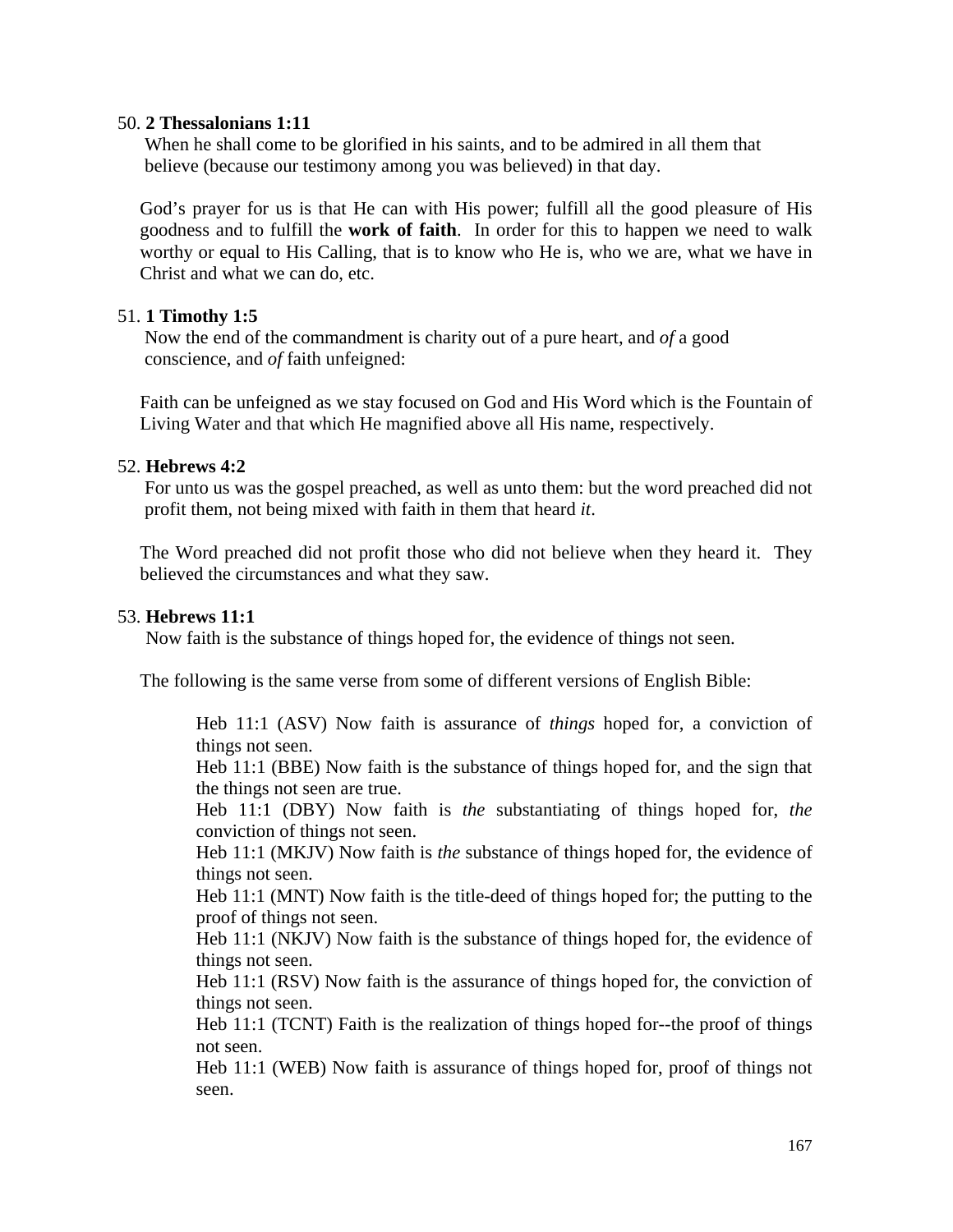Heb 11:1 (WNT) Now faith is a well-grounded assurance of that for which we hope, and a conviction of the reality of things which we do not see. Heb 11:1 (YLT) And faith is of things hoped for a confidence, of matters not seen a conviction,

I liked the Revise Standard Version translation, that is,

## **Heb 11:1 (RSV) Now faith is the assurance of things hoped for, the conviction of things not seen.**

I hope you could see the Truth God says about faith.

### 54. **Hebrews 11:3**

Through faith we understand that the worlds were framed by the word of God, so that things which are seen were not made of things which do appear.

I will show below various English translation of this verse:

Heb 11:3 (ASV) By faith we understand that the worlds have been framed by the word of God, so that what is seen hath not been made out of things which appear. Heb 11:3 (BBE) By faith it is clear to us that the order of events was fixed by the word of God, so that what is seen has not been made from things which only seem to be.

Heb 11:3 (DBY) By faith we apprehend that the worlds were framed by *the* word of God, so that that which is seen should not take its origin from things which appear.

Heb 11:3 (MKJV) Through faith we understand that the ages were framed by a word of God, so that the things seen *should* not have come into being out of the things that appear.

Heb 11:3 (MNT) By faith we understand that the world was fashioned by the Word of God, so that what we see was not made out of what is visible.

Heb 11:3 (NKJV) By faith we understand that the worlds were framed by the word of God, so that the things which are seen were not made of things which are visible.

Heb 11:3 (RSV) By faith we understand that the world was created by the word of God, so that what is seen was made out of things which do not appear.

Heb 11:3 (TCNT) Faith enables us to perceive that the universe was created at the bidding of God--so that we know that what we see was not made out of visible things.

Heb 11:3 (WEB) By faith, we understand that the universe has been framed by the word of God, so that what is seen has not been made out of things which are visible.

Heb 11:3 (WNT) Through faith we understand that the worlds came into being, and still exist, at the command of God, so that what is seen does not owe its existence to that which is visible.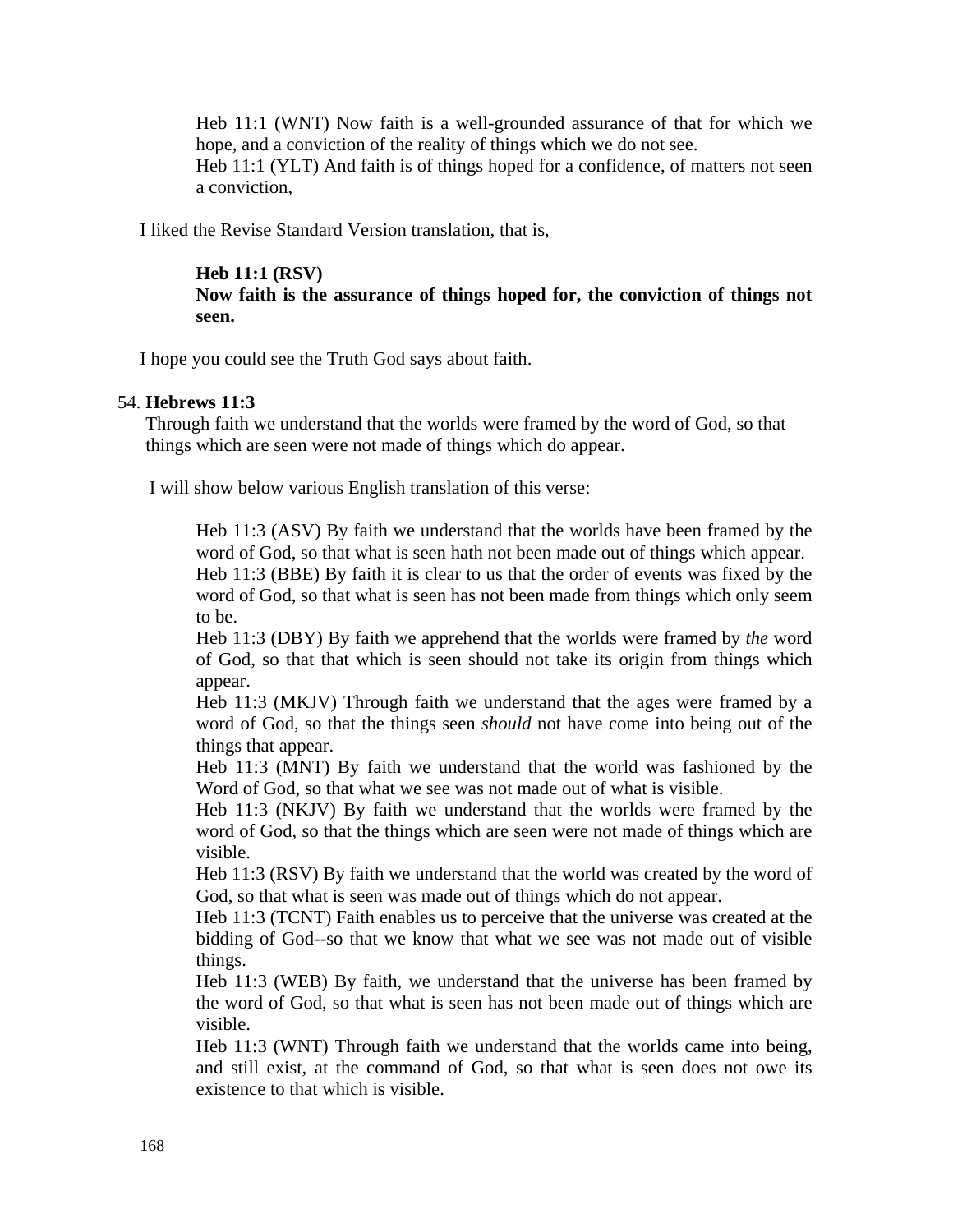Heb 11:3 (YLT) by faith we understand the ages to have been prepared by a saying of God, in regard to the things seen not having come out of things appearing;

I hope you enjoyed reading these various Bible versions to get the truth out of the word of God.

## 55. **Hebrews 11:4**

By faith Abel offered unto God a more excellent sacrifice than Cain, by which he obtained witness that he was righteous, God testifying of his gifts: and by it he being dead yet speaketh.

How did Abel offer unto God sacrifice? By faith.

### 56. **Hebrews 11:5**

By faith Enoch was translated that he should not see death; and was not found, because God had translated him: for before his translation he had this testimony, that he pleased God.

By faith Enoch also got the benefit.

### 57. **Hebrews 11:6**

But without faith *it is* impossible to please *him*: for he that cometh to God must believe that he is, and *that* he is a rewarder of them that diligently seek him.

Without Faith it is impossible to please God. When we are praying to God, we must believe that He is there with us. Speak to God directly, believing that He is listening to you. When we thank God for the food we eat, speak to Him from your heart; do not speak words ritualistically or as a formality. He is a **rewarder** of those who **diligently seek** Him.

### 58. **Hebrews 11:7**

By faith Noah, being warned of God of things not seen as yet, moved with fear, prepared an ark to the saving of his house; by the which he condemned the world, and became heir of the righteousness which is by faith.

He believed what God said to him even though there had never been rain or flood upon the earth till it began to rain and flooded the earth; instead of believing what he saw and heard, he believed what God said and built the ark.

### 59. **Hebrews 11:8**

By faith Abraham, when he was called to go out into a place which he should after receive for an inheritance, obeyed; and he went out, not knowing whither he went.

Abraham believed God and obeyed what He said to him.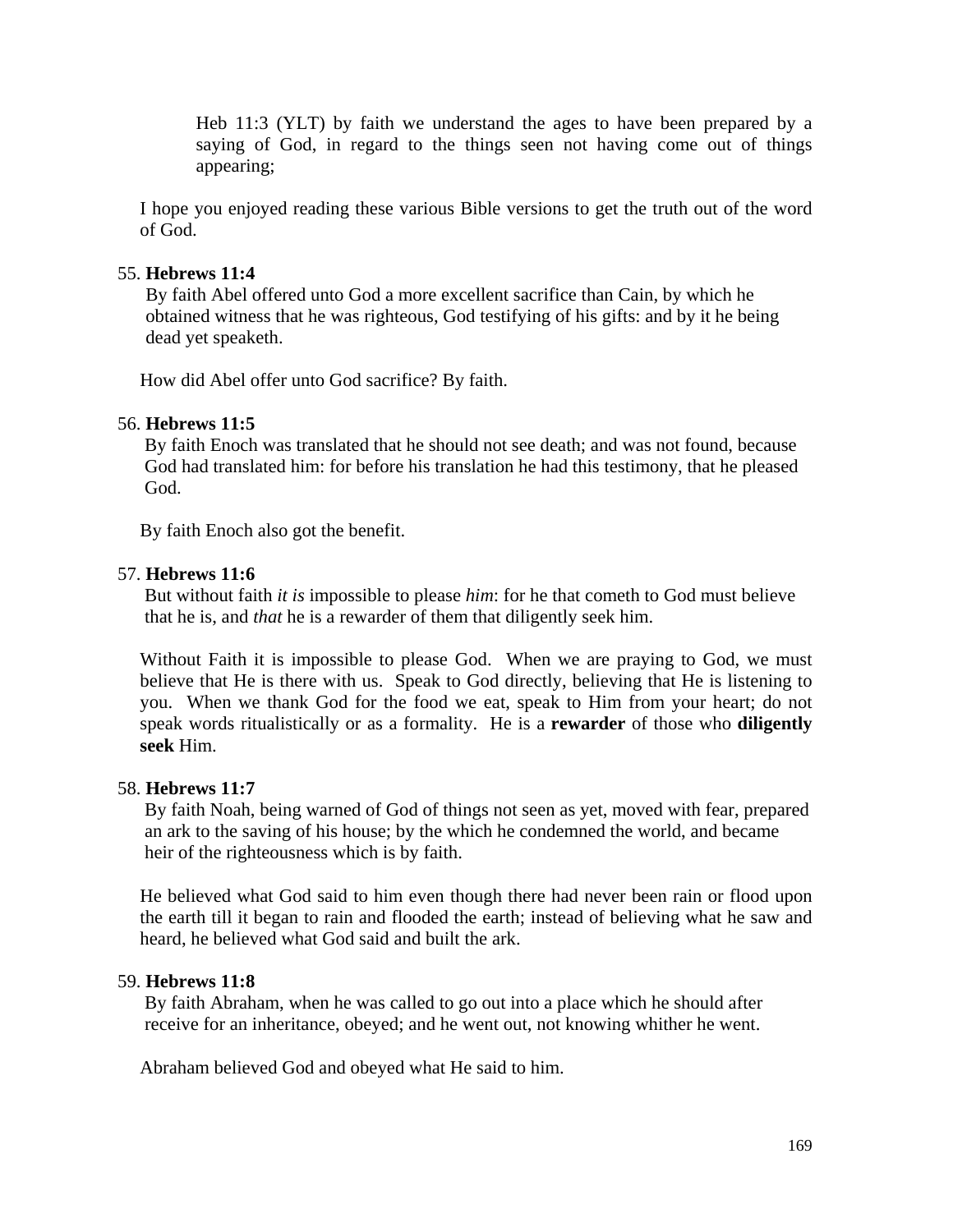#### 60. **Hebrews 11:9**

 By faith he sojourned in the land of promise, as *in* a strange country, dwelling in tabernacles with Isaac and Jacob, the heirs with him of the same promise:

Abraham did that because he believed God and what He said to him.

#### 61. **Hebrews 11:11**

By faith he sojourned in the land of promise, as *in* a strange country, dwelling in tabernacles with Isaac and Jacob, the heirs with him of the same promise:

That's what happened. It was absolutely impossible for her to conceive and deliver a child according to the worldly knowledge and experience of mankind, however what happened? What God said came to pass as **she decided** to move her mind toward God and **to believe** and **focus on** What He Said. The principle of increasing or strengthening our faith is this that **we look at God** Who is **able**; **confess** His promises and **Seek** Him and **Clothe** your mind with His knowledge about His Power, Ability and His greatness.

#### 62. **Hebrews 11:17**

By faith Abraham, when he was tried, offered up Isaac: and he that had received the promises offered up his only begotten *son*,

Abraham believed that God was indeed able to raise his son from the dead. He did not worry or fear but he completely trusted God who **never failed**.

#### 63. **Hebrews 11:27**

By faith he forsook Egypt, not fearing the wrath of the king: for he endured, as seeing him who is invisible.

Moses did not fear the wrath of the king because he saw him (with his heart's eyes) God who is invisible who was much greater than the king of Egypt.

#### 64. **Hebrews 11:28**

Through faith he kept the passover, and the sprinkling of blood, lest he that destroyed the firstborn should touch them.

It was by faith Moses kept the Passover.

#### 65. **Hebrews 11:29**

By faith they passed through the Red sea as by dry *land*: which the Egyptians assaying to do were drowned.

By faith they passed through the Red sea.

#### 66. **Hebrews 11:30**

By faith the walls of Jericho fell down, after they were compassed about seven days.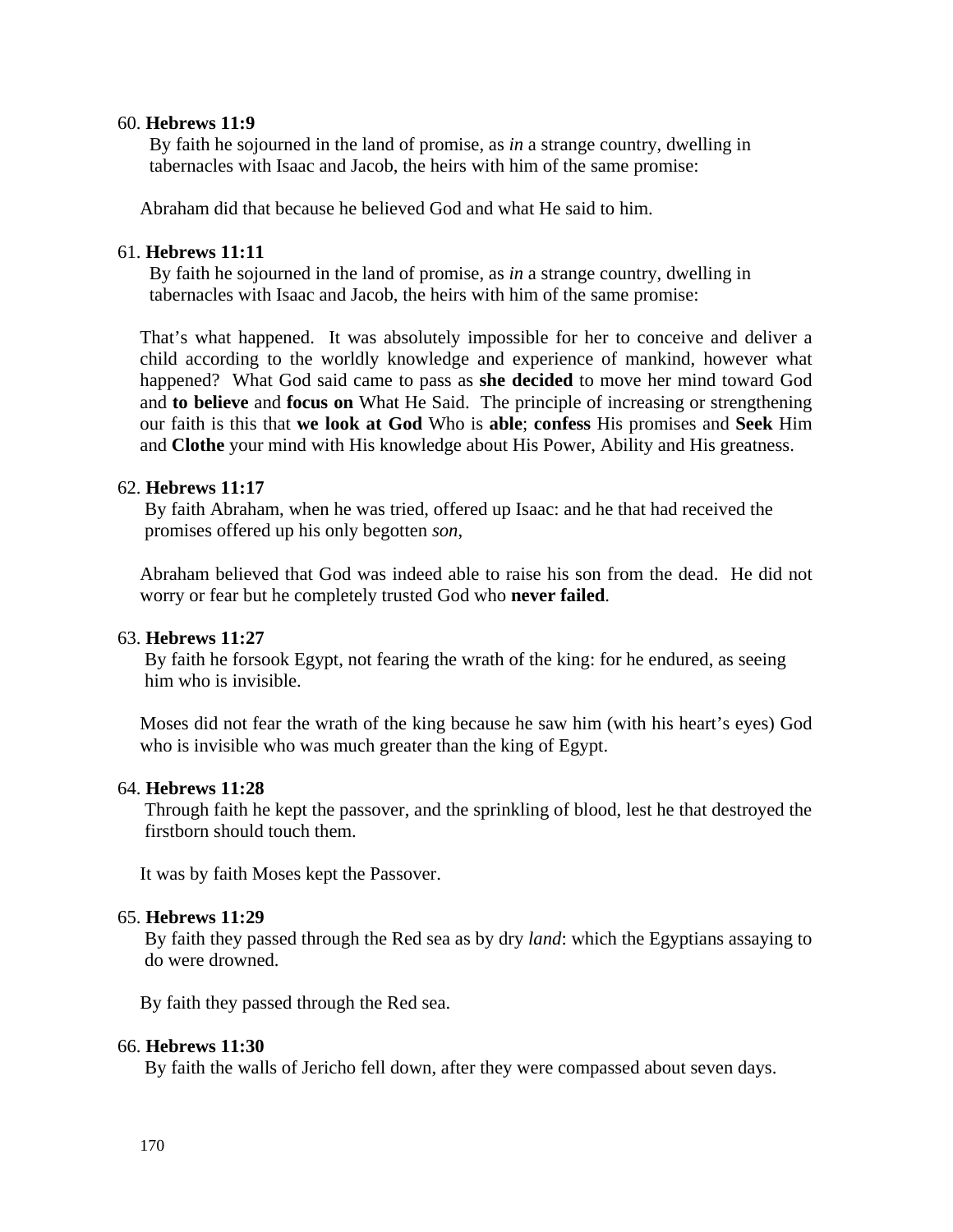By faith the walls of Jericho fell down.

### 67. **Hebrews 11:33**

Who through faith subdued kingdoms, wrought righteousness, obtained promises, stopped the mouths of lions,

By faith they did all the things mentioned in the verse.

### 68. **Hebrews 12:2**

Looking unto Jesus the author and finisher of *our* faith; who for the joy that was set before him endured the cross, despising the shame, and is set down at the right hand of the throne of God.

I would like to give you various Bible versions for this verse:

Heb 12:2 (ASV) looking unto Jesus the author and perfecter of *our* faith, who for the joy that was set before him endured the cross, despising shame, and hath sat down at the right hand of the throne of God.

Heb 12:2 (BBE) Having our eyes fixed on Jesus, the guide and end of our faith, who went through the pains of the cross, not caring for the shame, because of the joy which was before him, and who has now taken his place at the right hand of God's seat of power.

Heb 12:2 (DBY) looking stedfastly on Jesus the leader and completer of faith: who, in view of the joy lying before him, endured *the* cross, having despised [the] shame, and is set down at the right hand of the throne of God.

Heb 12:2 (MKJV) looking to Jesus the Author and Finisher of *our* faith, who for the joy that was set before Him endured *the* cross, despising the shame, and sat down at the right of the throne of God.

Heb 12:2 (MNT) looking unto Jesus, the pioneer and perfecter of our faith, who for the joy that was set before him endured a cross, despising shame, and has now taken his seat at the right hand of the throne of God.

Heb 12:2 (NKJV) looking unto Jesus, the author and finisher of *our* faith, who for the joy that was set before Him endured the cross, despising the shame, and has sat down at the right hand of the throne of God.

Heb 12:2 (RSV) looking to Jesus the pioneer and perfecter of our faith, who for the joy that was set before him endured the cross, despising the shame, and is seated at the right hand of the throne of God.

Heb 12:2 (TCNT) our eyes fixed upon Jesus, the Leader and perfect Example of our faith, who, for the joy that lay before him, endured the cross, heedless of its shame, and now 'has taken his seat at the right hand' of the throne of God.

Heb 12:2 (WEB) looking to Jesus, the author and perfecter of faith, who for the joy that was set before him endured the cross, despising shame, and has sat down at the right hand of the throne of God.

Heb 12:2 (WNT) simply fixing our gaze upon Jesus, our Prince Leader in the faith, who will also award us the prize. He, for the sake of the joy which lay before Him, patiently endured the cross, looking with contempt upon its shame,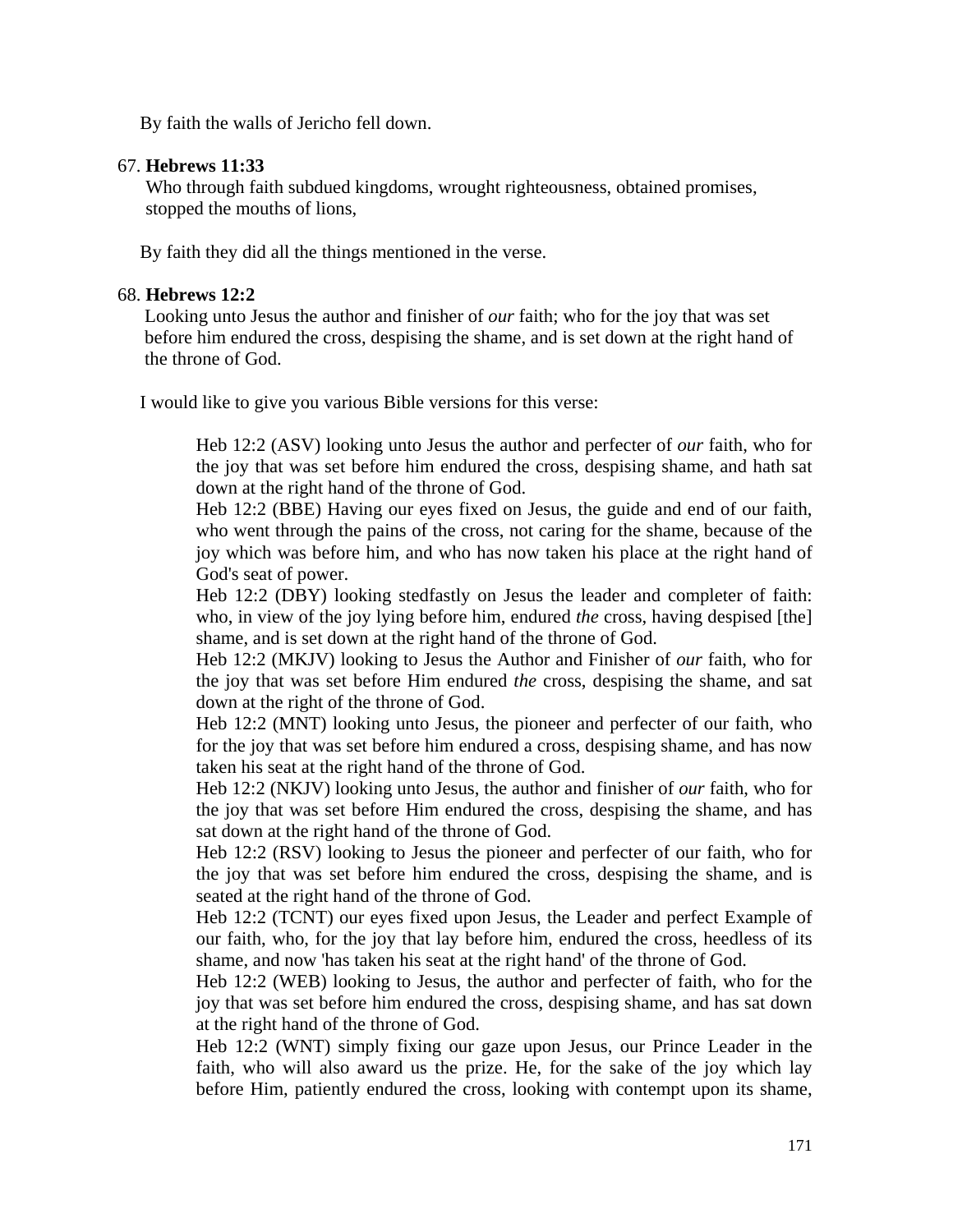and afterwards seated Himself-- where He still sits--at the right hand of the throne of God.

Heb 12:2 (YLT) looking to the author and perfecter of faith--Jesus, who, overagainst the joy set before him--did endure a cross, shame having despised, on the right hand also of the throne of God did sit down;

It is Jesus who is the perfecter of faith or our Prince Leader in the faith or the perfect Example of our faith, that is why it is good to know about Jesus Christ and also the Christ Jesus who sits on the right hand of God.

#### 69. **James 1:6**

But let him ask in faith, nothing wavering. For he that wavereth is like a wave of the sea driven with the wind and tossed.

Ask in faith nothing wavering, that is, to look at circumstances at one time and then look at God the next moment and so forth. We focus on God and His Word continuously that strengthens our faith to get us to the point of receiving the desired result. Next verse says,

### **James 1:7**

For let not that man think that he shall receive any thing of the Lord.

That's what is going to happen if we consider the circumstance one time and God's Word the other time going back and forth between the two.

## 70. **1 Peter 1:21**

Who by him do believe in God, that raised him up from the dead, and gave him glory; that your faith and hope might be in God.

Your Faith and Hope might be in what? In what people say about the situation, in the medical report, in the expert of that field, in the statistics, etc.? **In God!**

#### 71. **1 John 5:4**

For whatsoever is born of God overcometh the world: and this is the victory that overcometh the world, *even* our faith.

What does overcomes the world? Is it by your friend's faith, your physical or mental ability, your qualification and education, luck, etc? It is by **your Faith!**

## **Here are a few more verses with "Faith" or "Believe"**

### 72. **Matthew 9:28**

And when he was come into the house, the blind men came to him: and Jesus saith unto them, Believe ye that I am able to do this? They said unto him, Yea, Lord.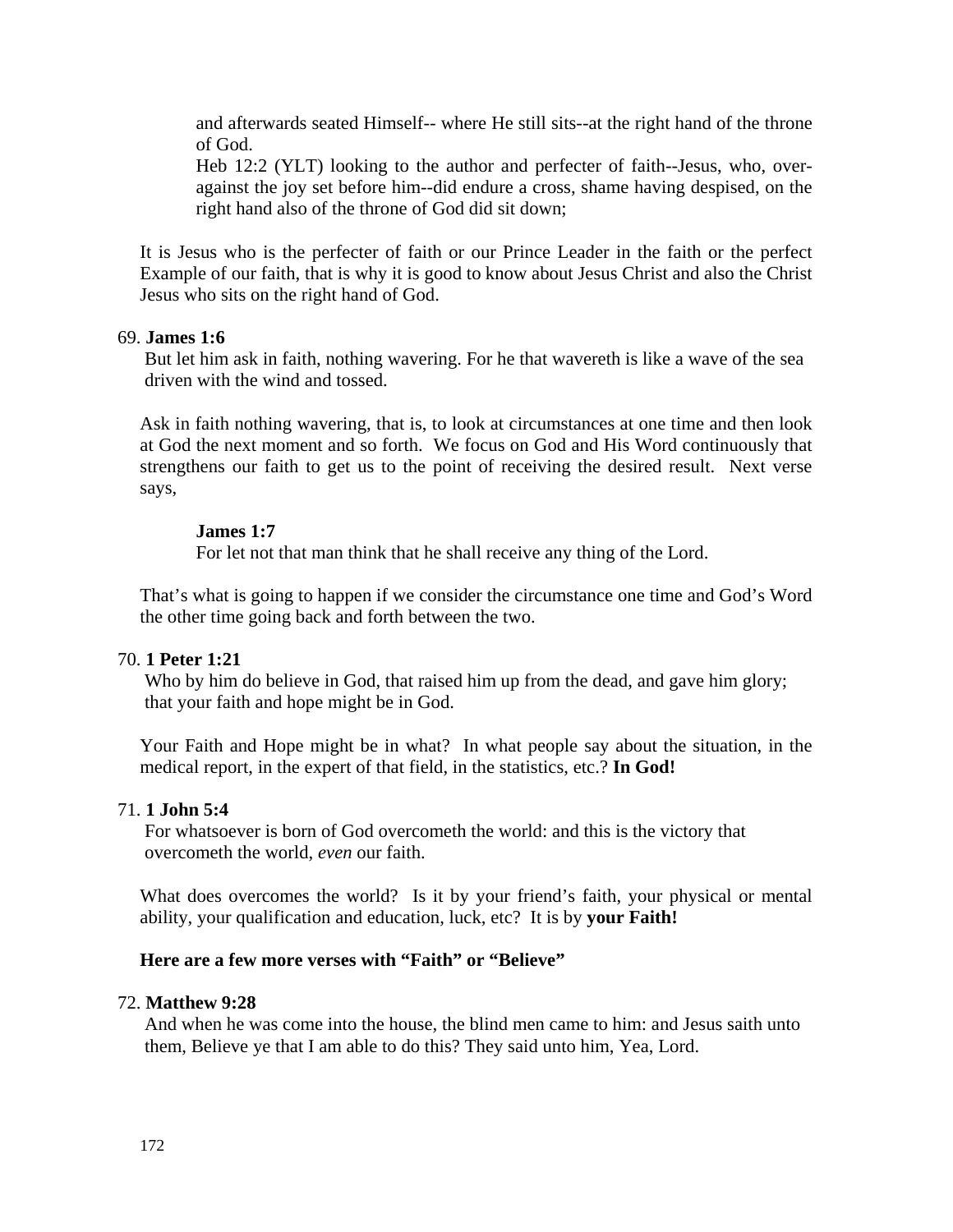Jesus asked the blind men a question. He said, "Do you believe that I am able to do this?" The blind men said "Yes".

This is the **Bottom line** or **the only Line** on which **you receive** the promise of God. "Do you **believe**…?" And this confidence that "**God is able** to do that work you want Him to do" comes by hearing the Word from God. The Word of Faith is from God and He can certainly give you the Word that is **necessary for you** to have faith to **receive** what you desire and need.

## 73. **Mark 5:36**

As soon as Jesus heard the word that was spoken, he saith unto the ruler of the synagogue, Be not afraid, only believe.

Even when the daughter of the ruler of synagogue had just died, Jesus said to the father "**Be not afraid**, **only believe**"

If Jesus were with us here right now, he would say the same thing to those who desired and came to him for deliverance in their lives. Then what should we do? Tell people who desire deliverance the same thing that Jesus said here, that is, "Be not afraid by looking at the circumstances but instead believe God's ability to deliver and focus on His information only!"

## 74. **Mark 9:23**

But they understood not that saying, and were afraid to ask him.

Why does Jesus say in Mark 5:36, "Be not afraid, only believe"? It is because, "If you can believe, all things are possible to him that believes". Is this True? Yes, this is **true indeed!**

**All things are possible**, that is 100% things are possible to him that does one thing, that is, **he believes**. This is what the Word of God says and that's what He means. So you want to increase your faith so that you can have full confidence that God is truly able to do what you desire Him to do for you.

### 75. **Mark 9:24**

And whosoever shall offend one of *these* little ones that believe in me, it is better for him that a millstone were hanged about his neck, and he were cast into the sea.

When a man recognizes that **he** must **believe** and asks help for believing, he gets help in believing.

Your God is the Living God, and not only your God but He is **your Father** as well, that is, **your Daddy** who so loved you and gave His only begotten son for you so now how shall he not with Christ also freely give you all things.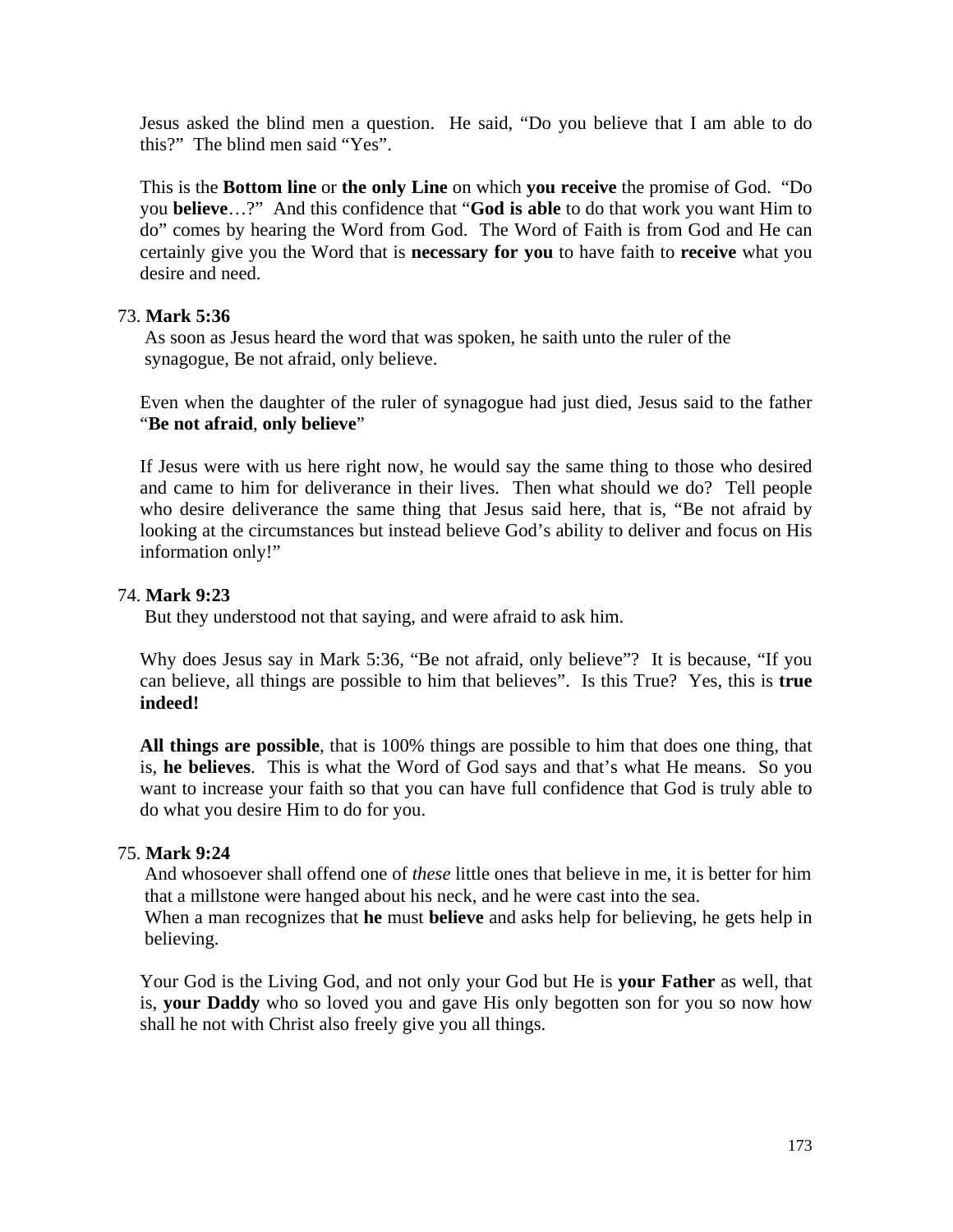## **Romans 8:32**

He that spared not his own Son, but delivered him up for us all, how shall he not with him also freely give us all things?

## 76. **Mark 11:23**

For verily I say unto you, That whosoever shall say unto this mountain, Be thou removed, and be thou cast into the sea; and shall not doubt in his heart, but shall believe that those things which he saith shall come to pass; he shall have whatsoever he saith.

So that is what it says and says what He means. Is this God's Word? Yes, it is God's Word.

### 77. **Mark 11:24**

Therefore I say unto you, What things soever ye desire, when ye pray, believe that ye receive *them*, and ye shall have *them*.

Whatsoever you desire when you pray **believe** that you received them and you shall have them. **Have confidence** in God that He is absolutely Able to bring to pass your desire. **You have given** that desire to Him by your freewill with confidence then **you shall absolutely see** the desire come to pass before you.

### 78. **Mark 16:17**

And these signs shall follow them that believe; In my name shall they cast out devils; they shall speak with new tongues;

Those **who believe** will manifest these signs. Who do not believe will not manifest these signs. People have unbelief due to ignorance and lack of knowledge or refusal to believe. All those who are saved can evidence all these signs in their lives. They need to have knowledge regarding these things and then believe to do so and you shall evidence them.

In Jesus Christ's authority, you shall cast out, in Greek it is "**throw out**", devils. We all can throw out devils to deliver people who are oppressed from them. We can speak in tongues as well. Who shall speak in tongues? It says, "They shall". They have to speak not the spirit of God.

### 79. **Luke 8:50**

But when Jesus heard *it*, he answered him, saying, Fear not: believe only, and she shall be made whole.

This is spoken to the father of a girl who just died, Jesus said to him, "**Believe only**, and she shall be made whole". What a word of confidence in God that Jesus demonstrated. Jesus absolutely had full confidence that **if the man believed** and not feared, **his daughter should be made whole**". We also need to have this confidence and understand this truth.